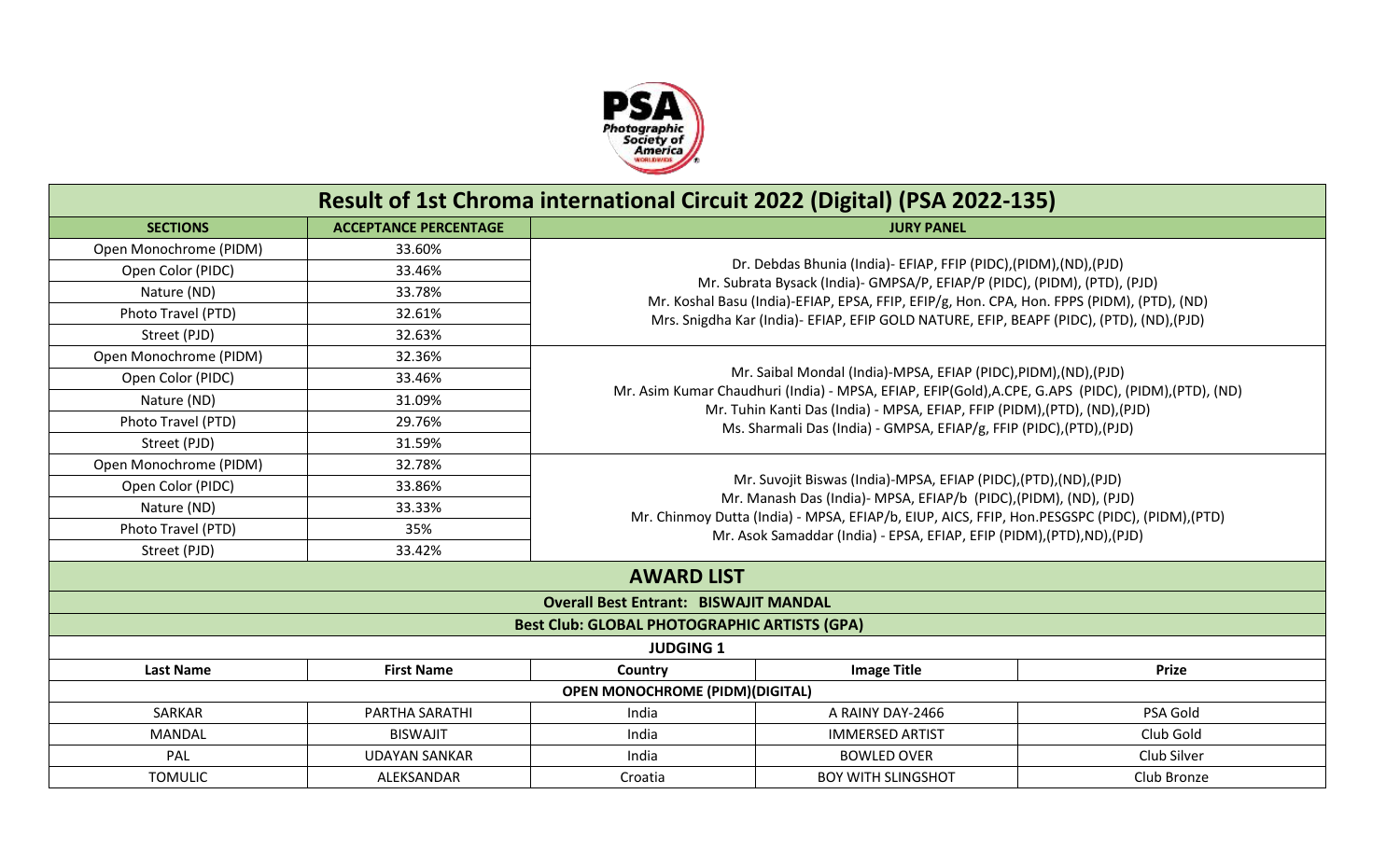| <b>CHE</b>                               | <b>ARNALDO PAULO</b> | Hong Kong                          | MY YOUNGER BROTHER 8             | Certificate of Merit        |
|------------------------------------------|----------------------|------------------------------------|----------------------------------|-----------------------------|
| <b>SIM</b>                               | KIM-PHENG            | Singapore                          | KITTY HAVING FUN                 | <b>Certificate of Merit</b> |
| <b>MING</b>                              | <b>TAM</b>           | Hong Kong                          | DRESSAGE                         | <b>Certificate of Merit</b> |
| <b>CHAN</b>                              | HW                   | Hong Kong                          | STAIR STEP M1                    | <b>Certificate of Merit</b> |
| <b>MANOHARAN</b>                         | <b>RUDRA</b>         | India                              | OLD LADY BEHIND THE WINDOW       | <b>Certificate of Merit</b> |
| MOHAMMAD HOSSEIN ZADEH<br><b>HASHEMI</b> | HAMID                | Iran                               | <b>RAIN TIME</b>                 | <b>Honour Mention</b>       |
| <b>CHOI</b>                              | LEWIS KA YIN         | Hong Kong                          | <b>CITY EYE</b>                  | <b>Honour Mention</b>       |
| CR <sub></sub>                           | SATHYANARAYANA       | India                              | RETURNING CATTLE HERD            | <b>Honour Mention</b>       |
|                                          |                      | <b>OPEN COLOUR (PIDC)(DIGITAL)</b> |                                  |                             |
| SHU                                      | YAO ZU               | Australia                          | <b>DESOLATE WORLD</b>            | PSA Gold                    |
| SARKAR                                   | PARTHA SARATHI       | India                              | HOMEWARD-273                     | Club Gold                   |
| CHE                                      | ARNALDO PAULO        | Hong Kong                          | <b>LANTERN FESTIVAL 7</b>        | Club Silver                 |
| <b>LIVINGSTONE</b>                       | <b>BRIAN</b>         | New Zealand                        | <b>SPLITS</b>                    | Club Bronze                 |
| <b>GUCCI</b>                             | <b>ERWIN</b>         | Indonesia                          | <b>WHITE THREE ROUNDS</b>        | <b>Certificate of Merit</b> |
| <b>WONG</b>                              | VOON WAH             | Hong Kong                          | OLD EAGLE TRAINER 01             | <b>Certificate of Merit</b> |
| <b>MANDAL</b>                            | <b>BISWAJIT</b>      | India                              | TIME TO CALL                     | <b>Certificate of Merit</b> |
| LEGOWO                                   | <b>LITA</b>          | Indonesia                          | DRUM TO THE BEAT                 | Certificate of Merit        |
| <b>HOCHHAUS</b>                          | ALEXANDER            | Germany                            | <b>SHOETIME</b>                  | <b>Certificate of Merit</b> |
| PUSPONEGORO                              | <b>HARDIONO</b>      | Indonesia                          | PASAR TRADISIONAL BALI           | <b>Honour Mention</b>       |
| LEE                                      | SHENG-HAO            | Taiwan                             | <b>MOTION FREEZE</b>             | <b>Honour Mention</b>       |
| <b>ADHISURIA</b>                         | <b>RUBBY</b>         | Indonesia                          | OLD LADY WITH SPICES             | <b>Honour Mention</b>       |
|                                          |                      | <b>NATURE (ND)(DIGITAL)</b>        |                                  |                             |
| <b>WONG</b>                              | VOON WAH             | Hong Kong                          | CATCH BIRD 01                    | PSA Gold                    |
| <b>CHEN</b>                              | <b>BAOTING</b>       | <b>USA</b>                         | <b>MOTHER AND CUB</b>            | Club Gold                   |
| <b>SINHA</b>                             | <b>BARUN</b>         | India                              | <b>MOM AND BABY</b>              | Club Silver                 |
| <b>LIAN</b>                              | WEI                  | <b>USA</b>                         | EYE_ON_EYE                       | Club Bronze                 |
| LY TU                                    | <b>THIEN</b>         | Vietnam                            | <b>GIVE FOOD</b>                 | <b>Certificate of Merit</b> |
| <b>WHISTON</b>                           | <b>IAN</b>           | England                            | LION CUBS PLAYING WITH GNUS TAIL | <b>Certificate of Merit</b> |
| K.M                                      | NARAYANASWAMY        | India                              | <b>HERON FEEDING FROG-9</b>      | <b>Certificate of Merit</b> |
| <b>TEH</b>                               | <b>TOMMY</b>         | Malaysia                           | HAPPY MEAL 238                   | <b>Certificate of Merit</b> |
| C <sub>R</sub>                           |                      |                                    |                                  |                             |
|                                          | SATHYANARAYANA       | India                              | AFRICAN ELEPHANTS SPARRING 1     | <b>Certificate of Merit</b> |
| <b>HUILGOL</b>                           | AJIT                 | India                              | CHEETAH TUG OF WAR               | <b>Honour Mention</b>       |
| PARREU                                   | SALVADOR             | Spain                              | <b>FALCONS FAMILY</b>            | <b>Honour Mention</b>       |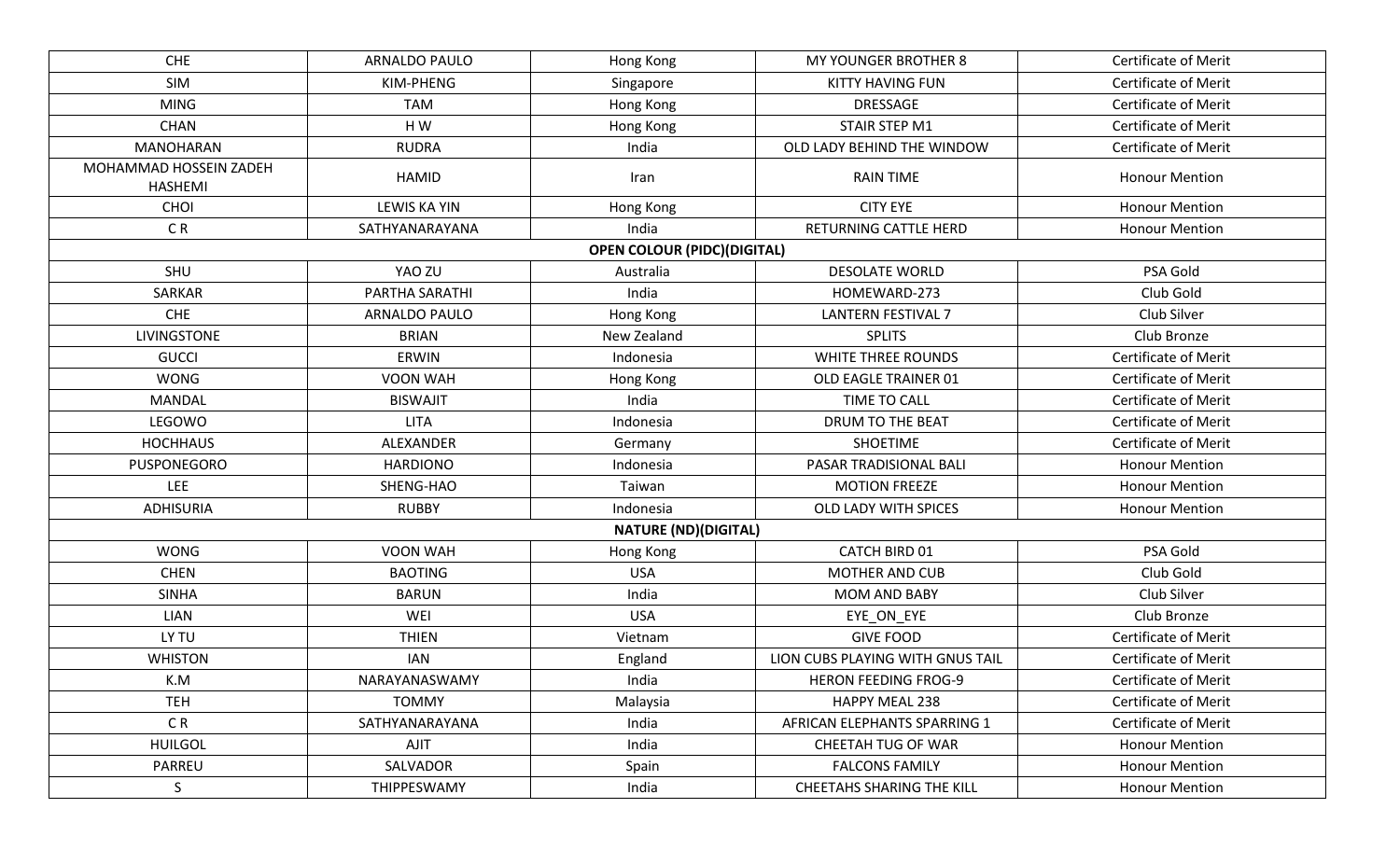|                     |                       | <b>PHOTO TRAVEL (PTD)(DIGITAL)</b>     |                                |                             |
|---------------------|-----------------------|----------------------------------------|--------------------------------|-----------------------------|
| <b>CHAN</b>         | <b>DIANA</b>          | Hong Kong                              | <b>BLUE MAGIC</b>              | PSA Gold                    |
| <b>MOHITE</b>       | <b>SAMIR</b>          | India                                  | <b>MASKOBA MANDIR</b>          | Club Gold                   |
| <b>LEE</b>          | SHENG-HAO             | Taiwan                                 | <b>CITY LANDSCAPE 2</b>        | Club Silver                 |
| <b>WONG</b>         | VOON WAH              | Hong Kong                              | <b>BUDDHIST FESTIVAL 32</b>    | Club Bronze                 |
| <b>SINGH</b>        | GAGANDEEP             | India                                  | <b>BALLOONING HORIZON</b>      | <b>Certificate of Merit</b> |
| <b>CHAUDHURI</b>    | SANDIPAN              | Australia                              | <b>TONES</b>                   | <b>Certificate of Merit</b> |
| SAMANTA             | <b>JOYRAJ</b>         | India                                  | VARANASI 3581                  | <b>Certificate of Merit</b> |
| <b>BALACHANDDER</b> | AKHILESH              | India                                  | AERIAL VIEW OF DUBAI 1         | <b>Certificate of Merit</b> |
| <b>MAITY</b>        | <b>BASUDEV</b>        | India                                  | <b>SILK ROUTE</b>              | <b>Certificate of Merit</b> |
| CHE                 | <b>ARNALDO PAULO</b>  | Hong Kong                              | <b>GREAT WALL 8</b>            | <b>Honour Mention</b>       |
| <b>KWAN</b>         | PHILLIP               | Canada                                 | WALKING UP IN SNOW             | <b>Honour Mention</b>       |
| <b>REN</b>          | ZHICAI                | China                                  | <b>NANPU BRIDGE 14</b>         | <b>Honour Mention</b>       |
|                     |                       | STREET(PJD)(DIGITAL)                   |                                |                             |
| <b>LIM</b>          | <b>MAHENDRA PUTRA</b> | Indonesia                              | <b>MAEKLONG RAILWAY MARKET</b> | PSA Gold                    |
| <b>MOHITE</b>       | SAMIR                 | India                                  | <b>MAULI CHI PALKHI</b>        | Club Gold                   |
| <b>KUTSKIY</b>      | OLEG                  | Ukraine                                | SNOWFALL IN ODESSA             | Club Silver                 |
| <b>RASPUTNIS</b>    | ALEXANDER             | <b>USA</b>                             | HOT JOB                        | Club Bronze                 |
| MANDAL              | <b>BISWAJIT</b>       | India                                  | <b>VILLAGE TRADITION</b>       | <b>Certificate of Merit</b> |
| <b>JANA</b>         | PARTHA PRATIM         | India                                  | <b>TIGHT ROPE 1</b>            | <b>Certificate of Merit</b> |
| K.M                 | NARAYANASWAMY         | India                                  | <b>RHINO TOURISM-5</b>         | Certificate of Merit        |
| SHU                 | YAO ZU                | Australia                              | <b>MOMENT OF GLORY</b>         | <b>Certificate of Merit</b> |
| <b>SK</b>           | BALACHANDDER          | India                                  | MYLAI THER THIRUVIZHA 2022-1   | <b>Certificate of Merit</b> |
| <b>MANOHARAN</b>    | <b>RUDRA</b>          | India                                  | SAGAR MELA SADHU               | <b>Honour Mention</b>       |
| SAMANTA             | <b>JOYRAJ</b>         | India                                  | FRESHERGUNJ 7746               | <b>Honour Mention</b>       |
| <b>MUKHERJEE</b>    | <b>BISWAJIT</b>       | India                                  | <b>FLOOD RELIEF</b>            | <b>Honour Mention</b>       |
|                     |                       | <b>JUDGING 2</b>                       |                                |                             |
|                     |                       | <b>OPEN MONOCHROME (PIDM)(DIGITAL)</b> |                                |                             |
| CHE                 | ARNALDO PAULO         | Hong Kong                              | <b>HAPPY CHILDHOOD 20</b>      | PSA Gold                    |
| YE                  | WEI                   | China                                  | <b>BLACKSMITH SHOP 005</b>     | Club Gold                   |
| PAL                 | <b>UDAYAN SANKAR</b>  | India                                  | <b>BOWLED OVER</b>             | Club Silver                 |
| <b>CHAN</b>         | <b>DIANA</b>          | Hong Kong                              | <b>DILIGENT WORKER</b>         | Club Bronze                 |
| SHU                 | YAO ZU                | Australia                              | DIE HARD 4                     | Certificate of Merit        |
| <b>MAITY</b>        | <b>BASUDEV</b>        | India                                  | STUDY WITH FAMILY 8038         | <b>Certificate of Merit</b> |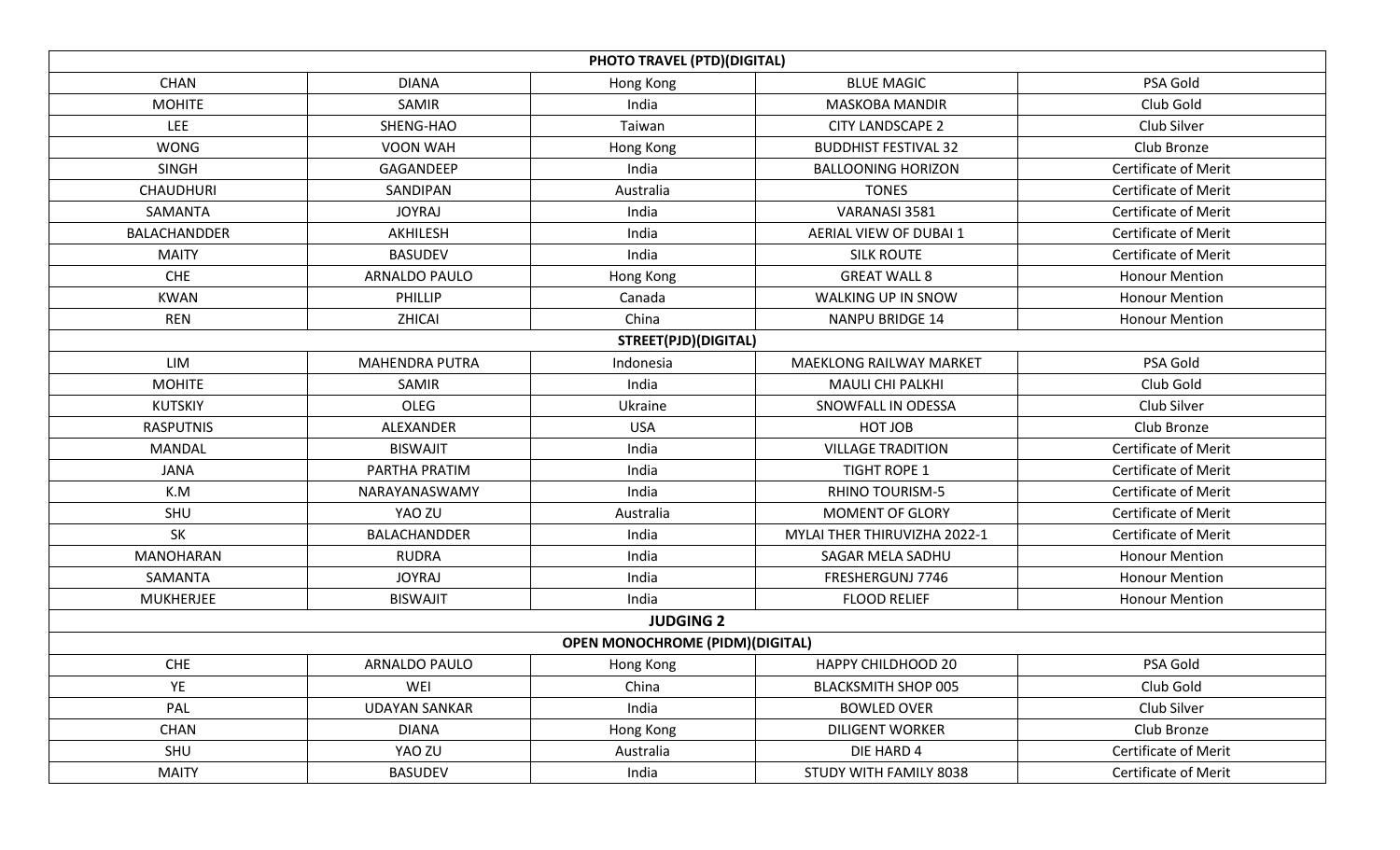| <b>MING</b>                              | <b>TAM</b>           | Hong Kong                          | <b>TEA HOUSE</b>                      | Certificate of Merit        |
|------------------------------------------|----------------------|------------------------------------|---------------------------------------|-----------------------------|
| <b>CHAN</b>                              | H W                  | Hong Kong                          | STAIR STEP M1                         | <b>Certificate of Merit</b> |
| <b>BRIDGES</b>                           | <b>RAYMOND</b>       | England                            | <b>GRACE AND STRENGTH</b>             | <b>Certificate of Merit</b> |
| <b>MANDAL</b>                            | <b>BISWAJIT</b>      | India                              | <b>HOME MAKER</b>                     | <b>Honour Mention</b>       |
| <b>LIAN</b>                              | WEI                  | <b>USA</b>                         | GRANARY_IN_MORNING_SUN                | <b>Honour Mention</b>       |
| <b>HOCHHAUS</b>                          | ALEXANDER            | Germany                            | TO EMOTE                              | <b>Honour Mention</b>       |
|                                          |                      | <b>OPEN COLOUR (PIDC)(DIGITAL)</b> |                                       |                             |
| <b>HOCHHAUS</b>                          | ALEXANDER            | Germany                            | <b>SHOETIME</b>                       | PSA Gold                    |
| PUSPONEGORO                              | <b>HARDIONO</b>      | Indonesia                          | <b>SEDIH</b>                          | Club Gold                   |
| LEGOWO                                   | <b>LITA</b>          | Indonesia                          | DRUM TO THE BEAT                      | Club Silver                 |
| <b>GUCCI</b>                             | ERWIN                | Indonesia                          | SHAOLIN TOYA _3539                    | Club Bronze                 |
| <b>CHE</b>                               | <b>ARNALDO PAULO</b> | Hong Kong                          | <b>TIBETAN LITTLE GIRL 1</b>          | <b>Certificate of Merit</b> |
| <b>MING</b>                              | <b>TAM</b>           | Hong Kong                          | <b>TAME BISON</b>                     | <b>Certificate of Merit</b> |
| <b>CHAN</b>                              | H W                  | Hong Kong                          | PARK IN RAINING C02                   | <b>Certificate of Merit</b> |
| <b>WONG</b>                              | VOON WAH             | Hong Kong                          | OLD EAGLE TRAINER 01                  | <b>Certificate of Merit</b> |
| LIAN                                     | WEI                  | <b>USA</b>                         | LATE_FALL_SNOW                        | <b>Certificate of Merit</b> |
| <b>CHAN</b>                              | <b>DIANA</b>         | Hong Kong                          | ROWING IN WATER FLOWERS               | <b>Honour Mention</b>       |
| MOHAMMAD HOSSEIN ZADEH<br><b>HASHEMI</b> | <b>HAMID</b>         | Iran                               | A WALL FULL OF BEAUTY                 | <b>Honour Mention</b>       |
| <b>BRIDGES</b>                           | <b>RAYMOND</b>       | England                            | THE MECHANIC                          | <b>Honour Mention</b>       |
|                                          |                      | <b>NATURE (ND)(DIGITAL)</b>        |                                       |                             |
| <b>CHEN</b>                              | <b>BAOTING</b>       | <b>USA</b>                         | MOTHER AND CUB                        | PSA Gold                    |
| <b>HOLMBERG</b>                          | <b>KENT</b>          | Sweden                             | <b>VULTURE PIED CROW 190521091215</b> | Club Gold                   |
| LY TU                                    | <b>THIEN</b>         | Vietnam                            | <b>GIVE FOOD FOR BABY</b>             | Club Silver                 |
| <b>MUKHERJEE</b>                         | <b>BISWAJIT</b>      | India                              | <b>I AM THE BOSS</b>                  | Club Bronze                 |
| CHATTERJEE                               | ABIR                 | India                              | PRIVACY-PLEASE                        | Certificate of Merit        |
| <b>TRINH</b>                             | <b>SHIRLEY</b>       | <b>USA</b>                         | OWLS                                  | <b>Certificate of Merit</b> |
| <b>WHISTON</b>                           | <b>IAN</b>           | England                            | LION CUBS PLAYING WITH GNUS TAIL      | <b>Certificate of Merit</b> |
| SAWANT                                   | PRASHANT             | India                              | <b>BLUE BULL MATING</b>               | <b>Certificate of Merit</b> |
| $\sf S$                                  | THIPPESWAMY          | India                              | CHEETAH JUMPING ON CHEETAH            | Certificate of Merit        |
| <b>HUILGOL</b>                           | <b>AJIT</b>          | India                              | CHEETAH TUG OF WAR                    | <b>Honour Mention</b>       |
| <b>SINHA</b>                             | <b>BARUN</b>         | India                              | <b>MOM AND BABY</b>                   | <b>Honour Mention</b>       |
| <b>BARAL</b>                             | <b>TAPAS</b>         | India                              | PURPLE HERON WITH CATCH               | <b>Honour Mention</b>       |
|                                          |                      | <b>PHOTO TRAVEL (PTD)(DIGITAL)</b> |                                       |                             |
| <b>KWAN</b>                              | PHILLIP              | Canada                             | WALKING UP IN SNOW                    | PSA Gold                    |
|                                          |                      |                                    |                                       |                             |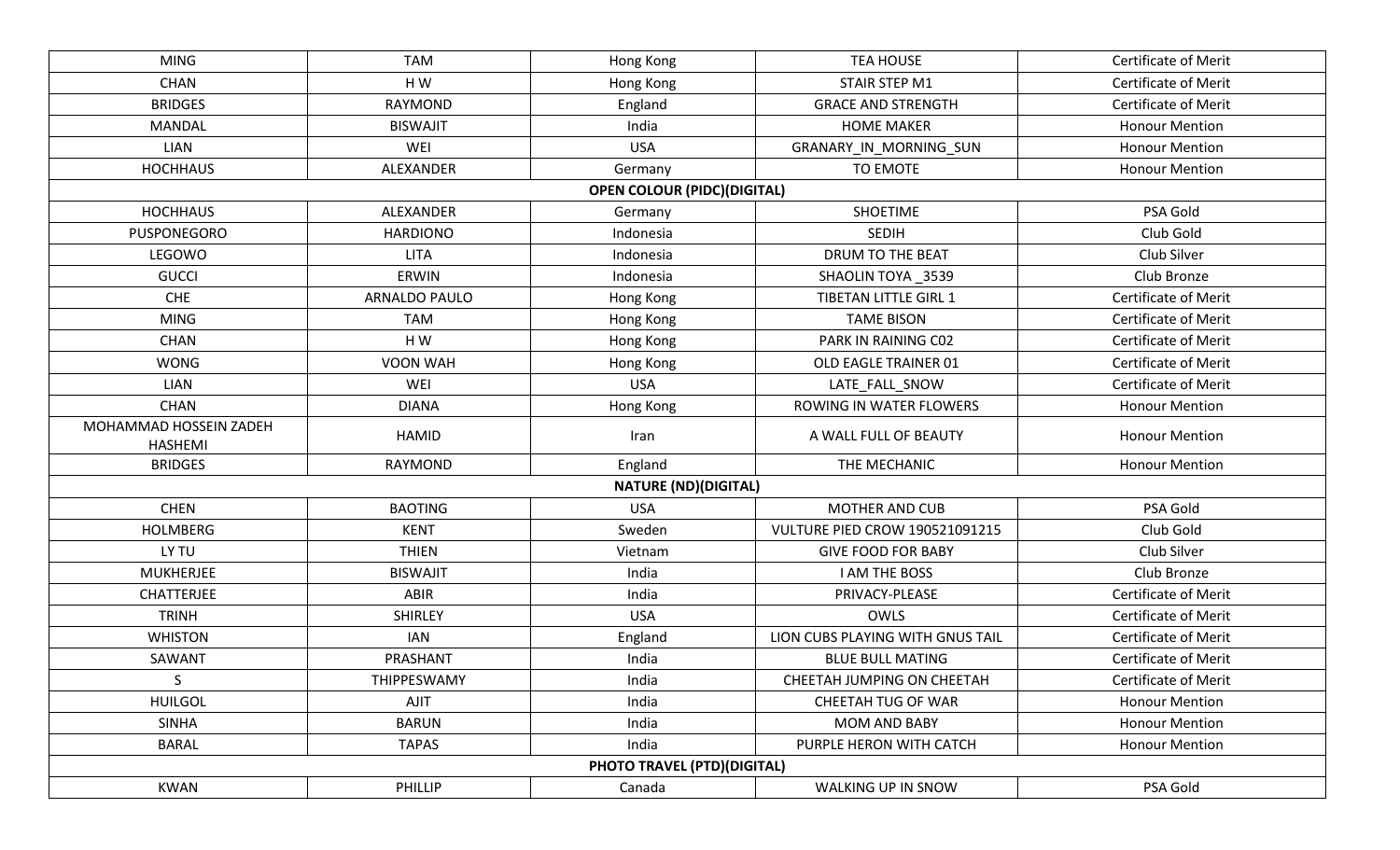| <b>MOHITE</b>          | SAMIR           | India                                  | <b>ONE CLICK PLEASE</b>          | Club Gold                   |  |
|------------------------|-----------------|----------------------------------------|----------------------------------|-----------------------------|--|
| <b>HUILGOL</b>         | <b>AJIT</b>     | India                                  | ELEPHANTS AND MT KILIMANJARO     | Club Silver                 |  |
| <b>MING</b>            | <b>TAM</b>      | Hong Kong                              | <b>CHECKERED HOUSE</b>           | Club Bronze                 |  |
| <b>MANDAL</b>          | <b>BISWAJIT</b> | India                                  | <b>GOOD BYE MOTHER</b>           | <b>Certificate of Merit</b> |  |
| <b>CHAUDHURI</b>       | SANDIPAN        | Australia                              | <b>TONES</b>                     | <b>Certificate of Merit</b> |  |
| <b>MAITY</b>           | <b>BASUDEV</b>  | India                                  | <b>BARON 1</b>                   | <b>Certificate of Merit</b> |  |
| <b>KUTSKIY</b>         | OLEG            | Ukraine                                | CARNIVAL 1                       | <b>Certificate of Merit</b> |  |
| SAMANTA                | <b>JOYRAJ</b>   | India                                  | VRINDAVAN 305                    | Certificate of Merit        |  |
| LIAN                   | WEI             | <b>USA</b>                             | RED_BARN_IN_WHEAT_LAND           | <b>Honour Mention</b>       |  |
| BHATTACHARYA           | <b>SUBHRA</b>   | <b>USA</b>                             | LIGHTHOUSE IN OCEAN CAY 2        | <b>Honour Mention</b>       |  |
| C <sub>R</sub>         | SATHYANARAYANA  | India                                  | <b>CHEETAH ON VANTAGE POINT</b>  | <b>Honour Mention</b>       |  |
|                        |                 | <b>STREET(PJD)(DIGITAL)</b>            |                                  |                             |  |
| <b>KUTSKIY</b>         | OLEG            | Ukraine                                | THE MARCH OF MEMORY              | PSA Gold                    |  |
| SHU                    | YAO ZU          | Australia                              | AUSTRALIA DAY WHEELCHAIR RACE 1  | Club Gold                   |  |
| <b>CHAN</b>            | <b>DIANA</b>    | Hong Kong                              | PHUKET VEGETARIAN FESTIVAL       | Club Silver                 |  |
| HADJIPAVLOU            | <b>THANASIS</b> | Cyprus                                 | <b>UMBRELLAS OF THESSALONIKI</b> | Club Bronze                 |  |
| LUO                    | <b>ROBIN</b>    | Canada                                 | THEIR PRIDE DAY                  | <b>Certificate of Merit</b> |  |
| <b>MANDAL</b>          | <b>BISWAJIT</b> | India                                  | <b>BULL SHOW 2</b>               | <b>Certificate of Merit</b> |  |
| <b>RASPUTNIS</b>       | ALEXANDER       | <b>USA</b>                             | HOT JOB                          | <b>Certificate of Merit</b> |  |
| SAMANTA                | <b>JOYRAJ</b>   | India                                  | FRESHERGUNJ 7746                 | <b>Certificate of Merit</b> |  |
| <b>DEODHAR</b>         | <b>RAVINDRA</b> | India                                  | <b>WILLPOWER</b>                 | <b>Certificate of Merit</b> |  |
| <b>HUILGOL</b>         | AJIT            | India                                  | THE ENTERTAINER                  | <b>Honour Mention</b>       |  |
| <b>MUKHERJEE</b>       | <b>BISWAJIT</b> | India                                  | <b>FLOOD RELIEF</b>              | <b>Honour Mention</b>       |  |
| K.M                    | NARAYANASWAMY   | India                                  | <b>DONKEYS ON STREET</b>         | <b>Honour Mention</b>       |  |
|                        |                 | <b>JUDGING 3</b>                       |                                  |                             |  |
|                        |                 | <b>OPEN MONOCHROME (PIDM)(DIGITAL)</b> |                                  |                             |  |
| <b>CHE</b>             | ARNALDO PAULO   | Hong Kong                              | <b>BLUE CITY 10</b>              | PSA Gold                    |  |
| MANDAL                 | <b>BISWAJIT</b> | India                                  | <b>IMMERSED ARTIST</b>           | Club Gold                   |  |
| SARKAR                 | PARTHA SARATHI  | India                                  | A RAINY DAY-2466                 | Club Silver                 |  |
| LIAN                   | WEI             | <b>USA</b>                             | GRANARY IN MORNING SUN           | Club Bronze                 |  |
| CR                     | SATHYANARAYANA  | India                                  | LINEMAN                          | <b>Certificate of Merit</b> |  |
| <b>MAITY</b>           | <b>BASUDEV</b>  | India                                  | STUDY WITH FAMILY 8038           | <b>Certificate of Merit</b> |  |
| <b>MANOHARAN</b>       | <b>RUDRA</b>    | India                                  | OLD LADY BEHIND THE WINDOW       | <b>Certificate of Merit</b> |  |
| MOHAMMAD HOSSEIN ZADEH | HAMID           | Iran                                   | OBSERVER                         | Certificate of Merit        |  |
|                        |                 |                                        |                                  |                             |  |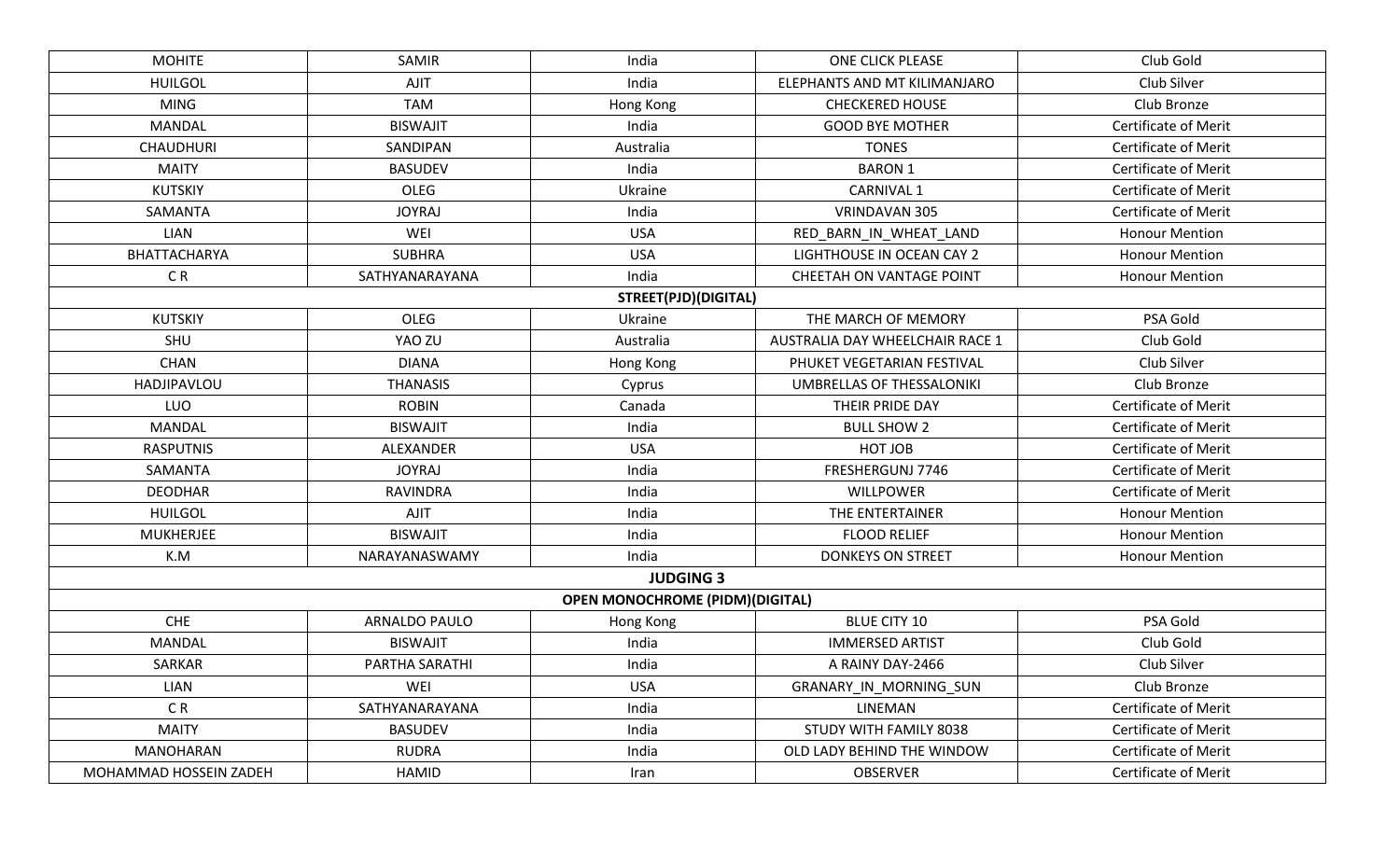| <b>HASHEMI</b>     |                      |                                    |                                  |                             |
|--------------------|----------------------|------------------------------------|----------------------------------|-----------------------------|
| <b>KUTSKIY</b>     | OLEG                 | Ukraine                            | LIGHT IN THE WINDOW              | <b>Certificate of Merit</b> |
| <b>MUKHERJEE</b>   | <b>BISWAJIT</b>      | India                              | <b>VILLAGE BOYS</b>              | <b>Honour Mention</b>       |
| <b>CHAN</b>        | HW                   | Hong Kong                          | LINES IMAGES M38                 | <b>Honour Mention</b>       |
| <b>HOCHHAUS</b>    | ALEXANDER            | Germany                            | TO EMOTE                         | <b>Honour Mention</b>       |
|                    |                      | <b>OPEN COLOUR (PIDC)(DIGITAL)</b> |                                  |                             |
| PUSPONEGORO        | <b>HARDIONO</b>      | Indonesia                          | <b>SEDIH</b>                     | PSA Gold                    |
| SHU                | YAO ZU               | Australia                          | <b>DESOLATE WORLD</b>            | Club Gold                   |
| <b>LIVINGSTONE</b> | <b>BRIAN</b>         | New Zealand                        | <b>SPLITS</b>                    | Club Silver                 |
| <b>RIKIN</b>       | <b>FLORA</b>         | Indonesia                          | MESMERIZING CELLIST 853          | Club Bronze                 |
| <b>KWAN</b>        | PHILLIP              | Canada                             | <b>HORSES IN WATER 95</b>        | <b>Certificate of Merit</b> |
| CHE                | <b>ARNALDO PAULO</b> | Hong Kong                          | <b>CHARGING 25</b>               | <b>Certificate of Merit</b> |
| <b>LIAN</b>        | WEI                  | <b>USA</b>                         | LATE_FALL_SNOW                   | <b>Certificate of Merit</b> |
| <b>CHEN</b>        | <b>BAOTING</b>       | <b>USA</b>                         | <b>HAPPY FAMILY</b>              | <b>Certificate of Merit</b> |
| <b>HOCHHAUS</b>    | ALEXANDER            | Germany                            | DREAM ROOM                       | <b>Certificate of Merit</b> |
| HO                 | <b>HUNG</b>          | <b>USA</b>                         | SLEEPY HOLLOW FARM 3             | <b>Honour Mention</b>       |
| <b>MANDAL</b>      | <b>BISWAJIT</b>      | India                              | TIME TO SMILE                    | <b>Honour Mention</b>       |
| C <sub>R</sub>     | SATHYANARAYANA       | India                              | <b>WINNOWING PAIR</b>            | <b>Honour Mention</b>       |
|                    |                      | <b>NATURE (ND)(DIGITAL)</b>        |                                  |                             |
| <b>HUILGOL</b>     | <b>AJIT</b>          | India                              | CHEETAH TUG OF WAR               | PSA Gold                    |
| LY TU              | <b>THIEN</b>         | Vietnam                            | GOOD FOOD                        | Club Gold                   |
| <b>MAITY</b>       | <b>BASUDEV</b>       | India                              | <b>BATTTLE 1</b>                 | Club Silver                 |
| <b>VAN MENSEL</b>  | <b>DRE</b>           | Belgium                            | <b>FALL OVER</b>                 | Club Bronze                 |
| <b>MANDAL</b>      | <b>BISWAJIT</b>      | India                              | <b>TASTY BREAKFAST</b>           | <b>Certificate of Merit</b> |
| CR                 | SATHYANARAYANA       | India                              | <b>ATTACKING CHEETAHS</b>        | Certificate of Merit        |
| <b>KAR</b>         | SANDIPAN             | India                              | KING TOSS 8047                   | <b>Certificate of Merit</b> |
| S                  | THIPPESWAMY          | India                              | <b>CHEETAHS SHARING THE KILL</b> | <b>Certificate of Merit</b> |
| <b>SETIADI</b>     | <b>AJAR</b>          | Indonesia                          | THE LONG PREY                    | <b>Certificate of Merit</b> |
| C K                | SUBRAMANYA           | India                              | INDIAN WILD DOGS MATING          | <b>Honour Mention</b>       |
| SAWANT             | PRASHANT             | India                              | <b>BLUE BULL MATING</b>          | <b>Honour Mention</b>       |
| LUO                | <b>JINGRU</b>        | <b>USA</b>                         | XIAO                             | <b>Honour Mention</b>       |
|                    |                      | PHOTO TRAVEL (PTD)(DIGITAL)        |                                  |                             |
| <b>REN</b>         | ZHICAI               | China                              | <b>NANPU BRIDGE 14</b>           | PSA Gold                    |
| CHATTOPADHYAY      | ARUNIMA              | India                              | SANDAKFU                         | Club Gold                   |
|                    |                      |                                    |                                  |                             |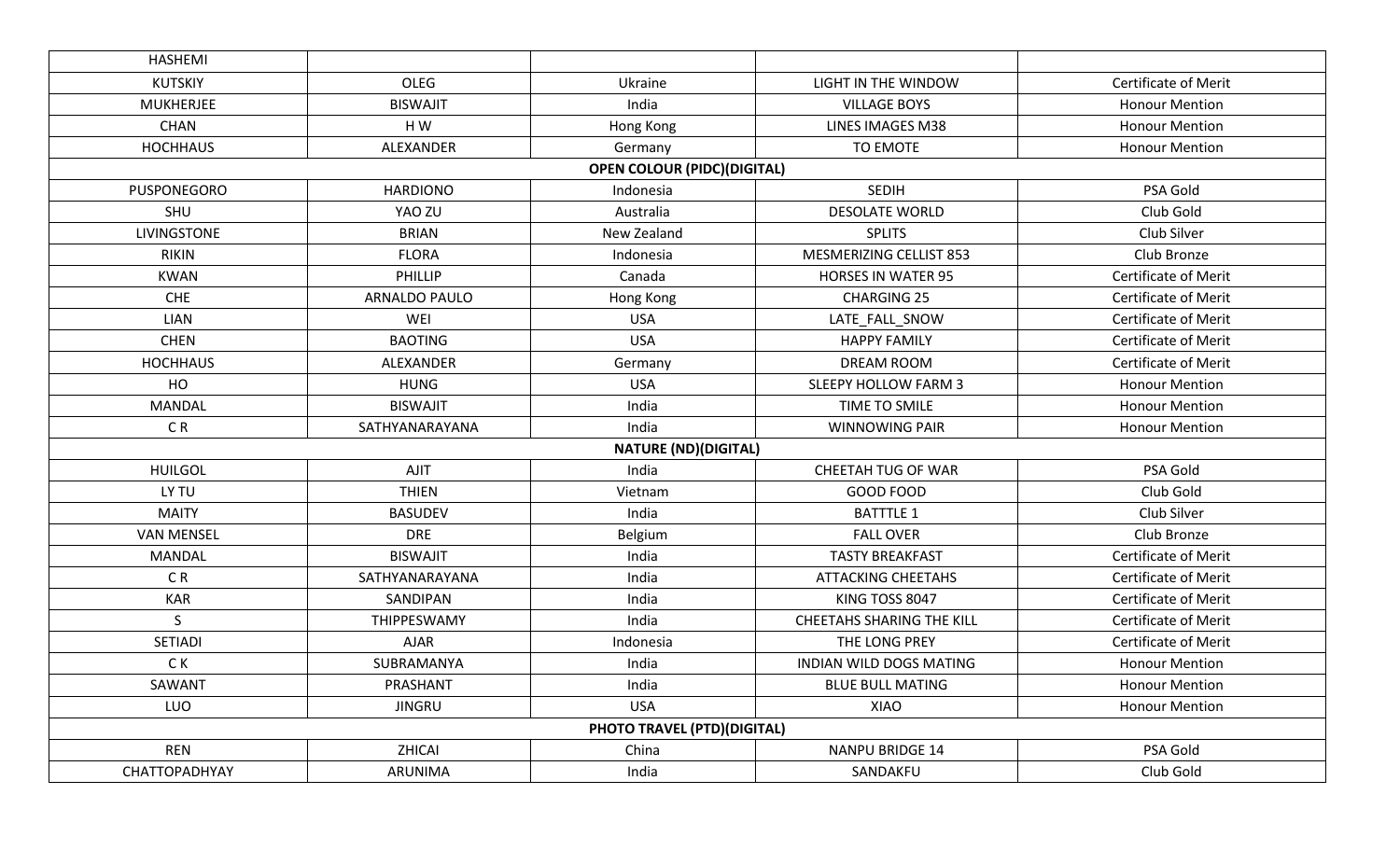| HO                  | <b>HUNG</b>           | <b>USA</b>                  | <b>GOLDEN GATE JOHN1 SAN FRANCISCO</b> | Club Silver                 |
|---------------------|-----------------------|-----------------------------|----------------------------------------|-----------------------------|
| <b>HUILGOL</b>      | <b>AJIT</b>           | India                       | ELEPHANTS AND MT KILIMANJARO           | Club Bronze                 |
| <b>DEODHAR</b>      | <b>RAVINDRA</b>       | India                       | NUBRA VALLEY 2328                      | Certificate of Merit        |
| <b>MAITY</b>        | <b>BASUDEV</b>        | India                       | <b>BARON 1</b>                         | <b>Certificate of Merit</b> |
| <b>KWAN</b>         | PHILLIP               | Canada                      | WALKING UP IN SNOW                     | <b>Certificate of Merit</b> |
| <b>CHAN</b>         | <b>DIANA</b>          | Hong Kong                   | <b>BLUE MAGIC</b>                      | <b>Certificate of Merit</b> |
| C <sub>R</sub>      | SATHYANARAYANA        | India                       | <b>LIVING IN HARMONY</b>               | <b>Certificate of Merit</b> |
| <b>LEE</b>          | SHENG-HAO             | Taiwan                      | <b>CITY LANDSCAPE 2</b>                | <b>Honour Mention</b>       |
| YE                  | WEI                   | China                       | <b>CASTLE DAWN</b>                     | <b>Honour Mention</b>       |
| <b>MOHITE</b>       | SAMIR                 | India                       | <b>BEFORE IMMERSION</b>                | <b>Honour Mention</b>       |
|                     |                       | <b>STREET(PJD)(DIGITAL)</b> |                                        |                             |
| MUKHERJEE           | <b>BISWAJIT</b>       | India                       | <b>FLOOD RELIEF</b>                    | PSA Gold                    |
| <b>SK</b>           | <b>BALACHANDDER</b>   | India                       | BLESSINGS 2022-1                       | Club Gold                   |
| <b>CHAN</b>         | <b>DIANA</b>          | Hong Kong                   | PHUKET VEGETARIAN FESTIVAL             | Club Silver                 |
| <b>SINHA</b>        | <b>BARUN</b>          | India                       | HORSE CART IN THE FLOODED STREET       | Club Bronze                 |
| <b>MANDAL</b>       | <b>BISWAJIT</b>       | India                       | <b>BULL SHOW 2</b>                     | <b>Certificate of Merit</b> |
| <b>HUILGOL</b>      | <b>AJIT</b>           | India                       | THE ENTERTAINER                        | <b>Certificate of Merit</b> |
| <b>RASPUTNIS</b>    | ALEXANDER             | <b>USA</b>                  | HOT JOB                                | <b>Certificate of Merit</b> |
| LIM                 | <b>MAHENDRA PUTRA</b> | Indonesia                   | <b>MAEKLONG RAILWAY MARKET</b>         | <b>Certificate of Merit</b> |
| SHU                 | YAO ZU                | Australia                   | PASSING FLAG                           | Certificate of Merit        |
| <b>CHAUDHURI</b>    | SANDIPAN              | Australia                   | <b>NEWS IN REALITY</b>                 | <b>Honour Mention</b>       |
| <b>MAITY</b>        | <b>BASUDEV</b>        | India                       | <b>DONDY 0551</b>                      | <b>Honour Mention</b>       |
| <b>BALACHANDDER</b> | AKHILESH              | India                       | <b>BELGIUM PERFORMERS 2</b>            | <b>Honour Mention</b>       |

| <b>ACCEPTANCE LIST</b> |            |                  |                   |                            |                             |                               |                    |  |  |
|------------------------|------------|------------------|-------------------|----------------------------|-----------------------------|-------------------------------|--------------------|--|--|
| Country                | Salutation | <b>Last Name</b> | <b>First Name</b> | <b>Image Title</b>         | <b>Prize</b>                | <b>Section Name</b>           | <b>Judging No.</b> |  |  |
| Australia              | Mr.        | CHAUDHURI        | SANDIPAN          | LET ME FREE                |                             | <b>OPEN COLOUR (PIDC)</b>     | <b>JUDGING 3</b>   |  |  |
| Australia              | Mr.        | CHAUDHURI        | SANDIPAN          | END THE WAR                | $\overline{A}$              | <b>OPEN MONOCHROME (PIDM)</b> | <b>JUDGING 1</b>   |  |  |
| Australia              | Mr.        | CHAUDHURI        | SANDIPAN          | END THE WAR                | $\overline{A}$              | <b>OPEN MONOCHROME (PIDM)</b> | <b>JUDGING 3</b>   |  |  |
| Australia              | Mr.        | CHAUDHURI        | SANDIPAN          | <b>CELEBRATION BENGINS</b> |                             | PHOTO TRAVEL (PTD)            | <b>JUDGING 3</b>   |  |  |
| Australia              | Mr.        | CHAUDHURI        | SANDIPAN          | <b>CURVES AND LINES</b>    |                             | PHOTO TRAVEL (PTD)            | <b>JUDGING 1</b>   |  |  |
| Australia              | Mr.        | CHAUDHURI        | SANDIPAN          | <b>CURVES AND LINES</b>    |                             | PHOTO TRAVEL (PTD)            | <b>JUDGING 3</b>   |  |  |
| Australia              | Mr.        | CHAUDHURI        | SANDIPAN          | TONES                      | <b>Certificate of Merit</b> | PHOTO TRAVEL (PTD)            | <b>JUDGING 1</b>   |  |  |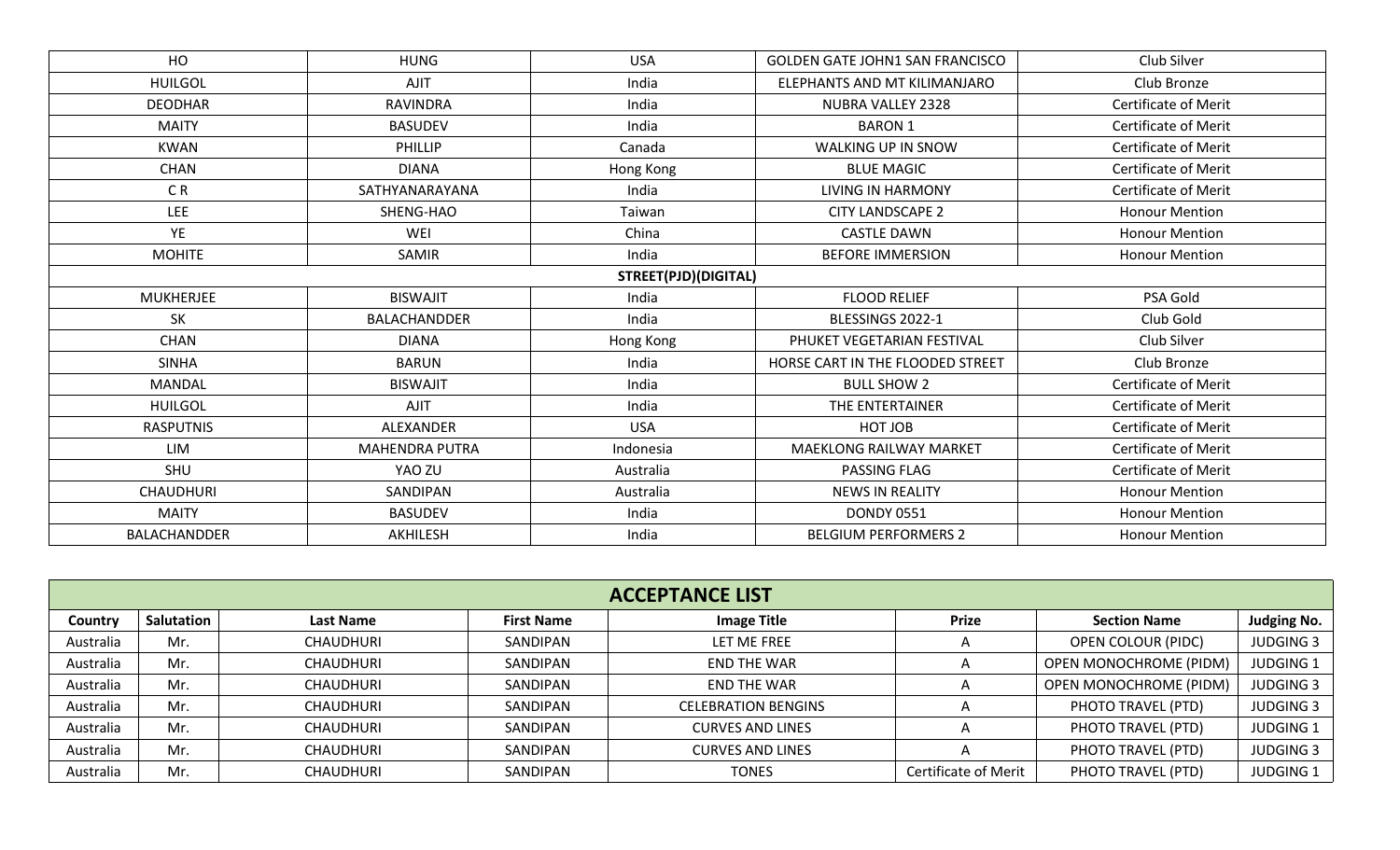| Australia | Mr. | <b>CHAUDHURI</b> | SANDIPAN       | <b>TONES</b>            | Certificate of Merit  | PHOTO TRAVEL (PTD)            | <b>JUDGING 2</b> |
|-----------|-----|------------------|----------------|-------------------------|-----------------------|-------------------------------|------------------|
| Australia | Mr. | <b>CHAUDHURI</b> | SANDIPAN       | <b>TONES</b>            | A                     | PHOTO TRAVEL (PTD)            | <b>JUDGING 3</b> |
| Australia | Mr. | <b>CHAUDHURI</b> | SANDIPAN       | <b>GOOD MORNING</b>     | A                     | STREET(PJD)                   | <b>JUDGING 2</b> |
| Australia | Mr. | <b>CHAUDHURI</b> | SANDIPAN       | <b>NEWS IN REALITY</b>  | Α                     | STREET(PJD)                   | <b>JUDGING 1</b> |
| Australia | Mr. | <b>CHAUDHURI</b> | SANDIPAN       | <b>NEWS IN REALITY</b>  | A                     | STREET(PJD)                   | <b>JUDGING 2</b> |
| Australia | Mr. | <b>CHAUDHURI</b> | SANDIPAN       | <b>NEWS IN REALITY</b>  | <b>Honour Mention</b> | STREET(PJD)                   | <b>JUDGING 3</b> |
| Australia | Mr. | <b>CHAUDHURI</b> | SANDIPAN       | <b>STORM WARRIORS</b>   | Α                     | STREET(PJD)                   | <b>JUDGING 1</b> |
| Australia | Mr. | <b>CHAUDHURI</b> | SANDIPAN       | <b>STORM WARRIORS</b>   | A                     | STREET(PJD)                   | <b>JUDGING 2</b> |
| Australia | Mr. | <b>CHAUDHURI</b> | SANDIPAN       | <b>STORM WARRIORS</b>   | Α                     | STREET(PJD)                   | <b>JUDGING 3</b> |
| Australia | Mr. | <b>HORTON</b>    | <b>ROBERT</b>  | ANNE DUFFY2036 1        | A                     | <b>OPEN COLOUR (PIDC)</b>     | <b>JUDGING 1</b> |
| Australia | Mr. | <b>HORTON</b>    | <b>ROBERT</b>  | ANNE DUFFY2189          | Α                     | <b>OPEN COLOUR (PIDC)</b>     | <b>JUDGING 1</b> |
| Australia | Mr. | <b>HORTON</b>    | <b>ROBERT</b>  | ANNE DUFFY2189          | Α                     | <b>OPEN COLOUR (PIDC)</b>     | <b>JUDGING 3</b> |
| Australia | Mr. | <b>HORTON</b>    | <b>ROBERT</b>  | <b>ANNE0531</b>         | Α                     | OPEN COLOUR (PIDC)            | <b>JUDGING 1</b> |
| Australia | Mr. | <b>HORTON</b>    | <b>ROBERT</b>  | <b>ANNE0531</b>         | A                     | OPEN COLOUR (PIDC)            | <b>JUDGING 2</b> |
| Australia | Mr. | <b>HORTON</b>    | <b>ROBERT</b>  | <b>ANNE0531</b>         | Α                     | OPEN COLOUR (PIDC)            | <b>JUDGING 3</b> |
| Australia | Mr. | <b>HORTON</b>    | <b>ROBERT</b>  | <b>ANNE0542</b>         | A                     | OPEN COLOUR (PIDC)            | <b>JUDGING 1</b> |
| Australia | Mr. | <b>HORTON</b>    | <b>ROBERT</b>  | <b>ANNE0542</b>         | A                     | OPEN COLOUR (PIDC)            | <b>JUDGING 2</b> |
| Australia | Mr. | <b>HORTON</b>    | <b>ROBERT</b>  | <b>ANNE0542</b>         | Α                     | <b>OPEN COLOUR (PIDC)</b>     | <b>JUDGING 3</b> |
| Australia | Mr. | <b>HORTON</b>    | <b>ROBERT</b>  | ANNE_DUFFY0053 1        | Α                     | <b>OPEN MONOCHROME (PIDM)</b> | <b>JUDGING 1</b> |
| Australia | Mr. | <b>HORTON</b>    | <b>ROBERT</b>  | ANNE_DUFFY0053 1        | Α                     | OPEN MONOCHROME (PIDM)        | <b>JUDGING 2</b> |
| Australia | Mr. | <b>HORTON</b>    | <b>ROBERT</b>  | ANNE_DUFFY0053 1        | Α                     | <b>OPEN MONOCHROME (PIDM)</b> | <b>JUDGING 3</b> |
| Australia | Mr. | <b>HORTON</b>    | <b>ROBERT</b>  | ANNE_DUFFY0151 1        | A                     | OPEN MONOCHROME (PIDM)        | JUDGING 1        |
| Australia | Mr. | <b>HORTON</b>    | <b>ROBERT</b>  | ANNE_DUFFY0151 1        | Α                     | OPEN MONOCHROME (PIDM)        | <b>JUDGING 2</b> |
| Australia | Mr. | <b>HORTON</b>    | <b>ROBERT</b>  | ANNE_DUFFY0251 1        | A                     | OPEN MONOCHROME (PIDM)        | <b>JUDGING 1</b> |
| Australia | Mr. | <b>HORTON</b>    | <b>ROBERT</b>  | ANNE DUFFY02511         | Α                     | <b>OPEN MONOCHROME (PIDM)</b> | <b>JUDGING 2</b> |
| Australia | Mr. | <b>HORTON</b>    | <b>ROBERT</b>  | ANNE_DUFFY0251 1        | Α                     | <b>OPEN MONOCHROME (PIDM)</b> | <b>JUDGING 3</b> |
| Australia | Mr. | <b>HORTON</b>    | <b>ROBERT</b>  | ANNE_DUFFY0844          | Α                     | <b>OPEN MONOCHROME (PIDM)</b> | <b>JUDGING 1</b> |
| Australia | Mr. | <b>HORTON</b>    | <b>ROBERT</b>  | ANNE_DUFFY0844          | Α                     | OPEN MONOCHROME (PIDM)        | <b>JUDGING 2</b> |
| Australia | Mr. | <b>MOORE</b>     | <b>MICHAEL</b> | MIRRORED YOUTH          | A                     | OPEN COLOUR (PIDC)            | <b>JUDGING 1</b> |
| Australia | Mr. | <b>MOORE</b>     | <b>MICHAEL</b> | MIRRORED YOUTH          | Α                     | <b>OPEN COLOUR (PIDC)</b>     | <b>JUDGING 2</b> |
| Australia | Mr. | <b>MOORE</b>     | <b>MICHAEL</b> | <b>FINELY BALANCED</b>  | Α                     | OPEN MONOCHROME (PIDM)        | <b>JUDGING 1</b> |
| Australia | Mr. | <b>MOORE</b>     | <b>MICHAEL</b> | <b>JIMBAUR HOUSE</b>    | Α                     | OPEN MONOCHROME (PIDM)        | <b>JUDGING 1</b> |
| Australia | Mr. | <b>MOORE</b>     | <b>MICHAEL</b> | AUCKLAND HARBOUR        | Α                     | PHOTO TRAVEL (PTD)            | <b>JUDGING 1</b> |
| Australia | Mr. | <b>MOORE</b>     | <b>MICHAEL</b> | <b>AUCKLAND HARBOUR</b> | Α                     | PHOTO TRAVEL (PTD)            | <b>JUDGING 2</b> |
|           |     |                  |                |                         |                       |                               |                  |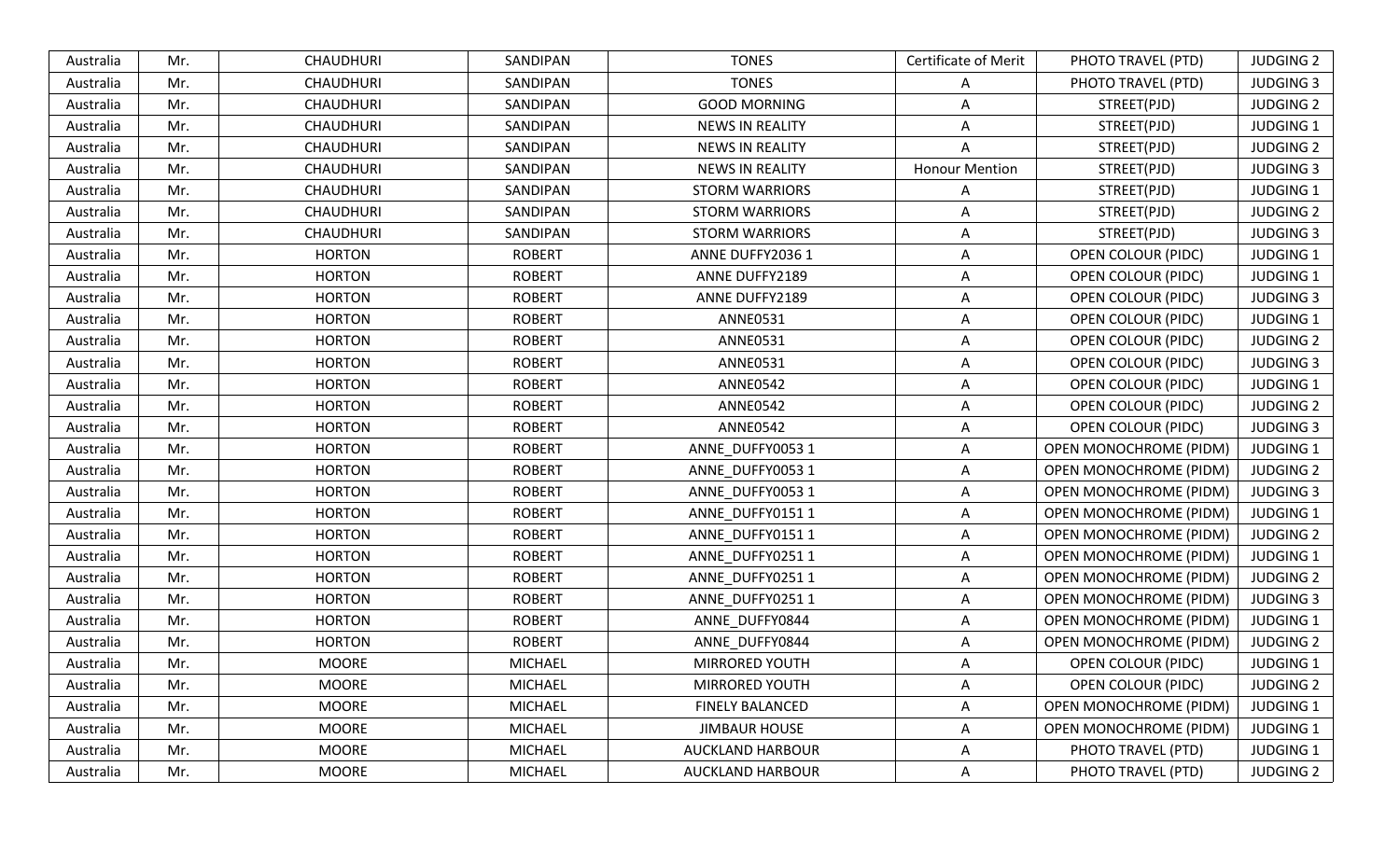| Australia | Mr. | <b>MOORE</b> | <b>MICHAEL</b> | <b>AUCKLAND HARBOUR</b>      | A                    | PHOTO TRAVEL (PTD)            | <b>JUDGING 3</b> |
|-----------|-----|--------------|----------------|------------------------------|----------------------|-------------------------------|------------------|
| Australia | Mr. | <b>MOORE</b> | <b>MICHAEL</b> | <b>CIRCULAR QUAY</b>         | Α                    | PHOTO TRAVEL (PTD)            | <b>JUDGING 1</b> |
| Australia | Mr. | <b>MOORE</b> | <b>MICHAEL</b> | <b>CIRCULAR QUAY</b>         | A                    | PHOTO TRAVEL (PTD)            | <b>JUDGING 2</b> |
| Australia | Mr. | <b>MOORE</b> | <b>MICHAEL</b> | <b>CIRCULAR QUAY</b>         | Α                    | PHOTO TRAVEL (PTD)            | <b>JUDGING 3</b> |
| Australia | Mr. | <b>MOORE</b> | <b>MICHAEL</b> | ON THE SOUND                 | A                    | PHOTO TRAVEL (PTD)            | JUDGING 1        |
| Australia | Mr. | <b>MOORE</b> | <b>MICHAEL</b> | <b>FEEDING TIME</b>          | Α                    | STREET(PJD)                   | <b>JUDGING 1</b> |
| Australia | Mr. | SHU          | YAO ZU         | <b>BLACK SWAN AND CYGNET</b> | Α                    | NATURE (ND)                   | <b>JUDGING 1</b> |
| Australia | Mr. | SHU          | YAO ZU         | <b>BLACK SWAN AND CYGNET</b> | A                    | NATURE (ND)                   | <b>JUDGING 2</b> |
| Australia | Mr. | SHU          | YAO ZU         | <b>FEEDING BABY 5</b>        | Α                    | NATURE (ND)                   | <b>JUDGING 1</b> |
| Australia | Mr. | SHU          | YAO ZU         | <b>FEEDING BABY 5</b>        | A                    | NATURE (ND)                   | <b>JUDGING 2</b> |
| Australia | Mr. | SHU          | YAO ZU         | <b>FEEDING BABY 5</b>        | Α                    | NATURE (ND)                   | <b>JUDGING 3</b> |
| Australia | Mr. | SHU          | YAO ZU         | <b>I AM WATCHING YOU</b>     | Α                    | NATURE (ND)                   | <b>JUDGING 3</b> |
| Australia | Mr. | SHU          | YAO ZU         | <b>ARGYLE STAIRS</b>         | A                    | <b>OPEN COLOUR (PIDC)</b>     | <b>JUDGING 1</b> |
| Australia | Mr. | SHU          | YAO ZU         | <b>ARGYLE STAIRS</b>         | Α                    | <b>OPEN COLOUR (PIDC)</b>     | <b>JUDGING 2</b> |
| Australia | Mr. | SHU          | YAO ZU         | <b>ARGYLE STAIRS</b>         | A                    | OPEN COLOUR (PIDC)            | <b>JUDGING 3</b> |
| Australia | Mr. | SHU          | YAO ZU         | CALFROPING                   | Α                    | <b>OPEN COLOUR (PIDC)</b>     | <b>JUDGING 1</b> |
| Australia | Mr. | SHU          | YAO ZU         | <b>CALFROPING</b>            | A                    | <b>OPEN COLOUR (PIDC)</b>     | <b>JUDGING 2</b> |
| Australia | Mr. | SHU          | YAO ZU         | CALFROPING                   | Α                    | <b>OPEN COLOUR (PIDC)</b>     | <b>JUDGING 3</b> |
| Australia | Mr. | SHU          | YAO ZU         | <b>DESOLATE WORLD</b>        | PSA Gold             | <b>OPEN COLOUR (PIDC)</b>     | <b>JUDGING 1</b> |
| Australia | Mr. | SHU          | YAO ZU         | <b>DESOLATE WORLD</b>        | A                    | <b>OPEN COLOUR (PIDC)</b>     | <b>JUDGING 2</b> |
| Australia | Mr. | SHU          | YAO ZU         | <b>DESOLATE WORLD</b>        | Club Gold            | <b>OPEN COLOUR (PIDC)</b>     | <b>JUDGING 3</b> |
| Australia | Mr. | SHU          | YAO ZU         | <b>TORRENT KAYAKING 3</b>    | A                    | <b>OPEN COLOUR (PIDC)</b>     | <b>JUDGING 3</b> |
| Australia | Mr. | SHU          | YAO ZU         | <b>CHASE AFTER</b>           | Α                    | OPEN MONOCHROME (PIDM)        | <b>JUDGING 1</b> |
| Australia | Mr. | SHU          | YAO ZU         | <b>CHASE AFTER</b>           | A                    | <b>OPEN MONOCHROME (PIDM)</b> | <b>JUDGING 2</b> |
| Australia | Mr. | SHU          | YAO ZU         | <b>CHASE AFTER</b>           | A                    | <b>OPEN MONOCHROME (PIDM)</b> | <b>JUDGING 3</b> |
| Australia | Mr. | SHU          | YAO ZU         | DIE HARD 4                   | A                    | <b>OPEN MONOCHROME (PIDM)</b> | <b>JUDGING 1</b> |
| Australia | Mr. | SHU          | YAO ZU         | DIE HARD 4                   | Certificate of Merit | <b>OPEN MONOCHROME (PIDM)</b> | <b>JUDGING 2</b> |
| Australia | Mr. | SHU          | YAO ZU         | DIE HARD 4                   | A                    | <b>OPEN MONOCHROME (PIDM)</b> | <b>JUDGING 3</b> |
| Australia | Mr. | SHU          | YAO ZU         | <b>LAST KNIGHT</b>           | A                    | <b>OPEN MONOCHROME (PIDM)</b> | <b>JUDGING 2</b> |
| Australia | Mr. | SHU          | YAO ZU         | <b>LAST KNIGHT</b>           | Α                    | OPEN MONOCHROME (PIDM)        | <b>JUDGING 3</b> |
| Australia | Mr. | SHU          | YAO ZU         | <b>LONELY NIGHT</b>          | A                    | <b>OPEN MONOCHROME (PIDM)</b> | <b>JUDGING 1</b> |
| Australia | Mr. | SHU          | YAO ZU         | <b>LONELY NIGHT</b>          | A                    | OPEN MONOCHROME (PIDM)        | <b>JUDGING 2</b> |
| Australia | Mr. | SHU          | YAO ZU         | <b>LONELY NIGHT</b>          | Α                    | <b>OPEN MONOCHROME (PIDM)</b> | JUDGING 3        |
| Australia | Mr. | SHU          | YAO ZU         | NIGHT OF SHANGHAI TWO        | Α                    | PHOTO TRAVEL (PTD)            | JUDGING 1        |
|           |     |              |                |                              |                      |                               |                  |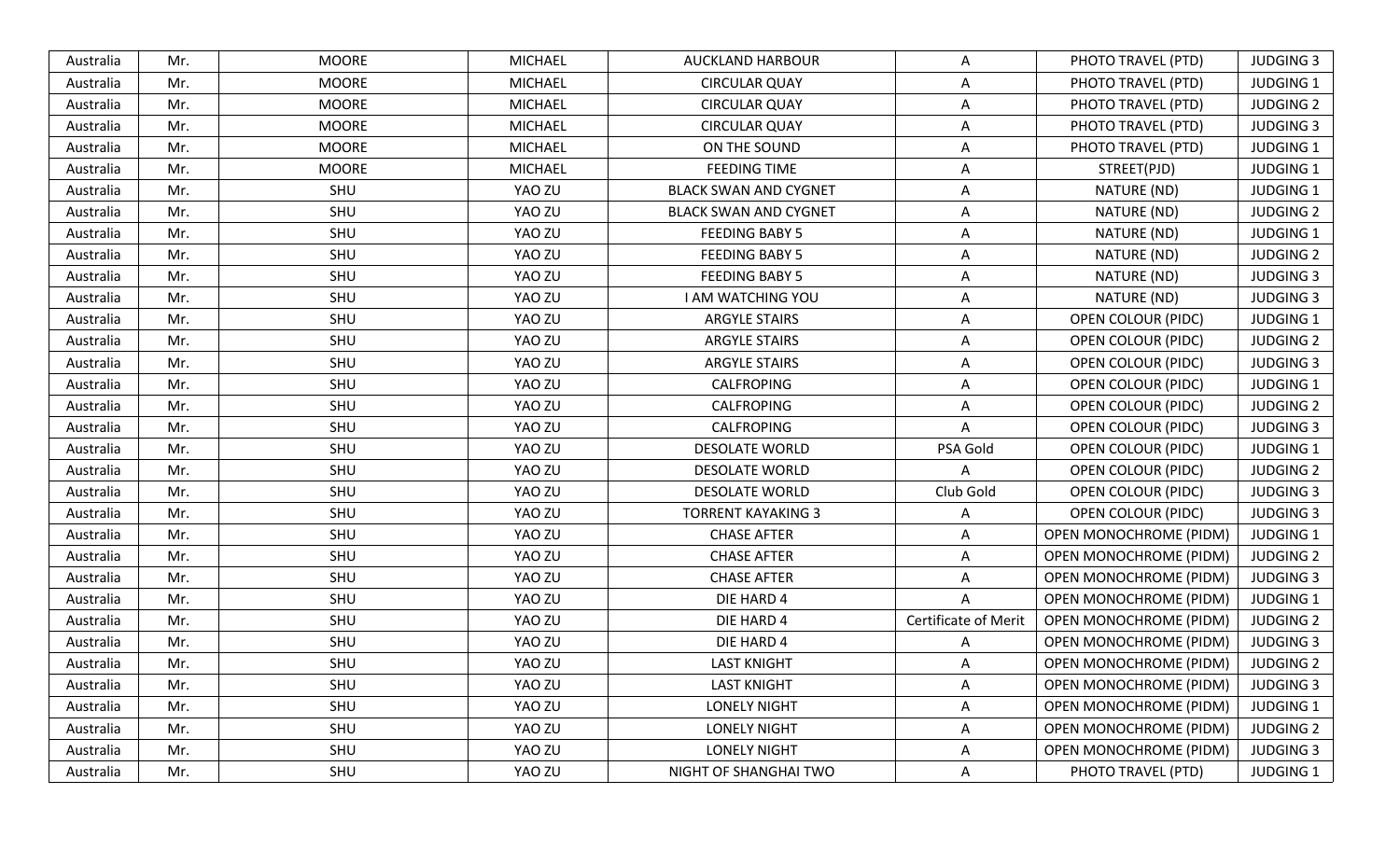| SHU<br>YAO ZU<br>Mr.<br>NIGHT OF SHANGHAI TWO<br>A<br>PHOTO TRAVEL (PTD)<br>Australia<br>SHU<br>Australia<br>Mr.<br>YAO ZU<br><b>SYDNEY HARBOUR</b><br>A<br>PHOTO TRAVEL (PTD)<br>SHU<br>Mr.<br>YAO ZU<br><b>VIVID SYDNEY ONE</b><br>PHOTO TRAVEL (PTD)<br>Australia<br>A<br>Mr.<br>SHU<br>YAO ZU<br><b>VIVID SYDNEY ONE</b><br>Australia<br>A<br>PHOTO TRAVEL (PTD)<br>SHU<br>YAO ZU<br>A<br>Australia<br>Mr.<br>ANZAC DAY PARADE 9<br>STREET(PJD)<br>SHU<br>YAO ZU<br>STREET(PJD)<br>Australia<br>Mr.<br>ANZAC DAY PARADE 9<br>A<br>SHU<br>YAO ZU<br>Mr.<br>ANZAC DAY PARADE 9<br>A<br>STREET(PJD)<br>Australia<br>SHU<br>YAO ZU<br>AUSTRALIA DAY WHEELCHAIR RACE 1<br>STREET(PJD)<br>Australia<br>Mr.<br>A<br>SHU<br>YAO ZU<br>Club Gold<br>STREET(PJD)<br>Australia<br>Mr.<br>AUSTRALIA DAY WHEELCHAIR RACE 1<br>Mr.<br>SHU<br>YAO ZU<br>STREET(PJD)<br>AUSTRALIA DAY WHEELCHAIR RACE 1<br>A<br>Australia<br>Certificate of Merit<br>Australia<br>Mr.<br>SHU<br>YAO ZU<br><b>MOMENT OF GLORY</b><br>STREET(PJD)<br>SHU<br>YAO ZU<br>STREET(PJD)<br>Mr.<br><b>MOMENT OF GLORY</b><br>A<br>Australia<br>SHU<br>YAO ZU<br>STREET(PJD)<br>Australia<br>Mr.<br><b>MOMENT OF GLORY</b><br>A<br>SHU<br>YAO ZU<br>Australia<br>Mr.<br>PASSING FLAG<br>STREET(PJD)<br>A<br>SHU<br>Mr.<br>YAO ZU<br>PASSING FLAG<br>STREET(PJD)<br>Australia<br>A<br><b>Certificate of Merit</b><br>Mr.<br>SHU<br>YAO ZU<br>PASSING FLAG<br>STREET(PJD)<br>Australia<br>ZHANG<br><b>BAO GUO</b><br>Mr.<br><b>BOAT SURFING5</b><br>A<br>OPEN COLOUR (PIDC)<br>Australia | <b>JUDGING 3</b><br><b>JUDGING 3</b><br><b>JUDGING 1</b><br><b>JUDGING 3</b><br><b>JUDGING 1</b><br><b>JUDGING 2</b> |
|--------------------------------------------------------------------------------------------------------------------------------------------------------------------------------------------------------------------------------------------------------------------------------------------------------------------------------------------------------------------------------------------------------------------------------------------------------------------------------------------------------------------------------------------------------------------------------------------------------------------------------------------------------------------------------------------------------------------------------------------------------------------------------------------------------------------------------------------------------------------------------------------------------------------------------------------------------------------------------------------------------------------------------------------------------------------------------------------------------------------------------------------------------------------------------------------------------------------------------------------------------------------------------------------------------------------------------------------------------------------------------------------------------------------------------------------------------------------------------------------------------------------------------------------------|----------------------------------------------------------------------------------------------------------------------|
|                                                                                                                                                                                                                                                                                                                                                                                                                                                                                                                                                                                                                                                                                                                                                                                                                                                                                                                                                                                                                                                                                                                                                                                                                                                                                                                                                                                                                                                                                                                                                  |                                                                                                                      |
|                                                                                                                                                                                                                                                                                                                                                                                                                                                                                                                                                                                                                                                                                                                                                                                                                                                                                                                                                                                                                                                                                                                                                                                                                                                                                                                                                                                                                                                                                                                                                  |                                                                                                                      |
|                                                                                                                                                                                                                                                                                                                                                                                                                                                                                                                                                                                                                                                                                                                                                                                                                                                                                                                                                                                                                                                                                                                                                                                                                                                                                                                                                                                                                                                                                                                                                  |                                                                                                                      |
|                                                                                                                                                                                                                                                                                                                                                                                                                                                                                                                                                                                                                                                                                                                                                                                                                                                                                                                                                                                                                                                                                                                                                                                                                                                                                                                                                                                                                                                                                                                                                  |                                                                                                                      |
|                                                                                                                                                                                                                                                                                                                                                                                                                                                                                                                                                                                                                                                                                                                                                                                                                                                                                                                                                                                                                                                                                                                                                                                                                                                                                                                                                                                                                                                                                                                                                  |                                                                                                                      |
|                                                                                                                                                                                                                                                                                                                                                                                                                                                                                                                                                                                                                                                                                                                                                                                                                                                                                                                                                                                                                                                                                                                                                                                                                                                                                                                                                                                                                                                                                                                                                  |                                                                                                                      |
|                                                                                                                                                                                                                                                                                                                                                                                                                                                                                                                                                                                                                                                                                                                                                                                                                                                                                                                                                                                                                                                                                                                                                                                                                                                                                                                                                                                                                                                                                                                                                  | <b>JUDGING 3</b>                                                                                                     |
|                                                                                                                                                                                                                                                                                                                                                                                                                                                                                                                                                                                                                                                                                                                                                                                                                                                                                                                                                                                                                                                                                                                                                                                                                                                                                                                                                                                                                                                                                                                                                  | <b>JUDGING 1</b>                                                                                                     |
|                                                                                                                                                                                                                                                                                                                                                                                                                                                                                                                                                                                                                                                                                                                                                                                                                                                                                                                                                                                                                                                                                                                                                                                                                                                                                                                                                                                                                                                                                                                                                  | <b>JUDGING 2</b>                                                                                                     |
|                                                                                                                                                                                                                                                                                                                                                                                                                                                                                                                                                                                                                                                                                                                                                                                                                                                                                                                                                                                                                                                                                                                                                                                                                                                                                                                                                                                                                                                                                                                                                  | <b>JUDGING 3</b>                                                                                                     |
|                                                                                                                                                                                                                                                                                                                                                                                                                                                                                                                                                                                                                                                                                                                                                                                                                                                                                                                                                                                                                                                                                                                                                                                                                                                                                                                                                                                                                                                                                                                                                  | <b>JUDGING 1</b>                                                                                                     |
|                                                                                                                                                                                                                                                                                                                                                                                                                                                                                                                                                                                                                                                                                                                                                                                                                                                                                                                                                                                                                                                                                                                                                                                                                                                                                                                                                                                                                                                                                                                                                  | <b>JUDGING 2</b>                                                                                                     |
|                                                                                                                                                                                                                                                                                                                                                                                                                                                                                                                                                                                                                                                                                                                                                                                                                                                                                                                                                                                                                                                                                                                                                                                                                                                                                                                                                                                                                                                                                                                                                  | <b>JUDGING 3</b>                                                                                                     |
|                                                                                                                                                                                                                                                                                                                                                                                                                                                                                                                                                                                                                                                                                                                                                                                                                                                                                                                                                                                                                                                                                                                                                                                                                                                                                                                                                                                                                                                                                                                                                  | <b>JUDGING 1</b>                                                                                                     |
|                                                                                                                                                                                                                                                                                                                                                                                                                                                                                                                                                                                                                                                                                                                                                                                                                                                                                                                                                                                                                                                                                                                                                                                                                                                                                                                                                                                                                                                                                                                                                  | <b>JUDGING 2</b>                                                                                                     |
|                                                                                                                                                                                                                                                                                                                                                                                                                                                                                                                                                                                                                                                                                                                                                                                                                                                                                                                                                                                                                                                                                                                                                                                                                                                                                                                                                                                                                                                                                                                                                  | <b>JUDGING 3</b>                                                                                                     |
|                                                                                                                                                                                                                                                                                                                                                                                                                                                                                                                                                                                                                                                                                                                                                                                                                                                                                                                                                                                                                                                                                                                                                                                                                                                                                                                                                                                                                                                                                                                                                  | <b>JUDGING 2</b>                                                                                                     |
| ZHANG<br><b>BAO GUO</b><br>Australia<br>Mr.<br><b>BOAT SURFING5</b><br><b>OPEN COLOUR (PIDC)</b><br>A                                                                                                                                                                                                                                                                                                                                                                                                                                                                                                                                                                                                                                                                                                                                                                                                                                                                                                                                                                                                                                                                                                                                                                                                                                                                                                                                                                                                                                            | <b>JUDGING 3</b>                                                                                                     |
| ZHANG<br>Mr.<br><b>BAO GUO</b><br>RIPTIDE25<br>A<br>OPEN COLOUR (PIDC)<br>Australia                                                                                                                                                                                                                                                                                                                                                                                                                                                                                                                                                                                                                                                                                                                                                                                                                                                                                                                                                                                                                                                                                                                                                                                                                                                                                                                                                                                                                                                              | <b>JUDGING 3</b>                                                                                                     |
| ZHANG<br><b>BAO GUO</b><br>SURFING42<br><b>OPEN COLOUR (PIDC)</b><br>Australia<br>Mr.<br>A                                                                                                                                                                                                                                                                                                                                                                                                                                                                                                                                                                                                                                                                                                                                                                                                                                                                                                                                                                                                                                                                                                                                                                                                                                                                                                                                                                                                                                                       | <b>JUDGING 2</b>                                                                                                     |
| Mr.<br>ZHANG<br><b>BAO GUO</b><br>SURFING42<br>Australia<br><b>OPEN COLOUR (PIDC)</b><br>A                                                                                                                                                                                                                                                                                                                                                                                                                                                                                                                                                                                                                                                                                                                                                                                                                                                                                                                                                                                                                                                                                                                                                                                                                                                                                                                                                                                                                                                       | <b>JUDGING 3</b>                                                                                                     |
| ZHANG<br><b>BAO GUO</b><br>Mr.<br>THREE ROUNDS OF DISABILITY6<br>A<br><b>OPEN COLOUR (PIDC)</b><br>Australia                                                                                                                                                                                                                                                                                                                                                                                                                                                                                                                                                                                                                                                                                                                                                                                                                                                                                                                                                                                                                                                                                                                                                                                                                                                                                                                                                                                                                                     | <b>JUDGING 3</b>                                                                                                     |
| <b>LEE</b><br><b>GRACE</b><br>Mrs.<br><b>IRON CHAINED WOMAN 3</b><br>OPEN MONOCHROME (PIDM)<br>Australia<br>A                                                                                                                                                                                                                                                                                                                                                                                                                                                                                                                                                                                                                                                                                                                                                                                                                                                                                                                                                                                                                                                                                                                                                                                                                                                                                                                                                                                                                                    | <b>JUDGING 1</b>                                                                                                     |
| <b>LEE</b><br>A<br>Mrs.<br><b>GRACE</b><br><b>GIRL CHAMPION MANLY VISSLA SURF PRO</b><br>STREET(PJD)<br>Australia                                                                                                                                                                                                                                                                                                                                                                                                                                                                                                                                                                                                                                                                                                                                                                                                                                                                                                                                                                                                                                                                                                                                                                                                                                                                                                                                                                                                                                | <b>JUDGING 1</b>                                                                                                     |
| <b>LEE</b><br><b>GRACE</b><br>STREET(PJD)<br>Mrs.<br>GIRL CHAMPION MANLY VISSLA SURF PRO<br>A<br>Australia                                                                                                                                                                                                                                                                                                                                                                                                                                                                                                                                                                                                                                                                                                                                                                                                                                                                                                                                                                                                                                                                                                                                                                                                                                                                                                                                                                                                                                       | <b>JUDGING 3</b>                                                                                                     |
| <b>LEE</b><br><b>GRACE</b><br>Australia<br>Mrs.<br>SYDNEY LUNAR FEST DRAGONBOAT RACE2<br>A<br>STREET(PJD)                                                                                                                                                                                                                                                                                                                                                                                                                                                                                                                                                                                                                                                                                                                                                                                                                                                                                                                                                                                                                                                                                                                                                                                                                                                                                                                                                                                                                                        | <b>JUDGING 1</b>                                                                                                     |
| <b>LEE</b><br><b>GRACE</b><br>STREET(PJD)<br>Australia<br>Mrs.<br>SYDNEY LUNAR FEST DRAGONBOAT RACE2<br>$\Delta$                                                                                                                                                                                                                                                                                                                                                                                                                                                                                                                                                                                                                                                                                                                                                                                                                                                                                                                                                                                                                                                                                                                                                                                                                                                                                                                                                                                                                                 | <b>JUDGING 3</b>                                                                                                     |
| <b>VAN MENSEL</b><br>Mr.<br><b>DRE</b><br>DUIVENPAKKER<br>NATURE (ND)<br>Belgium<br>A                                                                                                                                                                                                                                                                                                                                                                                                                                                                                                                                                                                                                                                                                                                                                                                                                                                                                                                                                                                                                                                                                                                                                                                                                                                                                                                                                                                                                                                            | <b>JUDGING 1</b>                                                                                                     |
| <b>DRE</b><br>NATURE (ND)<br>Belgium<br><b>VAN MENSEL</b><br>DUIVENPAKKER<br>A<br>Mr.                                                                                                                                                                                                                                                                                                                                                                                                                                                                                                                                                                                                                                                                                                                                                                                                                                                                                                                                                                                                                                                                                                                                                                                                                                                                                                                                                                                                                                                            | <b>JUDGING 2</b>                                                                                                     |
| <b>VAN MENSEL</b><br><b>DRE</b><br>DUIVENPAKKER<br>NATURE (ND)<br>Belgium<br>Mr.<br>A                                                                                                                                                                                                                                                                                                                                                                                                                                                                                                                                                                                                                                                                                                                                                                                                                                                                                                                                                                                                                                                                                                                                                                                                                                                                                                                                                                                                                                                            | <b>JUDGING 3</b>                                                                                                     |
| <b>VAN MENSEL</b><br><b>DRE</b><br><b>EATING A BUTTERFLY</b><br>A<br>NATURE (ND)<br>Belgium<br>Mr.                                                                                                                                                                                                                                                                                                                                                                                                                                                                                                                                                                                                                                                                                                                                                                                                                                                                                                                                                                                                                                                                                                                                                                                                                                                                                                                                                                                                                                               | <b>JUDGING 1</b>                                                                                                     |
| Belgium<br><b>DRE</b><br><b>EATING A BUTTERFLY</b><br>NATURE (ND)<br>Mr.<br><b>VAN MENSEL</b><br>A                                                                                                                                                                                                                                                                                                                                                                                                                                                                                                                                                                                                                                                                                                                                                                                                                                                                                                                                                                                                                                                                                                                                                                                                                                                                                                                                                                                                                                               |                                                                                                                      |
| NATURE (ND)<br>Belgium<br>Mr.<br><b>VAN MENSEL</b><br><b>DRE</b><br><b>EATING A BUTTERFLY</b><br>A                                                                                                                                                                                                                                                                                                                                                                                                                                                                                                                                                                                                                                                                                                                                                                                                                                                                                                                                                                                                                                                                                                                                                                                                                                                                                                                                                                                                                                               | <b>JUDGING 2</b>                                                                                                     |
| <b>DRE</b><br><b>EYE CONTACT</b><br><b>VAN MENSEL</b><br>NATURE (ND)<br>Belgium<br>Mr.<br>A                                                                                                                                                                                                                                                                                                                                                                                                                                                                                                                                                                                                                                                                                                                                                                                                                                                                                                                                                                                                                                                                                                                                                                                                                                                                                                                                                                                                                                                      | <b>JUDGING 3</b>                                                                                                     |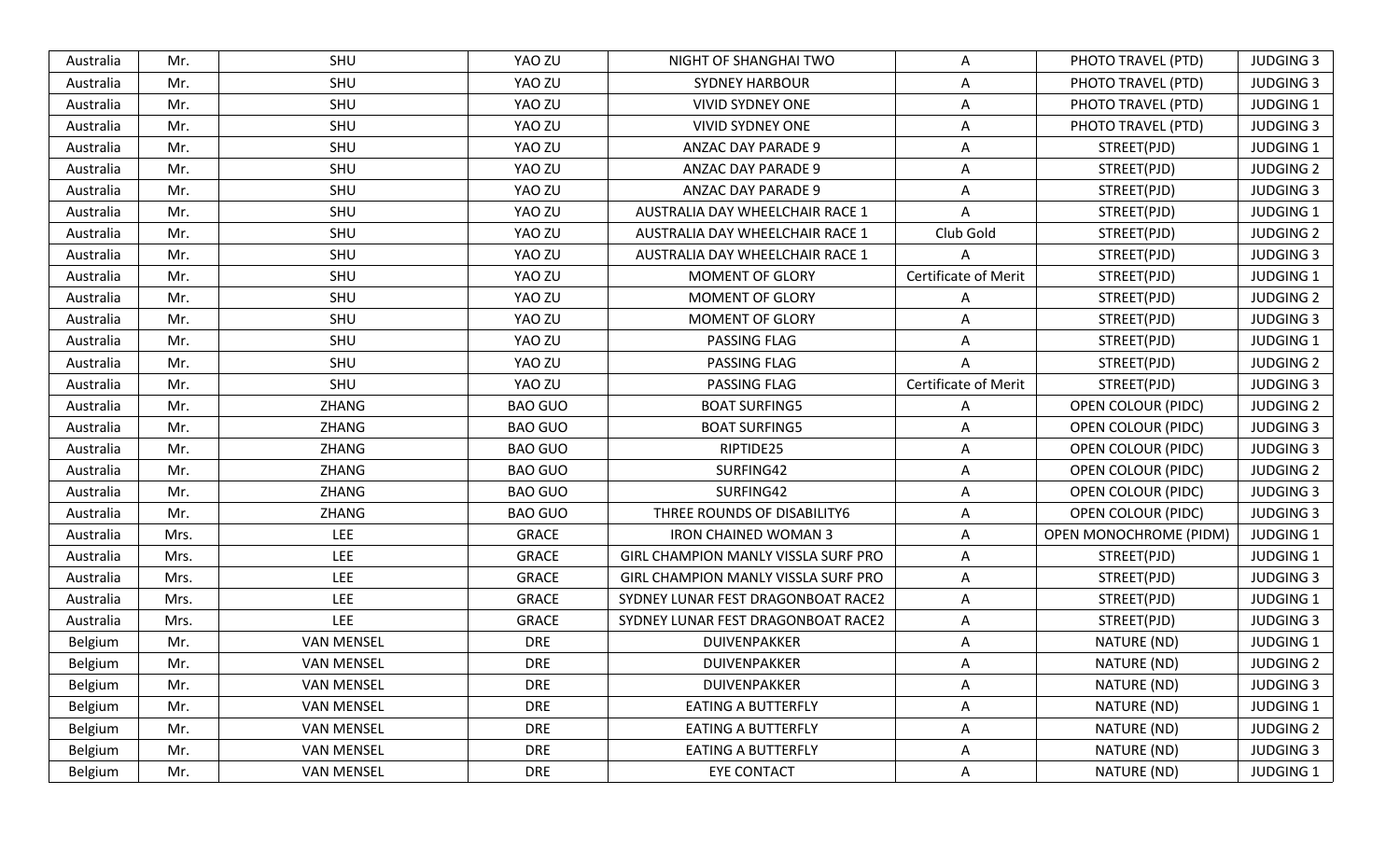| Belgium       | Mr. | <b>VAN MENSEL</b> | <b>DRE</b>     | <b>EYE CONTACT</b>                    | A              | NATURE (ND)                   | <b>JUDGING 2</b> |
|---------------|-----|-------------------|----------------|---------------------------------------|----------------|-------------------------------|------------------|
| Belgium       | Mr. | <b>VAN MENSEL</b> | <b>DRE</b>     | <b>EYE CONTACT</b>                    | Α              | NATURE (ND)                   | <b>JUDGING 3</b> |
| Belgium       | Mr. | <b>VAN MENSEL</b> | <b>DRE</b>     | <b>FALL OVER</b>                      | $\overline{A}$ | NATURE (ND)                   | <b>JUDGING 1</b> |
| Belgium       | Mr. | <b>VAN MENSEL</b> | <b>DRE</b>     | <b>FALL OVER</b>                      | A              | NATURE (ND)                   | <b>JUDGING 2</b> |
| Belgium       | Mr. | <b>VAN MENSEL</b> | <b>DRE</b>     | <b>FALL OVER</b>                      | Club Bronze    | NATURE (ND)                   | <b>JUDGING 3</b> |
| Belgium       | Ms. | <b>VERELST</b>    | <b>GRETA</b>   | <b>OPERA</b>                          | A              | OPEN MONOCHROME (PIDM)        | <b>JUDGING 1</b> |
| Belgium       | Ms. | <b>VERELST</b>    | <b>GRETA</b>   | <b>OPERA</b>                          | Α              | OPEN MONOCHROME (PIDM)        | <b>JUDGING 2</b> |
| Belgium       | Ms. | <b>VERELST</b>    | <b>GRETA</b>   | <b>STEPS</b>                          | A              | OPEN MONOCHROME (PIDM)        | <b>JUDGING 3</b> |
| Brazil        | Mr. | <b>DORNELLES</b>  | <b>FABIO</b>   | MONUMENT VALLEY PLATEAU               | Α              | NATURE (ND)                   | <b>JUDGING 1</b> |
| <b>Brazil</b> | Mr. | <b>DORNELLES</b>  | <b>FABIO</b>   | MONUMENT VALLEY PLATEAU               | A              | NATURE (ND)                   | <b>JUDGING 2</b> |
| <b>Brazil</b> | Mr. | <b>DORNELLES</b>  | <b>FABIO</b>   | <b>PSYCHEDELIC</b>                    | A              | NATURE (ND)                   | <b>JUDGING 1</b> |
| <b>Brazil</b> | Mr. | <b>DORNELLES</b>  | <b>FABIO</b>   | THREE IN A ROW                        | A              | NATURE (ND)                   | JUDGING 1        |
| Brazil        | Mr. | <b>DORNELLES</b>  | <b>FABIO</b>   | THREE IN A ROW                        | A              | NATURE (ND)                   | <b>JUDGING 3</b> |
| <b>Brazil</b> | Mr. | <b>DORNELLES</b>  | <b>FABIO</b>   | <b>STONE BRIDGES</b>                  | Α              | <b>OPEN COLOUR (PIDC)</b>     | <b>JUDGING 2</b> |
| <b>Brazil</b> | Mr. | <b>DORNELLES</b>  | <b>FABIO</b>   | <b>BLACK CHURCH</b>                   | A              | <b>OPEN MONOCHROME (PIDM)</b> | <b>JUDGING 2</b> |
| <b>Brazil</b> | Mr. | <b>DORNELLES</b>  | <b>FABIO</b>   | <b>BLACK CHURCH</b>                   | Α              | OPEN MONOCHROME (PIDM)        | <b>JUDGING 3</b> |
| <b>Brazil</b> | Mr. | <b>DORNELLES</b>  | <b>FABIO</b>   | <b>GOLDEN GATE</b>                    | $\overline{A}$ | PHOTO TRAVEL (PTD)            | <b>JUDGING 1</b> |
| Brazil        | Mr. | <b>DORNELLES</b>  | <b>FABIO</b>   | <b>GOLDEN GATE</b>                    | A              | PHOTO TRAVEL (PTD)            | <b>JUDGING 3</b> |
| <b>Brazil</b> | Mr. | <b>DORNELLES</b>  | <b>FABIO</b>   | MACHU PICCHU UNDER THE MORNING<br>FOG | Α              | PHOTO TRAVEL (PTD)            | <b>JUDGING 1</b> |
| Brazil        | Mr. | <b>DORNELLES</b>  | <b>FABIO</b>   | MACHU PICCHU UNDER THE MORNING<br>FOG | Α              | PHOTO TRAVEL (PTD)            | <b>JUDGING 2</b> |
| <b>Brazil</b> | Mr. | <b>DORNELLES</b>  | <b>FABIO</b>   | MACHU PICCHU UNDER THE MORNING<br>FOG | A              | PHOTO TRAVEL (PTD)            | <b>JUDGING 3</b> |
| <b>Brazil</b> | Mr. | <b>DORNELLES</b>  | <b>FABIO</b>   | <b>VIK CHURCH</b>                     | Α              | PHOTO TRAVEL (PTD)            | <b>JUDGING 1</b> |
| <b>Brazil</b> | Mr. | <b>DORNELLES</b>  | <b>FABIO</b>   | <b>VIK CHURCH</b>                     | Α              | PHOTO TRAVEL (PTD)            | <b>JUDGING 3</b> |
| Brazil        | Mr. | <b>DORNELLES</b>  | <b>FABIO</b>   | <b>FRENCH PAINTER</b>                 | A              | STREET(PJD)                   | <b>JUDGING 3</b> |
| Canada        | Mr. | <b>KWAN</b>       | PHILLIP        | <b>BALD EAGLE CATCHING FISH</b>       | A              | NATURE (ND)                   | <b>JUDGING 1</b> |
| Canada        | Mr. | <b>KWAN</b>       | PHILLIP        | <b>BALD EAGLE CATCHING FISH</b>       | Α              | NATURE (ND)                   | <b>JUDGING 2</b> |
| Canada        | Mr. | <b>KWAN</b>       | PHILLIP        | <b>BALD EAGLE CATCHING FISH</b>       | A              | NATURE (ND)                   | <b>JUDGING 3</b> |
| Canada        | Mr. | KWAN              | PHILLIP        | <b>BEAR GRAB SALMON</b>               | A              | NATURE (ND)                   | <b>JUDGING 1</b> |
| Canada        | Mr. | <b>KWAN</b>       | PHILLIP        | <b>ELEPHANT PLAYING</b>               | Α              | NATURE (ND)                   | <b>JUDGING 1</b> |
| Canada        | Mr. | <b>KWAN</b>       | <b>PHILLIP</b> | <b>ELEPHANT PLAYING</b>               | A              | NATURE (ND)                   | <b>JUDGING 2</b> |
| Canada        | Mr. | KWAN              | PHILLIP        | <b>ELEPHANT PLAYING</b>               | A              | NATURE (ND)                   | <b>JUDGING 3</b> |
| Canada        | Mr. | KWAN              | PHILLIP        | POLAR BEAR PLAYING                    | Α              | NATURE (ND)                   | <b>JUDGING 1</b> |
|               |     |                   |                |                                       |                |                               |                  |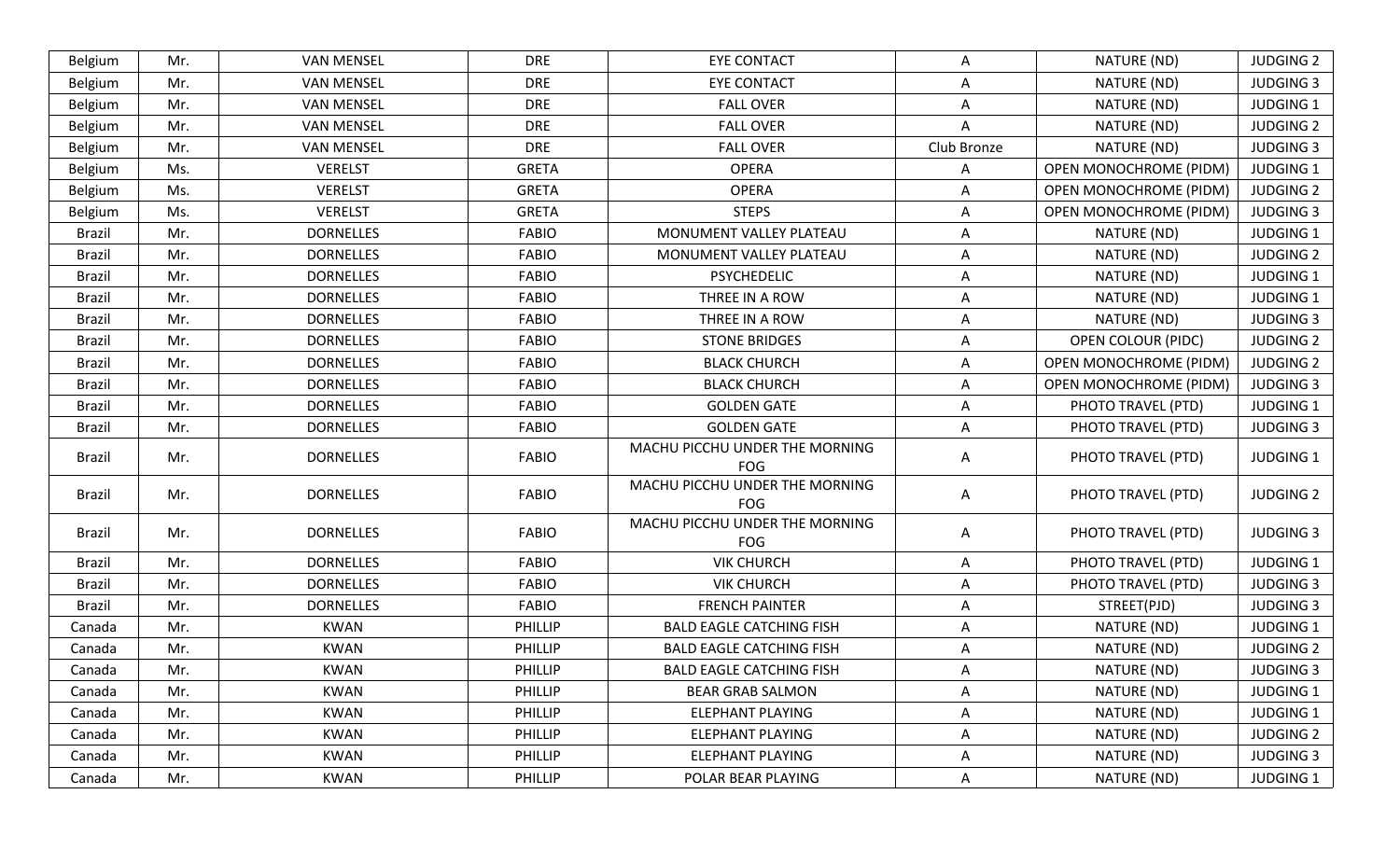| Canada | Mr. | <b>KWAN</b> | PHILLIP        | POLAR BEAR PLAYING             | Α                           | NATURE (ND)                   | <b>JUDGING 3</b> |
|--------|-----|-------------|----------------|--------------------------------|-----------------------------|-------------------------------|------------------|
| Canada | Mr. | <b>KWAN</b> | PHILLIP        | <b>AURORA OVER MOUNTAIN 90</b> | Α                           | <b>OPEN COLOUR (PIDC)</b>     | <b>JUDGING 1</b> |
| Canada | Mr. | <b>KWAN</b> | PHILLIP        | AURORA OVER MOUNTAIN 90        | A                           | <b>OPEN COLOUR (PIDC)</b>     | <b>JUDGING 2</b> |
| Canada | Mr. | <b>KWAN</b> | PHILLIP        | <b>HORSES IN WATER 95</b>      | Α                           | OPEN COLOUR (PIDC)            | <b>JUDGING 1</b> |
| Canada | Mr. | <b>KWAN</b> | PHILLIP        | <b>HORSES IN WATER 95</b>      | $\Delta$                    | <b>OPEN COLOUR (PIDC)</b>     | <b>JUDGING 2</b> |
| Canada | Mr. | <b>KWAN</b> | PHILLIP        | <b>HORSES IN WATER 95</b>      | <b>Certificate of Merit</b> | <b>OPEN COLOUR (PIDC)</b>     | <b>JUDGING 3</b> |
| Canada | Mr. | <b>KWAN</b> | PHILLIP        | <b>NONNIE 23</b>               | Α                           | <b>OPEN COLOUR (PIDC)</b>     | <b>JUDGING 1</b> |
| Canada | Mr. | <b>KWAN</b> | PHILLIP        | <b>NONNIE 23</b>               | A                           | <b>OPEN COLOUR (PIDC)</b>     | <b>JUDGING 3</b> |
| Canada | Mr. | <b>KWAN</b> | PHILLIP        | <b>HORSE ROUND UP 32</b>       | A                           | <b>OPEN MONOCHROME (PIDM)</b> | <b>JUDGING 1</b> |
| Canada | Mr. | <b>KWAN</b> | PHILLIP        | HORSE ROUND UP 32              | A                           | <b>OPEN MONOCHROME (PIDM)</b> | <b>JUDGING 2</b> |
| Canada | Mr. | <b>KWAN</b> | <b>PHILLIP</b> | <b>HORSE ROUND UP 32</b>       | A                           | <b>OPEN MONOCHROME (PIDM)</b> | <b>JUDGING 3</b> |
| Canada | Mr. | <b>KWAN</b> | PHILLIP        | NONNIE 11                      | Α                           | <b>OPEN MONOCHROME (PIDM)</b> | <b>JUDGING 1</b> |
| Canada | Mr. | <b>KWAN</b> | PHILLIP        | NONNIE 11                      | A                           | <b>OPEN MONOCHROME (PIDM)</b> | <b>JUDGING 2</b> |
| Canada | Mr. | <b>KWAN</b> | PHILLIP        | NONNIE 11                      | Α                           | <b>OPEN MONOCHROME (PIDM)</b> | <b>JUDGING 3</b> |
| Canada | Mr. | <b>KWAN</b> | PHILLIP        | <b>WHEELCHAIR RACE 46</b>      | A                           | OPEN MONOCHROME (PIDM)        | <b>JUDGING 1</b> |
| Canada | Mr. | <b>KWAN</b> | PHILLIP        | <b>WHEELCHAIR RACE 46</b>      | A                           | <b>OPEN MONOCHROME (PIDM)</b> | <b>JUDGING 2</b> |
| Canada | Mr. | <b>KWAN</b> | PHILLIP        | <b>WHEELCHAIR RACE 46</b>      | A                           | <b>OPEN MONOCHROME (PIDM)</b> | <b>JUDGING 3</b> |
| Canada | Mr. | <b>KWAN</b> | PHILLIP        | <b>WHEELCHAIR RUGBY 71</b>     | A                           | <b>OPEN MONOCHROME (PIDM)</b> | <b>JUDGING 1</b> |
| Canada | Mr. | <b>KWAN</b> | PHILLIP        | <b>WHEELCHAIR RUGBY 71</b>     | Α                           | OPEN MONOCHROME (PIDM)        | <b>JUDGING 2</b> |
| Canada | Mr. | <b>KWAN</b> | PHILLIP        | <b>CATTLE HOME BOUND</b>       | A                           | PHOTO TRAVEL (PTD)            | <b>JUDGING 1</b> |
| Canada | Mr. | <b>KWAN</b> | PHILLIP        | <b>CATTLE HOME BOUND</b>       | A                           | PHOTO TRAVEL (PTD)            | <b>JUDGING 2</b> |
| Canada | Mr. | <b>KWAN</b> | PHILLIP        | <b>CATTLE HOME BOUND</b>       | A                           | PHOTO TRAVEL (PTD)            | <b>JUDGING 3</b> |
| Canada | Mr. | <b>KWAN</b> | <b>PHILLIP</b> | <b>HAMNOY VILLAGE 9</b>        | A                           | PHOTO TRAVEL (PTD)            | <b>JUDGING 1</b> |
| Canada | Mr. | <b>KWAN</b> | PHILLIP        | <b>HAMNOY VILLAGE 9</b>        | A                           | PHOTO TRAVEL (PTD)            | <b>JUDGING 2</b> |
| Canada | Mr. | <b>KWAN</b> | PHILLIP        | <b>HAMNOY VILLAGE 9</b>        | A                           | PHOTO TRAVEL (PTD)            | <b>JUDGING 3</b> |
| Canada | Mr. | <b>KWAN</b> | PHILLIP        | PAGODA OF BAGAN                | A                           | PHOTO TRAVEL (PTD)            | <b>JUDGING 1</b> |
| Canada | Mr. | <b>KWAN</b> | PHILLIP        | PAGODA OF BAGAN                | A                           | PHOTO TRAVEL (PTD)            | <b>JUDGING 2</b> |
| Canada | Mr. | <b>KWAN</b> | PHILLIP        | PAGODA OF BAGAN                | A                           | PHOTO TRAVEL (PTD)            | <b>JUDGING 3</b> |
| Canada | Mr. | <b>KWAN</b> | <b>PHILLIP</b> | WALKING UP IN SNOW             | <b>Honour Mention</b>       | PHOTO TRAVEL (PTD)            | <b>JUDGING 1</b> |
| Canada | Mr. | <b>KWAN</b> | <b>PHILLIP</b> | WALKING UP IN SNOW             | PSA Gold                    | PHOTO TRAVEL (PTD)            | <b>JUDGING 2</b> |
| Canada | Mr. | <b>KWAN</b> | PHILLIP        | WALKING UP IN SNOW             | Certificate of Merit        | PHOTO TRAVEL (PTD)            | <b>JUDGING 3</b> |
| Canada | Mr. | <b>KWAN</b> | PHILLIP        | <b>BALIEM FIRE PIT</b>         | Α                           | STREET(PJD)                   | <b>JUDGING 1</b> |
| Canada | Mr. | <b>KWAN</b> | PHILLIP        | <b>BALIEM FIRE PIT</b>         | Α                           | STREET(PJD)                   | <b>JUDGING 2</b> |
| Canada | Mr. | <b>KWAN</b> | PHILLIP        | <b>FILIPINOS STAND</b>         | A                           | STREET(PJD)                   | JUDGING 1        |
|        |     |             |                |                                |                             |                               |                  |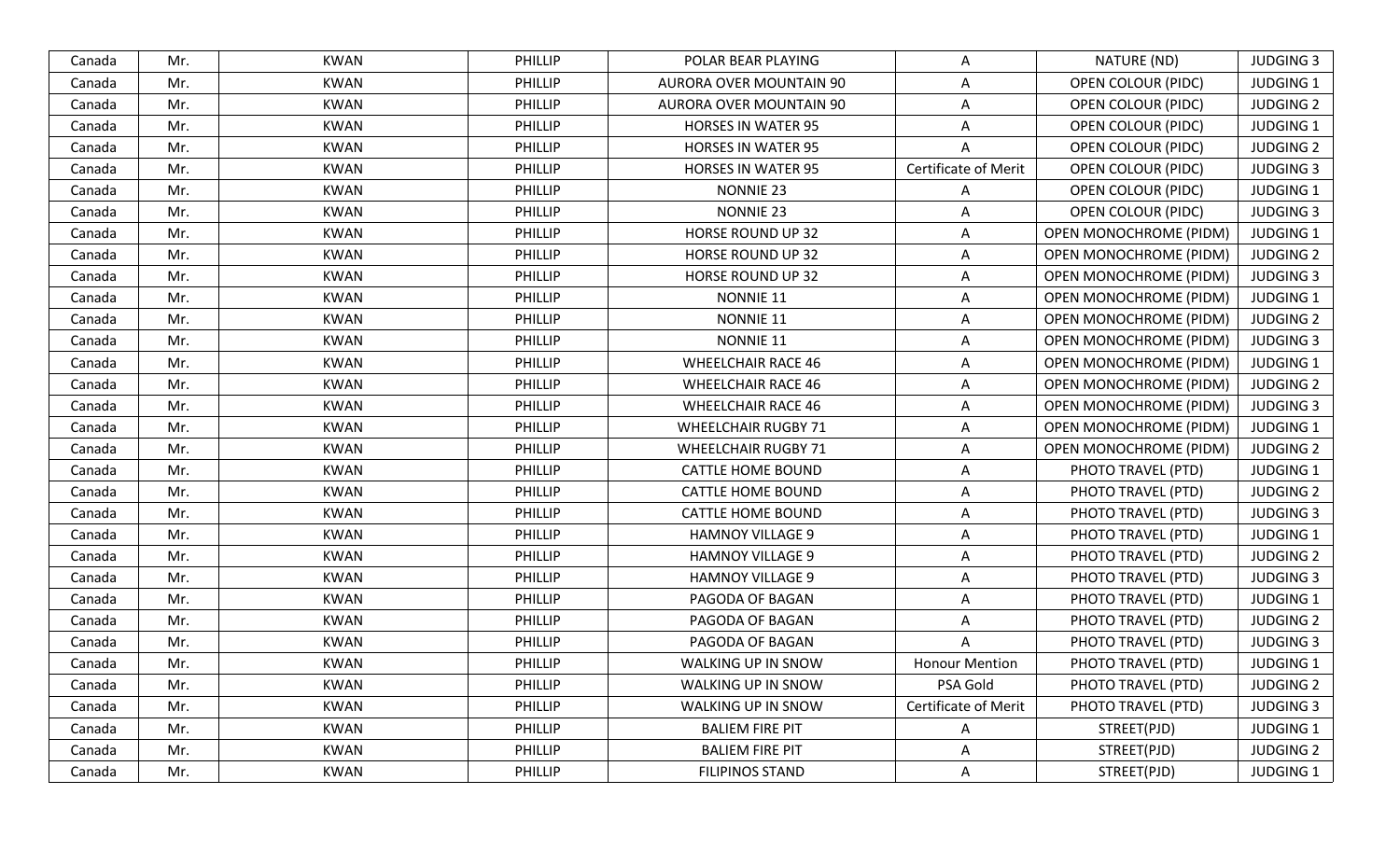| Canada | Mr.  | KWAN        | <b>PHILLIP</b> | <b>FILIPINOS STAND</b>          | A                           | STREET(PJD)                   | <b>JUDGING 2</b> |
|--------|------|-------------|----------------|---------------------------------|-----------------------------|-------------------------------|------------------|
| Canada | Mr.  | <b>KWAN</b> | <b>PHILLIP</b> | <b>FILIPINOS STAND</b>          | $\overline{A}$              | STREET(PJD)                   | <b>JUDGING 3</b> |
| Canada | Mr.  | <b>KWAN</b> | PHILLIP        | <b>STOP POLICE BRUTALITY</b>    | $\overline{A}$              | STREET(PJD)                   | <b>JUDGING 1</b> |
| Canada | Mr.  | <b>KWAN</b> | PHILLIP        | <b>STOP POLICE BRUTALITY</b>    | $\mathsf{A}$                | STREET(PJD)                   | <b>JUDGING 2</b> |
| Canada | Mr.  | <b>KWAN</b> | PHILLIP        | <b>STOP POLICE BRUTALITY</b>    | $\overline{A}$              | STREET(PJD)                   | <b>JUDGING 3</b> |
| Canada | Mr.  | <b>KWAN</b> | PHILLIP        | <b>WHITE SILENCE</b>            | $\overline{A}$              | STREET(PJD)                   | <b>JUDGING 3</b> |
| Canada | Mr.  | LUO         | <b>ROBIN</b>   | <b>GOOSE TAKING OFF 03</b>      | $\overline{A}$              | NATURE (ND)                   | <b>JUDGING 1</b> |
| Canada | Mr.  | LUO         | <b>ROBIN</b>   | HUMMINGBIRD COLLECT NECTAR 31   | A                           | NATURE (ND)                   | <b>JUDGING 1</b> |
| Canada | Mr.  | LUO         | <b>ROBIN</b>   | HUMMINGBIRD FOUND FAVOURITE 33  | $\mathsf{A}$                | NATURE (ND)                   | <b>JUDGING 1</b> |
| Canada | Mr.  | LUO         | <b>ROBIN</b>   | HUMMINGBIRD FOUND FAVOURITE 33  | $\overline{A}$              | NATURE (ND)                   | <b>JUDGING 3</b> |
| Canada | Mr.  | LUO         | <b>ROBIN</b>   | TERN CAUGHT FISH 12             | A                           | NATURE (ND)                   | <b>JUDGING 1</b> |
| Canada | Mr.  | LUO         | <b>ROBIN</b>   | TERN CAUGHT FISH 12             | $\overline{A}$              | NATURE (ND)                   | <b>JUDGING 3</b> |
| Canada | Mr.  | LUO         | <b>ROBIN</b>   | <b>FALL</b>                     | A                           | <b>OPEN COLOUR (PIDC)</b>     | <b>JUDGING 3</b> |
| Canada | Mr.  | LUO         | <b>ROBIN</b>   | <b>MEXICAN DANCE 3</b>          | $\overline{A}$              | <b>OPEN COLOUR (PIDC)</b>     | <b>JUDGING 1</b> |
| Canada | Mr.  | LUO         | <b>ROBIN</b>   | LONG JUMP 04                    | $\overline{A}$              | OPEN MONOCHROME (PIDM)        | <b>JUDGING 2</b> |
| Canada | Mr.  | LUO         | <b>ROBIN</b>   | LONG JUMP 04                    | $\overline{A}$              | <b>OPEN MONOCHROME (PIDM)</b> | <b>JUDGING 3</b> |
| Canada | Mr.  | LUO         | <b>ROBIN</b>   | MOTO RACING 07                  | Α                           | OPEN MONOCHROME (PIDM)        | <b>JUDGING 1</b> |
| Canada | Mr.  | LUO         | <b>ROBIN</b>   | MOTO RACING 07                  | A                           | <b>OPEN MONOCHROME (PIDM)</b> | <b>JUDGING 2</b> |
| Canada | Mr.  | LUO         | <b>ROBIN</b>   | <b>RESCUE ACTION</b>            | $\overline{A}$              | PHOTO TRAVEL (PTD)            | <b>JUDGING 1</b> |
| Canada | Mr.  | LUO         | <b>ROBIN</b>   | MUSIC INTOXICATED               | $\overline{A}$              | STREET(PJD)                   | <b>JUDGING 1</b> |
| Canada | Mr.  | LUO         | <b>ROBIN</b>   | MUSIC INTOXICATED               | $\overline{A}$              | STREET(PJD)                   | <b>JUDGING 3</b> |
| Canada | Mr.  | LUO         | <b>ROBIN</b>   | THEIR PRIDE DAY                 | A                           | STREET(PJD)                   | <b>JUDGING 1</b> |
| Canada | Mr.  | LUO         | <b>ROBIN</b>   | THEIR PRIDE DAY                 | <b>Certificate of Merit</b> | STREET(PJD)                   | <b>JUDGING 2</b> |
| Canada | Mr.  | LUO         | <b>ROBIN</b>   | THEIR PRIDE DAY                 | A                           | STREET(PJD)                   | <b>JUDGING 3</b> |
| Canada | Mrs. | YE          | <b>DANLEI</b>  | <b>CUBANS6</b>                  | A                           | <b>OPEN COLOUR (PIDC)</b>     | <b>JUDGING 3</b> |
| Canada | Mrs. | YE          | <b>DANLEI</b>  | REED DANCE CEREMONY10           | $\overline{A}$              | <b>OPEN COLOUR (PIDC)</b>     | <b>JUDGING 2</b> |
| Canada | Mrs. | YE          | <b>DANLEI</b>  | <b>WAORANI TRIBE6</b>           | $\overline{A}$              | OPEN COLOUR (PIDC)            | <b>JUDGING 3</b> |
| Canada | Mrs. | YE          | <b>DANLEI</b>  | <b>IRANIAN STREET CORNERS27</b> | $\overline{A}$              | OPEN MONOCHROME (PIDM)        | <b>JUDGING 1</b> |
| Canada | Mrs. | YE          | <b>DANLEI</b>  | <b>IRANIAN STREET CORNERS27</b> | A                           | <b>OPEN MONOCHROME (PIDM)</b> | <b>JUDGING 2</b> |
| Canada | Mrs. | YE          | <b>DANLEI</b>  | <b>WAORANI TRIBE57</b>          | A                           | <b>OPEN MONOCHROME (PIDM)</b> | <b>JUDGING 2</b> |
| Canada | Mrs. | YE          | <b>DANLEI</b>  | <b>WAORANI TRIBE57</b>          | $\overline{A}$              | <b>OPEN MONOCHROME (PIDM)</b> | <b>JUDGING 3</b> |
| Canada | Mrs. | YE          | <b>DANLEI</b>  | PUTIAN IN CHINA16               | $\mathsf{A}$                | STREET(PJD)                   | <b>JUDGING 2</b> |
| Canada | Mrs. | YE          | DANLEI         | PUTIAN IN CHINA16               | A                           | STREET(PJD)                   | <b>JUDGING 3</b> |
| Canada | Mrs. | YE          | <b>DANLEI</b>  | PUTIAN IN CHINA20               | $\overline{\mathsf{A}}$     | STREET(PJD)                   | JUDGING 1        |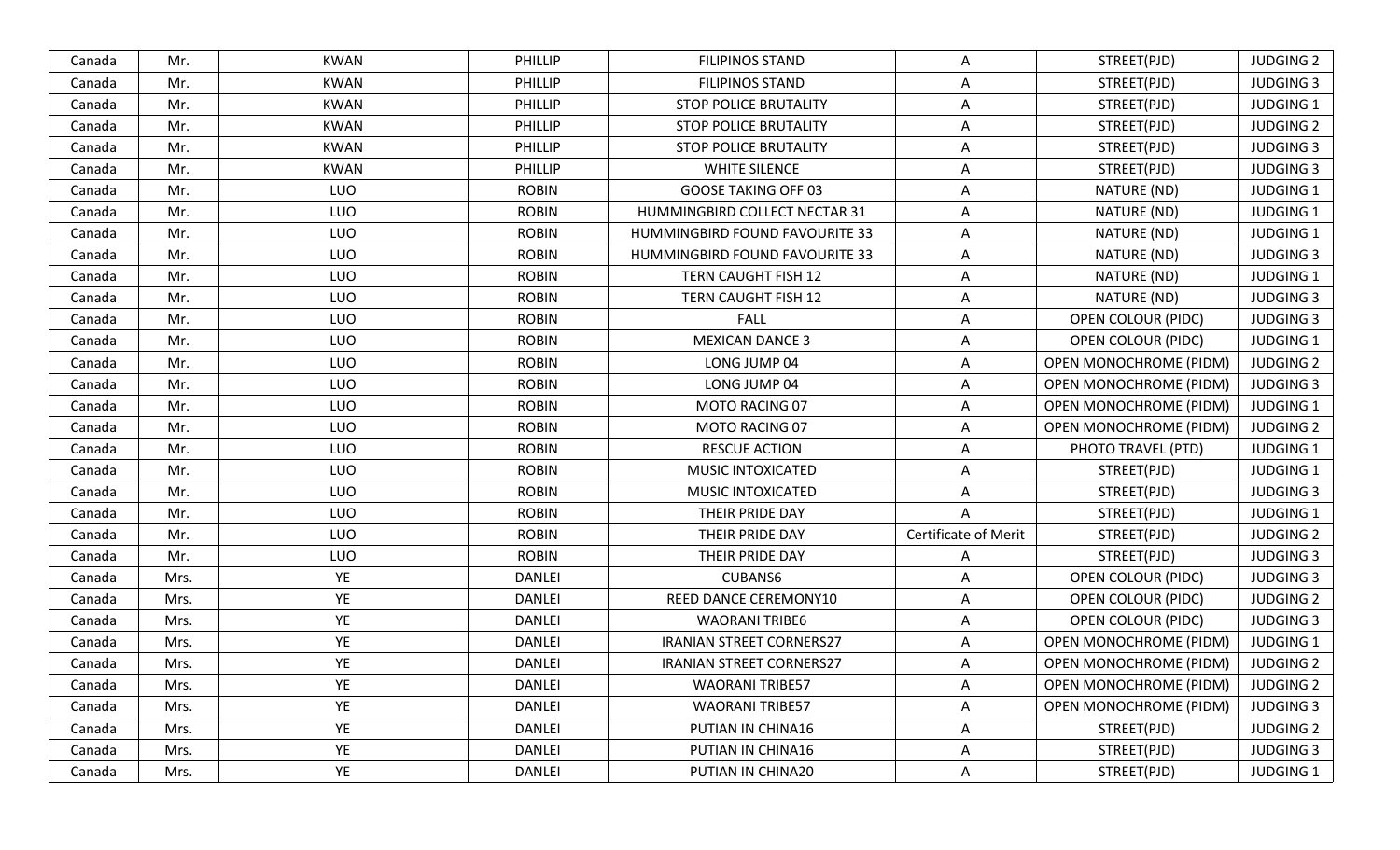| Canada | Mrs. | YE         | <b>DANLEI</b>  | PUTIAN IN CHINA20                | A                     | STREET(PJD)                   | <b>JUDGING 2</b> |
|--------|------|------------|----------------|----------------------------------|-----------------------|-------------------------------|------------------|
| Canada | Mrs. | YE         | <b>DANLEI</b>  | PUTIAN IN CHINA20                | $\overline{A}$        | STREET(PJD)                   | <b>JUDGING 3</b> |
| China  | Mr.  | <b>HAO</b> | <b>JINFANG</b> | <b>GO AWAY</b>                   | $\overline{A}$        | NATURE (ND)                   | <b>JUDGING 2</b> |
| China  | Mr.  | HAO        | <b>JINFANG</b> | <b>ICE HABITAT</b>               | A                     | NATURE (ND)                   | <b>JUDGING 3</b> |
| China  | Mr.  | <b>REN</b> | ZHICAI         | HAPPY YEAR OF THE TIGER 2        | A                     | PHOTO TRAVEL (PTD)            | <b>JUDGING 3</b> |
| China  | Mr.  | <b>REN</b> | ZHICAI         | <b>NANPU BRIDGE 14</b>           | <b>Honour Mention</b> | PHOTO TRAVEL (PTD)            | <b>JUDGING 1</b> |
| China  | Mr.  | <b>REN</b> | ZHICAI         | <b>NANPU BRIDGE 14</b>           | $\overline{A}$        | PHOTO TRAVEL (PTD)            | <b>JUDGING 2</b> |
| China  | Mr.  | <b>REN</b> | ZHICAI         | <b>NANPU BRIDGE 14</b>           | PSA Gold              | PHOTO TRAVEL (PTD)            | <b>JUDGING 3</b> |
| China  | Mr.  | YE         | WEI            | 2019 HARVEST MAP 19              | A                     | OPEN COLOUR (PIDC)            | <b>JUDGING 1</b> |
| China  | Mr.  | YE         | WEI            | 2019 HARVEST MAP 19              | Α                     | <b>OPEN COLOUR (PIDC)</b>     | <b>JUDGING 2</b> |
| China  | Mr.  | YE         | WEI            | 2019 HARVEST MAP 19              | A                     | <b>OPEN COLOUR (PIDC)</b>     | <b>JUDGING 3</b> |
| China  | Mr.  | YE         | WEI            | MOTHER AND DAUGHTER IN PRAYER 25 | $\overline{A}$        | <b>OPEN COLOUR (PIDC)</b>     | JUDGING 1        |
| China  | Mr.  | YE         | WEI            | MOTHER AND DAUGHTER IN PRAYER 25 | A                     | <b>OPEN COLOUR (PIDC)</b>     | <b>JUDGING 2</b> |
| China  | Mr.  | YE         | WEI            | MOTHER AND DAUGHTER IN PRAYER 25 | $\overline{A}$        | OPEN COLOUR (PIDC)            | <b>JUDGING 3</b> |
| China  | Mr.  | YE         | WEI            | SACRIFICE TEAM 013               | $\mathsf{A}$          | <b>OPEN COLOUR (PIDC)</b>     | <b>JUDGING 1</b> |
| China  | Mr.  | YE         | WEI            | SACRIFICE TEAM 013               | $\overline{A}$        | <b>OPEN COLOUR (PIDC)</b>     | <b>JUDGING 2</b> |
| China  | Mr.  | YE         | WEI            | SACRIFICE TEAM 013               | Α                     | <b>OPEN COLOUR (PIDC)</b>     | <b>JUDGING 3</b> |
| China  | Mr.  | YE         | WEI            | WIND AND SNOW RETURN 008         | A                     | <b>OPEN COLOUR (PIDC)</b>     | <b>JUDGING 1</b> |
| China  | Mr.  | YE         | WEI            | WIND AND SNOW RETURN 008         | $\overline{A}$        | OPEN COLOUR (PIDC)            | <b>JUDGING 2</b> |
| China  | Mr.  | YE         | WEI            | WIND AND SNOW RETURN 008         | A                     | <b>OPEN COLOUR (PIDC)</b>     | <b>JUDGING 3</b> |
| China  | Mr.  | YE         | WEI            | <b>BLACKSMITH SHOP 005</b>       | Club Gold             | <b>OPEN MONOCHROME (PIDM)</b> | <b>JUDGING 2</b> |
| China  | Mr.  | YE         | WEI            | FLY OVER TIME AND SPACE 003      | Α                     | OPEN MONOCHROME (PIDM)        | <b>JUDGING 1</b> |
| China  | Mr.  | YE         | WEI            | FLY OVER TIME AND SPACE 003      | $\overline{A}$        | OPEN MONOCHROME (PIDM)        | <b>JUDGING 2</b> |
| China  | Mr.  | YE         | WEI            | FLY OVER TIME AND SPACE 003      | $\overline{A}$        | <b>OPEN MONOCHROME (PIDM)</b> | <b>JUDGING 3</b> |
| China  | Mr.  | YE         | WEI            | <b>GRASSLAND HOME 002</b>        | A                     | <b>OPEN MONOCHROME (PIDM)</b> | <b>JUDGING 1</b> |
| China  | Mr.  | YE         | WEI            | <b>GRASSLAND HOME 002</b>        | $\overline{A}$        | OPEN MONOCHROME (PIDM)        | <b>JUDGING 2</b> |
| China  | Mr.  | YE         | WEI            | <b>GRASSLAND HOME 002</b>        | $\overline{A}$        | OPEN MONOCHROME (PIDM)        | <b>JUDGING 3</b> |
| China  | Mr.  | YE         | WEI            | LIANGSHAN CATTLE BREEDER 004     | $\mathsf{A}$          | <b>OPEN MONOCHROME (PIDM)</b> | <b>JUDGING 1</b> |
| China  | Mr.  | YE         | WEI            | LIANGSHAN CATTLE BREEDER 004     | $\overline{A}$        | <b>OPEN MONOCHROME (PIDM)</b> | <b>JUDGING 3</b> |
| China  | Mr.  | YE         | WEI            | AUTUMN OF DREAM PUGAN            | A                     | PHOTO TRAVEL (PTD)            | JUDGING 1        |
| China  | Mr.  | YE         | WEI            | AUTUMN OF DREAM PUGAN            | $\mathsf{A}$          | PHOTO TRAVEL (PTD)            | <b>JUDGING 3</b> |
| China  | Mr.  | YE         | WEI            | <b>CASTLE DAWN</b>               | $\mathsf{A}$          | PHOTO TRAVEL (PTD)            | <b>JUDGING 2</b> |
| China  | Mr.  | YE         | WEI            | <b>CASTLE DAWN</b>               | <b>Honour Mention</b> | PHOTO TRAVEL (PTD)            | <b>JUDGING 3</b> |
| China  | Mr.  | YE         | WEI            | HENA BUTTERFLY HIGHWAY           | $\mathsf{A}$          | PHOTO TRAVEL (PTD)            | <b>JUDGING 1</b> |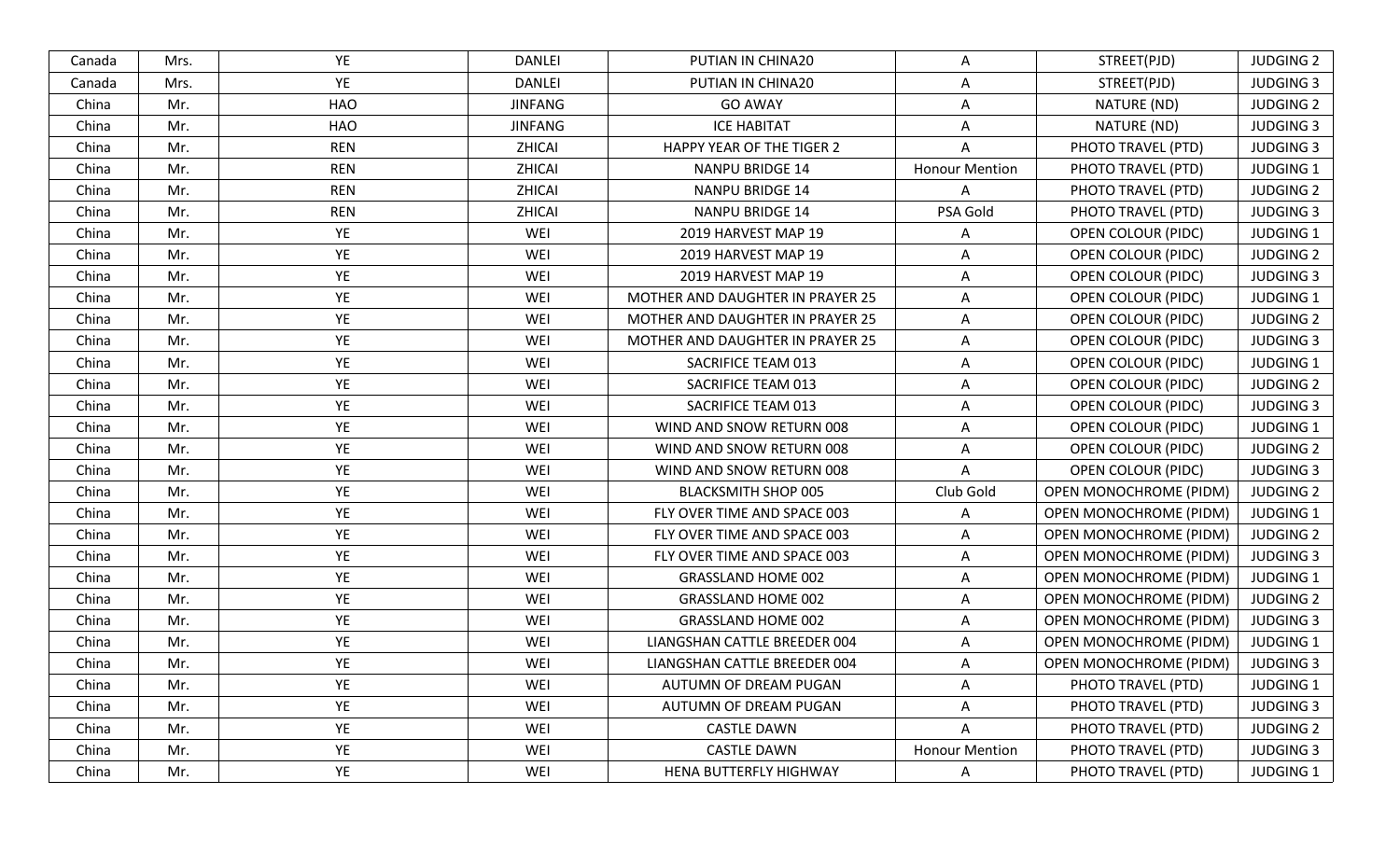| YE<br>WEI<br>China<br>Mr.<br>THROUGH HISTORICAL MEMORY<br>A<br>PHOTO TRAVEL (PTD)<br><b>TOMULIC</b><br>ALEKSANDAR<br><b>WAITING FOR GODOT</b><br>Mr.<br>A<br><b>OPEN COLOUR (PIDC)</b><br>Croatia<br>Mr.<br><b>TOMULIC</b><br>ALEKSANDAR<br>WAITING FOR GODOT<br><b>OPEN COLOUR (PIDC)</b><br>A<br>Croatia<br>Mr.<br><b>TOMULIC</b><br>ALEKSANDAR<br><b>OPEN COLOUR (PIDC)</b><br><b>WAITING FOR GODOT</b><br>Croatia<br>Mr.<br>Club Bronze<br><b>TOMULIC</b><br>ALEKSANDAR<br><b>BOY WITH SLINGSHOT</b><br>OPEN MONOCHROME (PIDM)<br>Croatia | <b>JUDGING 3</b><br><b>JUDGING 1</b><br><b>JUDGING 2</b><br><b>JUDGING 3</b><br><b>JUDGING 1</b><br><b>JUDGING 3</b><br><b>JUDGING 3</b> |
|-----------------------------------------------------------------------------------------------------------------------------------------------------------------------------------------------------------------------------------------------------------------------------------------------------------------------------------------------------------------------------------------------------------------------------------------------------------------------------------------------------------------------------------------------|------------------------------------------------------------------------------------------------------------------------------------------|
|                                                                                                                                                                                                                                                                                                                                                                                                                                                                                                                                               |                                                                                                                                          |
|                                                                                                                                                                                                                                                                                                                                                                                                                                                                                                                                               |                                                                                                                                          |
|                                                                                                                                                                                                                                                                                                                                                                                                                                                                                                                                               |                                                                                                                                          |
|                                                                                                                                                                                                                                                                                                                                                                                                                                                                                                                                               |                                                                                                                                          |
|                                                                                                                                                                                                                                                                                                                                                                                                                                                                                                                                               |                                                                                                                                          |
| Mr.<br><b>TOMULIC</b><br>OPEN MONOCHROME (PIDM)<br>ALEKSANDAR<br><b>BOY WITH SLINGSHOT</b><br>A<br>Croatia                                                                                                                                                                                                                                                                                                                                                                                                                                    |                                                                                                                                          |
| <b>TOMULIC</b><br>ALEKSANDAR<br><b>CYCLIST 5</b><br><b>OPEN MONOCHROME (PIDM)</b><br>Mr.<br>Croatia<br>A                                                                                                                                                                                                                                                                                                                                                                                                                                      |                                                                                                                                          |
| Mr.<br><b>TOMULIC</b><br>ALEKSANDAR<br><b>WITNESS</b><br>A<br><b>OPEN MONOCHROME (PIDM)</b><br>Croatia                                                                                                                                                                                                                                                                                                                                                                                                                                        | <b>JUDGING 1</b>                                                                                                                         |
| <b>WITNESS</b><br>OPEN MONOCHROME (PIDM)<br>Mr.<br><b>TOMULIC</b><br>ALEKSANDAR<br>Croatia<br>A                                                                                                                                                                                                                                                                                                                                                                                                                                               | <b>JUDGING 2</b>                                                                                                                         |
| Mr.<br><b>TOMULIC</b><br>ALEKSANDAR<br><b>WITNESS</b><br><b>OPEN MONOCHROME (PIDM)</b><br>Croatia<br>A                                                                                                                                                                                                                                                                                                                                                                                                                                        | <b>JUDGING 3</b>                                                                                                                         |
| <b>TOMULIC</b><br>MAN AND DOG<br>Mr.<br>ALEKSANDAR<br>STREET(PJD)<br>$\overline{A}$<br>Croatia                                                                                                                                                                                                                                                                                                                                                                                                                                                | <b>JUDGING 2</b>                                                                                                                         |
| Mr.<br><b>TOMULIC</b><br>ALEKSANDAR<br><b>SHIP MODELER</b><br>STREET(PJD)<br>A<br>Croatia                                                                                                                                                                                                                                                                                                                                                                                                                                                     | <b>JUDGING 1</b>                                                                                                                         |
| $\overline{A}$<br>Mr.<br><b>TOMULIC</b><br>ALEKSANDAR<br><b>SHIP MODELER</b><br>STREET(PJD)<br>Croatia                                                                                                                                                                                                                                                                                                                                                                                                                                        | <b>JUDGING 2</b>                                                                                                                         |
| <b>TOMULIC</b><br>ALEKSANDAR<br><b>SHIP MODELER</b><br>STREET(PJD)<br>Mr.<br>A<br>Croatia                                                                                                                                                                                                                                                                                                                                                                                                                                                     | <b>JUDGING 3</b>                                                                                                                         |
| A<br>Mr.<br><b>TOMULIC</b><br>ALEKSANDAR<br><b>STEP</b><br>STREET(PJD)<br>Croatia                                                                                                                                                                                                                                                                                                                                                                                                                                                             | <b>JUDGING 2</b>                                                                                                                         |
| Mr.<br>HADJIPAVLOU<br><b>THANASIS</b><br><b>SMALL BEGINNINGS</b><br>NATURE (ND)<br>Α<br>Cyprus                                                                                                                                                                                                                                                                                                                                                                                                                                                | <b>JUDGING 1</b>                                                                                                                         |
| Mr.<br>HADJIPAVLOU<br><b>THANASIS</b><br><b>BE AN INSPIRATION</b><br><b>OPEN COLOUR (PIDC)</b><br>A<br>Cyprus                                                                                                                                                                                                                                                                                                                                                                                                                                 | <b>JUDGING 2</b>                                                                                                                         |
| Mr.<br>HADJIPAVLOU<br><b>THANASIS</b><br><b>DYNAMIC</b><br>A<br><b>OPEN COLOUR (PIDC)</b><br>Cyprus                                                                                                                                                                                                                                                                                                                                                                                                                                           | <b>JUDGING 1</b>                                                                                                                         |
| <b>THANASIS</b><br>SMOOTH MOVEMENT<br><b>OPEN COLOUR (PIDC)</b><br>Mr.<br>HADJIPAVLOU<br>$\overline{A}$<br>Cyprus                                                                                                                                                                                                                                                                                                                                                                                                                             | <b>JUDGING 3</b>                                                                                                                         |
| <b>THANASIS</b><br>Mr.<br>HADJIPAVLOU<br><b>FAMOUS WOMAN</b><br>A<br>OPEN MONOCHROME (PIDM)<br>Cyprus                                                                                                                                                                                                                                                                                                                                                                                                                                         | <b>JUDGING 2</b>                                                                                                                         |
| <b>ATOMIUM</b><br>Mr.<br>HADJIPAVLOU<br><b>THANASIS</b><br>PHOTO TRAVEL (PTD)<br>A<br>Cyprus                                                                                                                                                                                                                                                                                                                                                                                                                                                  | <b>JUDGING 1</b>                                                                                                                         |
| Mr.<br>HADJIPAVLOU<br><b>THANASIS</b><br><b>ATOMIUM</b><br>PHOTO TRAVEL (PTD)<br>A<br>Cyprus                                                                                                                                                                                                                                                                                                                                                                                                                                                  | <b>JUDGING 3</b>                                                                                                                         |
| <b>BELGIUM</b><br>Mr.<br>HADJIPAVLOU<br><b>THANASIS</b><br>PHOTO TRAVEL (PTD)<br>A<br>Cyprus                                                                                                                                                                                                                                                                                                                                                                                                                                                  | <b>JUDGING 1</b>                                                                                                                         |
| <b>BELGIUM</b><br>Mr.<br>HADJIPAVLOU<br><b>THANASIS</b><br>PHOTO TRAVEL (PTD)<br>A<br>Cyprus                                                                                                                                                                                                                                                                                                                                                                                                                                                  | <b>JUDGING 3</b>                                                                                                                         |
| Mr.<br>HADJIPAVLOU<br><b>THANASIS</b><br><b>MYKONOS GREECE</b><br>A<br>PHOTO TRAVEL (PTD)<br>Cyprus                                                                                                                                                                                                                                                                                                                                                                                                                                           | <b>JUDGING 1</b>                                                                                                                         |
| Mr.<br>HADJIPAVLOU<br><b>THANASIS</b><br><b>MYKONOS GREECE</b><br>A<br>PHOTO TRAVEL (PTD)<br>Cyprus                                                                                                                                                                                                                                                                                                                                                                                                                                           | <b>JUDGING 2</b>                                                                                                                         |
| Mr.<br>HADJIPAVLOU<br><b>THANASIS</b><br><b>MYKONOS GREECE</b><br>PHOTO TRAVEL (PTD)<br>A<br>Cyprus                                                                                                                                                                                                                                                                                                                                                                                                                                           | <b>JUDGING 3</b>                                                                                                                         |
| <b>THANASIS</b><br>STREET(PJD)<br>Mr.<br>HADJIPAVLOU<br>SOMEWHERE IN THE BELGIUM<br>Cyprus<br>A                                                                                                                                                                                                                                                                                                                                                                                                                                               | <b>JUDGING 2</b>                                                                                                                         |
| Mr.<br><b>THANASIS</b><br>Club Bronze<br>HADJIPAVLOU<br>UMBRELLAS OF THESSALONIKI<br>STREET(PJD)<br>Cyprus                                                                                                                                                                                                                                                                                                                                                                                                                                    | <b>JUDGING 2</b>                                                                                                                         |
| OPEN MONOCHROME (PIDM)<br>Mr.<br><b>STAVRI</b><br><b>STEVEN</b><br><b>LILY</b><br>A<br>Cyprus                                                                                                                                                                                                                                                                                                                                                                                                                                                 | <b>JUDGING 1</b>                                                                                                                         |
| <b>STEVEN</b><br>LILY<br><b>OPEN MONOCHROME (PIDM)</b><br>Mr.<br><b>STAVRI</b><br>A<br>Cyprus                                                                                                                                                                                                                                                                                                                                                                                                                                                 | <b>JUDGING 2</b>                                                                                                                         |
| <b>STAVRI</b><br><b>STEVEN</b><br><b>EDRO III SHIPWRECK</b><br>A<br>PHOTO TRAVEL (PTD)<br>Mr.<br>Cyprus                                                                                                                                                                                                                                                                                                                                                                                                                                       | <b>JUDGING 2</b>                                                                                                                         |
| Mr.<br><b>STAVRI</b><br><b>STEVEN</b><br><b>FAMAGUSTA RUINS</b><br>A<br>PHOTO TRAVEL (PTD)<br>Cyprus                                                                                                                                                                                                                                                                                                                                                                                                                                          | <b>JUDGING 1</b>                                                                                                                         |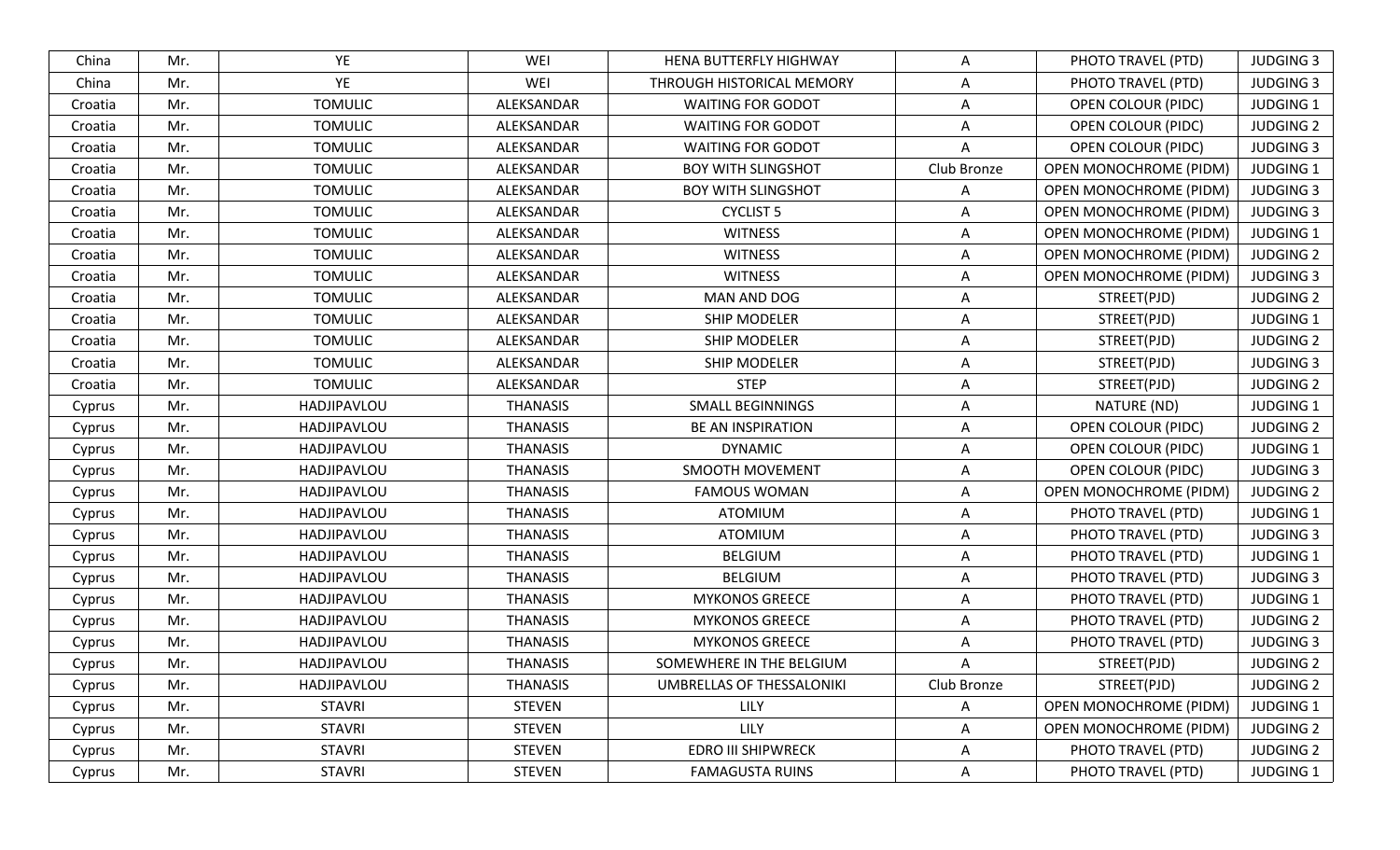| Cyprus  | Mr. | <b>STAVRI</b>  | <b>STEVEN</b>  | <b>HARRODS AT NIGHT</b>        | Α                     | PHOTO TRAVEL (PTD)            | <b>JUDGING 3</b> |
|---------|-----|----------------|----------------|--------------------------------|-----------------------|-------------------------------|------------------|
| Cyprus  | Mr. | <b>STAVRI</b>  | <b>STEVEN</b>  | <b>CARNIVAL TIME</b>           | Α                     | STREET(PJD)                   | <b>JUDGING 1</b> |
| Cyprus  | Mr. | <b>STAVRI</b>  | <b>STEVEN</b>  | <b>CARNIVAL TIME</b>           | A                     | STREET(PJD)                   | <b>JUDGING 2</b> |
| Cyprus  | Mr. | <b>STAVRI</b>  | <b>STEVEN</b>  | <b>CARNIVAL TIME</b>           | A                     | STREET(PJD)                   | <b>JUDGING 3</b> |
| Cyprus  | Mr. | <b>STAVRI</b>  | <b>STEVEN</b>  | <b>STREET MUSICIAN</b>         | A                     | STREET(PJD)                   | <b>JUDGING 3</b> |
| England | Mr. | <b>BRIDGES</b> | <b>RAYMOND</b> | REMEMBERING                    | A                     | OPEN COLOUR (PIDC)            | <b>JUDGING 1</b> |
| England | Mr. | <b>BRIDGES</b> | RAYMOND        | REMEMBERING                    | A                     | OPEN COLOUR (PIDC)            | <b>JUDGING 2</b> |
| England | Mr. | <b>BRIDGES</b> | <b>RAYMOND</b> | REMEMBERING                    | A                     | OPEN COLOUR (PIDC)            | <b>JUDGING 3</b> |
| England | Mr. | <b>BRIDGES</b> | <b>RAYMOND</b> | STRENGTH LIGHT AND ROPE        | A                     | <b>OPEN COLOUR (PIDC)</b>     | <b>JUDGING 1</b> |
| England | Mr. | <b>BRIDGES</b> | RAYMOND        | STRENGTH LIGHT AND ROPE        | A                     | OPEN COLOUR (PIDC)            | <b>JUDGING 3</b> |
| England | Mr. | <b>BRIDGES</b> | RAYMOND        | THE ART AND DREAM OF DANCE     | A                     | <b>OPEN COLOUR (PIDC)</b>     | <b>JUDGING 1</b> |
| England | Mr. | <b>BRIDGES</b> | RAYMOND        | THE ART AND DREAM OF DANCE     | Α                     | <b>OPEN COLOUR (PIDC)</b>     | <b>JUDGING 2</b> |
| England | Mr. | <b>BRIDGES</b> | <b>RAYMOND</b> | THE ART AND DREAM OF DANCE     | A                     | OPEN COLOUR (PIDC)            | <b>JUDGING 3</b> |
| England | Mr. | <b>BRIDGES</b> | <b>RAYMOND</b> | THE MECHANIC                   | $\overline{A}$        | <b>OPEN COLOUR (PIDC)</b>     | <b>JUDGING 1</b> |
| England | Mr. | <b>BRIDGES</b> | <b>RAYMOND</b> | THE MECHANIC                   | <b>Honour Mention</b> | <b>OPEN COLOUR (PIDC)</b>     | <b>JUDGING 2</b> |
| England | Mr. | <b>BRIDGES</b> | <b>RAYMOND</b> | THE MECHANIC                   | A                     | OPEN COLOUR (PIDC)            | <b>JUDGING 3</b> |
| England | Mr. | <b>BRIDGES</b> | <b>RAYMOND</b> | <b>CURVES AND LIGHT</b>        | A                     | <b>OPEN MONOCHROME (PIDM)</b> | <b>JUDGING 1</b> |
| England | Mr. | <b>BRIDGES</b> | <b>RAYMOND</b> | <b>CURVES AND LIGHT</b>        | A                     | OPEN MONOCHROME (PIDM)        | <b>JUDGING 3</b> |
| England | Mr. | <b>BRIDGES</b> | RAYMOND        | <b>GRACE AND STRENGTH</b>      | A                     | OPEN MONOCHROME (PIDM)        | <b>JUDGING 1</b> |
| England | Mr. | <b>BRIDGES</b> | <b>RAYMOND</b> | <b>GRACE AND STRENGTH</b>      | Certificate of Merit  | OPEN MONOCHROME (PIDM)        | <b>JUDGING 2</b> |
| England | Mr. | <b>BRIDGES</b> | <b>RAYMOND</b> | <b>GRACE AND STRENGTH</b>      | A                     | <b>OPEN MONOCHROME (PIDM)</b> | <b>JUDGING 3</b> |
| England | Mr. | <b>BRIDGES</b> | <b>RAYMOND</b> | <b>RECALLING THE PAST</b>      | A                     | OPEN MONOCHROME (PIDM)        | <b>JUDGING 1</b> |
| England | Mr. | <b>BRIDGES</b> | RAYMOND        | RECALLING THE PAST             | A                     | <b>OPEN MONOCHROME (PIDM)</b> | <b>JUDGING 2</b> |
| England | Mr. | <b>BRIDGES</b> | <b>RAYMOND</b> | <b>RECALLING THE PAST</b>      | A                     | <b>OPEN MONOCHROME (PIDM)</b> | <b>JUDGING 3</b> |
| England | Mr. | <b>BRIDGES</b> | RAYMOND        | SATURATED STEAM                | A                     | OPEN MONOCHROME (PIDM)        | <b>JUDGING 1</b> |
| England | Mr. | <b>BRIDGES</b> | RAYMOND        | SATURATED STEAM                | A                     | <b>OPEN MONOCHROME (PIDM)</b> | <b>JUDGING 3</b> |
| England | Mr. | <b>CLARK</b>   | <b>PETER</b>   | JOKULSARLON ZODIAC             | A                     | <b>OPEN COLOUR (PIDC)</b>     | <b>JUDGING 1</b> |
| England | Mr. | <b>CLARK</b>   | <b>PETER</b>   | JOKULSARLON ZODIAC             | A                     | <b>OPEN COLOUR (PIDC)</b>     | <b>JUDGING 3</b> |
| England | Mr. | <b>CLARK</b>   | <b>PETER</b>   | <b>MAROON BELLS IN FALL</b>    | Α                     | <b>OPEN COLOUR (PIDC)</b>     | <b>JUDGING 1</b> |
| England | Mr. | <b>CLARK</b>   | <b>PETER</b>   | PLACID LAKE MISURINA DOLOMITES | A                     | <b>OPEN COLOUR (PIDC)</b>     | <b>JUDGING 2</b> |
| England | Mr. | <b>CLARK</b>   | <b>PETER</b>   | PLACID LAKE MISURINA DOLOMITES | A                     | <b>OPEN COLOUR (PIDC)</b>     | <b>JUDGING 3</b> |
| England | Mr. | <b>CLARK</b>   | <b>PETER</b>   | <b>SKOGAFOSS</b>               | A                     | <b>OPEN COLOUR (PIDC)</b>     | <b>JUDGING 1</b> |
| England | Mr. | <b>CLARK</b>   | <b>PETER</b>   | <b>SKOGAFOSS</b>               | Α                     | <b>OPEN COLOUR (PIDC)</b>     | <b>JUDGING 2</b> |
| England | Mr. | <b>CLARK</b>   | <b>PETER</b>   | <b>SKOGAFOSS</b>               | Α                     | <b>OPEN COLOUR (PIDC)</b>     | <b>JUDGING 3</b> |
|         |     |                |                |                                |                       |                               |                  |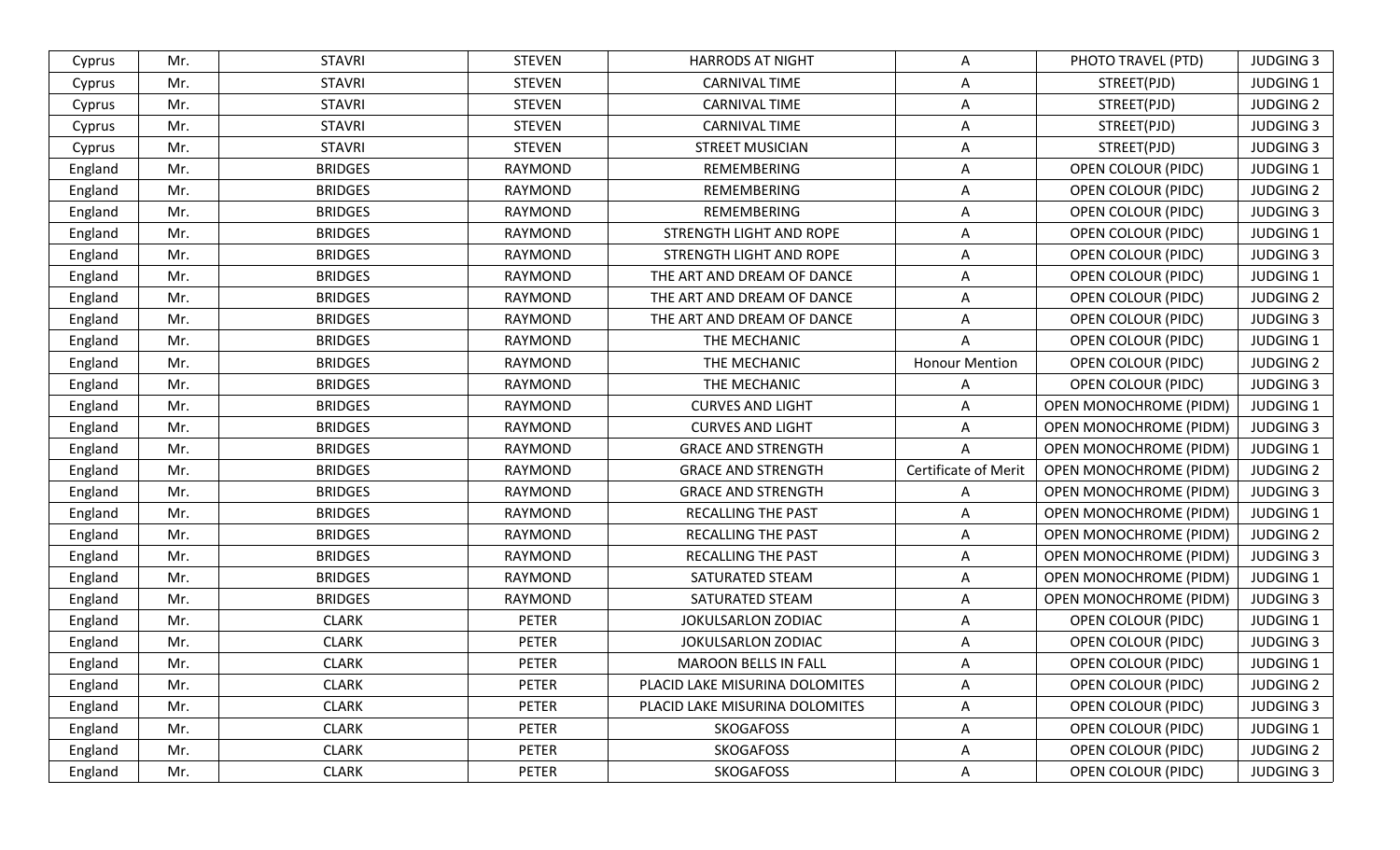| England | Mr.  | <b>CLARK</b>   | <b>PETER</b> | <b>BODIE AUTO</b>                | A                    | <b>OPEN MONOCHROME (PIDM)</b> | <b>JUDGING 1</b> |
|---------|------|----------------|--------------|----------------------------------|----------------------|-------------------------------|------------------|
| England | Mr.  | <b>CLARK</b>   | <b>PETER</b> | <b>DUNES DEATH VALLEY</b>        | A                    | OPEN MONOCHROME (PIDM)        | <b>JUDGING 1</b> |
| England | Mr.  | <b>CLARK</b>   | <b>PETER</b> | <b>DUNES DEATH VALLEY</b>        | A                    | <b>OPEN MONOCHROME (PIDM)</b> | <b>JUDGING 3</b> |
| England | Mr.  | <b>CLARK</b>   | <b>PETER</b> | <b>MORMON BARN GRAND TETON</b>   | A                    | <b>OPEN MONOCHROME (PIDM)</b> | <b>JUDGING 1</b> |
| England | Mr.  | <b>CLARK</b>   | <b>PETER</b> | <b>MORMON BARN GRAND TETON</b>   | A                    | OPEN MONOCHROME (PIDM)        | <b>JUDGING 2</b> |
| England | Mr.  | <b>CLARK</b>   | <b>PETER</b> | <b>MORMON BARN GRAND TETON</b>   | A                    | OPEN MONOCHROME (PIDM)        | <b>JUDGING 3</b> |
| England | Mr.  | <b>CLARK</b>   | <b>PETER</b> | STORM LIGHT WHITE POCKET         | A                    | <b>OPEN MONOCHROME (PIDM)</b> | <b>JUDGING 1</b> |
| England | Mr.  | <b>CLARK</b>   | <b>PETER</b> | STORM LIGHT WHITE POCKET         | A                    | <b>OPEN MONOCHROME (PIDM)</b> | <b>JUDGING 2</b> |
| England | Mr.  | <b>NEWARK</b>  | <b>ROGER</b> | <b>BUCCANEER BY MOONLIGHT</b>    | Α                    | <b>OPEN COLOUR (PIDC)</b>     | <b>JUDGING 1</b> |
| England | Mr.  | <b>NEWARK</b>  | <b>ROGER</b> | <b>BUCCANEER BY MOONLIGHT</b>    | A                    | <b>OPEN COLOUR (PIDC)</b>     | <b>JUDGING 2</b> |
| England | Mr.  | <b>NEWARK</b>  | <b>ROGER</b> | <b>ENVY</b>                      | A                    | <b>OPEN COLOUR (PIDC)</b>     | <b>JUDGING 1</b> |
| England | Mr.  | <b>NEWARK</b>  | <b>ROGER</b> | <b>ENVY</b>                      | A                    | <b>OPEN COLOUR (PIDC)</b>     | <b>JUDGING 2</b> |
| England | Mr.  | <b>NEWARK</b>  | <b>ROGER</b> | <b>WISHFUL THINKING</b>          | A                    | <b>OPEN COLOUR (PIDC)</b>     | <b>JUDGING 3</b> |
| England | Mr.  | <b>NEWARK</b>  | <b>ROGER</b> | THE SHED MASTER                  | A                    | OPEN MONOCHROME (PIDM)        | <b>JUDGING 2</b> |
| England | Mr.  | <b>NEWARK</b>  | <b>ROGER</b> | THE SHED MASTER                  | A                    | <b>OPEN MONOCHROME (PIDM)</b> | <b>JUDGING 3</b> |
| England | Mr.  | <b>NEWARK</b>  | <b>ROGER</b> | <b>CUBE HOUSES</b>               | Α                    | PHOTO TRAVEL (PTD)            | <b>JUDGING 3</b> |
| England | Mr.  | <b>NEWARK</b>  | <b>ROGER</b> | CONFRONTATION                    | A                    | STREET(PJD)                   | <b>JUDGING 2</b> |
| England | Mr.  | <b>WHISTON</b> | <b>IAN</b>   | <b>BATTLING WILDEBEEST</b>       | Α                    | NATURE (ND)                   | <b>JUDGING 1</b> |
| England | Mr.  | <b>WHISTON</b> | <b>IAN</b>   | <b>BATTLING WILDEBEEST</b>       | A                    | NATURE (ND)                   | <b>JUDGING 2</b> |
| England | Mr.  | <b>WHISTON</b> | <b>IAN</b>   | <b>FEMALE CHEETAH</b>            | A                    | NATURE (ND)                   | <b>JUDGING 1</b> |
| England | Mr.  | <b>WHISTON</b> | <b>IAN</b>   | LION CUBS PLAYING WITH GNUS TAIL | Certificate of Merit | NATURE (ND)                   | <b>JUDGING 1</b> |
| England | Mr.  | <b>WHISTON</b> | <b>IAN</b>   | LION CUBS PLAYING WITH GNUS TAIL | Certificate of Merit | NATURE (ND)                   | <b>JUDGING 2</b> |
| England | Mr.  | <b>WHISTON</b> | <b>IAN</b>   | LION CUBS PLAYING WITH GNUS TAIL | Α                    | NATURE (ND)                   | <b>JUDGING 3</b> |
| England | Mr.  | <b>WHISTON</b> | <b>IAN</b>   | <b>NECKING GIRAFFES</b>          | A                    | NATURE (ND)                   | <b>JUDGING 1</b> |
| England | Mr.  | <b>WHISTON</b> | <b>IAN</b>   | <b>NECKING GIRAFFES</b>          | Α                    | NATURE (ND)                   | <b>JUDGING 2</b> |
| England | Mrs. | <b>NISSEN</b>  | <b>ANN</b>   | <b>RED EYED TREE FROG</b>        | A                    | NATURE (ND)                   | <b>JUDGING 3</b> |
| England | Mrs. | <b>NISSEN</b>  | <b>ANN</b>   | <b>BRITISH REDCOAT</b>           | A                    | OPEN COLOUR (PIDC)            | <b>JUDGING 2</b> |
| England | Mrs. | <b>NISSEN</b>  | <b>ANN</b>   | <b>BRITISH REDCOAT</b>           | A                    | <b>OPEN COLOUR (PIDC)</b>     | <b>JUDGING 3</b> |
| England | Mrs. | <b>NISSEN</b>  | <b>ANN</b>   | THE FILM SET                     | A                    | <b>OPEN COLOUR (PIDC)</b>     | JUDGING 1        |
| England | Mrs. | <b>NISSEN</b>  | ANN          | THE FILM SET                     | A                    | <b>OPEN COLOUR (PIDC)</b>     | <b>JUDGING 2</b> |
| England | Mrs. | <b>NISSEN</b>  | ANN          | THE FILM SET                     | A                    | <b>OPEN COLOUR (PIDC)</b>     | <b>JUDGING 3</b> |
| England | Mrs. | <b>NISSEN</b>  | ANN          | THE VALENTINE                    | Α                    | <b>OPEN COLOUR (PIDC)</b>     | <b>JUDGING 1</b> |
| England | Mrs. | <b>NISSEN</b>  | ANN          | THE VALENTINE                    | Α                    | <b>OPEN COLOUR (PIDC)</b>     | <b>JUDGING 2</b> |
| England | Mrs. | <b>NISSEN</b>  | ANN          | THE VALENTINE                    | A                    | OPEN COLOUR (PIDC)            | <b>JUDGING 3</b> |
|         |      |                |              |                                  |                      |                               |                  |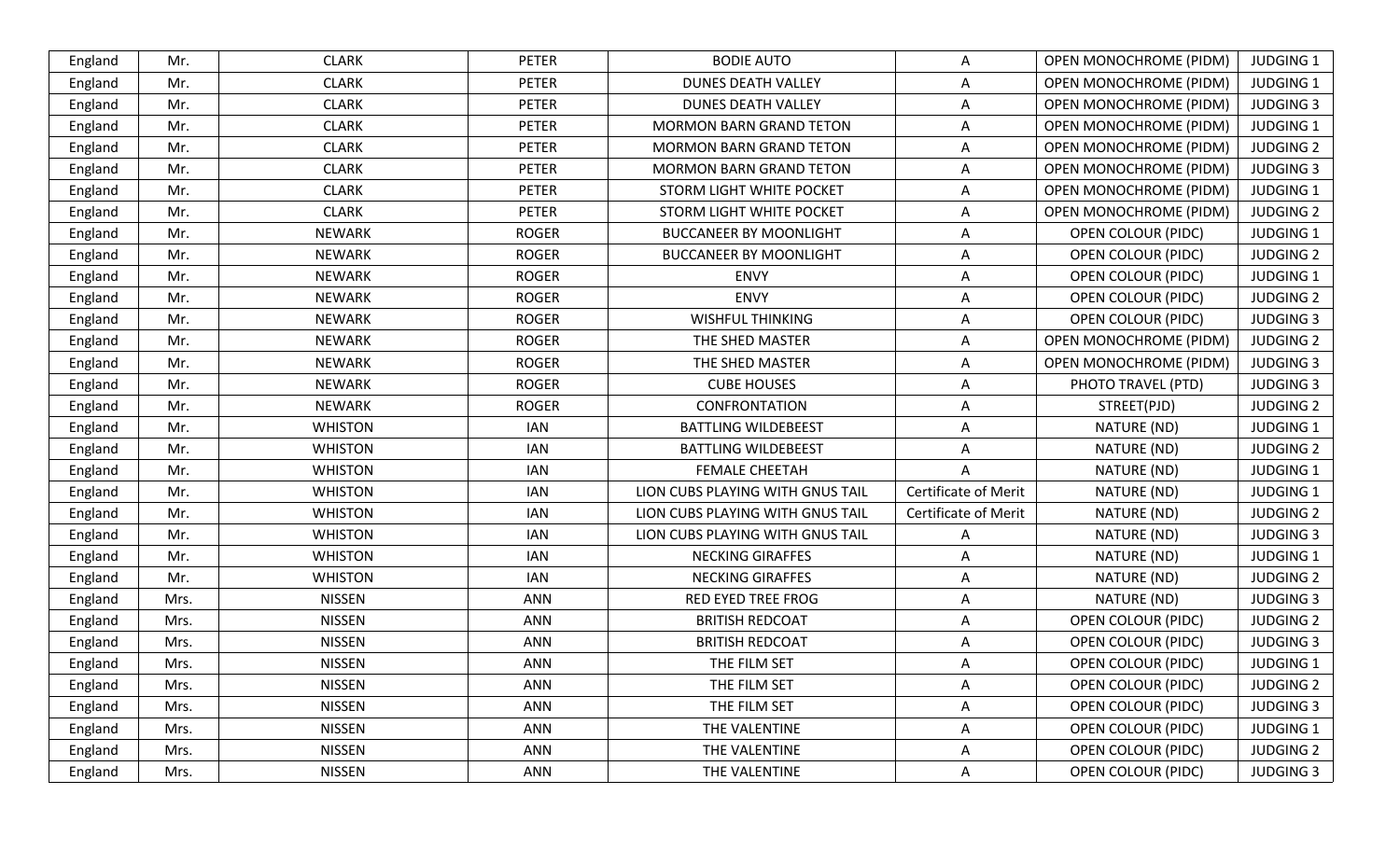| England | Mrs. | <b>NISSEN</b>   | <b>ANN</b>                         | <b>HOMAGE TO AUDREY</b>           | Α | OPEN MONOCHROME (PIDM)        | <b>JUDGING 1</b> |
|---------|------|-----------------|------------------------------------|-----------------------------------|---|-------------------------------|------------------|
| England | Mrs. | <b>NISSEN</b>   | ANN                                | <b>HOMAGE TO AUDREY</b>           | A | OPEN MONOCHROME (PIDM)        | <b>JUDGING 2</b> |
| England | Mrs. | <b>NISSEN</b>   | <b>ANN</b>                         | THE POSE                          | A | OPEN MONOCHROME (PIDM)        | <b>JUDGING 2</b> |
| England | Mrs. | <b>NISSEN</b>   | <b>ANN</b>                         | MAN AND THE STAIRS                | Α | STREET(PJD)                   | <b>JUDGING 2</b> |
| England | Mrs. | <b>NISSEN</b>   | <b>ANN</b>                         | WE ARE IN THIS TOGETHER           | Α | STREET(PJD)                   | <b>JUDGING 1</b> |
| England | Mrs. | <b>NISSEN</b>   | <b>ANN</b>                         | WE ARE IN THIS TOGETHER           | A | STREET(PJD)                   | <b>JUDGING 2</b> |
| England | Mrs. | <b>NISSEN</b>   | <b>ANN</b>                         | WE ARE IN THIS TOGETHER           | A | STREET(PJD)                   | <b>JUDGING 3</b> |
| England | Ms.  | <b>OCONNELL</b> | SUE                                | AMAZON KINGFISHER WITH CATCH      | A | NATURE (ND)                   | <b>JUDGING 3</b> |
| England | Ms.  | <b>OCONNELL</b> | <b>SUE</b>                         | CROWNED LEMUR AND YOUNG           | Α | NATURE (ND)                   | <b>JUDGING 1</b> |
| England | Ms.  | <b>OCONNELL</b> | <b>SUE</b>                         | <b>OCELOT NIGHT VISITOR</b>       | A | NATURE (ND)                   | <b>JUDGING 1</b> |
| England | Ms.  | <b>OCONNELL</b> | <b>SUE</b>                         | MASTER OF ALL HE SURVEYS          | Α | <b>OPEN COLOUR (PIDC)</b>     | <b>JUDGING 1</b> |
| England | Ms.  | <b>OCONNELL</b> | <b>SUE</b>                         | <b>FATAL ATTRACTION</b>           | A | OPEN MONOCHROME (PIDM)        | <b>JUDGING 3</b> |
| England | Ms.  | <b>OCONNELL</b> | <b>SUE</b>                         | HEADMANS WATCHFUL EYE             | Α | <b>OPEN MONOCHROME (PIDM)</b> | <b>JUDGING 1</b> |
| England | Ms.  | <b>OCONNELL</b> | <b>SUE</b>                         | HEADMANS WATCHFUL EYE             | A | OPEN MONOCHROME (PIDM)        | <b>JUDGING 2</b> |
| England | Ms.  | <b>OCONNELL</b> | <b>SUE</b>                         | <b>HEADMANS WATCHFUL EYE</b>      | A | OPEN MONOCHROME (PIDM)        | <b>JUDGING 3</b> |
| England | Ms.  | <b>OCONNELL</b> | <b>SUE</b>                         | ARRIVAL OF THE RACING CAMELS      | A | PHOTO TRAVEL (PTD)            | <b>JUDGING 3</b> |
| England | Ms.  | <b>OCONNELL</b> | <b>SUE</b>                         | SMALL TALK IN THE BAZAAR          | Α | STREET(PJD)                   | <b>JUDGING 2</b> |
| England | Ms.  | <b>OCONNELL</b> | <b>SUE</b>                         | WHITE WEDDING ULANBATAR           | A | STREET(PJD)                   | <b>JUDGING 1</b> |
| England | Ms.  | <b>OCONNELL</b> | <b>SUE</b>                         | WHITE WEDDING ULANBATAR           | A | STREET(PJD)                   | <b>JUDGING 3</b> |
| England | Ms.  | <b>WEBSTER</b>  | <b>JENNIFER</b><br>MARGARET        | BOB CAT HUNTING IN VERY DEEP SNOW | Α | NATURE (ND)                   | <b>JUDGING 1</b> |
| England | Ms.  | WEBSTER         | <b>JENNIFER</b><br>MARGARET        | <b>CRAFTY WOLVES</b>              | A | NATURE (ND)                   | <b>JUDGING 1</b> |
| England | Ms.  | WEBSTER         | <b>JENNIFER</b><br><b>MARGARET</b> | IN MOTHERS CARE                   | Α | NATURE (ND)                   | <b>JUDGING 1</b> |
| England | Ms.  | WEBSTER         | <b>JENNIFER</b><br>MARGARET        | <b>FORCEFUL</b>                   | Α | <b>OPEN COLOUR (PIDC)</b>     | <b>JUDGING 3</b> |
| England | Ms.  | WEBSTER         | <b>JENNIFER</b><br>MARGARET        | SHAPE OF THE CRAB                 | A | <b>OPEN COLOUR (PIDC)</b>     | <b>JUDGING 1</b> |
| England | Ms.  | <b>WEBSTER</b>  | JENNIFER<br><b>MARGARET</b>        | <b>SHAPE OF THE CRAB</b>          | A | <b>OPEN COLOUR (PIDC)</b>     | <b>JUDGING 2</b> |
| England | Ms.  | <b>WEBSTER</b>  | <b>JENNIFER</b><br>MARGARET        | <b>SHAPE OF THE CRAB</b>          | A | <b>OPEN COLOUR (PIDC)</b>     | <b>JUDGING 3</b> |
| England | Ms.  | <b>WEBSTER</b>  | <b>JENNIFER</b><br>MARGARET        | <b>SINCERELY YOURS</b>            | A | <b>OPEN COLOUR (PIDC)</b>     | <b>JUDGING 2</b> |
| England | Ms.  | WEBSTER         | <b>JENNIFER</b>                    | <b>SINCERELY YOURS</b>            | Α | <b>OPEN COLOUR (PIDC)</b>     | <b>JUDGING 3</b> |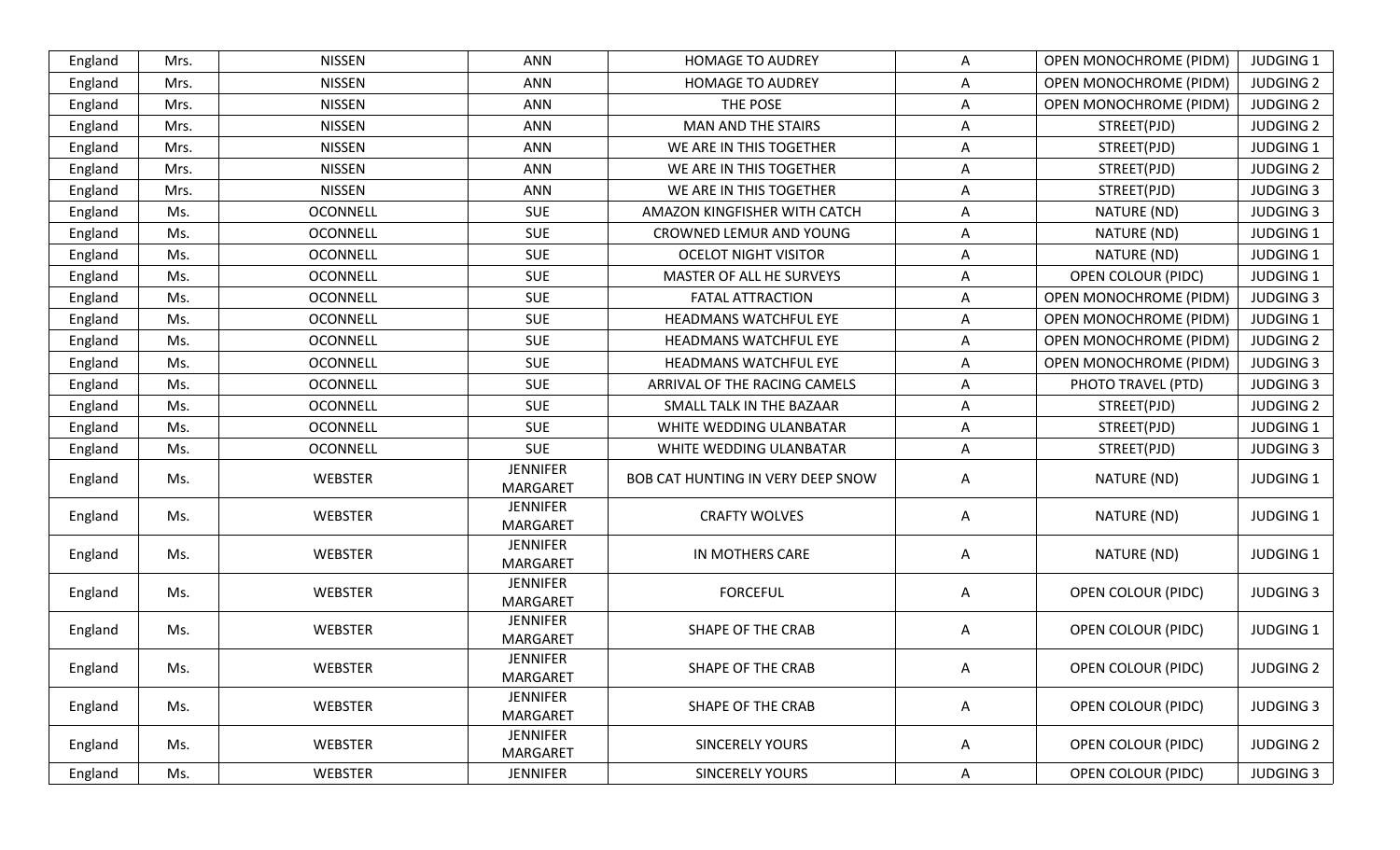|         |     |                 | MARGARET                           |                              |   |                               |                  |
|---------|-----|-----------------|------------------------------------|------------------------------|---|-------------------------------|------------------|
| England | Ms. | <b>WEBSTER</b>  | <b>JENNIFER</b><br>MARGARET        | MAKING USE OF THE CHAIR      | A | OPEN MONOCHROME (PIDM)        | <b>JUDGING 1</b> |
| England | Ms. | <b>WEBSTER</b>  | <b>JENNIFER</b><br><b>MARGARET</b> | SHOW GIRL SHOE               | A | <b>OPEN MONOCHROME (PIDM)</b> | <b>JUDGING 1</b> |
| England | Ms. | <b>WEBSTER</b>  | <b>JENNIFER</b><br><b>MARGARET</b> | SHOW GIRL SHOE               | Α | OPEN MONOCHROME (PIDM)        | <b>JUDGING 2</b> |
| England | Ms. | <b>WEBSTER</b>  | <b>JENNIFER</b><br><b>MARGARET</b> | SPLITZ ELEGANCE              | Α | OPEN MONOCHROME (PIDM)        | <b>JUDGING 1</b> |
| England | Ms. | <b>WEBSTER</b>  | <b>JENNIFER</b><br><b>MARGARET</b> | SPLITZ ELEGANCE              | Α | OPEN MONOCHROME (PIDM)        | <b>JUDGING 2</b> |
| England | Ms. | <b>WEBSTER</b>  | <b>JENNIFER</b><br><b>MARGARET</b> | PERSHORE ABBEY ENGLAND       | Α | PHOTO TRAVEL (PTD)            | <b>JUDGING 2</b> |
| England | Ms. | <b>WEBSTER</b>  | <b>JENNIFER</b><br><b>MARGARET</b> | <b>BEING MOVED ON</b>        | Α | STREET(PJD)                   | <b>JUDGING 1</b> |
| Finland | Mr. | HELIMAKI        | <b>JUSSI</b>                       | <b>WALKING IN WINTER DAY</b> | Α | PHOTO TRAVEL (PTD)            | JUDGING 1        |
| Finland | Mr. | <b>HELIMAKI</b> | <b>JUSSI</b>                       | WALKING IN WINTER DAY        | A | PHOTO TRAVEL (PTD)            | <b>JUDGING 3</b> |
| Finland | Mr. | <b>KORPELA</b>  | <b>ANTTI</b>                       | <b>INTENSIVE STARE</b>       | A | NATURE (ND)                   | <b>JUDGING 1</b> |
| Finland | Mr. | <b>KORPELA</b>  | <b>ANTTI</b>                       | DRIVING HOME                 | A | <b>OPEN COLOUR (PIDC)</b>     | JUDGING 1        |
| Finland | Mr. | <b>KORPELA</b>  | <b>ANTTI</b>                       | MIA IN THE MORNING           | A | OPEN COLOUR (PIDC)            | <b>JUDGING 2</b> |
| Finland | Mr. | <b>KORPELA</b>  | <b>ANTTI</b>                       | <b>TUNNEL OF LIGHT</b>       | Α | <b>OPEN COLOUR (PIDC)</b>     | <b>JUDGING 2</b> |
| Finland | Mr. | <b>KORPELA</b>  | <b>ANTTI</b>                       | WAVE IS COMING               | A | OPEN MONOCHROME (PIDM)        | <b>JUDGING 1</b> |
| Finland | Mr. | <b>KORPELA</b>  | <b>ANTTI</b>                       | WAVE IS COMING               | A | OPEN MONOCHROME (PIDM)        | <b>JUDGING 2</b> |
| Finland | Mr. | <b>KORPELA</b>  | <b>ANTTI</b>                       | WAVE IS COMING               | Α | OPEN MONOCHROME (PIDM)        | <b>JUDGING 3</b> |
| Finland | Mr. | <b>KORPELA</b>  | <b>ANTTI</b>                       | <b>FLOWERS</b>               | A | PHOTO TRAVEL (PTD)            | <b>JUDGING 1</b> |
| Finland | Mr. | <b>KORPELA</b>  | <b>ANTTI</b>                       | <b>FLOWERS</b>               | A | PHOTO TRAVEL (PTD)            | <b>JUDGING 3</b> |
| Finland | Mr. | <b>KORPELA</b>  | <b>ANTTI</b>                       | MASJID AL RAHIM              | A | PHOTO TRAVEL (PTD)            | <b>JUDGING 1</b> |
| Finland | Mr. | <b>KORPELA</b>  | <b>ANTTI</b>                       | <b>MASJID AL RAHIM</b>       | Α | PHOTO TRAVEL (PTD)            | <b>JUDGING 3</b> |
| Finland | Mr. | <b>KORPELA</b>  | <b>ANTTI</b>                       | ODD ONE OUT                  | A | PHOTO TRAVEL (PTD)            | <b>JUDGING 3</b> |
| Finland | Mr. | <b>KORPELA</b>  | <b>ANTTI</b>                       | <b>UNITED NATIONS</b>        | Α | PHOTO TRAVEL (PTD)            | <b>JUDGING 3</b> |
| Germany | Dr. | ODENBACH        | <b>STEFAN</b>                      | <b>LEISURE</b>               | A | OPEN MONOCHROME (PIDM)        | JUDGING 1        |
| Germany | Dr. | ODENBACH        | <b>STEFAN</b>                      | <b>LEISURE</b>               | A | <b>OPEN MONOCHROME (PIDM)</b> | <b>JUDGING 2</b> |
| Germany | Dr. | ODENBACH        | <b>STEFAN</b>                      | <b>LEISURE</b>               | A | <b>OPEN MONOCHROME (PIDM)</b> | <b>JUDGING 3</b> |
| Germany | Dr. | ODENBACH        | <b>STEFAN</b>                      | POWER IN THE AIR             | A | <b>OPEN MONOCHROME (PIDM)</b> | <b>JUDGING 1</b> |
| Germany | Dr. | ODENBACH        | <b>STEFAN</b>                      | POWER IN THE AIR             | A | <b>OPEN MONOCHROME (PIDM)</b> | <b>JUDGING 2</b> |
| Germany | Dr. | ODENBACH        | <b>STEFAN</b>                      | POWER IN THE AIR             | A | <b>OPEN MONOCHROME (PIDM)</b> | <b>JUDGING 3</b> |
|         |     |                 |                                    |                              |   |                               |                  |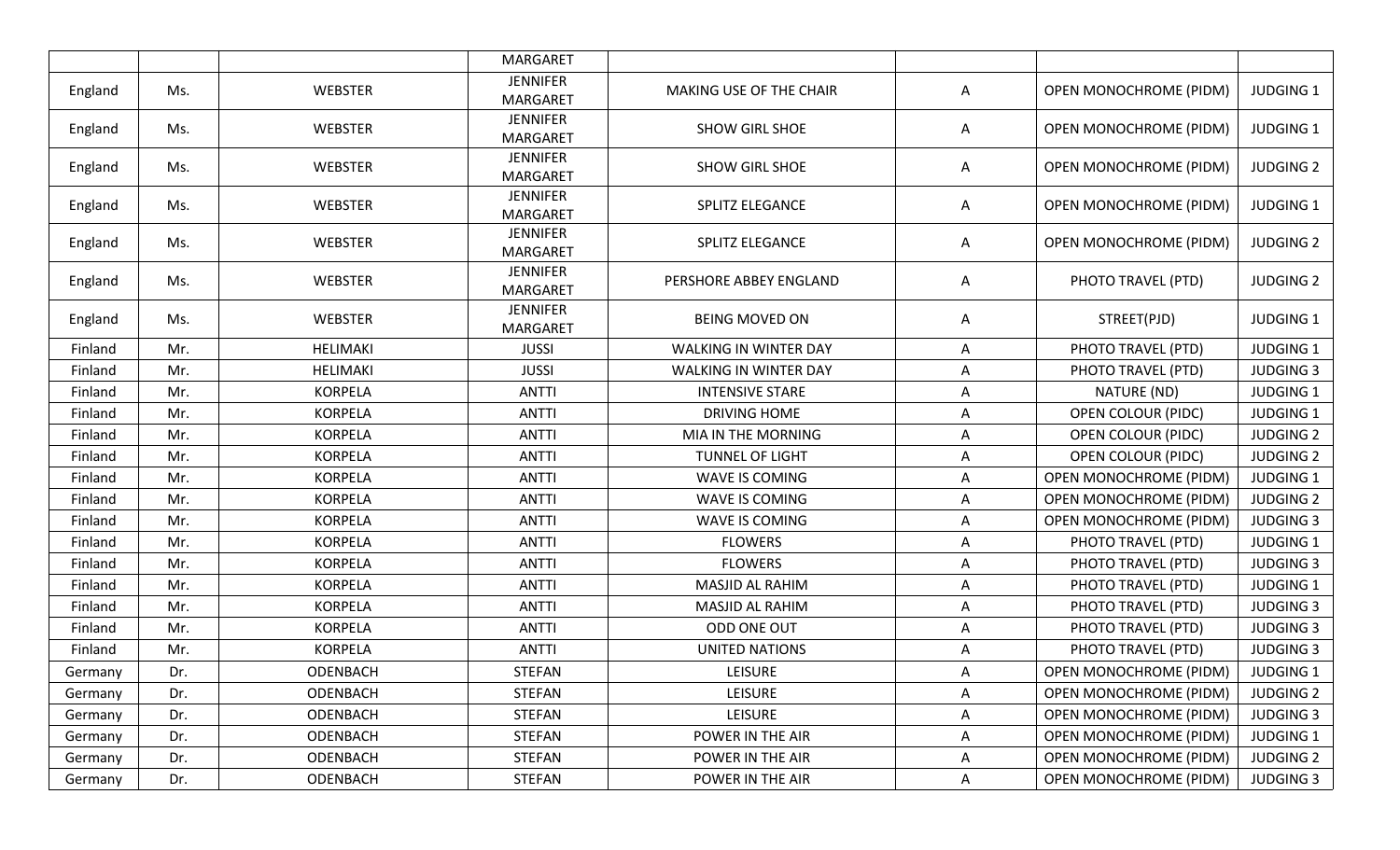| Germany | Dr. | ODENBACH           | <b>STEFAN</b>      | THE CIRCLE II                  | Α | <b>OPEN MONOCHROME (PIDM)</b> | <b>JUDGING 1</b> |
|---------|-----|--------------------|--------------------|--------------------------------|---|-------------------------------|------------------|
| Germany | Dr. | ODENBACH           | <b>STEFAN</b>      | THE CIRCLE II                  | Α | <b>OPEN MONOCHROME (PIDM)</b> | <b>JUDGING 2</b> |
| Germany | Dr. | ODENBACH           | <b>STEFAN</b>      | THE CIRCLE II                  | A | OPEN MONOCHROME (PIDM)        | <b>JUDGING 3</b> |
| Germany | Mr. | <b>GRIEPENTROG</b> | <b>HANS-WERNER</b> | <b>SNOW LEOPARD 5</b>          | A | NATURE (ND)                   | <b>JUDGING 1</b> |
| Germany | Mr. | <b>GRIEPENTROG</b> | HANS-WERNER        | <b>DOUBLE TACKLE</b>           | Α | <b>OPEN COLOUR (PIDC)</b>     | <b>JUDGING 1</b> |
| Germany | Mr. | <b>GRIEPENTROG</b> | HANS-WERNER        | <b>DOUBLE TACKLE</b>           | Α | OPEN COLOUR (PIDC)            | <b>JUDGING 2</b> |
| Germany | Mr. | <b>GRIEPENTROG</b> | <b>HANS-WERNER</b> | NATASCHA WITH RED STARS        | Α | OPEN COLOUR (PIDC)            | <b>JUDGING 1</b> |
| Germany | Mr. | <b>GRIEPENTROG</b> | <b>HANS-WERNER</b> | NATASCHA WITH RED STARS        | Α | OPEN COLOUR (PIDC)            | <b>JUDGING 3</b> |
| Germany | Mr. | <b>GRIEPENTROG</b> | HANS-WERNER        | SAMIRA                         | Α | OPEN COLOUR (PIDC)            | <b>JUDGING 1</b> |
| Germany | Mr. | <b>GRIEPENTROG</b> | HANS-WERNER        | <b>SAMIRA</b>                  | A | OPEN COLOUR (PIDC)            | <b>JUDGING 3</b> |
| Germany | Mr. | <b>GRIEPENTROG</b> | <b>HANS-WERNER</b> | <b>WALKER AND CYCLISTS</b>     | Α | OPEN COLOUR (PIDC)            | <b>JUDGING 2</b> |
| Germany | Mr. | <b>GRIEPENTROG</b> | HANS-WERNER        | <b>BERLIN CENTRAL STATION</b>  | A | OPEN MONOCHROME (PIDM)        | <b>JUDGING 1</b> |
| Germany | Mr. | <b>GRIEPENTROG</b> | <b>HANS-WERNER</b> | <b>BERLIN CENTRAL STATION</b>  | Α | <b>OPEN MONOCHROME (PIDM)</b> | <b>JUDGING 3</b> |
| Germany | Mr. | <b>GRIEPENTROG</b> | <b>HANS-WERNER</b> | <b>CANDLELIGHT SLEEPING</b>    | A | <b>OPEN MONOCHROME (PIDM)</b> | <b>JUDGING 1</b> |
| Germany | Mr. | <b>GRIEPENTROG</b> | HANS-WERNER        | CANDLELIGHT SLEEPING           | Α | OPEN MONOCHROME (PIDM)        | <b>JUDGING 3</b> |
| Germany | Mr. | <b>GRIEPENTROG</b> | HANS-WERNER        | <b>SAILING PARADE 3</b>        | A | OPEN MONOCHROME (PIDM)        | <b>JUDGING 1</b> |
| Germany | Mr. | <b>GRIEPENTROG</b> | <b>HANS-WERNER</b> | ITS MY STORE                   | A | PHOTO TRAVEL (PTD)            | <b>JUDGING 3</b> |
| Germany | Mr. | <b>GRIEPENTROG</b> | HANS-WERNER        | BRANDENBURG GATE WITH RED ARMY | Α | STREET(PJD)                   | <b>JUDGING 3</b> |
| Germany | Mr. | <b>GRIEPENTROG</b> | <b>HANS-WERNER</b> | DEMONSTRATION IN LONDON        | Α | STREET(PJD)                   | <b>JUDGING 3</b> |
| Germany | Mr. | <b>GRIEPENTROG</b> | HANS-WERNER        | <b>STREET MUSUCANS</b>         | A | STREET(PJD)                   | <b>JUDGING 3</b> |
| Germany | Mr. | HEINZL             | <b>ROLAND</b>      | HAMER-ALLTAG                   | A | <b>OPEN COLOUR (PIDC)</b>     | <b>JUDGING 1</b> |
| Germany | Mr. | <b>HEINZL</b>      | <b>ROLAND</b>      | <b>SCHATTEN</b>                | Α | OPEN MONOCHROME (PIDM)        | <b>JUDGING 2</b> |
| Germany | Mr. | <b>HEINZL</b>      | <b>ROLAND</b>      | <b>SCHATTEN</b>                | Α | OPEN MONOCHROME (PIDM)        | <b>JUDGING 3</b> |
| Germany | Mr. | <b>HEINZL</b>      | <b>ROLAND</b>      | SEILAKROBATEN                  | Α | OPEN MONOCHROME (PIDM)        | <b>JUDGING 1</b> |
| Germany | Mr. | <b>HEINZL</b>      | <b>ROLAND</b>      | SEILAKROBATEN                  | Α | <b>OPEN MONOCHROME (PIDM)</b> | <b>JUDGING 3</b> |
| Germany | Mr. | <b>HEINZL</b>      | <b>ROLAND</b>      | <b>BUNTER HUEGEL</b>           | A | PHOTO TRAVEL (PTD)            | <b>JUDGING 1</b> |
| Germany | Mr. | HEINZL             | <b>ROLAND</b>      | KREUZBERG                      | Α | PHOTO TRAVEL (PTD)            | <b>JUDGING 1</b> |
| Germany | Mr. | <b>HEINZL</b>      | <b>ROLAND</b>      | KREUZBERG                      | A | PHOTO TRAVEL (PTD)            | <b>JUDGING 3</b> |
| Germany | Mr. | <b>HEINZL</b>      | <b>ROLAND</b>      | <b>RESHI BEACH</b>             | Α | PHOTO TRAVEL (PTD)            | <b>JUDGING 3</b> |
| Germany | Mr. | <b>HEINZL</b>      | <b>ROLAND</b>      | PROVOKATION                    | Α | STREET(PJD)                   | <b>JUDGING 1</b> |
| Germany | Mr. | HEINZL             | ROLAND             | PROVOKATION                    | A | STREET(PJD)                   | <b>JUDGING 3</b> |
| Germany | Mr. | HEINZL             | ROLAND             | SECHS PS                       | A | STREET(PJD)                   | <b>JUDGING 2</b> |
| Germany | Mr. | <b>HOCHHAUS</b>    | ALEXANDER          | <b>CLOUDED</b>                 | Α | <b>OPEN COLOUR (PIDC)</b>     | <b>JUDGING 1</b> |
| Germany | Mr. | <b>HOCHHAUS</b>    | ALEXANDER          | <b>CLOUDED</b>                 | Α | OPEN COLOUR (PIDC)            | <b>JUDGING 2</b> |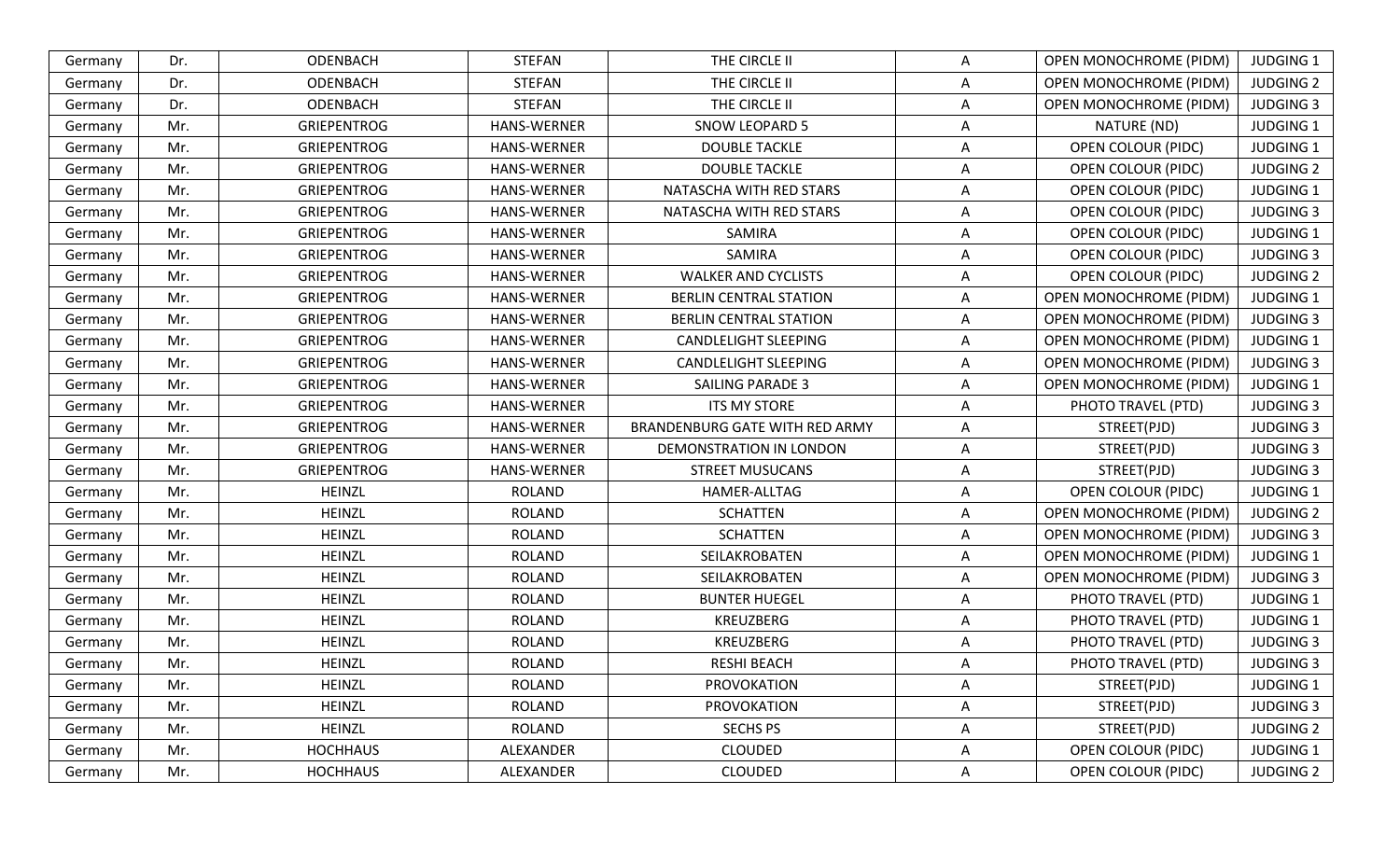| Germany   | Mr. | <b>HOCHHAUS</b> | ALEXANDER | <b>CLOUDED</b>             | A                     | OPEN COLOUR (PIDC)            | <b>JUDGING 3</b> |
|-----------|-----|-----------------|-----------|----------------------------|-----------------------|-------------------------------|------------------|
| Germany   | Mr. | <b>HOCHHAUS</b> | ALEXANDER | <b>DREAM ROOM</b>          | Α                     | OPEN COLOUR (PIDC)            | <b>JUDGING 1</b> |
| Germany   | Mr. | <b>HOCHHAUS</b> | ALEXANDER | <b>DREAM ROOM</b>          | Α                     | OPEN COLOUR (PIDC)            | <b>JUDGING 2</b> |
| Germany   | Mr. | <b>HOCHHAUS</b> | ALEXANDER | <b>DREAM ROOM</b>          | Certificate of Merit  | OPEN COLOUR (PIDC)            | <b>JUDGING 3</b> |
| Germany   | Mr. | <b>HOCHHAUS</b> | ALEXANDER | <b>SENSUAL MIRROR</b>      | A                     | OPEN COLOUR (PIDC)            | <b>JUDGING 1</b> |
| Germany   | Mr. | <b>HOCHHAUS</b> | ALEXANDER | <b>SENSUAL MIRROR</b>      | Α                     | <b>OPEN COLOUR (PIDC)</b>     | <b>JUDGING 2</b> |
| Germany   | Mr. | <b>HOCHHAUS</b> | ALEXANDER | <b>SENSUAL MIRROR</b>      | Α                     | OPEN COLOUR (PIDC)            | <b>JUDGING 3</b> |
| Germany   | Mr. | <b>HOCHHAUS</b> | ALEXANDER | <b>SHOETIME</b>            | Certificate of Merit  | OPEN COLOUR (PIDC)            | <b>JUDGING 1</b> |
| Germany   | Mr. | <b>HOCHHAUS</b> | ALEXANDER | <b>SHOETIME</b>            | PSA Gold              | OPEN COLOUR (PIDC)            | <b>JUDGING 2</b> |
| Germany   | Mr. | <b>HOCHHAUS</b> | ALEXANDER | <b>SHOETIME</b>            | Α                     | <b>OPEN COLOUR (PIDC)</b>     | <b>JUDGING 3</b> |
| Germany   | Mr. | <b>HOCHHAUS</b> | ALEXANDER | <b>ATLANTIS</b>            | A                     | OPEN MONOCHROME (PIDM)        | <b>JUDGING 1</b> |
| Germany   | Mr. | <b>HOCHHAUS</b> | ALEXANDER | <b>ATLANTIS</b>            | Α                     | <b>OPEN MONOCHROME (PIDM)</b> | <b>JUDGING 3</b> |
| Germany   | Mr. | <b>HOCHHAUS</b> | ALEXANDER | CONTEMPLATION              | Α                     | <b>OPEN MONOCHROME (PIDM)</b> | <b>JUDGING 3</b> |
| Germany   | Mr. | <b>HOCHHAUS</b> | ALEXANDER | GLOOM                      | Α                     | <b>OPEN MONOCHROME (PIDM)</b> | <b>JUDGING 1</b> |
| Germany   | Mr. | <b>HOCHHAUS</b> | ALEXANDER | GLOOM                      | Α                     | <b>OPEN MONOCHROME (PIDM)</b> | <b>JUDGING 2</b> |
| Germany   | Mr. | <b>HOCHHAUS</b> | ALEXANDER | TO EMOTE                   | Α                     | OPEN MONOCHROME (PIDM)        | <b>JUDGING 1</b> |
| Germany   | Mr. | <b>HOCHHAUS</b> | ALEXANDER | TO EMOTE                   | <b>Honour Mention</b> | <b>OPEN MONOCHROME (PIDM)</b> | <b>JUDGING 2</b> |
| Germany   | Mr. | <b>HOCHHAUS</b> | ALEXANDER | TO EMOTE                   | <b>Honour Mention</b> | <b>OPEN MONOCHROME (PIDM)</b> | <b>JUDGING 3</b> |
| Hong Kong | Mr. | CHAN            | HW        | <b>BROWN BEAR 1 ALASKA</b> | Α                     | NATURE (ND)                   | <b>JUDGING 1</b> |
| Hong Kong | Mr. | <b>CHAN</b>     | HW        | <b>BROWN BEAR 1 ALASKA</b> | Α                     | NATURE (ND)                   | <b>JUDGING 2</b> |
| Hong Kong | Mr. | CHAN            | HW        | HOPE THAT GOD BLESSES      | Α                     | NATURE (ND)                   | <b>JUDGING 1</b> |
| Hong Kong | Mr. | <b>CHAN</b>     | HW        | POLAR BEAR 46              | Α                     | NATURE (ND)                   | <b>JUDGING 1</b> |
| Hong Kong | Mr. | <b>CHAN</b>     | HW        | POLAR BEAR 46              | A                     | NATURE (ND)                   | <b>JUDGING 2</b> |
| Hong Kong | Mr. | <b>CHAN</b>     | HW        | POLAR BEAR 46              | Α                     | NATURE (ND)                   | <b>JUDGING 3</b> |
| Hong Kong | Mr. | CHAN            | H W       | <b>VERY COMFORTABLE</b>    | A                     | NATURE (ND)                   | <b>JUDGING 1</b> |
| Hong Kong | Mr. | <b>CHAN</b>     | HW        | <b>VERY COMFORTABLE</b>    | A                     | NATURE (ND)                   | <b>JUDGING 2</b> |
| Hong Kong | Mr. | CHAN            | HW        | <b>VERY COMFORTABLE</b>    | Α                     | NATURE (ND)                   | <b>JUDGING 3</b> |
| Hong Kong | Mr. | <b>CHAN</b>     | HW        | <b>BELONG TO HER WORLD</b> | Α                     | OPEN COLOUR (PIDC)            | <b>JUDGING 1</b> |
| Hong Kong | Mr. | <b>CHAN</b>     | HW        | <b>BELONG TO HER WORLD</b> | Α                     | OPEN COLOUR (PIDC)            | <b>JUDGING 2</b> |
| Hong Kong | Mr. | <b>CHAN</b>     | H W       | BELONG TO HER WORLD        | A                     | OPEN COLOUR (PIDC)            | <b>JUDGING 3</b> |
| Hong Kong | Mr. | CHAN            | HW        | <b>CATCH SHRIMP C3</b>     | Α                     | <b>OPEN COLOUR (PIDC)</b>     | <b>JUDGING 1</b> |
| Hong Kong | Mr. | CHAN            | HW        | <b>CATCH SHRIMP C3</b>     | Α                     | OPEN COLOUR (PIDC)            | <b>JUDGING 2</b> |
| Hong Kong | Mr. | CHAN            | HW        | <b>CATCH SHRIMP C3</b>     | Α                     | <b>OPEN COLOUR (PIDC)</b>     | <b>JUDGING 3</b> |
| Hong Kong | Mr. | CHAN            | HW        | PARK IN RAINING C02        | Α                     | <b>OPEN COLOUR (PIDC)</b>     | JUDGING 1        |
|           |     |                 |           |                            |                       |                               |                  |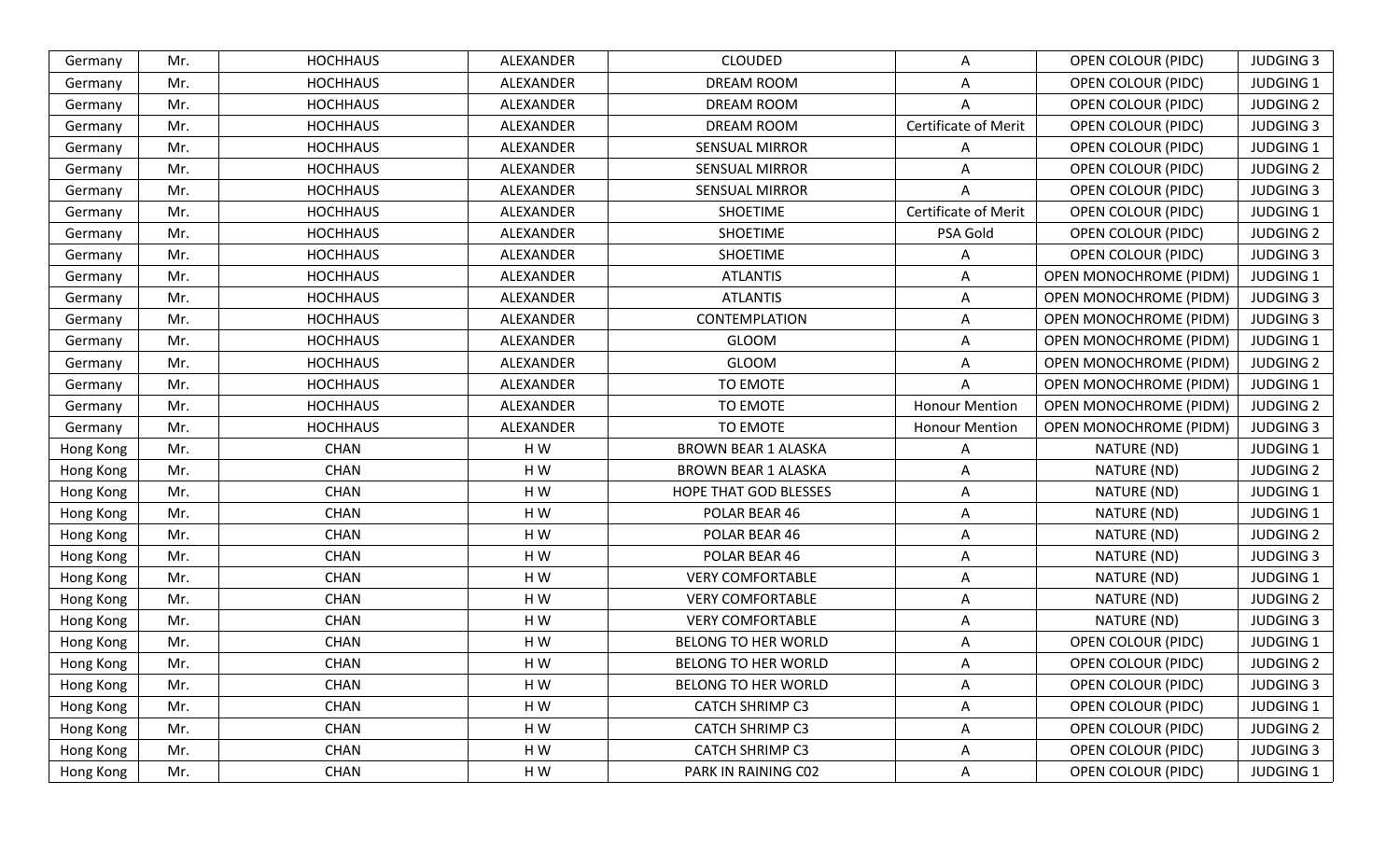| Hong Kong | Mr. | <b>CHAN</b> | HW            | PARK IN RAINING C02       | Certificate of Merit        | <b>OPEN COLOUR (PIDC)</b>     | <b>JUDGING 2</b> |
|-----------|-----|-------------|---------------|---------------------------|-----------------------------|-------------------------------|------------------|
| Hong Kong | Mr. | <b>CHAN</b> | HW            | STAMPEDE CS01             | A                           | <b>OPEN COLOUR (PIDC)</b>     | <b>JUDGING 1</b> |
| Hong Kong | Mr. | CHAN        | HW            | STAMPEDE CS01             | A                           | OPEN COLOUR (PIDC)            | <b>JUDGING 2</b> |
| Hong Kong | Mr. | CHAN        | HW            | STAMPEDE CS01             | A                           | OPEN COLOUR (PIDC)            | <b>JUDGING 3</b> |
| Hong Kong | Mr. | <b>CHAN</b> | HW            | LINES IMAGES M38          | A                           | OPEN MONOCHROME (PIDM)        | <b>JUDGING 1</b> |
| Hong Kong | Mr. | <b>CHAN</b> | HW            | LINES IMAGES M38          | A                           | OPEN MONOCHROME (PIDM)        | <b>JUDGING 2</b> |
| Hong Kong | Mr. | <b>CHAN</b> | HW            | LINES IMAGES M38          | <b>Honour Mention</b>       | OPEN MONOCHROME (PIDM)        | <b>JUDGING 3</b> |
| Hong Kong | Mr. | <b>CHAN</b> | HW            | LINES IMAGES M40          | A                           | OPEN MONOCHROME (PIDM)        | <b>JUDGING 1</b> |
| Hong Kong | Mr. | CHAN        | HW            | LINES IMAGES M40          | A                           | OPEN MONOCHROME (PIDM)        | <b>JUDGING 2</b> |
| Hong Kong | Mr. | CHAN        | HW            | LINES IMAGES M40          | A                           | <b>OPEN MONOCHROME (PIDM)</b> | <b>JUDGING 3</b> |
| Hong Kong | Mr. | CHAN        | HW            | PEDESTRIAN ZEBRA LINE BW  | A                           | <b>OPEN MONOCHROME (PIDM)</b> | <b>JUDGING 1</b> |
| Hong Kong | Mr. | <b>CHAN</b> | HW            | PEDESTRIAN ZEBRA LINE BW  | Α                           | <b>OPEN MONOCHROME (PIDM)</b> | <b>JUDGING 2</b> |
| Hong Kong | Mr. | <b>CHAN</b> | HW            | PEDESTRIAN ZEBRA LINE BW  | A                           | OPEN MONOCHROME (PIDM)        | <b>JUDGING 3</b> |
| Hong Kong | Mr. | <b>CHAN</b> | HW            | STAIR STEP M1             | Certificate of Merit        | <b>OPEN MONOCHROME (PIDM)</b> | <b>JUDGING 1</b> |
| Hong Kong | Mr. | CHAN        | HW            | STAIR STEP M1             | Certificate of Merit        | <b>OPEN MONOCHROME (PIDM)</b> | <b>JUDGING 2</b> |
| Hong Kong | Mr. | CHAN        | HW            | STAIR STEP M1             | Α                           | OPEN MONOCHROME (PIDM)        | <b>JUDGING 3</b> |
| Hong Kong | Mr. | <b>CHE</b>  | ARNALDO PAULO | FISH ON HAND 1            | A                           | NATURE (ND)                   | <b>JUDGING 3</b> |
| Hong Kong | Mr. | <b>CHE</b>  | ARNALDO PAULO | FOX AND VULTURE 1         | Α                           | NATURE (ND)                   | <b>JUDGING 1</b> |
| Hong Kong | Mr. | <b>CHE</b>  | ARNALDO PAULO | FOX AND VULTURE 1         | Α                           | NATURE (ND)                   | <b>JUDGING 2</b> |
| Hong Kong | Mr. | <b>CHE</b>  | ARNALDO PAULO | FOX AND VULTURE 1         | Α                           | NATURE (ND)                   | <b>JUDGING 3</b> |
| Hong Kong | Mr. | <b>CHE</b>  | ARNALDO PAULO | SURVIVAL JUMP 6           | A                           | NATURE (ND)                   | <b>JUDGING 1</b> |
| Hong Kong | Mr. | <b>CHE</b>  | ARNALDO PAULO | SURVIVAL JUMP 6           | Α                           | NATURE (ND)                   | <b>JUDGING 2</b> |
| Hong Kong | Mr. | <b>CHE</b>  | ARNALDO PAULO | SURVIVAL JUMP 6           | A                           | NATURE (ND)                   | <b>JUDGING 3</b> |
| Hong Kong | Mr. | <b>CHE</b>  | ARNALDO PAULO | <b>VULTURE 2</b>          | A                           | NATURE (ND)                   | <b>JUDGING 1</b> |
| Hong Kong | Mr. | <b>CHE</b>  | ARNALDO PAULO | <b>VULTURE 2</b>          | Α                           | NATURE (ND)                   | <b>JUDGING 2</b> |
| Hong Kong | Mr. | <b>CHE</b>  | ARNALDO PAULO | <b>VULTURE 2</b>          | A                           | NATURE (ND)                   | <b>JUDGING 3</b> |
| Hong Kong | Mr. | <b>CHE</b>  | ARNALDO PAULO | <b>CHARGING 25</b>        | Α                           | <b>OPEN COLOUR (PIDC)</b>     | <b>JUDGING 1</b> |
| Hong Kong | Mr. | <b>CHE</b>  | ARNALDO PAULO | <b>CHARGING 25</b>        | Α                           | <b>OPEN COLOUR (PIDC)</b>     | <b>JUDGING 2</b> |
| Hong Kong | Mr. | <b>CHE</b>  | ARNALDO PAULO | <b>CHARGING 25</b>        | <b>Certificate of Merit</b> | <b>OPEN COLOUR (PIDC)</b>     | <b>JUDGING 3</b> |
| Hong Kong | Mr. | <b>CHE</b>  | ARNALDO PAULO | <b>LANTERN FESTIVAL 7</b> | Club Silver                 | OPEN COLOUR (PIDC)            | <b>JUDGING 1</b> |
| Hong Kong | Mr. | CHE         | ARNALDO PAULO | <b>LANTERN FESTIVAL 7</b> | Α                           | <b>OPEN COLOUR (PIDC)</b>     | <b>JUDGING 2</b> |
| Hong Kong | Mr. | <b>CHE</b>  | ARNALDO PAULO | <b>LANTERN FESTIVAL 7</b> | A                           | <b>OPEN COLOUR (PIDC)</b>     | <b>JUDGING 3</b> |
| Hong Kong | Mr. | <b>CHE</b>  | ARNALDO PAULO | TEMPLE FESTIVAL 1         | Α                           | <b>OPEN COLOUR (PIDC)</b>     | <b>JUDGING 1</b> |
| Hong Kong | Mr. | ${\sf CHE}$ | ARNALDO PAULO | TEMPLE FESTIVAL 1         | Α                           | OPEN COLOUR (PIDC)            | <b>JUDGING 2</b> |
|           |     |             |               |                           |                             |                               |                  |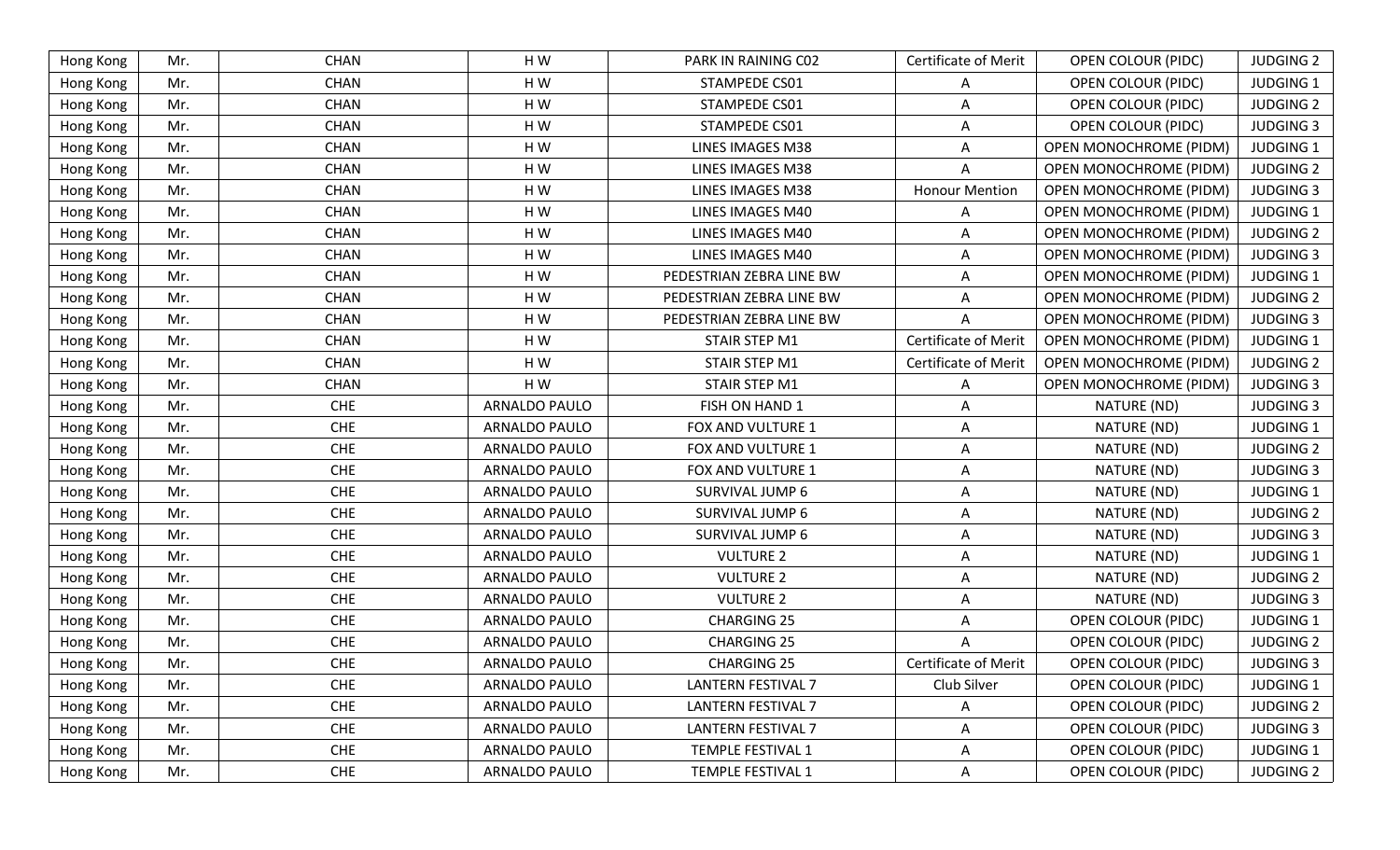| <b>CHE</b><br>ARNALDO PAULO<br><b>JUDGING 3</b><br>Hong Kong<br>Mr.<br><b>TEMPLE FESTIVAL 1</b><br><b>OPEN COLOUR (PIDC)</b><br>A<br><b>CHE</b><br>ARNALDO PAULO<br><b>TIBETAN LITTLE GIRL 1</b><br><b>JUDGING 1</b><br>Mr.<br>OPEN COLOUR (PIDC)<br>Hong Kong<br>Α<br><b>CHE</b><br>ARNALDO PAULO<br><b>TIBETAN LITTLE GIRL 1</b><br><b>Certificate of Merit</b><br>Hong Kong<br>OPEN COLOUR (PIDC)<br><b>JUDGING 2</b><br>Mr.<br>CHE<br>Mr.<br>ARNALDO PAULO<br>TIBETAN LITTLE GIRL 1<br><b>OPEN COLOUR (PIDC)</b><br><b>JUDGING 3</b><br>Hong Kong<br>Α<br>CHE<br>ARNALDO PAULO<br>OPEN MONOCHROME (PIDM)<br><b>JUDGING 1</b><br>Hong Kong<br>Mr.<br>A MISTY MORNING 1<br>Α<br><b>CHE</b><br>ARNALDO PAULO<br>Hong Kong<br>A MISTY MORNING 1<br>Α<br>OPEN MONOCHROME (PIDM)<br><b>JUDGING 2</b><br>Mr.<br><b>CHE</b><br>Mr.<br>ARNALDO PAULO<br>A MISTY MORNING 1<br>Α<br><b>OPEN MONOCHROME (PIDM)</b><br><b>JUDGING 3</b><br>Hong Kong<br>CHE<br>Hong Kong<br>ARNALDO PAULO<br><b>BLUE CITY 10</b><br>OPEN MONOCHROME (PIDM)<br><b>JUDGING 1</b><br>Mr.<br>Α<br>CHE<br>ARNALDO PAULO<br><b>BLUE CITY 10</b><br>OPEN MONOCHROME (PIDM)<br><b>JUDGING 2</b><br>Hong Kong<br>Mr.<br>Α<br>CHE<br><b>BLUE CITY 10</b><br>Hong Kong<br>Mr.<br>ARNALDO PAULO<br>PSA Gold<br>OPEN MONOCHROME (PIDM)<br><b>JUDGING 3</b><br><b>CHE</b><br>ARNALDO PAULO<br>Hong Kong<br>Mr.<br><b>HAPPY CHILDHOOD 20</b><br>OPEN MONOCHROME (PIDM)<br><b>JUDGING 1</b><br>Α<br><b>CHE</b><br>ARNALDO PAULO<br>PSA Gold<br><b>JUDGING 2</b><br>Hong Kong<br>Mr.<br><b>HAPPY CHILDHOOD 20</b><br><b>OPEN MONOCHROME (PIDM)</b><br><b>CHE</b><br>ARNALDO PAULO<br>Hong Kong<br>Mr.<br><b>HAPPY CHILDHOOD 20</b><br>OPEN MONOCHROME (PIDM)<br><b>JUDGING 3</b><br>A<br>CHE<br>Certificate of Merit<br>Mr.<br>ARNALDO PAULO<br><b>JUDGING 1</b><br><b>MY YOUNGER BROTHER 8</b><br><b>OPEN MONOCHROME (PIDM)</b><br>Hong Kong<br>CHE<br>ARNALDO PAULO<br><b>JUDGING 2</b><br>Hong Kong<br>MY YOUNGER BROTHER 8<br>OPEN MONOCHROME (PIDM)<br>Mr.<br>Α<br><b>CHE</b><br>ARNALDO PAULO<br>MY YOUNGER BROTHER 8<br>Hong Kong<br>Mr.<br>Α<br>OPEN MONOCHROME (PIDM)<br><b>JUDGING 3</b><br>CHE<br>ARNALDO PAULO<br>Hong Kong<br>Mr.<br><b>GREAT WALL 8</b><br><b>Honour Mention</b><br>PHOTO TRAVEL (PTD)<br><b>JUDGING 1</b><br><b>CHE</b><br>ARNALDO PAULO<br><b>GREAT WALL 8</b><br>PHOTO TRAVEL (PTD)<br>Hong Kong<br><b>JUDGING 2</b><br>Mr.<br>Α<br>CHE<br>ARNALDO PAULO<br><b>GREAT WALL 8</b><br><b>JUDGING 3</b><br>Mr.<br>Α<br>PHOTO TRAVEL (PTD)<br>Hong Kong<br>CHE<br>Hong Kong<br>ARNALDO PAULO<br><b>SUKHOTHAI TEMPLE 2</b><br>PHOTO TRAVEL (PTD)<br><b>JUDGING 1</b><br>Mr.<br>Α<br><b>CHE</b><br>ARNALDO PAULO<br><b>MENDICANT MONKS 3</b><br>STREET(PJD)<br>Hong Kong<br>Mr.<br><b>JUDGING 1</b><br>A<br>CHE<br><b>JUDGING 2</b><br>ARNALDO PAULO<br>TIBETAN MULLBERY FESTIVAL 8<br>STREET(PJD)<br>Hong Kong<br>Mr.<br>Α<br><b>CHE</b><br>Hong Kong<br>Mr.<br>ARNALDO PAULO<br>TIBETAN MULLBERY FESTIVAL 8<br>STREET(PJD)<br><b>JUDGING 3</b><br>A<br><b>CHE</b><br>ARNALDO PAULO<br><b>JUDGING 1</b><br>Mr.<br><b>TIBETAN PRAYER 2</b><br>Α<br>STREET(PJD)<br>Hong Kong<br>CHOI<br>LEWIS KA YIN<br><b>AMAZING GIRL 2</b><br><b>OPEN COLOUR (PIDC)</b><br><b>JUDGING 2</b><br>Hong Kong<br>Mr.<br>Α<br>CHOI<br>Mr.<br><b>AMAZING GIRL 2</b><br><b>JUDGING 3</b><br>Hong Kong<br><b>LEWIS KA YIN</b><br><b>OPEN COLOUR (PIDC)</b><br>Α<br>CHOI<br><b>LEWIS KA YIN</b><br><b>BLESSING 4</b><br><b>OPEN COLOUR (PIDC)</b><br><b>JUDGING 1</b><br>Hong Kong<br>Mr.<br>Α<br>CHOI<br><b>LEWIS KA YIN</b><br><b>BLESSING 4</b><br>Mr.<br><b>OPEN COLOUR (PIDC)</b><br><b>JUDGING 2</b><br>Hong Kong<br>Α<br>CHOI<br>OPEN COLOUR (PIDC)<br><b>JUDGING 1</b><br>LEWIS KA YIN<br><b>COOLING 5</b><br>Hong Kong<br>Mr.<br>A<br>CHOI<br>LEWIS KA YIN<br><b>FIRE LINE</b><br><b>OPEN COLOUR (PIDC)</b><br><b>JUDGING 2</b><br>Hong Kong<br>Mr.<br>A<br>CHOI<br><b>CITY EYE</b><br><b>Honour Mention</b><br>Mr.<br>LEWIS KA YIN<br><b>OPEN MONOCHROME (PIDM)</b><br><b>JUDGING 1</b><br>Hong Kong<br>CHOI<br>Hong Kong<br>Mr.<br>LEWIS KA YIN<br><b>CITY EYE</b><br><b>OPEN MONOCHROME (PIDM)</b><br><b>JUDGING 3</b><br>Α<br>Mr.<br>CHOI<br>LEWIS KA YIN<br>FOGGY DAY 10<br><b>OPEN MONOCHROME (PIDM)</b><br><b>JUDGING 1</b><br>Hong Kong<br>A<br>CHOI<br>OPEN MONOCHROME (PIDM)<br>Mr.<br>LEWIS KA YIN<br>STEPPING UP 13<br><b>JUDGING 1</b><br>Hong Kong<br>Α |  |  |  |  |  |
|----------------------------------------------------------------------------------------------------------------------------------------------------------------------------------------------------------------------------------------------------------------------------------------------------------------------------------------------------------------------------------------------------------------------------------------------------------------------------------------------------------------------------------------------------------------------------------------------------------------------------------------------------------------------------------------------------------------------------------------------------------------------------------------------------------------------------------------------------------------------------------------------------------------------------------------------------------------------------------------------------------------------------------------------------------------------------------------------------------------------------------------------------------------------------------------------------------------------------------------------------------------------------------------------------------------------------------------------------------------------------------------------------------------------------------------------------------------------------------------------------------------------------------------------------------------------------------------------------------------------------------------------------------------------------------------------------------------------------------------------------------------------------------------------------------------------------------------------------------------------------------------------------------------------------------------------------------------------------------------------------------------------------------------------------------------------------------------------------------------------------------------------------------------------------------------------------------------------------------------------------------------------------------------------------------------------------------------------------------------------------------------------------------------------------------------------------------------------------------------------------------------------------------------------------------------------------------------------------------------------------------------------------------------------------------------------------------------------------------------------------------------------------------------------------------------------------------------------------------------------------------------------------------------------------------------------------------------------------------------------------------------------------------------------------------------------------------------------------------------------------------------------------------------------------------------------------------------------------------------------------------------------------------------------------------------------------------------------------------------------------------------------------------------------------------------------------------------------------------------------------------------------------------------------------------------------------------------------------------------------------------------------------------------------------------------------------------------------------------------------------------------------------------------------------------------------------------------------------------------------------------------------------------------------------------------------------------------------------------------------------------------------------------------------------------------------------------------------------------------------------------------------------------------------------------------------------------------------------------------------------------------------------------------------------------------------------------------------------------------------------------------------------------------------------------------|--|--|--|--|--|
|                                                                                                                                                                                                                                                                                                                                                                                                                                                                                                                                                                                                                                                                                                                                                                                                                                                                                                                                                                                                                                                                                                                                                                                                                                                                                                                                                                                                                                                                                                                                                                                                                                                                                                                                                                                                                                                                                                                                                                                                                                                                                                                                                                                                                                                                                                                                                                                                                                                                                                                                                                                                                                                                                                                                                                                                                                                                                                                                                                                                                                                                                                                                                                                                                                                                                                                                                                                                                                                                                                                                                                                                                                                                                                                                                                                                                                                                                                                                                                                                                                                                                                                                                                                                                                                                                                                                                                                                                                        |  |  |  |  |  |
|                                                                                                                                                                                                                                                                                                                                                                                                                                                                                                                                                                                                                                                                                                                                                                                                                                                                                                                                                                                                                                                                                                                                                                                                                                                                                                                                                                                                                                                                                                                                                                                                                                                                                                                                                                                                                                                                                                                                                                                                                                                                                                                                                                                                                                                                                                                                                                                                                                                                                                                                                                                                                                                                                                                                                                                                                                                                                                                                                                                                                                                                                                                                                                                                                                                                                                                                                                                                                                                                                                                                                                                                                                                                                                                                                                                                                                                                                                                                                                                                                                                                                                                                                                                                                                                                                                                                                                                                                                        |  |  |  |  |  |
|                                                                                                                                                                                                                                                                                                                                                                                                                                                                                                                                                                                                                                                                                                                                                                                                                                                                                                                                                                                                                                                                                                                                                                                                                                                                                                                                                                                                                                                                                                                                                                                                                                                                                                                                                                                                                                                                                                                                                                                                                                                                                                                                                                                                                                                                                                                                                                                                                                                                                                                                                                                                                                                                                                                                                                                                                                                                                                                                                                                                                                                                                                                                                                                                                                                                                                                                                                                                                                                                                                                                                                                                                                                                                                                                                                                                                                                                                                                                                                                                                                                                                                                                                                                                                                                                                                                                                                                                                                        |  |  |  |  |  |
|                                                                                                                                                                                                                                                                                                                                                                                                                                                                                                                                                                                                                                                                                                                                                                                                                                                                                                                                                                                                                                                                                                                                                                                                                                                                                                                                                                                                                                                                                                                                                                                                                                                                                                                                                                                                                                                                                                                                                                                                                                                                                                                                                                                                                                                                                                                                                                                                                                                                                                                                                                                                                                                                                                                                                                                                                                                                                                                                                                                                                                                                                                                                                                                                                                                                                                                                                                                                                                                                                                                                                                                                                                                                                                                                                                                                                                                                                                                                                                                                                                                                                                                                                                                                                                                                                                                                                                                                                                        |  |  |  |  |  |
|                                                                                                                                                                                                                                                                                                                                                                                                                                                                                                                                                                                                                                                                                                                                                                                                                                                                                                                                                                                                                                                                                                                                                                                                                                                                                                                                                                                                                                                                                                                                                                                                                                                                                                                                                                                                                                                                                                                                                                                                                                                                                                                                                                                                                                                                                                                                                                                                                                                                                                                                                                                                                                                                                                                                                                                                                                                                                                                                                                                                                                                                                                                                                                                                                                                                                                                                                                                                                                                                                                                                                                                                                                                                                                                                                                                                                                                                                                                                                                                                                                                                                                                                                                                                                                                                                                                                                                                                                                        |  |  |  |  |  |
|                                                                                                                                                                                                                                                                                                                                                                                                                                                                                                                                                                                                                                                                                                                                                                                                                                                                                                                                                                                                                                                                                                                                                                                                                                                                                                                                                                                                                                                                                                                                                                                                                                                                                                                                                                                                                                                                                                                                                                                                                                                                                                                                                                                                                                                                                                                                                                                                                                                                                                                                                                                                                                                                                                                                                                                                                                                                                                                                                                                                                                                                                                                                                                                                                                                                                                                                                                                                                                                                                                                                                                                                                                                                                                                                                                                                                                                                                                                                                                                                                                                                                                                                                                                                                                                                                                                                                                                                                                        |  |  |  |  |  |
|                                                                                                                                                                                                                                                                                                                                                                                                                                                                                                                                                                                                                                                                                                                                                                                                                                                                                                                                                                                                                                                                                                                                                                                                                                                                                                                                                                                                                                                                                                                                                                                                                                                                                                                                                                                                                                                                                                                                                                                                                                                                                                                                                                                                                                                                                                                                                                                                                                                                                                                                                                                                                                                                                                                                                                                                                                                                                                                                                                                                                                                                                                                                                                                                                                                                                                                                                                                                                                                                                                                                                                                                                                                                                                                                                                                                                                                                                                                                                                                                                                                                                                                                                                                                                                                                                                                                                                                                                                        |  |  |  |  |  |
|                                                                                                                                                                                                                                                                                                                                                                                                                                                                                                                                                                                                                                                                                                                                                                                                                                                                                                                                                                                                                                                                                                                                                                                                                                                                                                                                                                                                                                                                                                                                                                                                                                                                                                                                                                                                                                                                                                                                                                                                                                                                                                                                                                                                                                                                                                                                                                                                                                                                                                                                                                                                                                                                                                                                                                                                                                                                                                                                                                                                                                                                                                                                                                                                                                                                                                                                                                                                                                                                                                                                                                                                                                                                                                                                                                                                                                                                                                                                                                                                                                                                                                                                                                                                                                                                                                                                                                                                                                        |  |  |  |  |  |
|                                                                                                                                                                                                                                                                                                                                                                                                                                                                                                                                                                                                                                                                                                                                                                                                                                                                                                                                                                                                                                                                                                                                                                                                                                                                                                                                                                                                                                                                                                                                                                                                                                                                                                                                                                                                                                                                                                                                                                                                                                                                                                                                                                                                                                                                                                                                                                                                                                                                                                                                                                                                                                                                                                                                                                                                                                                                                                                                                                                                                                                                                                                                                                                                                                                                                                                                                                                                                                                                                                                                                                                                                                                                                                                                                                                                                                                                                                                                                                                                                                                                                                                                                                                                                                                                                                                                                                                                                                        |  |  |  |  |  |
|                                                                                                                                                                                                                                                                                                                                                                                                                                                                                                                                                                                                                                                                                                                                                                                                                                                                                                                                                                                                                                                                                                                                                                                                                                                                                                                                                                                                                                                                                                                                                                                                                                                                                                                                                                                                                                                                                                                                                                                                                                                                                                                                                                                                                                                                                                                                                                                                                                                                                                                                                                                                                                                                                                                                                                                                                                                                                                                                                                                                                                                                                                                                                                                                                                                                                                                                                                                                                                                                                                                                                                                                                                                                                                                                                                                                                                                                                                                                                                                                                                                                                                                                                                                                                                                                                                                                                                                                                                        |  |  |  |  |  |
|                                                                                                                                                                                                                                                                                                                                                                                                                                                                                                                                                                                                                                                                                                                                                                                                                                                                                                                                                                                                                                                                                                                                                                                                                                                                                                                                                                                                                                                                                                                                                                                                                                                                                                                                                                                                                                                                                                                                                                                                                                                                                                                                                                                                                                                                                                                                                                                                                                                                                                                                                                                                                                                                                                                                                                                                                                                                                                                                                                                                                                                                                                                                                                                                                                                                                                                                                                                                                                                                                                                                                                                                                                                                                                                                                                                                                                                                                                                                                                                                                                                                                                                                                                                                                                                                                                                                                                                                                                        |  |  |  |  |  |
|                                                                                                                                                                                                                                                                                                                                                                                                                                                                                                                                                                                                                                                                                                                                                                                                                                                                                                                                                                                                                                                                                                                                                                                                                                                                                                                                                                                                                                                                                                                                                                                                                                                                                                                                                                                                                                                                                                                                                                                                                                                                                                                                                                                                                                                                                                                                                                                                                                                                                                                                                                                                                                                                                                                                                                                                                                                                                                                                                                                                                                                                                                                                                                                                                                                                                                                                                                                                                                                                                                                                                                                                                                                                                                                                                                                                                                                                                                                                                                                                                                                                                                                                                                                                                                                                                                                                                                                                                                        |  |  |  |  |  |
|                                                                                                                                                                                                                                                                                                                                                                                                                                                                                                                                                                                                                                                                                                                                                                                                                                                                                                                                                                                                                                                                                                                                                                                                                                                                                                                                                                                                                                                                                                                                                                                                                                                                                                                                                                                                                                                                                                                                                                                                                                                                                                                                                                                                                                                                                                                                                                                                                                                                                                                                                                                                                                                                                                                                                                                                                                                                                                                                                                                                                                                                                                                                                                                                                                                                                                                                                                                                                                                                                                                                                                                                                                                                                                                                                                                                                                                                                                                                                                                                                                                                                                                                                                                                                                                                                                                                                                                                                                        |  |  |  |  |  |
|                                                                                                                                                                                                                                                                                                                                                                                                                                                                                                                                                                                                                                                                                                                                                                                                                                                                                                                                                                                                                                                                                                                                                                                                                                                                                                                                                                                                                                                                                                                                                                                                                                                                                                                                                                                                                                                                                                                                                                                                                                                                                                                                                                                                                                                                                                                                                                                                                                                                                                                                                                                                                                                                                                                                                                                                                                                                                                                                                                                                                                                                                                                                                                                                                                                                                                                                                                                                                                                                                                                                                                                                                                                                                                                                                                                                                                                                                                                                                                                                                                                                                                                                                                                                                                                                                                                                                                                                                                        |  |  |  |  |  |
|                                                                                                                                                                                                                                                                                                                                                                                                                                                                                                                                                                                                                                                                                                                                                                                                                                                                                                                                                                                                                                                                                                                                                                                                                                                                                                                                                                                                                                                                                                                                                                                                                                                                                                                                                                                                                                                                                                                                                                                                                                                                                                                                                                                                                                                                                                                                                                                                                                                                                                                                                                                                                                                                                                                                                                                                                                                                                                                                                                                                                                                                                                                                                                                                                                                                                                                                                                                                                                                                                                                                                                                                                                                                                                                                                                                                                                                                                                                                                                                                                                                                                                                                                                                                                                                                                                                                                                                                                                        |  |  |  |  |  |
|                                                                                                                                                                                                                                                                                                                                                                                                                                                                                                                                                                                                                                                                                                                                                                                                                                                                                                                                                                                                                                                                                                                                                                                                                                                                                                                                                                                                                                                                                                                                                                                                                                                                                                                                                                                                                                                                                                                                                                                                                                                                                                                                                                                                                                                                                                                                                                                                                                                                                                                                                                                                                                                                                                                                                                                                                                                                                                                                                                                                                                                                                                                                                                                                                                                                                                                                                                                                                                                                                                                                                                                                                                                                                                                                                                                                                                                                                                                                                                                                                                                                                                                                                                                                                                                                                                                                                                                                                                        |  |  |  |  |  |
|                                                                                                                                                                                                                                                                                                                                                                                                                                                                                                                                                                                                                                                                                                                                                                                                                                                                                                                                                                                                                                                                                                                                                                                                                                                                                                                                                                                                                                                                                                                                                                                                                                                                                                                                                                                                                                                                                                                                                                                                                                                                                                                                                                                                                                                                                                                                                                                                                                                                                                                                                                                                                                                                                                                                                                                                                                                                                                                                                                                                                                                                                                                                                                                                                                                                                                                                                                                                                                                                                                                                                                                                                                                                                                                                                                                                                                                                                                                                                                                                                                                                                                                                                                                                                                                                                                                                                                                                                                        |  |  |  |  |  |
|                                                                                                                                                                                                                                                                                                                                                                                                                                                                                                                                                                                                                                                                                                                                                                                                                                                                                                                                                                                                                                                                                                                                                                                                                                                                                                                                                                                                                                                                                                                                                                                                                                                                                                                                                                                                                                                                                                                                                                                                                                                                                                                                                                                                                                                                                                                                                                                                                                                                                                                                                                                                                                                                                                                                                                                                                                                                                                                                                                                                                                                                                                                                                                                                                                                                                                                                                                                                                                                                                                                                                                                                                                                                                                                                                                                                                                                                                                                                                                                                                                                                                                                                                                                                                                                                                                                                                                                                                                        |  |  |  |  |  |
|                                                                                                                                                                                                                                                                                                                                                                                                                                                                                                                                                                                                                                                                                                                                                                                                                                                                                                                                                                                                                                                                                                                                                                                                                                                                                                                                                                                                                                                                                                                                                                                                                                                                                                                                                                                                                                                                                                                                                                                                                                                                                                                                                                                                                                                                                                                                                                                                                                                                                                                                                                                                                                                                                                                                                                                                                                                                                                                                                                                                                                                                                                                                                                                                                                                                                                                                                                                                                                                                                                                                                                                                                                                                                                                                                                                                                                                                                                                                                                                                                                                                                                                                                                                                                                                                                                                                                                                                                                        |  |  |  |  |  |
|                                                                                                                                                                                                                                                                                                                                                                                                                                                                                                                                                                                                                                                                                                                                                                                                                                                                                                                                                                                                                                                                                                                                                                                                                                                                                                                                                                                                                                                                                                                                                                                                                                                                                                                                                                                                                                                                                                                                                                                                                                                                                                                                                                                                                                                                                                                                                                                                                                                                                                                                                                                                                                                                                                                                                                                                                                                                                                                                                                                                                                                                                                                                                                                                                                                                                                                                                                                                                                                                                                                                                                                                                                                                                                                                                                                                                                                                                                                                                                                                                                                                                                                                                                                                                                                                                                                                                                                                                                        |  |  |  |  |  |
|                                                                                                                                                                                                                                                                                                                                                                                                                                                                                                                                                                                                                                                                                                                                                                                                                                                                                                                                                                                                                                                                                                                                                                                                                                                                                                                                                                                                                                                                                                                                                                                                                                                                                                                                                                                                                                                                                                                                                                                                                                                                                                                                                                                                                                                                                                                                                                                                                                                                                                                                                                                                                                                                                                                                                                                                                                                                                                                                                                                                                                                                                                                                                                                                                                                                                                                                                                                                                                                                                                                                                                                                                                                                                                                                                                                                                                                                                                                                                                                                                                                                                                                                                                                                                                                                                                                                                                                                                                        |  |  |  |  |  |
|                                                                                                                                                                                                                                                                                                                                                                                                                                                                                                                                                                                                                                                                                                                                                                                                                                                                                                                                                                                                                                                                                                                                                                                                                                                                                                                                                                                                                                                                                                                                                                                                                                                                                                                                                                                                                                                                                                                                                                                                                                                                                                                                                                                                                                                                                                                                                                                                                                                                                                                                                                                                                                                                                                                                                                                                                                                                                                                                                                                                                                                                                                                                                                                                                                                                                                                                                                                                                                                                                                                                                                                                                                                                                                                                                                                                                                                                                                                                                                                                                                                                                                                                                                                                                                                                                                                                                                                                                                        |  |  |  |  |  |
|                                                                                                                                                                                                                                                                                                                                                                                                                                                                                                                                                                                                                                                                                                                                                                                                                                                                                                                                                                                                                                                                                                                                                                                                                                                                                                                                                                                                                                                                                                                                                                                                                                                                                                                                                                                                                                                                                                                                                                                                                                                                                                                                                                                                                                                                                                                                                                                                                                                                                                                                                                                                                                                                                                                                                                                                                                                                                                                                                                                                                                                                                                                                                                                                                                                                                                                                                                                                                                                                                                                                                                                                                                                                                                                                                                                                                                                                                                                                                                                                                                                                                                                                                                                                                                                                                                                                                                                                                                        |  |  |  |  |  |
|                                                                                                                                                                                                                                                                                                                                                                                                                                                                                                                                                                                                                                                                                                                                                                                                                                                                                                                                                                                                                                                                                                                                                                                                                                                                                                                                                                                                                                                                                                                                                                                                                                                                                                                                                                                                                                                                                                                                                                                                                                                                                                                                                                                                                                                                                                                                                                                                                                                                                                                                                                                                                                                                                                                                                                                                                                                                                                                                                                                                                                                                                                                                                                                                                                                                                                                                                                                                                                                                                                                                                                                                                                                                                                                                                                                                                                                                                                                                                                                                                                                                                                                                                                                                                                                                                                                                                                                                                                        |  |  |  |  |  |
|                                                                                                                                                                                                                                                                                                                                                                                                                                                                                                                                                                                                                                                                                                                                                                                                                                                                                                                                                                                                                                                                                                                                                                                                                                                                                                                                                                                                                                                                                                                                                                                                                                                                                                                                                                                                                                                                                                                                                                                                                                                                                                                                                                                                                                                                                                                                                                                                                                                                                                                                                                                                                                                                                                                                                                                                                                                                                                                                                                                                                                                                                                                                                                                                                                                                                                                                                                                                                                                                                                                                                                                                                                                                                                                                                                                                                                                                                                                                                                                                                                                                                                                                                                                                                                                                                                                                                                                                                                        |  |  |  |  |  |
|                                                                                                                                                                                                                                                                                                                                                                                                                                                                                                                                                                                                                                                                                                                                                                                                                                                                                                                                                                                                                                                                                                                                                                                                                                                                                                                                                                                                                                                                                                                                                                                                                                                                                                                                                                                                                                                                                                                                                                                                                                                                                                                                                                                                                                                                                                                                                                                                                                                                                                                                                                                                                                                                                                                                                                                                                                                                                                                                                                                                                                                                                                                                                                                                                                                                                                                                                                                                                                                                                                                                                                                                                                                                                                                                                                                                                                                                                                                                                                                                                                                                                                                                                                                                                                                                                                                                                                                                                                        |  |  |  |  |  |
|                                                                                                                                                                                                                                                                                                                                                                                                                                                                                                                                                                                                                                                                                                                                                                                                                                                                                                                                                                                                                                                                                                                                                                                                                                                                                                                                                                                                                                                                                                                                                                                                                                                                                                                                                                                                                                                                                                                                                                                                                                                                                                                                                                                                                                                                                                                                                                                                                                                                                                                                                                                                                                                                                                                                                                                                                                                                                                                                                                                                                                                                                                                                                                                                                                                                                                                                                                                                                                                                                                                                                                                                                                                                                                                                                                                                                                                                                                                                                                                                                                                                                                                                                                                                                                                                                                                                                                                                                                        |  |  |  |  |  |
|                                                                                                                                                                                                                                                                                                                                                                                                                                                                                                                                                                                                                                                                                                                                                                                                                                                                                                                                                                                                                                                                                                                                                                                                                                                                                                                                                                                                                                                                                                                                                                                                                                                                                                                                                                                                                                                                                                                                                                                                                                                                                                                                                                                                                                                                                                                                                                                                                                                                                                                                                                                                                                                                                                                                                                                                                                                                                                                                                                                                                                                                                                                                                                                                                                                                                                                                                                                                                                                                                                                                                                                                                                                                                                                                                                                                                                                                                                                                                                                                                                                                                                                                                                                                                                                                                                                                                                                                                                        |  |  |  |  |  |
|                                                                                                                                                                                                                                                                                                                                                                                                                                                                                                                                                                                                                                                                                                                                                                                                                                                                                                                                                                                                                                                                                                                                                                                                                                                                                                                                                                                                                                                                                                                                                                                                                                                                                                                                                                                                                                                                                                                                                                                                                                                                                                                                                                                                                                                                                                                                                                                                                                                                                                                                                                                                                                                                                                                                                                                                                                                                                                                                                                                                                                                                                                                                                                                                                                                                                                                                                                                                                                                                                                                                                                                                                                                                                                                                                                                                                                                                                                                                                                                                                                                                                                                                                                                                                                                                                                                                                                                                                                        |  |  |  |  |  |
|                                                                                                                                                                                                                                                                                                                                                                                                                                                                                                                                                                                                                                                                                                                                                                                                                                                                                                                                                                                                                                                                                                                                                                                                                                                                                                                                                                                                                                                                                                                                                                                                                                                                                                                                                                                                                                                                                                                                                                                                                                                                                                                                                                                                                                                                                                                                                                                                                                                                                                                                                                                                                                                                                                                                                                                                                                                                                                                                                                                                                                                                                                                                                                                                                                                                                                                                                                                                                                                                                                                                                                                                                                                                                                                                                                                                                                                                                                                                                                                                                                                                                                                                                                                                                                                                                                                                                                                                                                        |  |  |  |  |  |
|                                                                                                                                                                                                                                                                                                                                                                                                                                                                                                                                                                                                                                                                                                                                                                                                                                                                                                                                                                                                                                                                                                                                                                                                                                                                                                                                                                                                                                                                                                                                                                                                                                                                                                                                                                                                                                                                                                                                                                                                                                                                                                                                                                                                                                                                                                                                                                                                                                                                                                                                                                                                                                                                                                                                                                                                                                                                                                                                                                                                                                                                                                                                                                                                                                                                                                                                                                                                                                                                                                                                                                                                                                                                                                                                                                                                                                                                                                                                                                                                                                                                                                                                                                                                                                                                                                                                                                                                                                        |  |  |  |  |  |
|                                                                                                                                                                                                                                                                                                                                                                                                                                                                                                                                                                                                                                                                                                                                                                                                                                                                                                                                                                                                                                                                                                                                                                                                                                                                                                                                                                                                                                                                                                                                                                                                                                                                                                                                                                                                                                                                                                                                                                                                                                                                                                                                                                                                                                                                                                                                                                                                                                                                                                                                                                                                                                                                                                                                                                                                                                                                                                                                                                                                                                                                                                                                                                                                                                                                                                                                                                                                                                                                                                                                                                                                                                                                                                                                                                                                                                                                                                                                                                                                                                                                                                                                                                                                                                                                                                                                                                                                                                        |  |  |  |  |  |
|                                                                                                                                                                                                                                                                                                                                                                                                                                                                                                                                                                                                                                                                                                                                                                                                                                                                                                                                                                                                                                                                                                                                                                                                                                                                                                                                                                                                                                                                                                                                                                                                                                                                                                                                                                                                                                                                                                                                                                                                                                                                                                                                                                                                                                                                                                                                                                                                                                                                                                                                                                                                                                                                                                                                                                                                                                                                                                                                                                                                                                                                                                                                                                                                                                                                                                                                                                                                                                                                                                                                                                                                                                                                                                                                                                                                                                                                                                                                                                                                                                                                                                                                                                                                                                                                                                                                                                                                                                        |  |  |  |  |  |
|                                                                                                                                                                                                                                                                                                                                                                                                                                                                                                                                                                                                                                                                                                                                                                                                                                                                                                                                                                                                                                                                                                                                                                                                                                                                                                                                                                                                                                                                                                                                                                                                                                                                                                                                                                                                                                                                                                                                                                                                                                                                                                                                                                                                                                                                                                                                                                                                                                                                                                                                                                                                                                                                                                                                                                                                                                                                                                                                                                                                                                                                                                                                                                                                                                                                                                                                                                                                                                                                                                                                                                                                                                                                                                                                                                                                                                                                                                                                                                                                                                                                                                                                                                                                                                                                                                                                                                                                                                        |  |  |  |  |  |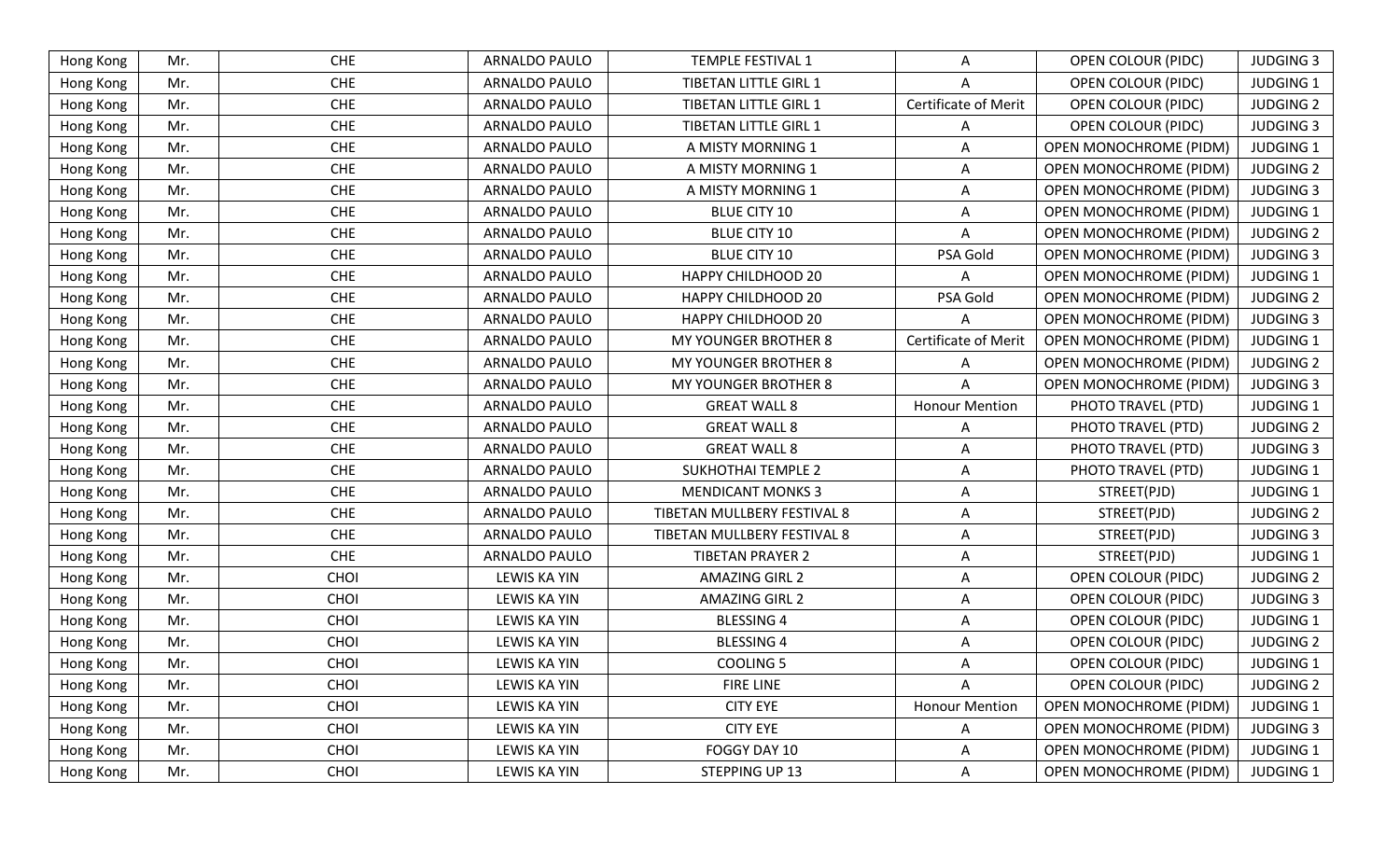| CHOI<br><b>LEWIS KA YIN</b><br>STEPPING UP 13<br>OPEN MONOCHROME (PIDM)<br><b>JUDGING 3</b><br>Hong Kong<br>Mr.<br>Α<br>CHOI<br><b>LEWIS KA YIN</b><br><b>COAST AT NIGHT</b><br>Hong Kong<br>Mr.<br>PHOTO TRAVEL (PTD)<br><b>JUDGING 3</b><br>Α<br>CHOI<br><b>JUDGING 2</b><br>Mr.<br><b>LEWIS KA YIN</b><br><b>CHASING SHADOW 2</b><br>A<br>STREET(PJD)<br>Hong Kong<br>CHOI<br>Hong Kong<br><b>LEWIS KA YIN</b><br><b>CHASING SHADOW 2</b><br>STREET(PJD)<br><b>JUDGING 3</b><br>Mr.<br>A<br><b>LEE</b><br>Mr.<br>HON-KWONG<br>BLUE VILLAGE BY PASSER 02<br>STREET(PJD)<br><b>JUDGING 2</b><br>Hong Kong<br>A<br><b>LEE</b><br>Mr.<br>HON-KWONG<br>LONG SHADOWS IN POLAND<br>STREET(PJD)<br><b>JUDGING 2</b><br>Hong Kong<br>A<br><b>MING</b><br><b>TAM</b><br>Mr.<br>NATURE (ND)<br><b>JUDGING 1</b><br>Hong Kong<br>AWAIT<br>Α<br><b>MING</b><br><b>TAM</b><br><b>JUDGING 2</b><br>Hong Kong<br>Mr.<br><b>AWAIT</b><br>Α<br>NATURE (ND)<br><b>TAM</b><br><b>MING</b><br><b>AWAIT</b><br>NATURE (ND)<br><b>JUDGING 3</b><br>Hong Kong<br>Mr.<br>A<br><b>MING</b><br><b>TAM</b><br><b>FEEDING</b><br><b>JUDGING 1</b><br>Hong Kong<br>Mr.<br>Α<br>NATURE (ND)<br><b>MING</b><br><b>TAM</b><br><b>FEEDING</b><br><b>JUDGING 2</b><br>Hong Kong<br>Mr.<br>NATURE (ND)<br>A<br><b>MING</b><br><b>TAM</b><br><b>FEEDING</b><br>NATURE (ND)<br><b>JUDGING 3</b><br>Hong Kong<br>Mr.<br>A<br><b>MING</b><br><b>TAM</b><br><b>OPEN COLOUR (PIDC)</b><br><b>JUDGING 1</b><br>Hong Kong<br>Mr.<br>BE OF ONE MIND-<br>A<br><b>MING</b><br><b>TAM</b><br>BE OF ONE MIND-<br><b>JUDGING 2</b><br>Hong Kong<br>Mr.<br><b>OPEN COLOUR (PIDC)</b><br>Α<br><b>TAM</b><br>Mr.<br><b>MING</b><br>BE OF ONE MIND-<br><b>JUDGING 3</b><br>Hong Kong<br>A<br><b>OPEN COLOUR (PIDC)</b><br><b>TAM</b><br>Hong Kong<br><b>MING</b><br><b>ENDLESS JOURNEY</b><br><b>OPEN COLOUR (PIDC)</b><br><b>JUDGING 1</b><br>Mr.<br>A<br><b>MING</b><br><b>TAM</b><br><b>JUDGING 2</b><br>Hong Kong<br>Mr.<br><b>ENDLESS JOURNEY</b><br><b>OPEN COLOUR (PIDC)</b><br>Α<br><b>TAM</b><br><b>JUDGING 3</b><br>Hong Kong<br>Mr.<br><b>MING</b><br><b>ENDLESS JOURNEY</b><br><b>OPEN COLOUR (PIDC)</b><br>A<br><b>MING</b><br><b>TAM</b><br>Mr.<br>NOMADIC PEOPLE -<br><b>OPEN COLOUR (PIDC)</b><br><b>JUDGING 1</b><br>Hong Kong<br>A<br><b>TAM</b><br>Mr.<br><b>MING</b><br>NOMADIC PEOPLE -<br><b>JUDGING 2</b><br>A<br><b>OPEN COLOUR (PIDC)</b><br>Hong Kong<br><b>TAM</b><br><b>MING</b><br><b>NOMADIC PEOPLE -</b><br><b>JUDGING 3</b><br>Hong Kong<br>Mr.<br><b>OPEN COLOUR (PIDC)</b><br>A<br><b>TAM</b><br><b>MING</b><br><b>TAME BISON</b><br><b>JUDGING 1</b><br>Hong Kong<br>Mr.<br><b>OPEN COLOUR (PIDC)</b><br><b>TAM</b><br>Certificate of Merit<br><b>MING</b><br><b>TAME BISON</b><br><b>OPEN COLOUR (PIDC)</b><br><b>JUDGING 2</b><br>Hong Kong<br>Mr.<br>Mr.<br><b>MING</b><br><b>TAM</b><br><b>TAME BISON</b><br><b>JUDGING 3</b><br><b>OPEN COLOUR (PIDC)</b><br>Hong Kong<br>A<br><b>TAM</b><br>Mr.<br><b>MING</b><br><b>DAWN</b><br>OPEN MONOCHROME (PIDM)<br><b>JUDGING 1</b><br>Hong Kong<br>A<br><b>MING</b><br><b>TAM</b><br><b>DAWN</b><br>OPEN MONOCHROME (PIDM)<br>Hong Kong<br>Mr.<br><b>JUDGING 2</b><br>Α<br><b>MING</b><br><b>TAM</b><br><b>DAWN</b><br>Mr.<br>OPEN MONOCHROME (PIDM)<br><b>JUDGING 3</b><br>Hong Kong<br>A<br><b>MING</b><br><b>TAM</b><br><b>Certificate of Merit</b><br><b>OPEN MONOCHROME (PIDM)</b><br><b>JUDGING 1</b><br>Hong Kong<br>Mr.<br>DRESSAGE<br>Mr.<br><b>MING</b><br><b>TAM</b><br>DRESSAGE<br>OPEN MONOCHROME (PIDM)<br>Hong Kong<br>Α<br><b>TAM</b><br>DRESSAGE<br><b>MING</b><br><b>OPEN MONOCHROME (PIDM)</b><br><b>JUDGING 3</b><br>Hong Kong<br>Mr.<br>A<br><b>MING</b><br><b>TAM</b><br>OPEN MONOCHROME (PIDM)<br>Hong Kong<br>Mr.<br><b>REPAIR NETS</b><br><b>JUDGING 1</b><br>A<br><b>MING</b><br><b>TAM</b><br>OPEN MONOCHROME (PIDM)<br>Hong Kong<br>Mr.<br><b>REPAIR NETS</b><br>Α<br><b>MING</b><br><b>TAM</b><br><b>TEA HOUSE</b><br><b>OPEN MONOCHROME (PIDM)</b><br>Hong Kong<br>Mr.<br>Α | Hong Kong | Mr. | CHOI | <b>LEWIS KA YIN</b> | STEPPING UP 13 | Α | OPEN MONOCHROME (PIDM) | <b>JUDGING 2</b> |
|------------------------------------------------------------------------------------------------------------------------------------------------------------------------------------------------------------------------------------------------------------------------------------------------------------------------------------------------------------------------------------------------------------------------------------------------------------------------------------------------------------------------------------------------------------------------------------------------------------------------------------------------------------------------------------------------------------------------------------------------------------------------------------------------------------------------------------------------------------------------------------------------------------------------------------------------------------------------------------------------------------------------------------------------------------------------------------------------------------------------------------------------------------------------------------------------------------------------------------------------------------------------------------------------------------------------------------------------------------------------------------------------------------------------------------------------------------------------------------------------------------------------------------------------------------------------------------------------------------------------------------------------------------------------------------------------------------------------------------------------------------------------------------------------------------------------------------------------------------------------------------------------------------------------------------------------------------------------------------------------------------------------------------------------------------------------------------------------------------------------------------------------------------------------------------------------------------------------------------------------------------------------------------------------------------------------------------------------------------------------------------------------------------------------------------------------------------------------------------------------------------------------------------------------------------------------------------------------------------------------------------------------------------------------------------------------------------------------------------------------------------------------------------------------------------------------------------------------------------------------------------------------------------------------------------------------------------------------------------------------------------------------------------------------------------------------------------------------------------------------------------------------------------------------------------------------------------------------------------------------------------------------------------------------------------------------------------------------------------------------------------------------------------------------------------------------------------------------------------------------------------------------------------------------------------------------------------------------------------------------------------------------------------------------------------------------------------------------------------------------------------------------------------------------------------------------------------------------------------------------------------------------------------------------------------------------------------------------------------------------------------------------------------------|-----------|-----|------|---------------------|----------------|---|------------------------|------------------|
|                                                                                                                                                                                                                                                                                                                                                                                                                                                                                                                                                                                                                                                                                                                                                                                                                                                                                                                                                                                                                                                                                                                                                                                                                                                                                                                                                                                                                                                                                                                                                                                                                                                                                                                                                                                                                                                                                                                                                                                                                                                                                                                                                                                                                                                                                                                                                                                                                                                                                                                                                                                                                                                                                                                                                                                                                                                                                                                                                                                                                                                                                                                                                                                                                                                                                                                                                                                                                                                                                                                                                                                                                                                                                                                                                                                                                                                                                                                                                                                                                                          |           |     |      |                     |                |   |                        |                  |
|                                                                                                                                                                                                                                                                                                                                                                                                                                                                                                                                                                                                                                                                                                                                                                                                                                                                                                                                                                                                                                                                                                                                                                                                                                                                                                                                                                                                                                                                                                                                                                                                                                                                                                                                                                                                                                                                                                                                                                                                                                                                                                                                                                                                                                                                                                                                                                                                                                                                                                                                                                                                                                                                                                                                                                                                                                                                                                                                                                                                                                                                                                                                                                                                                                                                                                                                                                                                                                                                                                                                                                                                                                                                                                                                                                                                                                                                                                                                                                                                                                          |           |     |      |                     |                |   |                        |                  |
|                                                                                                                                                                                                                                                                                                                                                                                                                                                                                                                                                                                                                                                                                                                                                                                                                                                                                                                                                                                                                                                                                                                                                                                                                                                                                                                                                                                                                                                                                                                                                                                                                                                                                                                                                                                                                                                                                                                                                                                                                                                                                                                                                                                                                                                                                                                                                                                                                                                                                                                                                                                                                                                                                                                                                                                                                                                                                                                                                                                                                                                                                                                                                                                                                                                                                                                                                                                                                                                                                                                                                                                                                                                                                                                                                                                                                                                                                                                                                                                                                                          |           |     |      |                     |                |   |                        |                  |
|                                                                                                                                                                                                                                                                                                                                                                                                                                                                                                                                                                                                                                                                                                                                                                                                                                                                                                                                                                                                                                                                                                                                                                                                                                                                                                                                                                                                                                                                                                                                                                                                                                                                                                                                                                                                                                                                                                                                                                                                                                                                                                                                                                                                                                                                                                                                                                                                                                                                                                                                                                                                                                                                                                                                                                                                                                                                                                                                                                                                                                                                                                                                                                                                                                                                                                                                                                                                                                                                                                                                                                                                                                                                                                                                                                                                                                                                                                                                                                                                                                          |           |     |      |                     |                |   |                        |                  |
|                                                                                                                                                                                                                                                                                                                                                                                                                                                                                                                                                                                                                                                                                                                                                                                                                                                                                                                                                                                                                                                                                                                                                                                                                                                                                                                                                                                                                                                                                                                                                                                                                                                                                                                                                                                                                                                                                                                                                                                                                                                                                                                                                                                                                                                                                                                                                                                                                                                                                                                                                                                                                                                                                                                                                                                                                                                                                                                                                                                                                                                                                                                                                                                                                                                                                                                                                                                                                                                                                                                                                                                                                                                                                                                                                                                                                                                                                                                                                                                                                                          |           |     |      |                     |                |   |                        |                  |
|                                                                                                                                                                                                                                                                                                                                                                                                                                                                                                                                                                                                                                                                                                                                                                                                                                                                                                                                                                                                                                                                                                                                                                                                                                                                                                                                                                                                                                                                                                                                                                                                                                                                                                                                                                                                                                                                                                                                                                                                                                                                                                                                                                                                                                                                                                                                                                                                                                                                                                                                                                                                                                                                                                                                                                                                                                                                                                                                                                                                                                                                                                                                                                                                                                                                                                                                                                                                                                                                                                                                                                                                                                                                                                                                                                                                                                                                                                                                                                                                                                          |           |     |      |                     |                |   |                        |                  |
|                                                                                                                                                                                                                                                                                                                                                                                                                                                                                                                                                                                                                                                                                                                                                                                                                                                                                                                                                                                                                                                                                                                                                                                                                                                                                                                                                                                                                                                                                                                                                                                                                                                                                                                                                                                                                                                                                                                                                                                                                                                                                                                                                                                                                                                                                                                                                                                                                                                                                                                                                                                                                                                                                                                                                                                                                                                                                                                                                                                                                                                                                                                                                                                                                                                                                                                                                                                                                                                                                                                                                                                                                                                                                                                                                                                                                                                                                                                                                                                                                                          |           |     |      |                     |                |   |                        |                  |
|                                                                                                                                                                                                                                                                                                                                                                                                                                                                                                                                                                                                                                                                                                                                                                                                                                                                                                                                                                                                                                                                                                                                                                                                                                                                                                                                                                                                                                                                                                                                                                                                                                                                                                                                                                                                                                                                                                                                                                                                                                                                                                                                                                                                                                                                                                                                                                                                                                                                                                                                                                                                                                                                                                                                                                                                                                                                                                                                                                                                                                                                                                                                                                                                                                                                                                                                                                                                                                                                                                                                                                                                                                                                                                                                                                                                                                                                                                                                                                                                                                          |           |     |      |                     |                |   |                        |                  |
|                                                                                                                                                                                                                                                                                                                                                                                                                                                                                                                                                                                                                                                                                                                                                                                                                                                                                                                                                                                                                                                                                                                                                                                                                                                                                                                                                                                                                                                                                                                                                                                                                                                                                                                                                                                                                                                                                                                                                                                                                                                                                                                                                                                                                                                                                                                                                                                                                                                                                                                                                                                                                                                                                                                                                                                                                                                                                                                                                                                                                                                                                                                                                                                                                                                                                                                                                                                                                                                                                                                                                                                                                                                                                                                                                                                                                                                                                                                                                                                                                                          |           |     |      |                     |                |   |                        |                  |
|                                                                                                                                                                                                                                                                                                                                                                                                                                                                                                                                                                                                                                                                                                                                                                                                                                                                                                                                                                                                                                                                                                                                                                                                                                                                                                                                                                                                                                                                                                                                                                                                                                                                                                                                                                                                                                                                                                                                                                                                                                                                                                                                                                                                                                                                                                                                                                                                                                                                                                                                                                                                                                                                                                                                                                                                                                                                                                                                                                                                                                                                                                                                                                                                                                                                                                                                                                                                                                                                                                                                                                                                                                                                                                                                                                                                                                                                                                                                                                                                                                          |           |     |      |                     |                |   |                        |                  |
|                                                                                                                                                                                                                                                                                                                                                                                                                                                                                                                                                                                                                                                                                                                                                                                                                                                                                                                                                                                                                                                                                                                                                                                                                                                                                                                                                                                                                                                                                                                                                                                                                                                                                                                                                                                                                                                                                                                                                                                                                                                                                                                                                                                                                                                                                                                                                                                                                                                                                                                                                                                                                                                                                                                                                                                                                                                                                                                                                                                                                                                                                                                                                                                                                                                                                                                                                                                                                                                                                                                                                                                                                                                                                                                                                                                                                                                                                                                                                                                                                                          |           |     |      |                     |                |   |                        |                  |
|                                                                                                                                                                                                                                                                                                                                                                                                                                                                                                                                                                                                                                                                                                                                                                                                                                                                                                                                                                                                                                                                                                                                                                                                                                                                                                                                                                                                                                                                                                                                                                                                                                                                                                                                                                                                                                                                                                                                                                                                                                                                                                                                                                                                                                                                                                                                                                                                                                                                                                                                                                                                                                                                                                                                                                                                                                                                                                                                                                                                                                                                                                                                                                                                                                                                                                                                                                                                                                                                                                                                                                                                                                                                                                                                                                                                                                                                                                                                                                                                                                          |           |     |      |                     |                |   |                        |                  |
|                                                                                                                                                                                                                                                                                                                                                                                                                                                                                                                                                                                                                                                                                                                                                                                                                                                                                                                                                                                                                                                                                                                                                                                                                                                                                                                                                                                                                                                                                                                                                                                                                                                                                                                                                                                                                                                                                                                                                                                                                                                                                                                                                                                                                                                                                                                                                                                                                                                                                                                                                                                                                                                                                                                                                                                                                                                                                                                                                                                                                                                                                                                                                                                                                                                                                                                                                                                                                                                                                                                                                                                                                                                                                                                                                                                                                                                                                                                                                                                                                                          |           |     |      |                     |                |   |                        |                  |
|                                                                                                                                                                                                                                                                                                                                                                                                                                                                                                                                                                                                                                                                                                                                                                                                                                                                                                                                                                                                                                                                                                                                                                                                                                                                                                                                                                                                                                                                                                                                                                                                                                                                                                                                                                                                                                                                                                                                                                                                                                                                                                                                                                                                                                                                                                                                                                                                                                                                                                                                                                                                                                                                                                                                                                                                                                                                                                                                                                                                                                                                                                                                                                                                                                                                                                                                                                                                                                                                                                                                                                                                                                                                                                                                                                                                                                                                                                                                                                                                                                          |           |     |      |                     |                |   |                        |                  |
|                                                                                                                                                                                                                                                                                                                                                                                                                                                                                                                                                                                                                                                                                                                                                                                                                                                                                                                                                                                                                                                                                                                                                                                                                                                                                                                                                                                                                                                                                                                                                                                                                                                                                                                                                                                                                                                                                                                                                                                                                                                                                                                                                                                                                                                                                                                                                                                                                                                                                                                                                                                                                                                                                                                                                                                                                                                                                                                                                                                                                                                                                                                                                                                                                                                                                                                                                                                                                                                                                                                                                                                                                                                                                                                                                                                                                                                                                                                                                                                                                                          |           |     |      |                     |                |   |                        |                  |
|                                                                                                                                                                                                                                                                                                                                                                                                                                                                                                                                                                                                                                                                                                                                                                                                                                                                                                                                                                                                                                                                                                                                                                                                                                                                                                                                                                                                                                                                                                                                                                                                                                                                                                                                                                                                                                                                                                                                                                                                                                                                                                                                                                                                                                                                                                                                                                                                                                                                                                                                                                                                                                                                                                                                                                                                                                                                                                                                                                                                                                                                                                                                                                                                                                                                                                                                                                                                                                                                                                                                                                                                                                                                                                                                                                                                                                                                                                                                                                                                                                          |           |     |      |                     |                |   |                        |                  |
|                                                                                                                                                                                                                                                                                                                                                                                                                                                                                                                                                                                                                                                                                                                                                                                                                                                                                                                                                                                                                                                                                                                                                                                                                                                                                                                                                                                                                                                                                                                                                                                                                                                                                                                                                                                                                                                                                                                                                                                                                                                                                                                                                                                                                                                                                                                                                                                                                                                                                                                                                                                                                                                                                                                                                                                                                                                                                                                                                                                                                                                                                                                                                                                                                                                                                                                                                                                                                                                                                                                                                                                                                                                                                                                                                                                                                                                                                                                                                                                                                                          |           |     |      |                     |                |   |                        |                  |
|                                                                                                                                                                                                                                                                                                                                                                                                                                                                                                                                                                                                                                                                                                                                                                                                                                                                                                                                                                                                                                                                                                                                                                                                                                                                                                                                                                                                                                                                                                                                                                                                                                                                                                                                                                                                                                                                                                                                                                                                                                                                                                                                                                                                                                                                                                                                                                                                                                                                                                                                                                                                                                                                                                                                                                                                                                                                                                                                                                                                                                                                                                                                                                                                                                                                                                                                                                                                                                                                                                                                                                                                                                                                                                                                                                                                                                                                                                                                                                                                                                          |           |     |      |                     |                |   |                        |                  |
|                                                                                                                                                                                                                                                                                                                                                                                                                                                                                                                                                                                                                                                                                                                                                                                                                                                                                                                                                                                                                                                                                                                                                                                                                                                                                                                                                                                                                                                                                                                                                                                                                                                                                                                                                                                                                                                                                                                                                                                                                                                                                                                                                                                                                                                                                                                                                                                                                                                                                                                                                                                                                                                                                                                                                                                                                                                                                                                                                                                                                                                                                                                                                                                                                                                                                                                                                                                                                                                                                                                                                                                                                                                                                                                                                                                                                                                                                                                                                                                                                                          |           |     |      |                     |                |   |                        |                  |
|                                                                                                                                                                                                                                                                                                                                                                                                                                                                                                                                                                                                                                                                                                                                                                                                                                                                                                                                                                                                                                                                                                                                                                                                                                                                                                                                                                                                                                                                                                                                                                                                                                                                                                                                                                                                                                                                                                                                                                                                                                                                                                                                                                                                                                                                                                                                                                                                                                                                                                                                                                                                                                                                                                                                                                                                                                                                                                                                                                                                                                                                                                                                                                                                                                                                                                                                                                                                                                                                                                                                                                                                                                                                                                                                                                                                                                                                                                                                                                                                                                          |           |     |      |                     |                |   |                        |                  |
|                                                                                                                                                                                                                                                                                                                                                                                                                                                                                                                                                                                                                                                                                                                                                                                                                                                                                                                                                                                                                                                                                                                                                                                                                                                                                                                                                                                                                                                                                                                                                                                                                                                                                                                                                                                                                                                                                                                                                                                                                                                                                                                                                                                                                                                                                                                                                                                                                                                                                                                                                                                                                                                                                                                                                                                                                                                                                                                                                                                                                                                                                                                                                                                                                                                                                                                                                                                                                                                                                                                                                                                                                                                                                                                                                                                                                                                                                                                                                                                                                                          |           |     |      |                     |                |   |                        |                  |
|                                                                                                                                                                                                                                                                                                                                                                                                                                                                                                                                                                                                                                                                                                                                                                                                                                                                                                                                                                                                                                                                                                                                                                                                                                                                                                                                                                                                                                                                                                                                                                                                                                                                                                                                                                                                                                                                                                                                                                                                                                                                                                                                                                                                                                                                                                                                                                                                                                                                                                                                                                                                                                                                                                                                                                                                                                                                                                                                                                                                                                                                                                                                                                                                                                                                                                                                                                                                                                                                                                                                                                                                                                                                                                                                                                                                                                                                                                                                                                                                                                          |           |     |      |                     |                |   |                        |                  |
|                                                                                                                                                                                                                                                                                                                                                                                                                                                                                                                                                                                                                                                                                                                                                                                                                                                                                                                                                                                                                                                                                                                                                                                                                                                                                                                                                                                                                                                                                                                                                                                                                                                                                                                                                                                                                                                                                                                                                                                                                                                                                                                                                                                                                                                                                                                                                                                                                                                                                                                                                                                                                                                                                                                                                                                                                                                                                                                                                                                                                                                                                                                                                                                                                                                                                                                                                                                                                                                                                                                                                                                                                                                                                                                                                                                                                                                                                                                                                                                                                                          |           |     |      |                     |                |   |                        |                  |
|                                                                                                                                                                                                                                                                                                                                                                                                                                                                                                                                                                                                                                                                                                                                                                                                                                                                                                                                                                                                                                                                                                                                                                                                                                                                                                                                                                                                                                                                                                                                                                                                                                                                                                                                                                                                                                                                                                                                                                                                                                                                                                                                                                                                                                                                                                                                                                                                                                                                                                                                                                                                                                                                                                                                                                                                                                                                                                                                                                                                                                                                                                                                                                                                                                                                                                                                                                                                                                                                                                                                                                                                                                                                                                                                                                                                                                                                                                                                                                                                                                          |           |     |      |                     |                |   |                        |                  |
|                                                                                                                                                                                                                                                                                                                                                                                                                                                                                                                                                                                                                                                                                                                                                                                                                                                                                                                                                                                                                                                                                                                                                                                                                                                                                                                                                                                                                                                                                                                                                                                                                                                                                                                                                                                                                                                                                                                                                                                                                                                                                                                                                                                                                                                                                                                                                                                                                                                                                                                                                                                                                                                                                                                                                                                                                                                                                                                                                                                                                                                                                                                                                                                                                                                                                                                                                                                                                                                                                                                                                                                                                                                                                                                                                                                                                                                                                                                                                                                                                                          |           |     |      |                     |                |   |                        |                  |
|                                                                                                                                                                                                                                                                                                                                                                                                                                                                                                                                                                                                                                                                                                                                                                                                                                                                                                                                                                                                                                                                                                                                                                                                                                                                                                                                                                                                                                                                                                                                                                                                                                                                                                                                                                                                                                                                                                                                                                                                                                                                                                                                                                                                                                                                                                                                                                                                                                                                                                                                                                                                                                                                                                                                                                                                                                                                                                                                                                                                                                                                                                                                                                                                                                                                                                                                                                                                                                                                                                                                                                                                                                                                                                                                                                                                                                                                                                                                                                                                                                          |           |     |      |                     |                |   |                        |                  |
|                                                                                                                                                                                                                                                                                                                                                                                                                                                                                                                                                                                                                                                                                                                                                                                                                                                                                                                                                                                                                                                                                                                                                                                                                                                                                                                                                                                                                                                                                                                                                                                                                                                                                                                                                                                                                                                                                                                                                                                                                                                                                                                                                                                                                                                                                                                                                                                                                                                                                                                                                                                                                                                                                                                                                                                                                                                                                                                                                                                                                                                                                                                                                                                                                                                                                                                                                                                                                                                                                                                                                                                                                                                                                                                                                                                                                                                                                                                                                                                                                                          |           |     |      |                     |                |   |                        |                  |
|                                                                                                                                                                                                                                                                                                                                                                                                                                                                                                                                                                                                                                                                                                                                                                                                                                                                                                                                                                                                                                                                                                                                                                                                                                                                                                                                                                                                                                                                                                                                                                                                                                                                                                                                                                                                                                                                                                                                                                                                                                                                                                                                                                                                                                                                                                                                                                                                                                                                                                                                                                                                                                                                                                                                                                                                                                                                                                                                                                                                                                                                                                                                                                                                                                                                                                                                                                                                                                                                                                                                                                                                                                                                                                                                                                                                                                                                                                                                                                                                                                          |           |     |      |                     |                |   |                        |                  |
|                                                                                                                                                                                                                                                                                                                                                                                                                                                                                                                                                                                                                                                                                                                                                                                                                                                                                                                                                                                                                                                                                                                                                                                                                                                                                                                                                                                                                                                                                                                                                                                                                                                                                                                                                                                                                                                                                                                                                                                                                                                                                                                                                                                                                                                                                                                                                                                                                                                                                                                                                                                                                                                                                                                                                                                                                                                                                                                                                                                                                                                                                                                                                                                                                                                                                                                                                                                                                                                                                                                                                                                                                                                                                                                                                                                                                                                                                                                                                                                                                                          |           |     |      |                     |                |   |                        | <b>JUDGING 2</b> |
|                                                                                                                                                                                                                                                                                                                                                                                                                                                                                                                                                                                                                                                                                                                                                                                                                                                                                                                                                                                                                                                                                                                                                                                                                                                                                                                                                                                                                                                                                                                                                                                                                                                                                                                                                                                                                                                                                                                                                                                                                                                                                                                                                                                                                                                                                                                                                                                                                                                                                                                                                                                                                                                                                                                                                                                                                                                                                                                                                                                                                                                                                                                                                                                                                                                                                                                                                                                                                                                                                                                                                                                                                                                                                                                                                                                                                                                                                                                                                                                                                                          |           |     |      |                     |                |   |                        |                  |
|                                                                                                                                                                                                                                                                                                                                                                                                                                                                                                                                                                                                                                                                                                                                                                                                                                                                                                                                                                                                                                                                                                                                                                                                                                                                                                                                                                                                                                                                                                                                                                                                                                                                                                                                                                                                                                                                                                                                                                                                                                                                                                                                                                                                                                                                                                                                                                                                                                                                                                                                                                                                                                                                                                                                                                                                                                                                                                                                                                                                                                                                                                                                                                                                                                                                                                                                                                                                                                                                                                                                                                                                                                                                                                                                                                                                                                                                                                                                                                                                                                          |           |     |      |                     |                |   |                        |                  |
|                                                                                                                                                                                                                                                                                                                                                                                                                                                                                                                                                                                                                                                                                                                                                                                                                                                                                                                                                                                                                                                                                                                                                                                                                                                                                                                                                                                                                                                                                                                                                                                                                                                                                                                                                                                                                                                                                                                                                                                                                                                                                                                                                                                                                                                                                                                                                                                                                                                                                                                                                                                                                                                                                                                                                                                                                                                                                                                                                                                                                                                                                                                                                                                                                                                                                                                                                                                                                                                                                                                                                                                                                                                                                                                                                                                                                                                                                                                                                                                                                                          |           |     |      |                     |                |   |                        | <b>JUDGING 2</b> |
|                                                                                                                                                                                                                                                                                                                                                                                                                                                                                                                                                                                                                                                                                                                                                                                                                                                                                                                                                                                                                                                                                                                                                                                                                                                                                                                                                                                                                                                                                                                                                                                                                                                                                                                                                                                                                                                                                                                                                                                                                                                                                                                                                                                                                                                                                                                                                                                                                                                                                                                                                                                                                                                                                                                                                                                                                                                                                                                                                                                                                                                                                                                                                                                                                                                                                                                                                                                                                                                                                                                                                                                                                                                                                                                                                                                                                                                                                                                                                                                                                                          |           |     |      |                     |                |   |                        | JUDGING 1        |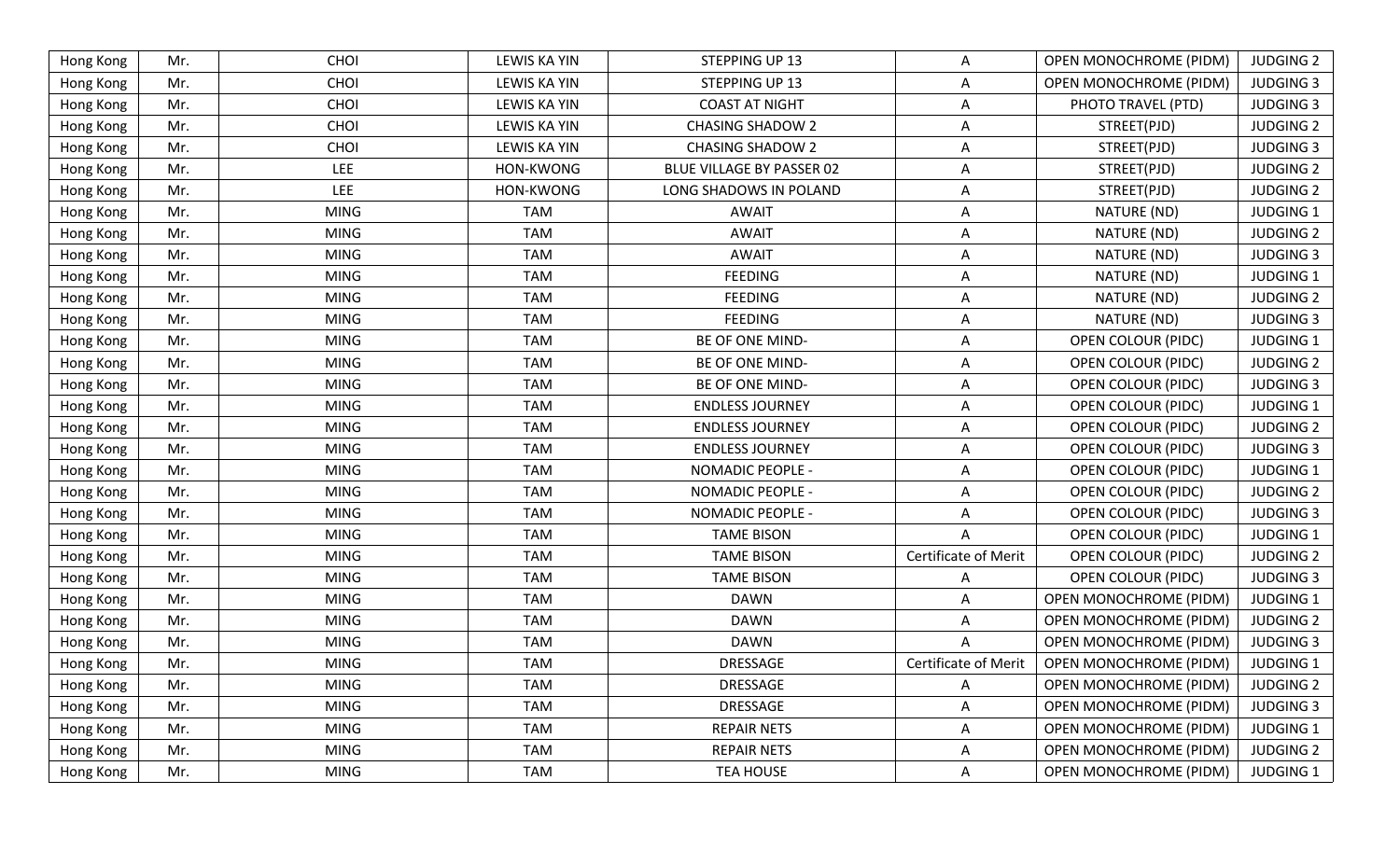| Hong Kong | Mr. | <b>MING</b> | <b>TAM</b>             | <b>TEA HOUSE</b>       | <b>Certificate of Merit</b> | <b>OPEN MONOCHROME (PIDM)</b> | <b>JUDGING 2</b> |
|-----------|-----|-------------|------------------------|------------------------|-----------------------------|-------------------------------|------------------|
| Hong Kong | Mr. | <b>MING</b> | <b>TAM</b>             | <b>TEA HOUSE</b>       | Α                           | <b>OPEN MONOCHROME (PIDM)</b> | <b>JUDGING 3</b> |
| Hong Kong | Mr. | <b>MING</b> | <b>TAM</b>             | <b>CHECKERED HOUSE</b> | A                           | PHOTO TRAVEL (PTD)            | <b>JUDGING 1</b> |
| Hong Kong | Mr. | <b>MING</b> | <b>TAM</b>             | <b>CHECKERED HOUSE</b> | Club Bronze                 | PHOTO TRAVEL (PTD)            | <b>JUDGING 2</b> |
| Hong Kong | Mr. | <b>MING</b> | <b>TAM</b>             | <b>SHEEP</b>           | A                           | PHOTO TRAVEL (PTD)            | <b>JUDGING 2</b> |
| Hong Kong | Mr. | <b>MING</b> | <b>TAM</b>             | <b>SUNRISE</b>         | A                           | PHOTO TRAVEL (PTD)            | <b>JUDGING 1</b> |
| Hong Kong | Mr. | <b>MING</b> | <b>TAM</b>             | <b>SUNRISE</b>         | Α                           | PHOTO TRAVEL (PTD)            | <b>JUDGING 3</b> |
| Hong Kong | Mr. | <b>TSE</b>  | <b>KWOK KEI DANIEL</b> | <b>STREET COOK</b>     | Α                           | STREET(PJD)                   | <b>JUDGING 1</b> |
| Hong Kong | Mr. | <b>TSE</b>  | <b>KWOK KEI DANIEL</b> | <b>STREET COOK</b>     | A                           | STREET(PJD)                   | <b>JUDGING 2</b> |
| Hong Kong | Mr. | <b>TSE</b>  | <b>KWOK KEI DANIEL</b> | <b>STREET DRAWING</b>  | Α                           | STREET(PJD)                   | <b>JUDGING 1</b> |
| Hong Kong | Mr. | <b>TSE</b>  | <b>KWOK KEI DANIEL</b> | STREET DRAWING         | A                           | STREET(PJD)                   | <b>JUDGING 3</b> |
| Hong Kong | Mr. | <b>TSE</b>  | <b>KWOK KEI DANIEL</b> | <b>TRAFFIC CRUSH</b>   | Α                           | STREET(PJD)                   | <b>JUDGING 1</b> |
| Hong Kong | Mr. | <b>TSE</b>  | <b>KWOK KEI DANIEL</b> | <b>TRAFFIC CRUSH</b>   | Α                           | STREET(PJD)                   | <b>JUDGING 2</b> |
| Hong Kong | Mr. | <b>TSE</b>  | <b>KWOK KEI DANIEL</b> | <b>TRAFFIC CRUSH</b>   | A                           | STREET(PJD)                   | <b>JUDGING 3</b> |
| Hong Kong | Mr. | <b>TSE</b>  | <b>KWOK KEI DANIEL</b> | <b>WCH ACCIDENT</b>    | Α                           | STREET(PJD)                   | <b>JUDGING 1</b> |
| Hong Kong | Mr. | <b>TSE</b>  | <b>KWOK KEI DANIEL</b> | WCH ACCIDENT           | A                           | STREET(PJD)                   | <b>JUDGING 2</b> |
| Hong Kong | Mr. | <b>TSE</b>  | <b>KWOK KEI DANIEL</b> | <b>WCH ACCIDENT</b>    | Α                           | STREET(PJD)                   | <b>JUDGING 3</b> |
| Hong Kong | Mr. | <b>WONG</b> | <b>SHIU GUN</b>        | <b>AUTUMN BEAUTY</b>   | A                           | <b>OPEN COLOUR (PIDC)</b>     | <b>JUDGING 1</b> |
| Hong Kong | Mr. | <b>WONG</b> | <b>SHIU GUN</b>        | <b>AUTUMN BEAUTY</b>   | Α                           | OPEN COLOUR (PIDC)            | <b>JUDGING 2</b> |
| Hong Kong | Mr. | <b>WONG</b> | <b>SHIU GUN</b>        | <b>AUTUMN BEAUTY</b>   | A                           | <b>OPEN COLOUR (PIDC)</b>     | <b>JUDGING 3</b> |
| Hong Kong | Mr. | <b>WONG</b> | <b>SHIU GUN</b>        | AVA                    | A                           | <b>OPEN COLOUR (PIDC)</b>     | <b>JUDGING 1</b> |
| Hong Kong | Mr. | <b>WONG</b> | <b>SHIU GUN</b>        | <b>AVA</b>             | A                           | <b>OPEN COLOUR (PIDC)</b>     | <b>JUDGING 3</b> |
| Hong Kong | Mr. | <b>WONG</b> | <b>SHIU GUN</b>        | <b>MY PRAYER 2</b>     | Α                           | <b>OPEN COLOUR (PIDC)</b>     | <b>JUDGING 1</b> |
| Hong Kong | Mr. | <b>WONG</b> | <b>SHIU GUN</b>        | MY PRAYER 2            | A                           | <b>OPEN COLOUR (PIDC)</b>     | <b>JUDGING 2</b> |
| Hong Kong | Mr. | <b>WONG</b> | <b>SHIU GUN</b>        | <b>MY PRAYER 2</b>     | A                           | <b>OPEN COLOUR (PIDC)</b>     | <b>JUDGING 3</b> |
| Hong Kong | Mr. | <b>WONG</b> | <b>SHIU GUN</b>        | THE MUSICIAN 3         | A                           | <b>OPEN COLOUR (PIDC)</b>     | <b>JUDGING 1</b> |
| Hong Kong | Mr. | <b>WONG</b> | <b>SHIU GUN</b>        | THE MUSICIAN 3         | Α                           | OPEN COLOUR (PIDC)            | <b>JUDGING 2</b> |
| Hong Kong | Mr. | <b>WONG</b> | <b>SHIU GUN</b>        | THE MUSICIAN 3         | A                           | <b>OPEN COLOUR (PIDC)</b>     | <b>JUDGING 3</b> |
| Hong Kong | Mr. | <b>WONG</b> | <b>SHIU GUN</b>        | <b>ATTRACTIVE POSE</b> | A                           | <b>OPEN MONOCHROME (PIDM)</b> | <b>JUDGING 2</b> |
| Hong Kong | Mr. | <b>WONG</b> | SHIU GUN               | <b>ATTRACTIVE POSE</b> | Α                           | OPEN MONOCHROME (PIDM)        | <b>JUDGING 3</b> |
| Hong Kong | Mr. | <b>WONG</b> | SHIU GUN               | <b>BRIDAL BLISS</b>    | Α                           | <b>OPEN MONOCHROME (PIDM)</b> | <b>JUDGING 1</b> |
| Hong Kong | Mr. | <b>WONG</b> | SHIU GUN               | <b>BRIDAL BLISS</b>    | Α                           | OPEN MONOCHROME (PIDM)        | <b>JUDGING 2</b> |
| Hong Kong | Mr. | <b>WONG</b> | SHIU GUN               | <b>BRIDAL BLISS</b>    | Α                           | <b>OPEN MONOCHROME (PIDM)</b> | <b>JUDGING 3</b> |
| Hong Kong | Mr. | <b>WONG</b> | SHIU GUN               | GINA 2                 | A                           | OPEN MONOCHROME (PIDM)        | <b>JUDGING 1</b> |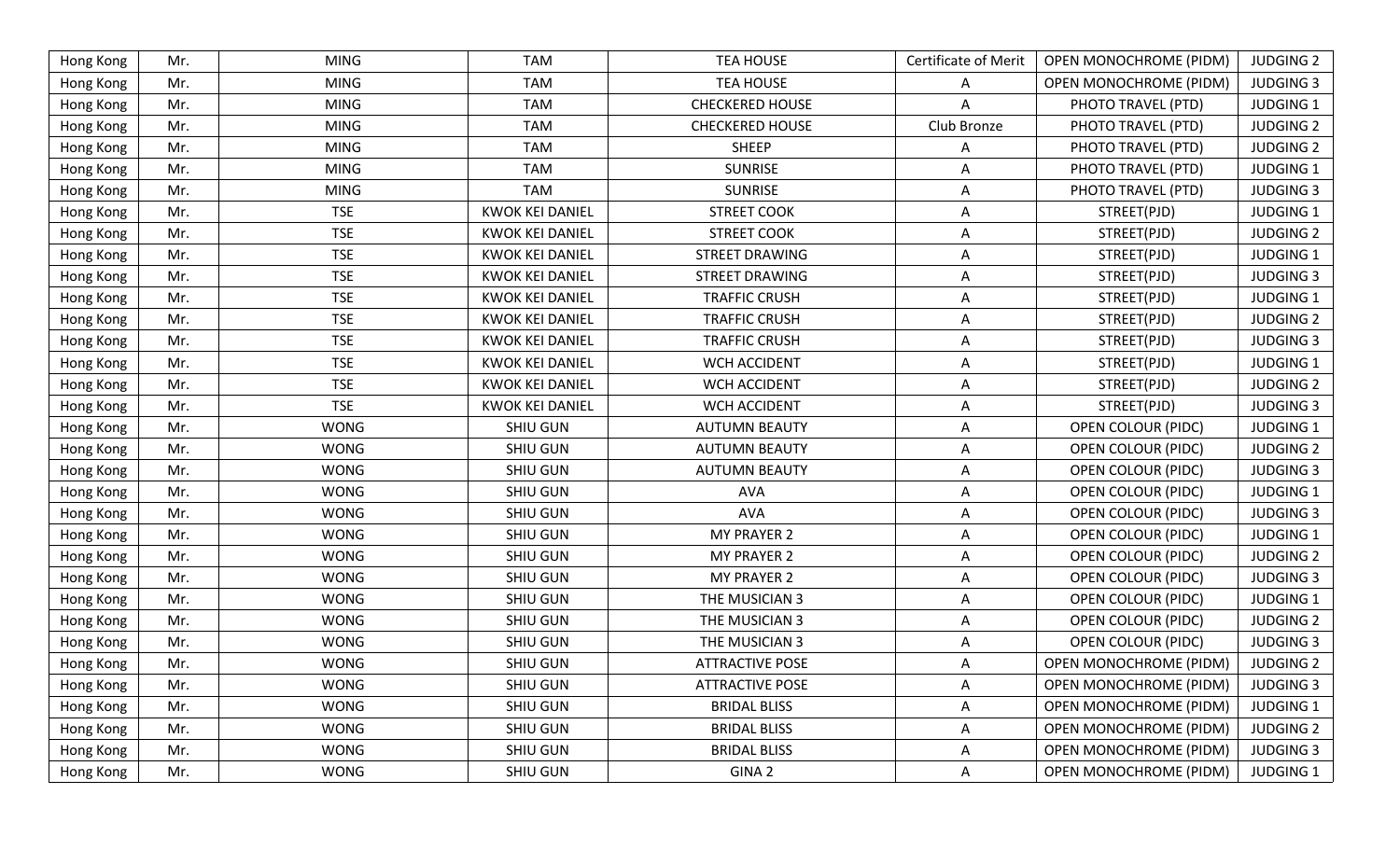| Hong Kong | Mr. | <b>WONG</b> | <b>SHIU GUN</b> | GINA 2                         | Α                           | OPEN MONOCHROME (PIDM)    | <b>JUDGING 2</b> |
|-----------|-----|-------------|-----------------|--------------------------------|-----------------------------|---------------------------|------------------|
| Hong Kong | Mr. | <b>WONG</b> | <b>SHIU GUN</b> | GINA 2                         | Α                           | OPEN MONOCHROME (PIDM)    | <b>JUDGING 3</b> |
| Hong Kong | Mr. | <b>WONG</b> | <b>SHIU GUN</b> | <b>MADISON 2</b>               | Α                           | OPEN MONOCHROME (PIDM)    | <b>JUDGING 1</b> |
| Hong Kong | Mr. | <b>WONG</b> | <b>SHIU GUN</b> | <b>MADISON 2</b>               | A                           | OPEN MONOCHROME (PIDM)    | <b>JUDGING 2</b> |
| Hong Kong | Mr. | <b>WONG</b> | <b>SHIU GUN</b> | <b>MADISON 2</b>               | A                           | OPEN MONOCHROME (PIDM)    | <b>JUDGING 3</b> |
| Hong Kong | Mr. | <b>WONG</b> | SHIU GUN        | JAPANESE FESTIVAL              | A                           | PHOTO TRAVEL (PTD)        | <b>JUDGING 2</b> |
| Hong Kong | Mr. | <b>WONG</b> | <b>SHIU GUN</b> | JAPANESE FESTIVAL              | A                           | PHOTO TRAVEL (PTD)        | <b>JUDGING 3</b> |
| Hong Kong | Mr. | <b>WONG</b> | <b>VOON WAH</b> | <b>CATCH BIRD 01</b>           | PSA Gold                    | NATURE (ND)               | <b>JUDGING 1</b> |
| Hong Kong | Mr. | <b>WONG</b> | <b>VOON WAH</b> | <b>CATCH BIRD 01</b>           | A                           | NATURE (ND)               | <b>JUDGING 2</b> |
| Hong Kong | Mr. | <b>WONG</b> | <b>VOON WAH</b> | CATCH BIRD 01                  | A                           | NATURE (ND)               | <b>JUDGING 3</b> |
| Hong Kong | Mr. | <b>WONG</b> | <b>VOON WAH</b> | GOSHAWK 03                     | Α                           | NATURE (ND)               | <b>JUDGING 1</b> |
| Hong Kong | Mr. | <b>WONG</b> | <b>VOON WAH</b> | GOSHAWK 03                     | A                           | NATURE (ND)               | <b>JUDGING 2</b> |
| Hong Kong | Mr. | <b>WONG</b> | VOON WAH        | RED FRUIT 01                   | Α                           | NATURE (ND)               | <b>JUDGING 1</b> |
| Hong Kong | Mr. | <b>WONG</b> | VOON WAH        | RED FRUIT 01                   | A                           | NATURE (ND)               | <b>JUDGING 2</b> |
| Hong Kong | Mr. | <b>WONG</b> | <b>VOON WAH</b> | RED FRUIT 01                   | A                           | NATURE (ND)               | <b>JUDGING 3</b> |
| Hong Kong | Mr. | <b>WONG</b> | VOON WAH        | FAIRY IN THE WATER 03          | A                           | OPEN COLOUR (PIDC)        | <b>JUDGING 2</b> |
| Hong Kong | Mr. | <b>WONG</b> | <b>VOON WAH</b> | FAIRY IN THE WATER 03          | A                           | OPEN COLOUR (PIDC)        | <b>JUDGING 3</b> |
| Hong Kong | Mr. | <b>WONG</b> | VOON WAH        | <b>INDONESIAN KIDS 05</b>      | А                           | <b>OPEN COLOUR (PIDC)</b> | <b>JUDGING 3</b> |
| Hong Kong | Mr. | <b>WONG</b> | VOON WAH        | OLD EAGLE TRAINER 01           | Certificate of Merit        | OPEN COLOUR (PIDC)        | <b>JUDGING 1</b> |
| Hong Kong | Mr. | <b>WONG</b> | VOON WAH        | OLD EAGLE TRAINER 01           | <b>Certificate of Merit</b> | OPEN COLOUR (PIDC)        | <b>JUDGING 2</b> |
| Hong Kong | Mr. | <b>WONG</b> | <b>VOON WAH</b> | OLD EAGLE TRAINER 01           | A                           | <b>OPEN COLOUR (PIDC)</b> | <b>JUDGING 3</b> |
| Hong Kong | Mr. | <b>WONG</b> | <b>VOON WAH</b> | <b>BUDDHIST FESTIVAL 36</b>    | Α                           | OPEN MONOCHROME (PIDM)    | <b>JUDGING 3</b> |
| Hong Kong | Mr. | <b>WONG</b> | VOON WAH        | <b>INDONESIAN KIDS 09</b>      | Α                           | OPEN MONOCHROME (PIDM)    | <b>JUDGING 1</b> |
| Hong Kong | Mr. | <b>WONG</b> | <b>VOON WAH</b> | <b>INDONESIAN KIDS 09</b>      | Α                           | OPEN MONOCHROME (PIDM)    | <b>JUDGING 2</b> |
| Hong Kong | Mr. | <b>WONG</b> | VOON WAH        | <b>INDONESIAN KIDS 09</b>      | A                           | OPEN MONOCHROME (PIDM)    | <b>JUDGING 3</b> |
| Hong Kong | Mr. | <b>WONG</b> | <b>VOON WAH</b> | OLD EAGLE TRAINER 09-DSC_8688- | Α                           | OPEN MONOCHROME (PIDM)    | <b>JUDGING 2</b> |
| Hong Kong | Mr. | <b>WONG</b> | <b>VOON WAH</b> | TIBETAN 83                     | A                           | OPEN MONOCHROME (PIDM)    | <b>JUDGING 1</b> |
| Hong Kong | Mr. | <b>WONG</b> | VOON WAH        | <b>BUDDHIST FESTIVAL 32</b>    | Club Bronze                 | PHOTO TRAVEL (PTD)        | <b>JUDGING 1</b> |
| Hong Kong | Mr. | <b>WONG</b> | <b>VOON WAH</b> | <b>BUDDHIST FESTIVAL 32</b>    | A                           | PHOTO TRAVEL (PTD)        | <b>JUDGING 2</b> |
| Hong Kong | Mr. | <b>WONG</b> | VOON WAH        | <b>BUDDHIST FESTIVAL 32</b>    | Α                           | PHOTO TRAVEL (PTD)        | <b>JUDGING 3</b> |
| Hong Kong | Mr. | <b>WONG</b> | VOON WAH        | <b>BUDDHIST FESTIVAL 38</b>    | Α                           | PHOTO TRAVEL (PTD)        | <b>JUDGING 1</b> |
| Hong Kong | Mr. | <b>WONG</b> | VOON WAH        | <b>BUDDHIST FESTIVAL 38</b>    | Α                           | PHOTO TRAVEL (PTD)        | <b>JUDGING 2</b> |
| Hong Kong | Mr. | <b>WONG</b> | VOON WAH        | <b>BUDDHIST FESTIVAL 38</b>    | Α                           | PHOTO TRAVEL (PTD)        | <b>JUDGING 3</b> |
| Hong Kong | Mr. | <b>WONG</b> | VOON WAH        | <b>BUDDHIST FESTIVAL 40</b>    | Α                           | PHOTO TRAVEL (PTD)        | <b>JUDGING 3</b> |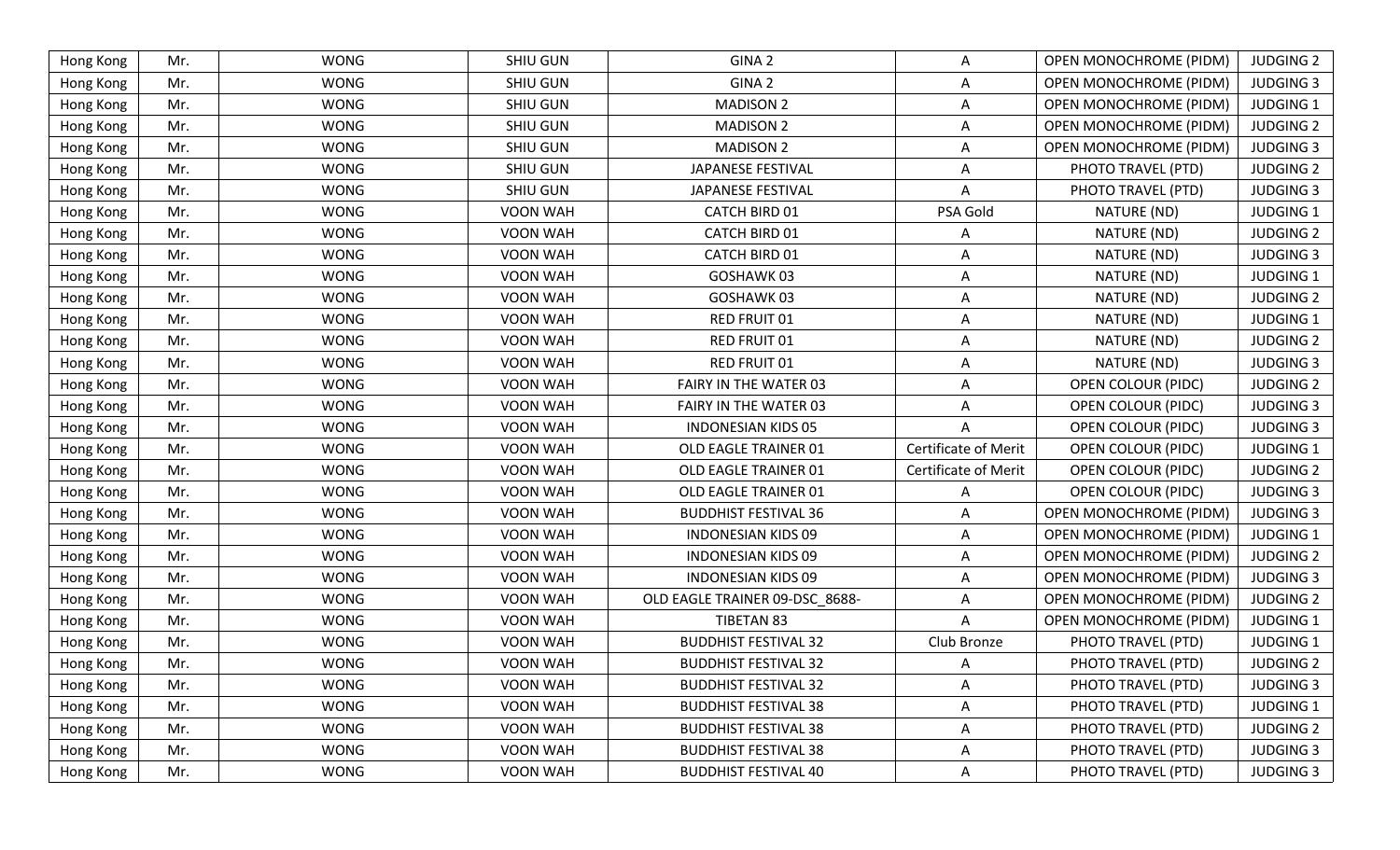| Hong Kong | Mr. | <b>WONG</b> | VOON WAH        | <b>GOLDEN EAGLE FESTIVAL 22</b>  | Α                     | STREET(PJD)                   | <b>JUDGING 1</b> |
|-----------|-----|-------------|-----------------|----------------------------------|-----------------------|-------------------------------|------------------|
| Hong Kong | Mr. | <b>WONG</b> | <b>VOON WAH</b> | <b>GOLDEN EAGLE FESTIVAL 22</b>  | A                     | STREET(PJD)                   | <b>JUDGING 2</b> |
| Hong Kong | Mr. | <b>WONG</b> | WAI YEE, BENNY  | <b>LOVE KISS</b>                 | Α                     | <b>OPEN COLOUR (PIDC)</b>     | <b>JUDGING 3</b> |
| Hong Kong | Mr. | <b>WONG</b> | WAI YEE, BENNY  | WALK WITH THE DOG                | Α                     | OPEN MONOCHROME (PIDM)        | <b>JUDGING 1</b> |
| Hong Kong | Mr. | <b>WONG</b> | WAI YEE, BENNY  | WALK WITH THE DOG                | Α                     | OPEN MONOCHROME (PIDM)        | <b>JUDGING 2</b> |
| Hong Kong | Mr. | <b>WONG</b> | WAI YEE, BENNY  | <b>TERRACES 56</b>               | Α                     | PHOTO TRAVEL (PTD)            | <b>JUDGING 1</b> |
| Hong Kong | Mr. | <b>WONG</b> | WAI YEE, BENNY  | <b>TERRACES 56</b>               | Α                     | PHOTO TRAVEL (PTD)            | <b>JUDGING 3</b> |
| Hong Kong | Mr. | <b>WONG</b> | WAI YEE, BENNY  | PROTEST 222                      | Α                     | STREET(PJD)                   | <b>JUDGING 1</b> |
| Hong Kong | Mr. | <b>WONG</b> | WAI YEE, BENNY  | PROTEST 222                      | A                     | STREET(PJD)                   | <b>JUDGING 2</b> |
| Hong Kong | Mr. | <b>WONG</b> | WAI YEE, BENNY  | PROTEST 222                      | Α                     | STREET(PJD)                   | <b>JUDGING 3</b> |
| Hong Kong | Mr. | <b>WONG</b> | WAI YEE, BENNY  | <b>SILENT PROTEST 227</b>        | Α                     | STREET(PJD)                   | <b>JUDGING 1</b> |
| Hong Kong | Mr. | <b>WONG</b> | WAI YEE, BENNY  | SILENT PROTEST 227               | Α                     | STREET(PJD)                   | <b>JUDGING 2</b> |
| Hong Kong | Mr. | <b>WONG</b> | WAI YEE, BENNY  | SILENT PROTEST 227               | Α                     | STREET(PJD)                   | <b>JUDGING 3</b> |
| Hong Kong | Ms. | <b>CHAN</b> | <b>DIANA</b>    | <b>BINGO 2</b>                   | Α                     | NATURE (ND)                   | <b>JUDGING 1</b> |
| Hong Kong | Ms. | <b>CHAN</b> | <b>DIANA</b>    | <b>BINGO 2</b>                   | Α                     | NATURE (ND)                   | <b>JUDGING 2</b> |
| Hong Kong | Ms. | <b>CHAN</b> | <b>DIANA</b>    | <b>BINGO 2</b>                   | A                     | NATURE (ND)                   | <b>JUDGING 3</b> |
| Hong Kong | Ms. | <b>CHAN</b> | <b>DIANA</b>    | <b>GET READY TO FLY</b>          | Α                     | NATURE (ND)                   | <b>JUDGING 1</b> |
| Hong Kong | Ms. | <b>CHAN</b> | <b>DIANA</b>    | <b>GET READY TO FLY</b>          | Α                     | NATURE (ND)                   | <b>JUDGING 3</b> |
| Hong Kong | Ms. | <b>CHAN</b> | <b>DIANA</b>    | <b>MANTIS AND WATER-DROPLETS</b> | A                     | NATURE (ND)                   | <b>JUDGING 1</b> |
| Hong Kong | Ms. | <b>CHAN</b> | <b>DIANA</b>    | <b>ME FIRST</b>                  | Α                     | NATURE (ND)                   | <b>JUDGING 1</b> |
| Hong Kong | Ms. | <b>CHAN</b> | <b>DIANA</b>    | <b>ME FIRST</b>                  | Α                     | NATURE (ND)                   | <b>JUDGING 2</b> |
| Hong Kong | Ms. | <b>CHAN</b> | <b>DIANA</b>    | <b>FANCIFUL IMAGE 1</b>          | Α                     | <b>OPEN COLOUR (PIDC)</b>     | <b>JUDGING 1</b> |
| Hong Kong | Ms. | <b>CHAN</b> | <b>DIANA</b>    | <b>FANCIFUL IMAGE 1</b>          | Α                     | <b>OPEN COLOUR (PIDC)</b>     | <b>JUDGING 2</b> |
| Hong Kong | Ms. | <b>CHAN</b> | <b>DIANA</b>    | <b>FANCIFUL IMAGE 1</b>          | Α                     | OPEN COLOUR (PIDC)            | <b>JUDGING 3</b> |
| Hong Kong | Ms. | <b>CHAN</b> | <b>DIANA</b>    | <b>HAPPY DIAO SHEEP 3</b>        | Α                     | OPEN COLOUR (PIDC)            | <b>JUDGING 1</b> |
| Hong Kong | Ms. | <b>CHAN</b> | <b>DIANA</b>    | <b>HAPPY DIAO SHEEP 3</b>        | Α                     | <b>OPEN COLOUR (PIDC)</b>     | <b>JUDGING 2</b> |
| Hong Kong | Ms. | <b>CHAN</b> | <b>DIANA</b>    | <b>HAPPY DIAO SHEEP 3</b>        | A                     | <b>OPEN COLOUR (PIDC)</b>     | <b>JUDGING 3</b> |
| Hong Kong | Ms. | <b>CHAN</b> | <b>DIANA</b>    | ROWING IN WATER FLOWERS          | A                     | <b>OPEN COLOUR (PIDC)</b>     | <b>JUDGING 1</b> |
| Hong Kong | Ms. | <b>CHAN</b> | <b>DIANA</b>    | ROWING IN WATER FLOWERS          | <b>Honour Mention</b> | OPEN COLOUR (PIDC)            | <b>JUDGING 2</b> |
| Hong Kong | Ms. | <b>CHAN</b> | <b>DIANA</b>    | ROWING IN WATER FLOWERS          | A                     | OPEN COLOUR (PIDC)            | <b>JUDGING 3</b> |
| Hong Kong | Ms. | CHAN        | <b>DIANA</b>    | <b>DILIGENT WORKER</b>           | A                     | <b>OPEN MONOCHROME (PIDM)</b> | <b>JUDGING 1</b> |
| Hong Kong | Ms. | <b>CHAN</b> | <b>DIANA</b>    | <b>DILIGENT WORKER</b>           | Club Bronze           | OPEN MONOCHROME (PIDM)        | <b>JUDGING 2</b> |
| Hong Kong | Ms. | <b>CHAN</b> | <b>DIANA</b>    | <b>DILIGENT WORKER</b>           | Α                     | <b>OPEN MONOCHROME (PIDM)</b> | <b>JUDGING 3</b> |
| Hong Kong | Ms. | CHAN        | <b>DIANA</b>    | <b>HARD WORK</b>                 | A                     | <b>OPEN MONOCHROME (PIDM)</b> | <b>JUDGING 1</b> |
|           |     |             |                 |                                  |                       |                               |                  |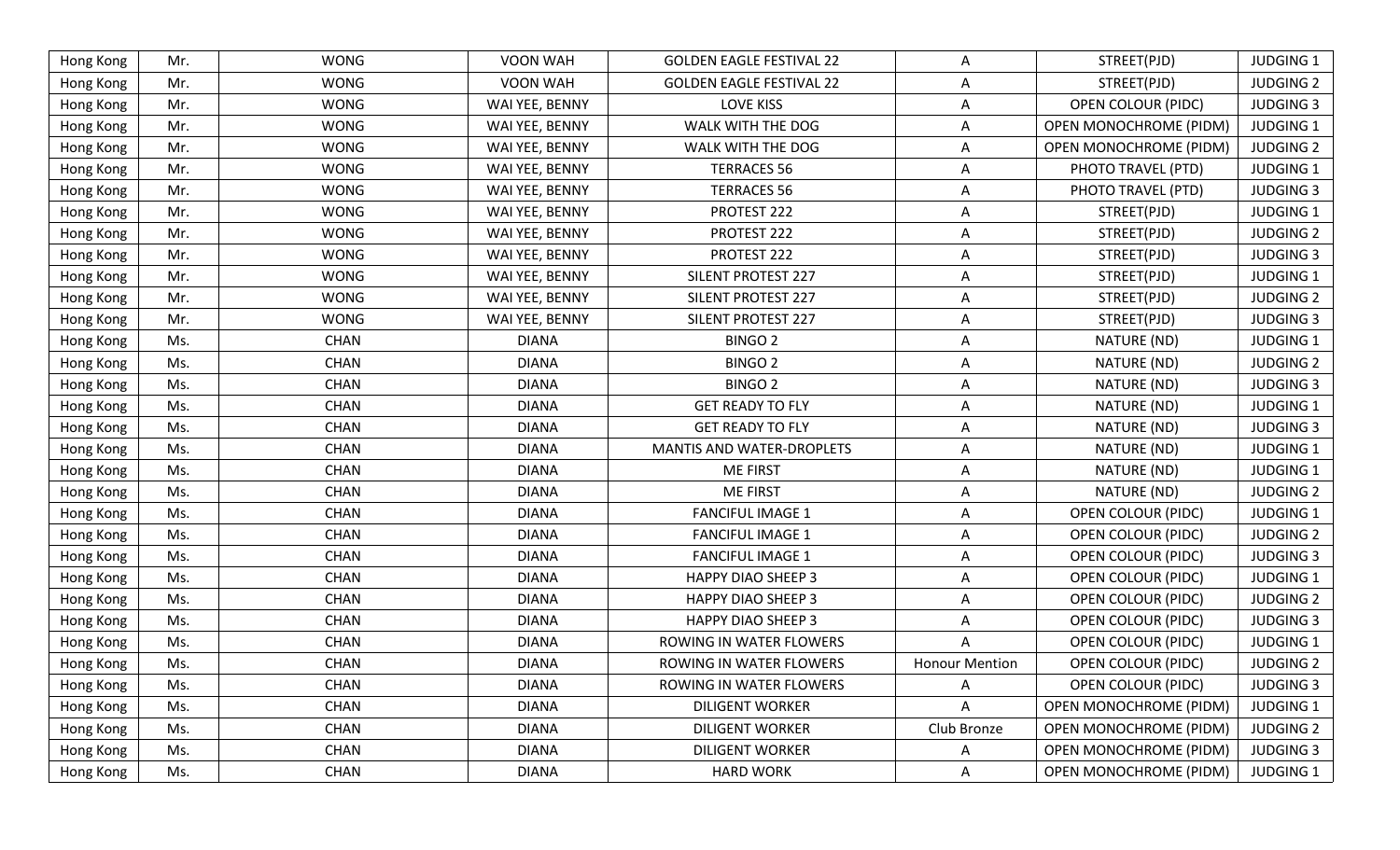| Hong Kong | Ms. | <b>CHAN</b>    | <b>DIANA</b>  | <b>HARD WORK</b>           | Α                    | OPEN MONOCHROME (PIDM)        | <b>JUDGING 2</b> |
|-----------|-----|----------------|---------------|----------------------------|----------------------|-------------------------------|------------------|
| Hong Kong | Ms. | <b>CHAN</b>    | <b>DIANA</b>  | <b>MANTIS</b>              | A                    | OPEN MONOCHROME (PIDM)        | <b>JUDGING 1</b> |
| Hong Kong | Ms. | <b>CHAN</b>    | <b>DIANA</b>  | <b>MANTIS</b>              | A                    | OPEN MONOCHROME (PIDM)        | <b>JUDGING 3</b> |
| Hong Kong | Ms. | <b>CHAN</b>    | <b>DIANA</b>  | <b>WINTER ROMANCES</b>     | A                    | <b>OPEN MONOCHROME (PIDM)</b> | <b>JUDGING 1</b> |
| Hong Kong | Ms. | <b>CHAN</b>    | <b>DIANA</b>  | <b>WINTER ROMANCES</b>     | A                    | OPEN MONOCHROME (PIDM)        | <b>JUDGING 2</b> |
| Hong Kong | Ms. | <b>CHAN</b>    | <b>DIANA</b>  | <b>WINTER ROMANCES</b>     | Α                    | OPEN MONOCHROME (PIDM)        | <b>JUDGING 3</b> |
| Hong Kong | Ms. | <b>CHAN</b>    | <b>DIANA</b>  | <b>BLUE MAGIC</b>          | PSA Gold             | PHOTO TRAVEL (PTD)            | <b>JUDGING 1</b> |
| Hong Kong | Ms. | <b>CHAN</b>    | <b>DIANA</b>  | <b>BLUE MAGIC</b>          | Α                    | PHOTO TRAVEL (PTD)            | <b>JUDGING 2</b> |
| Hong Kong | Ms. | <b>CHAN</b>    | <b>DIANA</b>  | <b>BLUE MAGIC</b>          | Certificate of Merit | PHOTO TRAVEL (PTD)            | <b>JUDGING 3</b> |
| Hong Kong | Ms. | <b>CHAN</b>    | <b>DIANA</b>  | MORNING FOG                | A                    | PHOTO TRAVEL (PTD)            | <b>JUDGING 3</b> |
| Hong Kong | Ms. | <b>CHAN</b>    | <b>DIANA</b>  | THE HEART ROAD             | A                    | PHOTO TRAVEL (PTD)            | <b>JUDGING 1</b> |
| Hong Kong | Ms. | <b>CHAN</b>    | <b>DIANA</b>  | THE HEART ROAD             | A                    | PHOTO TRAVEL (PTD)            | <b>JUDGING 3</b> |
| Hong Kong | Ms. | <b>CHAN</b>    | <b>DIANA</b>  | <b>WINTER WONDER</b>       | A                    | PHOTO TRAVEL (PTD)            | <b>JUDGING 1</b> |
| Hong Kong | Ms. | <b>CHAN</b>    | <b>DIANA</b>  | <b>WINTER WONDER</b>       | Α                    | PHOTO TRAVEL (PTD)            | <b>JUDGING 2</b> |
| Hong Kong | Ms. | <b>CHAN</b>    | <b>DIANA</b>  | PHUKET VEGETARIAN FESTIVAL |                      | STREET(PJD)                   | <b>JUDGING 1</b> |
| Hong Kong | Ms. | <b>CHAN</b>    | <b>DIANA</b>  | PHUKET VEGETARIAN FESTIVAL | Club Silver          | STREET(PJD)                   | <b>JUDGING 2</b> |
| Hong Kong | Ms. | <b>CHAN</b>    | <b>DIANA</b>  | PHUKET VEGETARIAN FESTIVAL | Club Silver          | STREET(PJD)                   | <b>JUDGING 3</b> |
| Hong Kong | Ms. | LIU            | YUET SEUNG    | <b>ESTATE</b>              | A                    | OPEN COLOUR (PIDC)            | <b>JUDGING 1</b> |
| Hong Kong | Ms. | LIU            | YUET SEUNG    | <b>ESTATE</b>              | A                    | <b>OPEN COLOUR (PIDC)</b>     | <b>JUDGING 2</b> |
| Hong Kong | Ms. | LIU            | YUET SEUNG    | <b>FLY OVER</b>            | A                    | OPEN COLOUR (PIDC)            | <b>JUDGING 1</b> |
| Hong Kong | Ms. | LIU            | YUET SEUNG    | <b>FLY OVER</b>            | Α                    | OPEN COLOUR (PIDC)            | <b>JUDGING 2</b> |
| Hong Kong | Ms. | LIU            | YUET SEUNG    | LONELY 1                   | A                    | <b>OPEN COLOUR (PIDC)</b>     | <b>JUDGING 1</b> |
| Hong Kong | Ms. | LIU            | YUET SEUNG    | <b>MISTY LOTUS 1</b>       | Α                    | <b>OPEN COLOUR (PIDC)</b>     | <b>JUDGING 2</b> |
| Hong Kong | Ms. | LIU            | YUET SEUNG    | <b>MISTY LOTUS 1</b>       | A                    | OPEN COLOUR (PIDC)            | <b>JUDGING 3</b> |
| Hong Kong | Ms. | LIU            | YUET SEUNG    | <b>KEEP FORWARD 2</b>      | Α                    | OPEN MONOCHROME (PIDM)        | <b>JUDGING 3</b> |
| Hong Kong | Ms. | LIU            | YUET SEUNG    | THOUSANDS OF WORDS         | Α                    | OPEN MONOCHROME (PIDM)        | <b>JUDGING 3</b> |
| Hong Kong | Ms. | LIU            | YUET SEUNG    | <b>AT NIGHT</b>            | A                    | PHOTO TRAVEL (PTD)            | <b>JUDGING 1</b> |
| Hong Kong | Ms. | LIU            | YUET SEUNG    | IN THE STREET 02           | A                    | STREET(PJD)                   | <b>JUDGING 2</b> |
| Hong Kong | Ms. | LIU            | YUET SEUNG    | IN THE STREET 03           | A                    | STREET(PJD)                   | <b>JUDGING 3</b> |
| Hong Kong | Ms. | LIU            | YUET SEUNG    | <b>WORKING 1</b>           | A                    | STREET(PJD)                   | <b>JUDGING 3</b> |
| Hungary   | Mr. | <b>KEREKES</b> | <b>ISTVAN</b> | YELENA                     | Α                    | <b>OPEN COLOUR (PIDC)</b>     | <b>JUDGING 1</b> |
| Hungary   | Mr. | <b>KEREKES</b> | <b>ISTVAN</b> | YELENA                     | A                    | <b>OPEN COLOUR (PIDC)</b>     | <b>JUDGING 2</b> |
| Hungary   | Mr. | <b>KEREKES</b> | <b>ISTVAN</b> | YELENA                     | Α                    | <b>OPEN COLOUR (PIDC)</b>     | <b>JUDGING 3</b> |
| India     | Dr. | GAWDE          | SUWARNA       | <b>GIRL ON THE WALL</b>    | Α                    | <b>OPEN MONOCHROME (PIDM)</b> | JUDGING 1        |
|           |     |                |               |                            |                      |                               |                  |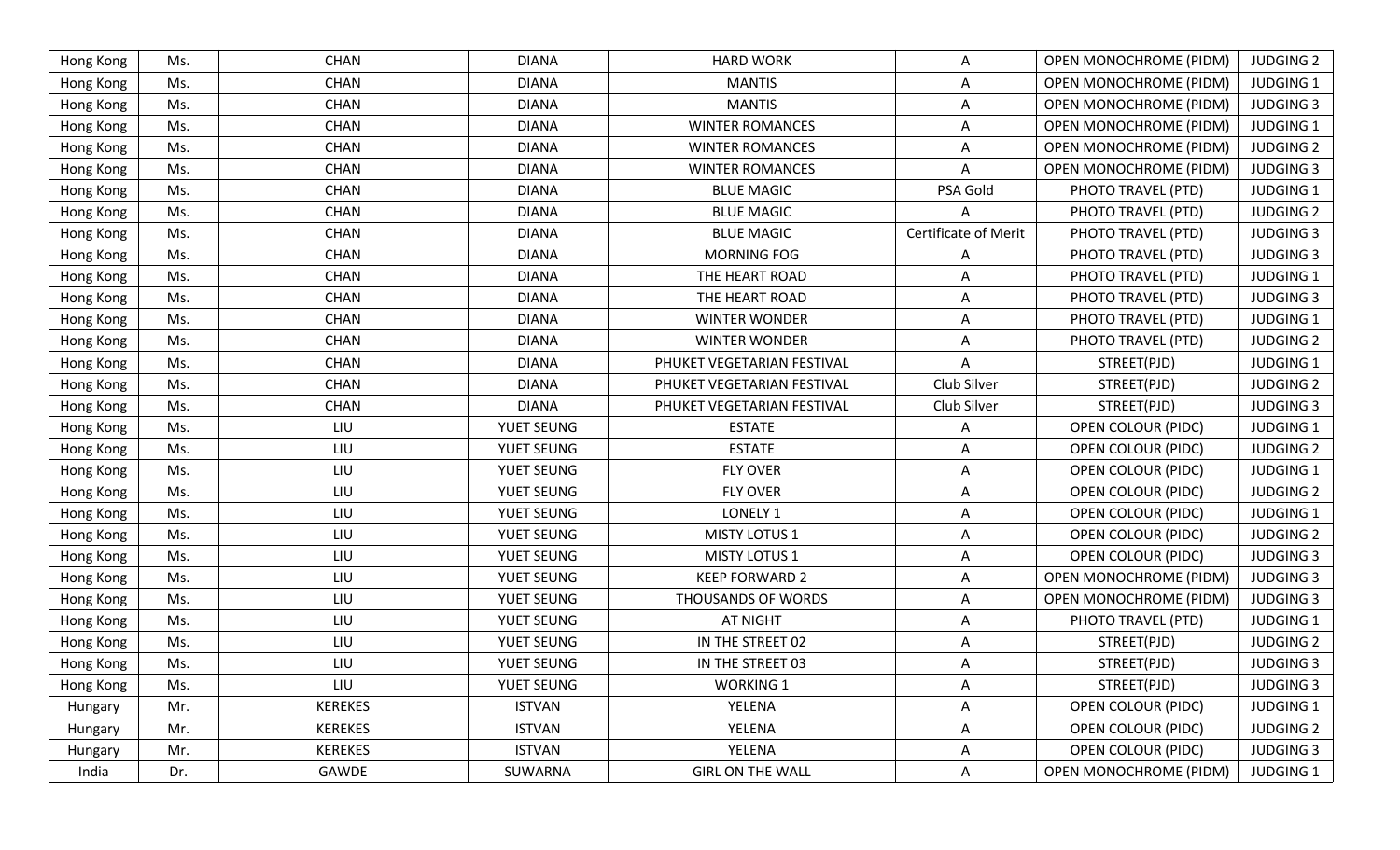| India | Dr. | <b>GAWDE</b>   | SUWARNA | <b>GIRL ON THE WALL</b>              | A                     | <b>OPEN MONOCHROME (PIDM)</b> | <b>JUDGING 3</b> |
|-------|-----|----------------|---------|--------------------------------------|-----------------------|-------------------------------|------------------|
| India | Dr. | <b>GAWDE</b>   | SUWARNA | <b>JARIMARI BW</b>                   | $\overline{A}$        | OPEN MONOCHROME (PIDM)        | <b>JUDGING 1</b> |
| India | Dr. | GAWDE          | SUWARNA | <b>JARIMARI BW</b>                   | Α                     | OPEN MONOCHROME (PIDM)        | <b>JUDGING 3</b> |
| India | Dr. | GAWDE          | SUWARNA | <b>STUDY TIME BW</b>                 | $\mathsf{A}$          | <b>OPEN MONOCHROME (PIDM)</b> | <b>JUDGING 1</b> |
| India | Dr. | <b>GAWDE</b>   | SUWARNA | <b>STUDY TIME BW</b>                 | A                     | <b>OPEN MONOCHROME (PIDM)</b> | <b>JUDGING 2</b> |
| India | Dr. | GAWDE          | SUWARNA | <b>MOTION AND CITY</b>               | A                     | PHOTO TRAVEL (PTD)            | <b>JUDGING 3</b> |
| India | Dr. | <b>HUILGOL</b> | AJIT    | BLESS YOU MY SON                     | $\overline{A}$        | NATURE (ND)                   | <b>JUDGING 1</b> |
| India | Dr. | <b>HUILGOL</b> | AJIT    | BLESS YOU MY SON                     | Α                     | NATURE (ND)                   | <b>JUDGING 2</b> |
| India | Dr. | <b>HUILGOL</b> | AJIT    | BLESS YOU MY SON                     | $\mathsf{A}$          | NATURE (ND)                   | <b>JUDGING 3</b> |
| India | Dr. | <b>HUILGOL</b> | AJIT    | CHEETAH TUG OF WAR                   | <b>Honour Mention</b> | NATURE (ND)                   | <b>JUDGING 1</b> |
| India | Dr. | <b>HUILGOL</b> | AJIT    | CHEETAH TUG OF WAR                   | <b>Honour Mention</b> | NATURE (ND)                   | <b>JUDGING 2</b> |
| India | Dr. | <b>HUILGOL</b> | AJIT    | CHEETAH TUG OF WAR                   | PSA Gold              | NATURE (ND)                   | <b>JUDGING 3</b> |
| India | Dr. | <b>HUILGOL</b> | AJIT    | <b>GENTOO PENGUIN DIVING</b>         | A                     | NATURE (ND)                   | <b>JUDGING 1</b> |
| India | Dr. | <b>HUILGOL</b> | AJIT    | <b>GENTOO PENGUIN DIVING</b>         | $\mathsf{A}$          | NATURE (ND)                   | <b>JUDGING 2</b> |
| India | Dr. | <b>HUILGOL</b> | AJIT    | <b>SEALS PLAYFIGHTING</b>            | A                     | NATURE (ND)                   | <b>JUDGING 1</b> |
| India | Dr. | <b>HUILGOL</b> | AJIT    | <b>SEALS PLAYFIGHTING</b>            | A                     | NATURE (ND)                   | <b>JUDGING 2</b> |
| India | Dr. | <b>HUILGOL</b> | AJIT    | <b>SEALS PLAYFIGHTING</b>            | A                     | NATURE (ND)                   | <b>JUDGING 3</b> |
| India | Dr. | <b>HUILGOL</b> | AJIT    | ARGUMENT                             | A                     | <b>OPEN COLOUR (PIDC)</b>     | <b>JUDGING 1</b> |
| India | Dr. | <b>HUILGOL</b> | AJIT    | <b>GC BRILLIANT SIPPING NECTAR 2</b> | $\mathsf{A}$          | <b>OPEN COLOUR (PIDC)</b>     | JUDGING 1        |
| India | Dr. | <b>HUILGOL</b> | AJIT    | <b>GC BRILLIANT SIPPING NECTAR 2</b> | $\mathsf{A}$          | OPEN COLOUR (PIDC)            | <b>JUDGING 2</b> |
| India | Dr. | <b>HUILGOL</b> | AJIT    | HOOPOE COURTSHIP FEEDING             | A                     | OPEN COLOUR (PIDC)            | <b>JUDGING 2</b> |
| India | Dr. | <b>HUILGOL</b> | AJIT    | TIGER CHARGING AT SAMBAR IN WATER    | $\mathsf{A}$          | <b>OPEN COLOUR (PIDC)</b>     | <b>JUDGING 3</b> |
| India | Dr. | <b>HUILGOL</b> | AJIT    | ELEPHANT TRIO AND CALF               | $\mathsf{A}$          | <b>OPEN MONOCHROME (PIDM)</b> | <b>JUDGING 1</b> |
| India | Dr. | <b>HUILGOL</b> | AJIT    | <b>ELEPHANT TRIO AND CALF</b>        | A                     | <b>OPEN MONOCHROME (PIDM)</b> | <b>JUDGING 2</b> |
| India | Dr. | <b>HUILGOL</b> | AJIT    | ELEPHANT TRIO AND CALF               | A                     | <b>OPEN MONOCHROME (PIDM)</b> | <b>JUDGING 3</b> |
| India | Dr. | <b>HUILGOL</b> | AJIT    | <b>GIANT AMONG DWARFS</b>            | $\mathsf{A}$          | OPEN MONOCHROME (PIDM)        | <b>JUDGING 1</b> |
| India | Dr. | <b>HUILGOL</b> | AJIT    | <b>GIANT AMONG DWARFS</b>            | $\mathsf{A}$          | <b>OPEN MONOCHROME (PIDM)</b> | <b>JUDGING 2</b> |
| India | Dr. | <b>HUILGOL</b> | AJIT    | <b>GIANT AMONG DWARFS</b>            | $\mathsf{A}$          | OPEN MONOCHROME (PIDM)        | <b>JUDGING 3</b> |
| India | Dr. | <b>HUILGOL</b> | AJIT    | LEOPARD ON A MOUND                   | Α                     | <b>OPEN MONOCHROME (PIDM)</b> | <b>JUDGING 2</b> |
| India | Dr. | <b>HUILGOL</b> | AJIT    | SLOTH BEAR WITH CUBS                 | A                     | <b>OPEN MONOCHROME (PIDM)</b> | JUDGING 1        |
| India | Dr. | <b>HUILGOL</b> | AJIT    | SLOTH BEAR WITH CUBS                 | $\mathsf{A}$          | <b>OPEN MONOCHROME (PIDM)</b> | <b>JUDGING 3</b> |
| India | Dr. | <b>HUILGOL</b> | AJIT    | CATACOMBS OF THE COLOSSEUM           | A                     | PHOTO TRAVEL (PTD)            | <b>JUDGING 1</b> |
| India | Dr. | <b>HUILGOL</b> | AJIT    | CATACOMBS OF THE COLOSSEUM           | A                     | PHOTO TRAVEL (PTD)            | <b>JUDGING 2</b> |
| India | Dr. | <b>HUILGOL</b> | AJIT    | CATACOMBS OF THE COLOSSEUM           | $\mathsf{A}$          | PHOTO TRAVEL (PTD)            | <b>JUDGING 3</b> |
|       |     |                |         |                                      |                       |                               |                  |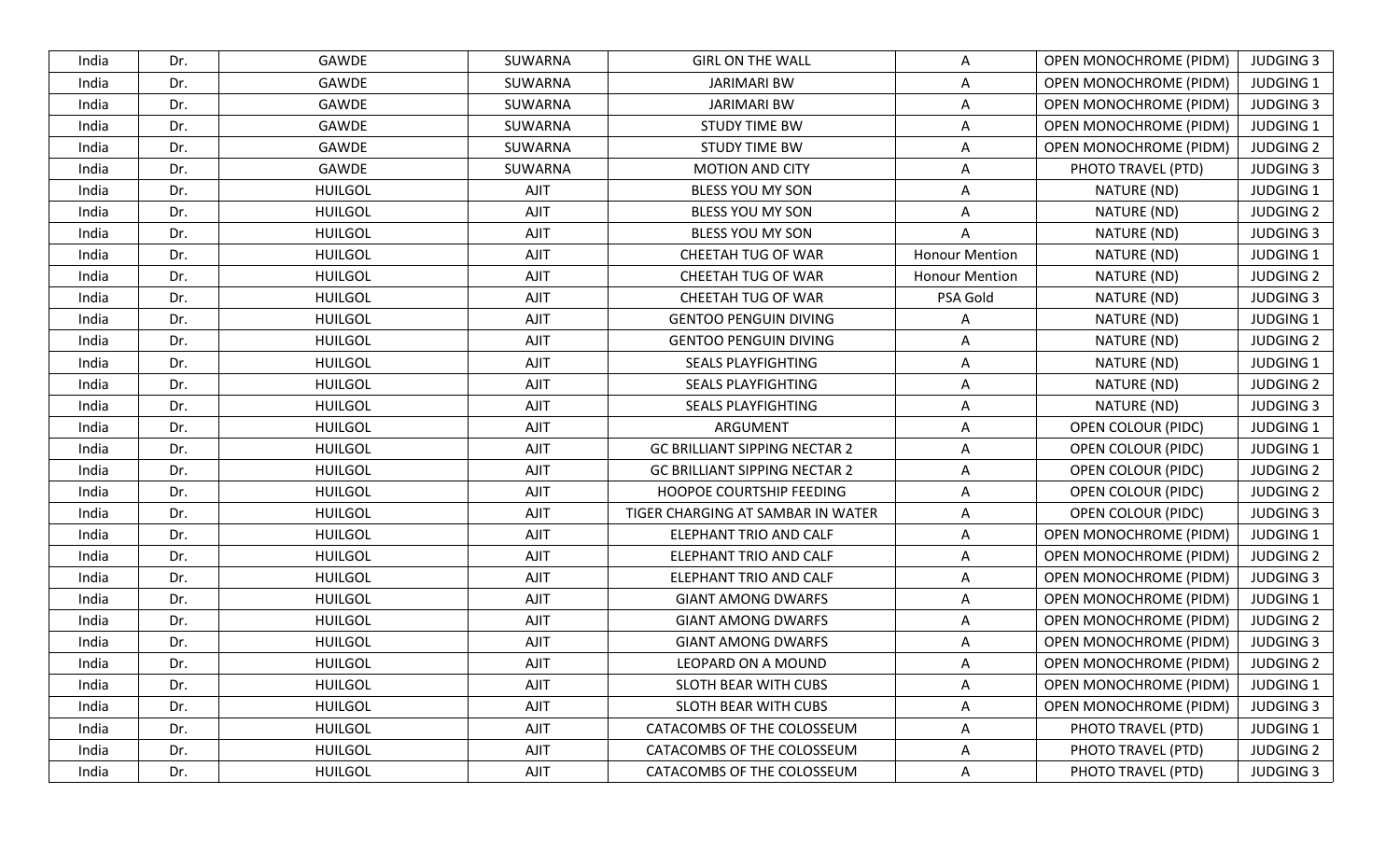| India | Dr. | <b>HUILGOL</b> | AJIT           | ELEPHANTS AND MT KILIMANJARO | A                           | PHOTO TRAVEL (PTD)        | <b>JUDGING 1</b> |
|-------|-----|----------------|----------------|------------------------------|-----------------------------|---------------------------|------------------|
| India | Dr. | <b>HUILGOL</b> | AJIT           | ELEPHANTS AND MT KILIMANJARO | Club Silver                 | PHOTO TRAVEL (PTD)        | <b>JUDGING 2</b> |
| India | Dr. | <b>HUILGOL</b> | <b>AJIT</b>    | ELEPHANTS AND MT KILIMANJARO | Club Bronze                 | PHOTO TRAVEL (PTD)        | <b>JUDGING 3</b> |
| India | Dr. | <b>HUILGOL</b> | AJIT           | SHIP AMID ICEBERGS           | A                           | PHOTO TRAVEL (PTD)        | <b>JUDGING 1</b> |
| India | Dr. | <b>HUILGOL</b> | AJIT           | SHIP AMID ICEBERGS           | A                           | PHOTO TRAVEL (PTD)        | <b>JUDGING 2</b> |
| India | Dr. | <b>HUILGOL</b> | AJIT           | SHIP AMID ICEBERGS           | A                           | PHOTO TRAVEL (PTD)        | <b>JUDGING 3</b> |
| India | Dr. | <b>HUILGOL</b> | AJIT           | VISITING PENGUIN HEAVEN      | A                           | PHOTO TRAVEL (PTD)        | <b>JUDGING 1</b> |
| India | Dr. | <b>HUILGOL</b> | AJIT           | VISITING PENGUIN HEAVEN      | A                           | PHOTO TRAVEL (PTD)        | <b>JUDGING 2</b> |
| India | Dr. | <b>HUILGOL</b> | AJIT           | VISITING PENGUIN HEAVEN      | A                           | PHOTO TRAVEL (PTD)        | <b>JUDGING 3</b> |
| India | Dr. | <b>HUILGOL</b> | <b>AJIT</b>    | STREET ENTERTAINERS PRAGUE   | A                           | STREET(PJD)               | <b>JUDGING 2</b> |
| India | Dr. | <b>HUILGOL</b> | AJIT           | STREET ENTERTAINERS PRAGUE   | A                           | STREET(PJD)               | <b>JUDGING 3</b> |
| India | Dr. | <b>HUILGOL</b> | AJIT           | THE ENTERTAINER              | A                           | STREET(PJD)               | <b>JUDGING 1</b> |
| India | Dr. | <b>HUILGOL</b> | AJIT           | THE ENTERTAINER              | <b>Honour Mention</b>       | STREET(PJD)               | <b>JUDGING 2</b> |
| India | Dr. | <b>HUILGOL</b> | AJIT           | THE ENTERTAINER              | <b>Certificate of Merit</b> | STREET(PJD)               | <b>JUDGING 3</b> |
| India | Dr. | <b>PANDEY</b>  | NARENDRA KUMAR | <b>BRAHMINI KITE CATCH</b>   | A                           | NATURE (ND)               | <b>JUDGING 2</b> |
| India | Dr. | PANDEY         | NARENDRA KUMAR | <b>HARIDWAR1</b>             | A                           | PHOTO TRAVEL (PTD)        | <b>JUDGING 3</b> |
| India | Dr. | PANDEY         | NARENDRA KUMAR | CHHATH POOJA 3               | A                           | STREET(PJD)               | <b>JUDGING 1</b> |
| India | Dr. | PANDEY         | NARENDRA KUMAR | CHHATH POOJA 3               | A                           | STREET(PJD)               | <b>JUDGING 3</b> |
| India | Dr. | <b>PANDEY</b>  | NARENDRA KUMAR | <b>HEAD COUNT</b>            | Α                           | STREET(PJD)               | <b>JUDGING 2</b> |
| India | Mr. | AGARWAL        | <b>PRATEEK</b> | <b>BUILDER</b>               | A                           | NATURE (ND)               | <b>JUDGING 2</b> |
| India | Mr. | AGARWAL        | <b>PRATEEK</b> | <b>BUILDER</b>               | A                           | NATURE (ND)               | <b>JUDGING 3</b> |
| India | Mr. | AGARWAL        | <b>PRATEEK</b> | <b>FLY CATCH</b>             | A                           | NATURE (ND)               | <b>JUDGING 3</b> |
| India | Mr. | AGARWAL        | <b>PRATEEK</b> | <b>IBIS SNAKE NOODE</b>      | A                           | NATURE (ND)               | <b>JUDGING 2</b> |
| India | Mr. | AGARWAL        | <b>PRATEEK</b> | <b>IBIS SNAKE NOODE</b>      | A                           | NATURE (ND)               | <b>JUDGING 3</b> |
| India | Mr. | AGARWAL        | <b>PRATEEK</b> | <b>SUSHI TIME 2</b>          | A                           | NATURE (ND)               | <b>JUDGING 1</b> |
| India | Mr. | AGARWAL        | <b>PRATEEK</b> | <b>SUSHI TIME 2</b>          | Α                           | NATURE (ND)               | <b>JUDGING 2</b> |
| India | Mr. | AGARWAL        | <b>PRATEEK</b> | <b>SUSHI TIME 2</b>          | A                           | NATURE (ND)               | <b>JUDGING 3</b> |
| India | Mr. | AGARWAL        | <b>PRATEEK</b> | KACHARI FARM SONG            | A                           | <b>OPEN COLOUR (PIDC)</b> | <b>JUDGING 1</b> |
| India | Mr. | AGARWAL        | <b>PRATEEK</b> | <b>NAGA WARRIOR</b>          | A                           | OPEN COLOUR (PIDC)        | <b>JUDGING 1</b> |
| India | Mr. | AGARWAL        | <b>PRATEEK</b> | <b>NAGA WARRIOR</b>          | A                           | <b>OPEN COLOUR (PIDC)</b> | <b>JUDGING 3</b> |
| India | Mr. | AGARWAL        | PRATEEK        | <b>DIRANG MONASTRY</b>       | Α                           | PHOTO TRAVEL (PTD)        | <b>JUDGING 1</b> |
| India | Mr. | AGARWAL        | <b>PRATEEK</b> | NAGA DANCER TRIBE            | Α                           | PHOTO TRAVEL (PTD)        | <b>JUDGING 1</b> |
| India | Mr. | AGARWAL        | PRATEEK        | NAGA DANCER TRIBE            | A                           | PHOTO TRAVEL (PTD)        | <b>JUDGING 2</b> |
| India | Mr. | AGARWAL        | PRATEEK        | NAGA DANCER TRIBE            | Α                           | PHOTO TRAVEL (PTD)        | <b>JUDGING 3</b> |
|       |     |                |                |                              |                             |                           |                  |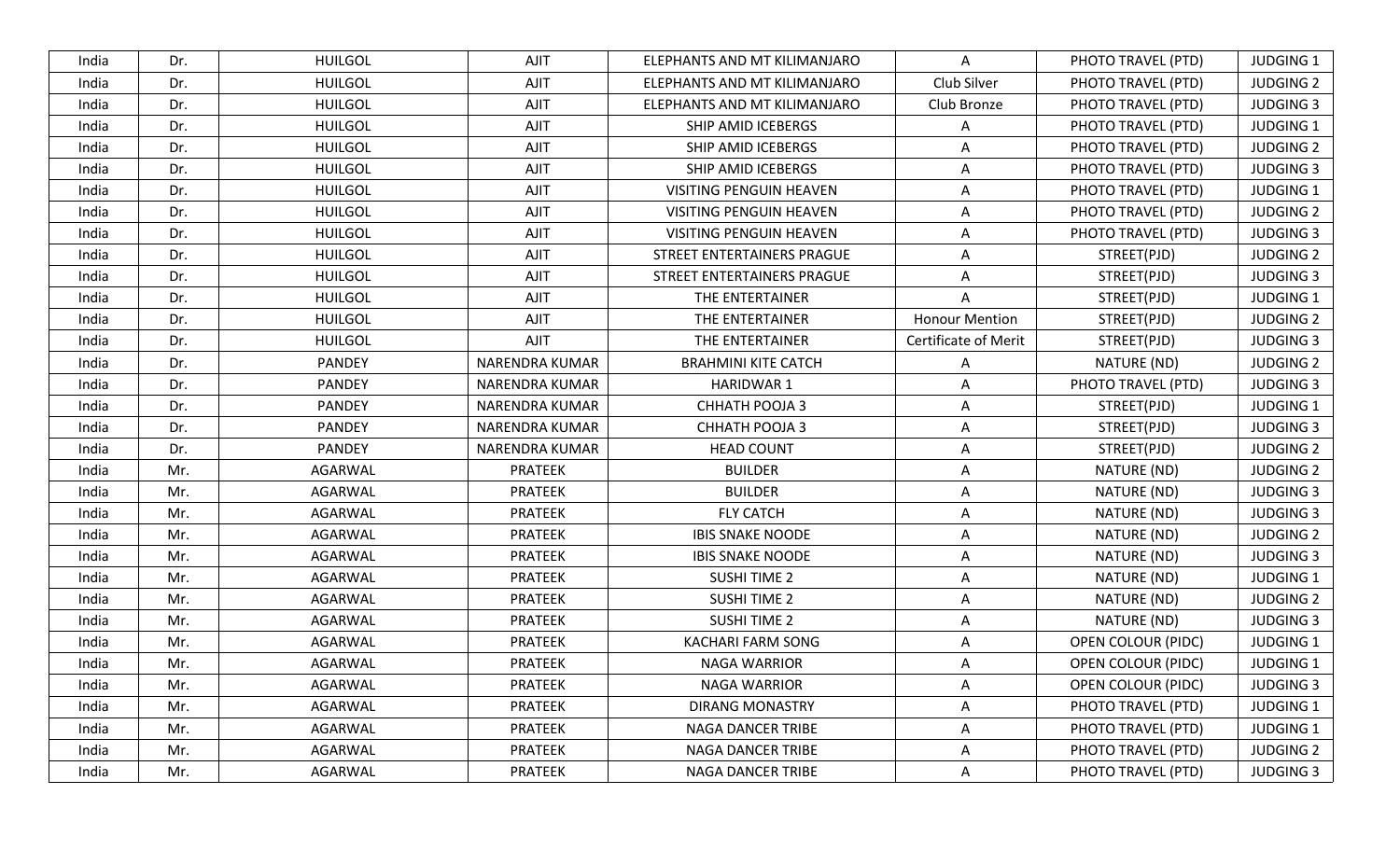| India | Mr. | AGARWAL             | <b>PRATEEK</b>        | <b>BORDUA HOLI 3</b>                | A                           | STREET(PJD)               | <b>JUDGING 3</b> |
|-------|-----|---------------------|-----------------------|-------------------------------------|-----------------------------|---------------------------|------------------|
| India | Mr. | AGARWAL             | <b>PRATEEK</b>        | SELF FLOOD RESCUE                   | Α                           | STREET(PJD)               | <b>JUDGING 3</b> |
| India | Mr. | AGARWAL             | <b>PRATEEK</b>        | <b>SPORT OF BULL FIGHT 3</b>        | $\overline{A}$              | STREET(PJD)               | <b>JUDGING 1</b> |
| India | Mr. | AGARWAL             | <b>PRATEEK</b>        | SPORT OF BULL FIGHT 3               | A                           | STREET(PJD)               | <b>JUDGING 3</b> |
| India | Mr. | <b>AURORA</b>       | <b>BHAVNEET SINGH</b> | ANT MIMICKING SPIDER WITH KILL      | A                           | NATURE (ND)               | <b>JUDGING 3</b> |
| India | Mr. | <b>AURORA</b>       | <b>BHAVNEET SINGH</b> | <b>IBIS WITH FROG KILL</b>          | A                           | NATURE (ND)               | <b>JUDGING 1</b> |
| India | Mr. | <b>AURORA</b>       | <b>BHAVNEET SINGH</b> | <b>IBIS WITH FROG KILL</b>          | Α                           | NATURE (ND)               | <b>JUDGING 2</b> |
| India | Mr. | <b>AURORA</b>       | <b>BHAVNEET SINGH</b> | <b>IBIS WITH FROG KILL</b>          | A                           | NATURE (ND)               | <b>JUDGING 3</b> |
| India | Mr. | <b>AURORA</b>       | <b>BHAVNEET SINGH</b> | <b>LOVE BITES</b>                   | Α                           | <b>OPEN COLOUR (PIDC)</b> | <b>JUDGING 3</b> |
| India | Mr. | <b>AURORA</b>       | <b>BHAVNEET SINGH</b> | CAMEL RIDE ON THE ROOF OF THE WORLD | A                           | PHOTO TRAVEL (PTD)        | <b>JUDGING 3</b> |
| India | Mr. | <b>AURORA</b>       | <b>BHAVNEET SINGH</b> | <b>CENOTAPHS OF ORCHHA</b>          | A                           | PHOTO TRAVEL (PTD)        | <b>JUDGING 1</b> |
| India | Mr. | <b>AURORA</b>       | <b>BHAVNEET SINGH</b> | <b>CENOTAPHS OF ORCHHA</b>          | Α                           | PHOTO TRAVEL (PTD)        | <b>JUDGING 2</b> |
| India | Mr. | <b>AURORA</b>       | <b>BHAVNEET SINGH</b> | STONE CHARIOTS OF MAHABALIPURAM     | A                           | PHOTO TRAVEL (PTD)        | <b>JUDGING 2</b> |
| India | Mr. | <b>AURORA</b>       | <b>BHAVNEET SINGH</b> | THE BANKS OF BETWA                  | Α                           | PHOTO TRAVEL (PTD)        | <b>JUDGING 1</b> |
| India | Mr. | BALACHANDDER        | AKHILESH              | 2020 PLAYTIME 1                     | A                           | <b>OPEN COLOUR (PIDC)</b> | <b>JUDGING 3</b> |
| India | Mr. | <b>BALACHANDDER</b> | AKHILESH              | MOUNT FUJI JAPAN                    | A                           | <b>OPEN COLOUR (PIDC)</b> | <b>JUDGING 1</b> |
| India | Mr. | <b>BALACHANDDER</b> | AKHILESH              | <b>TUNNEL VISION</b>                | A                           | OPEN MONOCHROME (PIDM)    | <b>JUDGING 1</b> |
| India | Mr. | <b>BALACHANDDER</b> | AKHILESH              | <b>TUNNEL VISION</b>                | $\overline{A}$              | OPEN MONOCHROME (PIDM)    | <b>JUDGING 3</b> |
| India | Mr. | <b>BALACHANDDER</b> | AKHILESH              | AERIAL VIEW OF DUBAI 1              | <b>Certificate of Merit</b> | PHOTO TRAVEL (PTD)        | <b>JUDGING 1</b> |
| India | Mr. | BALACHANDDER        | AKHILESH              | AERIAL VIEW OF DUBAI 1              | A                           | PHOTO TRAVEL (PTD)        | <b>JUDGING 2</b> |
| India | Mr. | <b>BALACHANDDER</b> | AKHILESH              | AERIAL VIEW OF DUBAI 1              | A                           | PHOTO TRAVEL (PTD)        | <b>JUDGING 3</b> |
| India | Mr. | <b>BALACHANDDER</b> | AKHILESH              | EXPO 2020 SPAIN                     | A                           | PHOTO TRAVEL (PTD)        | <b>JUDGING 1</b> |
| India | Mr. | <b>BALACHANDDER</b> | AKHILESH              | <b>GLOBAL VILLAGE DUBAI 1</b>       | A                           | PHOTO TRAVEL (PTD)        | <b>JUDGING 1</b> |
| India | Mr. | <b>BALACHANDDER</b> | AKHILESH              | <b>GLOBAL VILLAGE DUBAI 1</b>       | A                           | PHOTO TRAVEL (PTD)        | <b>JUDGING 3</b> |
| India | Mr. | <b>BALACHANDDER</b> | AKHILESH              | <b>BELGIUM PERFORMERS 2</b>         | A                           | STREET(PJD)               | <b>JUDGING 1</b> |
| India | Mr. | BALACHANDDER        | AKHILESH              | <b>BELGIUM PERFORMERS 2</b>         | A                           | STREET(PJD)               | <b>JUDGING 2</b> |
| India | Mr. | <b>BALACHANDDER</b> | AKHILESH              | <b>BELGIUM PERFORMERS 2</b>         | <b>Honour Mention</b>       | STREET(PJD)               | <b>JUDGING 3</b> |
| India | Mr. | <b>BALACHANDDER</b> | AKHILESH              | <b>BUSY STREET TOKYO</b>            | A                           | STREET(PJD)               | <b>JUDGING 1</b> |
| India | Mr. | BALACHANDDER        | AKHILESH              | <b>BUSY STREET TOKYO</b>            | A                           | STREET(PJD)               | <b>JUDGING 2</b> |
| India | Mr. | <b>BALACHANDDER</b> | AKHILESH              | <b>MURAL PAINTERS 1</b>             | A                           | STREET(PJD)               | <b>JUDGING 1</b> |
| India | Mr. | BALACHANDDER        | AKHILESH              | MURAL PAINTERS 1                    | Α                           | STREET(PJD)               | <b>JUDGING 2</b> |
| India | Mr. | <b>BALACHANDDER</b> | AKHILESH              | <b>MURAL PAINTERS 1</b>             | Α                           | STREET(PJD)               | <b>JUDGING 3</b> |
| India | Mr. | BARAL               | <b>TAPAS</b>          | <b>GREY HERON WITH FEED</b>         | A                           | NATURE (ND)               | <b>JUDGING 2</b> |
| India | Mr. | <b>BARAL</b>        | <b>TAPAS</b>          | <b>GREY HERON WITH FEED</b>         | A                           | NATURE (ND)               | <b>JUDGING 3</b> |
|       |     |                     |                       |                                     |                             |                           |                  |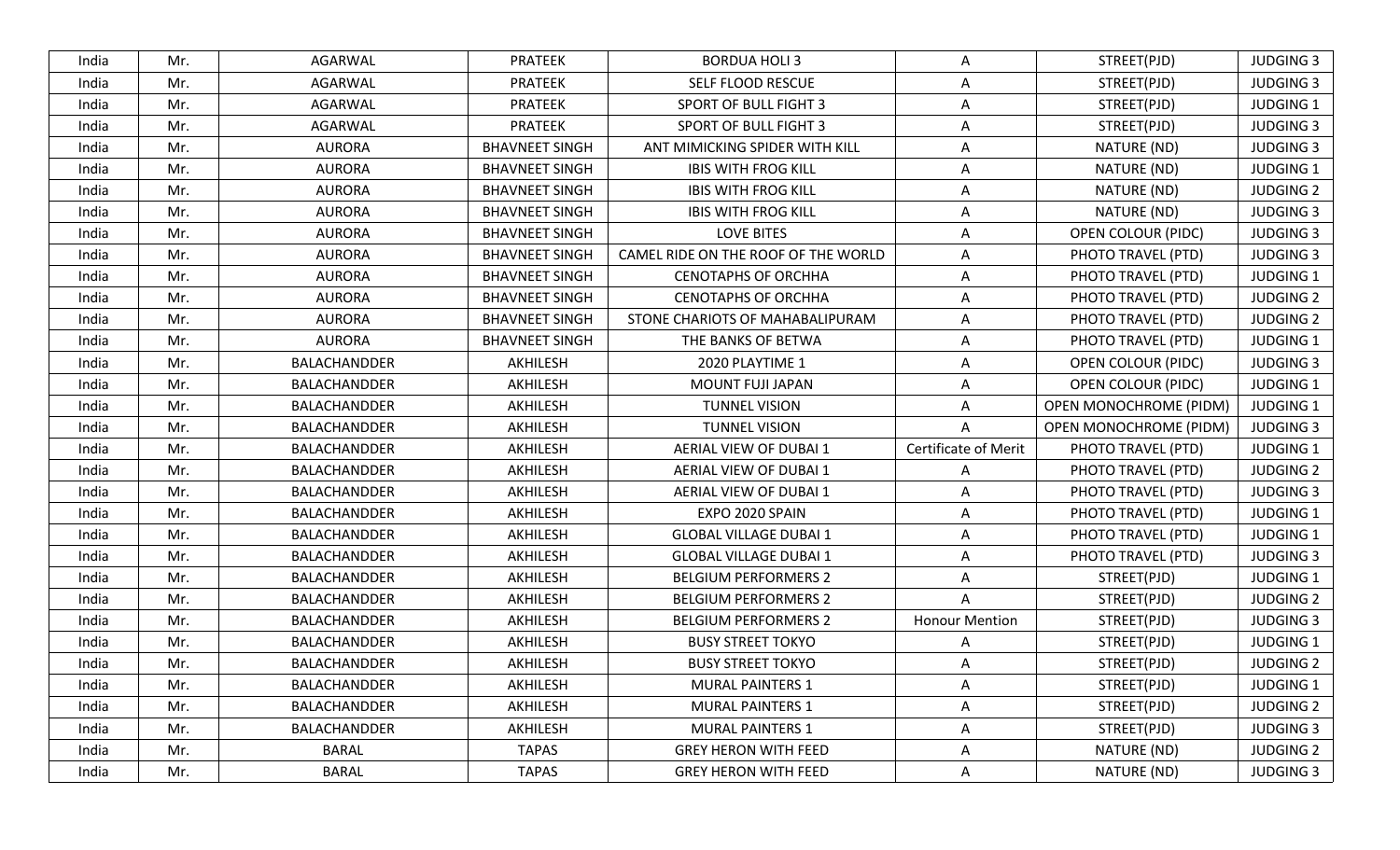| India | Mr. | <b>BARAL</b> | <b>TAPAS</b>    | PURPLE HERON IN FLIGHT WITH SNAKE | A                     | NATURE (ND)               | <b>JUDGING 1</b> |
|-------|-----|--------------|-----------------|-----------------------------------|-----------------------|---------------------------|------------------|
| India | Mr. | <b>BARAL</b> | <b>TAPAS</b>    | PURPLE HERON IN FLIGHT WITH SNAKE | A                     | NATURE (ND)               | <b>JUDGING 3</b> |
| India | Mr. | <b>BARAL</b> | <b>TAPAS</b>    | PURPLE HERON WITH CATCH           | $\overline{A}$        | NATURE (ND)               | <b>JUDGING 1</b> |
| India | Mr. | <b>BARAL</b> | <b>TAPAS</b>    | PURPLE HERON WITH CATCH           | <b>Honour Mention</b> | NATURE (ND)               | <b>JUDGING 2</b> |
| India | Mr. | <b>BARAL</b> | <b>TAPAS</b>    | PURPLE HERON WITH CATCH           | Α                     | NATURE (ND)               | <b>JUDGING 3</b> |
| India | Mr. | <b>BARAL</b> | <b>TAPAS</b>    | PURPLE HERON WITH TOAD            | A                     | NATURE (ND)               | <b>JUDGING 1</b> |
| India | Mr. | <b>BARAL</b> | <b>TAPAS</b>    | PURPLE HERON WITH TOAD            | Α                     | NATURE (ND)               | <b>JUDGING 2</b> |
| India | Mr. | <b>BARAL</b> | <b>TAPAS</b>    | PURPLE HERON WITH TOAD            | A                     | NATURE (ND)               | <b>JUDGING 3</b> |
| India | Mr. | <b>BARAT</b> | <b>SUBHASIS</b> | PAIRS BW                          | A                     | OPEN MONOCHROME (PIDM)    | <b>JUDGING 3</b> |
| India | Mr. | <b>BARAT</b> | <b>SUBHASIS</b> | <b>MASK MAKING 1</b>              | Α                     | PHOTO TRAVEL (PTD)        | <b>JUDGING 1</b> |
| India | Mr. | <b>BARAT</b> | <b>SUBHASIS</b> | <b>MASK MAKING 5</b>              | A                     | STREET(PJD)               | <b>JUDGING 2</b> |
| India | Mr. | <b>BARAT</b> | <b>SUBHASIS</b> | <b>MASK MAKING 5</b>              | Α                     | STREET(PJD)               | <b>JUDGING 3</b> |
| India | Mr. | <b>BOSE</b>  | SANJAY          | <b>FEARLESS</b>                   | A                     | OPEN MONOCHROME (PIDM)    | <b>JUDGING 2</b> |
| India | Mr. | <b>BOSE</b>  | SANJAY          | <b>FOCUS</b>                      | A                     | OPEN MONOCHROME (PIDM)    | <b>JUDGING 2</b> |
| India | Mr. | <b>BS</b>    | VENKATESH       | DARTER SWALLOWING FISH 7593       | A                     | NATURE (ND)               | <b>JUDGING 2</b> |
| India | Mr. | <b>BS</b>    | VENKATESH       | IBIS EATING LONG SNAKE 0494       | A                     | NATURE (ND)               | <b>JUDGING 1</b> |
| India | Mr. | <b>BS</b>    | VENKATESH       | IBIS EATING LONG SNAKE 0494       | A                     | NATURE (ND)               | <b>JUDGING 3</b> |
| India | Mr. | <b>BS</b>    | VENKATESH       | WHITE BELLIED TREEPIE MOUTHFUL    | A                     | NATURE (ND)               | <b>JUDGING 3</b> |
| India | Mr. | <b>BS</b>    | VENKATESH       | KAMBALA BUFFALO RACE 7192         | Α                     | <b>OPEN COLOUR (PIDC)</b> | <b>JUDGING 1</b> |
| India | Mr. | <b>BS</b>    | VENKATESH       | KAMBALA BUFFALO RACE 7192         | A                     | <b>OPEN COLOUR (PIDC)</b> | <b>JUDGING 2</b> |
| India | Mr. | <b>BS</b>    | VENKATESH       | KAMBALA BUFFALO RACE 7192         | A                     | <b>OPEN COLOUR (PIDC)</b> | <b>JUDGING 3</b> |
| India | Mr. | <b>BS</b>    | VENKATESH       | LATMAR HOLI AT BARSANA 5333       | A                     | PHOTO TRAVEL (PTD)        | JUDGING 1        |
| India | Mr. | <b>BS</b>    | VENKATESH       | LATMAR HOLI AT BARSANA 5333       | A                     | PHOTO TRAVEL (PTD)        | <b>JUDGING 2</b> |
| India | Mr. | <b>BS</b>    | VENKATESH       | LATMAR HOLI AT BARSANA 5333       | A                     | PHOTO TRAVEL (PTD)        | <b>JUDGING 3</b> |
| India | Mr. | <b>BS</b>    | VENKATESH       | HUGE DRUM AT HOLI 3963            | A                     | STREET(PJD)               | <b>JUDGING 3</b> |
| India | Mr. | <b>BS</b>    | VENKATESH       | PEOPLE AT FESTIVAL 3049           | A                     | STREET(PJD)               | <b>JUDGING 1</b> |
| India | Mr. | <b>BS</b>    | VENKATESH       | PEOPLE AT FESTIVAL 3049           | A                     | STREET(PJD)               | <b>JUDGING 2</b> |
| India | Mr. | <b>BS</b>    | VENKATESH       | PEOPLE AT FESTIVAL 3049           | A                     | STREET(PJD)               | <b>JUDGING 3</b> |
| India | Mr. | C K          | SUBRAMANYA      | INDIAN WILD DOGS MATING           | A                     | NATURE (ND)               | JUDGING 1        |
| India | Mr. | C K          | SUBRAMANYA      | INDIAN WILD DOGS MATING           | A                     | NATURE (ND)               | <b>JUDGING 2</b> |
| India | Mr. | C K          | SUBRAMANYA      | INDIAN WILD DOGS MATING           | <b>Honour Mention</b> | NATURE (ND)               | <b>JUDGING 3</b> |
| India | Mr. | C K          | SUBRAMANYA      | <b>TOSS</b>                       | Α                     | NATURE (ND)               | <b>JUDGING 1</b> |
| India | Mr. | C K          | SUBRAMANYA      | <b>TOSS</b>                       | A                     | NATURE (ND)               | <b>JUDGING 2</b> |
| India | Mr. | C K          | SUBRAMANYA      | <b>TOSS</b>                       | A                     | NATURE (ND)               | <b>JUDGING 3</b> |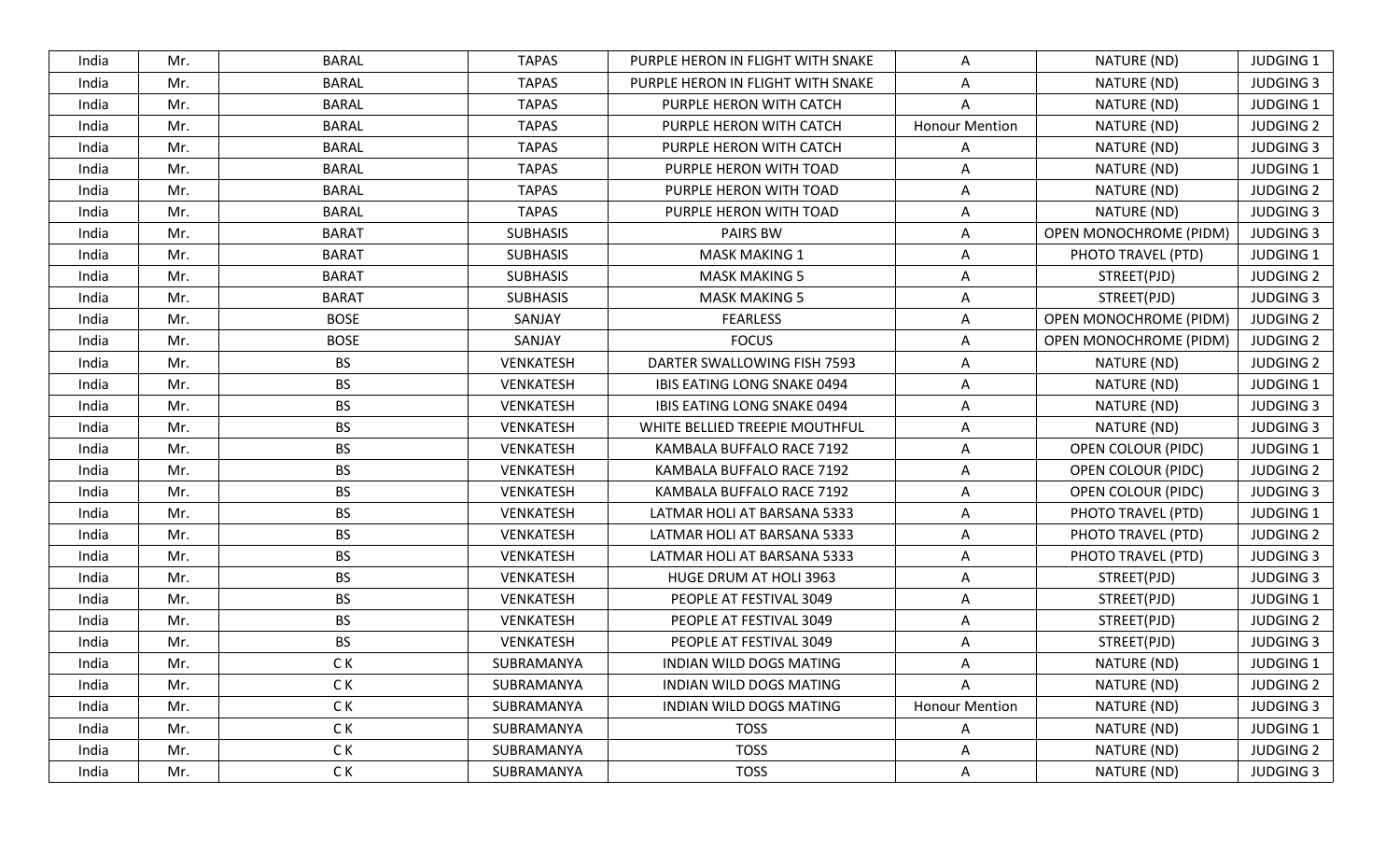| India | Mr. | C K            | SUBRAMANYA     | <b>WRESTLERS AND REFREE</b>     | A                           | NATURE (ND)                   | <b>JUDGING 2</b> |
|-------|-----|----------------|----------------|---------------------------------|-----------------------------|-------------------------------|------------------|
| India | Mr. | C K            | SUBRAMANYA     | <b>WRESTLERS AND REFREE</b>     | A                           | NATURE (ND)                   | <b>JUDGING 3</b> |
| India | Mr. | C K            | SUBRAMANYA     | <b>HELPING HAND</b>             | A                           | <b>OPEN COLOUR (PIDC)</b>     | <b>JUDGING 2</b> |
| India | Mr. | C K            | SUBRAMANYA     | <b>FEEDING</b>                  |                             | OPEN MONOCHROME (PIDM)        | <b>JUDGING 3</b> |
| India | Mr. | C <sub>R</sub> | SATHYANARAYANA | AFRICAN ELEPHANTS SPARRING 1    | Certificate of Merit        | NATURE (ND)                   | JUDGING 1        |
| India | Mr. | CR             | SATHYANARAYANA | AFRICAN ELEPHANTS SPARRING 1    | A                           | NATURE (ND)                   | <b>JUDGING 2</b> |
| India | Mr. | C <sub>R</sub> | SATHYANARAYANA | AFRICAN ELEPHANTS SPARRING 1    | A                           | NATURE (ND)                   | <b>JUDGING 3</b> |
| India | Mr. | CR             | SATHYANARAYANA | <b>ATTACKING CHEETAHS</b>       | A                           | NATURE (ND)                   | <b>JUDGING 1</b> |
| India | Mr. | CR             | SATHYANARAYANA | <b>ATTACKING CHEETAHS</b>       |                             | NATURE (ND)                   | <b>JUDGING 2</b> |
| India | Mr. | C <sub>R</sub> | SATHYANARAYANA | <b>ATTACKING CHEETAHS</b>       | <b>Certificate of Merit</b> | NATURE (ND)                   | <b>JUDGING 3</b> |
| India | Mr. | CR             | SATHYANARAYANA | <b>BLACK IBIS CATCHING FROG</b> | A                           | NATURE (ND)                   | <b>JUDGING 2</b> |
| India | Mr. | CR             | SATHYANARAYANA | KINGFISHER WITH SKINK           | A                           | NATURE (ND)                   | JUDGING 1        |
| India | Mr. | CR             | SATHYANARAYANA | KINGFISHER WITH SKINK           | A                           | NATURE (ND)                   | <b>JUDGING 2</b> |
| India | Mr. | CR             | SATHYANARAYANA | KINGFISHER WITH SKINK           | A                           | NATURE (ND)                   | <b>JUDGING 3</b> |
| India | Mr. | C <sub>R</sub> | SATHYANARAYANA | <b>DOUBLE EFFORT</b>            | A                           | <b>OPEN COLOUR (PIDC)</b>     | <b>JUDGING 3</b> |
| India | Mr. | C <sub>R</sub> | SATHYANARAYANA | ORIENTAL WHITE EYE FACE TO FACE | A                           | <b>OPEN COLOUR (PIDC)</b>     | <b>JUDGING 1</b> |
| India | Mr. | C <sub>R</sub> | SATHYANARAYANA | SPECTACULAR SHOW                | A                           | <b>OPEN COLOUR (PIDC)</b>     | <b>JUDGING 1</b> |
| India | Mr. | CR             | SATHYANARAYANA | SPECTACULAR SHOW                | A                           | <b>OPEN COLOUR (PIDC)</b>     | <b>JUDGING 2</b> |
| India | Mr. | C <sub>R</sub> | SATHYANARAYANA | SPECTACULAR SHOW                | A                           | <b>OPEN COLOUR (PIDC)</b>     | <b>JUDGING 3</b> |
| India | Mr. | C <sub>R</sub> | SATHYANARAYANA | <b>WINNOWING PAIR</b>           | A                           | <b>OPEN COLOUR (PIDC)</b>     | <b>JUDGING 1</b> |
| India | Mr. | CR             | SATHYANARAYANA | <b>WINNOWING PAIR</b>           |                             | <b>OPEN COLOUR (PIDC)</b>     | <b>JUDGING 2</b> |
| India | Mr. | CR             | SATHYANARAYANA | <b>WINNOWING PAIR</b>           | <b>Honour Mention</b>       | <b>OPEN COLOUR (PIDC)</b>     | <b>JUDGING 3</b> |
| India | Mr. | C <sub>R</sub> | SATHYANARAYANA | LINEMAN                         | $\overline{A}$              | OPEN MONOCHROME (PIDM)        | <b>JUDGING 1</b> |
| India | Mr. | CR             | SATHYANARAYANA | LINEMAN                         | $\overline{A}$              | OPEN MONOCHROME (PIDM)        | <b>JUDGING 2</b> |
| India | Mr. | CR             | SATHYANARAYANA | LINEMAN                         | Certificate of Merit        | <b>OPEN MONOCHROME (PIDM)</b> | <b>JUDGING 3</b> |
| India | Mr. | C <sub>R</sub> | SATHYANARAYANA | RETURNING CATTLE HERD           | <b>Honour Mention</b>       | OPEN MONOCHROME (PIDM)        | <b>JUDGING 1</b> |
| India | Mr. | C <sub>R</sub> | SATHYANARAYANA | RETURNING CATTLE HERD           | A                           | OPEN MONOCHROME (PIDM)        | <b>JUDGING 2</b> |
| India | Mr. | CR             | SATHYANARAYANA | RETURNING CATTLE HERD           | A                           | OPEN MONOCHROME (PIDM)        | <b>JUDGING 3</b> |
| India | Mr. | C <sub>R</sub> | SATHYANARAYANA | RETURNING HERD                  | A                           | <b>OPEN MONOCHROME (PIDM)</b> | <b>JUDGING 1</b> |
| India | Mr. | CR             | SATHYANARAYANA | <b>RETURNING HERD</b>           | A                           | <b>OPEN MONOCHROME (PIDM)</b> | <b>JUDGING 2</b> |
| India | Mr. | CR <sub></sub> | SATHYANARAYANA | RETURNING HERD                  | A                           | <b>OPEN MONOCHROME (PIDM)</b> | <b>JUDGING 3</b> |
| India | Mr. | CR             | SATHYANARAYANA | WINNOWING COUPLE                | A                           | OPEN MONOCHROME (PIDM)        | <b>JUDGING 2</b> |
| India | Mr. | CR             | SATHYANARAYANA | WINNOWING COUPLE                | A                           | OPEN MONOCHROME (PIDM)        | <b>JUDGING 3</b> |
| India | Mr. | C <sub>R</sub> | SATHYANARAYANA | CHEETAH ON VANTAGE POINT        | A                           | PHOTO TRAVEL (PTD)            | JUDGING 1        |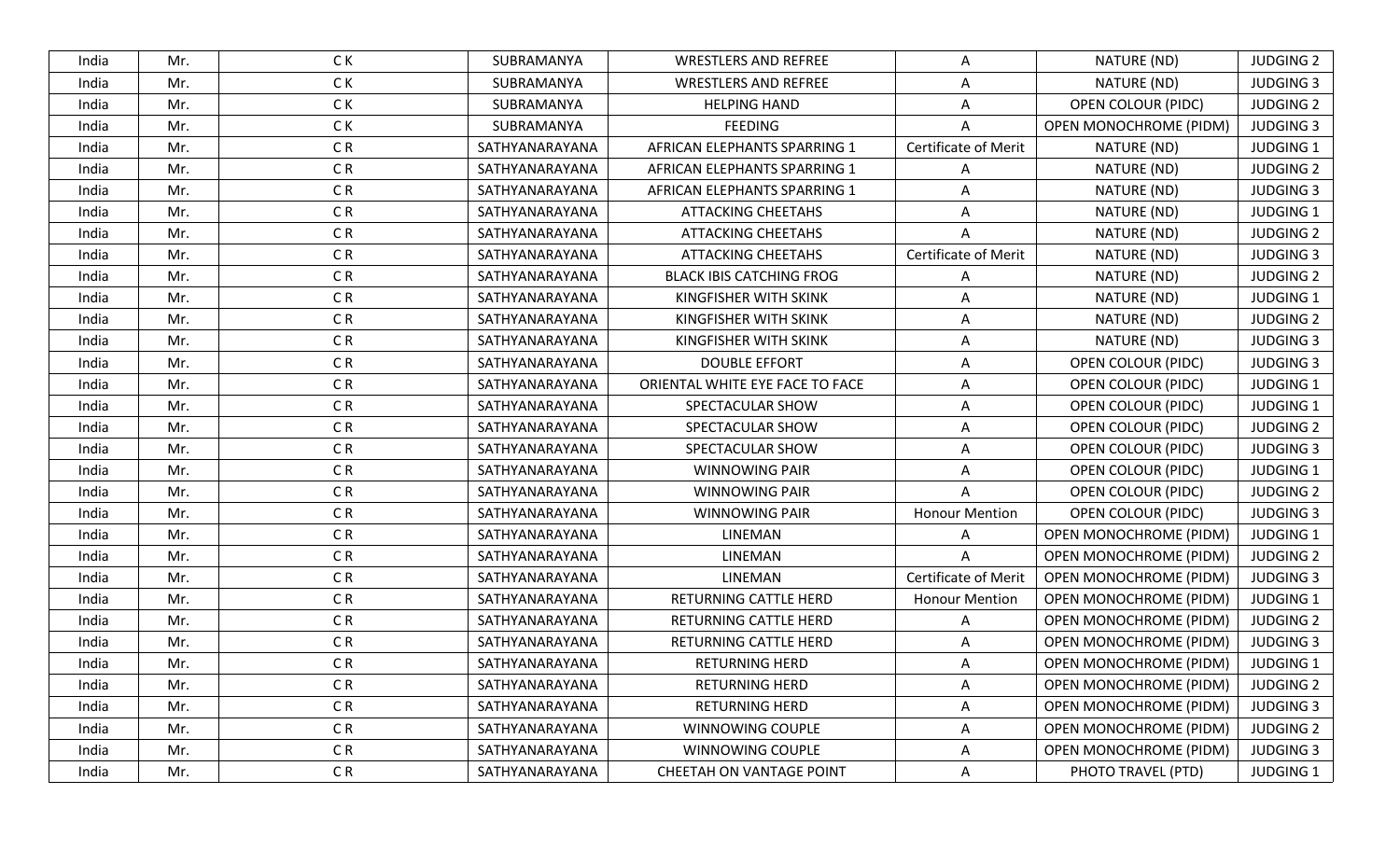| India | Mr. | C R                | SATHYANARAYANA | CHEETAH ON VANTAGE POINT    | <b>Honour Mention</b>       | PHOTO TRAVEL (PTD) | <b>JUDGING 2</b> |
|-------|-----|--------------------|----------------|-----------------------------|-----------------------------|--------------------|------------------|
| India | Mr. | C <sub>R</sub>     | SATHYANARAYANA | CHEETAH ON VANTAGE POINT    | A                           | PHOTO TRAVEL (PTD) | <b>JUDGING 3</b> |
| India | Mr. | C <sub>R</sub>     | SATHYANARAYANA | <b>LIVING IN HARMONY</b>    | A                           | PHOTO TRAVEL (PTD) | <b>JUDGING 1</b> |
| India | Mr. | C <sub>R</sub>     | SATHYANARAYANA | LIVING IN HARMONY           | Α                           | PHOTO TRAVEL (PTD) | <b>JUDGING 2</b> |
| India | Mr. | C <sub>R</sub>     | SATHYANARAYANA | <b>LIVING IN HARMONY</b>    | Certificate of Merit        | PHOTO TRAVEL (PTD) | <b>JUDGING 3</b> |
| India | Mr. | CR                 | SATHYANARAYANA | NO PLASTICS PLEASE          | Α                           | PHOTO TRAVEL (PTD) | <b>JUDGING 2</b> |
| India | Mr. | C <sub>R</sub>     | SATHYANARAYANA | NO PLASTICS PLEASE          | A                           | PHOTO TRAVEL (PTD) | <b>JUDGING 3</b> |
| India | Mr. | CR                 | SATHYANARAYANA | <b>TRAFFIC JAM</b>          | A                           | PHOTO TRAVEL (PTD) | <b>JUDGING 1</b> |
| India | Mr. | C <sub>R</sub>     | SATHYANARAYANA | <b>TRAFFIC JAM</b>          | Α                           | PHOTO TRAVEL (PTD) | <b>JUDGING 2</b> |
| India | Mr. | C <sub>R</sub>     | SATHYANARAYANA | <b>TRAFFIC JAM</b>          | $\overline{A}$              | PHOTO TRAVEL (PTD) | <b>JUDGING 3</b> |
| India | Mr. | <b>CHAKRABORTY</b> | <b>GAUTAM</b>  | SIBLING LOVE                | A                           | NATURE (ND)        | <b>JUDGING 2</b> |
| India | Mr. | <b>CHAKRABORTY</b> | <b>GAUTAM</b>  | SIBLING LOVE                | Α                           | NATURE (ND)        | <b>JUDGING 3</b> |
| India | Mr. | <b>CHAKRABORTY</b> | <b>GAUTAM</b>  | SNAKE CATCH BY PURPLE HERON | $\overline{A}$              | NATURE (ND)        | <b>JUDGING 1</b> |
| India | Mr. | <b>CHAKRABORTY</b> | <b>GAUTAM</b>  | SNAKE CATCH BY PURPLE HERON | Α                           | NATURE (ND)        | <b>JUDGING 2</b> |
| India | Mr. | <b>CHAKRABORTY</b> | <b>GAUTAM</b>  | SNAKE CATCH BY PURPLE HERON | A                           | NATURE (ND)        | <b>JUDGING 3</b> |
| India | Mr. | <b>CHAKRABORTY</b> | <b>GAUTAM</b>  | <b>WBKF WITH FROG</b>       | Α                           | NATURE (ND)        | <b>JUDGING 1</b> |
| India | Mr. | <b>CHAKRABORTY</b> | <b>GAUTAM</b>  | <b>WBKF WITH FROG</b>       | A                           | NATURE (ND)        | <b>JUDGING 2</b> |
| India | Mr. | <b>CHAKRABORTY</b> | <b>GAUTAM</b>  | <b>WBKF WITH FROG</b>       | A                           | NATURE (ND)        | <b>JUDGING 3</b> |
| India | Mr. | <b>CHAKRABORTY</b> | <b>GAUTAM</b>  | <b>BUDDHA PARK</b>          | Α                           | PHOTO TRAVEL (PTD) | <b>JUDGING 1</b> |
| India | Mr. | <b>CHAKRABORTY</b> | <b>GAUTAM</b>  | <b>BUDDHA PARK</b>          | A                           | PHOTO TRAVEL (PTD) | <b>JUDGING 2</b> |
| India | Mr. | <b>CHAKRABORTY</b> | <b>GAUTAM</b>  | <b>BUDDHA PARK</b>          | A                           | PHOTO TRAVEL (PTD) | <b>JUDGING 3</b> |
| India | Mr. | <b>CHAKRABORTY</b> | <b>GAUTAM</b>  | PLAYFUL CUBS OF MATARAM     | $\overline{A}$              | PHOTO TRAVEL (PTD) | <b>JUDGING 2</b> |
| India | Mr. | <b>CHAKRABORTY</b> | <b>GAUTAM</b>  | PLAYFUL CUBS OF MATARAM     | A                           | PHOTO TRAVEL (PTD) | <b>JUDGING 3</b> |
| India | Mr. | <b>CHAKRABORTY</b> | <b>GAUTAM</b>  | APPROACHING TARA            | A                           | STREET(PJD)        | <b>JUDGING 1</b> |
| India | Mr. | <b>CHAKRABORTY</b> | <b>GAUTAM</b>  | APPROACHING TARA            | A                           | STREET(PJD)        | <b>JUDGING 2</b> |
| India | Mr. | <b>CHAKRABORTY</b> | <b>GAUTAM</b>  | APPROACHING TARA            | A                           | STREET(PJD)        | <b>JUDGING 3</b> |
| India | Mr. | <b>CHAKRABORTY</b> | <b>GAUTAM</b>  | DONT MESS WITH MY KID       | A                           | STREET(PJD)        | <b>JUDGING 1</b> |
| India | Mr. | <b>CHAKRABORTY</b> | <b>GAUTAM</b>  | TU KHICHH MERE PHOTO        | A                           | STREET(PJD)        | <b>JUDGING 1</b> |
| India | Mr. | CHATTERJEE         | ABIR           | PRIVACY-PLEASE              | A                           | NATURE (ND)        | <b>JUDGING 1</b> |
| India | Mr. | CHATTERJEE         | ABIR           | PRIVACY-PLEASE              | <b>Certificate of Merit</b> | NATURE (ND)        | <b>JUDGING 2</b> |
| India | Mr. | CHATTERJEE         | ABIR           | <b>SNAKE SNATCHER</b>       | A                           | NATURE (ND)        | <b>JUDGING 1</b> |
| India | Mr. | CHATTERJEE         | ABIR           | <b>SNAKE SNATCHER</b>       | Α                           | NATURE (ND)        | <b>JUDGING 2</b> |
| India | Mr. | CHATTERJEE         | ABIR           | STAND UP TO FIGHT BACK      | Α                           | NATURE (ND)        | <b>JUDGING 1</b> |
| India | Mr. | <b>CHATTERJEE</b>  | ABIR           | STAND UP TO FIGHT BACK      | Α                           | NATURE (ND)        | <b>JUDGING 2</b> |
|       |     |                    |                |                             |                             |                    |                  |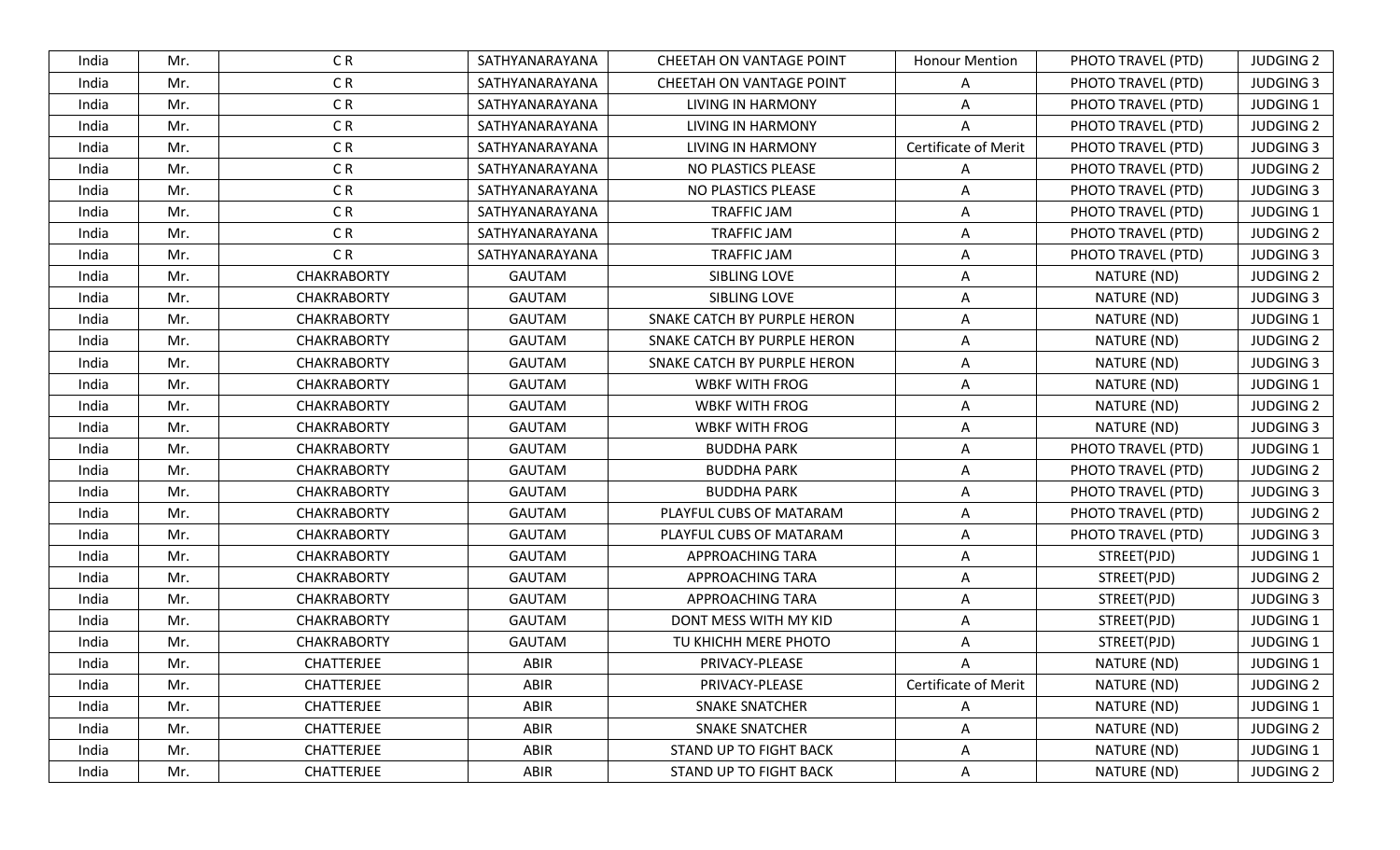| India | Mr. | CHATTERJEE        | ABIR            | STAND UP TO FIGHT BACK           | A              | NATURE (ND)                   | <b>JUDGING 3</b> |
|-------|-----|-------------------|-----------------|----------------------------------|----------------|-------------------------------|------------------|
| India | Mr. | CHATTERJEE        | ABIR            | WEIGHTLIFTING-OR-FIGHTING        | Α              | NATURE (ND)                   | <b>JUDGING 3</b> |
| India | Mr. | <b>CHATTERJEE</b> | ABIR            | <b>ROAD TO PERDITION</b>         | A              | PHOTO TRAVEL (PTD)            | <b>JUDGING 2</b> |
| India | Mr. | <b>CHATTERJEE</b> | <b>DIBYENDU</b> | THOUGHT 2                        | A              | <b>OPEN MONOCHROME (PIDM)</b> | <b>JUDGING 2</b> |
| India | Mr. | <b>CHATTERJEE</b> | <b>DIBYENDU</b> | PRANAM OF CHAAT                  | A              | PHOTO TRAVEL (PTD)            | <b>JUDGING 1</b> |
| India | Mr. | <b>CHATTERJEE</b> | <b>DIBYENDU</b> | PRANAM OF CHAAT                  | A              | PHOTO TRAVEL (PTD)            | <b>JUDGING 2</b> |
| India | Mr. | CHATTERJEE        | <b>DIBYENDU</b> | PRANAM OF CHAAT                  | A              | PHOTO TRAVEL (PTD)            | <b>JUDGING 3</b> |
| India | Mr. | CHATTERJEE        | <b>DIBYENDU</b> | <b>MASS MARAIGE</b>              | Α              | STREET(PJD)                   | <b>JUDGING 1</b> |
| India | Mr. | CHATTERJEE        | <b>DIBYENDU</b> | RAILWAY SLUM                     | A              | STREET(PJD)                   | <b>JUDGING 1</b> |
| India | Mr. | <b>CHATTERJEE</b> | <b>DIBYENDU</b> | THE BOY                          | A              | STREET(PJD)                   | <b>JUDGING 1</b> |
| India | Mr. | <b>CHATTERJEE</b> | <b>DIBYENDU</b> | TIME FOR PRAYER                  | A              | STREET(PJD)                   | <b>JUDGING 1</b> |
| India | Mr. | CHATTERJEE        | <b>DIBYENDU</b> | <b>TIME FOR PRAYER</b>           | Α              | STREET(PJD)                   | <b>JUDGING 3</b> |
| India | Mr. | <b>DAS</b>        | <b>ABHIJIT</b>  | <b>ABOUT TO FLY</b>              | $\overline{A}$ | <b>OPEN COLOUR (PIDC)</b>     | <b>JUDGING 1</b> |
| India | Mr. | <b>DAS</b>        | <b>ABHIJIT</b>  | <b>CHARMING 2</b>                | Α              | <b>OPEN COLOUR (PIDC)</b>     | <b>JUDGING 1</b> |
| India | Mr. | <b>DAS</b>        | <b>ABHIJIT</b>  | <b>FLORAL DECORATION</b>         | A              | STREET(PJD)                   | <b>JUDGING 2</b> |
| India | Mr. | <b>DAS</b>        | <b>ABHIJIT</b>  | <b>FLORAL DECORATION</b>         | Α              | STREET(PJD)                   | <b>JUDGING 3</b> |
| India | Mr. | <b>DAS</b>        | <b>ABHIJIT</b>  | <b>STREET CRICKET</b>            | A              | STREET(PJD)                   | <b>JUDGING 3</b> |
| India | Mr. | <b>DAS</b>        | <b>ABHIJIT</b>  | TO COMPLETE                      | A              | STREET(PJD)                   | <b>JUDGING 1</b> |
| India | Mr. | <b>DAS</b>        | <b>ABHIJIT</b>  | TO COMPLETE                      | Α              | STREET(PJD)                   | <b>JUDGING 3</b> |
| India | Mr. | <b>DEODHAR</b>    | RAVINDRA        | <b>FEAST</b>                     | A              | NATURE (ND)                   | <b>JUDGING 1</b> |
| India | Mr. | <b>DEODHAR</b>    | RAVINDRA        | <b>FEAST</b>                     | Α              | NATURE (ND)                   | <b>JUDGING 3</b> |
| India | Mr. | <b>DEODHAR</b>    | <b>RAVINDRA</b> | <b>HYENAS MATING</b>             | A              | NATURE (ND)                   | <b>JUDGING 1</b> |
| India | Mr. | <b>DEODHAR</b>    | <b>RAVINDRA</b> | <b>HYENAS MATING</b>             | Α              | NATURE (ND)                   | <b>JUDGING 2</b> |
| India | Mr. | <b>DEODHAR</b>    | <b>RAVINDRA</b> | <b>HYENAS MATING</b>             | A              | NATURE (ND)                   | <b>JUDGING 3</b> |
| India | Mr. | <b>DEODHAR</b>    | RAVINDRA        | <b>OSPREY WITH A KILL</b>        | Α              | NATURE (ND)                   | <b>JUDGING 1</b> |
| India | Mr. | <b>DEODHAR</b>    | RAVINDRA        | <b>OSPREY WITH A KILL</b>        | A              | NATURE (ND)                   | <b>JUDGING 2</b> |
| India | Mr. | <b>DEODHAR</b>    | RAVINDRA        | <b>OSPREY WITH A KILL</b>        | A              | NATURE (ND)                   | <b>JUDGING 3</b> |
| India | Mr. | <b>DEODHAR</b>    | <b>RAVINDRA</b> | <b>VINTAGE WHEEL</b>             | A              | <b>OPEN COLOUR (PIDC)</b>     | <b>JUDGING 2</b> |
| India | Mr. | <b>DEODHAR</b>    | <b>RAVINDRA</b> | APOTHEOSIZE                      | A              | <b>OPEN MONOCHROME (PIDM)</b> | <b>JUDGING 2</b> |
| India | Mr. | <b>DEODHAR</b>    | <b>RAVINDRA</b> | APOTHEOSIZE                      | Α              | <b>OPEN MONOCHROME (PIDM)</b> | <b>JUDGING 3</b> |
| India | Mr. | <b>DEODHAR</b>    | RAVINDRA        | <b>INTAZAR</b>                   | A              | <b>OPEN MONOCHROME (PIDM)</b> | <b>JUDGING 2</b> |
| India | Mr. | <b>DEODHAR</b>    | RAVINDRA        | VANDANA                          | Α              | <b>OPEN MONOCHROME (PIDM)</b> | <b>JUDGING 1</b> |
| India | Mr. | <b>DEODHAR</b>    | <b>RAVINDRA</b> | VANDANA                          | A              | <b>OPEN MONOCHROME (PIDM)</b> | <b>JUDGING 3</b> |
| India | Mr. | <b>DEODHAR</b>    | RAVINDRA        | <b>BUDDHA STATUE DISKIT 2297</b> | Α              | PHOTO TRAVEL (PTD)            | <b>JUDGING 2</b> |
|       |     |                   |                 |                                  |                |                               |                  |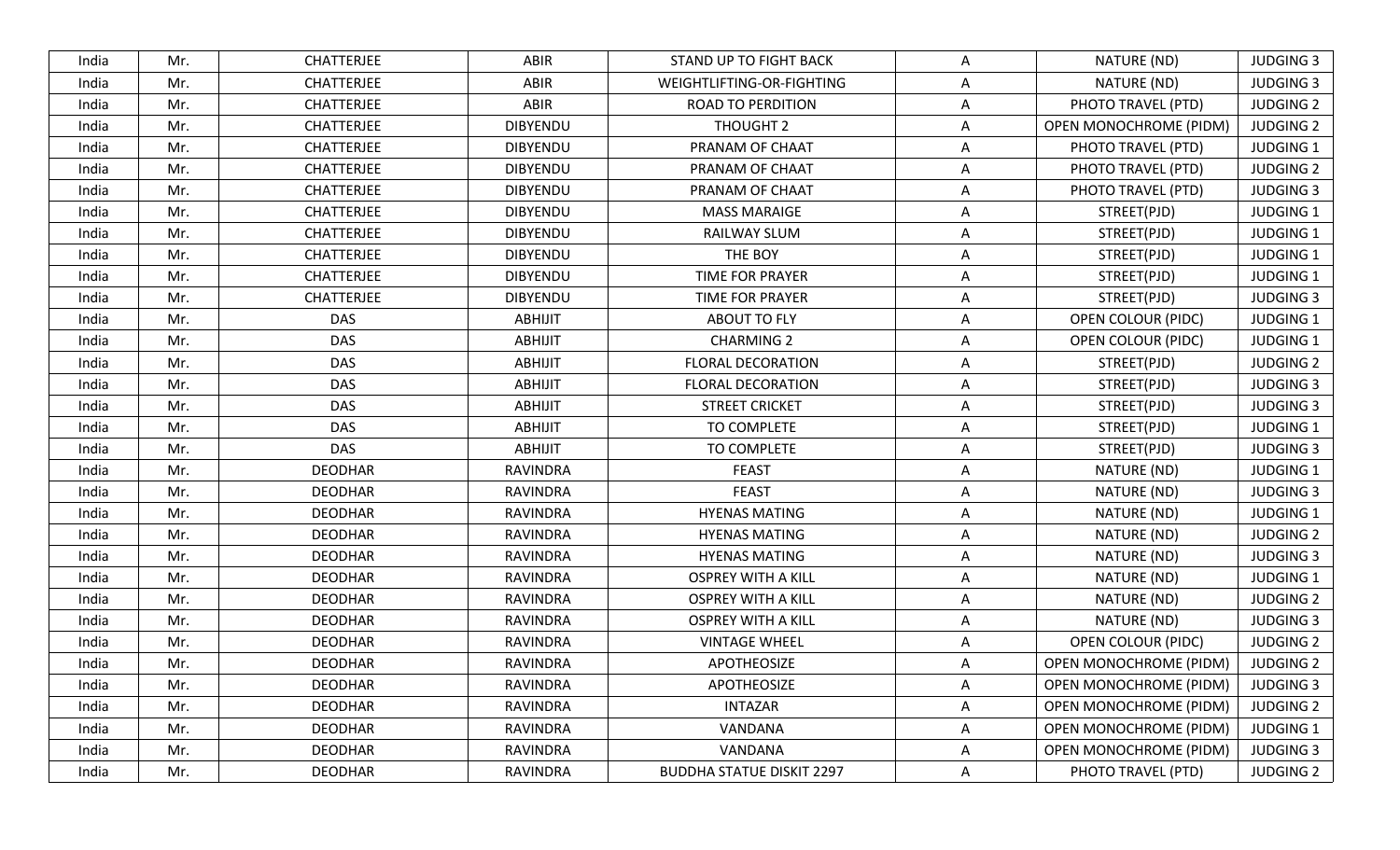| <b>DEODHAR</b><br>RAVINDRA<br><b>BUDDHA STATUE DISKIT 2297</b><br>PHOTO TRAVEL (PTD)<br><b>JUDGING 3</b><br>India<br>Mr.<br>A<br><b>JUDGING 2</b><br>Mr.<br><b>DEODHAR</b><br>RAVINDRA<br>NUBRA VALLEY 2328<br>PHOTO TRAVEL (PTD)<br>India<br>Α<br>Mr.<br><b>DEODHAR</b><br><b>RAVINDRA</b><br>NUBRA VALLEY 2328<br><b>Certificate of Merit</b><br>PHOTO TRAVEL (PTD)<br><b>JUDGING 3</b><br>India<br>Mr.<br><b>DEODHAR</b><br><b>RAVINDRA</b><br>SHANTI STUPA 2212<br>PHOTO TRAVEL (PTD)<br><b>JUDGING 1</b><br>India<br>A<br><b>DEODHAR</b><br>PHOTO TRAVEL (PTD)<br><b>JUDGING 2</b><br>India<br>Mr.<br>RAVINDRA<br>SHANTI STUPA 2212<br>A<br>STREET(PJD)<br><b>JUDGING 1</b><br>Mr.<br><b>DEODHAR</b><br><b>RAVINDRA</b><br><b>GANESH PROCESSION</b><br>India<br>Α<br>Mr.<br><b>DEODHAR</b><br><b>RAVINDRA</b><br><b>GANESH PROCESSION</b><br>Α<br>STREET(PJD)<br><b>JUDGING 2</b><br>India<br><b>DEODHAR</b><br><b>RAVINDRA</b><br>STREET(PJD)<br><b>JUDGING 3</b><br>Mr.<br><b>GANESH PROCESSION</b><br>A<br>India<br>STREET(PJD)<br><b>JUDGING 1</b><br>India<br>Mr.<br><b>DEODHAR</b><br><b>RAVINDRA</b><br><b>GOVINDAS GETTING READY</b><br>Α<br>STREET(PJD)<br>Mr.<br><b>DEODHAR</b><br><b>RAVINDRA</b><br><b>JUDGING 2</b><br>India<br><b>GOVINDAS GETTING READY</b><br>$\overline{A}$<br>STREET(PJD)<br><b>JUDGING 3</b><br>Mr.<br><b>DEODHAR</b><br><b>RAVINDRA</b><br><b>GOVINDAS GETTING READY</b><br>India<br>A<br><b>JUDGING 1</b><br>Mr.<br><b>DEODHAR</b><br>RAVINDRA<br>Α<br>STREET(PJD)<br>India<br><b>MUHARRAM1</b><br><b>MUHARRAM1</b><br>STREET(PJD)<br>Mr.<br><b>DEODHAR</b><br><b>RAVINDRA</b><br>A<br><b>JUDGING 2</b><br>India<br>STREET(PJD)<br><b>JUDGING 3</b><br>Mr.<br><b>DEODHAR</b><br><b>RAVINDRA</b><br>MUHARRAM 1<br>Α<br>India<br><b>WILLPOWER</b><br>STREET(PJD)<br>JUDGING 1<br><b>DEODHAR</b><br><b>RAVINDRA</b><br>India<br>Mr.<br>A<br><b>Certificate of Merit</b><br><b>WILLPOWER</b><br>STREET(PJD)<br><b>JUDGING 2</b><br>Mr.<br><b>DEODHAR</b><br><b>RAVINDRA</b><br>India<br>Mr.<br><b>GHOSH</b><br>ASIAN OPEN BILL - TERRITORIAL FIGHT<br><b>JUDGING 2</b><br>India<br><b>INDRANIL</b><br>NATURE (ND)<br>A<br><b>GHOSH</b><br>NATURE (ND)<br><b>JUDGING 3</b><br>Mr.<br><b>INDRANIL</b><br>ASIAN OPEN BILL - TERRITORIAL FIGHT<br>India<br>Α<br><b>GHOSH</b><br><b>FLYING KILL</b><br>NATURE (ND)<br><b>JUDGING 1</b><br>Mr.<br><b>INDRANIL</b><br>Α<br>India<br><b>GHOSH</b><br>TRYING HARD TO ESCAPE<br>NATURE (ND)<br><b>JUDGING 1</b><br>India<br>Mr.<br><b>INDRANIL</b><br>A<br><b>GHOSH</b><br><b>INDRANIL</b><br><b>JUDGING 2</b><br>Mr.<br>TRYING HARD TO ESCAPE<br>NATURE (ND)<br>India<br>A<br><b>GHOSH</b><br><b>JUDGING 3</b><br><b>INDRANIL</b><br>TRYING HARD TO ESCAPE<br>NATURE (ND)<br>Mr.<br>A<br>India<br>Mr.<br><b>HALDER</b><br><b>PRATYUSH</b><br><b>GOLDEN FORT</b><br>PHOTO TRAVEL (PTD)<br><b>JUDGING 1</b><br>India<br>Α<br><b>HALDER</b><br><b>GOLDEN FORT</b><br><b>JUDGING 2</b><br>India<br>Mr.<br><b>PRATYUSH</b><br>Α<br>PHOTO TRAVEL (PTD)<br>WAH TAJ<br><b>HALDER</b><br><b>PRATYUSH</b><br>PHOTO TRAVEL (PTD)<br><b>JUDGING 3</b><br>Mr.<br>India<br>Α<br><b>HALDER</b><br>THE STREET SALOON<br>STREET(PJD)<br><b>JUDGING 3</b><br>Mr.<br><b>PRATYUSH</b><br>Α<br>India<br>JAIN<br><b>RAJ KUMAR</b><br><b>OPEN COLOUR (PIDC)</b><br><b>JUDGING 1</b><br>India<br>Mr.<br>NAND GAON 002<br>A<br>JAIN<br>Mr.<br>RAJ KUMAR<br>NAND GAON 002<br><b>OPEN COLOUR (PIDC)</b><br><b>JUDGING 2</b><br>India<br>Α<br>JAIN<br><b>JUDGING 3</b><br>India<br>Mr.<br><b>RAJ KUMAR</b><br>NAND GAON 002<br>A<br><b>OPEN COLOUR (PIDC)</b><br>RAJ KUMAR<br>FLIGHT TM 002<br>OPEN MONOCHROME (PIDM)<br><b>JUDGING 1</b><br>India<br>Mr.<br>JAIN<br>A<br>Mr.<br>JAIN<br>FLIGHT TM 002<br>A<br><b>OPEN MONOCHROME (PIDM)</b><br>RAJ KUMAR<br><b>JUDGING 2</b><br>India<br><b>OPEN MONOCHROME (PIDM)</b><br>Mr.<br>JAIN<br>FLIGHT TM 002<br>India<br>RAJ KUMAR<br>Α<br><b>JUDGING 3</b><br><b>OPEN MONOCHROME (PIDM)</b><br>Mr.<br>JAIN<br>RAJ KUMAR<br>UMBRELLA GIRL 002<br>Α<br><b>JUDGING 1</b><br>India<br>JAIN<br>UMBRELLA GIRL 002<br><b>OPEN MONOCHROME (PIDM)</b><br><b>JUDGING 2</b><br>India<br>Mr.<br>RAJ KUMAR<br>Α |  |  |  |  |  |
|-------------------------------------------------------------------------------------------------------------------------------------------------------------------------------------------------------------------------------------------------------------------------------------------------------------------------------------------------------------------------------------------------------------------------------------------------------------------------------------------------------------------------------------------------------------------------------------------------------------------------------------------------------------------------------------------------------------------------------------------------------------------------------------------------------------------------------------------------------------------------------------------------------------------------------------------------------------------------------------------------------------------------------------------------------------------------------------------------------------------------------------------------------------------------------------------------------------------------------------------------------------------------------------------------------------------------------------------------------------------------------------------------------------------------------------------------------------------------------------------------------------------------------------------------------------------------------------------------------------------------------------------------------------------------------------------------------------------------------------------------------------------------------------------------------------------------------------------------------------------------------------------------------------------------------------------------------------------------------------------------------------------------------------------------------------------------------------------------------------------------------------------------------------------------------------------------------------------------------------------------------------------------------------------------------------------------------------------------------------------------------------------------------------------------------------------------------------------------------------------------------------------------------------------------------------------------------------------------------------------------------------------------------------------------------------------------------------------------------------------------------------------------------------------------------------------------------------------------------------------------------------------------------------------------------------------------------------------------------------------------------------------------------------------------------------------------------------------------------------------------------------------------------------------------------------------------------------------------------------------------------------------------------------------------------------------------------------------------------------------------------------------------------------------------------------------------------------------------------------------------------------------------------------------------------------------------------------------------------------------------------------------------------------------------------------------------------------------------------------------------------------------------------------------------------------------------------------------------------------------------------------------------------------------------------------------------------------------------------------------------------------------------------------------------------------------------------------------------------------------------------------------------------------------------------------------------|--|--|--|--|--|
|                                                                                                                                                                                                                                                                                                                                                                                                                                                                                                                                                                                                                                                                                                                                                                                                                                                                                                                                                                                                                                                                                                                                                                                                                                                                                                                                                                                                                                                                                                                                                                                                                                                                                                                                                                                                                                                                                                                                                                                                                                                                                                                                                                                                                                                                                                                                                                                                                                                                                                                                                                                                                                                                                                                                                                                                                                                                                                                                                                                                                                                                                                                                                                                                                                                                                                                                                                                                                                                                                                                                                                                                                                                                                                                                                                                                                                                                                                                                                                                                                                                                                                                                                                                                 |  |  |  |  |  |
|                                                                                                                                                                                                                                                                                                                                                                                                                                                                                                                                                                                                                                                                                                                                                                                                                                                                                                                                                                                                                                                                                                                                                                                                                                                                                                                                                                                                                                                                                                                                                                                                                                                                                                                                                                                                                                                                                                                                                                                                                                                                                                                                                                                                                                                                                                                                                                                                                                                                                                                                                                                                                                                                                                                                                                                                                                                                                                                                                                                                                                                                                                                                                                                                                                                                                                                                                                                                                                                                                                                                                                                                                                                                                                                                                                                                                                                                                                                                                                                                                                                                                                                                                                                                 |  |  |  |  |  |
|                                                                                                                                                                                                                                                                                                                                                                                                                                                                                                                                                                                                                                                                                                                                                                                                                                                                                                                                                                                                                                                                                                                                                                                                                                                                                                                                                                                                                                                                                                                                                                                                                                                                                                                                                                                                                                                                                                                                                                                                                                                                                                                                                                                                                                                                                                                                                                                                                                                                                                                                                                                                                                                                                                                                                                                                                                                                                                                                                                                                                                                                                                                                                                                                                                                                                                                                                                                                                                                                                                                                                                                                                                                                                                                                                                                                                                                                                                                                                                                                                                                                                                                                                                                                 |  |  |  |  |  |
|                                                                                                                                                                                                                                                                                                                                                                                                                                                                                                                                                                                                                                                                                                                                                                                                                                                                                                                                                                                                                                                                                                                                                                                                                                                                                                                                                                                                                                                                                                                                                                                                                                                                                                                                                                                                                                                                                                                                                                                                                                                                                                                                                                                                                                                                                                                                                                                                                                                                                                                                                                                                                                                                                                                                                                                                                                                                                                                                                                                                                                                                                                                                                                                                                                                                                                                                                                                                                                                                                                                                                                                                                                                                                                                                                                                                                                                                                                                                                                                                                                                                                                                                                                                                 |  |  |  |  |  |
|                                                                                                                                                                                                                                                                                                                                                                                                                                                                                                                                                                                                                                                                                                                                                                                                                                                                                                                                                                                                                                                                                                                                                                                                                                                                                                                                                                                                                                                                                                                                                                                                                                                                                                                                                                                                                                                                                                                                                                                                                                                                                                                                                                                                                                                                                                                                                                                                                                                                                                                                                                                                                                                                                                                                                                                                                                                                                                                                                                                                                                                                                                                                                                                                                                                                                                                                                                                                                                                                                                                                                                                                                                                                                                                                                                                                                                                                                                                                                                                                                                                                                                                                                                                                 |  |  |  |  |  |
|                                                                                                                                                                                                                                                                                                                                                                                                                                                                                                                                                                                                                                                                                                                                                                                                                                                                                                                                                                                                                                                                                                                                                                                                                                                                                                                                                                                                                                                                                                                                                                                                                                                                                                                                                                                                                                                                                                                                                                                                                                                                                                                                                                                                                                                                                                                                                                                                                                                                                                                                                                                                                                                                                                                                                                                                                                                                                                                                                                                                                                                                                                                                                                                                                                                                                                                                                                                                                                                                                                                                                                                                                                                                                                                                                                                                                                                                                                                                                                                                                                                                                                                                                                                                 |  |  |  |  |  |
|                                                                                                                                                                                                                                                                                                                                                                                                                                                                                                                                                                                                                                                                                                                                                                                                                                                                                                                                                                                                                                                                                                                                                                                                                                                                                                                                                                                                                                                                                                                                                                                                                                                                                                                                                                                                                                                                                                                                                                                                                                                                                                                                                                                                                                                                                                                                                                                                                                                                                                                                                                                                                                                                                                                                                                                                                                                                                                                                                                                                                                                                                                                                                                                                                                                                                                                                                                                                                                                                                                                                                                                                                                                                                                                                                                                                                                                                                                                                                                                                                                                                                                                                                                                                 |  |  |  |  |  |
|                                                                                                                                                                                                                                                                                                                                                                                                                                                                                                                                                                                                                                                                                                                                                                                                                                                                                                                                                                                                                                                                                                                                                                                                                                                                                                                                                                                                                                                                                                                                                                                                                                                                                                                                                                                                                                                                                                                                                                                                                                                                                                                                                                                                                                                                                                                                                                                                                                                                                                                                                                                                                                                                                                                                                                                                                                                                                                                                                                                                                                                                                                                                                                                                                                                                                                                                                                                                                                                                                                                                                                                                                                                                                                                                                                                                                                                                                                                                                                                                                                                                                                                                                                                                 |  |  |  |  |  |
|                                                                                                                                                                                                                                                                                                                                                                                                                                                                                                                                                                                                                                                                                                                                                                                                                                                                                                                                                                                                                                                                                                                                                                                                                                                                                                                                                                                                                                                                                                                                                                                                                                                                                                                                                                                                                                                                                                                                                                                                                                                                                                                                                                                                                                                                                                                                                                                                                                                                                                                                                                                                                                                                                                                                                                                                                                                                                                                                                                                                                                                                                                                                                                                                                                                                                                                                                                                                                                                                                                                                                                                                                                                                                                                                                                                                                                                                                                                                                                                                                                                                                                                                                                                                 |  |  |  |  |  |
|                                                                                                                                                                                                                                                                                                                                                                                                                                                                                                                                                                                                                                                                                                                                                                                                                                                                                                                                                                                                                                                                                                                                                                                                                                                                                                                                                                                                                                                                                                                                                                                                                                                                                                                                                                                                                                                                                                                                                                                                                                                                                                                                                                                                                                                                                                                                                                                                                                                                                                                                                                                                                                                                                                                                                                                                                                                                                                                                                                                                                                                                                                                                                                                                                                                                                                                                                                                                                                                                                                                                                                                                                                                                                                                                                                                                                                                                                                                                                                                                                                                                                                                                                                                                 |  |  |  |  |  |
|                                                                                                                                                                                                                                                                                                                                                                                                                                                                                                                                                                                                                                                                                                                                                                                                                                                                                                                                                                                                                                                                                                                                                                                                                                                                                                                                                                                                                                                                                                                                                                                                                                                                                                                                                                                                                                                                                                                                                                                                                                                                                                                                                                                                                                                                                                                                                                                                                                                                                                                                                                                                                                                                                                                                                                                                                                                                                                                                                                                                                                                                                                                                                                                                                                                                                                                                                                                                                                                                                                                                                                                                                                                                                                                                                                                                                                                                                                                                                                                                                                                                                                                                                                                                 |  |  |  |  |  |
|                                                                                                                                                                                                                                                                                                                                                                                                                                                                                                                                                                                                                                                                                                                                                                                                                                                                                                                                                                                                                                                                                                                                                                                                                                                                                                                                                                                                                                                                                                                                                                                                                                                                                                                                                                                                                                                                                                                                                                                                                                                                                                                                                                                                                                                                                                                                                                                                                                                                                                                                                                                                                                                                                                                                                                                                                                                                                                                                                                                                                                                                                                                                                                                                                                                                                                                                                                                                                                                                                                                                                                                                                                                                                                                                                                                                                                                                                                                                                                                                                                                                                                                                                                                                 |  |  |  |  |  |
|                                                                                                                                                                                                                                                                                                                                                                                                                                                                                                                                                                                                                                                                                                                                                                                                                                                                                                                                                                                                                                                                                                                                                                                                                                                                                                                                                                                                                                                                                                                                                                                                                                                                                                                                                                                                                                                                                                                                                                                                                                                                                                                                                                                                                                                                                                                                                                                                                                                                                                                                                                                                                                                                                                                                                                                                                                                                                                                                                                                                                                                                                                                                                                                                                                                                                                                                                                                                                                                                                                                                                                                                                                                                                                                                                                                                                                                                                                                                                                                                                                                                                                                                                                                                 |  |  |  |  |  |
|                                                                                                                                                                                                                                                                                                                                                                                                                                                                                                                                                                                                                                                                                                                                                                                                                                                                                                                                                                                                                                                                                                                                                                                                                                                                                                                                                                                                                                                                                                                                                                                                                                                                                                                                                                                                                                                                                                                                                                                                                                                                                                                                                                                                                                                                                                                                                                                                                                                                                                                                                                                                                                                                                                                                                                                                                                                                                                                                                                                                                                                                                                                                                                                                                                                                                                                                                                                                                                                                                                                                                                                                                                                                                                                                                                                                                                                                                                                                                                                                                                                                                                                                                                                                 |  |  |  |  |  |
|                                                                                                                                                                                                                                                                                                                                                                                                                                                                                                                                                                                                                                                                                                                                                                                                                                                                                                                                                                                                                                                                                                                                                                                                                                                                                                                                                                                                                                                                                                                                                                                                                                                                                                                                                                                                                                                                                                                                                                                                                                                                                                                                                                                                                                                                                                                                                                                                                                                                                                                                                                                                                                                                                                                                                                                                                                                                                                                                                                                                                                                                                                                                                                                                                                                                                                                                                                                                                                                                                                                                                                                                                                                                                                                                                                                                                                                                                                                                                                                                                                                                                                                                                                                                 |  |  |  |  |  |
|                                                                                                                                                                                                                                                                                                                                                                                                                                                                                                                                                                                                                                                                                                                                                                                                                                                                                                                                                                                                                                                                                                                                                                                                                                                                                                                                                                                                                                                                                                                                                                                                                                                                                                                                                                                                                                                                                                                                                                                                                                                                                                                                                                                                                                                                                                                                                                                                                                                                                                                                                                                                                                                                                                                                                                                                                                                                                                                                                                                                                                                                                                                                                                                                                                                                                                                                                                                                                                                                                                                                                                                                                                                                                                                                                                                                                                                                                                                                                                                                                                                                                                                                                                                                 |  |  |  |  |  |
|                                                                                                                                                                                                                                                                                                                                                                                                                                                                                                                                                                                                                                                                                                                                                                                                                                                                                                                                                                                                                                                                                                                                                                                                                                                                                                                                                                                                                                                                                                                                                                                                                                                                                                                                                                                                                                                                                                                                                                                                                                                                                                                                                                                                                                                                                                                                                                                                                                                                                                                                                                                                                                                                                                                                                                                                                                                                                                                                                                                                                                                                                                                                                                                                                                                                                                                                                                                                                                                                                                                                                                                                                                                                                                                                                                                                                                                                                                                                                                                                                                                                                                                                                                                                 |  |  |  |  |  |
|                                                                                                                                                                                                                                                                                                                                                                                                                                                                                                                                                                                                                                                                                                                                                                                                                                                                                                                                                                                                                                                                                                                                                                                                                                                                                                                                                                                                                                                                                                                                                                                                                                                                                                                                                                                                                                                                                                                                                                                                                                                                                                                                                                                                                                                                                                                                                                                                                                                                                                                                                                                                                                                                                                                                                                                                                                                                                                                                                                                                                                                                                                                                                                                                                                                                                                                                                                                                                                                                                                                                                                                                                                                                                                                                                                                                                                                                                                                                                                                                                                                                                                                                                                                                 |  |  |  |  |  |
|                                                                                                                                                                                                                                                                                                                                                                                                                                                                                                                                                                                                                                                                                                                                                                                                                                                                                                                                                                                                                                                                                                                                                                                                                                                                                                                                                                                                                                                                                                                                                                                                                                                                                                                                                                                                                                                                                                                                                                                                                                                                                                                                                                                                                                                                                                                                                                                                                                                                                                                                                                                                                                                                                                                                                                                                                                                                                                                                                                                                                                                                                                                                                                                                                                                                                                                                                                                                                                                                                                                                                                                                                                                                                                                                                                                                                                                                                                                                                                                                                                                                                                                                                                                                 |  |  |  |  |  |
|                                                                                                                                                                                                                                                                                                                                                                                                                                                                                                                                                                                                                                                                                                                                                                                                                                                                                                                                                                                                                                                                                                                                                                                                                                                                                                                                                                                                                                                                                                                                                                                                                                                                                                                                                                                                                                                                                                                                                                                                                                                                                                                                                                                                                                                                                                                                                                                                                                                                                                                                                                                                                                                                                                                                                                                                                                                                                                                                                                                                                                                                                                                                                                                                                                                                                                                                                                                                                                                                                                                                                                                                                                                                                                                                                                                                                                                                                                                                                                                                                                                                                                                                                                                                 |  |  |  |  |  |
|                                                                                                                                                                                                                                                                                                                                                                                                                                                                                                                                                                                                                                                                                                                                                                                                                                                                                                                                                                                                                                                                                                                                                                                                                                                                                                                                                                                                                                                                                                                                                                                                                                                                                                                                                                                                                                                                                                                                                                                                                                                                                                                                                                                                                                                                                                                                                                                                                                                                                                                                                                                                                                                                                                                                                                                                                                                                                                                                                                                                                                                                                                                                                                                                                                                                                                                                                                                                                                                                                                                                                                                                                                                                                                                                                                                                                                                                                                                                                                                                                                                                                                                                                                                                 |  |  |  |  |  |
|                                                                                                                                                                                                                                                                                                                                                                                                                                                                                                                                                                                                                                                                                                                                                                                                                                                                                                                                                                                                                                                                                                                                                                                                                                                                                                                                                                                                                                                                                                                                                                                                                                                                                                                                                                                                                                                                                                                                                                                                                                                                                                                                                                                                                                                                                                                                                                                                                                                                                                                                                                                                                                                                                                                                                                                                                                                                                                                                                                                                                                                                                                                                                                                                                                                                                                                                                                                                                                                                                                                                                                                                                                                                                                                                                                                                                                                                                                                                                                                                                                                                                                                                                                                                 |  |  |  |  |  |
|                                                                                                                                                                                                                                                                                                                                                                                                                                                                                                                                                                                                                                                                                                                                                                                                                                                                                                                                                                                                                                                                                                                                                                                                                                                                                                                                                                                                                                                                                                                                                                                                                                                                                                                                                                                                                                                                                                                                                                                                                                                                                                                                                                                                                                                                                                                                                                                                                                                                                                                                                                                                                                                                                                                                                                                                                                                                                                                                                                                                                                                                                                                                                                                                                                                                                                                                                                                                                                                                                                                                                                                                                                                                                                                                                                                                                                                                                                                                                                                                                                                                                                                                                                                                 |  |  |  |  |  |
|                                                                                                                                                                                                                                                                                                                                                                                                                                                                                                                                                                                                                                                                                                                                                                                                                                                                                                                                                                                                                                                                                                                                                                                                                                                                                                                                                                                                                                                                                                                                                                                                                                                                                                                                                                                                                                                                                                                                                                                                                                                                                                                                                                                                                                                                                                                                                                                                                                                                                                                                                                                                                                                                                                                                                                                                                                                                                                                                                                                                                                                                                                                                                                                                                                                                                                                                                                                                                                                                                                                                                                                                                                                                                                                                                                                                                                                                                                                                                                                                                                                                                                                                                                                                 |  |  |  |  |  |
|                                                                                                                                                                                                                                                                                                                                                                                                                                                                                                                                                                                                                                                                                                                                                                                                                                                                                                                                                                                                                                                                                                                                                                                                                                                                                                                                                                                                                                                                                                                                                                                                                                                                                                                                                                                                                                                                                                                                                                                                                                                                                                                                                                                                                                                                                                                                                                                                                                                                                                                                                                                                                                                                                                                                                                                                                                                                                                                                                                                                                                                                                                                                                                                                                                                                                                                                                                                                                                                                                                                                                                                                                                                                                                                                                                                                                                                                                                                                                                                                                                                                                                                                                                                                 |  |  |  |  |  |
|                                                                                                                                                                                                                                                                                                                                                                                                                                                                                                                                                                                                                                                                                                                                                                                                                                                                                                                                                                                                                                                                                                                                                                                                                                                                                                                                                                                                                                                                                                                                                                                                                                                                                                                                                                                                                                                                                                                                                                                                                                                                                                                                                                                                                                                                                                                                                                                                                                                                                                                                                                                                                                                                                                                                                                                                                                                                                                                                                                                                                                                                                                                                                                                                                                                                                                                                                                                                                                                                                                                                                                                                                                                                                                                                                                                                                                                                                                                                                                                                                                                                                                                                                                                                 |  |  |  |  |  |
|                                                                                                                                                                                                                                                                                                                                                                                                                                                                                                                                                                                                                                                                                                                                                                                                                                                                                                                                                                                                                                                                                                                                                                                                                                                                                                                                                                                                                                                                                                                                                                                                                                                                                                                                                                                                                                                                                                                                                                                                                                                                                                                                                                                                                                                                                                                                                                                                                                                                                                                                                                                                                                                                                                                                                                                                                                                                                                                                                                                                                                                                                                                                                                                                                                                                                                                                                                                                                                                                                                                                                                                                                                                                                                                                                                                                                                                                                                                                                                                                                                                                                                                                                                                                 |  |  |  |  |  |
|                                                                                                                                                                                                                                                                                                                                                                                                                                                                                                                                                                                                                                                                                                                                                                                                                                                                                                                                                                                                                                                                                                                                                                                                                                                                                                                                                                                                                                                                                                                                                                                                                                                                                                                                                                                                                                                                                                                                                                                                                                                                                                                                                                                                                                                                                                                                                                                                                                                                                                                                                                                                                                                                                                                                                                                                                                                                                                                                                                                                                                                                                                                                                                                                                                                                                                                                                                                                                                                                                                                                                                                                                                                                                                                                                                                                                                                                                                                                                                                                                                                                                                                                                                                                 |  |  |  |  |  |
|                                                                                                                                                                                                                                                                                                                                                                                                                                                                                                                                                                                                                                                                                                                                                                                                                                                                                                                                                                                                                                                                                                                                                                                                                                                                                                                                                                                                                                                                                                                                                                                                                                                                                                                                                                                                                                                                                                                                                                                                                                                                                                                                                                                                                                                                                                                                                                                                                                                                                                                                                                                                                                                                                                                                                                                                                                                                                                                                                                                                                                                                                                                                                                                                                                                                                                                                                                                                                                                                                                                                                                                                                                                                                                                                                                                                                                                                                                                                                                                                                                                                                                                                                                                                 |  |  |  |  |  |
|                                                                                                                                                                                                                                                                                                                                                                                                                                                                                                                                                                                                                                                                                                                                                                                                                                                                                                                                                                                                                                                                                                                                                                                                                                                                                                                                                                                                                                                                                                                                                                                                                                                                                                                                                                                                                                                                                                                                                                                                                                                                                                                                                                                                                                                                                                                                                                                                                                                                                                                                                                                                                                                                                                                                                                                                                                                                                                                                                                                                                                                                                                                                                                                                                                                                                                                                                                                                                                                                                                                                                                                                                                                                                                                                                                                                                                                                                                                                                                                                                                                                                                                                                                                                 |  |  |  |  |  |
|                                                                                                                                                                                                                                                                                                                                                                                                                                                                                                                                                                                                                                                                                                                                                                                                                                                                                                                                                                                                                                                                                                                                                                                                                                                                                                                                                                                                                                                                                                                                                                                                                                                                                                                                                                                                                                                                                                                                                                                                                                                                                                                                                                                                                                                                                                                                                                                                                                                                                                                                                                                                                                                                                                                                                                                                                                                                                                                                                                                                                                                                                                                                                                                                                                                                                                                                                                                                                                                                                                                                                                                                                                                                                                                                                                                                                                                                                                                                                                                                                                                                                                                                                                                                 |  |  |  |  |  |
|                                                                                                                                                                                                                                                                                                                                                                                                                                                                                                                                                                                                                                                                                                                                                                                                                                                                                                                                                                                                                                                                                                                                                                                                                                                                                                                                                                                                                                                                                                                                                                                                                                                                                                                                                                                                                                                                                                                                                                                                                                                                                                                                                                                                                                                                                                                                                                                                                                                                                                                                                                                                                                                                                                                                                                                                                                                                                                                                                                                                                                                                                                                                                                                                                                                                                                                                                                                                                                                                                                                                                                                                                                                                                                                                                                                                                                                                                                                                                                                                                                                                                                                                                                                                 |  |  |  |  |  |
|                                                                                                                                                                                                                                                                                                                                                                                                                                                                                                                                                                                                                                                                                                                                                                                                                                                                                                                                                                                                                                                                                                                                                                                                                                                                                                                                                                                                                                                                                                                                                                                                                                                                                                                                                                                                                                                                                                                                                                                                                                                                                                                                                                                                                                                                                                                                                                                                                                                                                                                                                                                                                                                                                                                                                                                                                                                                                                                                                                                                                                                                                                                                                                                                                                                                                                                                                                                                                                                                                                                                                                                                                                                                                                                                                                                                                                                                                                                                                                                                                                                                                                                                                                                                 |  |  |  |  |  |
|                                                                                                                                                                                                                                                                                                                                                                                                                                                                                                                                                                                                                                                                                                                                                                                                                                                                                                                                                                                                                                                                                                                                                                                                                                                                                                                                                                                                                                                                                                                                                                                                                                                                                                                                                                                                                                                                                                                                                                                                                                                                                                                                                                                                                                                                                                                                                                                                                                                                                                                                                                                                                                                                                                                                                                                                                                                                                                                                                                                                                                                                                                                                                                                                                                                                                                                                                                                                                                                                                                                                                                                                                                                                                                                                                                                                                                                                                                                                                                                                                                                                                                                                                                                                 |  |  |  |  |  |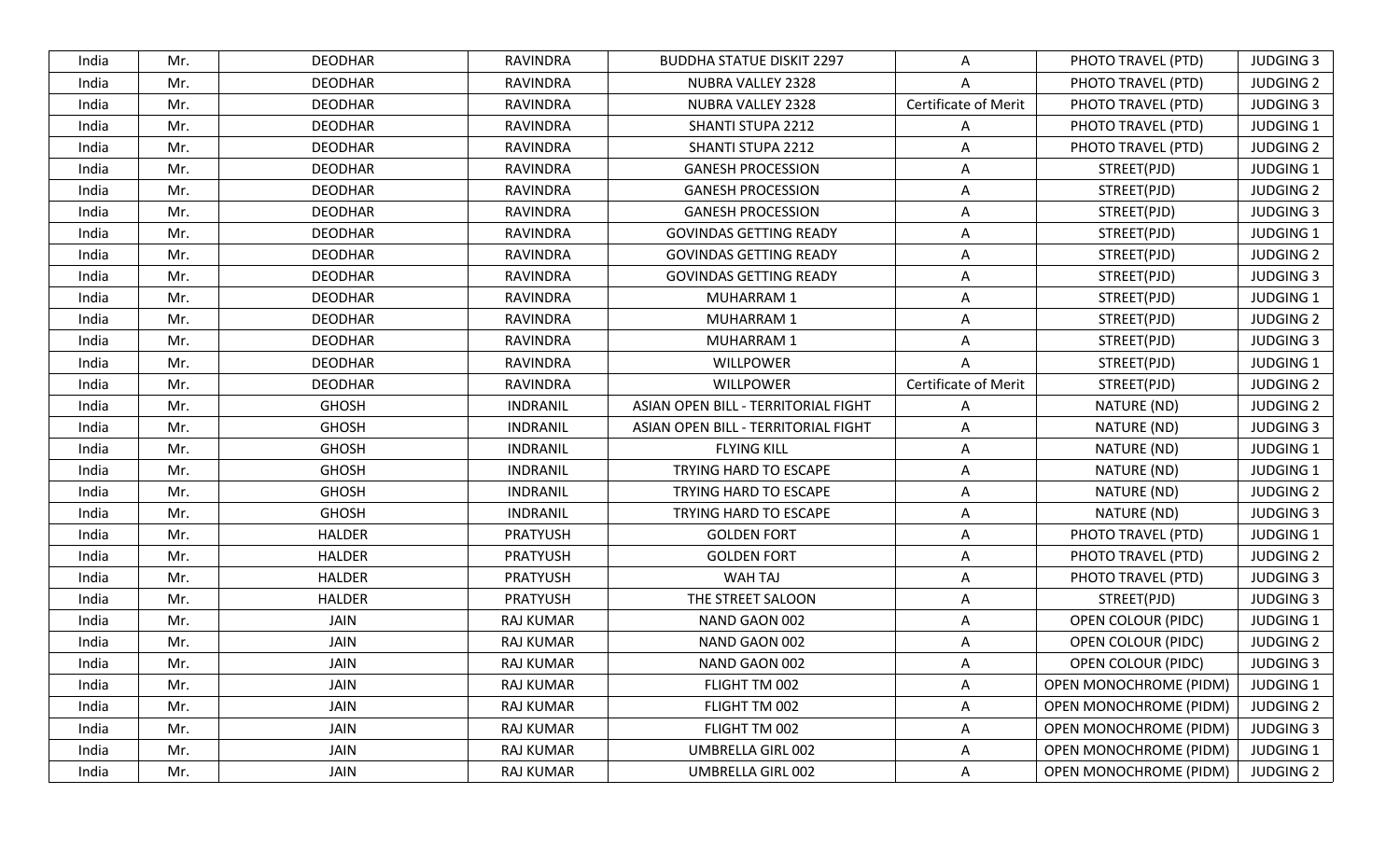| India | Mr. | JAIN         | <b>RAJ KUMAR</b> | UMBRELLA GIRL 002              | A                    | <b>OPEN MONOCHROME (PIDM)</b> | <b>JUDGING 3</b> |
|-------|-----|--------------|------------------|--------------------------------|----------------------|-------------------------------|------------------|
| India | Mr. | JAIN         | <b>RAJ KUMAR</b> | <b>FAITH IN RED</b>            | A                    | PHOTO TRAVEL (PTD)            | <b>JUDGING 3</b> |
| India | Mr. | JAIN         | <b>RAJ KUMAR</b> | JAMA MASZID VIBRANT FLIGHT 005 | A                    | PHOTO TRAVEL (PTD)            | <b>JUDGING 2</b> |
| India | Mr. | JAIN         | <b>RAJ KUMAR</b> | LEH FAITH EMBEDDED             | A                    | PHOTO TRAVEL (PTD)            | <b>JUDGING 3</b> |
| India | Mr. | JAIN         | RAJ KUMAR        | NAND GAON 001                  | A                    | STREET(PJD)                   | <b>JUDGING 1</b> |
| India | Mr. | JAIN         | <b>RAJ KUMAR</b> | NAND GAON 001                  | A                    | STREET(PJD)                   | <b>JUDGING 2</b> |
| India | Mr. | JAIN         | <b>RAJ KUMAR</b> | NAND GAON 001                  | A                    | STREET(PJD)                   | <b>JUDGING 3</b> |
| India | Mr. | JAIN         | <b>RAJ KUMAR</b> | <b>TURMERIC BLAST 001</b>      | A                    | STREET(PJD)                   | <b>JUDGING 1</b> |
| India | Mr. | JAIN         | <b>RAJ KUMAR</b> | <b>TURMERIC BLAST 001</b>      | Α                    | STREET(PJD)                   | <b>JUDGING 2</b> |
| India | Mr. | JAIN         | <b>RAJ KUMAR</b> | <b>TURMERIC BLAST 001</b>      | A                    | STREET(PJD)                   | <b>JUDGING 3</b> |
| India | Mr. | JAIN         | RAJ KUMAR        | YELLOW SPLASH                  | A                    | STREET(PJD)                   | <b>JUDGING 1</b> |
| India | Mr. | JAIN         | RAJ KUMAR        | YELLOW SPLASH                  | A                    | STREET(PJD)                   | <b>JUDGING 3</b> |
| India | Mr. | <b>JANA</b>  | PARTHA PRATIM    | <b>HORSE UNDER TREE</b>        | A                    | OPEN MONOCHROME (PIDM)        | <b>JUDGING 3</b> |
| India | Mr. | <b>JANA</b>  | PARTHA PRATIM    | <b>I LOVE SPITI</b>            | A                    | PHOTO TRAVEL (PTD)            | <b>JUDGING 1</b> |
| India | Mr. | <b>JANA</b>  | PARTHA PRATIM    | <b>I LOVE SPITI</b>            | A                    | PHOTO TRAVEL (PTD)            | <b>JUDGING 3</b> |
| India | Mr. | <b>JANA</b>  | PARTHA PRATIM    | <b>KAZA MONASTERY 4</b>        | A                    | PHOTO TRAVEL (PTD)            | <b>JUDGING 2</b> |
| India | Mr. | <b>JANA</b>  | PARTHA PRATIM    | <b>KAZA MONASTERY 4</b>        | A                    | PHOTO TRAVEL (PTD)            | <b>JUDGING 3</b> |
| India | Mr. | <b>JANA</b>  | PARTHA PRATIM    | <b>VIEW FROM DHANKAR</b>       | A                    | PHOTO TRAVEL (PTD)            | <b>JUDGING 3</b> |
| India | Mr. | <b>JANA</b>  | PARTHA PRATIM    | <b>STUDENT PROTEST 2</b>       | Α                    | STREET(PJD)                   | <b>JUDGING 1</b> |
| India | Mr. | <b>JANA</b>  | PARTHA PRATIM    | <b>STUDENT PROTEST 2</b>       | Α                    | STREET(PJD)                   | <b>JUDGING 3</b> |
| India | Mr. | <b>JANA</b>  | PARTHA PRATIM    | <b>TIGHT ROPE 1</b>            | Certificate of Merit | STREET(PJD)                   | <b>JUDGING 1</b> |
| India | Mr. | <b>JANA</b>  | PARTHA PRATIM    | <b>TIGHT ROPE 1</b>            | A                    | STREET(PJD)                   | <b>JUDGING 2</b> |
| India | Mr. | <b>JANA</b>  | PARTHA PRATIM    | <b>TIGHT ROPE 1</b>            | A                    | STREET(PJD)                   | <b>JUDGING 3</b> |
| India | Mr. | <b>JOSHI</b> | RAGHAVENDRA      | <b>DEATH BITE</b>              | A                    | NATURE (ND)                   | <b>JUDGING 1</b> |
| India | Mr. | <b>JOSHI</b> | RAGHAVENDRA      | <b>DEATH BITE</b>              | A                    | NATURE (ND)                   | <b>JUDGING 2</b> |
| India | Mr. | <b>JOSHI</b> | RAGHAVENDRA      | <b>RAW MEALS</b>               | Α                    | NATURE (ND)                   | <b>JUDGING 3</b> |
| India | Mr. | <b>JOSHI</b> | RAGHAVENDRA      | <b>SCOLDING</b>                | A                    | NATURE (ND)                   | <b>JUDGING 1</b> |
| India | Mr. | <b>JOSHI</b> | RAGHAVENDRA      | SCOLDING                       | A                    | NATURE (ND)                   | <b>JUDGING 3</b> |
| India | Mr. | <b>JOSHI</b> | RAGHAVENDRA      | <b>TEASING MOTHER</b>          | A                    | NATURE (ND)                   | JUDGING 1        |
| India | Mr. | <b>JOSHI</b> | RAGHAVENDRA      | <b>TEASING MOTHER</b>          | Α                    | NATURE (ND)                   | <b>JUDGING 3</b> |
| India | Mr. | <b>JOSHI</b> | RAGHAVENDRA      | <b>GLASS RINGS</b>             | Α                    | <b>OPEN COLOUR (PIDC)</b>     | <b>JUDGING 1</b> |
| India | Mr. | <b>JOSHI</b> | RAGHAVENDRA      | <b>GLASS RINGS</b>             | Α                    | <b>OPEN COLOUR (PIDC)</b>     | <b>JUDGING 2</b> |
| India | Mr. | <b>JOSHI</b> | RAGHAVENDRA      | <b>GLASS RINGS</b>             | A                    | <b>OPEN COLOUR (PIDC)</b>     | <b>JUDGING 3</b> |
| India | Mr. | <b>JOSHI</b> | RAGHAVENDRA      | <b>KALARI FIGHT</b>            | A                    | <b>OPEN MONOCHROME (PIDM)</b> | JUDGING 1        |
|       |     |              |                  |                                |                      |                               |                  |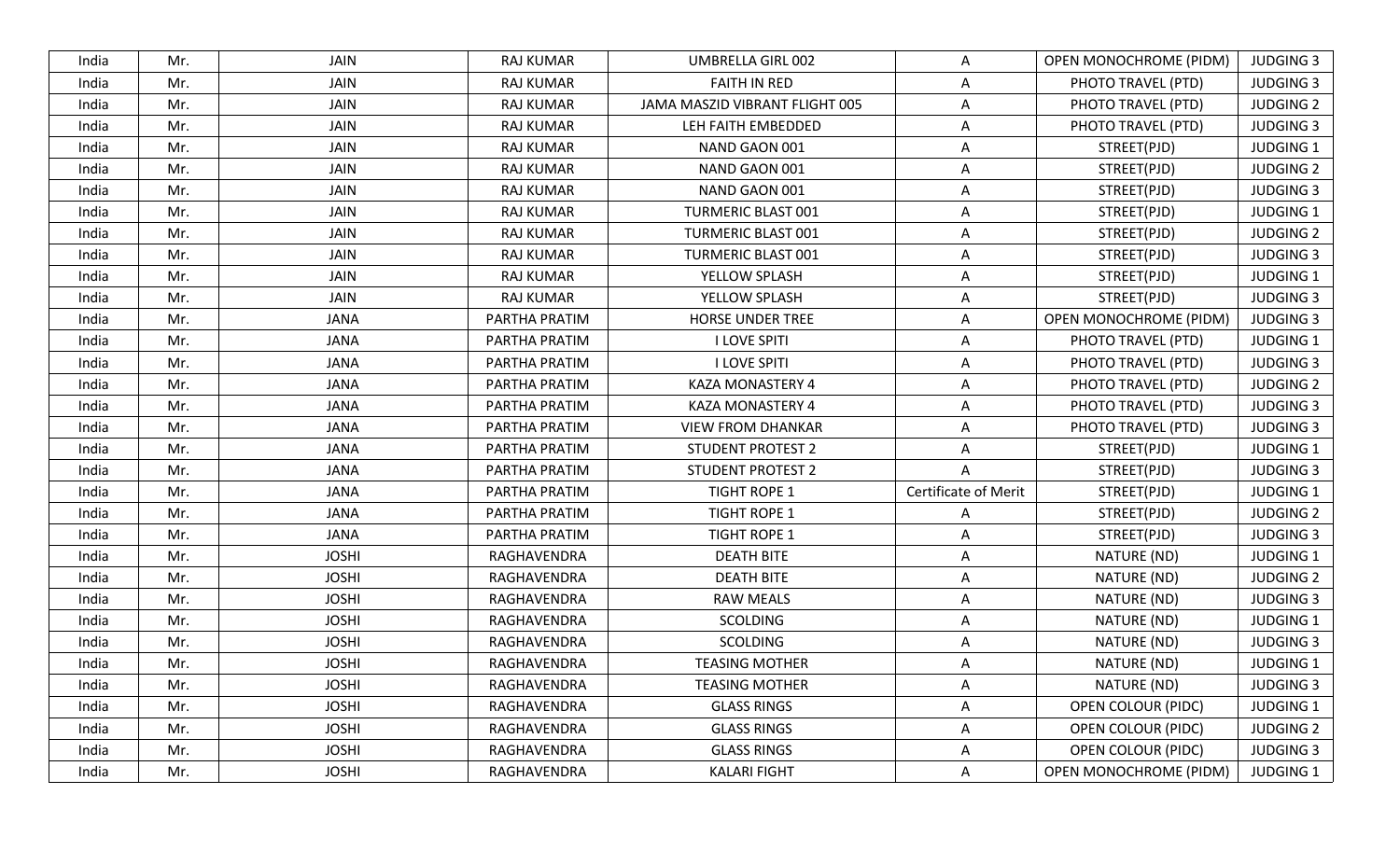| India | Mr. | <b>JOSHI</b> | RAGHAVENDRA   | <b>VILLAGE LUXARY</b>           | A                           | STREET(PJD)                   | <b>JUDGING 3</b> |
|-------|-----|--------------|---------------|---------------------------------|-----------------------------|-------------------------------|------------------|
| India | Mr. | K.M          | NARAYANASWAMY | <b>GREAT ESCAPE-9</b>           | Α                           | NATURE (ND)                   | <b>JUDGING 1</b> |
| India | Mr. | K.M          | NARAYANASWAMY | <b>GREAT ESCAPE-9</b>           | A                           | NATURE (ND)                   | <b>JUDGING 2</b> |
| India | Mr. | K.M          | NARAYANASWAMY | <b>GREAT ESCAPE-9</b>           | A                           | NATURE (ND)                   | <b>JUDGING 3</b> |
| India | Mr. | K.M          | NARAYANASWAMY | <b>GREY HERON CHASING-9</b>     | A                           | NATURE (ND)                   | JUDGING 1        |
| India | Mr. | K.M          | NARAYANASWAMY | <b>GREY HERON CHASING-9</b>     | A                           | NATURE (ND)                   | <b>JUDGING 2</b> |
| India | Mr. | K.M          | NARAYANASWAMY | <b>GREY HERON CHASING-9</b>     | A                           | NATURE (ND)                   | <b>JUDGING 3</b> |
| India | Mr. | K.M          | NARAYANASWAMY | <b>HERON FEEDING FROG-9</b>     | Certificate of Merit        | NATURE (ND)                   | <b>JUDGING 1</b> |
| India | Mr. | K.M          | NARAYANASWAMY | <b>HERON FEEDING FROG-9</b>     | A                           | NATURE (ND)                   | <b>JUDGING 2</b> |
| India | Mr. | K.M          | NARAYANASWAMY | <b>HERON FEEDING FROG-9</b>     | $\overline{A}$              | NATURE (ND)                   | <b>JUDGING 3</b> |
| India | Mr. | K.M          | NARAYANASWAMY | FEEDING CHEETALS CALF MC-2      | A                           | OPEN MONOCHROME (PIDM)        | <b>JUDGING 3</b> |
| India | Mr. | K.M          | NARAYANASWAMY | JACKEL FEEDING CHEETALS HEAD MC | A                           | <b>OPEN MONOCHROME (PIDM)</b> | <b>JUDGING 1</b> |
| India | Mr. | K.M          | NARAYANASWAMY | TRIBAL WOMAN MC                 | Α                           | <b>OPEN MONOCHROME (PIDM)</b> | <b>JUDGING 3</b> |
| India | Mr. | K.M          | NARAYANASWAMY | WINNOWING-5                     | Α                           | <b>OPEN MONOCHROME (PIDM)</b> | <b>JUDGING 2</b> |
| India | Mr. | K.M          | NARAYANASWAMY | WINNOWING-5                     | A                           | OPEN MONOCHROME (PIDM)        | <b>JUDGING 3</b> |
| India | Mr. | K.M          | NARAYANASWAMY | MAHAMASTAKABHISHEKA-2           | Α                           | PHOTO TRAVEL (PTD)            | <b>JUDGING 1</b> |
| India | Mr. | K.M          | NARAYANASWAMY | MAHAMASTAKABHISHEKA-2           | $\overline{A}$              | PHOTO TRAVEL (PTD)            | <b>JUDGING 2</b> |
| India | Mr. | K.M          | NARAYANASWAMY | MAHAMASTAKABHISHEKA-2           | A                           | PHOTO TRAVEL (PTD)            | <b>JUDGING 3</b> |
| India | Mr. | K.M          | NARAYANASWAMY | <b>BANDIPUR SAFARI-5</b>        | A                           | STREET(PJD)                   | <b>JUDGING 1</b> |
| India | Mr. | K.M          | NARAYANASWAMY | <b>DONKEYS ON STREET</b>        | A                           | STREET(PJD)                   | <b>JUDGING 1</b> |
| India | Mr. | K.M          | NARAYANASWAMY | <b>DONKEYS ON STREET</b>        | <b>Honour Mention</b>       | STREET(PJD)                   | <b>JUDGING 2</b> |
| India | Mr. | K.M          | NARAYANASWAMY | <b>RHINO TOURISM-5</b>          | <b>Certificate of Merit</b> | STREET(PJD)                   | <b>JUDGING 1</b> |
| India | Mr. | K.M          | NARAYANASWAMY | <b>RHINO TOURISM-5</b>          | A                           | STREET(PJD)                   | <b>JUDGING 2</b> |
| India | Mr. | <b>KAR</b>   | SANDIPAN      | <b>ELEPHANT LOVE 4605</b>       | A                           | NATURE (ND)                   | <b>JUDGING 1</b> |
| India | Mr. | <b>KAR</b>   | SANDIPAN      | <b>ELEPHANT LOVE 4605</b>       | Α                           | NATURE (ND)                   | <b>JUDGING 2</b> |
| India | Mr. | <b>KAR</b>   | SANDIPAN      | <b>ELEPHANT LOVE 4605</b>       | Α                           | NATURE (ND)                   | <b>JUDGING 3</b> |
| India | Mr. | <b>KAR</b>   | SANDIPAN      | KING TOSS 8047                  | A                           | NATURE (ND)                   | <b>JUDGING 1</b> |
| India | Mr. | <b>KAR</b>   | SANDIPAN      | KING TOSS 8047                  | Α                           | NATURE (ND)                   | <b>JUDGING 2</b> |
| India | Mr. | <b>KAR</b>   | SANDIPAN      | KING TOSS 8047                  | <b>Certificate of Merit</b> | NATURE (ND)                   | <b>JUDGING 3</b> |
| India | Mr. | <b>KAR</b>   | SANDIPAN      | RHINO THE CHARGER 2664          | A                           | NATURE (ND)                   | <b>JUDGING 1</b> |
| India | Mr. | <b>KAR</b>   | SANDIPAN      | RHINO THE CHARGER 2664          | A                           | NATURE (ND)                   | <b>JUDGING 3</b> |
| India | Mr. | <b>KAR</b>   | SANDIPAN      | <b>BURST OF COLOURS 6390</b>    | Α                           | <b>OPEN COLOUR (PIDC)</b>     | <b>JUDGING 1</b> |
| India | Mr. | <b>KAR</b>   | SANDIPAN      | <b>BURST OF COLOURS 6390</b>    | A                           | <b>OPEN COLOUR (PIDC)</b>     | <b>JUDGING 3</b> |
| India | Mr. | <b>KAR</b>   | SANDIPAN      | DUNES STORY 2523                | A                           | <b>OPEN COLOUR (PIDC)</b>     | JUDGING 1        |
|       |     |              |               |                                 |                             |                               |                  |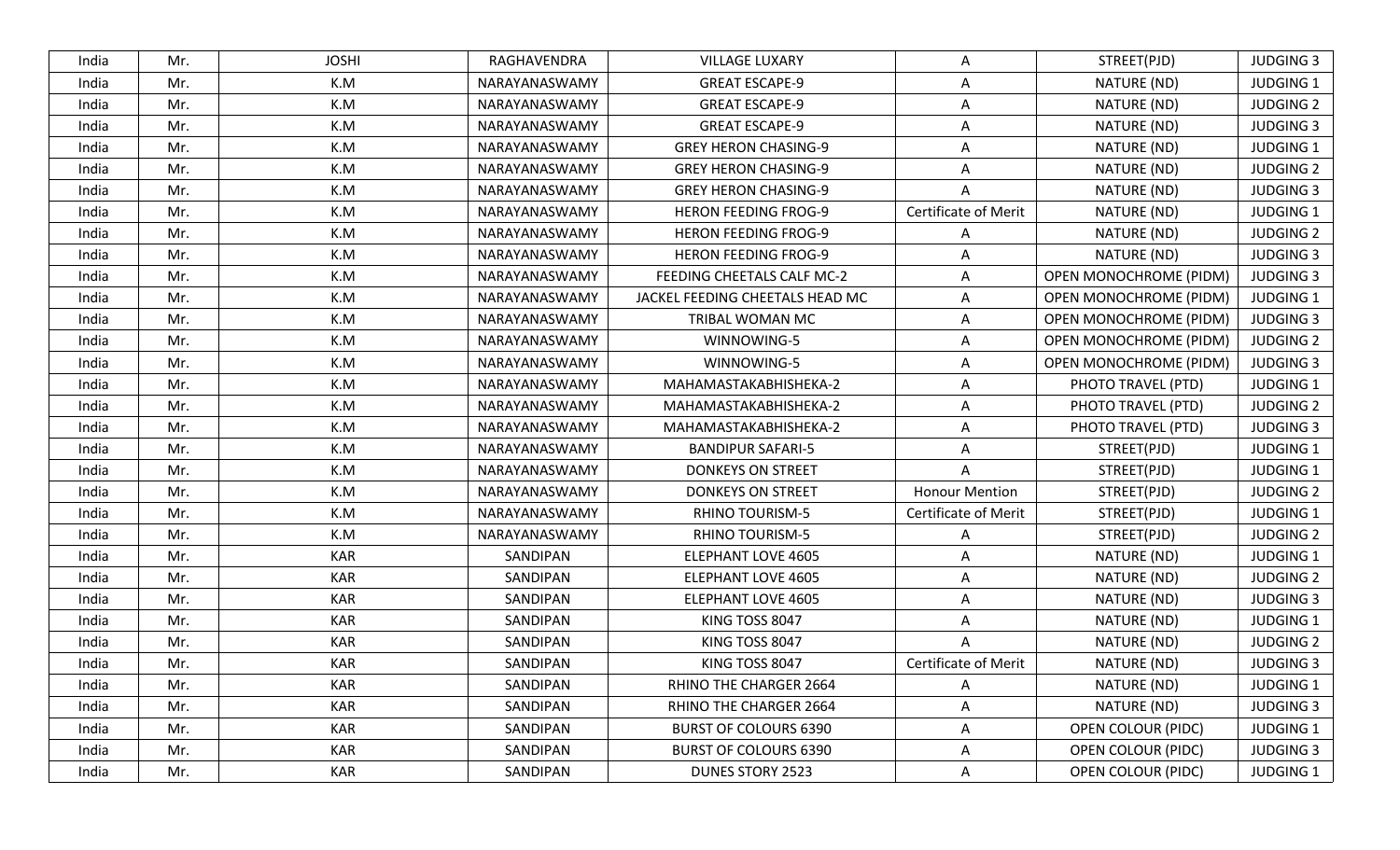| India | Mr. | KAR          | SANDIPAN       | <b>DUNES STORY 2523</b>           | A                       | <b>OPEN COLOUR (PIDC)</b>     | <b>JUDGING 2</b> |
|-------|-----|--------------|----------------|-----------------------------------|-------------------------|-------------------------------|------------------|
| India | Mr. | <b>KAR</b>   | SANDIPAN       | JOURNEY ON DESERT 1162            | $\mathsf{A}$            | <b>OPEN COLOUR (PIDC)</b>     | <b>JUDGING 1</b> |
| India | Mr. | <b>KAR</b>   | SANDIPAN       | NAGA DANCE 1479                   | $\overline{A}$          | <b>OPEN COLOUR (PIDC)</b>     | <b>JUDGING 1</b> |
| India | Mr. | <b>KAR</b>   | SANDIPAN       | NAGA DANCE 1479                   | A                       | <b>OPEN COLOUR (PIDC)</b>     | <b>JUDGING 3</b> |
| India | Mr. | <b>KAR</b>   | SANDIPAN       | NAGA FOLK DANCE 1337              | $\overline{A}$          | <b>OPEN MONOCHROME (PIDM)</b> | <b>JUDGING 1</b> |
| India | Mr. | <b>KAR</b>   | SANDIPAN       | TAJ PASS 0333                     | A                       | <b>OPEN MONOCHROME (PIDM)</b> | <b>JUDGING 1</b> |
| India | Mr. | <b>KAR</b>   | SANDIPAN       | TRILOOKS 1514                     | A                       | <b>OPEN MONOCHROME (PIDM)</b> | <b>JUDGING 3</b> |
| India | Mr. | <b>KAR</b>   | SANDIPAN       | HOLI AT SHYAM MANDIR 6604         | A                       | PHOTO TRAVEL (PTD)            | <b>JUDGING 1</b> |
| India | Mr. | <b>KAR</b>   | SANDIPAN       | HOLI AT SHYAM MANDIR 6604         | $\mathsf{A}$            | PHOTO TRAVEL (PTD)            | <b>JUDGING 2</b> |
| India | Mr. | <b>KAR</b>   | SANDIPAN       | HOLI AT SHYAM MANDIR 6604         | $\overline{A}$          | PHOTO TRAVEL (PTD)            | <b>JUDGING 3</b> |
| India | Mr. | <b>KAR</b>   | SANDIPAN       | NAGA LOG DANCE 1022               | A                       | PHOTO TRAVEL (PTD)            | <b>JUDGING 1</b> |
| India | Mr. | <b>KAR</b>   | SANDIPAN       | NAGA LOG DANCE 1022               | A                       | PHOTO TRAVEL (PTD)            | <b>JUDGING 2</b> |
| India | Mr. | <b>KAR</b>   | SANDIPAN       | NAGA LOG DANCE 1022               | A                       | PHOTO TRAVEL (PTD)            | <b>JUDGING 3</b> |
| India | Mr. | <b>KAR</b>   | SANDIPAN       | THANKS UNESCO 2121                | A                       | PHOTO TRAVEL (PTD)            | <b>JUDGING 1</b> |
| India | Mr. | <b>KAR</b>   | SANDIPAN       | THANKS UNESCO 2121                | $\overline{A}$          | PHOTO TRAVEL (PTD)            | <b>JUDGING 2</b> |
| India | Mr. | <b>KAR</b>   | SANDIPAN       | THANKS UNESCO 2121                | A                       | PHOTO TRAVEL (PTD)            | <b>JUDGING 3</b> |
| India | Mr. | <b>KAR</b>   | SANDIPAN       | <b>COLOURFULL PROCESSION 4841</b> | $\overline{A}$          | STREET(PJD)                   | <b>JUDGING 1</b> |
| India | Mr. | <b>KAR</b>   | SANDIPAN       | <b>COLOURFULL PROCESSION 4841</b> | A                       | STREET(PJD)                   | <b>JUDGING 2</b> |
| India | Mr. | <b>KAR</b>   | SANDIPAN       | <b>COLOURFULL PROCESSION 4841</b> | $\overline{A}$          | STREET(PJD)                   | <b>JUDGING 3</b> |
| India | Mr. | <b>KAR</b>   | SANDIPAN       | STREET FOOD SELLER 4723           | A                       | STREET(PJD)                   | <b>JUDGING 1</b> |
| India | Mr. | <b>KAR</b>   | SANDIPAN       | STREET TAKE 0053                  | $\mathsf{A}$            | STREET(PJD)                   | <b>JUDGING 1</b> |
| India | Mr. | <b>KAR</b>   | SANDIPAN       | WATER LOGGED CITY 6473            | $\overline{A}$          | STREET(PJD)                   | <b>JUDGING 1</b> |
| India | Mr. | <b>KAR</b>   | SANDIPAN       | WATER LOGGED CITY 6473            | $\overline{A}$          | STREET(PJD)                   | <b>JUDGING 2</b> |
| India | Mr. | <b>KAR</b>   | SANDIPAN       | WATER LOGGED CITY 6473            | $\overline{A}$          | STREET(PJD)                   | <b>JUDGING 3</b> |
| India | Mr. | <b>MAITY</b> | <b>BASUDEV</b> | <b>BATTTLE 1</b>                  | A                       | NATURE (ND)                   | <b>JUDGING 1</b> |
| India | Mr. | <b>MAITY</b> | <b>BASUDEV</b> | <b>BATTTLE 1</b>                  | $\overline{A}$          | NATURE (ND)                   | <b>JUDGING 2</b> |
| India | Mr. | <b>MAITY</b> | <b>BASUDEV</b> | <b>BATTTLE 1</b>                  | Club Silver             | NATURE (ND)                   | <b>JUDGING 3</b> |
| India | Mr. | <b>MAITY</b> | <b>BASUDEV</b> | <b>HERON WITH FROG 5408</b>       | A                       | NATURE (ND)                   | <b>JUDGING 3</b> |
| India | Mr. | <b>MAITY</b> | <b>BASUDEV</b> | <b>MORNING TIME 4829</b>          | $\mathsf{A}$            | NATURE (ND)                   | <b>JUDGING 1</b> |
| India | Mr. | <b>MAITY</b> | <b>BASUDEV</b> | <b>MORNING TIME 4829</b>          | A                       | NATURE (ND)                   | <b>JUDGING 3</b> |
| India | Mr. | <b>MAITY</b> | <b>BASUDEV</b> | <b>CLOTH DRYING 8334</b>          | $\overline{\mathsf{A}}$ | <b>OPEN COLOUR (PIDC)</b>     | <b>JUDGING 1</b> |
| India | Mr. | <b>MAITY</b> | <b>BASUDEV</b> | CLOTH DRYING 8334                 | $\mathsf{A}$            | <b>OPEN COLOUR (PIDC)</b>     | <b>JUDGING 2</b> |
| India | Mr. | <b>MAITY</b> | <b>BASUDEV</b> | <b>CLOTH DRYING 8334</b>          | A                       | OPEN COLOUR (PIDC)            | <b>JUDGING 3</b> |
| India | Mr. | <b>MAITY</b> | <b>BASUDEV</b> | FISING AT RIVER 8187              | $\mathsf{A}$            | <b>OPEN COLOUR (PIDC)</b>     | <b>JUDGING 3</b> |
|       |     |              |                |                                   |                         |                               |                  |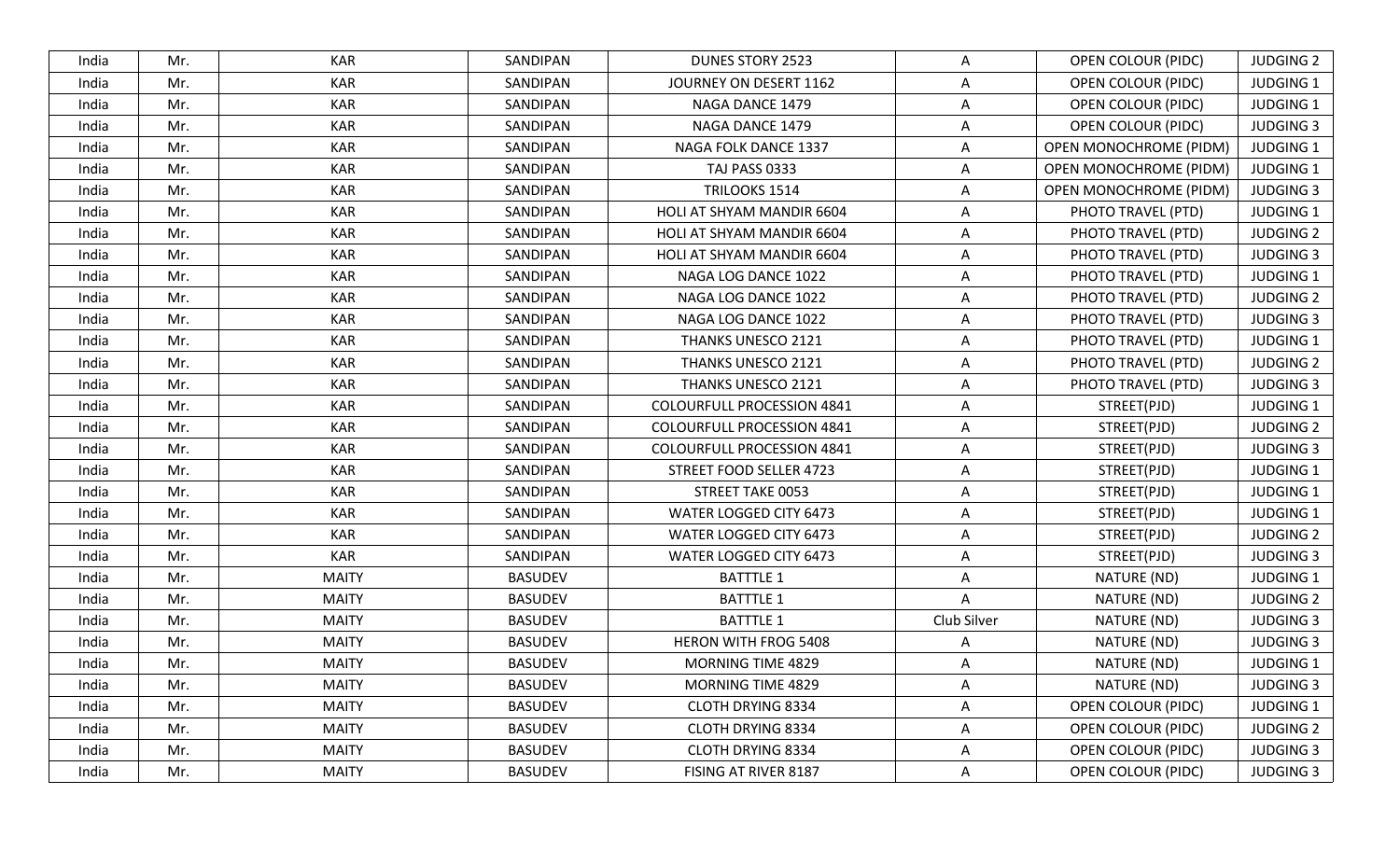| India | Mr. | <b>MAITY</b>  | <b>BASUDEV</b>  | PRAYER FOR PEACE 8050     | A                           | <b>OPEN COLOUR (PIDC)</b>     | <b>JUDGING 1</b> |
|-------|-----|---------------|-----------------|---------------------------|-----------------------------|-------------------------------|------------------|
| India | Mr. | <b>MAITY</b>  | <b>BASUDEV</b>  | PRAYER FOR PEACE 8050     | Α                           | <b>OPEN COLOUR (PIDC)</b>     | <b>JUDGING 3</b> |
| India | Mr. | <b>MAITY</b>  | <b>BASUDEV</b>  | <b>WORK TOGETHER 7631</b> | $\overline{A}$              | <b>OPEN COLOUR (PIDC)</b>     | <b>JUDGING 1</b> |
| India | Mr. | <b>MAITY</b>  | <b>BASUDEV</b>  | <b>WORK TOGETHER 7631</b> | A                           | <b>OPEN COLOUR (PIDC)</b>     | <b>JUDGING 2</b> |
| India | Mr. | <b>MAITY</b>  | <b>BASUDEV</b>  | <b>WORK TOGETHER 7631</b> | Α                           | <b>OPEN COLOUR (PIDC)</b>     | <b>JUDGING 3</b> |
| India | Mr. | <b>MAITY</b>  | <b>BASUDEV</b>  | DREAM OF CYCLING          | Α                           | OPEN MONOCHROME (PIDM)        | <b>JUDGING 1</b> |
| India | Mr. | <b>MAITY</b>  | <b>BASUDEV</b>  | DREAM OF CYCLING          | A                           | <b>OPEN MONOCHROME (PIDM)</b> | <b>JUDGING 2</b> |
| India | Mr. | <b>MAITY</b>  | <b>BASUDEV</b>  | DREAM OF CYCLING          | A                           | OPEN MONOCHROME (PIDM)        | <b>JUDGING 3</b> |
| India | Mr. | <b>MAITY</b>  | <b>BASUDEV</b>  | STILL LIFE 1605           | Α                           | OPEN MONOCHROME (PIDM)        | <b>JUDGING 2</b> |
| India | Mr. | <b>MAITY</b>  | <b>BASUDEV</b>  | STILL LIFE 1605           | $\overline{A}$              | <b>OPEN MONOCHROME (PIDM)</b> | <b>JUDGING 3</b> |
| India | Mr. | <b>MAITY</b>  | <b>BASUDEV</b>  | STUDY WITH FAMILY 8038    | A                           | OPEN MONOCHROME (PIDM)        | <b>JUDGING 1</b> |
| India | Mr. | <b>MAITY</b>  | <b>BASUDEV</b>  | STUDY WITH FAMILY 8038    | Certificate of Merit        | <b>OPEN MONOCHROME (PIDM)</b> | <b>JUDGING 2</b> |
| India | Mr. | <b>MAITY</b>  | <b>BASUDEV</b>  | STUDY WITH FAMILY 8038    | <b>Certificate of Merit</b> | OPEN MONOCHROME (PIDM)        | <b>JUDGING 3</b> |
| India | Mr. | <b>MAITY</b>  | <b>BASUDEV</b>  | <b>BARON 1</b>            |                             | PHOTO TRAVEL (PTD)            | <b>JUDGING 1</b> |
| India | Mr. | <b>MAITY</b>  | <b>BASUDEV</b>  | <b>BARON 1</b>            | <b>Certificate of Merit</b> | PHOTO TRAVEL (PTD)            | <b>JUDGING 2</b> |
| India | Mr. | <b>MAITY</b>  | <b>BASUDEV</b>  | <b>BARON 1</b>            | <b>Certificate of Merit</b> | PHOTO TRAVEL (PTD)            | <b>JUDGING 3</b> |
| India | Mr. | <b>MAITY</b>  | <b>BASUDEV</b>  | <b>GANGA AROTI 3970</b>   | A                           | PHOTO TRAVEL (PTD)            | <b>JUDGING 1</b> |
| India | Mr. | <b>MAITY</b>  | <b>BASUDEV</b>  | <b>GANGA AROTI 3970</b>   | A                           | PHOTO TRAVEL (PTD)            | <b>JUDGING 3</b> |
| India | Mr. | <b>MAITY</b>  | <b>BASUDEV</b>  | <b>SILK ROUTE</b>         | Certificate of Merit        | PHOTO TRAVEL (PTD)            | <b>JUDGING 1</b> |
| India | Mr. | <b>MAITY</b>  | <b>BASUDEV</b>  | <b>SILK ROUTE</b>         | A                           | PHOTO TRAVEL (PTD)            | <b>JUDGING 2</b> |
| India | Mr. | <b>MAITY</b>  | <b>BASUDEV</b>  | <b>SILK ROUTE</b>         | A                           | PHOTO TRAVEL (PTD)            | <b>JUDGING 3</b> |
| India | Mr. | <b>MAITY</b>  | <b>BASUDEV</b>  | <b>DONDY 0551</b>         | A                           | STREET(PJD)                   | <b>JUDGING 1</b> |
| India | Mr. | <b>MAITY</b>  | <b>BASUDEV</b>  | <b>DONDY 0551</b>         | $\overline{A}$              | STREET(PJD)                   | <b>JUDGING 2</b> |
| India | Mr. | <b>MAITY</b>  | <b>BASUDEV</b>  | <b>DONDY 0551</b>         | <b>Honour Mention</b>       | STREET(PJD)                   | <b>JUDGING 3</b> |
| India | Mr. | <b>MAITY</b>  | <b>BASUDEV</b>  | <b>FATH 0639</b>          | Α                           | STREET(PJD)                   | <b>JUDGING 1</b> |
| India | Mr. | <b>MAITY</b>  | <b>BASUDEV</b>  | <b>FATH 0639</b>          | A                           | STREET(PJD)                   | <b>JUDGING 2</b> |
| India | Mr. | <b>MAITY</b>  | <b>BASUDEV</b>  | <b>FATH 0639</b>          | A                           | STREET(PJD)                   | <b>JUDGING 3</b> |
| India | Mr. | <b>MAITY</b>  | <b>BASUDEV</b>  | ROAD SHOW 0714            | A                           | STREET(PJD)                   | <b>JUDGING 1</b> |
| India | Mr. | <b>MAITY</b>  | <b>BASUDEV</b>  | ROAD SHOW 0714            | Α                           | STREET(PJD)                   | <b>JUDGING 3</b> |
| India | Mr. | <b>MAITY</b>  | <b>BASUDEV</b>  | <b>VINTAGE CAR</b>        | Α                           | STREET(PJD)                   | <b>JUDGING 1</b> |
| India | Mr. | <b>MAITY</b>  | <b>BASUDEV</b>  | <b>VINTAGE CAR</b>        | Α                           | STREET(PJD)                   | <b>JUDGING 2</b> |
| India | Mr. | <b>MAITY</b>  | <b>BASUDEV</b>  | <b>VINTAGE CAR</b>        | A                           | STREET(PJD)                   | <b>JUDGING 3</b> |
| India | Mr. | <b>MANDAL</b> | <b>BISWAJIT</b> | <b>SWEET LUNCH</b>        | A                           | NATURE (ND)                   | <b>JUDGING 1</b> |
| India | Mr. | MANDAL        | <b>BISWAJIT</b> | <b>SWEET LUNCH</b>        | A                           | NATURE (ND)                   | <b>JUDGING 2</b> |
|       |     |               |                 |                           |                             |                               |                  |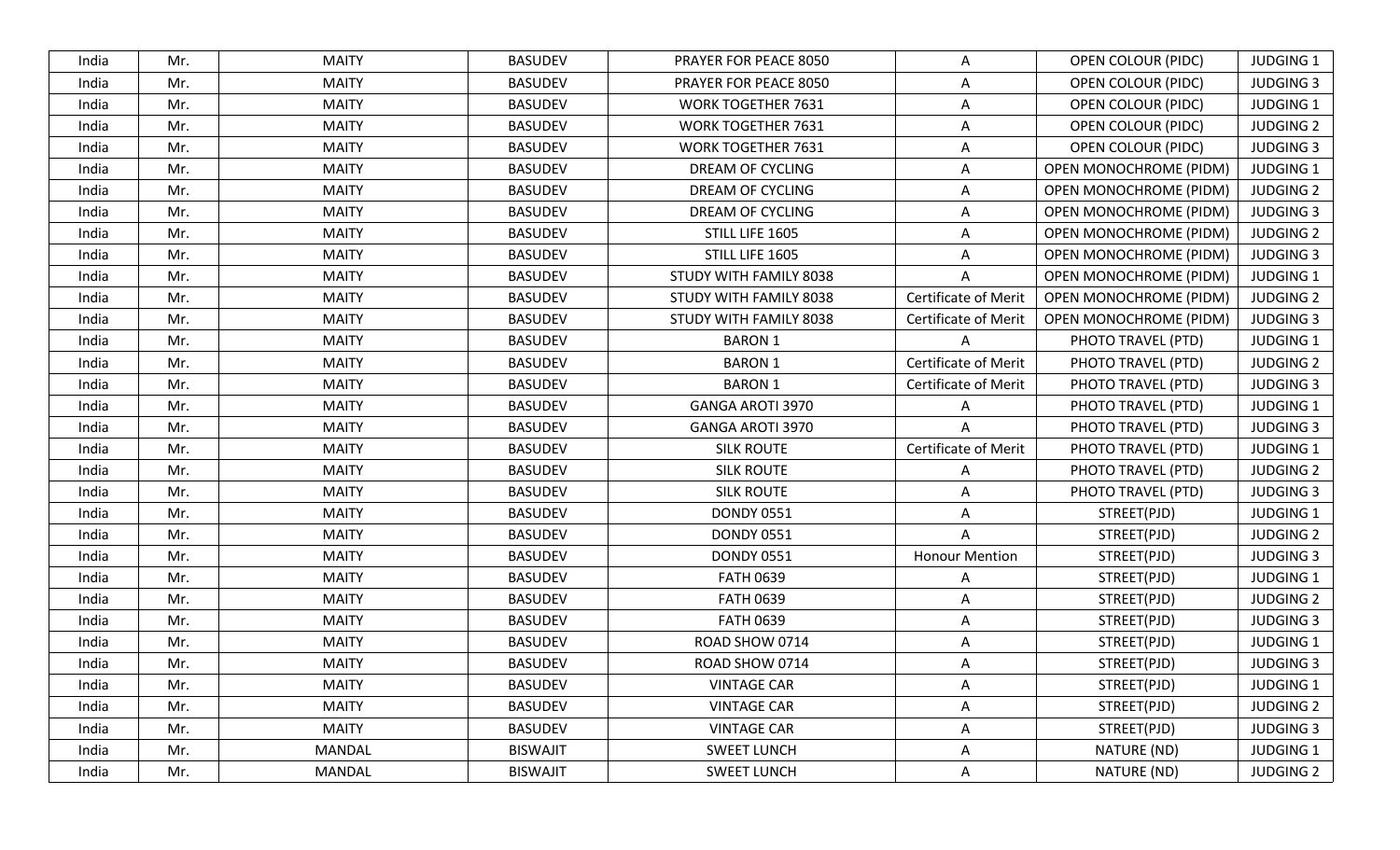| <b>JUDGING 3</b><br>Mr.<br><b>MANDAL</b><br><b>BISWAJIT</b><br><b>SWEET LUNCH</b><br>NATURE (ND)<br>India<br>Α<br><b>MANDAL</b><br><b>TARGET FULFILLED</b><br>NATURE (ND)<br><b>JUDGING 2</b><br>Mr.<br><b>BISWAJIT</b><br>Α<br>India<br>Mr.<br><b>MANDAL</b><br><b>BISWAJIT</b><br><b>TARGET FULFILLED</b><br>NATURE (ND)<br><b>JUDGING 3</b><br>India<br>A<br>Mr.<br><b>MANDAL</b><br><b>BISWAJIT</b><br><b>TASTY BREAKFAST</b><br>NATURE (ND)<br><b>JUDGING 1</b><br>India<br>A<br><b>JUDGING 2</b><br>Mr.<br>MANDAL<br><b>BISWAJIT</b><br>NATURE (ND)<br>India<br><b>TASTY BREAKFAST</b><br>A<br><b>Certificate of Merit</b><br><b>BISWAJIT</b><br><b>TASTY BREAKFAST</b><br>NATURE (ND)<br><b>JUDGING 3</b><br>Mr.<br>MANDAL<br>India<br>Mr.<br>MANDAL<br><b>BISWAJIT</b><br><b>TWIN HUNTER</b><br>NATURE (ND)<br><b>JUDGING 1</b><br>India<br>A<br><b>MANDAL</b><br><b>BISWAJIT</b><br><b>TWIN HUNTER</b><br>NATURE (ND)<br><b>JUDGING 2</b><br>India<br>Mr.<br>A<br>Mr.<br><b>MANDAL</b><br><b>BISWAJIT</b><br><b>TWIN HUNTER</b><br>NATURE (ND)<br><b>JUDGING 3</b><br>India<br>Α<br>Mr.<br><b>MANDAL</b><br><b>BISWAJIT</b><br><b>DURGA PRAYER</b><br><b>OPEN COLOUR (PIDC)</b><br><b>JUDGING 1</b><br>India<br>$\overline{A}$<br><b>BISWAJIT</b><br><b>DURGA PRAYER</b><br><b>JUDGING 3</b><br>Mr.<br>MANDAL<br><b>OPEN COLOUR (PIDC)</b><br>India<br>A<br><b>MANDAL</b><br><b>BISWAJIT</b><br><b>JUDGING 1</b><br>Mr.<br>NET FISHING STYLE<br>Α<br><b>OPEN COLOUR (PIDC)</b><br>India<br>NET FISHING STYLE<br>Mr.<br><b>MANDAL</b><br><b>BISWAJIT</b><br><b>OPEN COLOUR (PIDC)</b><br><b>JUDGING 2</b><br>India<br>A<br>Mr.<br><b>JUDGING 3</b><br>India<br>MANDAL<br><b>BISWAJIT</b><br>NET FISHING STYLE<br>$\overline{A}$<br><b>OPEN COLOUR (PIDC)</b><br><b>MANDAL</b><br><b>BISWAJIT</b><br>TIME TO CALL<br>Certificate of Merit<br><b>JUDGING 1</b><br>Mr.<br><b>OPEN COLOUR (PIDC)</b><br>India<br><b>MANDAL</b><br><b>BISWAJIT</b><br>TIME TO CALL<br><b>JUDGING 2</b><br>Mr.<br>OPEN COLOUR (PIDC)<br>India<br>A<br>Mr.<br>TIME TO CALL<br><b>JUDGING 3</b><br>India<br>MANDAL<br><b>BISWAJIT</b><br>$\overline{A}$<br><b>OPEN COLOUR (PIDC)</b><br><b>MANDAL</b><br><b>BISWAJIT</b><br>TIME TO SMILE<br><b>OPEN COLOUR (PIDC)</b><br><b>JUDGING 1</b><br>Mr.<br>India<br>Α<br>MANDAL<br><b>BISWAJIT</b><br>TIME TO SMILE<br><b>JUDGING 2</b><br>Mr.<br>A<br>OPEN COLOUR (PIDC)<br>India<br>Mr.<br><b>MANDAL</b><br><b>BISWAJIT</b><br>TIME TO SMILE<br><b>OPEN COLOUR (PIDC)</b><br><b>JUDGING 3</b><br>India<br><b>Honour Mention</b><br><b>MANDAL</b><br><b>BISWAJIT</b><br><b>BRICK FIELD SMILE</b><br>OPEN MONOCHROME (PIDM)<br><b>JUDGING 1</b><br>Mr.<br>India<br>A<br><b>MANDAL</b><br><b>BISWAJIT</b><br><b>BRICK FIELD SMILE</b><br><b>OPEN MONOCHROME (PIDM)</b><br><b>JUDGING 2</b><br>India<br>Mr.<br>A<br>OPEN MONOCHROME (PIDM)<br>Mr.<br>MANDAL<br><b>BISWAJIT</b><br><b>BRICK FIELD SMILE</b><br><b>JUDGING 3</b><br>India<br>A<br>Mr.<br><b>MANDAL</b><br><b>BISWAJIT</b><br>OPEN MONOCHROME (PIDM)<br><b>JUDGING 1</b><br>India<br><b>HOME MAKER</b><br>A<br><b>MANDAL</b><br><b>BISWAJIT</b><br><b>HOME MAKER</b><br><b>Honour Mention</b><br>OPEN MONOCHROME (PIDM)<br>Mr.<br><b>JUDGING 2</b><br>India<br>MANDAL<br><b>BISWAJIT</b><br><b>HOME MAKER</b><br>OPEN MONOCHROME (PIDM)<br><b>JUDGING 3</b><br>Mr.<br>$\overline{A}$<br>India<br>Mr.<br><b>MANDAL</b><br><b>BISWAJIT</b><br><b>IMMERSED ARTIST</b><br>Club Gold<br><b>OPEN MONOCHROME (PIDM)</b><br><b>JUDGING 1</b><br>India<br>OPEN MONOCHROME (PIDM)<br>Mr.<br><b>MANDAL</b><br><b>BISWAJIT</b><br><b>IMMERSED ARTIST</b><br><b>JUDGING 2</b><br>India<br><b>MANDAL</b><br><b>BISWAJIT</b><br>Club Gold<br><b>OPEN MONOCHROME (PIDM)</b><br><b>JUDGING 3</b><br>India<br>Mr.<br><b>IMMERSED ARTIST</b><br><b>BISWAJIT</b><br><b>INNOCENT BOY</b><br><b>OPEN MONOCHROME (PIDM)</b><br><b>JUDGING 1</b><br>India<br>Mr.<br>MANDAL<br>A<br>Mr.<br>MANDAL<br><b>BISWAJIT</b><br>AMAZING<br>A<br>PHOTO TRAVEL (PTD)<br><b>JUDGING 1</b><br>India<br>Mr.<br><b>MANDAL</b><br>AMAZING<br>PHOTO TRAVEL (PTD)<br><b>JUDGING 3</b><br>India<br><b>BISWAJIT</b><br>A<br>PHOTO TRAVEL (PTD)<br><b>JUDGING 1</b><br>Mr.<br>MANDAL<br><b>BISWAJIT</b><br><b>GOOD BYE MOTHER</b><br>A<br>India<br>Certificate of Merit<br>MANDAL<br><b>BISWAJIT</b><br><b>GOOD BYE MOTHER</b><br>PHOTO TRAVEL (PTD)<br><b>JUDGING 2</b><br>India<br>Mr. |  |  |  |  |  |
|----------------------------------------------------------------------------------------------------------------------------------------------------------------------------------------------------------------------------------------------------------------------------------------------------------------------------------------------------------------------------------------------------------------------------------------------------------------------------------------------------------------------------------------------------------------------------------------------------------------------------------------------------------------------------------------------------------------------------------------------------------------------------------------------------------------------------------------------------------------------------------------------------------------------------------------------------------------------------------------------------------------------------------------------------------------------------------------------------------------------------------------------------------------------------------------------------------------------------------------------------------------------------------------------------------------------------------------------------------------------------------------------------------------------------------------------------------------------------------------------------------------------------------------------------------------------------------------------------------------------------------------------------------------------------------------------------------------------------------------------------------------------------------------------------------------------------------------------------------------------------------------------------------------------------------------------------------------------------------------------------------------------------------------------------------------------------------------------------------------------------------------------------------------------------------------------------------------------------------------------------------------------------------------------------------------------------------------------------------------------------------------------------------------------------------------------------------------------------------------------------------------------------------------------------------------------------------------------------------------------------------------------------------------------------------------------------------------------------------------------------------------------------------------------------------------------------------------------------------------------------------------------------------------------------------------------------------------------------------------------------------------------------------------------------------------------------------------------------------------------------------------------------------------------------------------------------------------------------------------------------------------------------------------------------------------------------------------------------------------------------------------------------------------------------------------------------------------------------------------------------------------------------------------------------------------------------------------------------------------------------------------------------------------------------------------------------------------------------------------------------------------------------------------------------------------------------------------------------------------------------------------------------------------------------------------------------------------------------------------------------------------------------------------------------------------------------------------------------------------------------------------------------------------------------------------------------------------------------------------------------------------------------------------------------------------------------------------------------------------------------------------------------------------------------------|--|--|--|--|--|
|                                                                                                                                                                                                                                                                                                                                                                                                                                                                                                                                                                                                                                                                                                                                                                                                                                                                                                                                                                                                                                                                                                                                                                                                                                                                                                                                                                                                                                                                                                                                                                                                                                                                                                                                                                                                                                                                                                                                                                                                                                                                                                                                                                                                                                                                                                                                                                                                                                                                                                                                                                                                                                                                                                                                                                                                                                                                                                                                                                                                                                                                                                                                                                                                                                                                                                                                                                                                                                                                                                                                                                                                                                                                                                                                                                                                                                                                                                                                                                                                                                                                                                                                                                                                                                                                                                                                                                                                                                  |  |  |  |  |  |
|                                                                                                                                                                                                                                                                                                                                                                                                                                                                                                                                                                                                                                                                                                                                                                                                                                                                                                                                                                                                                                                                                                                                                                                                                                                                                                                                                                                                                                                                                                                                                                                                                                                                                                                                                                                                                                                                                                                                                                                                                                                                                                                                                                                                                                                                                                                                                                                                                                                                                                                                                                                                                                                                                                                                                                                                                                                                                                                                                                                                                                                                                                                                                                                                                                                                                                                                                                                                                                                                                                                                                                                                                                                                                                                                                                                                                                                                                                                                                                                                                                                                                                                                                                                                                                                                                                                                                                                                                                  |  |  |  |  |  |
|                                                                                                                                                                                                                                                                                                                                                                                                                                                                                                                                                                                                                                                                                                                                                                                                                                                                                                                                                                                                                                                                                                                                                                                                                                                                                                                                                                                                                                                                                                                                                                                                                                                                                                                                                                                                                                                                                                                                                                                                                                                                                                                                                                                                                                                                                                                                                                                                                                                                                                                                                                                                                                                                                                                                                                                                                                                                                                                                                                                                                                                                                                                                                                                                                                                                                                                                                                                                                                                                                                                                                                                                                                                                                                                                                                                                                                                                                                                                                                                                                                                                                                                                                                                                                                                                                                                                                                                                                                  |  |  |  |  |  |
|                                                                                                                                                                                                                                                                                                                                                                                                                                                                                                                                                                                                                                                                                                                                                                                                                                                                                                                                                                                                                                                                                                                                                                                                                                                                                                                                                                                                                                                                                                                                                                                                                                                                                                                                                                                                                                                                                                                                                                                                                                                                                                                                                                                                                                                                                                                                                                                                                                                                                                                                                                                                                                                                                                                                                                                                                                                                                                                                                                                                                                                                                                                                                                                                                                                                                                                                                                                                                                                                                                                                                                                                                                                                                                                                                                                                                                                                                                                                                                                                                                                                                                                                                                                                                                                                                                                                                                                                                                  |  |  |  |  |  |
|                                                                                                                                                                                                                                                                                                                                                                                                                                                                                                                                                                                                                                                                                                                                                                                                                                                                                                                                                                                                                                                                                                                                                                                                                                                                                                                                                                                                                                                                                                                                                                                                                                                                                                                                                                                                                                                                                                                                                                                                                                                                                                                                                                                                                                                                                                                                                                                                                                                                                                                                                                                                                                                                                                                                                                                                                                                                                                                                                                                                                                                                                                                                                                                                                                                                                                                                                                                                                                                                                                                                                                                                                                                                                                                                                                                                                                                                                                                                                                                                                                                                                                                                                                                                                                                                                                                                                                                                                                  |  |  |  |  |  |
|                                                                                                                                                                                                                                                                                                                                                                                                                                                                                                                                                                                                                                                                                                                                                                                                                                                                                                                                                                                                                                                                                                                                                                                                                                                                                                                                                                                                                                                                                                                                                                                                                                                                                                                                                                                                                                                                                                                                                                                                                                                                                                                                                                                                                                                                                                                                                                                                                                                                                                                                                                                                                                                                                                                                                                                                                                                                                                                                                                                                                                                                                                                                                                                                                                                                                                                                                                                                                                                                                                                                                                                                                                                                                                                                                                                                                                                                                                                                                                                                                                                                                                                                                                                                                                                                                                                                                                                                                                  |  |  |  |  |  |
|                                                                                                                                                                                                                                                                                                                                                                                                                                                                                                                                                                                                                                                                                                                                                                                                                                                                                                                                                                                                                                                                                                                                                                                                                                                                                                                                                                                                                                                                                                                                                                                                                                                                                                                                                                                                                                                                                                                                                                                                                                                                                                                                                                                                                                                                                                                                                                                                                                                                                                                                                                                                                                                                                                                                                                                                                                                                                                                                                                                                                                                                                                                                                                                                                                                                                                                                                                                                                                                                                                                                                                                                                                                                                                                                                                                                                                                                                                                                                                                                                                                                                                                                                                                                                                                                                                                                                                                                                                  |  |  |  |  |  |
|                                                                                                                                                                                                                                                                                                                                                                                                                                                                                                                                                                                                                                                                                                                                                                                                                                                                                                                                                                                                                                                                                                                                                                                                                                                                                                                                                                                                                                                                                                                                                                                                                                                                                                                                                                                                                                                                                                                                                                                                                                                                                                                                                                                                                                                                                                                                                                                                                                                                                                                                                                                                                                                                                                                                                                                                                                                                                                                                                                                                                                                                                                                                                                                                                                                                                                                                                                                                                                                                                                                                                                                                                                                                                                                                                                                                                                                                                                                                                                                                                                                                                                                                                                                                                                                                                                                                                                                                                                  |  |  |  |  |  |
|                                                                                                                                                                                                                                                                                                                                                                                                                                                                                                                                                                                                                                                                                                                                                                                                                                                                                                                                                                                                                                                                                                                                                                                                                                                                                                                                                                                                                                                                                                                                                                                                                                                                                                                                                                                                                                                                                                                                                                                                                                                                                                                                                                                                                                                                                                                                                                                                                                                                                                                                                                                                                                                                                                                                                                                                                                                                                                                                                                                                                                                                                                                                                                                                                                                                                                                                                                                                                                                                                                                                                                                                                                                                                                                                                                                                                                                                                                                                                                                                                                                                                                                                                                                                                                                                                                                                                                                                                                  |  |  |  |  |  |
|                                                                                                                                                                                                                                                                                                                                                                                                                                                                                                                                                                                                                                                                                                                                                                                                                                                                                                                                                                                                                                                                                                                                                                                                                                                                                                                                                                                                                                                                                                                                                                                                                                                                                                                                                                                                                                                                                                                                                                                                                                                                                                                                                                                                                                                                                                                                                                                                                                                                                                                                                                                                                                                                                                                                                                                                                                                                                                                                                                                                                                                                                                                                                                                                                                                                                                                                                                                                                                                                                                                                                                                                                                                                                                                                                                                                                                                                                                                                                                                                                                                                                                                                                                                                                                                                                                                                                                                                                                  |  |  |  |  |  |
|                                                                                                                                                                                                                                                                                                                                                                                                                                                                                                                                                                                                                                                                                                                                                                                                                                                                                                                                                                                                                                                                                                                                                                                                                                                                                                                                                                                                                                                                                                                                                                                                                                                                                                                                                                                                                                                                                                                                                                                                                                                                                                                                                                                                                                                                                                                                                                                                                                                                                                                                                                                                                                                                                                                                                                                                                                                                                                                                                                                                                                                                                                                                                                                                                                                                                                                                                                                                                                                                                                                                                                                                                                                                                                                                                                                                                                                                                                                                                                                                                                                                                                                                                                                                                                                                                                                                                                                                                                  |  |  |  |  |  |
|                                                                                                                                                                                                                                                                                                                                                                                                                                                                                                                                                                                                                                                                                                                                                                                                                                                                                                                                                                                                                                                                                                                                                                                                                                                                                                                                                                                                                                                                                                                                                                                                                                                                                                                                                                                                                                                                                                                                                                                                                                                                                                                                                                                                                                                                                                                                                                                                                                                                                                                                                                                                                                                                                                                                                                                                                                                                                                                                                                                                                                                                                                                                                                                                                                                                                                                                                                                                                                                                                                                                                                                                                                                                                                                                                                                                                                                                                                                                                                                                                                                                                                                                                                                                                                                                                                                                                                                                                                  |  |  |  |  |  |
|                                                                                                                                                                                                                                                                                                                                                                                                                                                                                                                                                                                                                                                                                                                                                                                                                                                                                                                                                                                                                                                                                                                                                                                                                                                                                                                                                                                                                                                                                                                                                                                                                                                                                                                                                                                                                                                                                                                                                                                                                                                                                                                                                                                                                                                                                                                                                                                                                                                                                                                                                                                                                                                                                                                                                                                                                                                                                                                                                                                                                                                                                                                                                                                                                                                                                                                                                                                                                                                                                                                                                                                                                                                                                                                                                                                                                                                                                                                                                                                                                                                                                                                                                                                                                                                                                                                                                                                                                                  |  |  |  |  |  |
|                                                                                                                                                                                                                                                                                                                                                                                                                                                                                                                                                                                                                                                                                                                                                                                                                                                                                                                                                                                                                                                                                                                                                                                                                                                                                                                                                                                                                                                                                                                                                                                                                                                                                                                                                                                                                                                                                                                                                                                                                                                                                                                                                                                                                                                                                                                                                                                                                                                                                                                                                                                                                                                                                                                                                                                                                                                                                                                                                                                                                                                                                                                                                                                                                                                                                                                                                                                                                                                                                                                                                                                                                                                                                                                                                                                                                                                                                                                                                                                                                                                                                                                                                                                                                                                                                                                                                                                                                                  |  |  |  |  |  |
|                                                                                                                                                                                                                                                                                                                                                                                                                                                                                                                                                                                                                                                                                                                                                                                                                                                                                                                                                                                                                                                                                                                                                                                                                                                                                                                                                                                                                                                                                                                                                                                                                                                                                                                                                                                                                                                                                                                                                                                                                                                                                                                                                                                                                                                                                                                                                                                                                                                                                                                                                                                                                                                                                                                                                                                                                                                                                                                                                                                                                                                                                                                                                                                                                                                                                                                                                                                                                                                                                                                                                                                                                                                                                                                                                                                                                                                                                                                                                                                                                                                                                                                                                                                                                                                                                                                                                                                                                                  |  |  |  |  |  |
|                                                                                                                                                                                                                                                                                                                                                                                                                                                                                                                                                                                                                                                                                                                                                                                                                                                                                                                                                                                                                                                                                                                                                                                                                                                                                                                                                                                                                                                                                                                                                                                                                                                                                                                                                                                                                                                                                                                                                                                                                                                                                                                                                                                                                                                                                                                                                                                                                                                                                                                                                                                                                                                                                                                                                                                                                                                                                                                                                                                                                                                                                                                                                                                                                                                                                                                                                                                                                                                                                                                                                                                                                                                                                                                                                                                                                                                                                                                                                                                                                                                                                                                                                                                                                                                                                                                                                                                                                                  |  |  |  |  |  |
|                                                                                                                                                                                                                                                                                                                                                                                                                                                                                                                                                                                                                                                                                                                                                                                                                                                                                                                                                                                                                                                                                                                                                                                                                                                                                                                                                                                                                                                                                                                                                                                                                                                                                                                                                                                                                                                                                                                                                                                                                                                                                                                                                                                                                                                                                                                                                                                                                                                                                                                                                                                                                                                                                                                                                                                                                                                                                                                                                                                                                                                                                                                                                                                                                                                                                                                                                                                                                                                                                                                                                                                                                                                                                                                                                                                                                                                                                                                                                                                                                                                                                                                                                                                                                                                                                                                                                                                                                                  |  |  |  |  |  |
|                                                                                                                                                                                                                                                                                                                                                                                                                                                                                                                                                                                                                                                                                                                                                                                                                                                                                                                                                                                                                                                                                                                                                                                                                                                                                                                                                                                                                                                                                                                                                                                                                                                                                                                                                                                                                                                                                                                                                                                                                                                                                                                                                                                                                                                                                                                                                                                                                                                                                                                                                                                                                                                                                                                                                                                                                                                                                                                                                                                                                                                                                                                                                                                                                                                                                                                                                                                                                                                                                                                                                                                                                                                                                                                                                                                                                                                                                                                                                                                                                                                                                                                                                                                                                                                                                                                                                                                                                                  |  |  |  |  |  |
|                                                                                                                                                                                                                                                                                                                                                                                                                                                                                                                                                                                                                                                                                                                                                                                                                                                                                                                                                                                                                                                                                                                                                                                                                                                                                                                                                                                                                                                                                                                                                                                                                                                                                                                                                                                                                                                                                                                                                                                                                                                                                                                                                                                                                                                                                                                                                                                                                                                                                                                                                                                                                                                                                                                                                                                                                                                                                                                                                                                                                                                                                                                                                                                                                                                                                                                                                                                                                                                                                                                                                                                                                                                                                                                                                                                                                                                                                                                                                                                                                                                                                                                                                                                                                                                                                                                                                                                                                                  |  |  |  |  |  |
|                                                                                                                                                                                                                                                                                                                                                                                                                                                                                                                                                                                                                                                                                                                                                                                                                                                                                                                                                                                                                                                                                                                                                                                                                                                                                                                                                                                                                                                                                                                                                                                                                                                                                                                                                                                                                                                                                                                                                                                                                                                                                                                                                                                                                                                                                                                                                                                                                                                                                                                                                                                                                                                                                                                                                                                                                                                                                                                                                                                                                                                                                                                                                                                                                                                                                                                                                                                                                                                                                                                                                                                                                                                                                                                                                                                                                                                                                                                                                                                                                                                                                                                                                                                                                                                                                                                                                                                                                                  |  |  |  |  |  |
|                                                                                                                                                                                                                                                                                                                                                                                                                                                                                                                                                                                                                                                                                                                                                                                                                                                                                                                                                                                                                                                                                                                                                                                                                                                                                                                                                                                                                                                                                                                                                                                                                                                                                                                                                                                                                                                                                                                                                                                                                                                                                                                                                                                                                                                                                                                                                                                                                                                                                                                                                                                                                                                                                                                                                                                                                                                                                                                                                                                                                                                                                                                                                                                                                                                                                                                                                                                                                                                                                                                                                                                                                                                                                                                                                                                                                                                                                                                                                                                                                                                                                                                                                                                                                                                                                                                                                                                                                                  |  |  |  |  |  |
|                                                                                                                                                                                                                                                                                                                                                                                                                                                                                                                                                                                                                                                                                                                                                                                                                                                                                                                                                                                                                                                                                                                                                                                                                                                                                                                                                                                                                                                                                                                                                                                                                                                                                                                                                                                                                                                                                                                                                                                                                                                                                                                                                                                                                                                                                                                                                                                                                                                                                                                                                                                                                                                                                                                                                                                                                                                                                                                                                                                                                                                                                                                                                                                                                                                                                                                                                                                                                                                                                                                                                                                                                                                                                                                                                                                                                                                                                                                                                                                                                                                                                                                                                                                                                                                                                                                                                                                                                                  |  |  |  |  |  |
|                                                                                                                                                                                                                                                                                                                                                                                                                                                                                                                                                                                                                                                                                                                                                                                                                                                                                                                                                                                                                                                                                                                                                                                                                                                                                                                                                                                                                                                                                                                                                                                                                                                                                                                                                                                                                                                                                                                                                                                                                                                                                                                                                                                                                                                                                                                                                                                                                                                                                                                                                                                                                                                                                                                                                                                                                                                                                                                                                                                                                                                                                                                                                                                                                                                                                                                                                                                                                                                                                                                                                                                                                                                                                                                                                                                                                                                                                                                                                                                                                                                                                                                                                                                                                                                                                                                                                                                                                                  |  |  |  |  |  |
|                                                                                                                                                                                                                                                                                                                                                                                                                                                                                                                                                                                                                                                                                                                                                                                                                                                                                                                                                                                                                                                                                                                                                                                                                                                                                                                                                                                                                                                                                                                                                                                                                                                                                                                                                                                                                                                                                                                                                                                                                                                                                                                                                                                                                                                                                                                                                                                                                                                                                                                                                                                                                                                                                                                                                                                                                                                                                                                                                                                                                                                                                                                                                                                                                                                                                                                                                                                                                                                                                                                                                                                                                                                                                                                                                                                                                                                                                                                                                                                                                                                                                                                                                                                                                                                                                                                                                                                                                                  |  |  |  |  |  |
|                                                                                                                                                                                                                                                                                                                                                                                                                                                                                                                                                                                                                                                                                                                                                                                                                                                                                                                                                                                                                                                                                                                                                                                                                                                                                                                                                                                                                                                                                                                                                                                                                                                                                                                                                                                                                                                                                                                                                                                                                                                                                                                                                                                                                                                                                                                                                                                                                                                                                                                                                                                                                                                                                                                                                                                                                                                                                                                                                                                                                                                                                                                                                                                                                                                                                                                                                                                                                                                                                                                                                                                                                                                                                                                                                                                                                                                                                                                                                                                                                                                                                                                                                                                                                                                                                                                                                                                                                                  |  |  |  |  |  |
|                                                                                                                                                                                                                                                                                                                                                                                                                                                                                                                                                                                                                                                                                                                                                                                                                                                                                                                                                                                                                                                                                                                                                                                                                                                                                                                                                                                                                                                                                                                                                                                                                                                                                                                                                                                                                                                                                                                                                                                                                                                                                                                                                                                                                                                                                                                                                                                                                                                                                                                                                                                                                                                                                                                                                                                                                                                                                                                                                                                                                                                                                                                                                                                                                                                                                                                                                                                                                                                                                                                                                                                                                                                                                                                                                                                                                                                                                                                                                                                                                                                                                                                                                                                                                                                                                                                                                                                                                                  |  |  |  |  |  |
|                                                                                                                                                                                                                                                                                                                                                                                                                                                                                                                                                                                                                                                                                                                                                                                                                                                                                                                                                                                                                                                                                                                                                                                                                                                                                                                                                                                                                                                                                                                                                                                                                                                                                                                                                                                                                                                                                                                                                                                                                                                                                                                                                                                                                                                                                                                                                                                                                                                                                                                                                                                                                                                                                                                                                                                                                                                                                                                                                                                                                                                                                                                                                                                                                                                                                                                                                                                                                                                                                                                                                                                                                                                                                                                                                                                                                                                                                                                                                                                                                                                                                                                                                                                                                                                                                                                                                                                                                                  |  |  |  |  |  |
|                                                                                                                                                                                                                                                                                                                                                                                                                                                                                                                                                                                                                                                                                                                                                                                                                                                                                                                                                                                                                                                                                                                                                                                                                                                                                                                                                                                                                                                                                                                                                                                                                                                                                                                                                                                                                                                                                                                                                                                                                                                                                                                                                                                                                                                                                                                                                                                                                                                                                                                                                                                                                                                                                                                                                                                                                                                                                                                                                                                                                                                                                                                                                                                                                                                                                                                                                                                                                                                                                                                                                                                                                                                                                                                                                                                                                                                                                                                                                                                                                                                                                                                                                                                                                                                                                                                                                                                                                                  |  |  |  |  |  |
|                                                                                                                                                                                                                                                                                                                                                                                                                                                                                                                                                                                                                                                                                                                                                                                                                                                                                                                                                                                                                                                                                                                                                                                                                                                                                                                                                                                                                                                                                                                                                                                                                                                                                                                                                                                                                                                                                                                                                                                                                                                                                                                                                                                                                                                                                                                                                                                                                                                                                                                                                                                                                                                                                                                                                                                                                                                                                                                                                                                                                                                                                                                                                                                                                                                                                                                                                                                                                                                                                                                                                                                                                                                                                                                                                                                                                                                                                                                                                                                                                                                                                                                                                                                                                                                                                                                                                                                                                                  |  |  |  |  |  |
|                                                                                                                                                                                                                                                                                                                                                                                                                                                                                                                                                                                                                                                                                                                                                                                                                                                                                                                                                                                                                                                                                                                                                                                                                                                                                                                                                                                                                                                                                                                                                                                                                                                                                                                                                                                                                                                                                                                                                                                                                                                                                                                                                                                                                                                                                                                                                                                                                                                                                                                                                                                                                                                                                                                                                                                                                                                                                                                                                                                                                                                                                                                                                                                                                                                                                                                                                                                                                                                                                                                                                                                                                                                                                                                                                                                                                                                                                                                                                                                                                                                                                                                                                                                                                                                                                                                                                                                                                                  |  |  |  |  |  |
|                                                                                                                                                                                                                                                                                                                                                                                                                                                                                                                                                                                                                                                                                                                                                                                                                                                                                                                                                                                                                                                                                                                                                                                                                                                                                                                                                                                                                                                                                                                                                                                                                                                                                                                                                                                                                                                                                                                                                                                                                                                                                                                                                                                                                                                                                                                                                                                                                                                                                                                                                                                                                                                                                                                                                                                                                                                                                                                                                                                                                                                                                                                                                                                                                                                                                                                                                                                                                                                                                                                                                                                                                                                                                                                                                                                                                                                                                                                                                                                                                                                                                                                                                                                                                                                                                                                                                                                                                                  |  |  |  |  |  |
|                                                                                                                                                                                                                                                                                                                                                                                                                                                                                                                                                                                                                                                                                                                                                                                                                                                                                                                                                                                                                                                                                                                                                                                                                                                                                                                                                                                                                                                                                                                                                                                                                                                                                                                                                                                                                                                                                                                                                                                                                                                                                                                                                                                                                                                                                                                                                                                                                                                                                                                                                                                                                                                                                                                                                                                                                                                                                                                                                                                                                                                                                                                                                                                                                                                                                                                                                                                                                                                                                                                                                                                                                                                                                                                                                                                                                                                                                                                                                                                                                                                                                                                                                                                                                                                                                                                                                                                                                                  |  |  |  |  |  |
|                                                                                                                                                                                                                                                                                                                                                                                                                                                                                                                                                                                                                                                                                                                                                                                                                                                                                                                                                                                                                                                                                                                                                                                                                                                                                                                                                                                                                                                                                                                                                                                                                                                                                                                                                                                                                                                                                                                                                                                                                                                                                                                                                                                                                                                                                                                                                                                                                                                                                                                                                                                                                                                                                                                                                                                                                                                                                                                                                                                                                                                                                                                                                                                                                                                                                                                                                                                                                                                                                                                                                                                                                                                                                                                                                                                                                                                                                                                                                                                                                                                                                                                                                                                                                                                                                                                                                                                                                                  |  |  |  |  |  |
|                                                                                                                                                                                                                                                                                                                                                                                                                                                                                                                                                                                                                                                                                                                                                                                                                                                                                                                                                                                                                                                                                                                                                                                                                                                                                                                                                                                                                                                                                                                                                                                                                                                                                                                                                                                                                                                                                                                                                                                                                                                                                                                                                                                                                                                                                                                                                                                                                                                                                                                                                                                                                                                                                                                                                                                                                                                                                                                                                                                                                                                                                                                                                                                                                                                                                                                                                                                                                                                                                                                                                                                                                                                                                                                                                                                                                                                                                                                                                                                                                                                                                                                                                                                                                                                                                                                                                                                                                                  |  |  |  |  |  |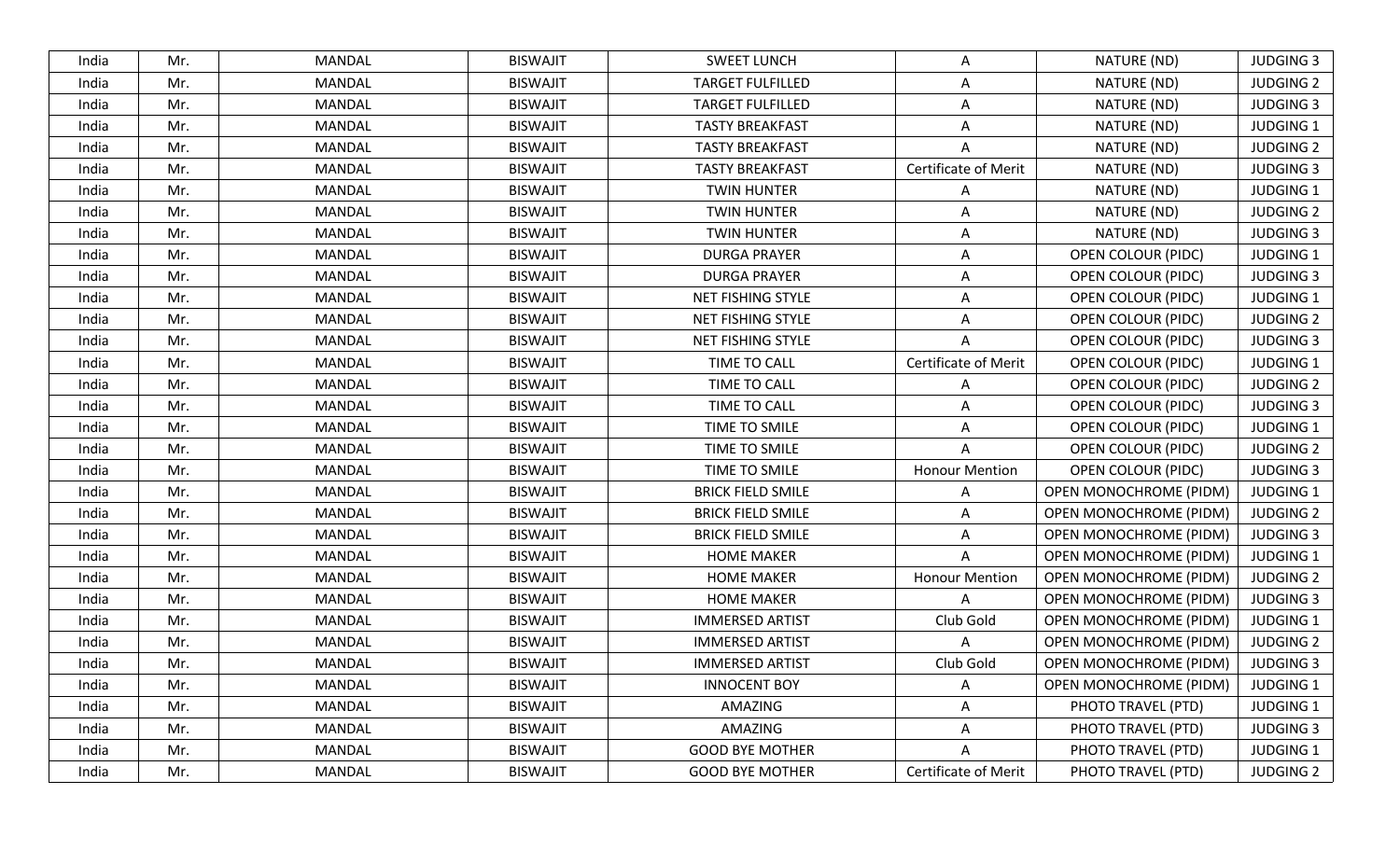| India | Mr. | <b>MANDAL</b>    | <b>BISWAJIT</b> | <b>JAMES OF HIMALAYA</b>         | A                           | PHOTO TRAVEL (PTD)            | <b>JUDGING 1</b> |
|-------|-----|------------------|-----------------|----------------------------------|-----------------------------|-------------------------------|------------------|
| India | Mr. | MANDAL           | <b>BISWAJIT</b> | <b>JAMES OF HIMALAYA</b>         | Α                           | PHOTO TRAVEL (PTD)            | <b>JUDGING 2</b> |
| India | Mr. | <b>MANDAL</b>    | <b>BISWAJIT</b> | <b>JAMES OF HIMALAYA</b>         | $\overline{A}$              | PHOTO TRAVEL (PTD)            | <b>JUDGING 3</b> |
| India | Mr. | <b>MANDAL</b>    | <b>BISWAJIT</b> | REFRESHMENT AT EVENING           | A                           | PHOTO TRAVEL (PTD)            | <b>JUDGING 1</b> |
| India | Mr. | <b>MANDAL</b>    | <b>BISWAJIT</b> | REFRESHMENT AT EVENING           | A                           | PHOTO TRAVEL (PTD)            | <b>JUDGING 2</b> |
| India | Mr. | MANDAL           | <b>BISWAJIT</b> | REFRESHMENT AT EVENING           | Α                           | PHOTO TRAVEL (PTD)            | <b>JUDGING 3</b> |
| India | Mr. | <b>MANDAL</b>    | <b>BISWAJIT</b> | <b>BULL SHOW 2</b>               | A                           | STREET(PJD)                   | <b>JUDGING 1</b> |
| India | Mr. | <b>MANDAL</b>    | <b>BISWAJIT</b> | <b>BULL SHOW 2</b>               | Certificate of Merit        | STREET(PJD)                   | <b>JUDGING 2</b> |
| India | Mr. | <b>MANDAL</b>    | <b>BISWAJIT</b> | <b>BULL SHOW 2</b>               | <b>Certificate of Merit</b> | STREET(PJD)                   | <b>JUDGING 3</b> |
| India | Mr. | <b>MANDAL</b>    | <b>BISWAJIT</b> | <b>VILLAGE TRADITION</b>         | <b>Certificate of Merit</b> | STREET(PJD)                   | <b>JUDGING 1</b> |
| India | Mr. | <b>MANDAL</b>    | <b>BISWAJIT</b> | <b>VILLAGE TRADITION</b>         | A                           | STREET(PJD)                   | <b>JUDGING 2</b> |
| India | Mr. | <b>MANDAL</b>    | <b>BISWAJIT</b> | <b>VILLAGE TRADITION</b>         | A                           | STREET(PJD)                   | <b>JUDGING 3</b> |
| India | Mr. | MANDAL           | <b>BISWAJIT</b> | WAY TO POND                      | A                           | STREET(PJD)                   | <b>JUDGING 1</b> |
| India | Mr. | MANDAL           | <b>BISWAJIT</b> | WAY TO POND                      | Α                           | STREET(PJD)                   | <b>JUDGING 2</b> |
| India | Mr. | <b>MANDAL</b>    | <b>BISWAJIT</b> | WAY TO POND                      | A                           | STREET(PJD)                   | <b>JUDGING 3</b> |
| India | Mr. | MANOHARAN        | <b>RUDRA</b>    | <b>GRANNY</b>                    | A                           | <b>OPEN COLOUR (PIDC)</b>     | <b>JUDGING 1</b> |
| India | Mr. | MANOHARAN        | <b>RUDRA</b>    | OLD LADY BEHIND THE WINDOW       | <b>Certificate of Merit</b> | <b>OPEN MONOCHROME (PIDM)</b> | <b>JUDGING 1</b> |
| India | Mr. | MANOHARAN        | RUDRA           | OLD LADY BEHIND THE WINDOW       | A                           | <b>OPEN MONOCHROME (PIDM)</b> | <b>JUDGING 2</b> |
| India | Mr. | MANOHARAN        | <b>RUDRA</b>    | OLD LADY BEHIND THE WINDOW       | <b>Certificate of Merit</b> | <b>OPEN MONOCHROME (PIDM)</b> | <b>JUDGING 3</b> |
| India | Mr. | MANOHARAN        | <b>RUDRA</b>    | STOCKHOLM CITY HALL              | A                           | PHOTO TRAVEL (PTD)            | <b>JUDGING 1</b> |
| India | Mr. | MANOHARAN        | <b>RUDRA</b>    | TOWN OF SANDAKPHU 4              | A                           | PHOTO TRAVEL (PTD)            | <b>JUDGING 1</b> |
| India | Mr. | <b>MANOHARAN</b> | <b>RUDRA</b>    | <b>CHARAK 2</b>                  | A                           | STREET(PJD)                   | <b>JUDGING 1</b> |
| India | Mr. | MANOHARAN        | <b>RUDRA</b>    | SAGAR MELA SADHU                 | <b>Honour Mention</b>       | STREET(PJD)                   | <b>JUDGING 1</b> |
| India | Mr. | MANOHARAN        | <b>RUDRA</b>    | SAGAR MELA SADHU                 | A                           | STREET(PJD)                   | <b>JUDGING 3</b> |
| India | Mr. | <b>MANOHARAN</b> | <b>RUDRA</b>    | THE PRECIOUS THING IN OUR LIFE 2 | A                           | STREET(PJD)                   | <b>JUDGING 1</b> |
| India | Mr. | MANOHARAN        | <b>RUDRA</b>    | THE PRECIOUS THING IN OUR LIFE 2 | Α                           | STREET(PJD)                   | <b>JUDGING 2</b> |
| India | Mr. | <b>MITRA</b>     | <b>BIKRAM</b>   | <b>HAPPINESS</b>                 | A                           | <b>OPEN COLOUR (PIDC)</b>     | <b>JUDGING 2</b> |
| India | Mr. | <b>MITRA</b>     | <b>BIKRAM</b>   | <b>HIDING</b>                    | A                           | <b>OPEN COLOUR (PIDC)</b>     | <b>JUDGING 1</b> |
| India | Mr. | <b>MITRA</b>     | <b>BIKRAM</b>   | <b>HIDING</b>                    | A                           | <b>OPEN COLOUR (PIDC)</b>     | <b>JUDGING 2</b> |
| India | Mr. | <b>MITRA</b>     | <b>BIKRAM</b>   | <b>HIDING</b>                    | Α                           | <b>OPEN COLOUR (PIDC)</b>     | <b>JUDGING 3</b> |
| India | Mr. | <b>MITRA</b>     | <b>BIKRAM</b>   | <b>ATTRACTIVE EYES</b>           | A                           | OPEN MONOCHROME (PIDM)        | <b>JUDGING 1</b> |
| India | Mr. | <b>MITRA</b>     | <b>BIKRAM</b>   | <b>ATTRACTIVE EYES</b>           | A                           | <b>OPEN MONOCHROME (PIDM)</b> | <b>JUDGING 2</b> |
| India | Mr. | <b>MITRA</b>     | <b>BIKRAM</b>   | <b>ATTRACTIVE EYES</b>           | A                           | <b>OPEN MONOCHROME (PIDM)</b> | <b>JUDGING 3</b> |
| India | Mr. | <b>MITRA</b>     | <b>BIKRAM</b>   | PROFESSION                       | A                           | <b>OPEN MONOCHROME (PIDM)</b> | <b>JUDGING 1</b> |
|       |     |                  |                 |                                  |                             |                               |                  |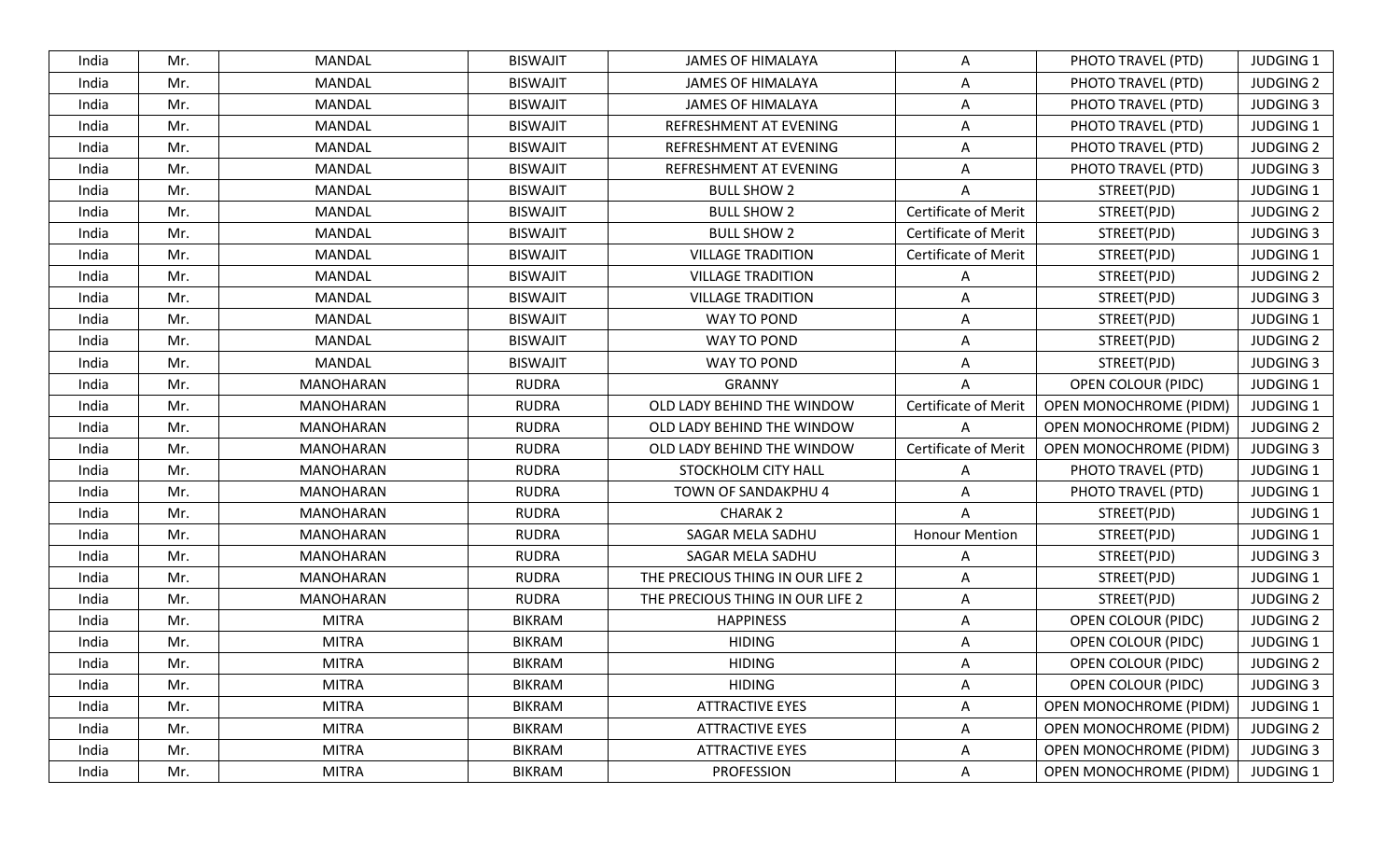| India | Mr. | <b>MITRA</b>  | <b>BIKRAM</b> | <b>PROFESSION</b>       | A                     | OPEN MONOCHROME (PIDM)    | <b>JUDGING 3</b> |
|-------|-----|---------------|---------------|-------------------------|-----------------------|---------------------------|------------------|
| India | Mr. | <b>MITRA</b>  | <b>BIKRAM</b> | <b>DEVOUTNESS</b>       | Α                     | PHOTO TRAVEL (PTD)        | <b>JUDGING 2</b> |
| India | Mr. | <b>MITRA</b>  | <b>BIKRAM</b> | <b>DEVOUTNESS</b>       | $\overline{A}$        | PHOTO TRAVEL (PTD)        | <b>JUDGING 3</b> |
| India | Mr. | <b>MOHITE</b> | SAMIR         | <b>FRINDS PLAYING</b>   | Α                     | NATURE (ND)               | <b>JUDGING 3</b> |
| India | Mr. | <b>MOHITE</b> | SAMIR         | SADHU MAHARAJ           | A                     | <b>OPEN COLOUR (PIDC)</b> | <b>JUDGING 1</b> |
| India | Mr. | <b>MOHITE</b> | SAMIR         | SADHU MAHARAJ           | A                     | <b>OPEN COLOUR (PIDC)</b> | <b>JUDGING 2</b> |
| India | Mr. | <b>MOHITE</b> | SAMIR         | SADHU MAHARAJ           | A                     | <b>OPEN COLOUR (PIDC)</b> | <b>JUDGING 3</b> |
| India | Mr. | <b>MOHITE</b> | SAMIR         | <b>VEER MANDIR</b>      | A                     | <b>OPEN COLOUR (PIDC)</b> | <b>JUDGING 1</b> |
| India | Mr. | <b>MOHITE</b> | SAMIR         | <b>VEER MANDIR</b>      | Α                     | <b>OPEN COLOUR (PIDC)</b> | <b>JUDGING 2</b> |
| India | Mr. | <b>MOHITE</b> | SAMIR         | <b>RACE OF ARAVALI</b>  | A                     | OPEN MONOCHROME (PIDM)    | JUDGING 1        |
| India | Mr. | <b>MOHITE</b> | SAMIR         | <b>RACE OF ARAVALI</b>  | A                     | OPEN MONOCHROME (PIDM)    | <b>JUDGING 3</b> |
| India | Mr. | <b>MOHITE</b> | SAMIR         | <b>BABA COMING</b>      | A                     | PHOTO TRAVEL (PTD)        | <b>JUDGING 1</b> |
| India | Mr. | <b>MOHITE</b> | SAMIR         | <b>BABA COMING</b>      | A                     | PHOTO TRAVEL (PTD)        | <b>JUDGING 2</b> |
| India | Mr. | <b>MOHITE</b> | SAMIR         | <b>BABA COMING</b>      | Α                     | PHOTO TRAVEL (PTD)        | <b>JUDGING 3</b> |
| India | Mr. | <b>MOHITE</b> | SAMIR         | <b>BEFORE IMMERSION</b> | A                     | PHOTO TRAVEL (PTD)        | JUDGING 1        |
| India | Mr. | <b>MOHITE</b> | SAMIR         | <b>BEFORE IMMERSION</b> | $\overline{A}$        | PHOTO TRAVEL (PTD)        | <b>JUDGING 2</b> |
| India | Mr. | <b>MOHITE</b> | SAMIR         | <b>BEFORE IMMERSION</b> | <b>Honour Mention</b> | PHOTO TRAVEL (PTD)        | <b>JUDGING 3</b> |
| India | Mr. | <b>MOHITE</b> | SAMIR         | <b>MASKOBA MANDIR</b>   | Club Gold             | PHOTO TRAVEL (PTD)        | <b>JUDGING 1</b> |
| India | Mr. | <b>MOHITE</b> | SAMIR         | <b>MASKOBA MANDIR</b>   | A                     | PHOTO TRAVEL (PTD)        | <b>JUDGING 2</b> |
| India | Mr. | <b>MOHITE</b> | SAMIR         | <b>MASKOBA MANDIR</b>   | A                     | PHOTO TRAVEL (PTD)        | <b>JUDGING 3</b> |
| India | Mr. | <b>MOHITE</b> | SAMIR         | <b>ONE CLICK PLEASE</b> | Α                     | PHOTO TRAVEL (PTD)        | <b>JUDGING 1</b> |
| India | Mr. | <b>MOHITE</b> | SAMIR         | <b>ONE CLICK PLEASE</b> | Club Gold             | PHOTO TRAVEL (PTD)        | <b>JUDGING 2</b> |
| India | Mr. | <b>MOHITE</b> | SAMIR         | <b>ONE CLICK PLEASE</b> | A                     | PHOTO TRAVEL (PTD)        | <b>JUDGING 3</b> |
| India | Mr. | <b>MOHITE</b> | SAMIR         | <b>DEHU TEMPLE</b>      | Α                     | STREET(PJD)               | <b>JUDGING 1</b> |
| India | Mr. | <b>MOHITE</b> | SAMIR         | <b>DEHU TEMPLE</b>      | Α                     | STREET(PJD)               | <b>JUDGING 3</b> |
| India | Mr. | <b>MOHITE</b> | SAMIR         | <b>DEHU VARI</b>        | A                     | STREET(PJD)               | <b>JUDGING 1</b> |
| India | Mr. | <b>MOHITE</b> | SAMIR         | <b>DEHU VARI</b>        | A                     | STREET(PJD)               | <b>JUDGING 2</b> |
| India | Mr. | <b>MOHITE</b> | SAMIR         | <b>DEHU VARI</b>        | A                     | STREET(PJD)               | <b>JUDGING 3</b> |
| India | Mr. | <b>MOHITE</b> | SAMIR         | <b>KOLHAPUR POLICE</b>  | Α                     | STREET(PJD)               | <b>JUDGING 1</b> |
| India | Mr. | <b>MOHITE</b> | SAMIR         | <b>KOLHAPUR POLICE</b>  | Α                     | STREET(PJD)               | <b>JUDGING 2</b> |
| India | Mr. | <b>MOHITE</b> | SAMIR         | <b>KOLHAPUR POLICE</b>  | A                     | STREET(PJD)               | <b>JUDGING 3</b> |
| India | Mr. | <b>MOHITE</b> | SAMIR         | MAULI CHI PALKHI        | Club Gold             | STREET(PJD)               | <b>JUDGING 1</b> |
| India | Mr. | <b>MOHITE</b> | SAMIR         | <b>MAULI CHI PALKHI</b> | Α                     | STREET(PJD)               | <b>JUDGING 2</b> |
| India | Mr. | <b>MOHITE</b> | SAMIR         | MAULI CHI PALKHI        | A                     | STREET(PJD)               | <b>JUDGING 3</b> |
|       |     |               |               |                         |                       |                           |                  |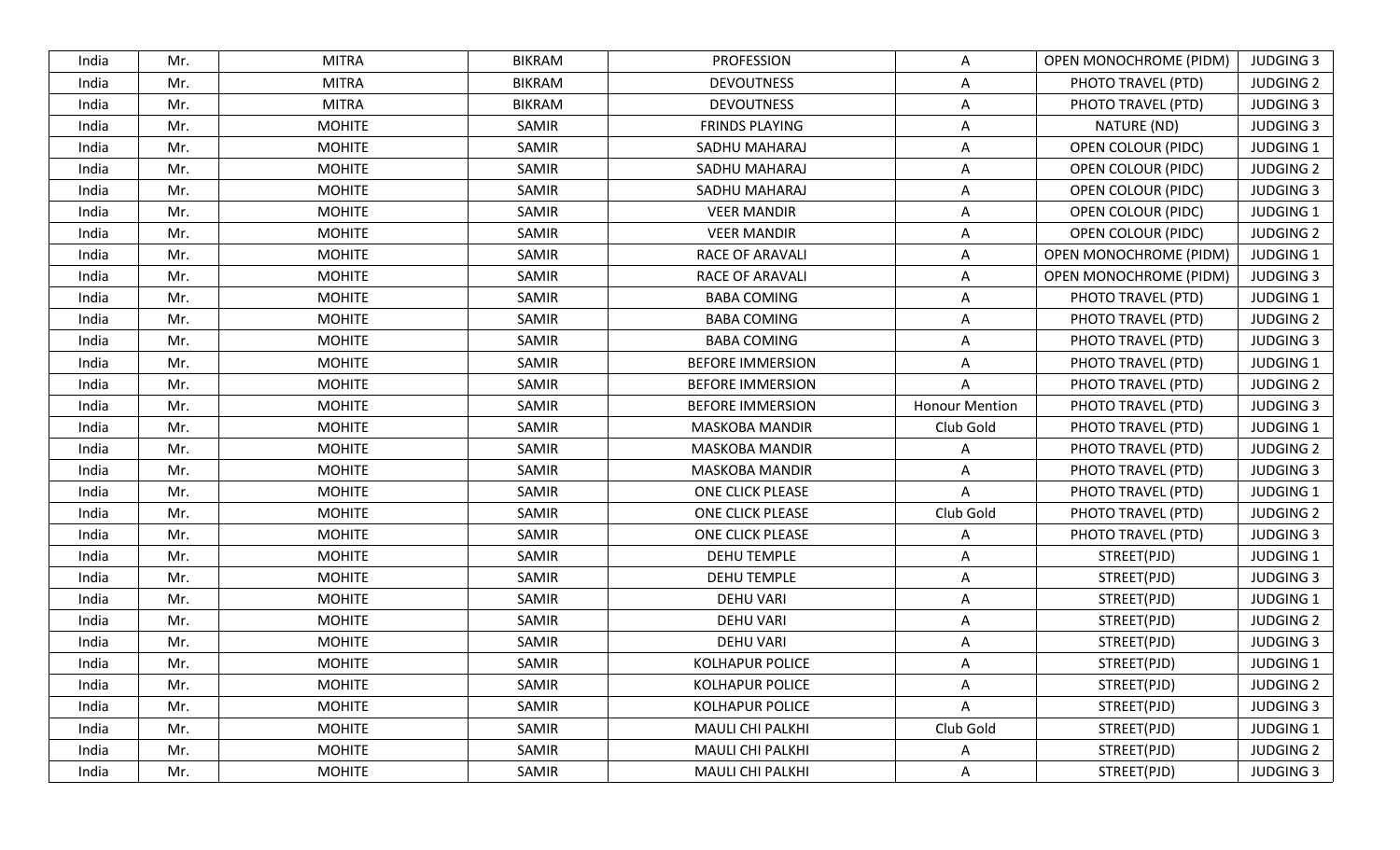| India | Mr. | <b>MUKHERJEE</b> | <b>BISWAJIT</b> | <b>I AM THE BOSS</b>         | Α                     | NATURE (ND)                   | <b>JUDGING 1</b> |
|-------|-----|------------------|-----------------|------------------------------|-----------------------|-------------------------------|------------------|
| India | Mr. | <b>MUKHERJEE</b> | <b>BISWAJIT</b> | I AM THE BOSS                | Club Bronze           | NATURE (ND)                   | <b>JUDGING 2</b> |
| India | Mr. | <b>MUKHERJEE</b> | <b>BISWAJIT</b> | <b>I AM THE BOSS</b>         | Α                     | NATURE (ND)                   | <b>JUDGING 3</b> |
| India | Mr. | <b>MUKHERJEE</b> | <b>BISWAJIT</b> | MOTHER CARRIES FOOD FOR CUBS | A                     | NATURE (ND)                   | <b>JUDGING 2</b> |
| India | Mr. | <b>MUKHERJEE</b> | <b>BISWAJIT</b> | <b>SLOTH BEARS PLAY</b>      | A                     | NATURE (ND)                   | <b>JUDGING 3</b> |
| India | Mr. | <b>MUKHERJEE</b> | <b>BISWAJIT</b> | LIFE GOES ON                 | A                     | <b>OPEN COLOUR (PIDC)</b>     | <b>JUDGING 1</b> |
| India | Mr. | MUKHERJEE        | <b>BISWAJIT</b> | LIFE GOES ON                 | Α                     | <b>OPEN COLOUR (PIDC)</b>     | <b>JUDGING 2</b> |
| India | Mr. | <b>MUKHERJEE</b> | <b>BISWAJIT</b> | LIFE GOES ON                 | A                     | <b>OPEN COLOUR (PIDC)</b>     | <b>JUDGING 3</b> |
| India | Mr. | <b>MUKHERJEE</b> | <b>BISWAJIT</b> | <b>SHADES OF PURPLE</b>      | Α                     | OPEN COLOUR (PIDC)            | <b>JUDGING 2</b> |
| India | Mr. | <b>MUKHERJEE</b> | <b>BISWAJIT</b> | THE ARTISTS MUSE             | A                     | <b>OPEN COLOUR (PIDC)</b>     | <b>JUDGING 1</b> |
| India | Mr. | <b>MUKHERJEE</b> | <b>BISWAJIT</b> | <b>WOMAN A PUPPET</b>        | A                     | <b>OPEN COLOUR (PIDC)</b>     | <b>JUDGING 1</b> |
| India | Mr. | <b>MUKHERJEE</b> | <b>BISWAJIT</b> | <b>WOMAN A PUPPET</b>        | A                     | <b>OPEN COLOUR (PIDC)</b>     | <b>JUDGING 2</b> |
| India | Mr. | <b>MUKHERJEE</b> | <b>BISWAJIT</b> | CAREFREE                     | A                     | OPEN MONOCHROME (PIDM)        | <b>JUDGING 1</b> |
| India | Mr. | <b>MUKHERJEE</b> | <b>BISWAJIT</b> | CAREFREE                     | Α                     | <b>OPEN MONOCHROME (PIDM)</b> | <b>JUDGING 3</b> |
| India | Mr. | <b>MUKHERJEE</b> | <b>BISWAJIT</b> | MY NEW VISION                | A                     | <b>OPEN MONOCHROME (PIDM)</b> | JUDGING 1        |
| India | Mr. | <b>MUKHERJEE</b> | <b>BISWAJIT</b> | MY NEW VISION                | A                     | OPEN MONOCHROME (PIDM)        | <b>JUDGING 3</b> |
| India | Mr. | <b>MUKHERJEE</b> | <b>BISWAJIT</b> | SMOKING THE PEACE PIPE       | Α                     | <b>OPEN MONOCHROME (PIDM)</b> | <b>JUDGING 1</b> |
| India | Mr. | <b>MUKHERJEE</b> | <b>BISWAJIT</b> | SMOKING THE PEACE PIPE       | Α                     | OPEN MONOCHROME (PIDM)        | <b>JUDGING 2</b> |
| India | Mr. | MUKHERJEE        | <b>BISWAJIT</b> | SMOKING THE PEACE PIPE       | A                     | <b>OPEN MONOCHROME (PIDM)</b> | <b>JUDGING 3</b> |
| India | Mr. | <b>MUKHERJEE</b> | <b>BISWAJIT</b> | <b>VILLAGE BOYS</b>          | $\overline{A}$        | OPEN MONOCHROME (PIDM)        | <b>JUDGING 1</b> |
| India | Mr. | <b>MUKHERJEE</b> | <b>BISWAJIT</b> | <b>VILLAGE BOYS</b>          | Α                     | OPEN MONOCHROME (PIDM)        | <b>JUDGING 2</b> |
| India | Mr. | <b>MUKHERJEE</b> | <b>BISWAJIT</b> | <b>VILLAGE BOYS</b>          | <b>Honour Mention</b> | OPEN MONOCHROME (PIDM)        | <b>JUDGING 3</b> |
| India | Mr. | <b>MUKHERJEE</b> | <b>BISWAJIT</b> | <b>BANDHNA FESTIVAL</b>      | A                     | PHOTO TRAVEL (PTD)            | <b>JUDGING 1</b> |
| India | Mr. | <b>MUKHERJEE</b> | <b>BISWAJIT</b> | <b>BANDHNA FESTIVAL</b>      | Α                     | PHOTO TRAVEL (PTD)            | <b>JUDGING 2</b> |
| India | Mr. | <b>MUKHERJEE</b> | <b>BISWAJIT</b> | <b>GANGA ARATI</b>           | A                     | PHOTO TRAVEL (PTD)            | <b>JUDGING 1</b> |
| India | Mr. | <b>MUKHERJEE</b> | <b>BISWAJIT</b> | <b>DONDI</b>                 | A                     | STREET(PJD)                   | <b>JUDGING 1</b> |
| India | Mr. | <b>MUKHERJEE</b> | <b>BISWAJIT</b> | <b>DONDI</b>                 | A                     | STREET(PJD)                   | <b>JUDGING 2</b> |
| India | Mr. | <b>MUKHERJEE</b> | <b>BISWAJIT</b> | <b>DONDI</b>                 | A                     | STREET(PJD)                   | <b>JUDGING 3</b> |
| India | Mr. | <b>MUKHERJEE</b> | <b>BISWAJIT</b> | <b>FLOOD RELIEF</b>          | <b>Honour Mention</b> | STREET(PJD)                   | <b>JUDGING 1</b> |
| India | Mr. | <b>MUKHERJEE</b> | <b>BISWAJIT</b> | <b>FLOOD RELIEF</b>          | <b>Honour Mention</b> | STREET(PJD)                   | <b>JUDGING 2</b> |
| India | Mr. | MUKHERJEE        | <b>BISWAJIT</b> | <b>FLOOD RELIEF</b>          | PSA Gold              | STREET(PJD)                   | <b>JUDGING 3</b> |
| India | Mr. | MUKHERJEE        | <b>BISWAJIT</b> | <b>GAJAN FESTIVAL</b>        | Α                     | STREET(PJD)                   | <b>JUDGING 1</b> |
| India | Mr. | <b>MUKHERJEE</b> | <b>BISWAJIT</b> | <b>GAJAN FESTIVAL</b>        | Α                     | STREET(PJD)                   | <b>JUDGING 2</b> |
| India | Mr. | <b>MUKHERJEE</b> | <b>DEBASHIS</b> | A VIGILANT WATCH             | A                     | NATURE (ND)                   | JUDGING 1        |
|       |     |                  |                 |                              |                       |                               |                  |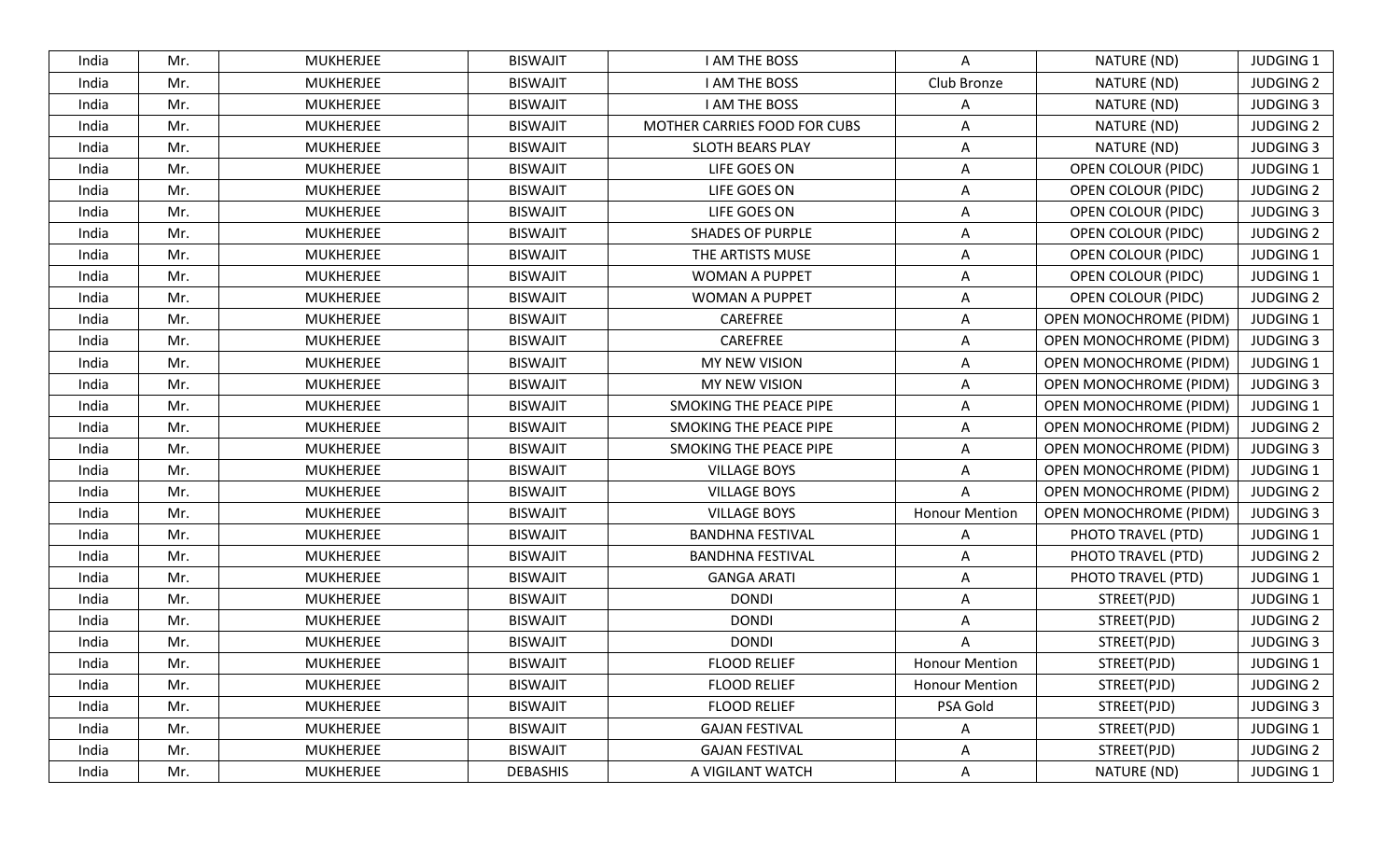| India | Mr. | <b>MUKHERJEE</b><br><b>DEBASHIS</b> | A VIGILANT WATCH                  | Α           | NATURE (ND)                   | <b>JUDGING 2</b> |
|-------|-----|-------------------------------------|-----------------------------------|-------------|-------------------------------|------------------|
| India | Mr. | <b>MUKHERJEE</b><br><b>DEBASHIS</b> | A VIGILANT WATCH                  | Α           | NATURE (ND)                   | <b>JUDGING 3</b> |
| India | Mr. | <b>DEBASHIS</b><br><b>MUKHERJEE</b> | <b>GREAT KNOT</b>                 | A           | NATURE (ND)                   | <b>JUDGING 1</b> |
| India | Mr. | <b>MUKHERJEE</b><br><b>DEBASHIS</b> | <b>GREAT KNOT</b>                 | A           | NATURE (ND)                   | <b>JUDGING 3</b> |
| India | Mr. | <b>DEBASHIS</b><br><b>MUKHERJEE</b> | SNATCHED SNAKE FROM IBIS          | A           | NATURE (ND)                   | <b>JUDGING 1</b> |
| India | Mr. | <b>DEBASHIS</b><br><b>MUKHERJEE</b> | SNATCHED SNAKE FROM IBIS          | A           | NATURE (ND)                   | <b>JUDGING 2</b> |
| India | Mr. | <b>MUKHERJEE</b><br><b>DEBASHIS</b> | SNATCHED SNAKE FROM IBIS          | A           | NATURE (ND)                   | <b>JUDGING 3</b> |
| India | Mr. | <b>MUKHERJEE</b><br><b>DEBASHIS</b> | THE WINNER                        | A           | NATURE (ND)                   | <b>JUDGING 2</b> |
| India | Mr. | <b>MUKHERJEE</b><br><b>DEBASHIS</b> | THE WINNER                        | Α           | NATURE (ND)                   | <b>JUDGING 3</b> |
| India | Mr. | <b>DEBASHIS</b><br><b>MUKHERJEE</b> | <b>RUINS OF SARNATH 3</b>         | Α           | PHOTO TRAVEL (PTD)            | <b>JUDGING 1</b> |
| India | Mr. | <b>MUKHERJEE</b><br><b>DEBASHIS</b> | <b>RUINS OF SARNATH 3</b>         | A           | PHOTO TRAVEL (PTD)            | <b>JUDGING 2</b> |
| India | Mr. | <b>DEBASHIS</b><br>MUKHERJEE        | <b>RUINS OF SARNATH 3</b>         | A           | PHOTO TRAVEL (PTD)            | <b>JUDGING 3</b> |
| India | Mr. | <b>MUKHERJEE</b><br><b>DEBASHIS</b> | SUBMERGED SIVA TEMPLE MANIKARNIKA | Α           | PHOTO TRAVEL (PTD)            | <b>JUDGING 1</b> |
| India | Mr. | <b>MUKHERJEE</b><br><b>DEBASHIS</b> | <b>CITY ROADS DURING MONSOON</b>  | Α           | STREET(PJD)                   | <b>JUDGING 1</b> |
| India | Mr. | <b>MUKHERJEE</b><br><b>DEBASHIS</b> | CITY ROADS DURING MONSOON         | A           | STREET(PJD)                   | <b>JUDGING 2</b> |
| India | Mr. | <b>MUKHERJEE</b><br><b>DEBASHIS</b> | <b>CITY ROADS DURING MONSOON</b>  | Α           | STREET(PJD)                   | <b>JUDGING 3</b> |
| India | Mr. | <b>MUKHERJEE</b><br><b>DEBASHIS</b> | <b>WATERLOGGED HIGHRISE</b>       | A           | STREET(PJD)                   | <b>JUDGING 1</b> |
| India | Mr. | <b>MUKHERJEE</b><br><b>DEBASHIS</b> | <b>WATERLOGGED HIGHRISE</b>       | A           | STREET(PJD)                   | <b>JUDGING 3</b> |
| India | Mr. | PAL<br><b>UDAYAN SANKAR</b>         | THEYYAM-I                         | A           | OPEN COLOUR (PIDC)            | <b>JUDGING 1</b> |
| India | Mr. | PAL<br><b>UDAYAN SANKAR</b>         | THEYYAM-I                         | A           | <b>OPEN COLOUR (PIDC)</b>     | <b>JUDGING 2</b> |
| India | Mr. | PAL<br>UDAYAN SANKAR                | THEYYAM-II                        | A           | <b>OPEN COLOUR (PIDC)</b>     | <b>JUDGING 3</b> |
| India | Mr. | PAL<br><b>UDAYAN SANKAR</b>         | <b>BOWLED OVER</b>                | Club Silver | OPEN MONOCHROME (PIDM)        | <b>JUDGING 1</b> |
| India | Mr. | PAL<br><b>UDAYAN SANKAR</b>         | <b>BOWLED OVER</b>                | Club Silver | <b>OPEN MONOCHROME (PIDM)</b> | <b>JUDGING 2</b> |
| India | Mr. | PAL<br><b>UDAYAN SANKAR</b>         | <b>BOWLED OVER</b>                | A           | <b>OPEN MONOCHROME (PIDM)</b> | <b>JUDGING 3</b> |
| India | Mr. | PAL<br><b>UDAYAN SANKAR</b>         | <b>COLOURFUL CONSTRUCT-2</b>      | Α           | <b>OPEN MONOCHROME (PIDM)</b> | <b>JUDGING 2</b> |
| India | Mr. | PAL<br><b>UDAYAN SANKAR</b>         | <b>COLOURFUL CONSTRUCT-2</b>      | Α           | OPEN MONOCHROME (PIDM)        | <b>JUDGING 3</b> |
| India | Mr. | PAL<br><b>UDAYAN SANKAR</b>         | SO MUCH LOVE                      | A           | OPEN MONOCHROME (PIDM)        | <b>JUDGING 1</b> |
| India | Mr. | PAL<br><b>UDAYAN SANKAR</b>         | SO MUCH LOVE                      | A           | <b>OPEN MONOCHROME (PIDM)</b> | <b>JUDGING 2</b> |
| India | Mr. | PAL<br><b>UDAYAN SANKAR</b>         | SO MUCH LOVE                      | A           | <b>OPEN MONOCHROME (PIDM)</b> | <b>JUDGING 3</b> |
| India | Mr. | PAL<br><b>UDAYAN SANKAR</b>         | <b>HAMPI-I</b>                    | Α           | PHOTO TRAVEL (PTD)            | <b>JUDGING 2</b> |
| India | Mr. | PAL<br><b>UDAYAN SANKAR</b>         | KAVERIPATTINAM-3                  | A           | PHOTO TRAVEL (PTD)            | <b>JUDGING 2</b> |
| India | Mr. | PAL<br><b>UDAYAN SANKAR</b>         | JALLIKATTU-IV                     | Α           | STREET(PJD)                   | <b>JUDGING 3</b> |
| India | Mr. | PAL<br><b>UDAYAN SANKAR</b>         | KALI                              | Α           | STREET(PJD)                   | <b>JUDGING 1</b> |
| India | Mr. | PAL<br><b>UDAYAN SANKAR</b>         | KALI                              | A           | STREET(PJD)                   | <b>JUDGING 3</b> |
|       |     |                                     |                                   |             |                               |                  |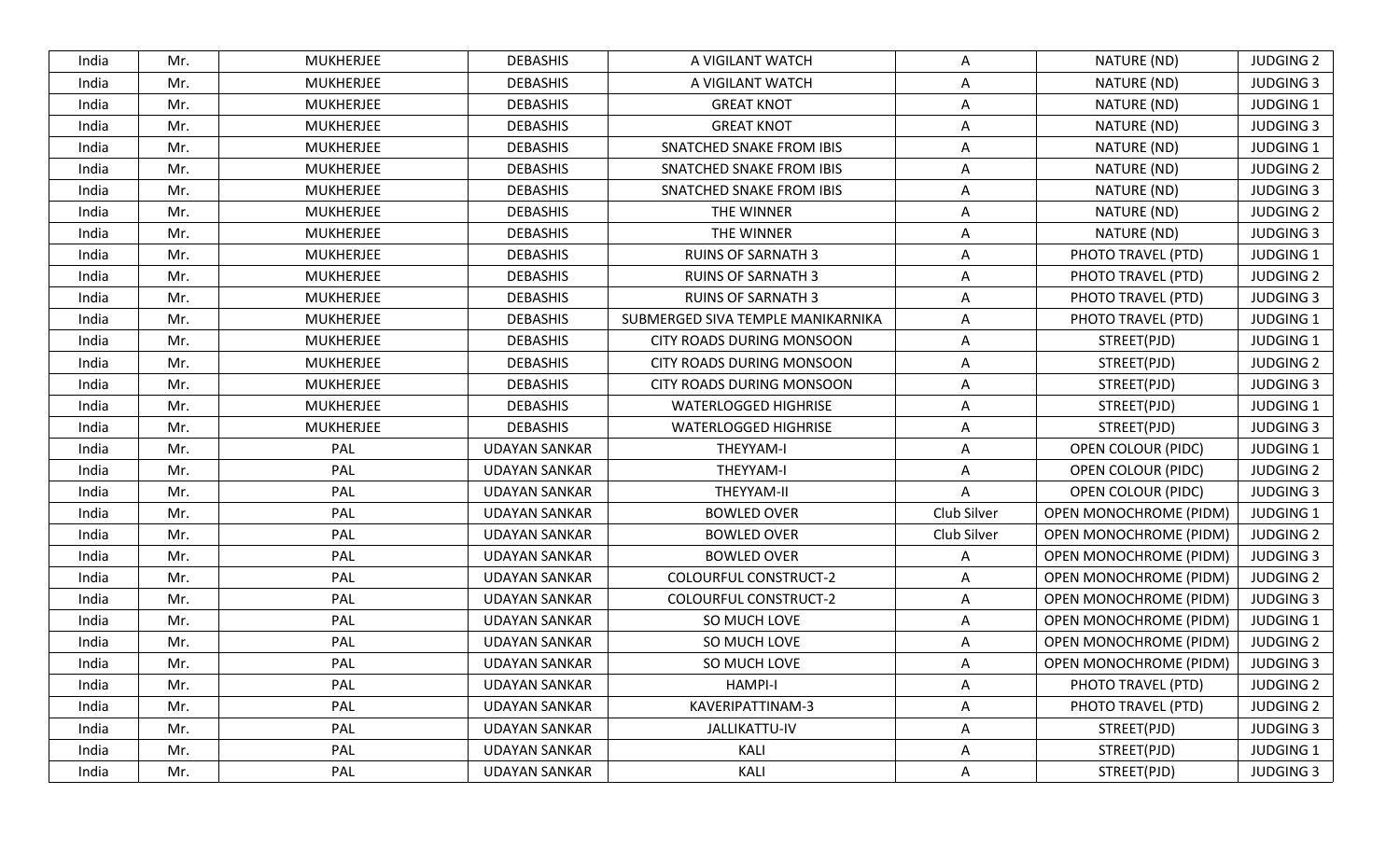| India | Mr. | PAL           | <b>UDAYAN SANKAR</b> | <b>TELL ME A STORY</b>    | A              | STREET(PJD)               | <b>JUDGING 1</b> |
|-------|-----|---------------|----------------------|---------------------------|----------------|---------------------------|------------------|
| India | Mr. | PAL           | <b>UDAYAN SANKAR</b> | TELL ME A STORY           | $\mathsf{A}$   | STREET(PJD)               | <b>JUDGING 2</b> |
| India | Mr. | PAL           | <b>UDAYAN SANKAR</b> | TELL ME A STORY           | A              | STREET(PJD)               | <b>JUDGING 3</b> |
| India | Mr. | <b>PARATE</b> | PRASHANT             | _DSC1086                  | A              | NATURE (ND)               | <b>JUDGING 1</b> |
| India | Mr. | <b>PARATE</b> | PRASHANT             | ABC5254                   | A              | OPEN COLOUR (PIDC)        | <b>JUDGING 3</b> |
| India | Mr. | <b>PARATE</b> | PRASHANT             | LOVE OF MOTHER            | A              | OPEN MONOCHROME (PIDM)    | <b>JUDGING 1</b> |
| India | Mr. | <b>PARATE</b> | PRASHANT             | _DSC4888                  | A              | PHOTO TRAVEL (PTD)        | <b>JUDGING 2</b> |
| India | Mr. | <b>PARATE</b> | PRASHANT             | <b>EXCITED CROWD</b>      | A              | PHOTO TRAVEL (PTD)        | <b>JUDGING 2</b> |
| India | Mr. | <b>PARATE</b> | PRASHANT             | <b>EXCITED CROWD</b>      | A              | PHOTO TRAVEL (PTD)        | <b>JUDGING 3</b> |
| India | Mr. | <b>PARATE</b> | PRASHANT             | SANCHI STUPA MAIN         | $\mathsf{A}$   | PHOTO TRAVEL (PTD)        | <b>JUDGING 2</b> |
| India | Mr. | <b>PATLE</b>  | <b>KSHITIJ</b>       | ARCHITECT OF AVIAN WORLD  | A              | NATURE (ND)               | <b>JUDGING 2</b> |
| India | Mr. | <b>PATLE</b>  | <b>KSHITIJ</b>       | LOVE IS IN THE AIR        | A              | NATURE (ND)               | <b>JUDGING 2</b> |
| India | Mr. | <b>PATLE</b>  | <b>KSHITIJ</b>       | LOVE IS IN THE AIR        | A              | NATURE (ND)               | <b>JUDGING 3</b> |
| India | Mr. | <b>PATLE</b>  | <b>KSHITIJ</b>       | <b>IMMERSED IN COLORS</b> | A              | <b>OPEN COLOUR (PIDC)</b> | JUDGING 1        |
| India | Mr. | <b>PATLE</b>  | <b>KSHITIJ</b>       | <b>IMMERSED IN COLORS</b> | A              | <b>OPEN COLOUR (PIDC)</b> | <b>JUDGING 2</b> |
| India | Mr. | <b>PATLE</b>  | <b>KSHITIJ</b>       | <b>IMMERSED IN COLORS</b> | A              | OPEN COLOUR (PIDC)        | <b>JUDGING 3</b> |
| India | Mr. | <b>PATLE</b>  | <b>KSHITIJ</b>       | THE DIVINE SPLASH         | A              | <b>OPEN COLOUR (PIDC)</b> | <b>JUDGING 1</b> |
| India | Mr. | <b>PATLE</b>  | <b>KSHITIJ</b>       | THE DIVINE SPLASH         | A              | <b>OPEN COLOUR (PIDC)</b> | <b>JUDGING 2</b> |
| India | Mr. | <b>PATLE</b>  | <b>KSHITIJ</b>       | THE DIVINE SPLASH         | A              | <b>OPEN COLOUR (PIDC)</b> | <b>JUDGING 3</b> |
| India | Mr. | <b>PATLE</b>  | <b>KSHITIJ</b>       | A PLAY OF COLOURS         | A              | PHOTO TRAVEL (PTD)        | <b>JUDGING 1</b> |
| India | Mr. | <b>PATLE</b>  | <b>KSHITIJ</b>       | A PLAY OF COLOURS         | A              | PHOTO TRAVEL (PTD)        | <b>JUDGING 2</b> |
| India | Mr. | <b>PATLE</b>  | <b>KSHITIJ</b>       | A PLAY OF COLOURS         | $\mathsf{A}$   | PHOTO TRAVEL (PTD)        | <b>JUDGING 3</b> |
| India | Mr. | <b>PATLE</b>  | <b>KSHITIJ</b>       | <b>MAGICAL MORNING</b>    | A              | PHOTO TRAVEL (PTD)        | <b>JUDGING 2</b> |
| India | Mr. | <b>PATLE</b>  | <b>KSHITIJ</b>       | THE CROWN OF COLOURS      | $\mathsf{A}$   | PHOTO TRAVEL (PTD)        | <b>JUDGING 1</b> |
| India | Mr. | <b>PATLE</b>  | <b>KSHITIJ</b>       | THE CROWN OF COLOURS      | A              | PHOTO TRAVEL (PTD)        | <b>JUDGING 2</b> |
| India | Mr. | <b>PATLE</b>  | <b>KSHITIJ</b>       | THE CROWN OF COLOURS      | $\overline{A}$ | PHOTO TRAVEL (PTD)        | <b>JUDGING 3</b> |
| India | Mr. | PRASAD        | <b>KUMAR KRANTI</b>  | <b>HELPING HAND</b>       | A              | NATURE (ND)               | <b>JUDGING 1</b> |
| India | Mr. | PRASAD        | <b>KUMAR KRANTI</b>  | <b>HELPING HAND</b>       | A              | NATURE (ND)               | <b>JUDGING 2</b> |
| India | Mr. | PRASAD        | <b>KUMAR KRANTI</b>  | <b>HELPING HAND</b>       | A              | NATURE (ND)               | <b>JUDGING 3</b> |
| India | Mr. | PRASAD        | <b>KUMAR KRANTI</b>  | HERON WITH FISH CATCH     | $\mathsf{A}$   | NATURE (ND)               | JUDGING 1        |
| India | Mr. | PRASAD        | <b>KUMAR KRANTI</b>  | HERON WITH FISH CATCH     | A              | NATURE (ND)               | <b>JUDGING 2</b> |
| India | Mr. | PRASAD        | <b>KUMAR KRANTI</b>  | HERON WITH FISH CATCH     | A              | NATURE (ND)               | <b>JUDGING 3</b> |
| India | Mr. | PRASAD        | <b>KUMAR KRANTI</b>  | KINGFISHER WITH CATCH     | $\mathsf{A}$   | NATURE (ND)               | JUDGING 1        |
| India | Mr. | PRASAD        | <b>KUMAR KRANTI</b>  | NEW GENERATION WAITING    | $\mathsf{A}$   | NATURE (ND)               | JUDGING 1        |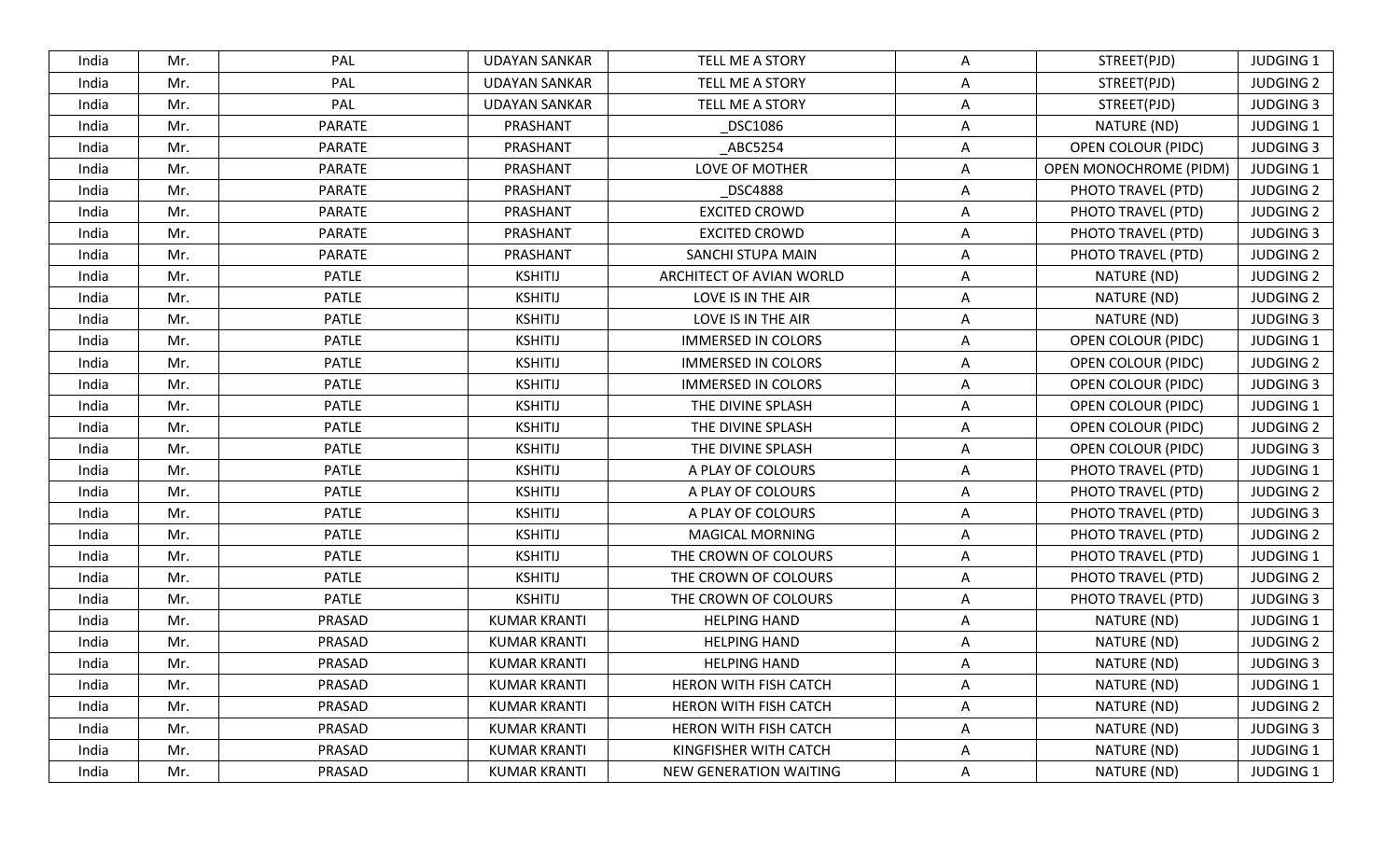| PRASAD<br>Mr.<br><b>KUMAR KRANTI</b><br><b>NEW GENERATION WAITING</b><br>NATURE (ND)<br>India<br>A<br>PRASAD<br>NATURE (ND)<br>Mr.<br><b>KUMAR KRANTI</b><br><b>NEW GENERATION WAITING</b><br>India<br>A<br>PRASAD<br><b>KUMAR KRANTI</b><br><b>DEPICTION OF COLOUR 1</b><br>OPEN COLOUR (PIDC)<br>Mr.<br>India<br>Α<br>PRASAD<br>Mr.<br><b>KUMAR KRANTI</b><br><b>DEPICTION OF COLOUR 1</b><br><b>OPEN COLOUR (PIDC)</b><br>India<br>Α<br>PRASAD<br>Mr.<br><b>KUMAR KRANTI</b><br><b>DEPICTION OF COLOUR 1</b><br><b>OPEN COLOUR (PIDC)</b><br>India<br>A<br>PRASAD<br>Mr.<br><b>KUMAR KRANTI</b><br>PAINTING<br><b>OPEN COLOUR (PIDC)</b><br>India<br>A<br>PRASAD<br>PAINTING<br>Mr.<br><b>KUMAR KRANTI</b><br>A<br>OPEN COLOUR (PIDC)<br>India<br>PRASAD<br><b>KUMAR KRANTI</b><br>PAINTING<br>Mr.<br><b>OPEN COLOUR (PIDC)</b><br>India<br>A<br>PRASAD<br>Mr.<br><b>KUMAR KRANTI</b><br>THE PAINTER<br><b>OPEN COLOUR (PIDC)</b><br>India<br>Α<br>PRASAD<br>THE PAINTER<br><b>OPEN COLOUR (PIDC)</b><br>Mr.<br><b>KUMAR KRANTI</b><br>India<br>Α<br>PRASAD<br>Mr.<br><b>KUMAR KRANTI</b><br><b>IDEAL VILLAGE</b><br><b>OPEN MONOCHROME (PIDM)</b><br>India<br>A<br>Mr.<br>PRASAD<br><b>IDEAL VILLAGE</b><br>OPEN MONOCHROME (PIDM)<br><b>KUMAR KRANTI</b><br>India<br>A<br>PRASAD<br><b>KARIGAR</b><br>Mr.<br><b>KUMAR KRANTI</b><br><b>OPEN MONOCHROME (PIDM)</b><br>India<br>A<br>PRASAD<br>Mr.<br><b>KUMAR KRANTI</b><br>KARIGAR<br>OPEN MONOCHROME (PIDM)<br>India<br>Α<br>PRASAD<br><b>KUMAR KRANTI</b><br>NIGHTMARE<br>OPEN MONOCHROME (PIDM)<br>Mr.<br>India<br>A<br>PRASAD<br>Mr.<br><b>KUMAR KRANTI</b><br><b>NIGHTMARE</b><br><b>OPEN MONOCHROME (PIDM)</b><br>India<br>Α<br>PRASAD<br>Mr.<br><b>AUGHAR</b><br>PHOTO TRAVEL (PTD)<br><b>KUMAR KRANTI</b><br>India<br>Α<br>PRASAD<br>PHOTO TRAVEL (PTD)<br>Mr.<br><b>KUMAR KRANTI</b><br>KASHI KARWAT MANIKARNIKA<br>India<br>A<br>PRASAD<br>Mr.<br><b>KUMAR KRANTI</b><br>AMMA<br>A<br>STREET(PJD)<br>India<br>PRASAD<br>STREET(PJD)<br>Mr.<br><b>KUMAR KRANTI</b><br>PHOOLWALA<br>India<br>A<br>PRASAD<br>Mr.<br><b>KUMAR KRANTI</b><br>PHOOLWALA<br>STREET(PJD)<br>India<br>Α<br>PRASAD<br>STREET(PJD)<br><b>KUMAR KRANTI</b><br>PHOOLWALA<br>India<br>Mr.<br>Α<br><b>FEEDING</b><br>Mr.<br>RADHASWAMY<br>VENKATESWARAN<br>NATURE (ND)<br>India<br>Α<br>Mr.<br>RADHASWAMY<br>VENKATESWARAN<br><b>FIVE ELEMENTS</b><br><b>OPEN COLOUR (PIDC)</b><br>India<br>Α<br>Mr.<br>RADHASWAMY<br>VENKATESWARAN<br><b>HANDLOOM WEAVER</b><br>OPEN MONOCHROME (PIDM)<br>Α<br>India<br>Mr.<br>RADHASWAMY<br>VENKATESWARAN<br><b>MORNING ROUTINE</b><br>A<br><b>OPEN MONOCHROME (PIDM)</b><br>India<br>VENKATESWARAN<br>PHOTO TRAVEL (PTD)<br>Mr.<br>RADHASWAMY<br><b>KAPALI NANDHI</b><br>India<br>Α<br>Mr.<br>RADHASWAMY<br><b>KAPALI NANDHI</b><br>PHOTO TRAVEL (PTD)<br>VENKATESWARAN<br>India<br>A<br>VENKATESWARAN<br>PHOTO TRAVEL (PTD)<br>RADHASWAMY<br><b>KAPALI NANDHI</b><br>India<br>Mr.<br>A<br>RADHASWAMY<br>VENKATESWARAN<br>PHOTO TRAVEL (PTD)<br>India<br>Mr.<br>NAYANMAR ULA<br>A<br>Mr.<br>RADHASWAMY<br>VENKATESWARAN<br>Α<br>PHOTO TRAVEL (PTD)<br>NAYANMAR ULA<br>India<br>VENKATESWARAN<br>THER THIRUVIZHA<br>PHOTO TRAVEL (PTD)<br>Mr.<br>RADHASWAMY<br>Α<br>India<br>STREET(PJD)<br>Mr.<br>RADHASWAMY<br>VENKATESWARAN<br>BEHIND THE SCENE<br>India<br>Α |       |     |            |               |                         |   |             |                  |
|------------------------------------------------------------------------------------------------------------------------------------------------------------------------------------------------------------------------------------------------------------------------------------------------------------------------------------------------------------------------------------------------------------------------------------------------------------------------------------------------------------------------------------------------------------------------------------------------------------------------------------------------------------------------------------------------------------------------------------------------------------------------------------------------------------------------------------------------------------------------------------------------------------------------------------------------------------------------------------------------------------------------------------------------------------------------------------------------------------------------------------------------------------------------------------------------------------------------------------------------------------------------------------------------------------------------------------------------------------------------------------------------------------------------------------------------------------------------------------------------------------------------------------------------------------------------------------------------------------------------------------------------------------------------------------------------------------------------------------------------------------------------------------------------------------------------------------------------------------------------------------------------------------------------------------------------------------------------------------------------------------------------------------------------------------------------------------------------------------------------------------------------------------------------------------------------------------------------------------------------------------------------------------------------------------------------------------------------------------------------------------------------------------------------------------------------------------------------------------------------------------------------------------------------------------------------------------------------------------------------------------------------------------------------------------------------------------------------------------------------------------------------------------------------------------------------------------------------------------------------------------------------------------------------------------------------------------------------------------------------------------------------------------------------------------------------------------------------------------------------------------------------------------------------------------------------------------------------------------------------------------------------------------------------------------------------------------|-------|-----|------------|---------------|-------------------------|---|-------------|------------------|
|                                                                                                                                                                                                                                                                                                                                                                                                                                                                                                                                                                                                                                                                                                                                                                                                                                                                                                                                                                                                                                                                                                                                                                                                                                                                                                                                                                                                                                                                                                                                                                                                                                                                                                                                                                                                                                                                                                                                                                                                                                                                                                                                                                                                                                                                                                                                                                                                                                                                                                                                                                                                                                                                                                                                                                                                                                                                                                                                                                                                                                                                                                                                                                                                                                                                                                                                    |       |     |            |               |                         |   |             | <b>JUDGING 2</b> |
|                                                                                                                                                                                                                                                                                                                                                                                                                                                                                                                                                                                                                                                                                                                                                                                                                                                                                                                                                                                                                                                                                                                                                                                                                                                                                                                                                                                                                                                                                                                                                                                                                                                                                                                                                                                                                                                                                                                                                                                                                                                                                                                                                                                                                                                                                                                                                                                                                                                                                                                                                                                                                                                                                                                                                                                                                                                                                                                                                                                                                                                                                                                                                                                                                                                                                                                                    |       |     |            |               |                         |   |             | <b>JUDGING 3</b> |
|                                                                                                                                                                                                                                                                                                                                                                                                                                                                                                                                                                                                                                                                                                                                                                                                                                                                                                                                                                                                                                                                                                                                                                                                                                                                                                                                                                                                                                                                                                                                                                                                                                                                                                                                                                                                                                                                                                                                                                                                                                                                                                                                                                                                                                                                                                                                                                                                                                                                                                                                                                                                                                                                                                                                                                                                                                                                                                                                                                                                                                                                                                                                                                                                                                                                                                                                    |       |     |            |               |                         |   |             | <b>JUDGING 1</b> |
|                                                                                                                                                                                                                                                                                                                                                                                                                                                                                                                                                                                                                                                                                                                                                                                                                                                                                                                                                                                                                                                                                                                                                                                                                                                                                                                                                                                                                                                                                                                                                                                                                                                                                                                                                                                                                                                                                                                                                                                                                                                                                                                                                                                                                                                                                                                                                                                                                                                                                                                                                                                                                                                                                                                                                                                                                                                                                                                                                                                                                                                                                                                                                                                                                                                                                                                                    |       |     |            |               |                         |   |             | <b>JUDGING 2</b> |
|                                                                                                                                                                                                                                                                                                                                                                                                                                                                                                                                                                                                                                                                                                                                                                                                                                                                                                                                                                                                                                                                                                                                                                                                                                                                                                                                                                                                                                                                                                                                                                                                                                                                                                                                                                                                                                                                                                                                                                                                                                                                                                                                                                                                                                                                                                                                                                                                                                                                                                                                                                                                                                                                                                                                                                                                                                                                                                                                                                                                                                                                                                                                                                                                                                                                                                                                    |       |     |            |               |                         |   |             | <b>JUDGING 3</b> |
|                                                                                                                                                                                                                                                                                                                                                                                                                                                                                                                                                                                                                                                                                                                                                                                                                                                                                                                                                                                                                                                                                                                                                                                                                                                                                                                                                                                                                                                                                                                                                                                                                                                                                                                                                                                                                                                                                                                                                                                                                                                                                                                                                                                                                                                                                                                                                                                                                                                                                                                                                                                                                                                                                                                                                                                                                                                                                                                                                                                                                                                                                                                                                                                                                                                                                                                                    |       |     |            |               |                         |   |             | <b>JUDGING 1</b> |
|                                                                                                                                                                                                                                                                                                                                                                                                                                                                                                                                                                                                                                                                                                                                                                                                                                                                                                                                                                                                                                                                                                                                                                                                                                                                                                                                                                                                                                                                                                                                                                                                                                                                                                                                                                                                                                                                                                                                                                                                                                                                                                                                                                                                                                                                                                                                                                                                                                                                                                                                                                                                                                                                                                                                                                                                                                                                                                                                                                                                                                                                                                                                                                                                                                                                                                                                    |       |     |            |               |                         |   |             | <b>JUDGING 2</b> |
|                                                                                                                                                                                                                                                                                                                                                                                                                                                                                                                                                                                                                                                                                                                                                                                                                                                                                                                                                                                                                                                                                                                                                                                                                                                                                                                                                                                                                                                                                                                                                                                                                                                                                                                                                                                                                                                                                                                                                                                                                                                                                                                                                                                                                                                                                                                                                                                                                                                                                                                                                                                                                                                                                                                                                                                                                                                                                                                                                                                                                                                                                                                                                                                                                                                                                                                                    |       |     |            |               |                         |   |             | <b>JUDGING 3</b> |
|                                                                                                                                                                                                                                                                                                                                                                                                                                                                                                                                                                                                                                                                                                                                                                                                                                                                                                                                                                                                                                                                                                                                                                                                                                                                                                                                                                                                                                                                                                                                                                                                                                                                                                                                                                                                                                                                                                                                                                                                                                                                                                                                                                                                                                                                                                                                                                                                                                                                                                                                                                                                                                                                                                                                                                                                                                                                                                                                                                                                                                                                                                                                                                                                                                                                                                                                    |       |     |            |               |                         |   |             | <b>JUDGING 1</b> |
|                                                                                                                                                                                                                                                                                                                                                                                                                                                                                                                                                                                                                                                                                                                                                                                                                                                                                                                                                                                                                                                                                                                                                                                                                                                                                                                                                                                                                                                                                                                                                                                                                                                                                                                                                                                                                                                                                                                                                                                                                                                                                                                                                                                                                                                                                                                                                                                                                                                                                                                                                                                                                                                                                                                                                                                                                                                                                                                                                                                                                                                                                                                                                                                                                                                                                                                                    |       |     |            |               |                         |   |             | <b>JUDGING 3</b> |
|                                                                                                                                                                                                                                                                                                                                                                                                                                                                                                                                                                                                                                                                                                                                                                                                                                                                                                                                                                                                                                                                                                                                                                                                                                                                                                                                                                                                                                                                                                                                                                                                                                                                                                                                                                                                                                                                                                                                                                                                                                                                                                                                                                                                                                                                                                                                                                                                                                                                                                                                                                                                                                                                                                                                                                                                                                                                                                                                                                                                                                                                                                                                                                                                                                                                                                                                    |       |     |            |               |                         |   |             | <b>JUDGING 2</b> |
|                                                                                                                                                                                                                                                                                                                                                                                                                                                                                                                                                                                                                                                                                                                                                                                                                                                                                                                                                                                                                                                                                                                                                                                                                                                                                                                                                                                                                                                                                                                                                                                                                                                                                                                                                                                                                                                                                                                                                                                                                                                                                                                                                                                                                                                                                                                                                                                                                                                                                                                                                                                                                                                                                                                                                                                                                                                                                                                                                                                                                                                                                                                                                                                                                                                                                                                                    |       |     |            |               |                         |   |             | <b>JUDGING 3</b> |
|                                                                                                                                                                                                                                                                                                                                                                                                                                                                                                                                                                                                                                                                                                                                                                                                                                                                                                                                                                                                                                                                                                                                                                                                                                                                                                                                                                                                                                                                                                                                                                                                                                                                                                                                                                                                                                                                                                                                                                                                                                                                                                                                                                                                                                                                                                                                                                                                                                                                                                                                                                                                                                                                                                                                                                                                                                                                                                                                                                                                                                                                                                                                                                                                                                                                                                                                    |       |     |            |               |                         |   |             | <b>JUDGING 1</b> |
|                                                                                                                                                                                                                                                                                                                                                                                                                                                                                                                                                                                                                                                                                                                                                                                                                                                                                                                                                                                                                                                                                                                                                                                                                                                                                                                                                                                                                                                                                                                                                                                                                                                                                                                                                                                                                                                                                                                                                                                                                                                                                                                                                                                                                                                                                                                                                                                                                                                                                                                                                                                                                                                                                                                                                                                                                                                                                                                                                                                                                                                                                                                                                                                                                                                                                                                                    |       |     |            |               |                         |   |             | <b>JUDGING 2</b> |
|                                                                                                                                                                                                                                                                                                                                                                                                                                                                                                                                                                                                                                                                                                                                                                                                                                                                                                                                                                                                                                                                                                                                                                                                                                                                                                                                                                                                                                                                                                                                                                                                                                                                                                                                                                                                                                                                                                                                                                                                                                                                                                                                                                                                                                                                                                                                                                                                                                                                                                                                                                                                                                                                                                                                                                                                                                                                                                                                                                                                                                                                                                                                                                                                                                                                                                                                    |       |     |            |               |                         |   |             | <b>JUDGING 1</b> |
|                                                                                                                                                                                                                                                                                                                                                                                                                                                                                                                                                                                                                                                                                                                                                                                                                                                                                                                                                                                                                                                                                                                                                                                                                                                                                                                                                                                                                                                                                                                                                                                                                                                                                                                                                                                                                                                                                                                                                                                                                                                                                                                                                                                                                                                                                                                                                                                                                                                                                                                                                                                                                                                                                                                                                                                                                                                                                                                                                                                                                                                                                                                                                                                                                                                                                                                                    |       |     |            |               |                         |   |             | <b>JUDGING 2</b> |
|                                                                                                                                                                                                                                                                                                                                                                                                                                                                                                                                                                                                                                                                                                                                                                                                                                                                                                                                                                                                                                                                                                                                                                                                                                                                                                                                                                                                                                                                                                                                                                                                                                                                                                                                                                                                                                                                                                                                                                                                                                                                                                                                                                                                                                                                                                                                                                                                                                                                                                                                                                                                                                                                                                                                                                                                                                                                                                                                                                                                                                                                                                                                                                                                                                                                                                                                    |       |     |            |               |                         |   |             | <b>JUDGING 2</b> |
|                                                                                                                                                                                                                                                                                                                                                                                                                                                                                                                                                                                                                                                                                                                                                                                                                                                                                                                                                                                                                                                                                                                                                                                                                                                                                                                                                                                                                                                                                                                                                                                                                                                                                                                                                                                                                                                                                                                                                                                                                                                                                                                                                                                                                                                                                                                                                                                                                                                                                                                                                                                                                                                                                                                                                                                                                                                                                                                                                                                                                                                                                                                                                                                                                                                                                                                                    |       |     |            |               |                         |   |             | <b>JUDGING 1</b> |
|                                                                                                                                                                                                                                                                                                                                                                                                                                                                                                                                                                                                                                                                                                                                                                                                                                                                                                                                                                                                                                                                                                                                                                                                                                                                                                                                                                                                                                                                                                                                                                                                                                                                                                                                                                                                                                                                                                                                                                                                                                                                                                                                                                                                                                                                                                                                                                                                                                                                                                                                                                                                                                                                                                                                                                                                                                                                                                                                                                                                                                                                                                                                                                                                                                                                                                                                    |       |     |            |               |                         |   |             | <b>JUDGING 1</b> |
|                                                                                                                                                                                                                                                                                                                                                                                                                                                                                                                                                                                                                                                                                                                                                                                                                                                                                                                                                                                                                                                                                                                                                                                                                                                                                                                                                                                                                                                                                                                                                                                                                                                                                                                                                                                                                                                                                                                                                                                                                                                                                                                                                                                                                                                                                                                                                                                                                                                                                                                                                                                                                                                                                                                                                                                                                                                                                                                                                                                                                                                                                                                                                                                                                                                                                                                                    |       |     |            |               |                         |   |             | <b>JUDGING 1</b> |
|                                                                                                                                                                                                                                                                                                                                                                                                                                                                                                                                                                                                                                                                                                                                                                                                                                                                                                                                                                                                                                                                                                                                                                                                                                                                                                                                                                                                                                                                                                                                                                                                                                                                                                                                                                                                                                                                                                                                                                                                                                                                                                                                                                                                                                                                                                                                                                                                                                                                                                                                                                                                                                                                                                                                                                                                                                                                                                                                                                                                                                                                                                                                                                                                                                                                                                                                    |       |     |            |               |                         |   |             | <b>JUDGING 2</b> |
|                                                                                                                                                                                                                                                                                                                                                                                                                                                                                                                                                                                                                                                                                                                                                                                                                                                                                                                                                                                                                                                                                                                                                                                                                                                                                                                                                                                                                                                                                                                                                                                                                                                                                                                                                                                                                                                                                                                                                                                                                                                                                                                                                                                                                                                                                                                                                                                                                                                                                                                                                                                                                                                                                                                                                                                                                                                                                                                                                                                                                                                                                                                                                                                                                                                                                                                                    |       |     |            |               |                         |   |             | <b>JUDGING 3</b> |
|                                                                                                                                                                                                                                                                                                                                                                                                                                                                                                                                                                                                                                                                                                                                                                                                                                                                                                                                                                                                                                                                                                                                                                                                                                                                                                                                                                                                                                                                                                                                                                                                                                                                                                                                                                                                                                                                                                                                                                                                                                                                                                                                                                                                                                                                                                                                                                                                                                                                                                                                                                                                                                                                                                                                                                                                                                                                                                                                                                                                                                                                                                                                                                                                                                                                                                                                    |       |     |            |               |                         |   |             | <b>JUDGING 3</b> |
|                                                                                                                                                                                                                                                                                                                                                                                                                                                                                                                                                                                                                                                                                                                                                                                                                                                                                                                                                                                                                                                                                                                                                                                                                                                                                                                                                                                                                                                                                                                                                                                                                                                                                                                                                                                                                                                                                                                                                                                                                                                                                                                                                                                                                                                                                                                                                                                                                                                                                                                                                                                                                                                                                                                                                                                                                                                                                                                                                                                                                                                                                                                                                                                                                                                                                                                                    |       |     |            |               |                         |   |             | <b>JUDGING 1</b> |
|                                                                                                                                                                                                                                                                                                                                                                                                                                                                                                                                                                                                                                                                                                                                                                                                                                                                                                                                                                                                                                                                                                                                                                                                                                                                                                                                                                                                                                                                                                                                                                                                                                                                                                                                                                                                                                                                                                                                                                                                                                                                                                                                                                                                                                                                                                                                                                                                                                                                                                                                                                                                                                                                                                                                                                                                                                                                                                                                                                                                                                                                                                                                                                                                                                                                                                                                    |       |     |            |               |                         |   |             | <b>JUDGING 1</b> |
|                                                                                                                                                                                                                                                                                                                                                                                                                                                                                                                                                                                                                                                                                                                                                                                                                                                                                                                                                                                                                                                                                                                                                                                                                                                                                                                                                                                                                                                                                                                                                                                                                                                                                                                                                                                                                                                                                                                                                                                                                                                                                                                                                                                                                                                                                                                                                                                                                                                                                                                                                                                                                                                                                                                                                                                                                                                                                                                                                                                                                                                                                                                                                                                                                                                                                                                                    |       |     |            |               |                         |   |             | <b>JUDGING 2</b> |
|                                                                                                                                                                                                                                                                                                                                                                                                                                                                                                                                                                                                                                                                                                                                                                                                                                                                                                                                                                                                                                                                                                                                                                                                                                                                                                                                                                                                                                                                                                                                                                                                                                                                                                                                                                                                                                                                                                                                                                                                                                                                                                                                                                                                                                                                                                                                                                                                                                                                                                                                                                                                                                                                                                                                                                                                                                                                                                                                                                                                                                                                                                                                                                                                                                                                                                                                    |       |     |            |               |                         |   |             | <b>JUDGING 1</b> |
|                                                                                                                                                                                                                                                                                                                                                                                                                                                                                                                                                                                                                                                                                                                                                                                                                                                                                                                                                                                                                                                                                                                                                                                                                                                                                                                                                                                                                                                                                                                                                                                                                                                                                                                                                                                                                                                                                                                                                                                                                                                                                                                                                                                                                                                                                                                                                                                                                                                                                                                                                                                                                                                                                                                                                                                                                                                                                                                                                                                                                                                                                                                                                                                                                                                                                                                                    |       |     |            |               |                         |   |             | <b>JUDGING 2</b> |
|                                                                                                                                                                                                                                                                                                                                                                                                                                                                                                                                                                                                                                                                                                                                                                                                                                                                                                                                                                                                                                                                                                                                                                                                                                                                                                                                                                                                                                                                                                                                                                                                                                                                                                                                                                                                                                                                                                                                                                                                                                                                                                                                                                                                                                                                                                                                                                                                                                                                                                                                                                                                                                                                                                                                                                                                                                                                                                                                                                                                                                                                                                                                                                                                                                                                                                                                    |       |     |            |               |                         |   |             | <b>JUDGING 3</b> |
|                                                                                                                                                                                                                                                                                                                                                                                                                                                                                                                                                                                                                                                                                                                                                                                                                                                                                                                                                                                                                                                                                                                                                                                                                                                                                                                                                                                                                                                                                                                                                                                                                                                                                                                                                                                                                                                                                                                                                                                                                                                                                                                                                                                                                                                                                                                                                                                                                                                                                                                                                                                                                                                                                                                                                                                                                                                                                                                                                                                                                                                                                                                                                                                                                                                                                                                                    |       |     |            |               |                         |   |             | <b>JUDGING 1</b> |
|                                                                                                                                                                                                                                                                                                                                                                                                                                                                                                                                                                                                                                                                                                                                                                                                                                                                                                                                                                                                                                                                                                                                                                                                                                                                                                                                                                                                                                                                                                                                                                                                                                                                                                                                                                                                                                                                                                                                                                                                                                                                                                                                                                                                                                                                                                                                                                                                                                                                                                                                                                                                                                                                                                                                                                                                                                                                                                                                                                                                                                                                                                                                                                                                                                                                                                                                    |       |     |            |               |                         |   |             | <b>JUDGING 2</b> |
|                                                                                                                                                                                                                                                                                                                                                                                                                                                                                                                                                                                                                                                                                                                                                                                                                                                                                                                                                                                                                                                                                                                                                                                                                                                                                                                                                                                                                                                                                                                                                                                                                                                                                                                                                                                                                                                                                                                                                                                                                                                                                                                                                                                                                                                                                                                                                                                                                                                                                                                                                                                                                                                                                                                                                                                                                                                                                                                                                                                                                                                                                                                                                                                                                                                                                                                                    |       |     |            |               |                         |   |             | <b>JUDGING 1</b> |
|                                                                                                                                                                                                                                                                                                                                                                                                                                                                                                                                                                                                                                                                                                                                                                                                                                                                                                                                                                                                                                                                                                                                                                                                                                                                                                                                                                                                                                                                                                                                                                                                                                                                                                                                                                                                                                                                                                                                                                                                                                                                                                                                                                                                                                                                                                                                                                                                                                                                                                                                                                                                                                                                                                                                                                                                                                                                                                                                                                                                                                                                                                                                                                                                                                                                                                                                    |       |     |            |               |                         |   |             | <b>JUDGING 1</b> |
|                                                                                                                                                                                                                                                                                                                                                                                                                                                                                                                                                                                                                                                                                                                                                                                                                                                                                                                                                                                                                                                                                                                                                                                                                                                                                                                                                                                                                                                                                                                                                                                                                                                                                                                                                                                                                                                                                                                                                                                                                                                                                                                                                                                                                                                                                                                                                                                                                                                                                                                                                                                                                                                                                                                                                                                                                                                                                                                                                                                                                                                                                                                                                                                                                                                                                                                                    | India | Mr. | RADHASWAMY | VENKATESWARAN | <b>BEHIND THE SCENE</b> | Α | STREET(PJD) | <b>JUDGING 2</b> |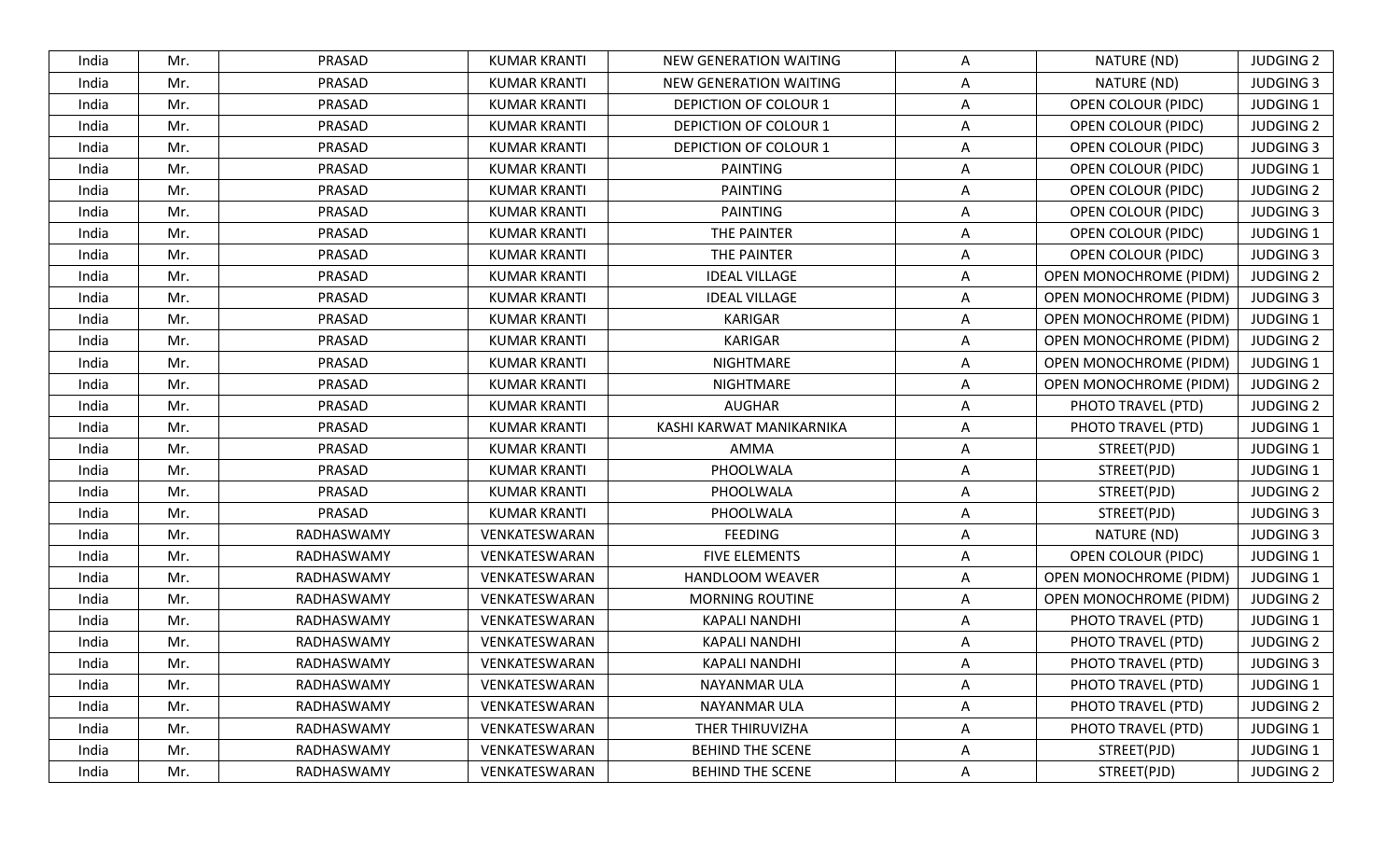| India | Mr. | RADHASWAMY | VENKATESWARAN | <b>BEHIND THE SCENE</b>          | A                           | STREET(PJD)                   | <b>JUDGING 3</b> |
|-------|-----|------------|---------------|----------------------------------|-----------------------------|-------------------------------|------------------|
| India | Mr. | RADHASWAMY | VENKATESWARAN | <b>BULL TAMING</b>               | Α                           | STREET(PJD)                   | <b>JUDGING 3</b> |
| India | Mr. | RADHASWAMY | VENKATESWARAN | <b>HELPING HANDS</b>             | A                           | STREET(PJD)                   | <b>JUDGING 1</b> |
| India | Mr. | RADHASWAMY | VENKATESWARAN | <b>HELPING HANDS</b>             | A                           | STREET(PJD)                   | <b>JUDGING 2</b> |
| India | Mr. | RADHASWAMY | VENKATESWARAN | ON A FESTIVAL MORNING            | A                           | STREET(PJD)                   | <b>JUDGING 1</b> |
| India | Mr. | RADHASWAMY | VENKATESWARAN | ON A FESTIVAL MORNING            | A                           | STREET(PJD)                   | <b>JUDGING 2</b> |
| India | Mr. | RADHASWAMY | VENKATESWARAN | ON A FESTIVAL MORNING            | A                           | STREET(PJD)                   | <b>JUDGING 3</b> |
| India | Mr. | S          | THIPPESWAMY   | CHEETAH JUMPING ON CHEETAH       | A                           | NATURE (ND)                   | <b>JUDGING 1</b> |
| India | Mr. | S          | THIPPESWAMY   | CHEETAH JUMPING ON CHEETAH       | Certificate of Merit        | NATURE (ND)                   | <b>JUDGING 2</b> |
| India | Mr. | S          | THIPPESWAMY   | CHEETAH JUMPING ON CHEETAH       | $\overline{A}$              | NATURE (ND)                   | <b>JUDGING 3</b> |
| India | Mr. | S          | THIPPESWAMY   | <b>CHEETAHS SHARING THE KILL</b> | <b>Honour Mention</b>       | NATURE (ND)                   | <b>JUDGING 1</b> |
| India | Mr. | S          | THIPPESWAMY   | <b>CHEETAHS SHARING THE KILL</b> | A                           | NATURE (ND)                   | <b>JUDGING 2</b> |
| India | Mr. | S          | THIPPESWAMY   | <b>CHEETAHS SHARING THE KILL</b> | <b>Certificate of Merit</b> | NATURE (ND)                   | <b>JUDGING 3</b> |
| India | Mr. | SAMANTA    | <b>JOYRAJ</b> | FRESHERGUNJ 8001                 | Α                           | OPEN MONOCHROME (PIDM)        | <b>JUDGING 2</b> |
| India | Mr. | SAMANTA    | <b>JOYRAJ</b> | PASSION 0466                     | A                           | OPEN MONOCHROME (PIDM)        | <b>JUDGING 1</b> |
| India | Mr. | SAMANTA    | <b>JOYRAJ</b> | PASSION 0466                     | Α                           | OPEN MONOCHROME (PIDM)        | <b>JUDGING 3</b> |
| India | Mr. | SAMANTA    | <b>JOYRAJ</b> | VRINDAVAN 2485                   | $\overline{A}$              | <b>OPEN MONOCHROME (PIDM)</b> | <b>JUDGING 3</b> |
| India | Mr. | SAMANTA    | <b>JOYRAJ</b> | SANDAKPHU 1593                   | A                           | PHOTO TRAVEL (PTD)            | <b>JUDGING 1</b> |
| India | Mr. | SAMANTA    | <b>JOYRAJ</b> | SANDAKPHU 1593                   | A                           | PHOTO TRAVEL (PTD)            | <b>JUDGING 3</b> |
| India | Mr. | SAMANTA    | <b>JOYRAJ</b> | VARANASI 3581                    | <b>Certificate of Merit</b> | PHOTO TRAVEL (PTD)            | <b>JUDGING 1</b> |
| India | Mr. | SAMANTA    | <b>JOYRAJ</b> | VARANASI 3581                    | A                           | PHOTO TRAVEL (PTD)            | <b>JUDGING 2</b> |
| India | Mr. | SAMANTA    | <b>JOYRAJ</b> | VRINDAVAN 304                    | $\overline{A}$              | PHOTO TRAVEL (PTD)            | <b>JUDGING 1</b> |
| India | Mr. | SAMANTA    | <b>JOYRAJ</b> | VRINDAVAN 304                    | A                           | PHOTO TRAVEL (PTD)            | <b>JUDGING 2</b> |
| India | Mr. | SAMANTA    | <b>JOYRAJ</b> | VRINDAVAN 304                    | $\overline{A}$              | PHOTO TRAVEL (PTD)            | <b>JUDGING 3</b> |
| India | Mr. | SAMANTA    | <b>JOYRAJ</b> | VRINDAVAN 305                    | A                           | PHOTO TRAVEL (PTD)            | <b>JUDGING 1</b> |
| India | Mr. | SAMANTA    | <b>JOYRAJ</b> | VRINDAVAN 305                    | Certificate of Merit        | PHOTO TRAVEL (PTD)            | <b>JUDGING 2</b> |
| India | Mr. | SAMANTA    | <b>JOYRAJ</b> | VRINDAVAN 305                    | A                           | PHOTO TRAVEL (PTD)            | <b>JUDGING 3</b> |
| India | Mr. | SAMANTA    | <b>JOYRAJ</b> | FRESHERGUNJ 7746                 | <b>Honour Mention</b>       | STREET(PJD)                   | <b>JUDGING 1</b> |
| India | Mr. | SAMANTA    | <b>JOYRAJ</b> | FRESHERGUNJ 7746                 | <b>Certificate of Merit</b> | STREET(PJD)                   | <b>JUDGING 2</b> |
| India | Mr. | SAMANTA    | <b>JOYRAJ</b> | FRESHERGUNJ 7746                 | Α                           | STREET(PJD)                   | <b>JUDGING 3</b> |
| India | Mr. | SAMANTA    | <b>JOYRAJ</b> | MAIDAN 1997                      | A                           | STREET(PJD)                   | <b>JUDGING 1</b> |
| India | Mr. | SAMANTA    | <b>JOYRAJ</b> | MAIDAN 1997                      | Α                           | STREET(PJD)                   | <b>JUDGING 3</b> |
| India | Mr. | SAMANTA    | <b>JOYRAJ</b> | VARANASI 3428                    | Α                           | STREET(PJD)                   | <b>JUDGING 1</b> |
| India | Mr. | SAMANTA    | <b>JOYRAJ</b> | VARANASI 3448                    | Α                           | STREET(PJD)                   | <b>JUDGING 1</b> |
|       |     |            |               |                                  |                             |                               |                  |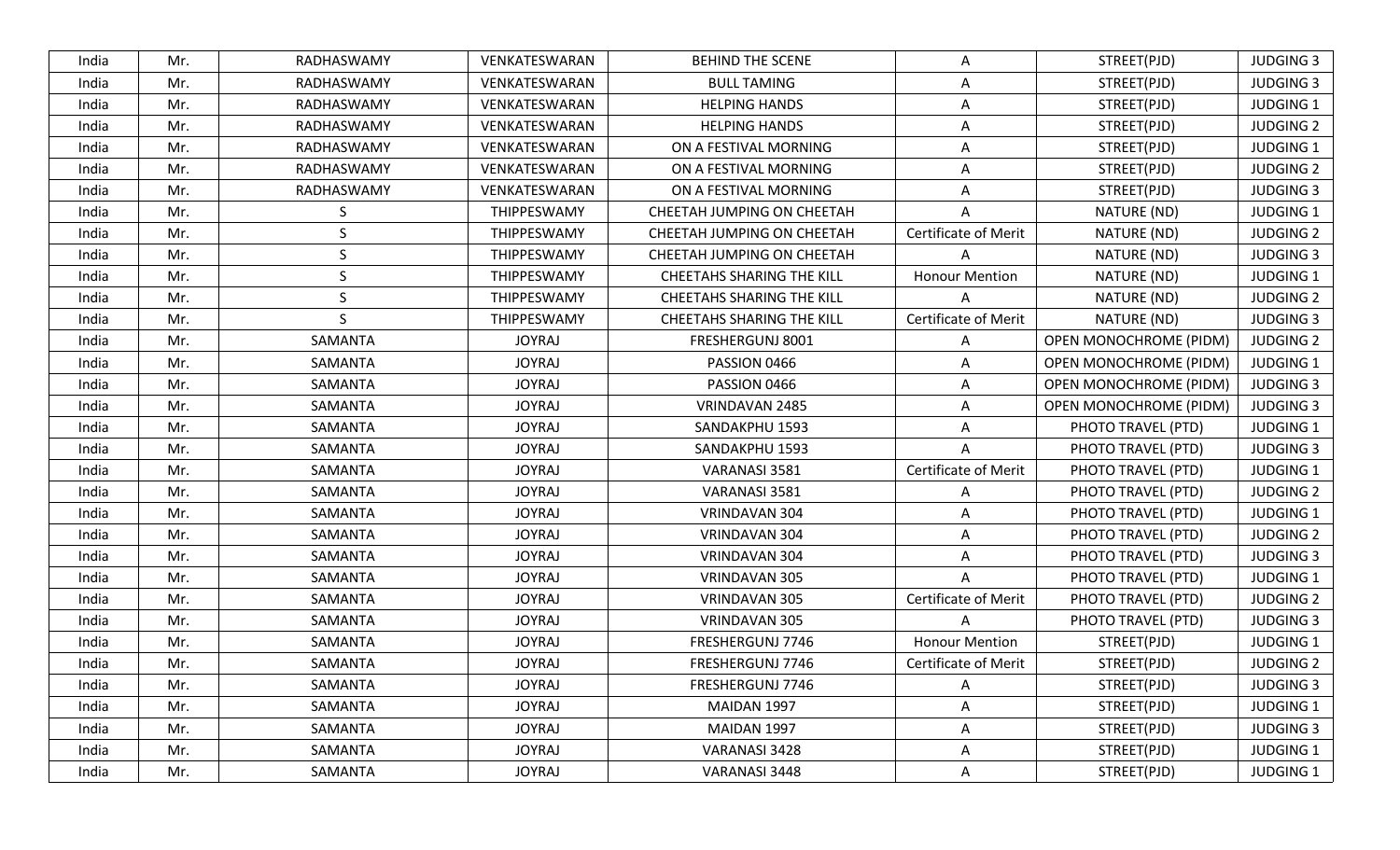| India | Mr. | SAMANTA | <b>SAMIR KUMAR</b> | PIED KINGFISHER FLIGHT     | A         | NATURE (ND)               | <b>JUDGING 1</b> |
|-------|-----|---------|--------------------|----------------------------|-----------|---------------------------|------------------|
| India | Mr. | SAMANTA | <b>SAMIR KUMAR</b> | PIED KINGFISHER FLIGHT     | A         | NATURE (ND)               | <b>JUDGING 2</b> |
| India | Mr. | SAMANTA | <b>SAMIR KUMAR</b> | PIED KINGFISHER FLIGHT     | A         | NATURE (ND)               | <b>JUDGING 3</b> |
| India | Mr. | SAMANTA | <b>SAMIR KUMAR</b> | <b>DUAL</b>                | Α         | <b>OPEN COLOUR (PIDC)</b> | <b>JUDGING 3</b> |
| India | Mr. | SAMANTA | <b>SAMIR KUMAR</b> | LOVE IN JODHPUR            | A         | <b>OPEN COLOUR (PIDC)</b> | <b>JUDGING 1</b> |
| India | Mr. | SAMANTA | <b>SAMIR KUMAR</b> | LOVE IN JODHPUR            | A         | OPEN COLOUR (PIDC)        | <b>JUDGING 2</b> |
| India | Mr. | SAMANTA | <b>SAMIR KUMAR</b> | LOVE IN JODHPUR            | A         | <b>OPEN COLOUR (PIDC)</b> | <b>JUDGING 3</b> |
| India | Mr. | SAMANTA | <b>SAMIR KUMAR</b> | <b>PRAYER</b>              | A         | <b>OPEN COLOUR (PIDC)</b> | <b>JUDGING 1</b> |
| India | Mr. | SAMANTA | <b>SAMIR KUMAR</b> | MUSIC AND LIFE             | Α         | OPEN MONOCHROME (PIDM)    | <b>JUDGING 2</b> |
| India | Mr. | SAMANTA | <b>SAMIR KUMAR</b> | AHALDARA 0561              | A         | PHOTO TRAVEL (PTD)        | <b>JUDGING 3</b> |
| India | Mr. | SAMANTA | <b>SAMIR KUMAR</b> | ELEPHANT SAFARI KAZIRANGA  | A         | PHOTO TRAVEL (PTD)        | <b>JUDGING 1</b> |
| India | Mr. | SAMANTA | <b>SAMIR KUMAR</b> | ELEPHANT SAFARI KAZIRANGA  | A         | PHOTO TRAVEL (PTD)        | <b>JUDGING 2</b> |
| India | Mr. | SAMANTA | <b>SAMIR KUMAR</b> | ELEPHANT SAFARI KAZIRANGA  | A         | PHOTO TRAVEL (PTD)        | <b>JUDGING 3</b> |
| India | Mr. | SAMANTA | <b>SAMIR KUMAR</b> | MEHARANGARFORT 8647        | A         | PHOTO TRAVEL (PTD)        | <b>JUDGING 1</b> |
| India | Mr. | SAMANTA | <b>SAMIR KUMAR</b> | MEHARANGARFORT 8647        | A         | PHOTO TRAVEL (PTD)        | <b>JUDGING 2</b> |
| India | Mr. | SAMANTA | <b>SAMIR KUMAR</b> | THIKSEY MONASTERY IN LEH   | Α         | PHOTO TRAVEL (PTD)        | <b>JUDGING 1</b> |
| India | Mr. | SAMANTA | <b>SAMIR KUMAR</b> | <b>CHHAT</b>               | A         | STREET(PJD)               | <b>JUDGING 1</b> |
| India | Mr. | SAMANTA | <b>SAMIR KUMAR</b> | <b>CHHAT</b>               | A         | STREET(PJD)               | <b>JUDGING 2</b> |
| India | Mr. | SAMANTA | <b>SAMIR KUMAR</b> | <b>CHHAT</b>               | A         | STREET(PJD)               | <b>JUDGING 3</b> |
| India | Mr. | SAMANTA | <b>SAMIR KUMAR</b> | ELEPHANT ROAD CROSSING     | Α         | STREET(PJD)               | <b>JUDGING 2</b> |
| India | Mr. | SAMANTA | <b>SAMIR KUMAR</b> | <b>HARILOOT</b>            | Α         | STREET(PJD)               | <b>JUDGING 1</b> |
| India | Mr. | SAMANTA | <b>SAMIR KUMAR</b> | <b>HARILOOT</b>            | A         | STREET(PJD)               | <b>JUDGING 3</b> |
| India | Mr. | SARKAR  | PARTHA SARATHI     | IBIS WITH FROG-1151        | Α         | NATURE (ND)               | <b>JUDGING 2</b> |
| India | Mr. | SARKAR  | PARTHA SARATHI     | PURPLE HERON WITH FISH-950 | A         | NATURE (ND)               | <b>JUDGING 2</b> |
| India | Mr. | SARKAR  | PARTHA SARATHI     | PURPLE HERON WITH FISH-950 | A         | NATURE (ND)               | <b>JUDGING 3</b> |
| India | Mr. | SARKAR  | PARTHA SARATHI     | <b>BLURRY VASTNESS-134</b> | Α         | OPEN COLOUR (PIDC)        | <b>JUDGING 1</b> |
| India | Mr. | SARKAR  | PARTHA SARATHI     | <b>BLURRY VASTNESS-134</b> | A         | OPEN COLOUR (PIDC)        | <b>JUDGING 2</b> |
| India | Mr. | SARKAR  | PARTHA SARATHI     | <b>BLURRY VASTNESS-134</b> | A         | OPEN COLOUR (PIDC)        | <b>JUDGING 3</b> |
| India | Mr. | SARKAR  | PARTHA SARATHI     | DAY ENDS-752               | A         | <b>OPEN COLOUR (PIDC)</b> | <b>JUDGING 1</b> |
| India | Mr. | SARKAR  | PARTHA SARATHI     | HOMEWARD-273               | Club Gold | <b>OPEN COLOUR (PIDC)</b> | <b>JUDGING 1</b> |
| India | Mr. | SARKAR  | PARTHA SARATHI     | HOMEWARD-273               | A         | <b>OPEN COLOUR (PIDC)</b> | <b>JUDGING 2</b> |
| India | Mr. | SARKAR  | PARTHA SARATHI     | HOMEWARD-273               | A         | <b>OPEN COLOUR (PIDC)</b> | <b>JUDGING 3</b> |
| India | Mr. | SARKAR  | PARTHA SARATHI     | A RAINY DAY-2466           | PSA Gold  | OPEN MONOCHROME (PIDM)    | <b>JUDGING 1</b> |
| India | Mr. | SARKAR  | PARTHA SARATHI     | A RAINY DAY-2466           | A         | OPEN MONOCHROME (PIDM)    | <b>JUDGING 2</b> |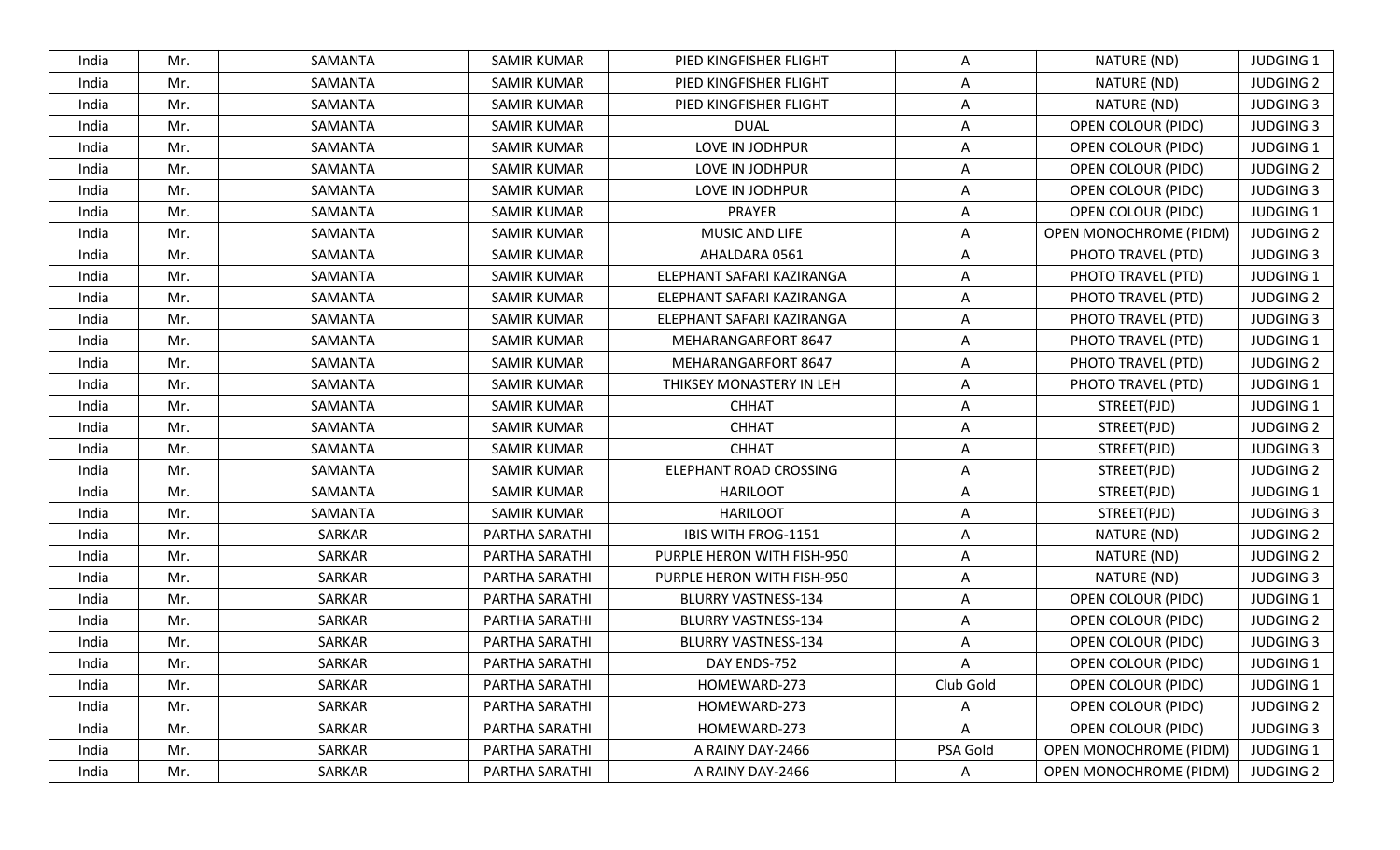|       |     |               | PARTHA SARATHI | A RAINY DAY-2466                              | Club Silver                 | <b>OPEN MONOCHROME (PIDM)</b> | <b>JUDGING 3</b> |
|-------|-----|---------------|----------------|-----------------------------------------------|-----------------------------|-------------------------------|------------------|
| India | Mr. | <b>SARKAR</b> | PARTHA SARATHI | DAY ENDS-388                                  | A                           | <b>OPEN MONOCHROME (PIDM)</b> | <b>JUDGING 1</b> |
| India | Mr. | SARKAR        | PARTHA SARATHI | DAY ENDS-388                                  | A                           | <b>OPEN MONOCHROME (PIDM)</b> | <b>JUDGING 3</b> |
| India | Mr. | SARKAR        | PARTHA SARATHI | <b>DESERT CONQUEROR-353</b>                   | $\Delta$                    | OPEN MONOCHROME (PIDM)        | <b>JUDGING 1</b> |
| India | Mr. | <b>SARKAR</b> | PARTHA SARATHI | <b>DESERT CONQUEROR-353</b>                   | $\overline{A}$              | <b>OPEN MONOCHROME (PIDM)</b> | <b>JUDGING 2</b> |
| India | Mr. | SARKAR        | PARTHA SARATHI | <b>DESERT CONQUEROR-353</b>                   | A                           | <b>OPEN MONOCHROME (PIDM)</b> | <b>JUDGING 3</b> |
| India | Mr. | SARKAR        | PARTHA SARATHI | TAJMAHAL-162                                  | A                           | PHOTO TRAVEL (PTD)            | <b>JUDGING 2</b> |
| India | Mr. | SARKAR        | PARTHA SARATHI | RAINY DAY-34                                  | A                           | STREET(PJD)                   | <b>JUDGING 1</b> |
| India | Mr. | SARKAR        | PARTHA SARATHI | RAINY DAY-34                                  | A                           | STREET(PJD)                   | <b>JUDGING 2</b> |
| India | Mr. | SARKAR        | PARTHA SARATHI | RAINY DAY-34                                  | A                           | STREET(PJD)                   | <b>JUDGING 3</b> |
| India | Mr. | SARKAR        | PARTHA SARATHI | SIDE PLEASE-1658                              | A                           | STREET(PJD)                   | <b>JUDGING 1</b> |
| India | Mr. | SAWANT        | PRASHANT       | <b>BIG CATCH</b>                              | $\overline{A}$              | NATURE (ND)                   | <b>JUDGING 1</b> |
| India | Mr. | SAWANT        | PRASHANT       | <b>BIG CATCH</b>                              | $\Delta$                    | NATURE (ND)                   | <b>JUDGING 2</b> |
| India | Mr. | SAWANT        | PRASHANT       | BLACK WINGED STILT MATING COPY                | A                           | NATURE (ND)                   | <b>JUDGING 1</b> |
| India | Mr. | SAWANT        | PRASHANT       | <b>BLACK WINGED STILT MATING COPY</b>         | A                           | NATURE (ND)                   | <b>JUDGING 2</b> |
| India | Mr. | SAWANT        | PRASHANT       | <b>BLUE BULL MATING</b>                       | A                           | NATURE (ND)                   | <b>JUDGING 1</b> |
| India | Mr. | SAWANT        | PRASHANT       | <b>BLUE BULL MATING</b>                       | <b>Certificate of Merit</b> | NATURE (ND)                   | <b>JUDGING 2</b> |
| India | Mr. | SAWANT        | PRASHANT       | <b>BLUE BULL MATING</b>                       | <b>Honour Mention</b>       | NATURE (ND)                   | <b>JUDGING 3</b> |
| India | Mr. | SAWANT        | PRASHANT       | KINGFISHER WITH CATCH                         | $\overline{A}$              | NATURE (ND)                   | <b>JUDGING 1</b> |
| India | Mr. | SAWANT        | PRASHANT       | KINGFISHER WITH CATCH                         | A                           | NATURE (ND)                   | <b>JUDGING 3</b> |
| India | Mr. | <b>SINGH</b>  | GAGANDEEP      | <b>FOOD CHAIN</b>                             | A                           | NATURE (ND)                   | <b>JUDGING 1</b> |
| India | Mr. | <b>SINGH</b>  | GAGANDEEP      | <b>FOOD CHAIN</b>                             | A                           | NATURE (ND)                   | <b>JUDGING 2</b> |
| India | Mr. | <b>SINGH</b>  | GAGANDEEP      | <b>FOOD CHAIN</b>                             | A                           | NATURE (ND)                   | <b>JUDGING 3</b> |
| India | Mr. | <b>SINGH</b>  | GAGANDEEP      | PIED KINGFISHER EMERGING                      | A                           | NATURE (ND)                   | <b>JUDGING 2</b> |
| India | Mr. | <b>SINGH</b>  | GAGANDEEP      | PIED KINGFISHER EMERGING                      |                             | NATURE (ND)                   | <b>JUDGING 3</b> |
| India | Mr. | <b>SINGH</b>  | GAGANDEEP      | <b>BALLOONING HORIZON</b>                     | Certificate of Merit        | PHOTO TRAVEL (PTD)            | <b>JUDGING 1</b> |
| India | Mr. | <b>SINGH</b>  | GAGANDEEP      | <b>BALLOONING HORIZON</b>                     | A                           | PHOTO TRAVEL (PTD)            | <b>JUDGING 2</b> |
| India | Mr. | <b>SINGH</b>  | GAGANDEEP      | CAPPADOCIA CITYSCAPE EVENING                  | $\overline{A}$              | PHOTO TRAVEL (PTD)            | <b>JUDGING 1</b> |
| India | Mr. | <b>SINGH</b>  | GAGANDEEP      | CAPPADOCIA CITYSCAPE EVENING                  | A                           | PHOTO TRAVEL (PTD)            | <b>JUDGING 2</b> |
| India | Mr. | <b>SINGH</b>  | GAGANDEEP      | CAPPADOCIA MOUNTAINS SINGLE<br><b>BALLOON</b> | A                           | PHOTO TRAVEL (PTD)            | <b>JUDGING 1</b> |
| India | Mr. | <b>SINGH</b>  | GAGANDEEP      | CAPPADOCIA MOUNTAINS SINGLE<br><b>BALLOON</b> | A                           | PHOTO TRAVEL (PTD)            | <b>JUDGING 2</b> |
| India | Mr. | <b>SINGH</b>  | GAGANDEEP      | <b>ISTANBUL SUNSET</b>                        | A                           | PHOTO TRAVEL (PTD)            | JUDGING 1        |
| India | Mr. | <b>SINHA</b>  | <b>BARUN</b>   | FALCON FEEDING 8180                           | A                           | NATURE (ND)                   | JUDGING 1        |
|       |     |               |                |                                               |                             |                               |                  |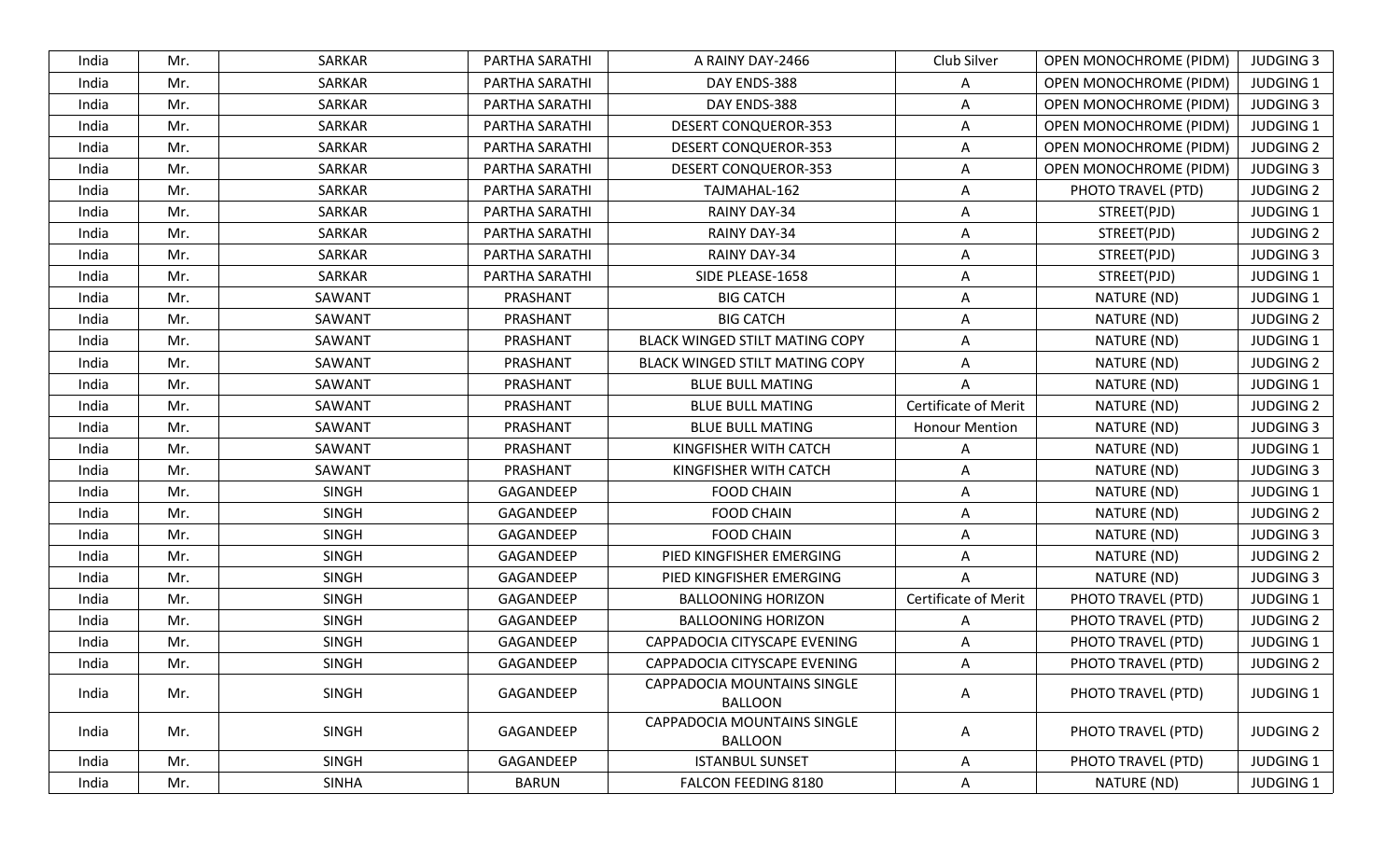| India | Mr. | <b>SINHA</b> | <b>BARUN</b>        | FROG AND IBIS 9935                | A                     | NATURE (ND)                   | <b>JUDGING 1</b> |
|-------|-----|--------------|---------------------|-----------------------------------|-----------------------|-------------------------------|------------------|
| India | Mr. | <b>SINHA</b> | <b>BARUN</b>        | FROG AND IBIS 9935                | A                     | NATURE (ND)                   | <b>JUDGING 2</b> |
| India | Mr. | <b>SINHA</b> | <b>BARUN</b>        | FROG AND IBIS 9935                | A                     | NATURE (ND)                   | <b>JUDGING 3</b> |
| India | Mr. | <b>SINHA</b> | <b>BARUN</b>        | <b>MOM AND BABY</b>               | Club Silver           | NATURE (ND)                   | <b>JUDGING 1</b> |
| India | Mr. | <b>SINHA</b> | <b>BARUN</b>        | <b>MOM AND BABY</b>               | <b>Honour Mention</b> | NATURE (ND)                   | <b>JUDGING 2</b> |
| India | Mr. | <b>SINHA</b> | <b>BARUN</b>        | <b>MOM AND BABY</b>               | A                     | NATURE (ND)                   | <b>JUDGING 3</b> |
| India | Mr. | <b>SINHA</b> | <b>BARUN</b>        | PRAYERS 3397                      | A                     | PHOTO TRAVEL (PTD)            | <b>JUDGING 1</b> |
| India | Mr. | <b>SINHA</b> | <b>BARUN</b>        | TAJ IN MIST                       | A                     | PHOTO TRAVEL (PTD)            | <b>JUDGING 1</b> |
| India | Mr. | <b>SINHA</b> | <b>BARUN</b>        | TAJ IN MIST                       | Α                     | PHOTO TRAVEL (PTD)            | <b>JUDGING 2</b> |
| India | Mr. | <b>SINHA</b> | <b>BARUN</b>        | THE TEMPOLE IN MIST               | A                     | PHOTO TRAVEL (PTD)            | <b>JUDGING 1</b> |
| India | Mr. | <b>SINHA</b> | <b>BARUN</b>        | THE TEMPOLE IN MIST               | A                     | PHOTO TRAVEL (PTD)            | <b>JUDGING 2</b> |
| India | Mr. | <b>SINHA</b> | <b>BARUN</b>        | THE TEMPOLE IN MIST               | Α                     | PHOTO TRAVEL (PTD)            | <b>JUDGING 3</b> |
| India | Mr. | <b>SINHA</b> | <b>BARUN</b>        | HORSE CART IN THE FLOODED STREET  | A                     | STREET(PJD)                   | <b>JUDGING 1</b> |
| India | Mr. | <b>SINHA</b> | <b>BARUN</b>        | HORSE CART IN THE FLOODED STREET  | A                     | STREET(PJD)                   | <b>JUDGING 2</b> |
| India | Mr. | <b>SINHA</b> | <b>BARUN</b>        | HORSE CART IN THE FLOODED STREET  | Club Bronze           | STREET(PJD)                   | <b>JUDGING 3</b> |
| India | Mr. | <b>SINHA</b> | <b>BARUN</b>        | KOLKATA STREET 4160               | A                     | STREET(PJD)                   | <b>JUDGING 3</b> |
| India | Mr. | SK           | BALACHANDDER        | RED ANTS                          | A                     | NATURE (ND)                   | <b>JUDGING 3</b> |
| India | Mr. | SK           | <b>BALACHANDDER</b> | ARUPATHU MOOVAR 2022-1            | A                     | <b>OPEN COLOUR (PIDC)</b>     | <b>JUDGING 2</b> |
| India | Mr. | SK           | BALACHANDDER        | <b>SINCERE PRAYERS 2</b>          | Α                     | OPEN COLOUR (PIDC)            | <b>JUDGING 2</b> |
| India | Mr. | <b>SK</b>    | BALACHANDDER        | <b>FEARFUL</b>                    | A                     | <b>OPEN MONOCHROME (PIDM)</b> | <b>JUDGING 2</b> |
| India | Mr. | SK           | BALACHANDDER        | <b>FEARFUL</b>                    | A                     | <b>OPEN MONOCHROME (PIDM)</b> | <b>JUDGING 3</b> |
| India | Mr. | <b>SK</b>    | BALACHANDDER        | SAIVA GHOSTI 1                    | A                     | <b>OPEN MONOCHROME (PIDM)</b> | <b>JUDGING 1</b> |
| India | Mr. | SK           | BALACHANDDER        | ARUPATHU MOOVAR 2022-2            | A                     | PHOTO TRAVEL (PTD)            | <b>JUDGING 1</b> |
| India | Mr. | <b>SK</b>    | BALACHANDDER        | ARUPATHU MOOVAR 2022-2            | Α                     | PHOTO TRAVEL (PTD)            | <b>JUDGING 2</b> |
| India | Mr. | SK           | BALACHANDDER        | ARUPATHU MOOVAR 2022-2            | A                     | PHOTO TRAVEL (PTD)            | <b>JUDGING 3</b> |
| India | Mr. | SK           | BALACHANDDER        | MYLAI THER FESTIVAL 2022-1        | Α                     | PHOTO TRAVEL (PTD)            | <b>JUDGING 2</b> |
| India | Mr. | SK           | BALACHANDDER        | PARTHASARATHY CAR FESTIVAL 2022-1 | A                     | PHOTO TRAVEL (PTD)            | <b>JUDGING 2</b> |
| India | Mr. | SK           | BALACHANDDER        | THEERTHAVAARI 2022-3              | A                     | PHOTO TRAVEL (PTD)            | <b>JUDGING 1</b> |
| India | Mr. | SK           | BALACHANDDER        | THEERTHAVAARI 2022-3              | A                     | PHOTO TRAVEL (PTD)            | <b>JUDGING 2</b> |
| India | Mr. | <b>SK</b>    | BALACHANDDER        | THEERTHAVAARI 2022-3              | A                     | PHOTO TRAVEL (PTD)            | <b>JUDGING 3</b> |
| India | Mr. | SK           | BALACHANDDER        | ADHIKARA NANDI VAHANAM 2022-1     | Α                     | STREET(PJD)                   | <b>JUDGING 1</b> |
| India | Mr. | SK           | BALACHANDDER        | ADHIKARA NANDI VAHANAM 2022-1     | Α                     | STREET(PJD)                   | <b>JUDGING 2</b> |
| India | Mr. | SK           | BALACHANDDER        | ADHIKARA NANDI VAHANAM 2022-1     | A                     | STREET(PJD)                   | <b>JUDGING 3</b> |
| India | Mr. | SK           | BALACHANDDER        | BLESSINGS 2022-1                  | A                     | STREET(PJD)                   | JUDGING 1        |
|       |     |              |                     |                                   |                       |                               |                  |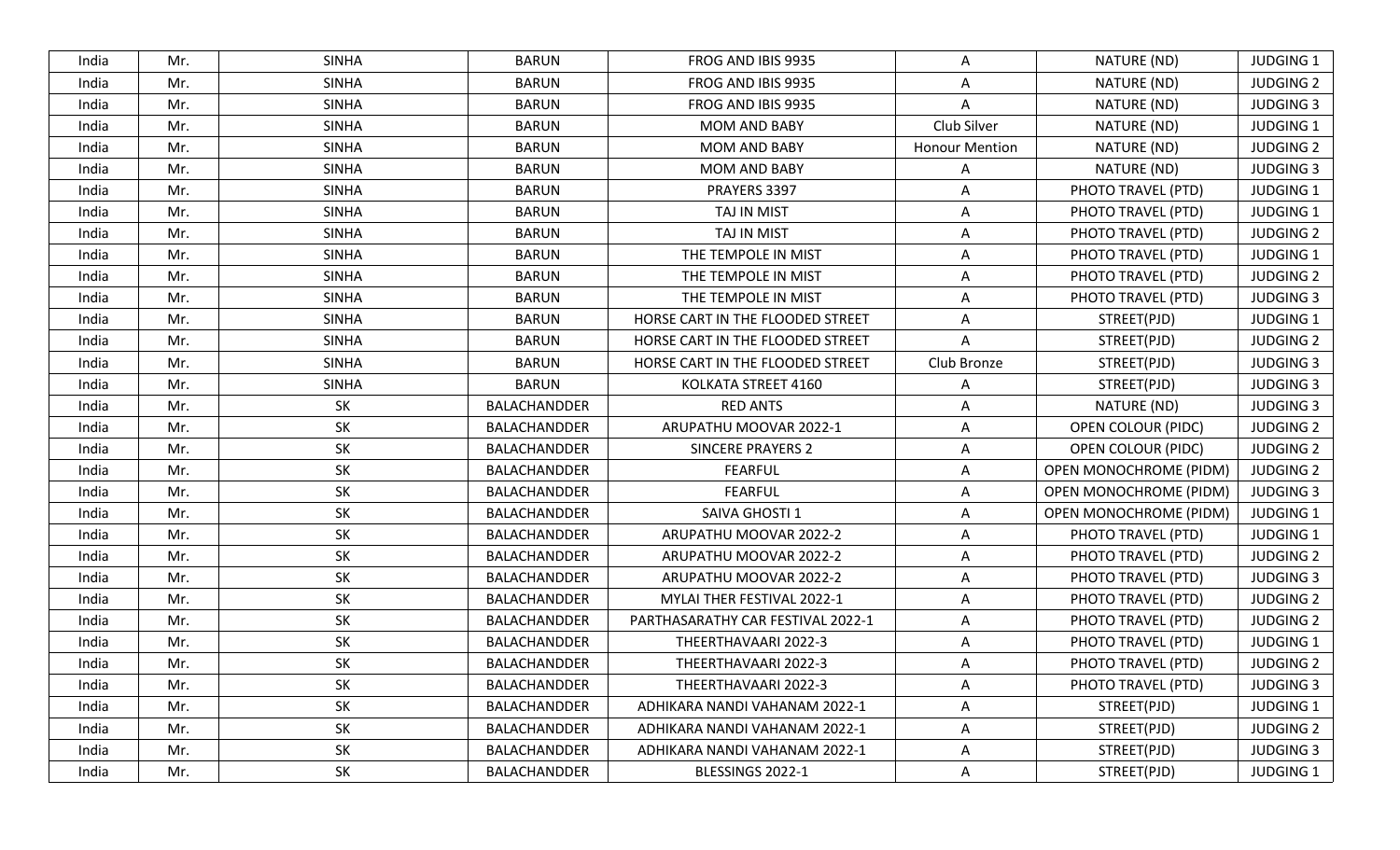| <b>SK</b><br><b>JUDGING 2</b><br>India<br>Mr.<br>BALACHANDDER<br>BLESSINGS 2022-1<br>A<br>STREET(PJD)<br>SK<br>Club Gold<br>BLESSINGS 2022-1<br>STREET(PJD)<br><b>JUDGING 3</b><br>India<br>Mr.<br>BALACHANDDER<br><b>SK</b><br><b>Certificate of Merit</b><br>BALACHANDDER<br>MYLAI THER THIRUVIZHA 2022-1<br>STREET(PJD)<br><b>JUDGING 1</b><br>India<br>Mr.<br>Mr.<br>SK<br><b>JUDGING 2</b><br>India<br>BALACHANDDER<br>MYLAI THER THIRUVIZHA 2022-1<br>STREET(PJD)<br>A<br>SK<br><b>JUDGING 3</b><br>Mr.<br>BALACHANDDER<br>MYLAI THER THIRUVIZHA 2022-1<br>A<br>STREET(PJD)<br>India<br>SK<br>Mr.<br>STREET(PJD)<br><b>JUDGING 1</b><br>India<br>BALACHANDDER<br><b>WOMEN POWER</b><br>A<br>SK<br><b>JUDGING 3</b><br>India<br>Mr.<br>BALACHANDDER<br><b>WOMEN POWER</b><br>A<br>STREET(PJD)<br>SOM<br>PURPLE HERON CATCHING PREY<br>NATURE (ND)<br><b>JUDGING 1</b><br>India<br>Mr.<br><b>RAJ KUMAR</b><br>A<br>SOM<br><b>JUDGING 2</b><br>India<br>Mr.<br><b>RAJ KUMAR</b><br>PURPLE HERON CATCHING PREY<br>A<br>NATURE (ND)<br>SOM<br>India<br>Mr.<br><b>RAJ KUMAR</b><br><b>COLLECTING FISH</b><br><b>OPEN COLOUR (PIDC)</b><br><b>JUDGING 2</b><br>A<br>SOM<br><b>COLLECTING FISH</b><br><b>OPEN COLOUR (PIDC)</b><br><b>JUDGING 3</b><br>India<br>Mr.<br><b>RAJ KUMAR</b><br>A<br>SOM<br><b>JUDGING 1</b><br>India<br>Mr.<br>RAJ KUMAR<br>PADDY FIELD WORKERS 3<br>A<br><b>OPEN COLOUR (PIDC)</b><br>SOM<br><b>JUDGING 2</b><br>India<br>Mr.<br><b>RAJ KUMAR</b><br>PADDY FIELD WORKERS 3<br>A<br>OPEN COLOUR (PIDC)<br>SOM<br><b>OPEN COLOUR (PIDC)</b><br><b>JUDGING 3</b><br>India<br>Mr.<br><b>RAJ KUMAR</b><br>RELAXING<br>A<br>SOM<br><b>BOYS WITH PETS 1</b><br><b>JUDGING 3</b><br><b>RAJ KUMAR</b><br>OPEN MONOCHROME (PIDM)<br>India<br>Mr.<br>$\Delta$<br>SOM<br><b>OPEN MONOCHROME (PIDM)</b><br><b>JUDGING 3</b><br>India<br>Mr.<br><b>RAJ KUMAR</b><br>PARI <sub>4</sub><br>$\Delta$<br>SOM<br>Mr.<br><b>POSTURE</b><br><b>OPEN MONOCHROME (PIDM)</b><br><b>JUDGING 1</b><br>India<br><b>RAJ KUMAR</b><br>A<br>SOM<br><b>RUMEO 0088</b><br>India<br>Mr.<br><b>RAJ KUMAR</b><br><b>OPEN MONOCHROME (PIDM)</b><br><b>JUDGING 2</b><br>A<br>SOM<br><b>GIVING ALPANA</b><br>A<br><b>JUDGING 1</b><br>India<br>Mr.<br><b>RAJ KUMAR</b><br>PHOTO TRAVEL (PTD)<br>SOM<br><b>GIVING ALPANA</b><br><b>JUDGING 2</b><br>India<br>Mr.<br><b>RAJ KUMAR</b><br>A<br>PHOTO TRAVEL (PTD)<br>SOM<br>PHOTO TRAVEL (PTD)<br>India<br>Mr.<br><b>RAJ KUMAR</b><br><b>GIVING ALPANA</b><br><b>JUDGING 3</b><br>A<br><b>JUDGING 1</b><br>Mr.<br>SOM<br><b>RAJ KUMAR</b><br><b>VARANASI GHAT 1</b><br>PHOTO TRAVEL (PTD)<br>India<br>A<br>SOM<br>STREET(PJD)<br><b>JUDGING 3</b><br>India<br>Mr.<br><b>RAJ KUMAR</b><br>PADDY FIELD WORKERS<br>A<br>SOM<br>Mr.<br>A<br>STREET(PJD)<br><b>JUDGING 2</b><br>India<br>RAJ KUMAR<br><b>READING NEWS PAPER 1</b><br>SOM<br>STREET(PJD)<br><b>JUDGING 3</b><br>Mr.<br>RAJ KUMAR<br><b>READING NEWS PAPER 1</b><br>A<br>India<br><b>BANERJEE MUKHERJEE</b><br><b>JUDGING 3</b><br>Mrs.<br>LOPAMUDRA<br><b>LANDING WITH FISH</b><br>A<br>NATURE (ND)<br>India<br><b>LOCKED</b><br>NATURE (ND)<br><b>JUDGING 3</b><br>India<br>Mrs.<br><b>BANERJEE MUKHERJEE</b><br>LOPAMUDRA<br>A<br><b>BANERJEE MUKHERJEE</b><br>LOPAMUDRA<br><b>TOUGH FIGHT</b><br>NATURE (ND)<br><b>JUDGING 2</b><br>India<br>Mrs.<br>A<br><b>JUDGING 2</b><br><b>WITHIN CONTROL</b><br>NATURE (ND)<br>India<br><b>BANERJEE MUKHERJEE</b><br>LOPAMUDRA<br>A<br>Mrs.<br><b>JUDGING 3</b><br>India<br><b>BANERJEE MUKHERJEE</b><br>LOPAMUDRA<br><b>WITHIN CONTROL</b><br>NATURE (ND)<br>Mrs.<br>A<br>OPEN MONOCHROME (PIDM)<br><b>JUDGING 2</b><br>India<br>Mrs.<br><b>BANERJEE MUKHERJEE</b><br>LOPAMUDRA<br>THE KING AND HIS PALACE<br>A<br><b>BENARAS GHAT STORY 1</b><br>STREET(PJD)<br><b>JUDGING 3</b><br>India<br>Mrs.<br><b>BANERJEE MUKHERJEE</b><br>LOPAMUDRA<br>A<br>STREET(PJD)<br><b>JUDGING 3</b><br>India<br>Mrs.<br><b>BANERJEE MUKHERJEE</b><br>LOPAMUDRA<br>THE LONELY GODDESS 2<br>A<br><b>JUDGING 2</b><br>CHATTOPADHYAY<br>ARUNIMA<br>HOMAGE<br><b>OPEN COLOUR (PIDC)</b><br>India<br>Mrs.<br>A |  |  |  |  |
|----------------------------------------------------------------------------------------------------------------------------------------------------------------------------------------------------------------------------------------------------------------------------------------------------------------------------------------------------------------------------------------------------------------------------------------------------------------------------------------------------------------------------------------------------------------------------------------------------------------------------------------------------------------------------------------------------------------------------------------------------------------------------------------------------------------------------------------------------------------------------------------------------------------------------------------------------------------------------------------------------------------------------------------------------------------------------------------------------------------------------------------------------------------------------------------------------------------------------------------------------------------------------------------------------------------------------------------------------------------------------------------------------------------------------------------------------------------------------------------------------------------------------------------------------------------------------------------------------------------------------------------------------------------------------------------------------------------------------------------------------------------------------------------------------------------------------------------------------------------------------------------------------------------------------------------------------------------------------------------------------------------------------------------------------------------------------------------------------------------------------------------------------------------------------------------------------------------------------------------------------------------------------------------------------------------------------------------------------------------------------------------------------------------------------------------------------------------------------------------------------------------------------------------------------------------------------------------------------------------------------------------------------------------------------------------------------------------------------------------------------------------------------------------------------------------------------------------------------------------------------------------------------------------------------------------------------------------------------------------------------------------------------------------------------------------------------------------------------------------------------------------------------------------------------------------------------------------------------------------------------------------------------------------------------------------------------------------------------------------------------------------------------------------------------------------------------------------------------------------------------------------------------------------------------------------------------------------------------------------------------------------------------------------------------------------------------------------------------------------------------------------------------------------------------------------------------------------------------------------------------------------------------------------------------------------------------------------------------------------------------------------------------------------------------------------------------------------------------------------------------------|--|--|--|--|
|                                                                                                                                                                                                                                                                                                                                                                                                                                                                                                                                                                                                                                                                                                                                                                                                                                                                                                                                                                                                                                                                                                                                                                                                                                                                                                                                                                                                                                                                                                                                                                                                                                                                                                                                                                                                                                                                                                                                                                                                                                                                                                                                                                                                                                                                                                                                                                                                                                                                                                                                                                                                                                                                                                                                                                                                                                                                                                                                                                                                                                                                                                                                                                                                                                                                                                                                                                                                                                                                                                                                                                                                                                                                                                                                                                                                                                                                                                                                                                                                                                                                                                                                  |  |  |  |  |
|                                                                                                                                                                                                                                                                                                                                                                                                                                                                                                                                                                                                                                                                                                                                                                                                                                                                                                                                                                                                                                                                                                                                                                                                                                                                                                                                                                                                                                                                                                                                                                                                                                                                                                                                                                                                                                                                                                                                                                                                                                                                                                                                                                                                                                                                                                                                                                                                                                                                                                                                                                                                                                                                                                                                                                                                                                                                                                                                                                                                                                                                                                                                                                                                                                                                                                                                                                                                                                                                                                                                                                                                                                                                                                                                                                                                                                                                                                                                                                                                                                                                                                                                  |  |  |  |  |
|                                                                                                                                                                                                                                                                                                                                                                                                                                                                                                                                                                                                                                                                                                                                                                                                                                                                                                                                                                                                                                                                                                                                                                                                                                                                                                                                                                                                                                                                                                                                                                                                                                                                                                                                                                                                                                                                                                                                                                                                                                                                                                                                                                                                                                                                                                                                                                                                                                                                                                                                                                                                                                                                                                                                                                                                                                                                                                                                                                                                                                                                                                                                                                                                                                                                                                                                                                                                                                                                                                                                                                                                                                                                                                                                                                                                                                                                                                                                                                                                                                                                                                                                  |  |  |  |  |
|                                                                                                                                                                                                                                                                                                                                                                                                                                                                                                                                                                                                                                                                                                                                                                                                                                                                                                                                                                                                                                                                                                                                                                                                                                                                                                                                                                                                                                                                                                                                                                                                                                                                                                                                                                                                                                                                                                                                                                                                                                                                                                                                                                                                                                                                                                                                                                                                                                                                                                                                                                                                                                                                                                                                                                                                                                                                                                                                                                                                                                                                                                                                                                                                                                                                                                                                                                                                                                                                                                                                                                                                                                                                                                                                                                                                                                                                                                                                                                                                                                                                                                                                  |  |  |  |  |
|                                                                                                                                                                                                                                                                                                                                                                                                                                                                                                                                                                                                                                                                                                                                                                                                                                                                                                                                                                                                                                                                                                                                                                                                                                                                                                                                                                                                                                                                                                                                                                                                                                                                                                                                                                                                                                                                                                                                                                                                                                                                                                                                                                                                                                                                                                                                                                                                                                                                                                                                                                                                                                                                                                                                                                                                                                                                                                                                                                                                                                                                                                                                                                                                                                                                                                                                                                                                                                                                                                                                                                                                                                                                                                                                                                                                                                                                                                                                                                                                                                                                                                                                  |  |  |  |  |
|                                                                                                                                                                                                                                                                                                                                                                                                                                                                                                                                                                                                                                                                                                                                                                                                                                                                                                                                                                                                                                                                                                                                                                                                                                                                                                                                                                                                                                                                                                                                                                                                                                                                                                                                                                                                                                                                                                                                                                                                                                                                                                                                                                                                                                                                                                                                                                                                                                                                                                                                                                                                                                                                                                                                                                                                                                                                                                                                                                                                                                                                                                                                                                                                                                                                                                                                                                                                                                                                                                                                                                                                                                                                                                                                                                                                                                                                                                                                                                                                                                                                                                                                  |  |  |  |  |
|                                                                                                                                                                                                                                                                                                                                                                                                                                                                                                                                                                                                                                                                                                                                                                                                                                                                                                                                                                                                                                                                                                                                                                                                                                                                                                                                                                                                                                                                                                                                                                                                                                                                                                                                                                                                                                                                                                                                                                                                                                                                                                                                                                                                                                                                                                                                                                                                                                                                                                                                                                                                                                                                                                                                                                                                                                                                                                                                                                                                                                                                                                                                                                                                                                                                                                                                                                                                                                                                                                                                                                                                                                                                                                                                                                                                                                                                                                                                                                                                                                                                                                                                  |  |  |  |  |
|                                                                                                                                                                                                                                                                                                                                                                                                                                                                                                                                                                                                                                                                                                                                                                                                                                                                                                                                                                                                                                                                                                                                                                                                                                                                                                                                                                                                                                                                                                                                                                                                                                                                                                                                                                                                                                                                                                                                                                                                                                                                                                                                                                                                                                                                                                                                                                                                                                                                                                                                                                                                                                                                                                                                                                                                                                                                                                                                                                                                                                                                                                                                                                                                                                                                                                                                                                                                                                                                                                                                                                                                                                                                                                                                                                                                                                                                                                                                                                                                                                                                                                                                  |  |  |  |  |
|                                                                                                                                                                                                                                                                                                                                                                                                                                                                                                                                                                                                                                                                                                                                                                                                                                                                                                                                                                                                                                                                                                                                                                                                                                                                                                                                                                                                                                                                                                                                                                                                                                                                                                                                                                                                                                                                                                                                                                                                                                                                                                                                                                                                                                                                                                                                                                                                                                                                                                                                                                                                                                                                                                                                                                                                                                                                                                                                                                                                                                                                                                                                                                                                                                                                                                                                                                                                                                                                                                                                                                                                                                                                                                                                                                                                                                                                                                                                                                                                                                                                                                                                  |  |  |  |  |
|                                                                                                                                                                                                                                                                                                                                                                                                                                                                                                                                                                                                                                                                                                                                                                                                                                                                                                                                                                                                                                                                                                                                                                                                                                                                                                                                                                                                                                                                                                                                                                                                                                                                                                                                                                                                                                                                                                                                                                                                                                                                                                                                                                                                                                                                                                                                                                                                                                                                                                                                                                                                                                                                                                                                                                                                                                                                                                                                                                                                                                                                                                                                                                                                                                                                                                                                                                                                                                                                                                                                                                                                                                                                                                                                                                                                                                                                                                                                                                                                                                                                                                                                  |  |  |  |  |
|                                                                                                                                                                                                                                                                                                                                                                                                                                                                                                                                                                                                                                                                                                                                                                                                                                                                                                                                                                                                                                                                                                                                                                                                                                                                                                                                                                                                                                                                                                                                                                                                                                                                                                                                                                                                                                                                                                                                                                                                                                                                                                                                                                                                                                                                                                                                                                                                                                                                                                                                                                                                                                                                                                                                                                                                                                                                                                                                                                                                                                                                                                                                                                                                                                                                                                                                                                                                                                                                                                                                                                                                                                                                                                                                                                                                                                                                                                                                                                                                                                                                                                                                  |  |  |  |  |
|                                                                                                                                                                                                                                                                                                                                                                                                                                                                                                                                                                                                                                                                                                                                                                                                                                                                                                                                                                                                                                                                                                                                                                                                                                                                                                                                                                                                                                                                                                                                                                                                                                                                                                                                                                                                                                                                                                                                                                                                                                                                                                                                                                                                                                                                                                                                                                                                                                                                                                                                                                                                                                                                                                                                                                                                                                                                                                                                                                                                                                                                                                                                                                                                                                                                                                                                                                                                                                                                                                                                                                                                                                                                                                                                                                                                                                                                                                                                                                                                                                                                                                                                  |  |  |  |  |
|                                                                                                                                                                                                                                                                                                                                                                                                                                                                                                                                                                                                                                                                                                                                                                                                                                                                                                                                                                                                                                                                                                                                                                                                                                                                                                                                                                                                                                                                                                                                                                                                                                                                                                                                                                                                                                                                                                                                                                                                                                                                                                                                                                                                                                                                                                                                                                                                                                                                                                                                                                                                                                                                                                                                                                                                                                                                                                                                                                                                                                                                                                                                                                                                                                                                                                                                                                                                                                                                                                                                                                                                                                                                                                                                                                                                                                                                                                                                                                                                                                                                                                                                  |  |  |  |  |
|                                                                                                                                                                                                                                                                                                                                                                                                                                                                                                                                                                                                                                                                                                                                                                                                                                                                                                                                                                                                                                                                                                                                                                                                                                                                                                                                                                                                                                                                                                                                                                                                                                                                                                                                                                                                                                                                                                                                                                                                                                                                                                                                                                                                                                                                                                                                                                                                                                                                                                                                                                                                                                                                                                                                                                                                                                                                                                                                                                                                                                                                                                                                                                                                                                                                                                                                                                                                                                                                                                                                                                                                                                                                                                                                                                                                                                                                                                                                                                                                                                                                                                                                  |  |  |  |  |
|                                                                                                                                                                                                                                                                                                                                                                                                                                                                                                                                                                                                                                                                                                                                                                                                                                                                                                                                                                                                                                                                                                                                                                                                                                                                                                                                                                                                                                                                                                                                                                                                                                                                                                                                                                                                                                                                                                                                                                                                                                                                                                                                                                                                                                                                                                                                                                                                                                                                                                                                                                                                                                                                                                                                                                                                                                                                                                                                                                                                                                                                                                                                                                                                                                                                                                                                                                                                                                                                                                                                                                                                                                                                                                                                                                                                                                                                                                                                                                                                                                                                                                                                  |  |  |  |  |
|                                                                                                                                                                                                                                                                                                                                                                                                                                                                                                                                                                                                                                                                                                                                                                                                                                                                                                                                                                                                                                                                                                                                                                                                                                                                                                                                                                                                                                                                                                                                                                                                                                                                                                                                                                                                                                                                                                                                                                                                                                                                                                                                                                                                                                                                                                                                                                                                                                                                                                                                                                                                                                                                                                                                                                                                                                                                                                                                                                                                                                                                                                                                                                                                                                                                                                                                                                                                                                                                                                                                                                                                                                                                                                                                                                                                                                                                                                                                                                                                                                                                                                                                  |  |  |  |  |
|                                                                                                                                                                                                                                                                                                                                                                                                                                                                                                                                                                                                                                                                                                                                                                                                                                                                                                                                                                                                                                                                                                                                                                                                                                                                                                                                                                                                                                                                                                                                                                                                                                                                                                                                                                                                                                                                                                                                                                                                                                                                                                                                                                                                                                                                                                                                                                                                                                                                                                                                                                                                                                                                                                                                                                                                                                                                                                                                                                                                                                                                                                                                                                                                                                                                                                                                                                                                                                                                                                                                                                                                                                                                                                                                                                                                                                                                                                                                                                                                                                                                                                                                  |  |  |  |  |
|                                                                                                                                                                                                                                                                                                                                                                                                                                                                                                                                                                                                                                                                                                                                                                                                                                                                                                                                                                                                                                                                                                                                                                                                                                                                                                                                                                                                                                                                                                                                                                                                                                                                                                                                                                                                                                                                                                                                                                                                                                                                                                                                                                                                                                                                                                                                                                                                                                                                                                                                                                                                                                                                                                                                                                                                                                                                                                                                                                                                                                                                                                                                                                                                                                                                                                                                                                                                                                                                                                                                                                                                                                                                                                                                                                                                                                                                                                                                                                                                                                                                                                                                  |  |  |  |  |
|                                                                                                                                                                                                                                                                                                                                                                                                                                                                                                                                                                                                                                                                                                                                                                                                                                                                                                                                                                                                                                                                                                                                                                                                                                                                                                                                                                                                                                                                                                                                                                                                                                                                                                                                                                                                                                                                                                                                                                                                                                                                                                                                                                                                                                                                                                                                                                                                                                                                                                                                                                                                                                                                                                                                                                                                                                                                                                                                                                                                                                                                                                                                                                                                                                                                                                                                                                                                                                                                                                                                                                                                                                                                                                                                                                                                                                                                                                                                                                                                                                                                                                                                  |  |  |  |  |
|                                                                                                                                                                                                                                                                                                                                                                                                                                                                                                                                                                                                                                                                                                                                                                                                                                                                                                                                                                                                                                                                                                                                                                                                                                                                                                                                                                                                                                                                                                                                                                                                                                                                                                                                                                                                                                                                                                                                                                                                                                                                                                                                                                                                                                                                                                                                                                                                                                                                                                                                                                                                                                                                                                                                                                                                                                                                                                                                                                                                                                                                                                                                                                                                                                                                                                                                                                                                                                                                                                                                                                                                                                                                                                                                                                                                                                                                                                                                                                                                                                                                                                                                  |  |  |  |  |
|                                                                                                                                                                                                                                                                                                                                                                                                                                                                                                                                                                                                                                                                                                                                                                                                                                                                                                                                                                                                                                                                                                                                                                                                                                                                                                                                                                                                                                                                                                                                                                                                                                                                                                                                                                                                                                                                                                                                                                                                                                                                                                                                                                                                                                                                                                                                                                                                                                                                                                                                                                                                                                                                                                                                                                                                                                                                                                                                                                                                                                                                                                                                                                                                                                                                                                                                                                                                                                                                                                                                                                                                                                                                                                                                                                                                                                                                                                                                                                                                                                                                                                                                  |  |  |  |  |
|                                                                                                                                                                                                                                                                                                                                                                                                                                                                                                                                                                                                                                                                                                                                                                                                                                                                                                                                                                                                                                                                                                                                                                                                                                                                                                                                                                                                                                                                                                                                                                                                                                                                                                                                                                                                                                                                                                                                                                                                                                                                                                                                                                                                                                                                                                                                                                                                                                                                                                                                                                                                                                                                                                                                                                                                                                                                                                                                                                                                                                                                                                                                                                                                                                                                                                                                                                                                                                                                                                                                                                                                                                                                                                                                                                                                                                                                                                                                                                                                                                                                                                                                  |  |  |  |  |
|                                                                                                                                                                                                                                                                                                                                                                                                                                                                                                                                                                                                                                                                                                                                                                                                                                                                                                                                                                                                                                                                                                                                                                                                                                                                                                                                                                                                                                                                                                                                                                                                                                                                                                                                                                                                                                                                                                                                                                                                                                                                                                                                                                                                                                                                                                                                                                                                                                                                                                                                                                                                                                                                                                                                                                                                                                                                                                                                                                                                                                                                                                                                                                                                                                                                                                                                                                                                                                                                                                                                                                                                                                                                                                                                                                                                                                                                                                                                                                                                                                                                                                                                  |  |  |  |  |
|                                                                                                                                                                                                                                                                                                                                                                                                                                                                                                                                                                                                                                                                                                                                                                                                                                                                                                                                                                                                                                                                                                                                                                                                                                                                                                                                                                                                                                                                                                                                                                                                                                                                                                                                                                                                                                                                                                                                                                                                                                                                                                                                                                                                                                                                                                                                                                                                                                                                                                                                                                                                                                                                                                                                                                                                                                                                                                                                                                                                                                                                                                                                                                                                                                                                                                                                                                                                                                                                                                                                                                                                                                                                                                                                                                                                                                                                                                                                                                                                                                                                                                                                  |  |  |  |  |
|                                                                                                                                                                                                                                                                                                                                                                                                                                                                                                                                                                                                                                                                                                                                                                                                                                                                                                                                                                                                                                                                                                                                                                                                                                                                                                                                                                                                                                                                                                                                                                                                                                                                                                                                                                                                                                                                                                                                                                                                                                                                                                                                                                                                                                                                                                                                                                                                                                                                                                                                                                                                                                                                                                                                                                                                                                                                                                                                                                                                                                                                                                                                                                                                                                                                                                                                                                                                                                                                                                                                                                                                                                                                                                                                                                                                                                                                                                                                                                                                                                                                                                                                  |  |  |  |  |
|                                                                                                                                                                                                                                                                                                                                                                                                                                                                                                                                                                                                                                                                                                                                                                                                                                                                                                                                                                                                                                                                                                                                                                                                                                                                                                                                                                                                                                                                                                                                                                                                                                                                                                                                                                                                                                                                                                                                                                                                                                                                                                                                                                                                                                                                                                                                                                                                                                                                                                                                                                                                                                                                                                                                                                                                                                                                                                                                                                                                                                                                                                                                                                                                                                                                                                                                                                                                                                                                                                                                                                                                                                                                                                                                                                                                                                                                                                                                                                                                                                                                                                                                  |  |  |  |  |
|                                                                                                                                                                                                                                                                                                                                                                                                                                                                                                                                                                                                                                                                                                                                                                                                                                                                                                                                                                                                                                                                                                                                                                                                                                                                                                                                                                                                                                                                                                                                                                                                                                                                                                                                                                                                                                                                                                                                                                                                                                                                                                                                                                                                                                                                                                                                                                                                                                                                                                                                                                                                                                                                                                                                                                                                                                                                                                                                                                                                                                                                                                                                                                                                                                                                                                                                                                                                                                                                                                                                                                                                                                                                                                                                                                                                                                                                                                                                                                                                                                                                                                                                  |  |  |  |  |
|                                                                                                                                                                                                                                                                                                                                                                                                                                                                                                                                                                                                                                                                                                                                                                                                                                                                                                                                                                                                                                                                                                                                                                                                                                                                                                                                                                                                                                                                                                                                                                                                                                                                                                                                                                                                                                                                                                                                                                                                                                                                                                                                                                                                                                                                                                                                                                                                                                                                                                                                                                                                                                                                                                                                                                                                                                                                                                                                                                                                                                                                                                                                                                                                                                                                                                                                                                                                                                                                                                                                                                                                                                                                                                                                                                                                                                                                                                                                                                                                                                                                                                                                  |  |  |  |  |
|                                                                                                                                                                                                                                                                                                                                                                                                                                                                                                                                                                                                                                                                                                                                                                                                                                                                                                                                                                                                                                                                                                                                                                                                                                                                                                                                                                                                                                                                                                                                                                                                                                                                                                                                                                                                                                                                                                                                                                                                                                                                                                                                                                                                                                                                                                                                                                                                                                                                                                                                                                                                                                                                                                                                                                                                                                                                                                                                                                                                                                                                                                                                                                                                                                                                                                                                                                                                                                                                                                                                                                                                                                                                                                                                                                                                                                                                                                                                                                                                                                                                                                                                  |  |  |  |  |
|                                                                                                                                                                                                                                                                                                                                                                                                                                                                                                                                                                                                                                                                                                                                                                                                                                                                                                                                                                                                                                                                                                                                                                                                                                                                                                                                                                                                                                                                                                                                                                                                                                                                                                                                                                                                                                                                                                                                                                                                                                                                                                                                                                                                                                                                                                                                                                                                                                                                                                                                                                                                                                                                                                                                                                                                                                                                                                                                                                                                                                                                                                                                                                                                                                                                                                                                                                                                                                                                                                                                                                                                                                                                                                                                                                                                                                                                                                                                                                                                                                                                                                                                  |  |  |  |  |
|                                                                                                                                                                                                                                                                                                                                                                                                                                                                                                                                                                                                                                                                                                                                                                                                                                                                                                                                                                                                                                                                                                                                                                                                                                                                                                                                                                                                                                                                                                                                                                                                                                                                                                                                                                                                                                                                                                                                                                                                                                                                                                                                                                                                                                                                                                                                                                                                                                                                                                                                                                                                                                                                                                                                                                                                                                                                                                                                                                                                                                                                                                                                                                                                                                                                                                                                                                                                                                                                                                                                                                                                                                                                                                                                                                                                                                                                                                                                                                                                                                                                                                                                  |  |  |  |  |
|                                                                                                                                                                                                                                                                                                                                                                                                                                                                                                                                                                                                                                                                                                                                                                                                                                                                                                                                                                                                                                                                                                                                                                                                                                                                                                                                                                                                                                                                                                                                                                                                                                                                                                                                                                                                                                                                                                                                                                                                                                                                                                                                                                                                                                                                                                                                                                                                                                                                                                                                                                                                                                                                                                                                                                                                                                                                                                                                                                                                                                                                                                                                                                                                                                                                                                                                                                                                                                                                                                                                                                                                                                                                                                                                                                                                                                                                                                                                                                                                                                                                                                                                  |  |  |  |  |
|                                                                                                                                                                                                                                                                                                                                                                                                                                                                                                                                                                                                                                                                                                                                                                                                                                                                                                                                                                                                                                                                                                                                                                                                                                                                                                                                                                                                                                                                                                                                                                                                                                                                                                                                                                                                                                                                                                                                                                                                                                                                                                                                                                                                                                                                                                                                                                                                                                                                                                                                                                                                                                                                                                                                                                                                                                                                                                                                                                                                                                                                                                                                                                                                                                                                                                                                                                                                                                                                                                                                                                                                                                                                                                                                                                                                                                                                                                                                                                                                                                                                                                                                  |  |  |  |  |
|                                                                                                                                                                                                                                                                                                                                                                                                                                                                                                                                                                                                                                                                                                                                                                                                                                                                                                                                                                                                                                                                                                                                                                                                                                                                                                                                                                                                                                                                                                                                                                                                                                                                                                                                                                                                                                                                                                                                                                                                                                                                                                                                                                                                                                                                                                                                                                                                                                                                                                                                                                                                                                                                                                                                                                                                                                                                                                                                                                                                                                                                                                                                                                                                                                                                                                                                                                                                                                                                                                                                                                                                                                                                                                                                                                                                                                                                                                                                                                                                                                                                                                                                  |  |  |  |  |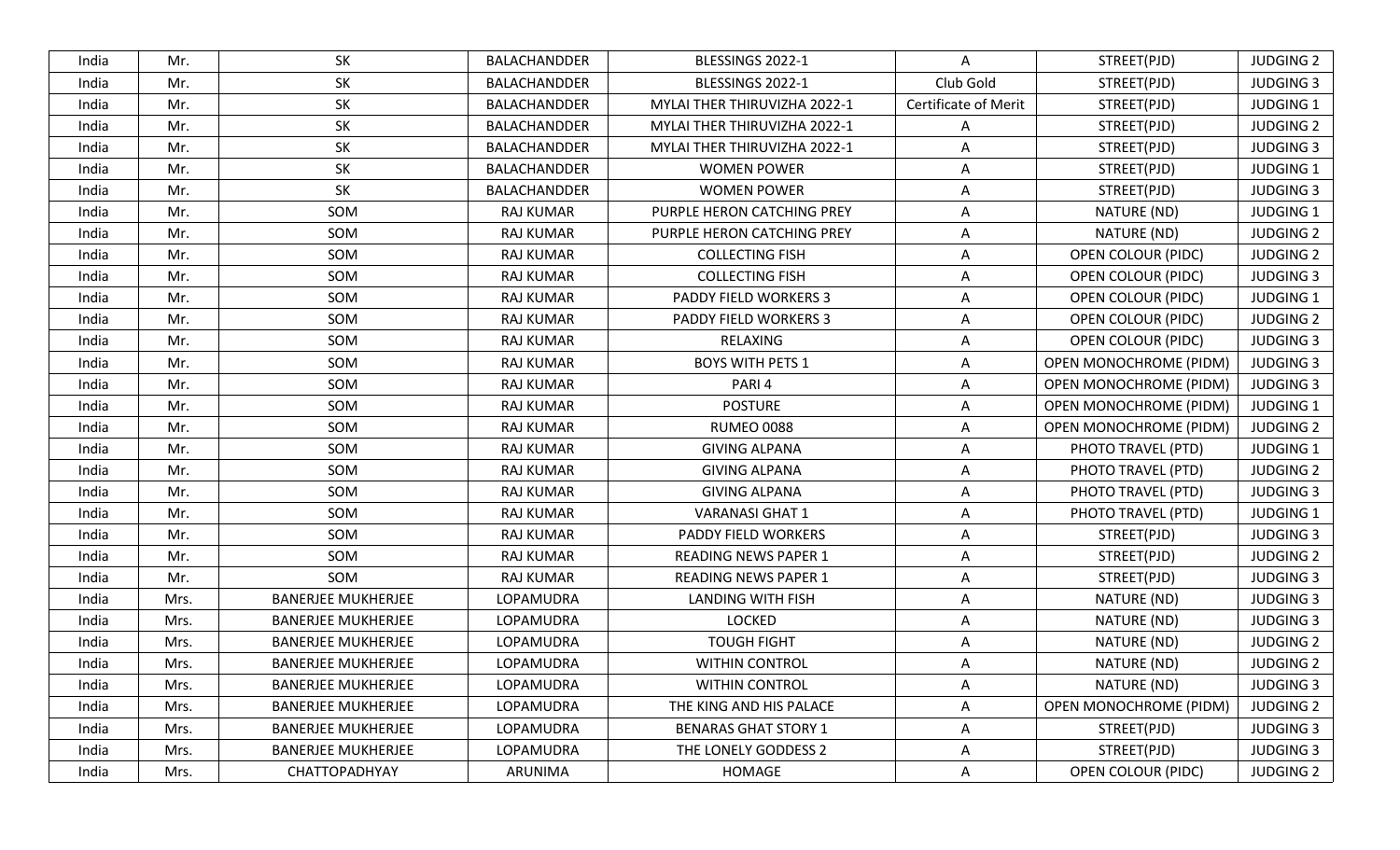| India     | Mrs. | <b>CHATTOPADHYAY</b> | ARUNIMA      | HOMAGE                         | A                           | <b>OPEN COLOUR (PIDC)</b>     | <b>JUDGING 3</b> |
|-----------|------|----------------------|--------------|--------------------------------|-----------------------------|-------------------------------|------------------|
| India     | Mrs. | CHATTOPADHYAY        | ARUNIMA      | <b>WATCH REPAIRING</b>         | A                           | <b>OPEN COLOUR (PIDC)</b>     | <b>JUDGING 1</b> |
| India     | Mrs. | CHATTOPADHYAY        | ARUNIMA      | <b>WATCH REPAIRING</b>         | A                           | <b>OPEN COLOUR (PIDC)</b>     | <b>JUDGING 2</b> |
| India     | Mrs. | CHATTOPADHYAY        | ARUNIMA      | <b>FOOTBALL 1</b>              | A                           | <b>OPEN MONOCHROME (PIDM)</b> | <b>JUDGING 3</b> |
| India     | Mrs. | CHATTOPADHYAY        | ARUNIMA      | THE NIGHT TRAIN                | A                           | <b>OPEN MONOCHROME (PIDM)</b> | <b>JUDGING 2</b> |
| India     | Mrs. | CHATTOPADHYAY        | ARUNIMA      | THE NIGHT TRAIN                | $\overline{A}$              | OPEN MONOCHROME (PIDM)        | <b>JUDGING 3</b> |
| India     | Mrs. | <b>CHATTOPADHYAY</b> | ARUNIMA      | SANDAKFU                       | A                           | PHOTO TRAVEL (PTD)            | <b>JUDGING 1</b> |
| India     | Mrs. | CHATTOPADHYAY        | ARUNIMA      | SANDAKFU                       | A                           | PHOTO TRAVEL (PTD)            | <b>JUDGING 2</b> |
| India     | Mrs. | CHATTOPADHYAY        | ARUNIMA      | SANDAKFU                       | Club Gold                   | PHOTO TRAVEL (PTD)            | <b>JUDGING 3</b> |
| India     | Mrs. | CHATTOPADHYAY        | ARUNIMA      | <b>TUMLING</b>                 | A                           | PHOTO TRAVEL (PTD)            | <b>JUDGING 1</b> |
| India     | Mrs. | CHATTOPADHYAY        | ARUNIMA      | <b>TUMLING</b>                 | A                           | PHOTO TRAVEL (PTD)            | <b>JUDGING 2</b> |
| India     | Mrs. | CHATTOPADHYAY        | ARUNIMA      | <b>VIENNA</b>                  | A                           | PHOTO TRAVEL (PTD)            | <b>JUDGING 2</b> |
| India     | Mrs. | CHATTOPADHYAY        | ARUNIMA      | <b>NAKHODA MASJID</b>          | A                           | STREET(PJD)                   | <b>JUDGING 1</b> |
| India     | Mrs. | CHATTOPADHYAY        | ARUNIMA      | <b>NAKHODA MASJID</b>          | A                           | STREET(PJD)                   | <b>JUDGING 2</b> |
| India     | Mrs. | <b>CHATTOPADHYAY</b> | ARUNIMA      | <b>ROHU SELLER</b>             | A                           | STREET(PJD)                   | <b>JUDGING 1</b> |
| India     | Mrs. | CHATTOPADHYAY        | ARUNIMA      | <b>ROHU SELLER</b>             | A                           | STREET(PJD)                   | <b>JUDGING 3</b> |
| India     | Mrs. | CHATTOPADHYAY        | ARUNIMA      | <b>UNLOADING</b>               | A                           | STREET(PJD)                   | <b>JUDGING 2</b> |
| India     | Mrs. | CHATTOPADHYAY        | ARUNIMA      | <b>UNLOADING</b>               | A                           | STREET(PJD)                   | <b>JUDGING 3</b> |
| India     | Mrs. | <b>KHATRI</b>        | SHARIFA      | <b>TOURIST BUSES</b>           | A                           | STREET(PJD)                   | <b>JUDGING 2</b> |
| Indonesia | Mr.  | <b>GUCCI</b>         | <b>ERWIN</b> | <b>BURUNG SERIWANG ASIA 01</b> | A                           | NATURE (ND)                   | <b>JUDGING 1</b> |
| Indonesia | Mr.  | <b>GUCCI</b>         | <b>ERWIN</b> | <b>BURUNG SERIWANG ASIA 01</b> | A                           | NATURE (ND)                   | <b>JUDGING 2</b> |
| Indonesia | Mr.  | <b>GUCCI</b>         | <b>ERWIN</b> | JANGAN LUPA MAKAN              | A                           | NATURE (ND)                   | <b>JUDGING 2</b> |
| Indonesia | Mr.  | <b>GUCCI</b>         | <b>ERWIN</b> | JANGAN LUPA MAKAN              | A                           | NATURE (ND)                   | <b>JUDGING 3</b> |
| Indonesia | Mr.  | <b>GUCCI</b>         | <b>ERWIN</b> | SELAMAT DATANG                 | A                           | NATURE (ND)                   | <b>JUDGING 1</b> |
| Indonesia | Mr.  | <b>GUCCI</b>         | <b>ERWIN</b> | APA NAMA LAKON MU              | A                           | <b>OPEN COLOUR (PIDC)</b>     | <b>JUDGING 1</b> |
| Indonesia | Mr.  | <b>GUCCI</b>         | <b>ERWIN</b> | APA NAMA LAKON MU              | A                           | <b>OPEN COLOUR (PIDC)</b>     | <b>JUDGING 2</b> |
| Indonesia | Mr.  | <b>GUCCI</b>         | <b>ERWIN</b> | APA NAMA LAKON MU              | A                           | <b>OPEN COLOUR (PIDC)</b>     | <b>JUDGING 3</b> |
| Indonesia | Mr.  | <b>GUCCI</b>         | ERWIN        | SHAOLIN TOYA _3539             | A                           | <b>OPEN COLOUR (PIDC)</b>     | <b>JUDGING 1</b> |
| Indonesia | Mr.  | <b>GUCCI</b>         | ERWIN        | SHAOLIN TOYA 3539              | Club Bronze                 | <b>OPEN COLOUR (PIDC)</b>     | <b>JUDGING 2</b> |
| Indonesia | Mr.  | <b>GUCCI</b>         | <b>ERWIN</b> | SHAOLIN TOYA _3539             | A                           | OPEN COLOUR (PIDC)            | <b>JUDGING 3</b> |
| Indonesia | Mr.  | <b>GUCCI</b>         | ERWIN        | SUFI MERAH PUTIH               | A                           | <b>OPEN COLOUR (PIDC)</b>     | <b>JUDGING 1</b> |
| Indonesia | Mr.  | <b>GUCCI</b>         | ERWIN        | WHITE THREE ROUNDS             | <b>Certificate of Merit</b> | <b>OPEN COLOUR (PIDC)</b>     | <b>JUDGING 1</b> |
| Indonesia | Mr.  | <b>GUCCI</b>         | ERWIN        | WHITE THREE ROUNDS             | A                           | <b>OPEN COLOUR (PIDC)</b>     | <b>JUDGING 2</b> |
| Indonesia | Mr.  | <b>GUCCI</b>         | ERWIN        | SELAMAT DATANG MUSIM PANAS     | A                           | <b>OPEN MONOCHROME (PIDM)</b> | <b>JUDGING 2</b> |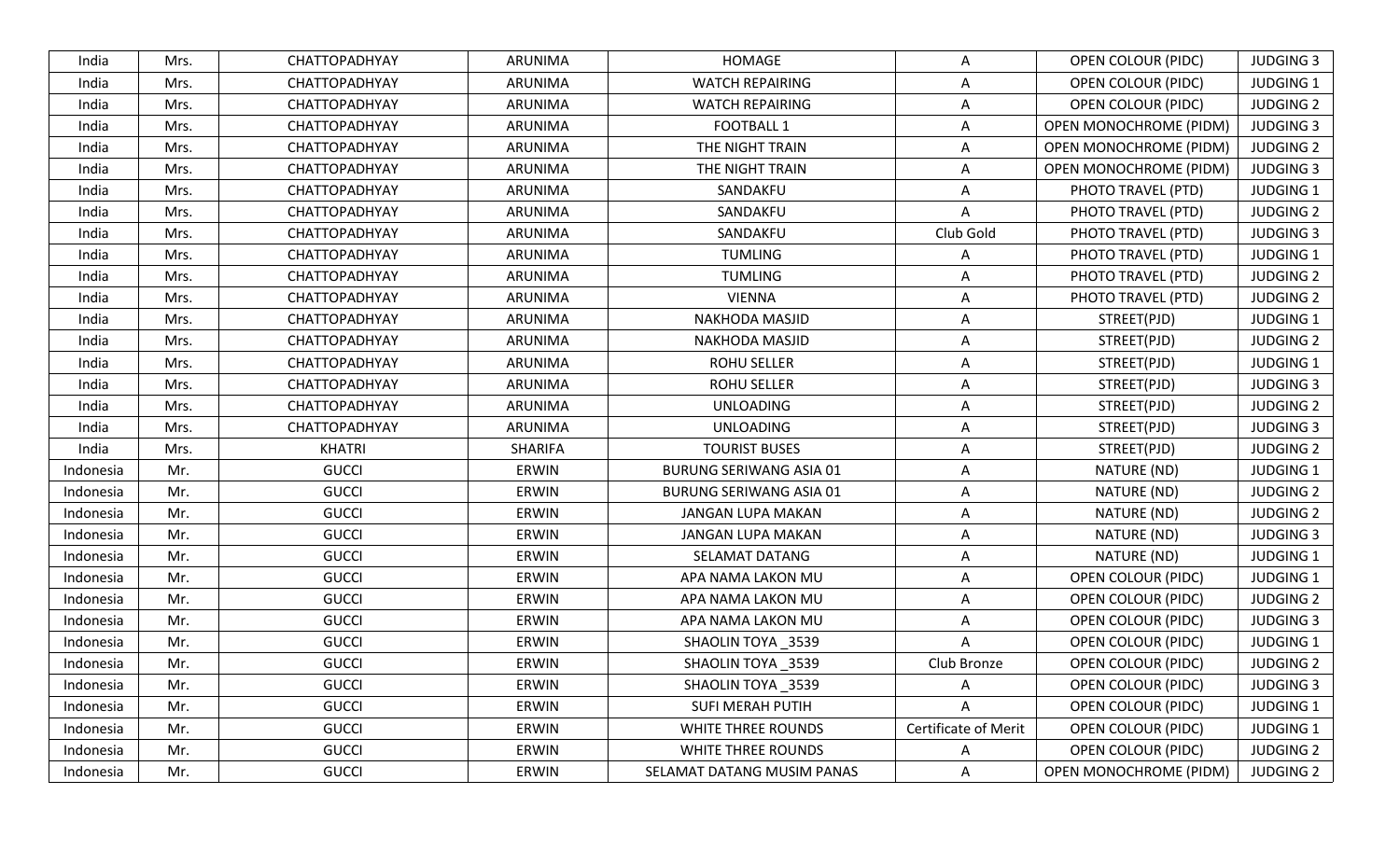| Indonesia | Mr. | <b>GUCCI</b> | ERWIN                 | PACU JAWI 001                  | A                    | PHOTO TRAVEL (PTD)            | <b>JUDGING 2</b> |
|-----------|-----|--------------|-----------------------|--------------------------------|----------------------|-------------------------------|------------------|
| Indonesia | Mr. | <b>GUCCI</b> | ERWIN                 | <b>AYO BELI 9164</b>           | A                    | STREET(PJD)                   | <b>JUDGING 1</b> |
| Indonesia | Mr. | <b>GUCCI</b> | ERWIN                 | <b>AYO BELI 9164</b>           | A                    | STREET(PJD)                   | <b>JUDGING 3</b> |
| Indonesia | Mr. | LIM          | <b>MAHENDRA PUTRA</b> | <b>BURUNG DAN LABA2 129</b>    | $\overline{A}$       | NATURE (ND)                   | <b>JUDGING 2</b> |
| Indonesia | Mr. | LIM          | <b>MAHENDRA PUTRA</b> | <b>BURUNG DAN LABA2 129</b>    | $\Delta$             | NATURE (ND)                   | <b>JUDGING 3</b> |
| Indonesia | Mr. | LIM          | <b>MAHENDRA PUTRA</b> | <b>CAPUNG MERAH 632</b>        | A                    | NATURE (ND)                   | <b>JUDGING 3</b> |
| Indonesia | Mr. | LIM          | <b>MAHENDRA PUTRA</b> | DELIVERY 857                   | A                    | NATURE (ND)                   | <b>JUDGING 1</b> |
| Indonesia | Mr. | LIM          | <b>MAHENDRA PUTRA</b> | DELIVERY 857                   | A                    | NATURE (ND)                   | <b>JUDGING 2</b> |
| Indonesia | Mr. | LIM          | <b>MAHENDRA PUTRA</b> | DELIVERY 857                   | A                    | NATURE (ND)                   | <b>JUDGING 3</b> |
| Indonesia | Mr. | LIM          | <b>MAHENDRA PUTRA</b> | THE DRUMMER 781                | A                    | OPEN COLOUR (PIDC)            | <b>JUDGING 1</b> |
| Indonesia | Mr. | LIM          | <b>MAHENDRA PUTRA</b> | THE DRUMMER 781                | A                    | <b>OPEN COLOUR (PIDC)</b>     | <b>JUDGING 2</b> |
| Indonesia | Mr. | LIM          | <b>MAHENDRA PUTRA</b> | THE DRUMMER 781                | $\Delta$             | <b>OPEN COLOUR (PIDC)</b>     | <b>JUDGING 3</b> |
| Indonesia | Mr. | LIM          | <b>MAHENDRA PUTRA</b> | BERMAIN AIR DENGAN KERBAU 02   | A                    | OPEN MONOCHROME (PIDM)        | <b>JUDGING 1</b> |
| Indonesia | Mr. | LIM          | <b>MAHENDRA PUTRA</b> | BERMAIN AIR DENGAN KERBAU 02   | A                    | <b>OPEN MONOCHROME (PIDM)</b> | <b>JUDGING 2</b> |
| Indonesia | Mr. | LIM          | <b>MAHENDRA PUTRA</b> | BERMAIN AIR DENGAN KERBAU 02   | A                    | OPEN MONOCHROME (PIDM)        | <b>JUDGING 3</b> |
| Indonesia | Mr. | LIM          | <b>MAHENDRA PUTRA</b> | PENDEKAR MUDA 028              | $\overline{A}$       | <b>OPEN MONOCHROME (PIDM)</b> | <b>JUDGING 1</b> |
| Indonesia | Mr. | LIM          | <b>MAHENDRA PUTRA</b> | PENDEKAR MUDA 028              | A                    | <b>OPEN MONOCHROME (PIDM)</b> | <b>JUDGING 2</b> |
| Indonesia | Mr. | LIM          | <b>MAHENDRA PUTRA</b> | PENDEKAR MUDA 028              | $\overline{A}$       | OPEN MONOCHROME (PIDM)        | <b>JUDGING 3</b> |
| Indonesia | Mr. | LIM          | <b>MAHENDRA PUTRA</b> | <b>CITY OF CONFUCIUS 778</b>   | A                    | PHOTO TRAVEL (PTD)            | <b>JUDGING 1</b> |
| Indonesia | Mr. | LIM          | <b>MAHENDRA PUTRA</b> | <b>CITY OF CONFUCIUS 778</b>   | A                    | PHOTO TRAVEL (PTD)            | <b>JUDGING 3</b> |
| Indonesia | Mr. | LIM          | <b>MAHENDRA PUTRA</b> | <b>IJEN CRATER 01</b>          | A                    | PHOTO TRAVEL (PTD)            | <b>JUDGING 1</b> |
| Indonesia | Mr. | LIM          | <b>MAHENDRA PUTRA</b> | <b>DIFFERENT VIEW</b>          | A                    | STREET(PJD)                   | <b>JUDGING 2</b> |
| Indonesia | Mr. | LIM          | <b>MAHENDRA PUTRA</b> | <b>MAEKLONG RAILWAY MARKET</b> | PSA Gold             | STREET(PJD)                   | <b>JUDGING 1</b> |
| Indonesia | Mr. | LIM          | <b>MAHENDRA PUTRA</b> | <b>MAEKLONG RAILWAY MARKET</b> | A                    | STREET(PJD)                   | <b>JUDGING 2</b> |
| Indonesia | Mr. | LIM          | <b>MAHENDRA PUTRA</b> | <b>MAEKLONG RAILWAY MARKET</b> | Certificate of Merit | STREET(PJD)                   | <b>JUDGING 3</b> |
| Indonesia | Mr. | PUSPONEGORO  | <b>HARDIONO</b>       | <b>ACROBATIC FEEDING</b>       | A                    | NATURE (ND)                   | <b>JUDGING 1</b> |
| Indonesia | Mr. | PUSPONEGORO  | <b>HARDIONO</b>       | <b>ACROBATIC FEEDING</b>       | A                    | NATURE (ND)                   | <b>JUDGING 2</b> |
| Indonesia | Mr. | PUSPONEGORO  | <b>HARDIONO</b>       | <b>ACROBATIC FEEDING</b>       | A                    | NATURE (ND)                   | <b>JUDGING 3</b> |
| Indonesia | Mr. | PUSPONEGORO  | <b>HARDIONO</b>       | <b>CATHCHING BIG FISH</b>      | A                    | NATURE (ND)                   | <b>JUDGING 1</b> |
| Indonesia | Mr. | PUSPONEGORO  | <b>HARDIONO</b>       | <b>CATHCHING BIG FISH</b>      | A                    | NATURE (ND)                   | <b>JUDGING 2</b> |
| Indonesia | Mr. | PUSPONEGORO  | <b>HARDIONO</b>       | <b>CATHCHING BIG FISH</b>      | A                    | NATURE (ND)                   | <b>JUDGING 3</b> |
| Indonesia | Mr. | PUSPONEGORO  | HARDIONO              | <b>DELICIOUS</b>               | A                    | NATURE (ND)                   | <b>JUDGING 2</b> |
| Indonesia | Mr. | PUSPONEGORO  | <b>HARDIONO</b>       | HAPPY BEHIND BROKEN WINDOW     | A                    | <b>OPEN COLOUR (PIDC)</b>     | <b>JUDGING 2</b> |
| Indonesia | Mr. | PUSPONEGORO  | <b>HARDIONO</b>       | HAPPY BEHIND BROKEN WINDOW     | A                    | OPEN COLOUR (PIDC)            | <b>JUDGING 3</b> |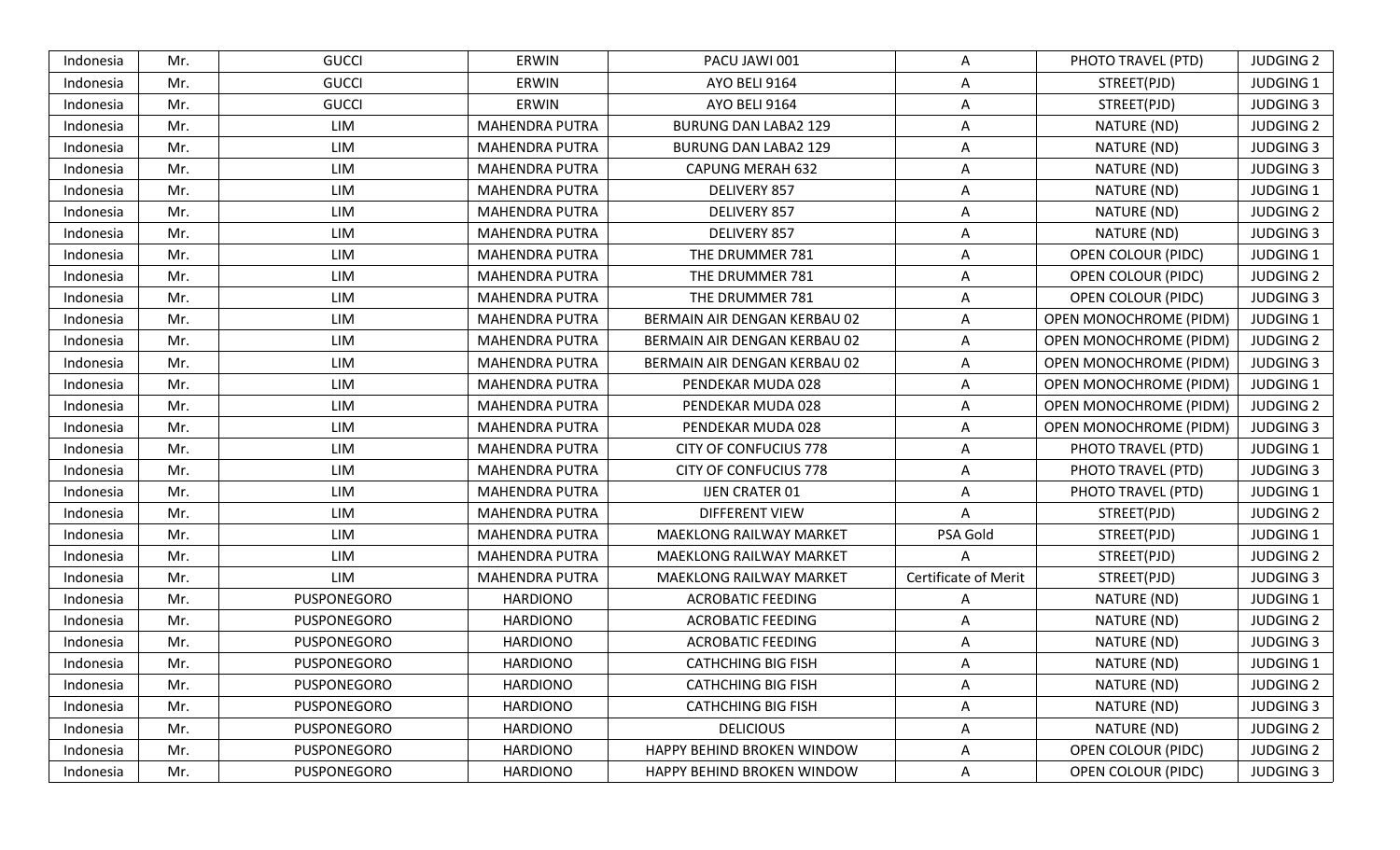| Indonesia | Mr. | PUSPONEGORO    | <b>HARDIONO</b> | <b>JEMUR KAIN</b>               | A                     | OPEN COLOUR (PIDC)            | <b>JUDGING 1</b> |
|-----------|-----|----------------|-----------------|---------------------------------|-----------------------|-------------------------------|------------------|
| Indonesia | Mr. | PUSPONEGORO    | <b>HARDIONO</b> | <b>JEMUR KAIN</b>               | A                     | <b>OPEN COLOUR (PIDC)</b>     | <b>JUDGING 3</b> |
| Indonesia | Mr. | PUSPONEGORO    | <b>HARDIONO</b> | PASAR TRADISIONAL BALI          | <b>Honour Mention</b> | OPEN COLOUR (PIDC)            | <b>JUDGING 1</b> |
| Indonesia | Mr. | PUSPONEGORO    | <b>HARDIONO</b> | PASAR TRADISIONAL BALI          | А                     | OPEN COLOUR (PIDC)            | <b>JUDGING 2</b> |
| Indonesia | Mr. | PUSPONEGORO    | <b>HARDIONO</b> | PASAR TRADISIONAL BALI          | Α                     | <b>OPEN COLOUR (PIDC)</b>     | <b>JUDGING 3</b> |
| Indonesia | Mr. | PUSPONEGORO    | <b>HARDIONO</b> | <b>SEDIH</b>                    | Α                     | <b>OPEN COLOUR (PIDC)</b>     | <b>JUDGING 1</b> |
| Indonesia | Mr. | PUSPONEGORO    | <b>HARDIONO</b> | <b>SEDIH</b>                    | Club Gold             | OPEN COLOUR (PIDC)            | <b>JUDGING 2</b> |
| Indonesia | Mr. | PUSPONEGORO    | <b>HARDIONO</b> | <b>SEDIH</b>                    | PSA Gold              | OPEN COLOUR (PIDC)            | <b>JUDGING 3</b> |
| Indonesia | Mr. | PUSPONEGORO    | <b>HARDIONO</b> | <b>BEHIND RICE BAG</b>          | A                     | <b>OPEN MONOCHROME (PIDM)</b> | <b>JUDGING 1</b> |
| Indonesia | Mr. | PUSPONEGORO    | <b>HARDIONO</b> | <b>BEHIND RICE BAG</b>          | A                     | OPEN MONOCHROME (PIDM)        | <b>JUDGING 2</b> |
| Indonesia | Mr. | PUSPONEGORO    | <b>HARDIONO</b> | <b>BEHIND RICE BAG</b>          | Α                     | <b>OPEN MONOCHROME (PIDM)</b> | <b>JUDGING 3</b> |
| Indonesia | Mr. | PUSPONEGORO    | <b>HARDIONO</b> | <b>JUAL BUAH</b>                | Α                     | <b>OPEN MONOCHROME (PIDM)</b> | <b>JUDGING 1</b> |
| Indonesia | Mr. | PUSPONEGORO    | <b>HARDIONO</b> | <b>JUAL BUAH</b>                | A                     | OPEN MONOCHROME (PIDM)        | <b>JUDGING 2</b> |
| Indonesia | Mr. | PUSPONEGORO    | <b>HARDIONO</b> | <b>JUAL BUAH</b>                | Α                     | <b>OPEN MONOCHROME (PIDM)</b> | <b>JUDGING 3</b> |
| Indonesia | Mr. | PUSPONEGORO    | <b>HARDIONO</b> | <b>OLD SCIENTIST</b>            | A                     | OPEN MONOCHROME (PIDM)        | <b>JUDGING 1</b> |
| Indonesia | Mr. | PUSPONEGORO    | <b>HARDIONO</b> | <b>OLD SCIENTIST</b>            | Α                     | <b>OPEN MONOCHROME (PIDM)</b> | <b>JUDGING 2</b> |
| Indonesia | Mr. | PUSPONEGORO    | <b>HARDIONO</b> | <b>OLD SCIENTIST</b>            | Α                     | <b>OPEN MONOCHROME (PIDM)</b> | <b>JUDGING 3</b> |
| Indonesia | Mr. | SANJAYA        | ARIS            | EVEN OUT 609                    | Α                     | NATURE (ND)                   | <b>JUDGING 2</b> |
| Indonesia | Mr. | SANJAYA        | ARIS            | EVEN OUT 609                    | Α                     | NATURE (ND)                   | <b>JUDGING 3</b> |
| Indonesia | Mr. | SANJAYA        | <b>ARIS</b>     | AUTUMN AT KASHMIR               | A                     | OPEN COLOUR (PIDC)            | <b>JUDGING 3</b> |
| Indonesia | Mr. | SANJAYA        | ARIS            | FROZEN DAY 826                  | Α                     | <b>OPEN COLOUR (PIDC)</b>     | <b>JUDGING 1</b> |
| Indonesia | Mr. | SANJAYA        | <b>ARIS</b>     | FROZEN DAY 826                  | A                     | <b>OPEN COLOUR (PIDC)</b>     | <b>JUDGING 2</b> |
| Indonesia | Mr. | SANJAYA        | ARIS            | MENTAWAI SIKEREI                | Α                     | <b>OPEN COLOUR (PIDC)</b>     | <b>JUDGING 1</b> |
| Indonesia | Mr. | SANJAYA        | <b>ARIS</b>     | <b>MENTAWAI SIKEREI</b>         | A                     | OPEN COLOUR (PIDC)            | <b>JUDGING 3</b> |
| Indonesia | Mr. | SANJAYA        | ARIS            | ZEBRA CROSS 582                 | A                     | OPEN MONOCHROME (PIDM)        | <b>JUDGING 1</b> |
| Indonesia | Mr. | SANJAYA        | ARIS            | ZEBRA CROSS 582                 | Α                     | OPEN MONOCHROME (PIDM)        | <b>JUDGING 3</b> |
| Indonesia | Mr. | SANJAYA        | ARIS            | MORNING ACTIVITY IN PINGYAO 278 | A                     | STREET(PJD)                   | <b>JUDGING 2</b> |
| Indonesia | Mr. | <b>SETIADI</b> | <b>AJAR</b>     | CHAMELEON                       | A                     | NATURE (ND)                   | <b>JUDGING 1</b> |
| Indonesia | Mr. | <b>SETIADI</b> | <b>AJAR</b>     | <b>FROG FRIENDSHIP</b>          | A                     | NATURE (ND)                   | <b>JUDGING 1</b> |
| Indonesia | Mr. | <b>SETIADI</b> | AJAR            | THE LONG PREY                   | A                     | NATURE (ND)                   | <b>JUDGING 1</b> |
| Indonesia | Mr. | SETIADI        | AJAR            | THE LONG PREY                   | A                     | NATURE (ND)                   | <b>JUDGING 2</b> |
| Indonesia | Mr. | SETIADI        | AJAR            | THE LONG PREY                   | Certificate of Merit  | NATURE (ND)                   | <b>JUDGING 3</b> |
| Indonesia | Mr. | <b>SETIADI</b> | AJAR            | <b>MENTORING 1</b>              | Α                     | <b>OPEN COLOUR (PIDC)</b>     | <b>JUDGING 1</b> |
| Indonesia | Mr. | SETIADI        | AJAR            | <b>MENTORING 1</b>              | Α                     | <b>OPEN COLOUR (PIDC)</b>     | <b>JUDGING 2</b> |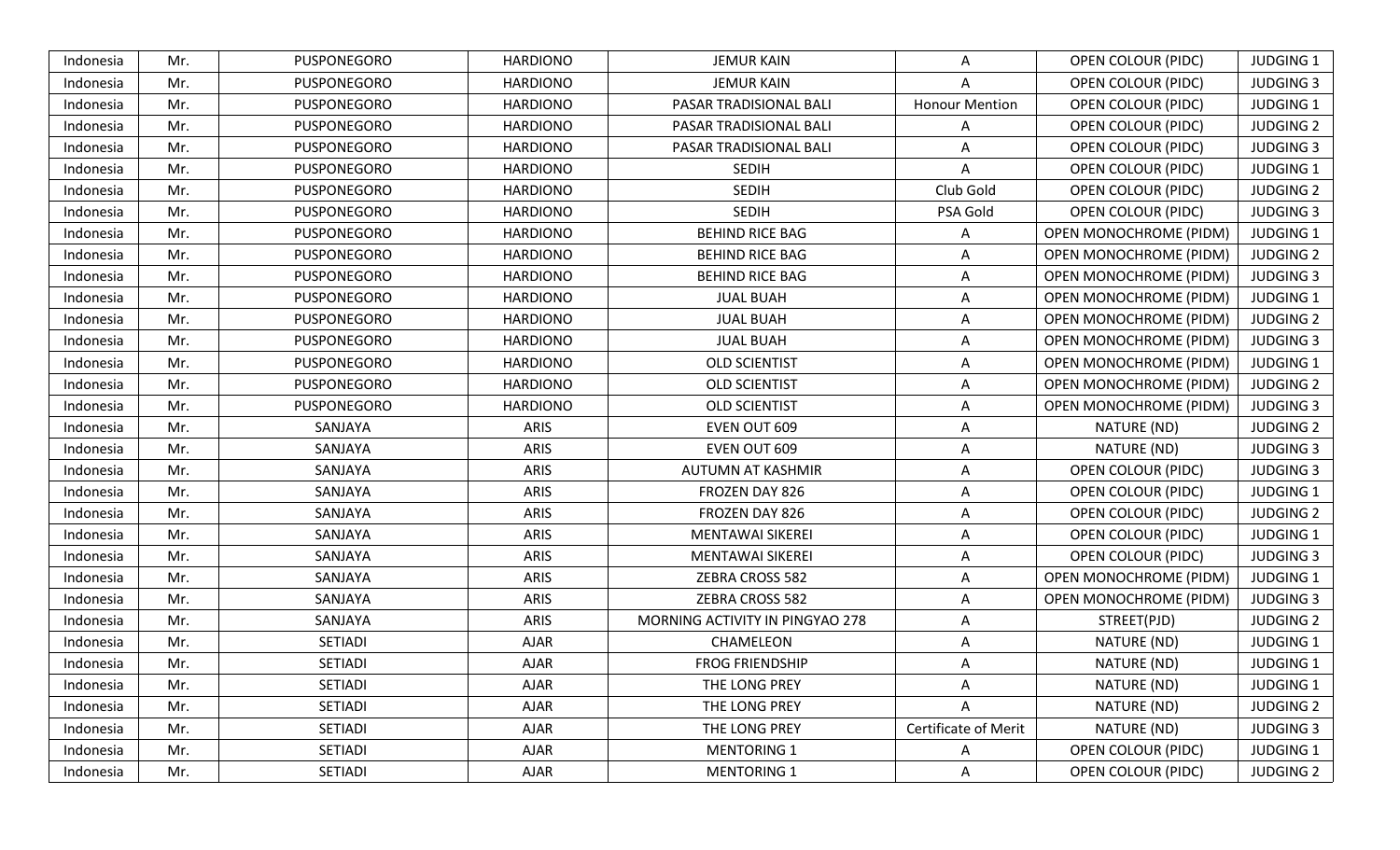| Indonesia | Mr.  | <b>SETIADI</b>   | <b>AJAR</b>  | <b>MENTORING 1</b>             | A                     | <b>OPEN COLOUR (PIDC)</b>     | <b>JUDGING 3</b> |
|-----------|------|------------------|--------------|--------------------------------|-----------------------|-------------------------------|------------------|
| Indonesia | Mr.  | <b>SETIADI</b>   | <b>AJAR</b>  | MUSIC AND DANCE                | A                     | OPEN COLOUR (PIDC)            | <b>JUDGING 1</b> |
| Indonesia | Mr.  | <b>SETIADI</b>   | <b>AJAR</b>  | <b>MUSIC AND DANCE</b>         | A                     | <b>OPEN COLOUR (PIDC)</b>     | <b>JUDGING 2</b> |
| Indonesia | Mr.  | <b>SETIADI</b>   | <b>AJAR</b>  | MUSIC AND DANCE                | A                     | <b>OPEN COLOUR (PIDC)</b>     | <b>JUDGING 3</b> |
| Indonesia | Mr.  | <b>SETIADI</b>   | <b>AJAR</b>  | <b>OUR MOTOR AND HORSE</b>     | $\overline{A}$        | <b>OPEN COLOUR (PIDC)</b>     | <b>JUDGING 2</b> |
| Indonesia | Mr.  | <b>SETIADI</b>   | AJAR         | <b>OUR MOTOR AND HORSE</b>     | A                     | <b>OPEN COLOUR (PIDC)</b>     | <b>JUDGING 3</b> |
| Indonesia | Mr.  | <b>SETIADI</b>   | AJAR         | <b>AN ANGEL</b>                | A                     | <b>OPEN MONOCHROME (PIDM)</b> | <b>JUDGING 2</b> |
| Indonesia | Mr.  | <b>SETIADI</b>   | <b>AJAR</b>  | <b>AN ANGEL</b>                | A                     | OPEN MONOCHROME (PIDM)        | <b>JUDGING 3</b> |
| Indonesia | Mr.  | <b>SETIADI</b>   | <b>AJAR</b>  | <b>FULL OF FLOWERS</b>         | A                     | OPEN MONOCHROME (PIDM)        | <b>JUDGING 2</b> |
| Indonesia | Mr.  | <b>SETIADI</b>   | <b>AJAR</b>  | PUPPET BRATAYUDHA              | $\overline{A}$        | <b>OPEN MONOCHROME (PIDM)</b> | <b>JUDGING 1</b> |
| Indonesia | Mr.  | <b>SETIADI</b>   | <b>AJAR</b>  | PUPPET BRATAYUDHA              | A                     | OPEN MONOCHROME (PIDM)        | <b>JUDGING 2</b> |
| Indonesia | Mr.  | <b>SETIADI</b>   | <b>AJAR</b>  | KUIL                           | A                     | PHOTO TRAVEL (PTD)            | <b>JUDGING 2</b> |
| Indonesia | Mr.  | <b>SETIADI</b>   | <b>AJAR</b>  | PLAY WITH SELLER               | $\overline{A}$        | STREET(PJD)                   | <b>JUDGING 2</b> |
| Indonesia | Mr.  | <b>SETIADI</b>   | <b>AJAR</b>  | PLAY WITH SELLER               | A                     | STREET(PJD)                   | <b>JUDGING 3</b> |
| Indonesia | Mr.  | YUDIARTA         | LILI         | <b>BEAUTIFUL TWILIGHT 004</b>  | A                     | NATURE (ND)                   | <b>JUDGING 3</b> |
| Indonesia | Mr.  | YUDIARTA         | LILI         | MANGSA BESAR 062               | A                     | NATURE (ND)                   | <b>JUDGING 2</b> |
| Indonesia | Mr.  | YUDIARTA         | LILI         | MENJALA IKAN 002               | A                     | <b>OPEN COLOUR (PIDC)</b>     | <b>JUDGING 1</b> |
| Indonesia | Mr.  | YUDIARTA         | LILI         | MENJALA IKAN 002               | A                     | <b>OPEN COLOUR (PIDC)</b>     | <b>JUDGING 3</b> |
| Indonesia | Mr.  | YUDIARTA         | LILI         | SIGNAL 784                     | A                     | <b>OPEN COLOUR (PIDC)</b>     | <b>JUDGING 2</b> |
| Indonesia | Mr.  | YUDIARTA         | LILI         | OBROLAN PAGI 096               | A                     | OPEN MONOCHROME (PIDM)        | <b>JUDGING 1</b> |
| Indonesia | Mr.  | YUDIARTA         | LILI         | THE CRAFTSMAN 33               | A                     | <b>OPEN MONOCHROME (PIDM)</b> | <b>JUDGING 1</b> |
| Indonesia | Mr.  | YUDIARTA         | LILI         | THE CRAFTSMAN 33               | $\overline{A}$        | <b>OPEN MONOCHROME (PIDM)</b> | <b>JUDGING 2</b> |
| Indonesia | Mr.  | YUDIARTA         | LILI         | ALEXANDER NEVSKY CATHEDRAL 002 | A                     | PHOTO TRAVEL (PTD)            | <b>JUDGING 1</b> |
| Indonesia | Mr.  | YUDIARTA         | LILI         | ALEXANDER NEVSKY CATHEDRAL 002 | $\overline{A}$        | PHOTO TRAVEL (PTD)            | <b>JUDGING 2</b> |
| Indonesia | Mr.  | YUDIARTA         | LILI         | SANTORINI 117                  | A                     | PHOTO TRAVEL (PTD)            | <b>JUDGING 1</b> |
| Indonesia | Mr.  | YUDIARTA         | LILI         | <b>SANTORINI 117</b>           | A                     | PHOTO TRAVEL (PTD)            | <b>JUDGING 2</b> |
| Indonesia | Mr.  | YUDIARTA         | LILI         | SANTORINI 117                  | A                     | PHOTO TRAVEL (PTD)            | <b>JUDGING 3</b> |
| Indonesia | Mr.  | YUDIARTA         | LILI         | BERDOA DI JALAN                | A                     | STREET(PJD)                   | <b>JUDGING 2</b> |
| Indonesia | Mr.  | YUDIARTA         | LILI         | STREET FOOTBALL 235            | A                     | STREET(PJD)                   | <b>JUDGING 2</b> |
| Indonesia | Mrs. | <b>ADHISURIA</b> | <b>RUBBY</b> | <b>HAPPY JOKER</b>             | A                     | <b>OPEN COLOUR (PIDC)</b>     | <b>JUDGING 2</b> |
| Indonesia | Mrs. | <b>ADHISURIA</b> | <b>RUBBY</b> | <b>HAPPY JOKER</b>             | A                     | <b>OPEN COLOUR (PIDC)</b>     | <b>JUDGING 3</b> |
| Indonesia | Mrs. | ADHISURIA        | <b>RUBBY</b> | OLD LADY WITH SPICES           | <b>Honour Mention</b> | <b>OPEN COLOUR (PIDC)</b>     | <b>JUDGING 1</b> |
| Indonesia | Mrs. | <b>ADHISURIA</b> | <b>RUBBY</b> | OLD LADY WITH SPICES           | A                     | OPEN COLOUR (PIDC)            | <b>JUDGING 2</b> |
| Indonesia | Mrs. | <b>ADHISURIA</b> | <b>RUBBY</b> | OLD LADY WITH SPICES           | A                     | OPEN COLOUR (PIDC)            | <b>JUDGING 3</b> |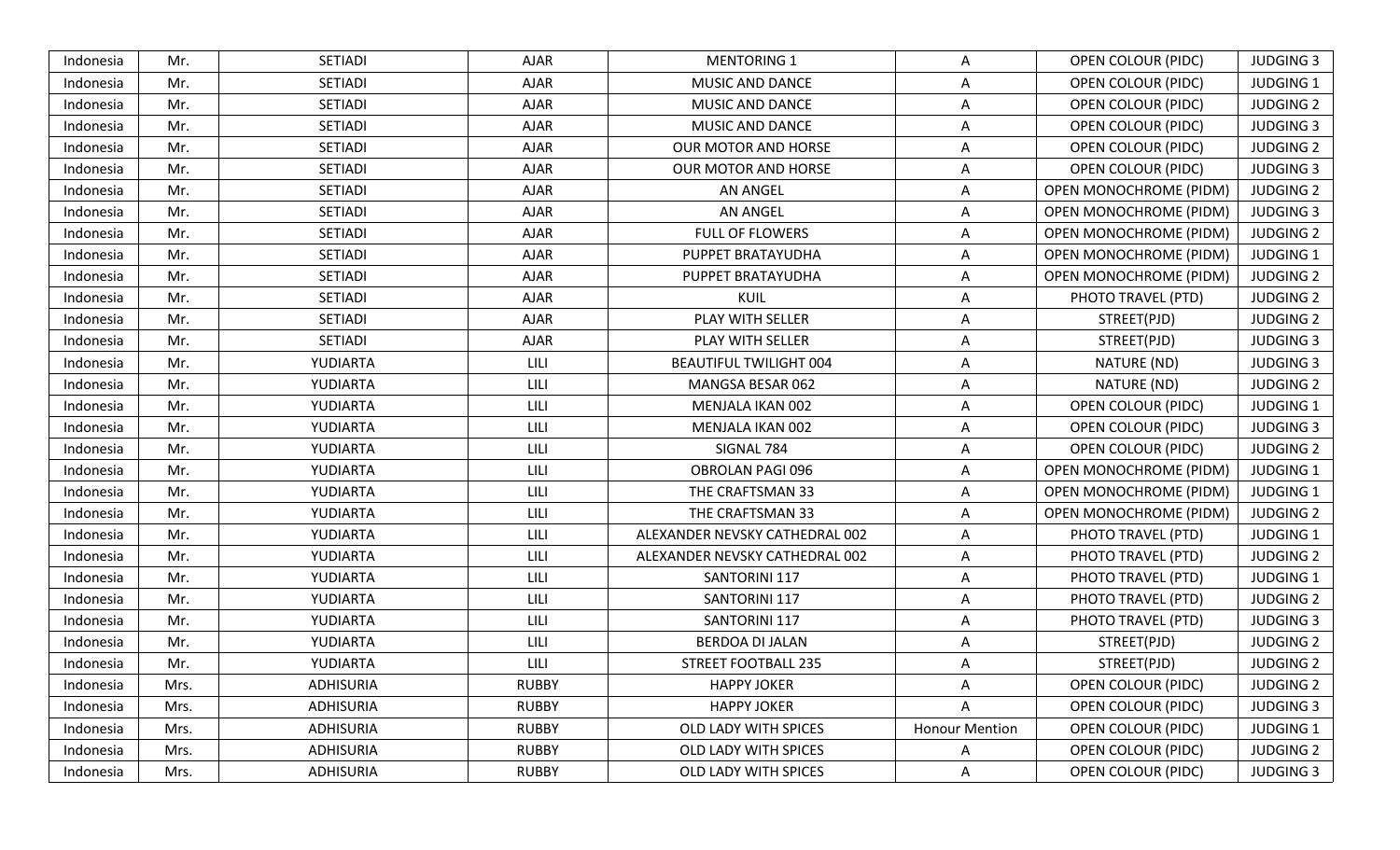| Indonesia | Mrs. | ADHISURIA        | <b>RUBBY</b> | <b>TANJIDOR</b>            | A                           | OPEN COLOUR (PIDC)            | <b>JUDGING 3</b> |
|-----------|------|------------------|--------------|----------------------------|-----------------------------|-------------------------------|------------------|
| Indonesia | Mrs. | <b>ADHISURIA</b> | <b>RUBBY</b> | <b>WAITING EXPECTANTLY</b> | A                           | <b>OPEN COLOUR (PIDC)</b>     | <b>JUDGING 3</b> |
| Indonesia | Mrs. | <b>ADHISURIA</b> | <b>RUBBY</b> | <b>LITTLE MONK</b>         | $\overline{A}$              | <b>OPEN MONOCHROME (PIDM)</b> | <b>JUDGING 1</b> |
| Indonesia | Mrs. | <b>ADHISURIA</b> | <b>RUBBY</b> | <b>LITTLE MONK</b>         | $\overline{A}$              | <b>OPEN MONOCHROME (PIDM)</b> | <b>JUDGING 2</b> |
| Indonesia | Mrs. | <b>ADHISURIA</b> | <b>RUBBY</b> | <b>LITTLE MONK</b>         | A                           | <b>OPEN MONOCHROME (PIDM)</b> | <b>JUDGING 3</b> |
| Indonesia | Mrs. | <b>ADHISURIA</b> | <b>RUBBY</b> | PADE DALANG                | $\overline{A}$              | <b>OPEN MONOCHROME (PIDM)</b> | <b>JUDGING 3</b> |
| Indonesia | Mrs. | ADHISURIA        | <b>RUBBY</b> | SUFI IN WHITE              | A                           | OPEN MONOCHROME (PIDM)        | <b>JUDGING 1</b> |
| Indonesia | Mrs. | <b>ADHISURIA</b> | <b>RUBBY</b> | <b>SUFI IN WHITE</b>       | $\overline{A}$              | OPEN MONOCHROME (PIDM)        | <b>JUDGING 2</b> |
| Indonesia | Mrs. | <b>ADHISURIA</b> | <b>RUBBY</b> | SUFI IN WHITE              | A                           | <b>OPEN MONOCHROME (PIDM)</b> | <b>JUDGING 3</b> |
| Indonesia | Mrs. | <b>ADHISURIA</b> | <b>RUBBY</b> | <b>INDEFINABLE BEAUTY</b>  | A                           | PHOTO TRAVEL (PTD)            | <b>JUDGING 1</b> |
| Indonesia | Mrs. | <b>ADHISURIA</b> | <b>RUBBY</b> | <b>INDEFINABLE BEAUTY</b>  | A                           | PHOTO TRAVEL (PTD)            | <b>JUDGING 2</b> |
| Indonesia | Mrs. | ADHISURIA        | <b>RUBBY</b> | <b>INDEFINABLE BEAUTY</b>  | A                           | PHOTO TRAVEL (PTD)            | <b>JUDGING 3</b> |
| Indonesia | Mrs. | ADHISURIA        | <b>RUBBY</b> | <b>PASAR BURUNG</b>        | A                           | STREET(PJD)                   | <b>JUDGING 2</b> |
| Indonesia | Mrs. | <b>ADHISURIA</b> | <b>RUBBY</b> | <b>PASAR BURUNG</b>        | A                           | STREET(PJD)                   | <b>JUDGING 3</b> |
| Indonesia | Mrs. | <b>BINGLIE</b>   | <b>MERY</b>  | MY BREAKFAST 612           | $\overline{A}$              | NATURE (ND)                   | <b>JUDGING 2</b> |
| Indonesia | Mrs. | <b>BINGLIE</b>   | <b>MERY</b>  | <b>SARAPAN ENAK 257</b>    | A                           | NATURE (ND)                   | <b>JUDGING 2</b> |
| Indonesia | Mrs. | <b>BINGLIE</b>   | <b>MERY</b>  | COLORFUL WALL 201          | $\overline{A}$              | OPEN COLOUR (PIDC)            | <b>JUDGING 3</b> |
| Indonesia | Mrs. | <b>BINGLIE</b>   | <b>MERY</b>  | <b>COLORFUL WUSHU 02</b>   | A                           | <b>OPEN COLOUR (PIDC)</b>     | <b>JUDGING 1</b> |
| Indonesia | Mrs. | <b>BINGLIE</b>   | <b>MERY</b>  | <b>COLORFUL WUSHU 02</b>   | A                           | <b>OPEN COLOUR (PIDC)</b>     | <b>JUDGING 2</b> |
| Indonesia | Mrs. | <b>BINGLIE</b>   | <b>MERY</b>  | <b>COLORFUL WUSHU 02</b>   | A                           | OPEN COLOUR (PIDC)            | <b>JUDGING 3</b> |
| Indonesia | Mrs. | <b>BINGLIE</b>   | <b>MERY</b>  | GALAU 504                  | A                           | OPEN MONOCHROME (PIDM)        | <b>JUDGING 3</b> |
| Indonesia | Mrs. | <b>BINGLIE</b>   | <b>MERY</b>  | <b>BEBAN BERAT 489</b>     | $\overline{A}$              | STREET(PJD)                   | <b>JUDGING 1</b> |
| Indonesia | Mrs. | <b>BINGLIE</b>   | <b>MERY</b>  | MAN IN VILNIUS 01          | A                           | STREET(PJD)                   | <b>JUDGING 2</b> |
| Indonesia | Mrs. | <b>BINGLIE</b>   | <b>MERY</b>  | MAN IN VILNIUS 01          | $\overline{A}$              | STREET(PJD)                   | <b>JUDGING 3</b> |
| Indonesia | Mrs. | LEGOWO           | <b>LITA</b>  | <b>FINAL APPROACH</b>      | A                           | NATURE (ND)                   | <b>JUDGING 1</b> |
| Indonesia | Mrs. | LEGOWO           | <b>LITA</b>  | FINAL APPROACH             | A                           | NATURE (ND)                   | <b>JUDGING 2</b> |
| Indonesia | Mrs. | LEGOWO           | <b>LITA</b>  | <b>FINAL APPROACH</b>      | $\overline{A}$              | NATURE (ND)                   | <b>JUDGING 3</b> |
| Indonesia | Mrs. | LEGOWO           | <b>LITA</b>  | <b>CATCH OF THE DAY</b>    | $\overline{A}$              | <b>OPEN COLOUR (PIDC)</b>     | <b>JUDGING 2</b> |
| Indonesia | Mrs. | LEGOWO           | <b>LITA</b>  | <b>CATCH OF THE DAY</b>    | A                           | <b>OPEN COLOUR (PIDC)</b>     | <b>JUDGING 3</b> |
| Indonesia | Mrs. | LEGOWO           | LITA         | DRUM TO THE BEAT           | <b>Certificate of Merit</b> | <b>OPEN COLOUR (PIDC)</b>     | <b>JUDGING 1</b> |
| Indonesia | Mrs. | LEGOWO           | <b>LITA</b>  | DRUM TO THE BEAT           | Club Silver                 | OPEN COLOUR (PIDC)            | <b>JUDGING 2</b> |
| Indonesia | Mrs. | LEGOWO           | <b>LITA</b>  | DRUM TO THE BEAT           | A                           | <b>OPEN COLOUR (PIDC)</b>     | <b>JUDGING 3</b> |
| Indonesia | Mrs. | LEGOWO           | <b>LITA</b>  | <b>CHARLOTTES WEB</b>      | A                           | <b>OPEN MONOCHROME (PIDM)</b> | <b>JUDGING 3</b> |
| Indonesia | Mrs. | LEGOWO           | <b>LITA</b>  | LINES OF WHITE SAND        | A                           | <b>OPEN MONOCHROME (PIDM)</b> | JUDGING 1        |
|           |      |                  |              |                            |                             |                               |                  |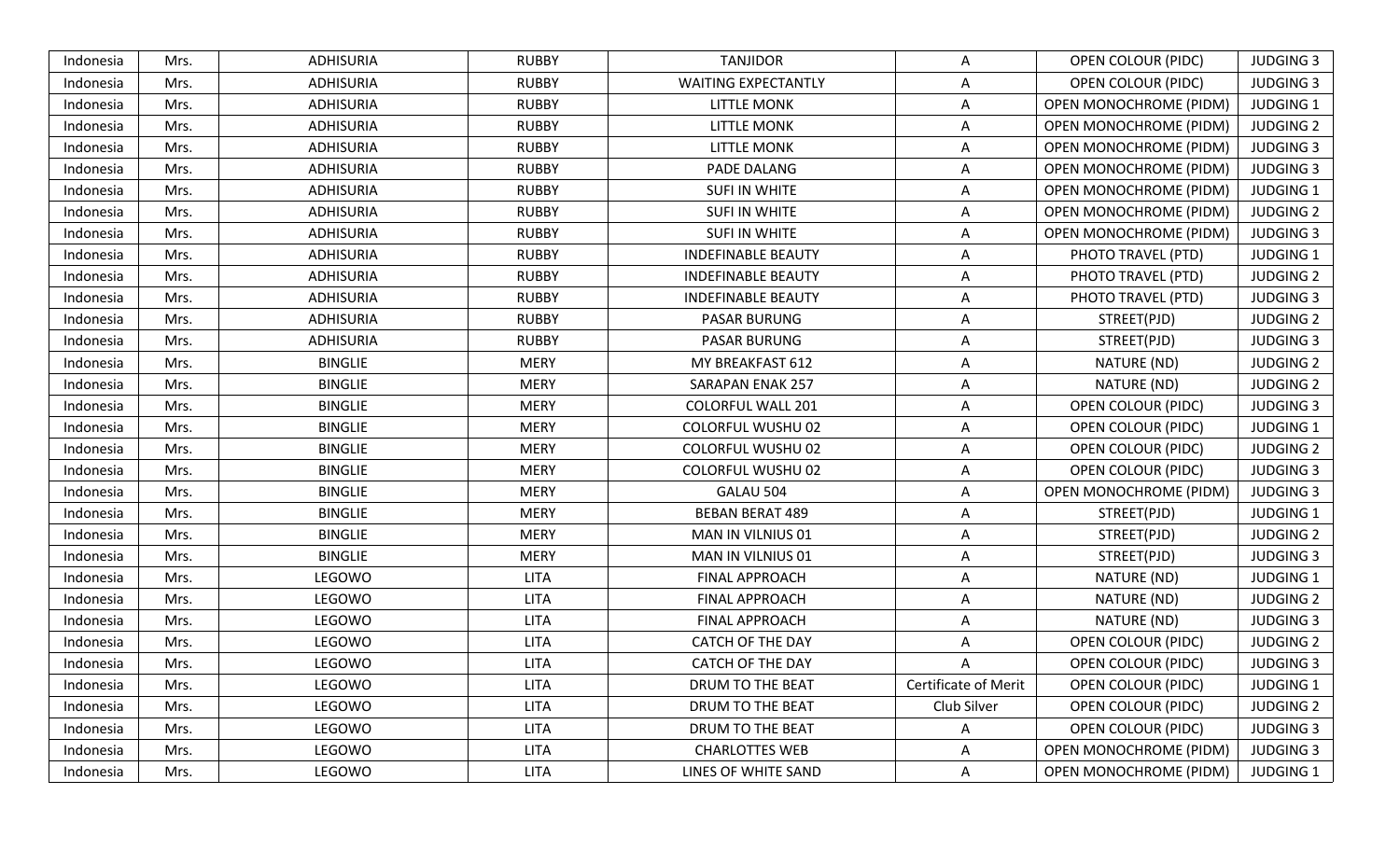| Indonesia | Mrs. | LEGOWO                                   | <b>LITA</b>  | SURROUNDING IN HOLLOWNESS                           | A                     | <b>OPEN MONOCHROME (PIDM)</b> | <b>JUDGING 1</b> |
|-----------|------|------------------------------------------|--------------|-----------------------------------------------------|-----------------------|-------------------------------|------------------|
| Indonesia | Mrs. | LEGOWO                                   | <b>LITA</b>  | SURROUNDING IN HOLLOWNESS                           | A                     | <b>OPEN MONOCHROME (PIDM)</b> | <b>JUDGING 2</b> |
| Indonesia | Mrs. | LEGOWO                                   | <b>LITA</b>  | SURROUNDING IN HOLLOWNESS                           | A                     | OPEN MONOCHROME (PIDM)        | <b>JUDGING 3</b> |
| Indonesia | Mrs. | LEGOWO                                   | <b>LITA</b>  | JUMPING OVER CONCRETE HURDLES                       | A                     | PHOTO TRAVEL (PTD)            | <b>JUDGING 3</b> |
| Indonesia | Mrs. | LEGOWO                                   | <b>LITA</b>  | MENJELANG SENJA                                     | A                     | PHOTO TRAVEL (PTD)            | <b>JUDGING 3</b> |
| Indonesia | Mrs. | <b>RIKIN</b>                             | <b>FLORA</b> | I AM COMING MY BABY 288                             | Α                     | NATURE (ND)                   | <b>JUDGING 3</b> |
| Indonesia | Mrs. | <b>RIKIN</b>                             | <b>FLORA</b> | LOOK WHAT I GOT 814                                 | A                     | NATURE (ND)                   | <b>JUDGING 3</b> |
| Indonesia | Mrs. | <b>RIKIN</b>                             | <b>FLORA</b> | UP AND AWAY 952                                     | A                     | NATURE (ND)                   | <b>JUDGING 1</b> |
| Indonesia | Mrs. | <b>RIKIN</b>                             | <b>FLORA</b> | <b>DRYING CRACKERS 854</b>                          | A                     | OPEN COLOUR (PIDC)            | <b>JUDGING 1</b> |
| Indonesia | Mrs. | <b>RIKIN</b>                             | <b>FLORA</b> | <b>DRYING CRACKERS 854</b>                          | A                     | <b>OPEN COLOUR (PIDC)</b>     | <b>JUDGING 3</b> |
| Indonesia | Mrs. | <b>RIKIN</b>                             | <b>FLORA</b> | <b>FAMILY TIME 017</b>                              | A                     | <b>OPEN COLOUR (PIDC)</b>     | <b>JUDGING 3</b> |
| Indonesia | Mrs. | <b>RIKIN</b>                             | <b>FLORA</b> | MESMERIZING CELLIST 853                             | A                     | OPEN COLOUR (PIDC)            | <b>JUDGING 1</b> |
| Indonesia | Mrs. | <b>RIKIN</b>                             | <b>FLORA</b> | MESMERIZING CELLIST 853                             | A                     | OPEN COLOUR (PIDC)            | <b>JUDGING 2</b> |
| Indonesia | Mrs. | <b>RIKIN</b>                             | <b>FLORA</b> | MESMERIZING CELLIST 853                             | Club Bronze           | <b>OPEN COLOUR (PIDC)</b>     | <b>JUDGING 3</b> |
| Indonesia | Mrs. | <b>RIKIN</b>                             | <b>FLORA</b> | STRECHING 023                                       | A                     | <b>OPEN COLOUR (PIDC)</b>     | <b>JUDGING 1</b> |
| Indonesia | Mrs. | <b>RIKIN</b>                             | <b>FLORA</b> | STRECHING 023                                       | A                     | <b>OPEN COLOUR (PIDC)</b>     | <b>JUDGING 3</b> |
| Indonesia | Mrs. | <b>RIKIN</b>                             | <b>FLORA</b> | CHILD STYLE 573                                     | A                     | OPEN MONOCHROME (PIDM)        | <b>JUDGING 2</b> |
| Indonesia | Mrs. | <b>RIKIN</b>                             | <b>FLORA</b> | LITTLE MONK 680                                     | Α                     | <b>OPEN MONOCHROME (PIDM)</b> | <b>JUDGING 1</b> |
| Indonesia | Mrs. | <b>RIKIN</b>                             | <b>FLORA</b> | LITTLE MONK 680                                     | A                     | OPEN MONOCHROME (PIDM)        | <b>JUDGING 2</b> |
| Indonesia | Mrs. | <b>RIKIN</b>                             | <b>FLORA</b> | <b>LITTLE MONK 680</b>                              | Α                     | <b>OPEN MONOCHROME (PIDM)</b> | <b>JUDGING 3</b> |
| Indonesia | Mrs. | <b>RIKIN</b>                             | <b>FLORA</b> | <b>RUMAH BUJANG 718</b>                             | A                     | <b>OPEN MONOCHROME (PIDM)</b> | <b>JUDGING 2</b> |
| Indonesia | Mrs. | <b>RIKIN</b>                             | <b>FLORA</b> | <b>GREAT MEAL IN THE COLOURFUR</b><br><b>MEADOW</b> | A                     | PHOTO TRAVEL (PTD)            | <b>JUDGING 3</b> |
| Indonesia | Mrs. | <b>RIKIN</b>                             | <b>FLORA</b> | THROUGH THE FIRE 825                                | A                     | PHOTO TRAVEL (PTD)            | <b>JUDGING 2</b> |
| Indonesia | Mrs. | <b>RIKIN</b>                             | <b>FLORA</b> | THROUGH THE FIRE 825                                | A                     | PHOTO TRAVEL (PTD)            | <b>JUDGING 3</b> |
| Indonesia | Mrs. | <b>RIKIN</b>                             | <b>FLORA</b> | <b>CARRYING THE NGABEN OX 93</b>                    | A                     | STREET(PJD)                   | <b>JUDGING 1</b> |
| Indonesia | Mrs. | <b>RIKIN</b>                             | <b>FLORA</b> | <b>CARRYING THE NGABEN OX 93</b>                    | A                     | STREET(PJD)                   | <b>JUDGING 2</b> |
| Indonesia | Mrs. | <b>RIKIN</b>                             | <b>FLORA</b> | <b>CARRYING THE NGABEN OX 93</b>                    | A                     | STREET(PJD)                   | <b>JUDGING 3</b> |
| Indonesia | Mrs. | <b>RIKIN</b>                             | <b>FLORA</b> | TRANSPORTASI                                        | A                     | STREET(PJD)                   | <b>JUDGING 2</b> |
| Iran      | Mr.  | MOHAMMAD HOSSEIN ZADEH<br><b>HASHEMI</b> | HAMID        | A WALL FULL OF BEAUTY                               | Α                     | <b>OPEN COLOUR (PIDC)</b>     | <b>JUDGING 1</b> |
| Iran      | Mr.  | MOHAMMAD HOSSEIN ZADEH<br><b>HASHEMI</b> | HAMID        | A WALL FULL OF BEAUTY                               | <b>Honour Mention</b> | <b>OPEN COLOUR (PIDC)</b>     | <b>JUDGING 2</b> |
| Iran      | Mr.  | MOHAMMAD HOSSEIN ZADEH<br>HASHEMI        | HAMID        | A WALL FULL OF BEAUTY                               | A                     | <b>OPEN COLOUR (PIDC)</b>     | <b>JUDGING 3</b> |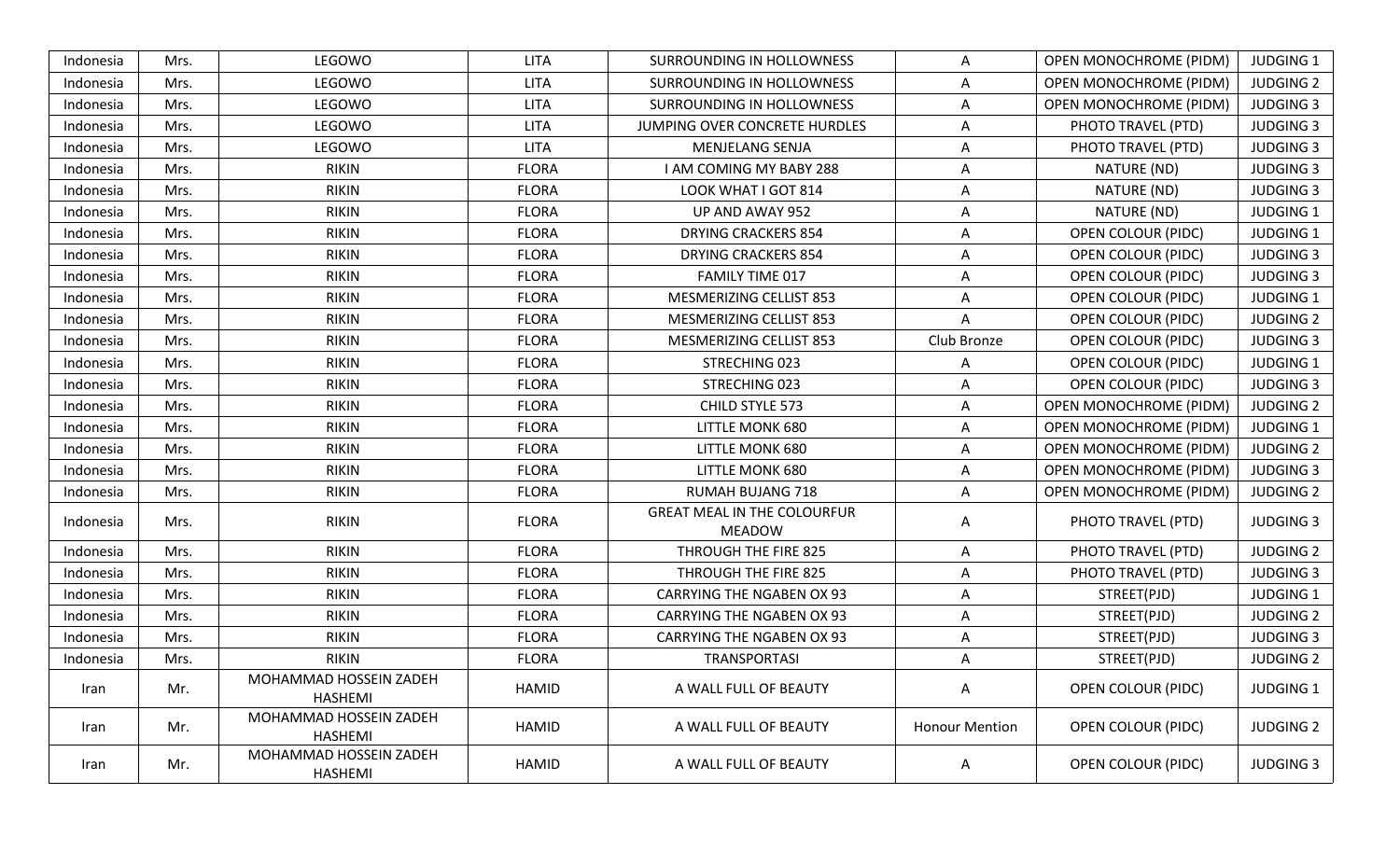| Iran     | Mr. | MOHAMMAD HOSSEIN ZADEH<br><b>HASHEMI</b> | <b>HAMID</b>       | LINES REDS AND A MAN       | A                           | <b>OPEN COLOUR (PIDC)</b>     | <b>JUDGING 1</b> |
|----------|-----|------------------------------------------|--------------------|----------------------------|-----------------------------|-------------------------------|------------------|
| Iran     | Mr. | MOHAMMAD HOSSEIN ZADEH<br>HASHEMI        | <b>HAMID</b>       | LINES REDS AND A MAN       | A                           | OPEN COLOUR (PIDC)            | <b>JUDGING 2</b> |
| Iran     | Mr. | MOHAMMAD HOSSEIN ZADEH<br><b>HASHEMI</b> | <b>HAMID</b>       | LINES REDS AND A MAN       | Α                           | OPEN COLOUR (PIDC)            | <b>JUDGING 3</b> |
| Iran     | Mr. | MOHAMMAD HOSSEIN ZADEH<br><b>HASHEMI</b> | <b>HAMID</b>       | <b>FAILURE OF THOUGHTS</b> | Α                           | OPEN MONOCHROME (PIDM)        | <b>JUDGING 2</b> |
| Iran     | Mr. | MOHAMMAD HOSSEIN ZADEH<br>HASHEMI        | <b>HAMID</b>       | <b>FAILURE OF THOUGHTS</b> | Α                           | OPEN MONOCHROME (PIDM)        | <b>JUDGING 3</b> |
| Iran     | Mr. | MOHAMMAD HOSSEIN ZADEH<br><b>HASHEMI</b> | <b>HAMID</b>       | <b>OBSERVER</b>            | Α                           | OPEN MONOCHROME (PIDM)        | <b>JUDGING 1</b> |
| Iran     | Mr. | MOHAMMAD HOSSEIN ZADEH<br>HASHEMI        | <b>HAMID</b>       | <b>OBSERVER</b>            | <b>Certificate of Merit</b> | OPEN MONOCHROME (PIDM)        | <b>JUDGING 3</b> |
| Iran     | Mr. | MOHAMMAD HOSSEIN ZADEH<br><b>HASHEMI</b> | <b>HAMID</b>       | <b>RAIN TIME</b>           | <b>Honour Mention</b>       | OPEN MONOCHROME (PIDM)        | <b>JUDGING 1</b> |
| Iran     | Mr. | MOHAMMAD HOSSEIN ZADEH<br>HASHEMI        | <b>HAMID</b>       | <b>RAIN TIME</b>           | Α                           | <b>OPEN MONOCHROME (PIDM)</b> | <b>JUDGING 2</b> |
| Iran     | Mr. | MOHAMMAD HOSSEIN ZADEH<br><b>HASHEMI</b> | <b>HAMID</b>       | <b>RAIN TIME</b>           | Α                           | OPEN MONOCHROME (PIDM)        | <b>JUDGING 3</b> |
| Malaysia | Mr. | <b>TEH</b>                               | <b>TOMMY</b>       | GOTCHA 34                  | A                           | NATURE (ND)                   | <b>JUDGING 3</b> |
| Malaysia | Mr. | <b>TEH</b>                               | <b>TOMMY</b>       | GOTCHA 69                  | A                           | NATURE (ND)                   | <b>JUDGING 1</b> |
| Malaysia | Mr. | <b>TEH</b>                               | <b>TOMMY</b>       | GOTCHA 69                  | Α                           | NATURE (ND)                   | <b>JUDGING 2</b> |
| Malaysia | Mr. | <b>TEH</b>                               | <b>TOMMY</b>       | GOTCHA 69                  | A                           | NATURE (ND)                   | <b>JUDGING 3</b> |
| Malaysia | Mr. | <b>TEH</b>                               | <b>TOMMY</b>       | HAPPY MEAL 228             | Α                           | NATURE (ND)                   | <b>JUDGING 2</b> |
| Malaysia | Mr. | <b>TEH</b>                               | <b>TOMMY</b>       | <b>HAPPY MEAL 228</b>      | A                           | NATURE (ND)                   | <b>JUDGING 3</b> |
| Malaysia | Mr. | <b>TEH</b>                               | <b>TOMMY</b>       | HAPPY MEAL 238             | Certificate of Merit        | NATURE (ND)                   | <b>JUDGING 1</b> |
| Malaysia | Mr. | <b>TEH</b>                               | <b>TOMMY</b>       | HAPPY MEAL 238             | A                           | NATURE (ND)                   | <b>JUDGING 2</b> |
| Malaysia | Mr. | <b>TEH</b>                               | <b>TOMMY</b>       | <b>HAPPY MEAL 238</b>      | Α                           | NATURE (ND)                   | <b>JUDGING 3</b> |
| Malaysia | Mr. | <b>TIONG</b>                             | <b>CHIONG SOON</b> | MT AGUNG ERUPTION BALI 6   | Α                           | NATURE (ND)                   | <b>JUDGING 1</b> |
| Malaysia | Mr. | <b>TIONG</b>                             | <b>CHIONG SOON</b> | FUSHIMI INARI TAISHA 001   | A                           | <b>OPEN COLOUR (PIDC)</b>     | <b>JUDGING 1</b> |
| Malaysia | Mr. | <b>TIONG</b>                             | <b>CHIONG SOON</b> | PENANG SUNRISE             | A                           | <b>OPEN COLOUR (PIDC)</b>     | <b>JUDGING 2</b> |
| Malaysia | Mr. | <b>TIONG</b>                             | CHIONG SOON        | <b>TUARAN SABAH</b>        | Α                           | OPEN MONOCHROME (PIDM)        | <b>JUDGING 3</b> |
| Malaysia | Mr. | <b>TIONG</b>                             | <b>CHIONG SOON</b> | <b>MONKS IN BOROBUDUR</b>  | Α                           | PHOTO TRAVEL (PTD)            | <b>JUDGING 1</b> |
| Malaysia | Mr. | <b>TIONG</b>                             | CHIONG SOON        | <b>MONKS IN BOROBUDUR</b>  | Α                           | PHOTO TRAVEL (PTD)            | <b>JUDGING 2</b> |
| Malaysia | Mr. | <b>TIONG</b>                             | <b>CHIONG SOON</b> | TRUE LOVE                  | Α                           | STREET(PJD)                   | <b>JUDGING 1</b> |
| Malaysia | Mr. | <b>TIONG</b>                             | CHIONG SOON        | TRUE LOVE                  | Α                           | STREET(PJD)                   | <b>JUDGING 3</b> |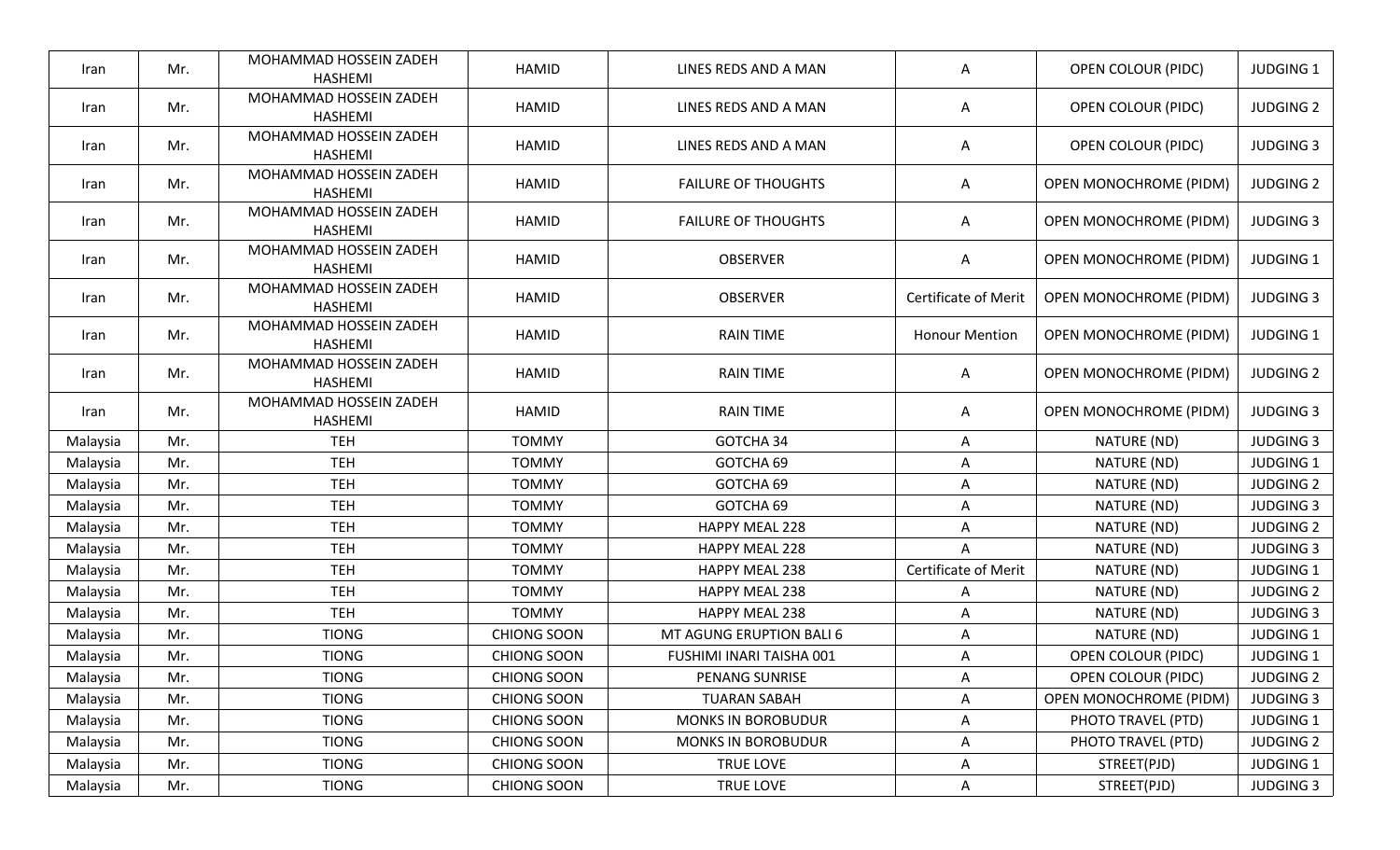| Malaysia       | Mr. | WEE MING        | SOO              | CAMEL MERCHANTS AT THE MARKET 09   | Α           | <b>OPEN COLOUR (PIDC)</b>     | <b>JUDGING 1</b> |
|----------------|-----|-----------------|------------------|------------------------------------|-------------|-------------------------------|------------------|
| Malaysia       | Mr. | WEE MING        | SOO              | CAMEL MERCHANTS AT THE MARKET 09   | Α           | <b>OPEN COLOUR (PIDC)</b>     | <b>JUDGING 2</b> |
| Malaysia       | Mr. | WEE MING        | SOO              | CAMEL MERCHANTS AT THE MARKET 09   | A           | <b>OPEN COLOUR (PIDC)</b>     | <b>JUDGING 3</b> |
| Malaysia       | Mr. | WEE MING        | SOO              | CHILDHOOD LIFE 11                  | Α           | <b>OPEN COLOUR (PIDC)</b>     | <b>JUDGING 2</b> |
| Malaysia       | Mr. | <b>WEE MING</b> | SOO              | <b>GANGES 25</b>                   | A           | <b>OPEN COLOUR (PIDC)</b>     | <b>JUDGING 1</b> |
| Malaysia       | Mr. | WEE MING        | SOO              | <b>GO TO THE MARKET 10</b>         | A           | <b>OPEN COLOUR (PIDC)</b>     | <b>JUDGING 3</b> |
| Malaysia       | Mr. | WEE MING        | SOO              | BIG DAY OF THE TEMPLE              | A           | PHOTO TRAVEL (PTD)            | <b>JUDGING 3</b> |
| Malaysia       | Mr. | WEE MING        | SOO              | <b>WORSHIPPERS 02</b>              | A           | PHOTO TRAVEL (PTD)            | <b>JUDGING 3</b> |
| Malta          | Dr. | <b>CATANIA</b>  | <b>GOTTFRIED</b> | <b>MEERKATS ON THE ALERT</b>       | Α           | NATURE (ND)                   | <b>JUDGING 2</b> |
| Malta          | Dr. | <b>CATANIA</b>  | <b>GOTTFRIED</b> | <b>TWO MEERKATS</b>                | A           | NATURE (ND)                   | <b>JUDGING 2</b> |
| Malta          | Dr. | <b>CATANIA</b>  | <b>GOTTFRIED</b> | <b>TWO MEERKATS</b>                | A           | NATURE (ND)                   | <b>JUDGING 3</b> |
| Malta          | Dr. | <b>CATANIA</b>  | <b>GOTTFRIED</b> | <b>COOKING</b>                     | Α           | <b>OPEN COLOUR (PIDC)</b>     | <b>JUDGING 2</b> |
| Malta          | Dr. | <b>CATANIA</b>  | <b>GOTTFRIED</b> | <b>COOKING</b>                     | A           | <b>OPEN COLOUR (PIDC)</b>     | <b>JUDGING 3</b> |
| Malta          | Dr. | <b>CATANIA</b>  | <b>GOTTFRIED</b> | SEAMSTRESS                         | Α           | OPEN COLOUR (PIDC)            | <b>JUDGING 1</b> |
| Malta          | Dr. | <b>CATANIA</b>  | <b>GOTTFRIED</b> | SEAMSTRESS                         | A           | OPEN COLOUR (PIDC)            | <b>JUDGING 2</b> |
| Malta          | Dr. | <b>CATANIA</b>  | <b>GOTTFRIED</b> | SEAMSTRESS                         | Α           | OPEN COLOUR (PIDC)            | <b>JUDGING 3</b> |
| Malta          | Dr. | <b>CATANIA</b>  | <b>GOTTFRIED</b> | <b>VENICE REGATA 5</b>             | A           | <b>OPEN COLOUR (PIDC)</b>     | <b>JUDGING 3</b> |
| Malta          | Dr. | <b>CATANIA</b>  | <b>GOTTFRIED</b> | <b>CURVES 2</b>                    | A           | <b>OPEN MONOCHROME (PIDM)</b> | <b>JUDGING 3</b> |
| Malta          | Dr. | <b>CATANIA</b>  | <b>GOTTFRIED</b> | TULIP STAIRCASE LONDON             | A           | <b>OPEN MONOCHROME (PIDM)</b> | <b>JUDGING 2</b> |
| Malta          | Dr. | <b>CATANIA</b>  | <b>GOTTFRIED</b> | TULIP STAIRCASE LONDON             | A           | <b>OPEN MONOCHROME (PIDM)</b> | <b>JUDGING 3</b> |
| Malta          | Dr. | CATANIA         | <b>GOTTFRIED</b> | CITY OF ARTS AND SCIENCES 20       | Α           | PHOTO TRAVEL (PTD)            | <b>JUDGING 1</b> |
| Malta          | Dr. | <b>CATANIA</b>  | <b>GOTTFRIED</b> | CITY OF ARTS AND SCIENCES 20       | A           | PHOTO TRAVEL (PTD)            | <b>JUDGING 2</b> |
| Malta          | Dr. | <b>CATANIA</b>  | <b>GOTTFRIED</b> | <b>CITY OF ARTS AND SCIENCES 4</b> | A           | PHOTO TRAVEL (PTD)            | <b>JUDGING 1</b> |
| Malta          | Dr. | <b>CATANIA</b>  | <b>GOTTFRIED</b> | <b>CITY OF ARTS AND SCIENCES 4</b> | A           | PHOTO TRAVEL (PTD)            | <b>JUDGING 2</b> |
| Malta          | Dr. | <b>CATANIA</b>  | <b>GOTTFRIED</b> | <b>CITY OF ARTS AND SCIENCES 4</b> | Α           | PHOTO TRAVEL (PTD)            | <b>JUDGING 3</b> |
| Malta          | Dr. | <b>CATANIA</b>  | <b>GOTTFRIED</b> | CITY OF ARTS AND SCIENCES 6        | A           | PHOTO TRAVEL (PTD)            | <b>JUDGING 2</b> |
| Malta          | Dr. | CATANIA         | <b>GOTTFRIED</b> | CITY OF ARTS AND SCIENCES 6        | A           | PHOTO TRAVEL (PTD)            | <b>JUDGING 3</b> |
| Malta          | Dr. | <b>CATANIA</b>  | <b>GOTTFRIED</b> | SIGGIEWI FJAKKOLI 2                | Α           | PHOTO TRAVEL (PTD)            | <b>JUDGING 2</b> |
| Malta          | Dr. | <b>CATANIA</b>  | <b>GOTTFRIED</b> | SIGGIEWI FJAKKOLI 2                | A           | PHOTO TRAVEL (PTD)            | <b>JUDGING 3</b> |
| Malta          | Dr. | <b>CATANIA</b>  | <b>GOTTFRIED</b> | PEOPLE OF BURANO                   | Α           | STREET(PJD)                   | <b>JUDGING 2</b> |
| Malta          | Dr. | <b>CATANIA</b>  | <b>GOTTFRIED</b> | PREPARING FOR THE DAYS WORK 2      | A           | STREET(PJD)                   | <b>JUDGING 2</b> |
| New<br>Zealand | Mr. | LIVINGSTONE     | <b>BRIAN</b>     | <b>SPLITS</b>                      | Club Bronze | OPEN COLOUR (PIDC)            | <b>JUDGING 1</b> |
| New<br>Zealand | Mr. | LIVINGSTONE     | <b>BRIAN</b>     | <b>SPLITS</b>                      | Club Silver | <b>OPEN COLOUR (PIDC)</b>     | <b>JUDGING 3</b> |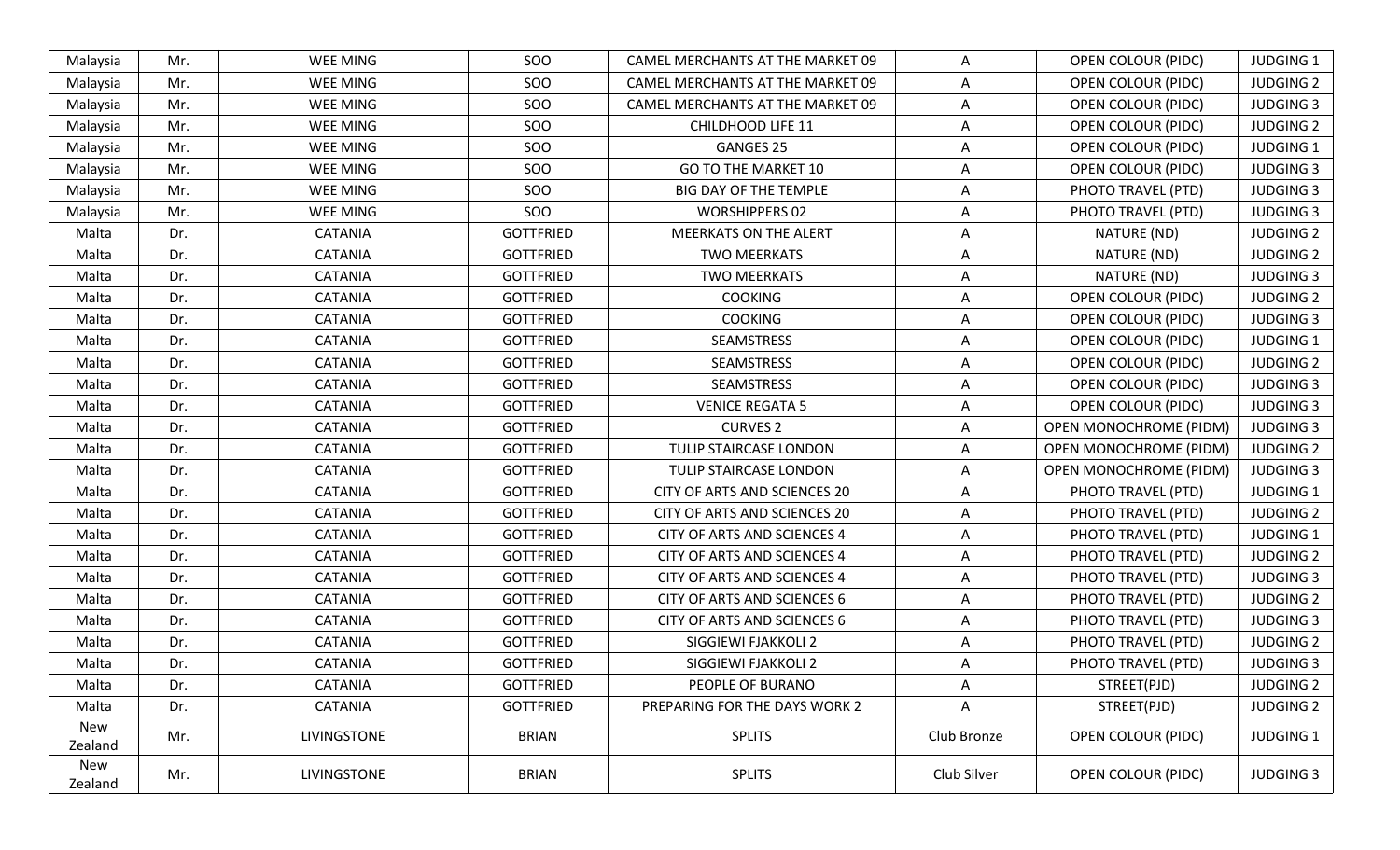| New<br>Zealand | Mr. | LIVINGSTONE        | <b>BRIAN</b>  | ANGELIKA                  | A | OPEN MONOCHROME (PIDM)        | <b>JUDGING 2</b> |
|----------------|-----|--------------------|---------------|---------------------------|---|-------------------------------|------------------|
| New<br>Zealand | Mr. | <b>LIVINGSTONE</b> | <b>BRIAN</b>  | <b>NUDE WITH HAT</b>      | Α | <b>OPEN MONOCHROME (PIDM)</b> | <b>JUDGING 2</b> |
| New<br>Zealand | Mr. | LIVINGSTONE        | <b>BRIAN</b>  | RECLINING NUDE            | Α | OPEN MONOCHROME (PIDM)        | <b>JUDGING 2</b> |
| New<br>Zealand | Mr. | LIVINGSTONE        | <b>BRIAN</b>  | RECLINING NUDE            | A | OPEN MONOCHROME (PIDM)        | <b>JUDGING 3</b> |
| New<br>Zealand | Mr. | MOFFATT-MCLEOD     | <b>KAREN</b>  | <b>CAPTAIN MY CAPTAIN</b> | Α | <b>OPEN MONOCHROME (PIDM)</b> | <b>JUDGING 3</b> |
| New<br>Zealand | Mr. | MOFFATT-MCLEOD     | <b>KAREN</b>  | <b>DECK GRAB_</b>         | Α | <b>OPEN MONOCHROME (PIDM)</b> | <b>JUDGING 1</b> |
| New<br>Zealand | Mr. | MOFFATT-MCLEOD     | <b>KAREN</b>  | DECK GRAB                 | Α | OPEN MONOCHROME (PIDM)        | <b>JUDGING 2</b> |
| New<br>Zealand | Mr. | <b>STEEGH</b>      | <b>GLENYS</b> | TINY BUTTERFLIES MATING   | A | NATURE (ND)                   | <b>JUDGING 1</b> |
| New<br>Zealand | Mr. | <b>STEEGH</b>      | <b>GLENYS</b> | XANTHOCNEMIS ZEALANDICA   | Α | NATURE (ND)                   | <b>JUDGING 3</b> |
| New<br>Zealand | Mr. | <b>STEEGH</b>      | <b>GLENYS</b> | TIME FADED BEAUTY         | A | OPEN COLOUR (PIDC)            | <b>JUDGING 2</b> |
| New<br>Zealand | Mr. | <b>STEEGH</b>      | <b>GLENYS</b> | TIME FADED BEAUTY         | Α | OPEN COLOUR (PIDC)            | <b>JUDGING 3</b> |
| New<br>Zealand | Mr. | <b>STEEGH</b>      | <b>GLENYS</b> | WORDS ARE WISDOM          | A | OPEN COLOUR (PIDC)            | <b>JUDGING 1</b> |
| New<br>Zealand | Mr. | <b>STEEGH</b>      | <b>GLENYS</b> | WORDS ARE WISDOM          | Α | OPEN COLOUR (PIDC)            | <b>JUDGING 2</b> |
| Romania        | Mr. | PRIOTEASA          | SEBASTIAN     | A HORSE WITH NO NAME      | A | OPEN COLOUR (PIDC)            | <b>JUDGING 2</b> |
| Romania        | Mr. | PRIOTEASA          | SEBASTIAN     | HOUSE OF THE RISING SUN   | A | OPEN COLOUR (PIDC)            | <b>JUDGING 3</b> |
| Romania        | Mr. | PRIOTEASA          | SEBASTIAN     | <b>WOMAN</b>              | Α | <b>OPEN COLOUR (PIDC)</b>     | <b>JUDGING 2</b> |
| Romania        | Mr. | PRIOTEASA          | SEBASTIAN     | <b>WOMAN</b>              | Α | <b>OPEN COLOUR (PIDC)</b>     | <b>JUDGING 3</b> |
| Romania        | Mr. | PRIOTEASA          | SEBASTIAN     | <b>LONG WINTER</b>        | Α | OPEN MONOCHROME (PIDM)        | <b>JUDGING 1</b> |
| Romania        | Mr. | PRIOTEASA          | SEBASTIAN     | <b>LONG WINTER</b>        | Α | <b>OPEN MONOCHROME (PIDM)</b> | <b>JUDGING 2</b> |
| Romania        | Mr. | PRIOTEASA          | SEBASTIAN     | <b>LONG WINTER</b>        | Α | <b>OPEN MONOCHROME (PIDM)</b> | <b>JUDGING 3</b> |
| Romania        | Mr. | PRIOTEASA          | SEBASTIAN     | THE SHEPHERD              | Α | OPEN MONOCHROME (PIDM)        | <b>JUDGING 3</b> |
| Romania        | Mr. | PRIOTEASA          | SEBASTIAN     | <b>WINTER RHYTHM</b>      | A | <b>OPEN MONOCHROME (PIDM)</b> | <b>JUDGING 3</b> |
| Romania        | Mr. | PRIOTEASA          | SEBASTIAN     | THE MONASTERY             | Α | PHOTO TRAVEL (PTD)            | <b>JUDGING 1</b> |
| Romania        | Mr. | PRIOTEASA          | SEBASTIAN     | THE MONASTERY             | A | PHOTO TRAVEL (PTD)            | <b>JUDGING 3</b> |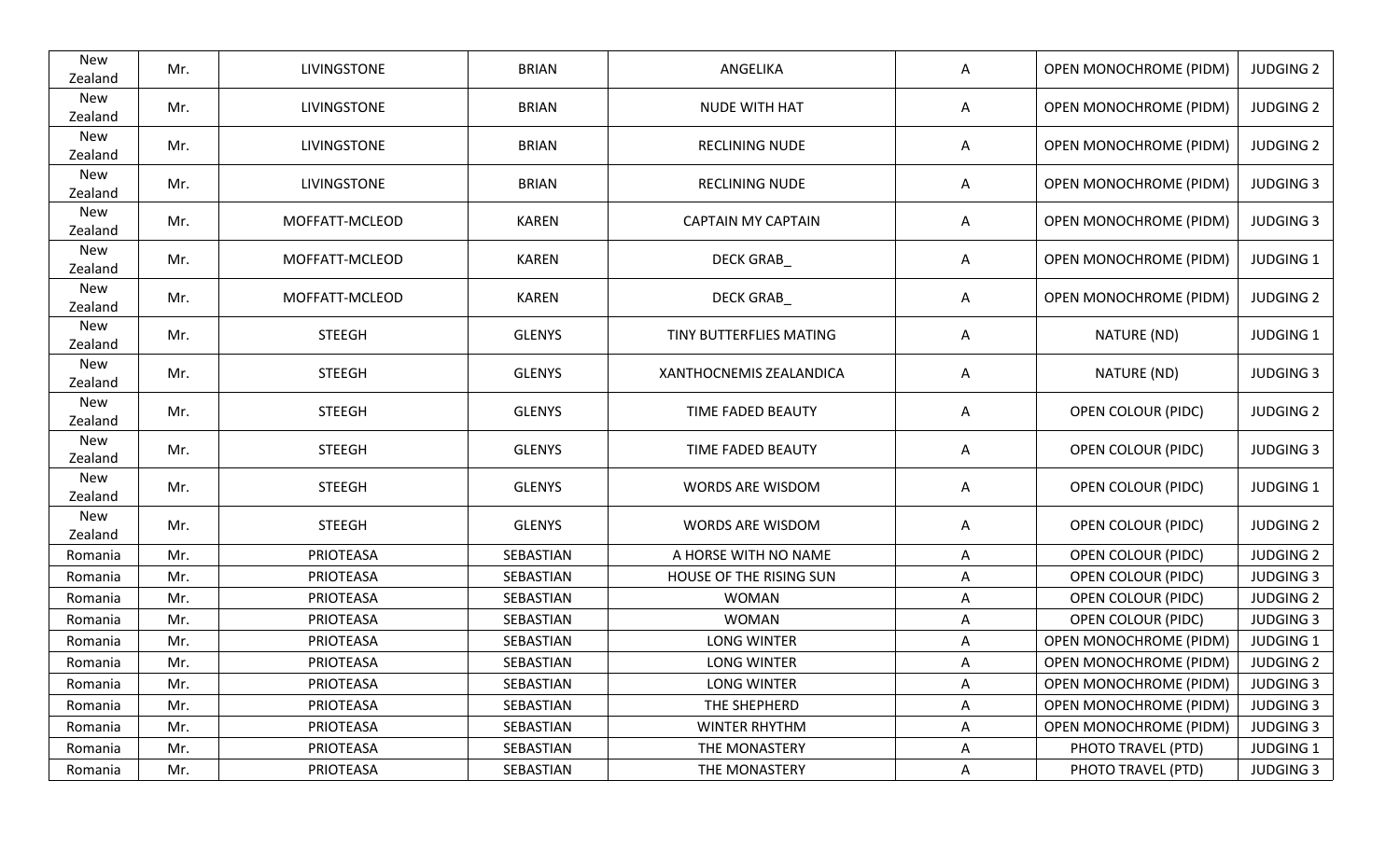| <b>HENG</b><br><b>ZEE KEK</b><br><b>JUDGING 1</b><br>SPECTACLES AND MASKS<br><b>OPEN COLOUR (PIDC)</b><br>Mr.<br>A<br>Singapore<br><b>HENG</b><br><b>ZEE KEK</b><br><b>CYCLING AT MARINA BAY</b><br><b>JUDGING 2</b><br>Mr.<br>Α<br>PHOTO TRAVEL (PTD)<br>Singapore<br><b>HENG</b><br>Mr.<br><b>ZEE KEK</b><br>WALL MURAL AT M ALI LANE<br>PHOTO TRAVEL (PTD)<br><b>JUDGING 2</b><br>Singapore<br>A<br>Mr.<br><b>HENG</b><br><b>ZEE KEK</b><br><b>PIPPERS BLOW</b><br>STREET(PJD)<br><b>JUDGING 1</b><br>Singapore<br>A<br>SIM<br><b>JUDGING 1</b><br>KIM-PHENG<br><b>BALLERINA COLETTE 01</b><br><b>OPEN COLOUR (PIDC)</b><br>Mr.<br>Α<br>Singapore<br>SIM<br>KIM-PHENG<br><b>BALLERINA COLETTE 01</b><br><b>JUDGING 2</b><br>Mr.<br><b>OPEN COLOUR (PIDC)</b><br>Singapore<br>A<br>SIM<br>Mr.<br>KIM-PHENG<br><b>BALLERINA COLETTE 01</b><br><b>OPEN COLOUR (PIDC)</b><br><b>JUDGING 3</b><br>Α<br>Singapore<br>SIM<br>KIM-PHENG<br>CELESTER AT MYSTERY PLACE<br><b>OPEN COLOUR (PIDC)</b><br><b>JUDGING 2</b><br>Singapore<br>Mr.<br>A<br>SIM<br>Mr.<br>KIM-PHENG<br>LOVELY HUSNA<br><b>OPEN COLOUR (PIDC)</b><br><b>JUDGING 2</b><br>Singapore<br>Α<br><b>SIM</b><br>Mr.<br>KIM-PHENG<br><b>ANITA DREAM</b><br>OPEN MONOCHROME (PIDM)<br><b>JUDGING 2</b><br>Singapore<br>Α<br>SIM<br><b>CAUGHT WITH NET</b><br>OPEN MONOCHROME (PIDM)<br><b>JUDGING 1</b><br>Mr.<br>KIM-PHENG<br>Singapore<br>A<br>SIM<br>KIM-PHENG<br>OPEN MONOCHROME (PIDM)<br><b>JUDGING 2</b><br>Mr.<br><b>CAUGHT WITH NET</b><br>A<br>Singapore<br>Certificate of Merit<br>SIM<br>KIM-PHENG<br>KITTY HAVING FUN<br>Mr.<br>OPEN MONOCHROME (PIDM)<br><b>JUDGING 1</b><br>Singapore<br>SIM<br>Mr.<br>KIM-PHENG<br><b>JUDGING 2</b><br>KITTY HAVING FUN<br>Α<br><b>OPEN MONOCHROME (PIDM)</b><br>Singapore<br>SIM<br>KIM-PHENG<br><b>JUDGING 3</b><br>Mr.<br>KITTY HAVING FUN<br><b>OPEN MONOCHROME (PIDM)</b><br>Singapore<br>A<br>Mr.<br>SIM<br>KIM-PHENG<br><b>JUDGING 1</b><br>MY LOVELY EYES<br>OPEN MONOCHROME (PIDM)<br>Singapore<br>Α<br>SIM<br><b>OPEN MONOCHROME (PIDM)</b><br><b>JUDGING 3</b><br>Mr.<br>KIM-PHENG<br>MY LOVELY EYES<br>Singapore<br>A<br><b>TAN</b><br>KIM LEONG<br>HOPE FOR TOMORROW<br><b>JUDGING 1</b><br>Mr.<br><b>OPEN COLOUR (PIDC)</b><br>Singapore<br>Α<br><b>TAN</b><br><b>KIM LEONG</b><br><b>LITTLE RED GEM</b><br><b>JUDGING 1</b><br>Mr.<br>Α<br><b>OPEN COLOUR (PIDC)</b><br>Singapore<br><b>TAN</b><br><b>KIM LEONG</b><br><b>LITTLE RED GEM</b><br>OPEN COLOUR (PIDC)<br><b>JUDGING 2</b><br>Mr.<br>Singapore<br>A<br><b>TAN</b><br>Mr.<br><b>KIM LEONG</b><br>LITTLE RED GEM<br><b>JUDGING 3</b><br>OPEN COLOUR (PIDC)<br>Singapore<br>Α<br><b>TAN</b><br><b>JUDGING 2</b><br>Mr.<br><b>KIM LEONG</b><br>PLAYING THE VIOLIN<br><b>OPEN COLOUR (PIDC)</b><br>Singapore<br>A<br><b>TAN</b><br><b>JUDGING 3</b><br>Mr.<br>KIM LEONG<br>PLAYING THE VIOLIN<br><b>OPEN COLOUR (PIDC)</b><br>Α<br>Singapore<br><b>TAN</b><br><b>KIM LEONG</b><br>OPEN MONOCHROME (PIDM)<br><b>JUDGING 1</b><br>Mr.<br><b>GYPSY LADY</b><br>Α<br>Singapore<br><b>TAN</b><br><b>KIM LEONG</b><br><b>GYPSY LADY</b><br>OPEN MONOCHROME (PIDM)<br>Mr.<br><b>JUDGING 2</b><br>Singapore<br>A<br><b>TAN</b><br><b>KIM LEONG</b><br><b>GYPSY LADY</b><br>OPEN MONOCHROME (PIDM)<br><b>JUDGING 3</b><br>Mr.<br>Singapore<br>A<br><b>TAN</b><br>Mr.<br><b>KIM LEONG</b><br><b>KUNG FU MASTER</b><br>OPEN MONOCHROME (PIDM)<br><b>JUDGING 2</b><br>Singapore<br>A<br><b>TAN</b><br><b>KIM LEONG</b><br><b>KUNG FU MASTER</b><br>OPEN MONOCHROME (PIDM)<br>Mr.<br><b>JUDGING 3</b><br>Singapore<br>A<br><b>JUDGING 1</b><br><b>TAN</b><br>Mr.<br><b>KIM LEONG</b><br>YUANYANG RICE TERRACE<br>PHOTO TRAVEL (PTD)<br>Singapore<br>A<br><b>TAN</b><br>KIM LEONG<br>PHOTO TRAVEL (PTD)<br><b>JUDGING 2</b><br>Singapore<br>Mr.<br>YUANYANG RICE TERRACE<br>A<br><b>TAN</b><br>KIM LEONG<br>YUANYANG RICE TERRACE<br>PHOTO TRAVEL (PTD)<br><b>JUDGING 3</b><br>Mr.<br>Α<br>Singapore<br><b>TEO</b><br><b>OPEN MONOCHROME (PIDM)</b><br><b>GIAP CHIU</b><br>JOEY TAN DANCING TEN<br><b>JUDGING 1</b><br>Singapore<br>Mr.<br>Α<br><b>TEO</b><br><b>OPEN MONOCHROME (PIDM)</b><br>Mr.<br><b>GIAP CHIU</b><br>JOEY TAN DANCING TEN<br>Α<br><b>JUDGING 2</b><br>Singapore<br><b>TEO</b><br><b>GIAP CHIU</b><br>JOEY TAN DANCING TEN<br>OPEN MONOCHROME (PIDM)<br><b>JUDGING 3</b><br>Mr.<br>Singapore<br>Α |  |  |  |  |  |
|--------------------------------------------------------------------------------------------------------------------------------------------------------------------------------------------------------------------------------------------------------------------------------------------------------------------------------------------------------------------------------------------------------------------------------------------------------------------------------------------------------------------------------------------------------------------------------------------------------------------------------------------------------------------------------------------------------------------------------------------------------------------------------------------------------------------------------------------------------------------------------------------------------------------------------------------------------------------------------------------------------------------------------------------------------------------------------------------------------------------------------------------------------------------------------------------------------------------------------------------------------------------------------------------------------------------------------------------------------------------------------------------------------------------------------------------------------------------------------------------------------------------------------------------------------------------------------------------------------------------------------------------------------------------------------------------------------------------------------------------------------------------------------------------------------------------------------------------------------------------------------------------------------------------------------------------------------------------------------------------------------------------------------------------------------------------------------------------------------------------------------------------------------------------------------------------------------------------------------------------------------------------------------------------------------------------------------------------------------------------------------------------------------------------------------------------------------------------------------------------------------------------------------------------------------------------------------------------------------------------------------------------------------------------------------------------------------------------------------------------------------------------------------------------------------------------------------------------------------------------------------------------------------------------------------------------------------------------------------------------------------------------------------------------------------------------------------------------------------------------------------------------------------------------------------------------------------------------------------------------------------------------------------------------------------------------------------------------------------------------------------------------------------------------------------------------------------------------------------------------------------------------------------------------------------------------------------------------------------------------------------------------------------------------------------------------------------------------------------------------------------------------------------------------------------------------------------------------------------------------------------------------------------------------------------------------------------------------------------------------------------------------------------------------------------------------------------------------------------------------------------------------------------------------------------------------------------------------------------------------------------------------------------------------------------------------------------------------------------------------------------------|--|--|--|--|--|
|                                                                                                                                                                                                                                                                                                                                                                                                                                                                                                                                                                                                                                                                                                                                                                                                                                                                                                                                                                                                                                                                                                                                                                                                                                                                                                                                                                                                                                                                                                                                                                                                                                                                                                                                                                                                                                                                                                                                                                                                                                                                                                                                                                                                                                                                                                                                                                                                                                                                                                                                                                                                                                                                                                                                                                                                                                                                                                                                                                                                                                                                                                                                                                                                                                                                                                                                                                                                                                                                                                                                                                                                                                                                                                                                                                                                                                                                                                                                                                                                                                                                                                                                                                                                                                                                                                                                                                                      |  |  |  |  |  |
|                                                                                                                                                                                                                                                                                                                                                                                                                                                                                                                                                                                                                                                                                                                                                                                                                                                                                                                                                                                                                                                                                                                                                                                                                                                                                                                                                                                                                                                                                                                                                                                                                                                                                                                                                                                                                                                                                                                                                                                                                                                                                                                                                                                                                                                                                                                                                                                                                                                                                                                                                                                                                                                                                                                                                                                                                                                                                                                                                                                                                                                                                                                                                                                                                                                                                                                                                                                                                                                                                                                                                                                                                                                                                                                                                                                                                                                                                                                                                                                                                                                                                                                                                                                                                                                                                                                                                                                      |  |  |  |  |  |
|                                                                                                                                                                                                                                                                                                                                                                                                                                                                                                                                                                                                                                                                                                                                                                                                                                                                                                                                                                                                                                                                                                                                                                                                                                                                                                                                                                                                                                                                                                                                                                                                                                                                                                                                                                                                                                                                                                                                                                                                                                                                                                                                                                                                                                                                                                                                                                                                                                                                                                                                                                                                                                                                                                                                                                                                                                                                                                                                                                                                                                                                                                                                                                                                                                                                                                                                                                                                                                                                                                                                                                                                                                                                                                                                                                                                                                                                                                                                                                                                                                                                                                                                                                                                                                                                                                                                                                                      |  |  |  |  |  |
|                                                                                                                                                                                                                                                                                                                                                                                                                                                                                                                                                                                                                                                                                                                                                                                                                                                                                                                                                                                                                                                                                                                                                                                                                                                                                                                                                                                                                                                                                                                                                                                                                                                                                                                                                                                                                                                                                                                                                                                                                                                                                                                                                                                                                                                                                                                                                                                                                                                                                                                                                                                                                                                                                                                                                                                                                                                                                                                                                                                                                                                                                                                                                                                                                                                                                                                                                                                                                                                                                                                                                                                                                                                                                                                                                                                                                                                                                                                                                                                                                                                                                                                                                                                                                                                                                                                                                                                      |  |  |  |  |  |
|                                                                                                                                                                                                                                                                                                                                                                                                                                                                                                                                                                                                                                                                                                                                                                                                                                                                                                                                                                                                                                                                                                                                                                                                                                                                                                                                                                                                                                                                                                                                                                                                                                                                                                                                                                                                                                                                                                                                                                                                                                                                                                                                                                                                                                                                                                                                                                                                                                                                                                                                                                                                                                                                                                                                                                                                                                                                                                                                                                                                                                                                                                                                                                                                                                                                                                                                                                                                                                                                                                                                                                                                                                                                                                                                                                                                                                                                                                                                                                                                                                                                                                                                                                                                                                                                                                                                                                                      |  |  |  |  |  |
|                                                                                                                                                                                                                                                                                                                                                                                                                                                                                                                                                                                                                                                                                                                                                                                                                                                                                                                                                                                                                                                                                                                                                                                                                                                                                                                                                                                                                                                                                                                                                                                                                                                                                                                                                                                                                                                                                                                                                                                                                                                                                                                                                                                                                                                                                                                                                                                                                                                                                                                                                                                                                                                                                                                                                                                                                                                                                                                                                                                                                                                                                                                                                                                                                                                                                                                                                                                                                                                                                                                                                                                                                                                                                                                                                                                                                                                                                                                                                                                                                                                                                                                                                                                                                                                                                                                                                                                      |  |  |  |  |  |
|                                                                                                                                                                                                                                                                                                                                                                                                                                                                                                                                                                                                                                                                                                                                                                                                                                                                                                                                                                                                                                                                                                                                                                                                                                                                                                                                                                                                                                                                                                                                                                                                                                                                                                                                                                                                                                                                                                                                                                                                                                                                                                                                                                                                                                                                                                                                                                                                                                                                                                                                                                                                                                                                                                                                                                                                                                                                                                                                                                                                                                                                                                                                                                                                                                                                                                                                                                                                                                                                                                                                                                                                                                                                                                                                                                                                                                                                                                                                                                                                                                                                                                                                                                                                                                                                                                                                                                                      |  |  |  |  |  |
|                                                                                                                                                                                                                                                                                                                                                                                                                                                                                                                                                                                                                                                                                                                                                                                                                                                                                                                                                                                                                                                                                                                                                                                                                                                                                                                                                                                                                                                                                                                                                                                                                                                                                                                                                                                                                                                                                                                                                                                                                                                                                                                                                                                                                                                                                                                                                                                                                                                                                                                                                                                                                                                                                                                                                                                                                                                                                                                                                                                                                                                                                                                                                                                                                                                                                                                                                                                                                                                                                                                                                                                                                                                                                                                                                                                                                                                                                                                                                                                                                                                                                                                                                                                                                                                                                                                                                                                      |  |  |  |  |  |
|                                                                                                                                                                                                                                                                                                                                                                                                                                                                                                                                                                                                                                                                                                                                                                                                                                                                                                                                                                                                                                                                                                                                                                                                                                                                                                                                                                                                                                                                                                                                                                                                                                                                                                                                                                                                                                                                                                                                                                                                                                                                                                                                                                                                                                                                                                                                                                                                                                                                                                                                                                                                                                                                                                                                                                                                                                                                                                                                                                                                                                                                                                                                                                                                                                                                                                                                                                                                                                                                                                                                                                                                                                                                                                                                                                                                                                                                                                                                                                                                                                                                                                                                                                                                                                                                                                                                                                                      |  |  |  |  |  |
|                                                                                                                                                                                                                                                                                                                                                                                                                                                                                                                                                                                                                                                                                                                                                                                                                                                                                                                                                                                                                                                                                                                                                                                                                                                                                                                                                                                                                                                                                                                                                                                                                                                                                                                                                                                                                                                                                                                                                                                                                                                                                                                                                                                                                                                                                                                                                                                                                                                                                                                                                                                                                                                                                                                                                                                                                                                                                                                                                                                                                                                                                                                                                                                                                                                                                                                                                                                                                                                                                                                                                                                                                                                                                                                                                                                                                                                                                                                                                                                                                                                                                                                                                                                                                                                                                                                                                                                      |  |  |  |  |  |
|                                                                                                                                                                                                                                                                                                                                                                                                                                                                                                                                                                                                                                                                                                                                                                                                                                                                                                                                                                                                                                                                                                                                                                                                                                                                                                                                                                                                                                                                                                                                                                                                                                                                                                                                                                                                                                                                                                                                                                                                                                                                                                                                                                                                                                                                                                                                                                                                                                                                                                                                                                                                                                                                                                                                                                                                                                                                                                                                                                                                                                                                                                                                                                                                                                                                                                                                                                                                                                                                                                                                                                                                                                                                                                                                                                                                                                                                                                                                                                                                                                                                                                                                                                                                                                                                                                                                                                                      |  |  |  |  |  |
|                                                                                                                                                                                                                                                                                                                                                                                                                                                                                                                                                                                                                                                                                                                                                                                                                                                                                                                                                                                                                                                                                                                                                                                                                                                                                                                                                                                                                                                                                                                                                                                                                                                                                                                                                                                                                                                                                                                                                                                                                                                                                                                                                                                                                                                                                                                                                                                                                                                                                                                                                                                                                                                                                                                                                                                                                                                                                                                                                                                                                                                                                                                                                                                                                                                                                                                                                                                                                                                                                                                                                                                                                                                                                                                                                                                                                                                                                                                                                                                                                                                                                                                                                                                                                                                                                                                                                                                      |  |  |  |  |  |
|                                                                                                                                                                                                                                                                                                                                                                                                                                                                                                                                                                                                                                                                                                                                                                                                                                                                                                                                                                                                                                                                                                                                                                                                                                                                                                                                                                                                                                                                                                                                                                                                                                                                                                                                                                                                                                                                                                                                                                                                                                                                                                                                                                                                                                                                                                                                                                                                                                                                                                                                                                                                                                                                                                                                                                                                                                                                                                                                                                                                                                                                                                                                                                                                                                                                                                                                                                                                                                                                                                                                                                                                                                                                                                                                                                                                                                                                                                                                                                                                                                                                                                                                                                                                                                                                                                                                                                                      |  |  |  |  |  |
|                                                                                                                                                                                                                                                                                                                                                                                                                                                                                                                                                                                                                                                                                                                                                                                                                                                                                                                                                                                                                                                                                                                                                                                                                                                                                                                                                                                                                                                                                                                                                                                                                                                                                                                                                                                                                                                                                                                                                                                                                                                                                                                                                                                                                                                                                                                                                                                                                                                                                                                                                                                                                                                                                                                                                                                                                                                                                                                                                                                                                                                                                                                                                                                                                                                                                                                                                                                                                                                                                                                                                                                                                                                                                                                                                                                                                                                                                                                                                                                                                                                                                                                                                                                                                                                                                                                                                                                      |  |  |  |  |  |
|                                                                                                                                                                                                                                                                                                                                                                                                                                                                                                                                                                                                                                                                                                                                                                                                                                                                                                                                                                                                                                                                                                                                                                                                                                                                                                                                                                                                                                                                                                                                                                                                                                                                                                                                                                                                                                                                                                                                                                                                                                                                                                                                                                                                                                                                                                                                                                                                                                                                                                                                                                                                                                                                                                                                                                                                                                                                                                                                                                                                                                                                                                                                                                                                                                                                                                                                                                                                                                                                                                                                                                                                                                                                                                                                                                                                                                                                                                                                                                                                                                                                                                                                                                                                                                                                                                                                                                                      |  |  |  |  |  |
|                                                                                                                                                                                                                                                                                                                                                                                                                                                                                                                                                                                                                                                                                                                                                                                                                                                                                                                                                                                                                                                                                                                                                                                                                                                                                                                                                                                                                                                                                                                                                                                                                                                                                                                                                                                                                                                                                                                                                                                                                                                                                                                                                                                                                                                                                                                                                                                                                                                                                                                                                                                                                                                                                                                                                                                                                                                                                                                                                                                                                                                                                                                                                                                                                                                                                                                                                                                                                                                                                                                                                                                                                                                                                                                                                                                                                                                                                                                                                                                                                                                                                                                                                                                                                                                                                                                                                                                      |  |  |  |  |  |
|                                                                                                                                                                                                                                                                                                                                                                                                                                                                                                                                                                                                                                                                                                                                                                                                                                                                                                                                                                                                                                                                                                                                                                                                                                                                                                                                                                                                                                                                                                                                                                                                                                                                                                                                                                                                                                                                                                                                                                                                                                                                                                                                                                                                                                                                                                                                                                                                                                                                                                                                                                                                                                                                                                                                                                                                                                                                                                                                                                                                                                                                                                                                                                                                                                                                                                                                                                                                                                                                                                                                                                                                                                                                                                                                                                                                                                                                                                                                                                                                                                                                                                                                                                                                                                                                                                                                                                                      |  |  |  |  |  |
|                                                                                                                                                                                                                                                                                                                                                                                                                                                                                                                                                                                                                                                                                                                                                                                                                                                                                                                                                                                                                                                                                                                                                                                                                                                                                                                                                                                                                                                                                                                                                                                                                                                                                                                                                                                                                                                                                                                                                                                                                                                                                                                                                                                                                                                                                                                                                                                                                                                                                                                                                                                                                                                                                                                                                                                                                                                                                                                                                                                                                                                                                                                                                                                                                                                                                                                                                                                                                                                                                                                                                                                                                                                                                                                                                                                                                                                                                                                                                                                                                                                                                                                                                                                                                                                                                                                                                                                      |  |  |  |  |  |
|                                                                                                                                                                                                                                                                                                                                                                                                                                                                                                                                                                                                                                                                                                                                                                                                                                                                                                                                                                                                                                                                                                                                                                                                                                                                                                                                                                                                                                                                                                                                                                                                                                                                                                                                                                                                                                                                                                                                                                                                                                                                                                                                                                                                                                                                                                                                                                                                                                                                                                                                                                                                                                                                                                                                                                                                                                                                                                                                                                                                                                                                                                                                                                                                                                                                                                                                                                                                                                                                                                                                                                                                                                                                                                                                                                                                                                                                                                                                                                                                                                                                                                                                                                                                                                                                                                                                                                                      |  |  |  |  |  |
|                                                                                                                                                                                                                                                                                                                                                                                                                                                                                                                                                                                                                                                                                                                                                                                                                                                                                                                                                                                                                                                                                                                                                                                                                                                                                                                                                                                                                                                                                                                                                                                                                                                                                                                                                                                                                                                                                                                                                                                                                                                                                                                                                                                                                                                                                                                                                                                                                                                                                                                                                                                                                                                                                                                                                                                                                                                                                                                                                                                                                                                                                                                                                                                                                                                                                                                                                                                                                                                                                                                                                                                                                                                                                                                                                                                                                                                                                                                                                                                                                                                                                                                                                                                                                                                                                                                                                                                      |  |  |  |  |  |
|                                                                                                                                                                                                                                                                                                                                                                                                                                                                                                                                                                                                                                                                                                                                                                                                                                                                                                                                                                                                                                                                                                                                                                                                                                                                                                                                                                                                                                                                                                                                                                                                                                                                                                                                                                                                                                                                                                                                                                                                                                                                                                                                                                                                                                                                                                                                                                                                                                                                                                                                                                                                                                                                                                                                                                                                                                                                                                                                                                                                                                                                                                                                                                                                                                                                                                                                                                                                                                                                                                                                                                                                                                                                                                                                                                                                                                                                                                                                                                                                                                                                                                                                                                                                                                                                                                                                                                                      |  |  |  |  |  |
|                                                                                                                                                                                                                                                                                                                                                                                                                                                                                                                                                                                                                                                                                                                                                                                                                                                                                                                                                                                                                                                                                                                                                                                                                                                                                                                                                                                                                                                                                                                                                                                                                                                                                                                                                                                                                                                                                                                                                                                                                                                                                                                                                                                                                                                                                                                                                                                                                                                                                                                                                                                                                                                                                                                                                                                                                                                                                                                                                                                                                                                                                                                                                                                                                                                                                                                                                                                                                                                                                                                                                                                                                                                                                                                                                                                                                                                                                                                                                                                                                                                                                                                                                                                                                                                                                                                                                                                      |  |  |  |  |  |
|                                                                                                                                                                                                                                                                                                                                                                                                                                                                                                                                                                                                                                                                                                                                                                                                                                                                                                                                                                                                                                                                                                                                                                                                                                                                                                                                                                                                                                                                                                                                                                                                                                                                                                                                                                                                                                                                                                                                                                                                                                                                                                                                                                                                                                                                                                                                                                                                                                                                                                                                                                                                                                                                                                                                                                                                                                                                                                                                                                                                                                                                                                                                                                                                                                                                                                                                                                                                                                                                                                                                                                                                                                                                                                                                                                                                                                                                                                                                                                                                                                                                                                                                                                                                                                                                                                                                                                                      |  |  |  |  |  |
|                                                                                                                                                                                                                                                                                                                                                                                                                                                                                                                                                                                                                                                                                                                                                                                                                                                                                                                                                                                                                                                                                                                                                                                                                                                                                                                                                                                                                                                                                                                                                                                                                                                                                                                                                                                                                                                                                                                                                                                                                                                                                                                                                                                                                                                                                                                                                                                                                                                                                                                                                                                                                                                                                                                                                                                                                                                                                                                                                                                                                                                                                                                                                                                                                                                                                                                                                                                                                                                                                                                                                                                                                                                                                                                                                                                                                                                                                                                                                                                                                                                                                                                                                                                                                                                                                                                                                                                      |  |  |  |  |  |
|                                                                                                                                                                                                                                                                                                                                                                                                                                                                                                                                                                                                                                                                                                                                                                                                                                                                                                                                                                                                                                                                                                                                                                                                                                                                                                                                                                                                                                                                                                                                                                                                                                                                                                                                                                                                                                                                                                                                                                                                                                                                                                                                                                                                                                                                                                                                                                                                                                                                                                                                                                                                                                                                                                                                                                                                                                                                                                                                                                                                                                                                                                                                                                                                                                                                                                                                                                                                                                                                                                                                                                                                                                                                                                                                                                                                                                                                                                                                                                                                                                                                                                                                                                                                                                                                                                                                                                                      |  |  |  |  |  |
|                                                                                                                                                                                                                                                                                                                                                                                                                                                                                                                                                                                                                                                                                                                                                                                                                                                                                                                                                                                                                                                                                                                                                                                                                                                                                                                                                                                                                                                                                                                                                                                                                                                                                                                                                                                                                                                                                                                                                                                                                                                                                                                                                                                                                                                                                                                                                                                                                                                                                                                                                                                                                                                                                                                                                                                                                                                                                                                                                                                                                                                                                                                                                                                                                                                                                                                                                                                                                                                                                                                                                                                                                                                                                                                                                                                                                                                                                                                                                                                                                                                                                                                                                                                                                                                                                                                                                                                      |  |  |  |  |  |
|                                                                                                                                                                                                                                                                                                                                                                                                                                                                                                                                                                                                                                                                                                                                                                                                                                                                                                                                                                                                                                                                                                                                                                                                                                                                                                                                                                                                                                                                                                                                                                                                                                                                                                                                                                                                                                                                                                                                                                                                                                                                                                                                                                                                                                                                                                                                                                                                                                                                                                                                                                                                                                                                                                                                                                                                                                                                                                                                                                                                                                                                                                                                                                                                                                                                                                                                                                                                                                                                                                                                                                                                                                                                                                                                                                                                                                                                                                                                                                                                                                                                                                                                                                                                                                                                                                                                                                                      |  |  |  |  |  |
|                                                                                                                                                                                                                                                                                                                                                                                                                                                                                                                                                                                                                                                                                                                                                                                                                                                                                                                                                                                                                                                                                                                                                                                                                                                                                                                                                                                                                                                                                                                                                                                                                                                                                                                                                                                                                                                                                                                                                                                                                                                                                                                                                                                                                                                                                                                                                                                                                                                                                                                                                                                                                                                                                                                                                                                                                                                                                                                                                                                                                                                                                                                                                                                                                                                                                                                                                                                                                                                                                                                                                                                                                                                                                                                                                                                                                                                                                                                                                                                                                                                                                                                                                                                                                                                                                                                                                                                      |  |  |  |  |  |
|                                                                                                                                                                                                                                                                                                                                                                                                                                                                                                                                                                                                                                                                                                                                                                                                                                                                                                                                                                                                                                                                                                                                                                                                                                                                                                                                                                                                                                                                                                                                                                                                                                                                                                                                                                                                                                                                                                                                                                                                                                                                                                                                                                                                                                                                                                                                                                                                                                                                                                                                                                                                                                                                                                                                                                                                                                                                                                                                                                                                                                                                                                                                                                                                                                                                                                                                                                                                                                                                                                                                                                                                                                                                                                                                                                                                                                                                                                                                                                                                                                                                                                                                                                                                                                                                                                                                                                                      |  |  |  |  |  |
|                                                                                                                                                                                                                                                                                                                                                                                                                                                                                                                                                                                                                                                                                                                                                                                                                                                                                                                                                                                                                                                                                                                                                                                                                                                                                                                                                                                                                                                                                                                                                                                                                                                                                                                                                                                                                                                                                                                                                                                                                                                                                                                                                                                                                                                                                                                                                                                                                                                                                                                                                                                                                                                                                                                                                                                                                                                                                                                                                                                                                                                                                                                                                                                                                                                                                                                                                                                                                                                                                                                                                                                                                                                                                                                                                                                                                                                                                                                                                                                                                                                                                                                                                                                                                                                                                                                                                                                      |  |  |  |  |  |
|                                                                                                                                                                                                                                                                                                                                                                                                                                                                                                                                                                                                                                                                                                                                                                                                                                                                                                                                                                                                                                                                                                                                                                                                                                                                                                                                                                                                                                                                                                                                                                                                                                                                                                                                                                                                                                                                                                                                                                                                                                                                                                                                                                                                                                                                                                                                                                                                                                                                                                                                                                                                                                                                                                                                                                                                                                                                                                                                                                                                                                                                                                                                                                                                                                                                                                                                                                                                                                                                                                                                                                                                                                                                                                                                                                                                                                                                                                                                                                                                                                                                                                                                                                                                                                                                                                                                                                                      |  |  |  |  |  |
|                                                                                                                                                                                                                                                                                                                                                                                                                                                                                                                                                                                                                                                                                                                                                                                                                                                                                                                                                                                                                                                                                                                                                                                                                                                                                                                                                                                                                                                                                                                                                                                                                                                                                                                                                                                                                                                                                                                                                                                                                                                                                                                                                                                                                                                                                                                                                                                                                                                                                                                                                                                                                                                                                                                                                                                                                                                                                                                                                                                                                                                                                                                                                                                                                                                                                                                                                                                                                                                                                                                                                                                                                                                                                                                                                                                                                                                                                                                                                                                                                                                                                                                                                                                                                                                                                                                                                                                      |  |  |  |  |  |
|                                                                                                                                                                                                                                                                                                                                                                                                                                                                                                                                                                                                                                                                                                                                                                                                                                                                                                                                                                                                                                                                                                                                                                                                                                                                                                                                                                                                                                                                                                                                                                                                                                                                                                                                                                                                                                                                                                                                                                                                                                                                                                                                                                                                                                                                                                                                                                                                                                                                                                                                                                                                                                                                                                                                                                                                                                                                                                                                                                                                                                                                                                                                                                                                                                                                                                                                                                                                                                                                                                                                                                                                                                                                                                                                                                                                                                                                                                                                                                                                                                                                                                                                                                                                                                                                                                                                                                                      |  |  |  |  |  |
|                                                                                                                                                                                                                                                                                                                                                                                                                                                                                                                                                                                                                                                                                                                                                                                                                                                                                                                                                                                                                                                                                                                                                                                                                                                                                                                                                                                                                                                                                                                                                                                                                                                                                                                                                                                                                                                                                                                                                                                                                                                                                                                                                                                                                                                                                                                                                                                                                                                                                                                                                                                                                                                                                                                                                                                                                                                                                                                                                                                                                                                                                                                                                                                                                                                                                                                                                                                                                                                                                                                                                                                                                                                                                                                                                                                                                                                                                                                                                                                                                                                                                                                                                                                                                                                                                                                                                                                      |  |  |  |  |  |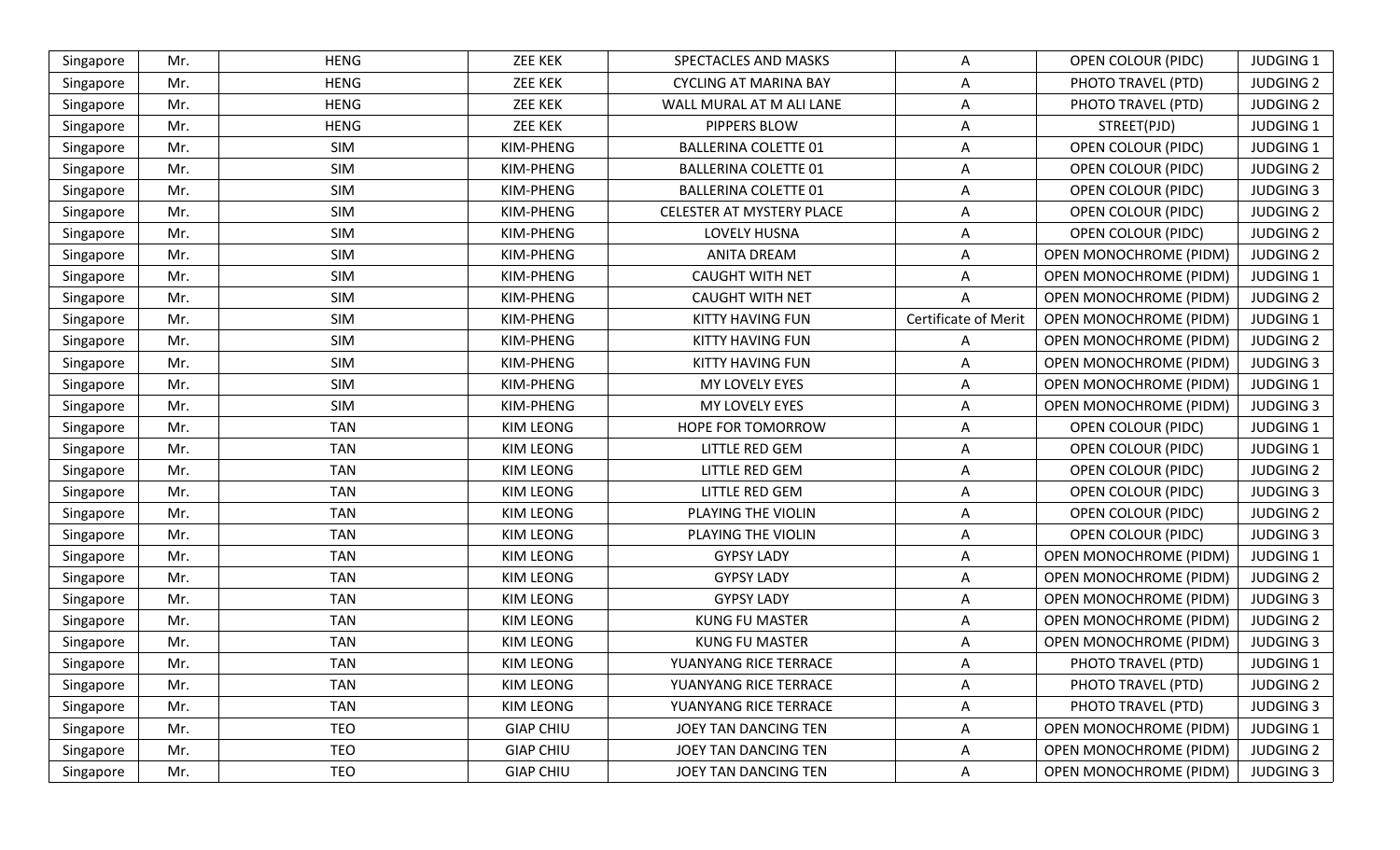| Singapore       | Mr. | <b>TEO</b>    | <b>GIAP CHIU</b> | <b>MONICA</b>                 | A                     | OPEN MONOCHROME (PIDM)        | <b>JUDGING 1</b> |
|-----------------|-----|---------------|------------------|-------------------------------|-----------------------|-------------------------------|------------------|
| Singapore       | Mr. | <b>TEO</b>    | <b>GIAP CHIU</b> | <b>MONICA</b>                 | A                     | <b>OPEN MONOCHROME (PIDM)</b> | <b>JUDGING 2</b> |
| Singapore       | Mr. | <b>TEO</b>    | <b>GIAP CHIU</b> | PETER ONG SENG THIRTEEN       | A                     | <b>OPEN MONOCHROME (PIDM)</b> | <b>JUDGING 1</b> |
| Singapore       | Mr. | <b>TEO</b>    | <b>GIAP CHIU</b> | PETER ONG SENG THIRTEEN       | $\overline{A}$        | <b>OPEN MONOCHROME (PIDM)</b> | <b>JUDGING 3</b> |
| Singapore       | Mr. | <b>TEO</b>    | <b>GIAP CHIU</b> | <b>BACK TO TAMPLE TWO</b>     | $\mathsf{A}$          | PHOTO TRAVEL (PTD)            | <b>JUDGING 1</b> |
| Singapore       | Mr. | <b>TEO</b>    | <b>GIAP CHIU</b> | <b>BACK TO TAMPLE TWO</b>     | $\mathsf{A}$          | PHOTO TRAVEL (PTD)            | <b>JUDGING 2</b> |
| Singapore       | Mr. | <b>TEO</b>    | <b>GIAP CHIU</b> | <b>BACK TO TAMPLE TWO</b>     | Α                     | PHOTO TRAVEL (PTD)            | <b>JUDGING 3</b> |
| Singapore       | Mr. | <b>TEO</b>    | <b>GIAP CHIU</b> | <b>BIG BUDDHA NINE</b>        | A                     | PHOTO TRAVEL (PTD)            | <b>JUDGING 1</b> |
| Singapore       | Mr. | <b>TEO</b>    | <b>GIAP CHIU</b> | <b>BIG BUDDHA NINE</b>        | $\overline{A}$        | PHOTO TRAVEL (PTD)            | <b>JUDGING 3</b> |
| Singapore       | Mr. | <b>TEO</b>    | <b>GIAP CHIU</b> | BRING MY GOD SEE BUDDHA TEN   | A                     | PHOTO TRAVEL (PTD)            | <b>JUDGING 2</b> |
| Singapore       | Mr. | <b>TEO</b>    | <b>GIAP CHIU</b> | A GROUP BIG LAMA EIGHTY THREE | A                     | STREET(PJD)                   | <b>JUDGING 3</b> |
| Singapore       | Mr. | <b>TEO</b>    | <b>GIAP CHIU</b> | <b>CROWDED VENUE FIVE</b>     | A                     | STREET(PJD)                   | <b>JUDGING 2</b> |
| Singapore       | Mr. | <b>TEO</b>    | <b>GIAP CHIU</b> | PLAY TO MY OWN GOD SEVEN      | A                     | STREET(PJD)                   | <b>JUDGING 1</b> |
| Singapore       | Mr. | <b>TEO</b>    | <b>GIAP CHIU</b> | PLAY TO MY OWN GOD SEVEN      | $\overline{A}$        | STREET(PJD)                   | <b>JUDGING 3</b> |
| Singapore       | Mr. | <b>TEO</b>    | <b>GIAP CHIU</b> | TWO MEN WORKING THIRTEEN      | A                     | STREET(PJD)                   | <b>JUDGING 2</b> |
| Singapore       | Mr. | <b>TEO</b>    | <b>GIAP CHIU</b> | TWO MEN WORKING THIRTEEN      | A                     | STREET(PJD)                   | <b>JUDGING 3</b> |
| South<br>Africa | Mr. | <b>WILSON</b> | <b>DAVID</b>     | LAND IGUANA ON STH PLAZA      | A                     | NATURE (ND)                   | <b>JUDGING 1</b> |
| South<br>Africa | Mr. | <b>WILSON</b> | <b>DAVID</b>     | A PLANT BOX                   | A                     | OPEN COLOUR (PIDC)            | <b>JUDGING 2</b> |
| South<br>Africa | Mr. | <b>WILSON</b> | <b>DAVID</b>     | A PLANT BOX                   | A                     | OPEN COLOUR (PIDC)            | <b>JUDGING 3</b> |
| South<br>Africa | Mr. | <b>WILSON</b> | <b>DAVID</b>     | <b>CLOWN CAVE</b>             | A                     | OPEN COLOUR (PIDC)            | <b>JUDGING 2</b> |
| South<br>Africa | Mr. | <b>WILSON</b> | <b>DAVID</b>     | <b>CLOWN CAVE</b>             | A                     | OPEN COLOUR (PIDC)            | <b>JUDGING 3</b> |
| South<br>Africa | Mr. | <b>WILSON</b> | <b>DAVID</b>     | <b>TOGETHERNESS AGAIN</b>     | A                     | <b>OPEN COLOUR (PIDC)</b>     | <b>JUDGING 2</b> |
| South<br>Africa | Mr. | <b>WILSON</b> | <b>DAVID</b>     | RHINO AND CALF                | A                     | <b>OPEN MONOCHROME (PIDM)</b> | <b>JUDGING 1</b> |
| South<br>Africa | Mr. | <b>WILSON</b> | <b>DAVID</b>     | WOTAN AT NYHAVN               | A                     | PHOTO TRAVEL (PTD)            | <b>JUDGING 3</b> |
| Spain           | Mr. | PARREU        | SALVADOR         | <b>FALCONS FAMILY</b>         | <b>Honour Mention</b> | NATURE (ND)                   | JUDGING 1        |
| Spain           | Mr. | PARREU        | SALVADOR         | <b>FALCONS FAMILY</b>         | A                     | NATURE (ND)                   | <b>JUDGING 2</b> |
| Spain           | Mr. | PARREU        | SALVADOR         | <b>FALCONS FAMILY</b>         | A                     | NATURE (ND)                   | <b>JUDGING 3</b> |
| Spain           | Mr. | PARREU        | SALVADOR         | HALCON BAJO LA LLUVIA         | A                     | NATURE (ND)                   | JUDGING 1        |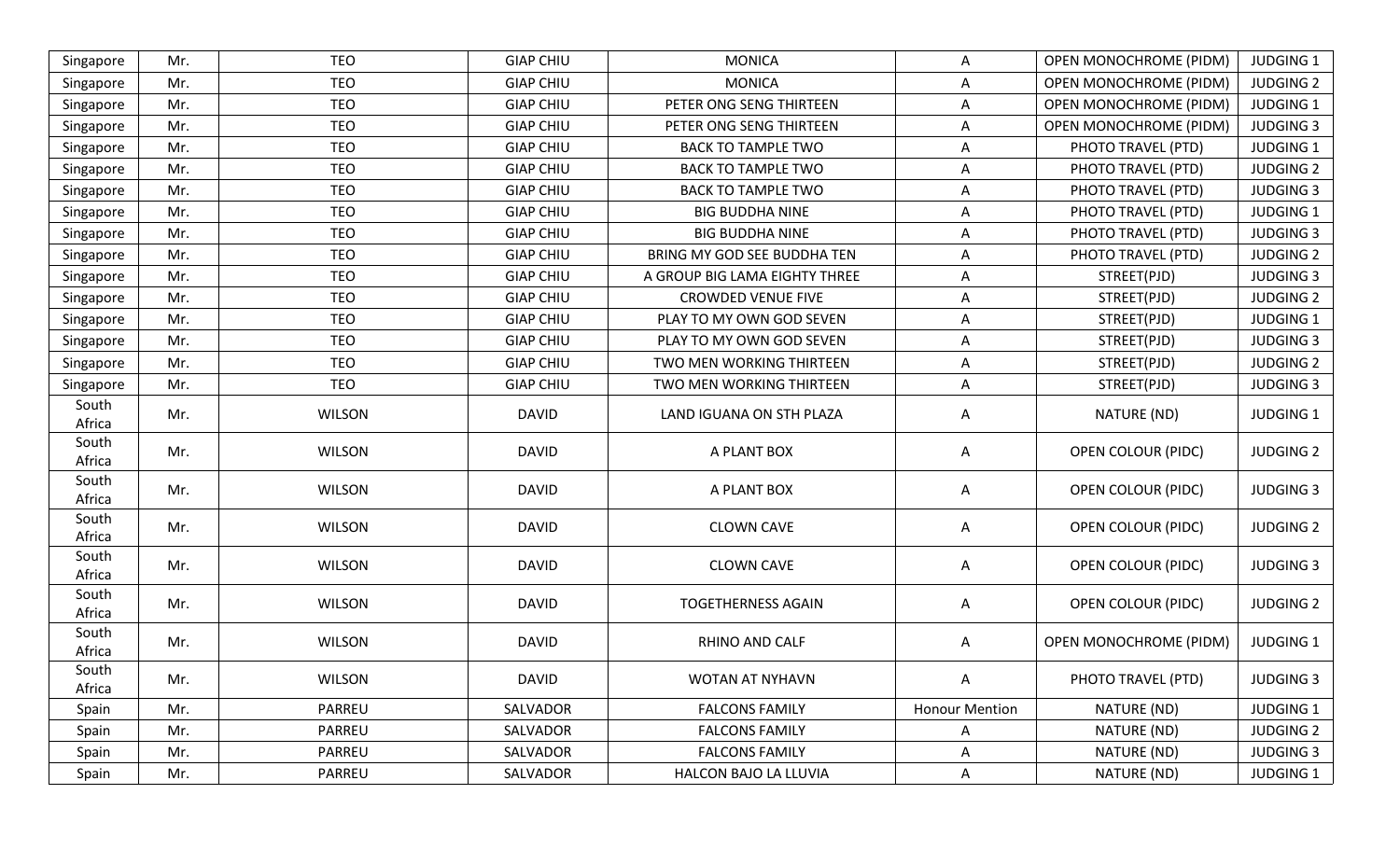| Spain       | Mr. | PARREU          | SALVADOR          | HALCON BAJO LA LLUVIA          | A         | NATURE (ND)                   | <b>JUDGING 2</b> |
|-------------|-----|-----------------|-------------------|--------------------------------|-----------|-------------------------------|------------------|
| Spain       | Mr. | PARREU          | SALVADOR          | <b>PETIRROJO</b>               | Α         | NATURE (ND)                   | <b>JUDGING 1</b> |
| Spain       | Mr. | PARREU          | SALVADOR          | <b>PETIRROJO</b>               | A         | NATURE (ND)                   | <b>JUDGING 2</b> |
| Sweden      | Mr. | <b>HOLMBERG</b> | <b>KENT</b>       | FEMALE LION 20190525200525     | A         | NATURE (ND)                   | <b>JUDGING 1</b> |
| Sweden      | Mr. | <b>HOLMBERG</b> | <b>KENT</b>       | VULTURE PIED CROW 190521091215 | A         | NATURE (ND)                   | <b>JUDGING 1</b> |
| Sweden      | Mr. | <b>HOLMBERG</b> | <b>KENT</b>       | VULTURE PIED CROW 190521091215 | Club Gold | NATURE (ND)                   | <b>JUDGING 2</b> |
| Sweden      | Mr. | <b>HOLMBERG</b> | <b>KENT</b>       | WARTHOG FAMILY 20190522071506  | A         | NATURE (ND)                   | <b>JUDGING 1</b> |
| Sweden      | Mr. | <b>HOLMBERG</b> | <b>KENT</b>       | WARTHOG FAMILY 20190522071506  | Α         | NATURE (ND)                   | <b>JUDGING 2</b> |
| Sweden      | Mr. | <b>HOLMBERG</b> | <b>KENT</b>       | WARTHOG FAMILY 20190522071506  | Α         | NATURE (ND)                   | <b>JUDGING 3</b> |
| Sweden      | Mr. | <b>STAKE</b>    | <b>JAN-THOMAS</b> | <b>BAKER 9791</b>              | A         | <b>OPEN COLOUR (PIDC)</b>     | <b>JUDGING 1</b> |
| Sweden      | Mr. | <b>STAKE</b>    | JAN-THOMAS        | <b>BAKER 9791</b>              | A         | <b>OPEN COLOUR (PIDC)</b>     | <b>JUDGING 2</b> |
| Sweden      | Mr. | <b>STAKE</b>    | JAN-THOMAS        | <b>BAKER 9791</b>              | A         | OPEN COLOUR (PIDC)            | <b>JUDGING 3</b> |
| Sweden      | Mr. | <b>STAKE</b>    | JAN-THOMAS        | KAJSA 6768                     | A         | <b>OPEN COLOUR (PIDC)</b>     | <b>JUDGING 1</b> |
| Sweden      | Mr. | <b>STAKE</b>    | JAN-THOMAS        | KAJSA 6768                     | A         | OPEN COLOUR (PIDC)            | <b>JUDGING 2</b> |
| Sweden      | Mr. | <b>STAKE</b>    | JAN-THOMAS        | KAJSA 6768                     | A         | OPEN COLOUR (PIDC)            | <b>JUDGING 3</b> |
| Sweden      | Mr. | <b>STAKE</b>    | JAN-THOMAS        | LONE RANGER 1012               | A         | <b>OPEN COLOUR (PIDC)</b>     | <b>JUDGING 2</b> |
| Sweden      | Mr. | <b>STAKE</b>    | <b>JAN-THOMAS</b> | LONE RANGER 1012               | A         | <b>OPEN COLOUR (PIDC)</b>     | <b>JUDGING 3</b> |
| Sweden      | Mr. | <b>STAKE</b>    | <b>JAN-THOMAS</b> | MY BOY NO3                     | A         | <b>OPEN COLOUR (PIDC)</b>     | <b>JUDGING 1</b> |
| Sweden      | Mr. | <b>STAKE</b>    | JAN-THOMAS        | MY BOY NO3                     | A         | OPEN COLOUR (PIDC)            | <b>JUDGING 2</b> |
| Sweden      | Mr. | <b>STAKE</b>    | JAN-THOMAS        | MY BOY NO3                     | A         | <b>OPEN COLOUR (PIDC)</b>     | <b>JUDGING 3</b> |
| Sweden      | Mr. | <b>STAKE</b>    | JAN-THOMAS        | <b>GLOBES 2020</b>             | A         | <b>OPEN MONOCHROME (PIDM)</b> | <b>JUDGING 1</b> |
| Sweden      | Mr. | <b>STAKE</b>    | <b>JAN-THOMAS</b> | <b>GLOBES 2020</b>             | A         | OPEN MONOCHROME (PIDM)        | <b>JUDGING 2</b> |
| Sweden      | Mr. | <b>STAKE</b>    | JAN-THOMAS        | <b>GLOBES 2020</b>             | A         | <b>OPEN MONOCHROME (PIDM)</b> | <b>JUDGING 3</b> |
| Sweden      | Mr. | <b>STAKE</b>    | JAN-THOMAS        | <b>POWER 7035</b>              | A         | <b>OPEN MONOCHROME (PIDM)</b> | <b>JUDGING 1</b> |
| Sweden      | Mr. | <b>STAKE</b>    | JAN-THOMAS        | <b>POWER 7035</b>              | A         | OPEN MONOCHROME (PIDM)        | <b>JUDGING 2</b> |
| Sweden      | Mr. | <b>STAKE</b>    | JAN-THOMAS        | <b>POWER 7035</b>              | A         | <b>OPEN MONOCHROME (PIDM)</b> | <b>JUDGING 3</b> |
| Sweden      | Mr. | <b>STAKE</b>    | JAN-THOMAS        | <b>SMOKE 0395</b>              | A         | <b>OPEN MONOCHROME (PIDM)</b> | <b>JUDGING 1</b> |
| Sweden      | Mr. | <b>STAKE</b>    | JAN-THOMAS        | <b>SMOKE 0395</b>              | A         | OPEN MONOCHROME (PIDM)        | <b>JUDGING 2</b> |
| Sweden      | Mr. | <b>STAKE</b>    | JAN-THOMAS        | <b>SMOKE 0395</b>              | A         | <b>OPEN MONOCHROME (PIDM)</b> | <b>JUDGING 3</b> |
| Sweden      | Mr. | <b>STAKE</b>    | JAN-THOMAS        | STRIPES 5656                   | A         | <b>OPEN MONOCHROME (PIDM)</b> | <b>JUDGING 1</b> |
| Sweden      | Mr. | <b>STAKE</b>    | JAN-THOMAS        | STRIPES 5656                   | A         | OPEN MONOCHROME (PIDM)        | <b>JUDGING 2</b> |
| Sweden      | Mr. | <b>STAKE</b>    | JAN-THOMAS        | STRIPES 5656                   | Α         | OPEN MONOCHROME (PIDM)        | <b>JUDGING 3</b> |
| Switzerland | Mr. | JENZER          | <b>URS</b>        | D4 OKAVANGO 3 048              | Α         | NATURE (ND)                   | <b>JUDGING 1</b> |
| Switzerland | Mr. | JENZER          | <b>URS</b>        | D4 OKAVANGO 3 048              | A         | NATURE (ND)                   | <b>JUDGING 2</b> |
|             |     |                 |                   |                                |           |                               |                  |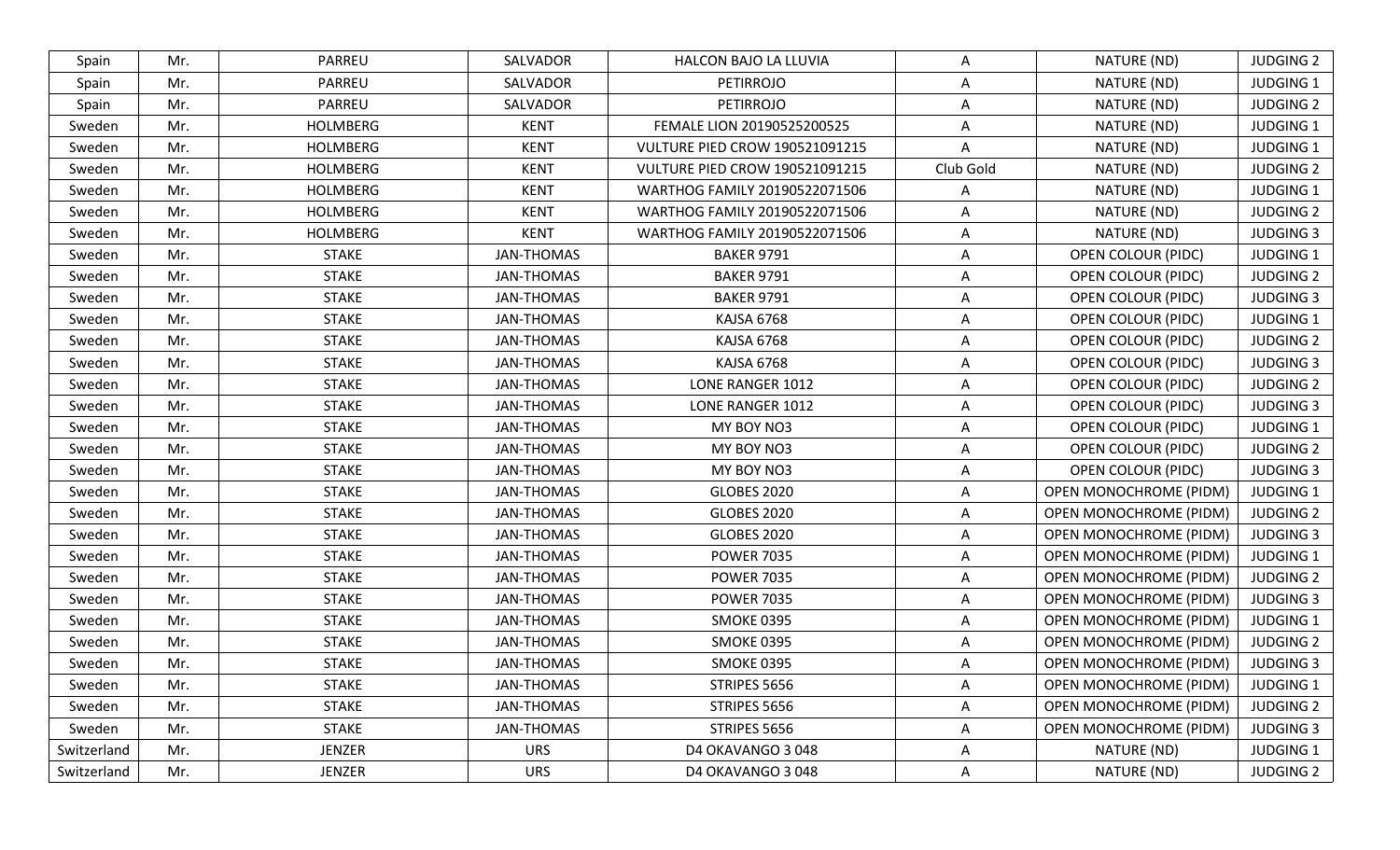| Switzerland | Mr. | <b>JENZER</b>           | <b>URS</b> | D4 OKAVANGO 3 048           | A                     | NATURE (ND)               | <b>JUDGING 3</b> |
|-------------|-----|-------------------------|------------|-----------------------------|-----------------------|---------------------------|------------------|
| Switzerland | Mr. | <b>JENZER</b>           | <b>URS</b> | A4 VENEDIG REGATTA 3        | A                     | OPEN COLOUR (PIDC)        | <b>JUDGING 1</b> |
| Switzerland | Mr. | <b>JENZER</b>           | <b>URS</b> | A4 VENEDIG REGATTA 3        | A                     | <b>OPEN COLOUR (PIDC)</b> | <b>JUDGING 3</b> |
| Switzerland | Mr. | <b>JENZER</b>           | <b>URS</b> | C1 NAMIB 4                  | A                     | PHOTO TRAVEL (PTD)        | <b>JUDGING 3</b> |
| Switzerland | Mr. | <b>JENZER</b>           | <b>URS</b> | <b>C2 VENEDIG REGATTA 5</b> | A                     | PHOTO TRAVEL (PTD)        | JUDGING 1        |
| Switzerland | Mr. | <b>JENZER</b>           | <b>URS</b> | <b>C2 VENEDIG REGATTA 5</b> | A                     | PHOTO TRAVEL (PTD)        | <b>JUDGING 2</b> |
| Switzerland | Mr. | <b>JENZER</b>           | <b>URS</b> | <b>C2 VENEDIG REGATTA 5</b> | A                     | PHOTO TRAVEL (PTD)        | <b>JUDGING 3</b> |
| Switzerland | Mr. | <b>JENZER</b>           | <b>URS</b> | <b>C3 VENEDIG REGATTA 3</b> | A                     | PHOTO TRAVEL (PTD)        | <b>JUDGING 1</b> |
| Switzerland | Mr. | <b>JENZER</b>           | <b>URS</b> | <b>C3 VENEDIG REGATTA 3</b> | A                     | PHOTO TRAVEL (PTD)        | <b>JUDGING 2</b> |
| Switzerland | Mr. | <b>JENZER</b>           | <b>URS</b> | <b>C3 VENEDIG REGATTA 3</b> | A                     | PHOTO TRAVEL (PTD)        | <b>JUDGING 3</b> |
| Switzerland | Mr. | <b>JENZER</b>           | <b>URS</b> | C4 GMA ANTIGUA 13           | A                     | PHOTO TRAVEL (PTD)        | <b>JUDGING 1</b> |
| Switzerland | Mr. | <b>JENZER</b>           | <b>URS</b> | C4 GMA ANTIGUA 13           | A                     | PHOTO TRAVEL (PTD)        | <b>JUDGING 2</b> |
| Switzerland | Mr. | <b>JENZER</b>           | <b>URS</b> | C4 GMA ANTIGUA 13           | A                     | PHOTO TRAVEL (PTD)        | <b>JUDGING 3</b> |
| Switzerland | Mr. | <b>JENZER</b>           | <b>URS</b> | E1 GMA ANTIGUA 10           | $\overline{A}$        | STREET(PJD)               | <b>JUDGING 1</b> |
| Switzerland | Mr. | <b>JENZER</b>           | <b>URS</b> | E1 GMA ANTIGUA 10           | A                     | STREET(PJD)               | <b>JUDGING 2</b> |
| Switzerland | Mr. | <b>JENZER</b>           | <b>URS</b> | E1 GMA ANTIGUA 10           | A                     | STREET(PJD)               | <b>JUDGING 3</b> |
| Switzerland | Mr. | <b>JENZER</b>           | <b>URS</b> | E2 GMA ANTIGUAE11           | $\overline{A}$        | STREET(PJD)               | <b>JUDGING 1</b> |
| Switzerland | Mr. | <b>JENZER</b>           | <b>URS</b> | E3 GMA ANTIGUA 12           | A                     | STREET(PJD)               | <b>JUDGING 1</b> |
| Switzerland | Mr. | <b>JENZER</b>           | <b>URS</b> | E3 GMA ANTIGUA 12           | A                     | STREET(PJD)               | <b>JUDGING 2</b> |
| Taiwan      | Dr. | $\lfloor \cdot \rfloor$ | CHEN-YOU   | COUPLE 220                  | A                     | NATURE (ND)               | <b>JUDGING 1</b> |
| Taiwan      | Dr. | LI                      | CHEN-YOU   | COUPLE 220                  | A                     | NATURE (ND)               | <b>JUDGING 3</b> |
| Taiwan      | Dr. | $\mathsf{L}$            | CHEN-YOU   | COUPLE 226                  | A                     | NATURE (ND)               | <b>JUDGING 1</b> |
| Taiwan      | Dr. | П                       | CHEN-YOU   | COUPLE 226                  | A                     | NATURE (ND)               | <b>JUDGING 2</b> |
| Taiwan      | Dr. | LI                      | CHEN-YOU   | COUPLE 226                  | A                     | NATURE (ND)               | <b>JUDGING 3</b> |
| Taiwan      | Dr. | $\mathsf{L}$            | CHEN-YOU   | <b>HUNTING 149</b>          | A                     | NATURE (ND)               | <b>JUDGING 3</b> |
| Taiwan      | Mr. | <b>LEE</b>              | SHENG-HAO  | HUNT <sub>10</sub>          | A                     | NATURE (ND)               | <b>JUDGING 2</b> |
| Taiwan      | Mr. | <b>LEE</b>              | SHENG-HAO  | <b>HUNT 10</b>              | A                     | NATURE (ND)               | <b>JUDGING 3</b> |
| Taiwan      | Mr. | <b>LEE</b>              | SHENG-HAO  | MESSAGE 7                   | A                     | NATURE (ND)               | <b>JUDGING 2</b> |
| Taiwan      | Mr. | <b>LEE</b>              | SHENG-HAO  | MESSAGE 7                   | A                     | NATURE (ND)               | <b>JUDGING 3</b> |
| Taiwan      | Mr. | <b>LEE</b>              | SHENG-HAO  | IT IS OK                    | A                     | <b>OPEN COLOUR (PIDC)</b> | JUDGING 1        |
| Taiwan      | Mr. | <b>LEE</b>              | SHENG-HAO  | IT IS OK                    | A                     | <b>OPEN COLOUR (PIDC)</b> | <b>JUDGING 2</b> |
| Taiwan      | Mr. | <b>LEE</b>              | SHENG-HAO  | IT IS OK                    | A                     | <b>OPEN COLOUR (PIDC)</b> | <b>JUDGING 3</b> |
| Taiwan      | Mr. | LEE                     | SHENG-HAO  | <b>MOTION FREEZE</b>        | <b>Honour Mention</b> | OPEN COLOUR (PIDC)        | <b>JUDGING 1</b> |
| Taiwan      | Mr. | LEE                     | SHENG-HAO  | <b>MOTION FREEZE</b>        | $\mathsf{A}$          | OPEN COLOUR (PIDC)        | <b>JUDGING 2</b> |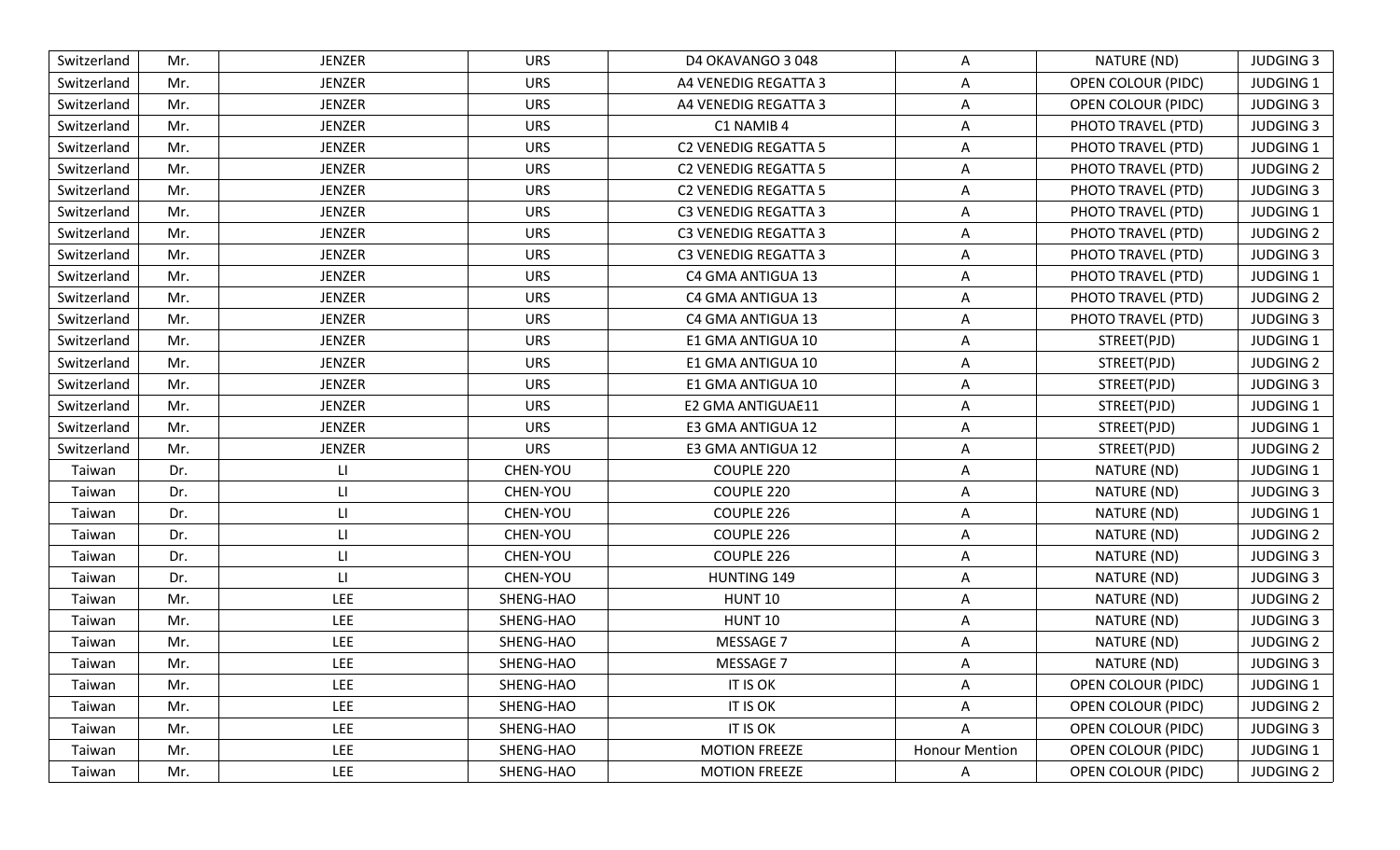| Taiwan  | Mr. | <b>LEE</b>     | SHENG-HAO   | <b>MOTION FREEZE</b>        | A                           | <b>OPEN COLOUR (PIDC)</b>     | <b>JUDGING 3</b> |
|---------|-----|----------------|-------------|-----------------------------|-----------------------------|-------------------------------|------------------|
| Taiwan  | Mr. | <b>LEE</b>     | SHENG-HAO   | SOLO DANCE                  | Α                           | <b>OPEN COLOUR (PIDC)</b>     | <b>JUDGING 1</b> |
| Taiwan  | Mr. | LEE            | SHENG-HAO   | <b>SOLO DANCE</b>           | A                           | <b>OPEN COLOUR (PIDC)</b>     | <b>JUDGING 2</b> |
| Taiwan  | Mr. | LEE            | SHENG-HAO   | TAKE A REST 2               | A                           | <b>OPEN COLOUR (PIDC)</b>     | <b>JUDGING 1</b> |
| Taiwan  | Mr. | LEE            | SHENG-HAO   | TAKE A REST 2               | A                           | <b>OPEN COLOUR (PIDC)</b>     | <b>JUDGING 2</b> |
| Taiwan  | Mr. | <b>LEE</b>     | SHENG-HAO   | TAKE A REST 2               | A                           | <b>OPEN COLOUR (PIDC)</b>     | <b>JUDGING 3</b> |
| Taiwan  | Mr. | <b>LEE</b>     | SHENG-HAO   | <b>BEHIND THE CURTAIN</b>   | A                           | <b>OPEN MONOCHROME (PIDM)</b> | <b>JUDGING 2</b> |
| Taiwan  | Mr. | LEE            | SHENG-HAO   | <b>DIVERGENCE 3</b>         | A                           | <b>OPEN MONOCHROME (PIDM)</b> | <b>JUDGING 1</b> |
| Taiwan  | Mr. | LEE            | SHENG-HAO   | <b>DIVERGENCE 3</b>         | Α                           | OPEN MONOCHROME (PIDM)        | <b>JUDGING 2</b> |
| Taiwan  | Mr. | LEE            | SHENG-HAO   | <b>DIVERGENCE 3</b>         | A                           | <b>OPEN MONOCHROME (PIDM)</b> | <b>JUDGING 3</b> |
| Taiwan  | Mr. | <b>LEE</b>     | SHENG-HAO   | STANDING IN THE HALL        | A                           | <b>OPEN MONOCHROME (PIDM)</b> | <b>JUDGING 1</b> |
| Taiwan  | Mr. | LEE            | SHENG-HAO   | STANDING IN THE HALL        | Α                           | <b>OPEN MONOCHROME (PIDM)</b> | <b>JUDGING 2</b> |
| Taiwan  | Mr. | LEE            | SHENG-HAO   | <b>STANDING IN THE HALL</b> | A                           | OPEN MONOCHROME (PIDM)        | <b>JUDGING 3</b> |
| Taiwan  | Mr. | LEE            | SHENG-HAO   | <b>CITY LANDSCAPE</b>       | A                           | PHOTO TRAVEL (PTD)            | <b>JUDGING 1</b> |
| Taiwan  | Mr. | LEE            | SHENG-HAO   | <b>CITY LANDSCAPE</b>       | A                           | PHOTO TRAVEL (PTD)            | <b>JUDGING 2</b> |
| Taiwan  | Mr. | <b>LEE</b>     | SHENG-HAO   | <b>CITY LANDSCAPE</b>       | A                           | PHOTO TRAVEL (PTD)            | <b>JUDGING 3</b> |
| Taiwan  | Mr. | LEE            | SHENG-HAO   | <b>CITY LANDSCAPE 2</b>     | Club Silver                 | PHOTO TRAVEL (PTD)            | <b>JUDGING 1</b> |
| Taiwan  | Mr. | <b>LEE</b>     | SHENG-HAO   | <b>CITY LANDSCAPE 2</b>     | A                           | PHOTO TRAVEL (PTD)            | <b>JUDGING 2</b> |
| Taiwan  | Mr. | <b>LEE</b>     | SHENG-HAO   | <b>CITY LANDSCAPE 2</b>     | <b>Honour Mention</b>       | PHOTO TRAVEL (PTD)            | <b>JUDGING 3</b> |
| Taiwan  | Mr. | LEE            | SHENG-HAO   | <b>CROSS THE STREET</b>     | A                           | STREET(PJD)                   | <b>JUDGING 2</b> |
| Taiwan  | Mr. | LEE            | SHENG-HAO   | <b>CROSS THE STREET</b>     | A                           | STREET(PJD)                   | <b>JUDGING 3</b> |
| Taiwan  | Mr. | LEE            | SHENG-HAO   | <b>RUN INTO THE WATER 2</b> | A                           | STREET(PJD)                   | <b>JUDGING 1</b> |
| Taiwan  | Mr. | <b>LEE</b>     | SHENG-HAO   | <b>RUN INTO THE WATER 2</b> | Α                           | STREET(PJD)                   | <b>JUDGING 2</b> |
| Taiwan  | Mr. | LEE            | SHENG-HAO   | <b>RUN INTO THE WATER 2</b> | A                           | STREET(PJD)                   | <b>JUDGING 3</b> |
| Taiwan  | Mr. | <b>LEE</b>     | SHENG-HAO   | <b>STREET PERFORMANCE 3</b> | A                           | STREET(PJD)                   | <b>JUDGING 2</b> |
| Taiwan  | Mr. | LEE            | SHENG-HAO   | <b>STREET PERFORMANCE 3</b> | A                           | STREET(PJD)                   | <b>JUDGING 3</b> |
| Ukraine | Mr. | <b>KUTSKIY</b> | OLEG        | <b>LIGHT IN THE WINDOW</b>  | <b>Certificate of Merit</b> | <b>OPEN MONOCHROME (PIDM)</b> | <b>JUDGING 3</b> |
| Ukraine | Mr. | <b>KUTSKIY</b> | <b>OLEG</b> | <b>SILENCE</b>              | A                           | <b>OPEN MONOCHROME (PIDM)</b> | <b>JUDGING 2</b> |
| Ukraine | Mr. | <b>KUTSKIY</b> | OLEG        | <b>CARNIVAL 1</b>           | A                           | PHOTO TRAVEL (PTD)            | <b>JUDGING 1</b> |
| Ukraine | Mr. | <b>KUTSKIY</b> | OLEG        | CARNIVAL 1                  | Certificate of Merit        | PHOTO TRAVEL (PTD)            | <b>JUDGING 2</b> |
| Ukraine | Mr. | <b>KUTSKIY</b> | OLEG        | CARNIVAL 1                  | A                           | PHOTO TRAVEL (PTD)            | <b>JUDGING 3</b> |
| Ukraine | Mr. | <b>KUTSKIY</b> | OLEG        | <b>OLD FORTRESS</b>         | A                           | PHOTO TRAVEL (PTD)            | <b>JUDGING 1</b> |
| Ukraine | Mr. | <b>KUTSKIY</b> | OLEG        | <b>OLD FORTRESS</b>         | Α                           | PHOTO TRAVEL (PTD)            | <b>JUDGING 3</b> |
| Ukraine | Mr. | <b>KUTSKIY</b> | OLEG        | <b>BLIZZARD 5</b>           | A                           | STREET(PJD)                   | JUDGING 1        |
|         |     |                |             |                             |                             |                               |                  |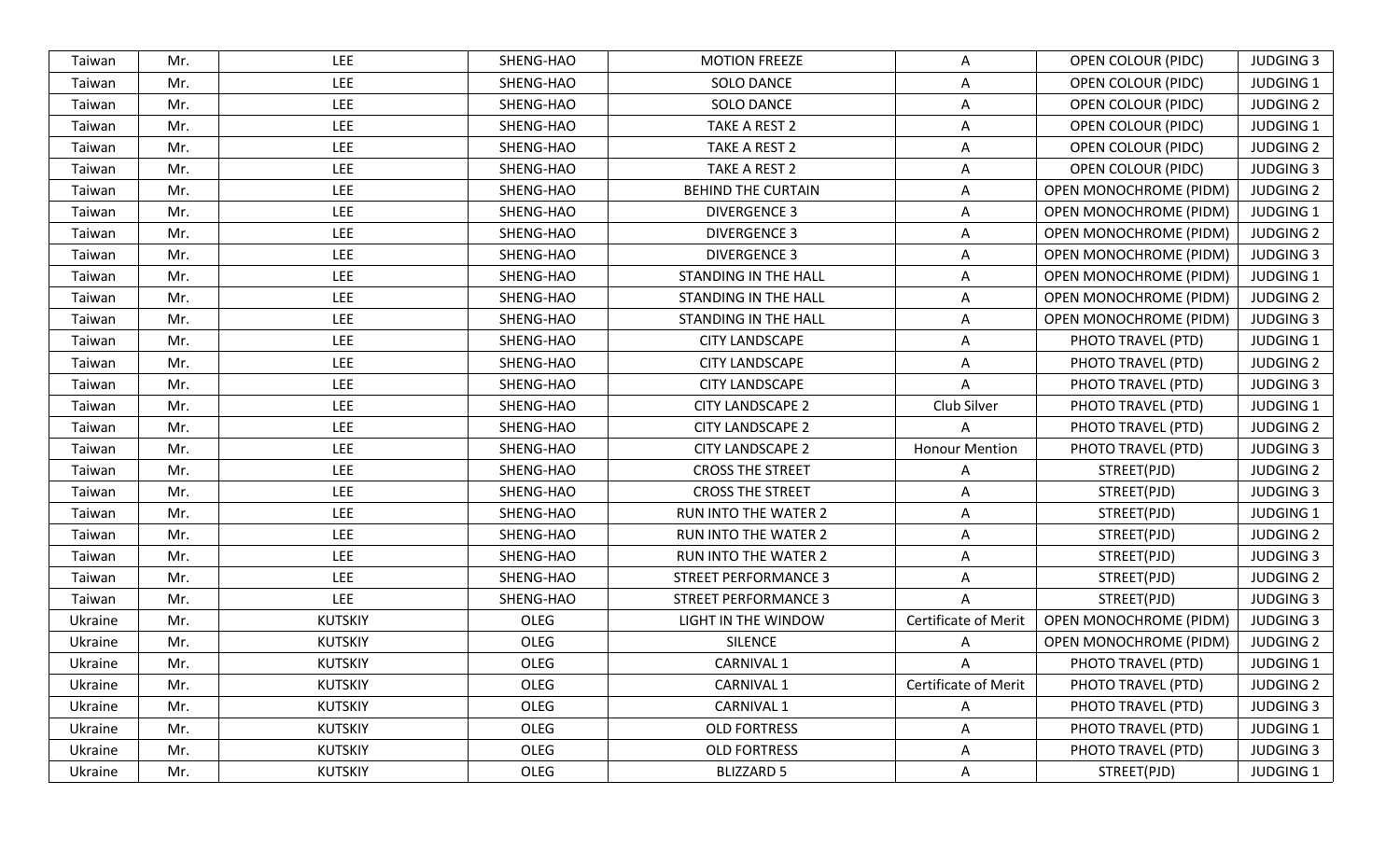| Ukraine    | Mr. | <b>KUTSKIY</b> | OLEG         | <b>BLIZZARD 5</b>                      | A                     | STREET(PJD)                   | <b>JUDGING 2</b> |
|------------|-----|----------------|--------------|----------------------------------------|-----------------------|-------------------------------|------------------|
| Ukraine    | Mr. | <b>KUTSKIY</b> | <b>OLEG</b>  | <b>DEMONSTRATION</b>                   | A                     | STREET(PJD)                   | JUDGING 1        |
| Ukraine    | Mr. | <b>KUTSKIY</b> | OLEG         | SNOWFALL IN ODESSA                     | Club Silver           | STREET(PJD)                   | <b>JUDGING 1</b> |
| Ukraine    | Mr. | <b>KUTSKIY</b> | OLEG         | SNOWFALL IN ODESSA                     | A                     | STREET(PJD)                   | <b>JUDGING 2</b> |
| Ukraine    | Mr. | <b>KUTSKIY</b> | OLEG         | SNOWFALL IN ODESSA                     | A                     | STREET(PJD)                   | <b>JUDGING 3</b> |
| Ukraine    | Mr. | <b>KUTSKIY</b> | OLEG         | THE MARCH OF MEMORY                    | A                     | STREET(PJD)                   | <b>JUDGING 1</b> |
| Ukraine    | Mr. | <b>KUTSKIY</b> | OLEG         | THE MARCH OF MEMORY                    | PSA Gold              | STREET(PJD)                   | <b>JUDGING 2</b> |
| Ukraine    | Mr. | <b>KUTSKIY</b> | OLEG         | THE MARCH OF MEMORY                    | A                     | STREET(PJD)                   | <b>JUDGING 3</b> |
| <b>USA</b> | Dr. | HO             | <b>HUNG</b>  | SUNRISE MESA ARCH R                    | A                     | NATURE (ND)                   | <b>JUDGING 3</b> |
| <b>USA</b> | Dr. | HO             | <b>HUNG</b>  | <b>SUNSET HORSESHOE BEND 13</b>        | $\mathsf{A}$          | NATURE (ND)                   | <b>JUDGING 1</b> |
| <b>USA</b> | Dr. | HO             | <b>HUNG</b>  | <b>SUNSET HORSESHOE BEND 13</b>        | A                     | NATURE (ND)                   | <b>JUDGING 2</b> |
| <b>USA</b> | Dr. | HO             | <b>HUNG</b>  | <b>CONVICT LAKE AF</b>                 | A                     | OPEN COLOUR (PIDC)            | <b>JUDGING 2</b> |
| <b>USA</b> | Dr. | HO             | <b>HUNG</b>  | <b>CONVICT LAKE AF</b>                 | A                     | <b>OPEN COLOUR (PIDC)</b>     | <b>JUDGING 3</b> |
| <b>USA</b> | Dr. | HO             | <b>HUNG</b>  | <b>GOLDEN GATE I SAN FRANCISCO</b>     | $\overline{A}$        | <b>OPEN COLOUR (PIDC)</b>     | JUDGING 1        |
| <b>USA</b> | Dr. | HO             | <b>HUNG</b>  | <b>GOLDEN GATE I SAN FRANCISCO</b>     | A                     | <b>OPEN COLOUR (PIDC)</b>     | <b>JUDGING 3</b> |
| <b>USA</b> | Dr. | HO             | <b>HUNG</b>  | <b>SLEEPY HOLLOW FARM 3</b>            | A                     | OPEN COLOUR (PIDC)            | <b>JUDGING 1</b> |
| <b>USA</b> | Dr. | HO             | <b>HUNG</b>  | <b>SLEEPY HOLLOW FARM 3</b>            | $\overline{A}$        | <b>OPEN COLOUR (PIDC)</b>     | <b>JUDGING 2</b> |
| <b>USA</b> | Dr. | HO             | <b>HUNG</b>  | SLEEPY HOLLOW FARM 3                   | <b>Honour Mention</b> | <b>OPEN COLOUR (PIDC)</b>     | <b>JUDGING 3</b> |
| <b>USA</b> | Dr. | HO             | <b>HUNG</b>  | <b>BALLET</b>                          | A                     | <b>OPEN MONOCHROME (PIDM)</b> | <b>JUDGING 2</b> |
| <b>USA</b> | Dr. | HO             | <b>HUNG</b>  | <b>BALLET</b>                          | A                     | <b>OPEN MONOCHROME (PIDM)</b> | <b>JUDGING 3</b> |
| <b>USA</b> | Dr. | HO             | <b>HUNG</b>  | BY THE RIVER WINTER                    | $\overline{A}$        | <b>OPEN MONOCHROME (PIDM)</b> | <b>JUDGING 3</b> |
| <b>USA</b> | Dr. | HO             | <b>HUNG</b>  | AIR SHOW D SAN FRANCISCO               | $\mathsf{A}$          | PHOTO TRAVEL (PTD)            | <b>JUDGING 1</b> |
| <b>USA</b> | Dr. | HO             | <b>HUNG</b>  | AIR SHOW D SAN FRANCISCO               | $\mathsf{A}$          | PHOTO TRAVEL (PTD)            | <b>JUDGING 3</b> |
| <b>USA</b> | Dr. | HO             | <b>HUNG</b>  | <b>GOLDEN GATE JOHN1 SAN FRANCISCO</b> | A                     | PHOTO TRAVEL (PTD)            | <b>JUDGING 2</b> |
| <b>USA</b> | Dr. | HO             | <b>HUNG</b>  | <b>GOLDEN GATE JOHN1 SAN FRANCISCO</b> | Club Silver           | PHOTO TRAVEL (PTD)            | <b>JUDGING 3</b> |
| <b>USA</b> | Dr. | HO             | <b>HUNG</b>  | LAOS                                   | $\overline{A}$        | PHOTO TRAVEL (PTD)            | <b>JUDGING 2</b> |
| <b>USA</b> | Dr. | HO             | <b>HUNG</b>  | LAOS                                   | A                     | PHOTO TRAVEL (PTD)            | <b>JUDGING 3</b> |
| <b>USA</b> | Dr. | HO             | <b>HUNG</b>  | <b>VATICAN 5</b>                       | $\mathsf{A}$          | PHOTO TRAVEL (PTD)            | <b>JUDGING 1</b> |
| <b>USA</b> | Dr. | HO             | <b>HUNG</b>  | <b>VATICAN 5</b>                       | $\mathsf{A}$          | PHOTO TRAVEL (PTD)            | <b>JUDGING 3</b> |
| <b>USA</b> | Dr. | HO             | <b>HUNG</b>  | FW E                                   | $\mathsf{A}$          | STREET(PJD)                   | <b>JUDGING 2</b> |
| <b>USA</b> | Dr. | HO             | <b>HUNG</b>  | FW E                                   | A                     | STREET(PJD)                   | <b>JUDGING 3</b> |
| USA        | Dr. | HO             | <b>HUNG</b>  | HW <sub>2</sub>                        | A                     | STREET(PJD)                   | <b>JUDGING 3</b> |
| USA        | Dr. | MAZANSKY       | <b>CYRIL</b> | THREE WRANGLERS GALLOPING 3            | $\mathsf{A}$          | OPEN COLOUR (PIDC)            | <b>JUDGING 2</b> |
| USA        | Dr. | MAZANSKY       | <b>CYRIL</b> | ELDRIDGE STREET SYNAGOGUE 2            | $\mathsf{A}$          | PHOTO TRAVEL (PTD)            | JUDGING 1        |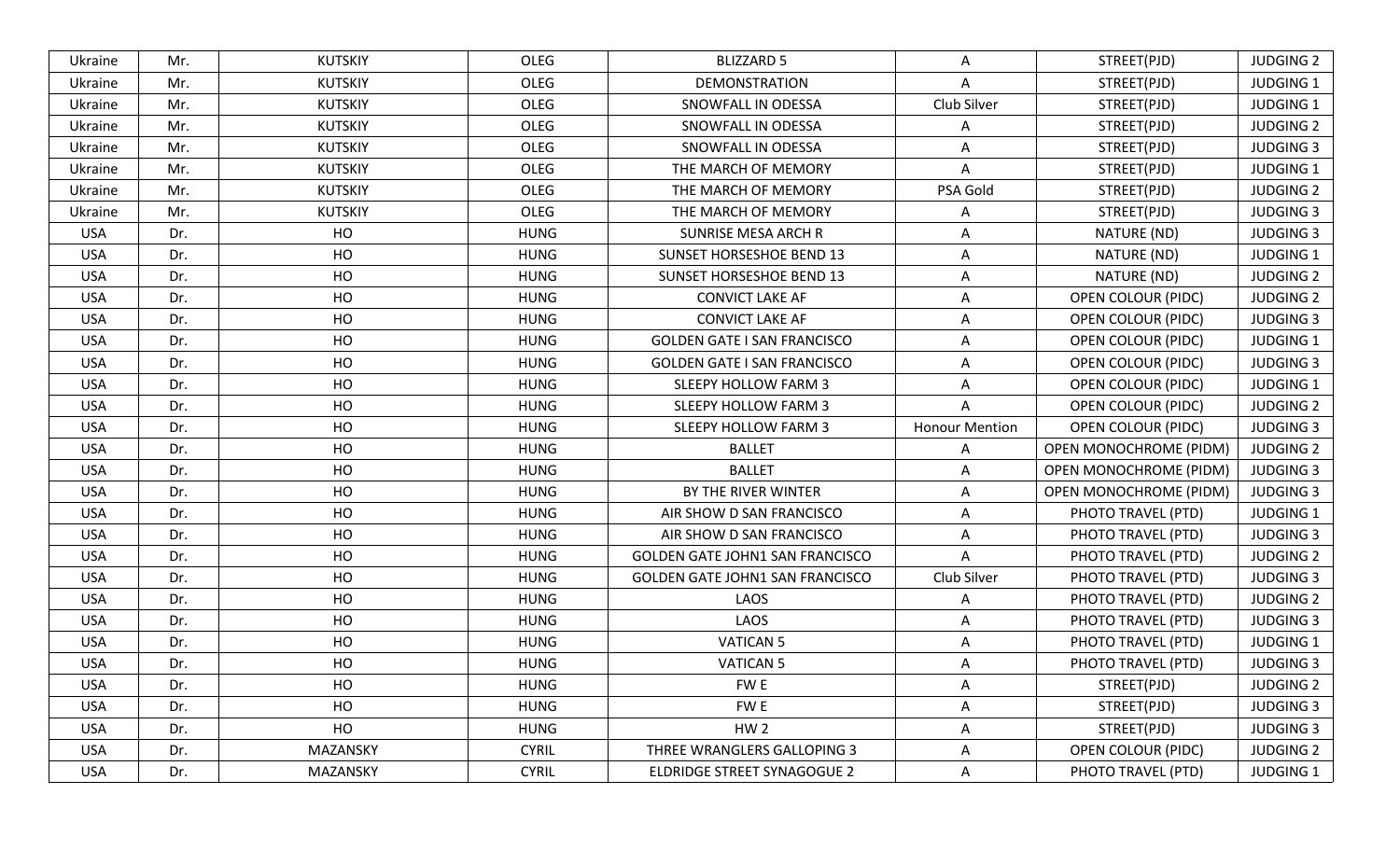| <b>USA</b><br>Dr.<br>MAZANSKY<br><b>CYRIL</b><br>ELDRIDGE STREET SYNAGOGUE 2<br>PHOTO TRAVEL (PTD)<br><b>JUDGING 2</b><br>A<br><b>CYRIL</b><br><b>JUDGING 1</b><br><b>USA</b><br>Dr.<br>MAZANSKY<br>OCULUS SEP 21-3<br>A<br>PHOTO TRAVEL (PTD)<br>Dr.<br><b>CYRIL</b><br>OCULUS SEP 21-3<br>PHOTO TRAVEL (PTD)<br><b>JUDGING 2</b><br><b>USA</b><br>MAZANSKY<br>A<br>Dr.<br><b>CYRIL</b><br><b>JUDGING 3</b><br><b>USA</b><br>MAZANSKY<br>OCULUS SEP 21-3<br>PHOTO TRAVEL (PTD)<br>A<br><b>SUBHRA</b><br><b>JUDGING 3</b><br>Mr.<br>BHATTACHARYA<br><b>FEEDING ON NECTAR</b><br>NATURE (ND)<br><b>USA</b><br>$\overline{A}$<br><b>OPEN COLOUR (PIDC)</b><br><b>JUDGING 2</b><br>Mr.<br>BHATTACHARYA<br><b>SUBHRA</b><br>LIGHT PAINTING ON JUICER<br>A<br><b>USA</b><br>Mr.<br><b>JUDGING 1</b><br><b>USA</b><br>BHATTACHARYA<br><b>SUBHRA</b><br>LIGHTHOUSE IN OCEAN CAY 1<br>A<br>OPEN COLOUR (PIDC)<br>BHATTACHARYA<br><b>SUBHRA</b><br>OPEN COLOUR (PIDC)<br><b>JUDGING 2</b><br><b>USA</b><br>Mr.<br>LIGHTHOUSE IN OCEAN CAY 1<br>A<br><b>SUBHRA</b><br>A<br><b>OPEN COLOUR (PIDC)</b><br><b>JUDGING 3</b><br><b>USA</b><br>Mr.<br>BHATTACHARYA<br>LIGHTHOUSE IN OCEAN CAY 1<br><b>SUBHRA</b><br><b>OPEN MONOCHROME (PIDM)</b><br><b>JUDGING 1</b><br><b>USA</b><br>Mr.<br>BHATTACHARYA<br>CHATEAU DE CHAMBORD<br>$\overline{A}$<br>Mr.<br>BHATTACHARYA<br><b>SUBHRA</b><br><b>OPEN MONOCHROME (PIDM)</b><br><b>JUDGING 2</b><br><b>USA</b><br>CHATEAU DE CHAMBORD<br>A<br>JUDGING 1<br>Mr.<br><b>SUBHRA</b><br>LIGHTHOUSE IN NASSAU<br>PHOTO TRAVEL (PTD)<br><b>USA</b><br>BHATTACHARYA<br>A<br>Mr.<br><b>SUBHRA</b><br>PHOTO TRAVEL (PTD)<br><b>JUDGING 2</b><br><b>USA</b><br>BHATTACHARYA<br>LIGHTHOUSE IN NASSAU<br>$\overline{A}$<br><b>SUBHRA</b><br>PHOTO TRAVEL (PTD)<br><b>JUDGING 3</b><br><b>USA</b><br>Mr.<br>BHATTACHARYA<br>LIGHTHOUSE IN NASSAU<br>A<br>BHATTACHARYA<br><b>SUBHRA</b><br><b>JUDGING 1</b><br><b>USA</b><br>Mr.<br>LIGHTHOUSE IN OCEAN CAY 2<br>A<br>PHOTO TRAVEL (PTD)<br><b>Honour Mention</b><br><b>JUDGING 2</b><br><b>USA</b><br>Mr.<br>BHATTACHARYA<br><b>SUBHRA</b><br>LIGHTHOUSE IN OCEAN CAY 2<br>PHOTO TRAVEL (PTD)<br><b>JUDGING 3</b><br><b>USA</b><br>Mr.<br>BHATTACHARYA<br><b>SUBHRA</b><br>LIGHTHOUSE IN OCEAN CAY 2<br>PHOTO TRAVEL (PTD)<br>A<br>Mr.<br>BHATTACHARYA<br><b>SUBHRA</b><br>PHOTO TRAVEL (PTD)<br><b>JUDGING 3</b><br><b>USA</b><br>ORCA SHOW IN SEAWORLD<br>A<br>JUDGING 1<br>Mr.<br><b>SUBHRA</b><br>A<br><b>USA</b><br>BHATTACHARYA<br>IN SYNTAGMA SQUARE<br>STREET(PJD)<br>A<br>STREET(PJD)<br><b>JUDGING 2</b><br><b>USA</b><br>Mr.<br>BHATTACHARYA<br><b>SUBHRA</b><br>IN SYNTAGMA SQUARE<br><b>SUBHRA</b><br><b>JUDGING 3</b><br><b>USA</b><br>Mr.<br>BHATTACHARYA<br>A<br>STREET(PJD)<br>IN SYNTAGMA SQUARE<br>JUDGING 1<br>BHATTACHARYA<br><b>SUBHRA</b><br><b>TRAFFIC STOP</b><br>STREET(PJD)<br><b>USA</b><br>Mr.<br>$\overline{A}$<br>Mr.<br>BHATTACHARYA<br><b>SUBHRA</b><br><b>TRAFFIC STOP</b><br>STREET(PJD)<br><b>JUDGING 2</b><br><b>USA</b><br>A<br>Mr.<br><b>BURKE</b><br><b>HOODOOS AT DAWN</b><br>A<br><b>OPEN COLOUR (PIDC)</b><br><b>JUDGING 1</b><br><b>USA</b><br><b>CHARLES</b><br><b>BURKE</b><br><b>JUDGING 3</b><br><b>USA</b><br>Mr.<br><b>CHARLES</b><br>CORFU FAMILY PLAYING TOGETHER<br>PHOTO TRAVEL (PTD)<br>A<br><b>BURKE</b><br>A<br>STREET(PJD)<br><b>JUDGING 1</b><br><b>USA</b><br>Mr.<br><b>CHARLES</b><br>MINI CARS ON PARADE<br><b>BURKE</b><br>STREET(PJD)<br><b>JUDGING 3</b><br><b>USA</b><br>Mr.<br><b>CHARLES</b><br>MINI CARS ON PARADE<br>A<br>Club Gold<br><b>JUDGING 1</b><br><b>USA</b><br>Mr.<br><b>CHEN</b><br><b>BAOTING</b><br><b>MOTHER AND CUB</b><br>NATURE (ND)<br><b>JUDGING 2</b><br><b>USA</b><br><b>CHEN</b><br><b>BAOTING</b><br>PSA Gold<br>NATURE (ND)<br>Mr.<br><b>MOTHER AND CUB</b><br><b>CHEN</b><br><b>BAOTING</b><br>NATURE (ND)<br><b>JUDGING 3</b><br><b>USA</b><br>Mr.<br>MOTHER AND CUB<br>A<br><b>CHEN</b><br><b>PINK PAIRE</b><br>$\mathsf{A}$<br>JUDGING 1<br>Mr.<br><b>BAOTING</b><br>NATURE (ND)<br><b>USA</b><br><b>CHEN</b><br><b>BAOTING</b><br><b>WARM HEART</b><br>NATURE (ND)<br><b>JUDGING 1</b><br>USA<br>Mr.<br>A<br>A<br>USA<br>Mr.<br><b>CHEN</b><br><b>BAOTING</b><br><b>WARM HEART</b><br>NATURE (ND)<br><b>JUDGING 2</b><br><b>CHEN</b><br>WARM HEART<br><b>USA</b><br>Mr.<br><b>BAOTING</b><br>A<br>NATURE (ND)<br><b>JUDGING 3</b> |  |  |  |  |
|---------------------------------------------------------------------------------------------------------------------------------------------------------------------------------------------------------------------------------------------------------------------------------------------------------------------------------------------------------------------------------------------------------------------------------------------------------------------------------------------------------------------------------------------------------------------------------------------------------------------------------------------------------------------------------------------------------------------------------------------------------------------------------------------------------------------------------------------------------------------------------------------------------------------------------------------------------------------------------------------------------------------------------------------------------------------------------------------------------------------------------------------------------------------------------------------------------------------------------------------------------------------------------------------------------------------------------------------------------------------------------------------------------------------------------------------------------------------------------------------------------------------------------------------------------------------------------------------------------------------------------------------------------------------------------------------------------------------------------------------------------------------------------------------------------------------------------------------------------------------------------------------------------------------------------------------------------------------------------------------------------------------------------------------------------------------------------------------------------------------------------------------------------------------------------------------------------------------------------------------------------------------------------------------------------------------------------------------------------------------------------------------------------------------------------------------------------------------------------------------------------------------------------------------------------------------------------------------------------------------------------------------------------------------------------------------------------------------------------------------------------------------------------------------------------------------------------------------------------------------------------------------------------------------------------------------------------------------------------------------------------------------------------------------------------------------------------------------------------------------------------------------------------------------------------------------------------------------------------------------------------------------------------------------------------------------------------------------------------------------------------------------------------------------------------------------------------------------------------------------------------------------------------------------------------------------------------------------------------------------------------------------------------------------------------------------------------------------------------------------------------------------------------------------------------------------------------------------------------------------------------------------------------------------------------------------------------------------------------------------------------------------------------------------------------------------------------------------------------------------------------------------------------------------------------------------------------------------------------------------------------------------------------------------------------------------------------------------------------------------------------------------------------|--|--|--|--|
|                                                                                                                                                                                                                                                                                                                                                                                                                                                                                                                                                                                                                                                                                                                                                                                                                                                                                                                                                                                                                                                                                                                                                                                                                                                                                                                                                                                                                                                                                                                                                                                                                                                                                                                                                                                                                                                                                                                                                                                                                                                                                                                                                                                                                                                                                                                                                                                                                                                                                                                                                                                                                                                                                                                                                                                                                                                                                                                                                                                                                                                                                                                                                                                                                                                                                                                                                                                                                                                                                                                                                                                                                                                                                                                                                                                                                                                                                                                                                                                                                                                                                                                                                                                                                                                                                                                                                                                                         |  |  |  |  |
|                                                                                                                                                                                                                                                                                                                                                                                                                                                                                                                                                                                                                                                                                                                                                                                                                                                                                                                                                                                                                                                                                                                                                                                                                                                                                                                                                                                                                                                                                                                                                                                                                                                                                                                                                                                                                                                                                                                                                                                                                                                                                                                                                                                                                                                                                                                                                                                                                                                                                                                                                                                                                                                                                                                                                                                                                                                                                                                                                                                                                                                                                                                                                                                                                                                                                                                                                                                                                                                                                                                                                                                                                                                                                                                                                                                                                                                                                                                                                                                                                                                                                                                                                                                                                                                                                                                                                                                                         |  |  |  |  |
|                                                                                                                                                                                                                                                                                                                                                                                                                                                                                                                                                                                                                                                                                                                                                                                                                                                                                                                                                                                                                                                                                                                                                                                                                                                                                                                                                                                                                                                                                                                                                                                                                                                                                                                                                                                                                                                                                                                                                                                                                                                                                                                                                                                                                                                                                                                                                                                                                                                                                                                                                                                                                                                                                                                                                                                                                                                                                                                                                                                                                                                                                                                                                                                                                                                                                                                                                                                                                                                                                                                                                                                                                                                                                                                                                                                                                                                                                                                                                                                                                                                                                                                                                                                                                                                                                                                                                                                                         |  |  |  |  |
|                                                                                                                                                                                                                                                                                                                                                                                                                                                                                                                                                                                                                                                                                                                                                                                                                                                                                                                                                                                                                                                                                                                                                                                                                                                                                                                                                                                                                                                                                                                                                                                                                                                                                                                                                                                                                                                                                                                                                                                                                                                                                                                                                                                                                                                                                                                                                                                                                                                                                                                                                                                                                                                                                                                                                                                                                                                                                                                                                                                                                                                                                                                                                                                                                                                                                                                                                                                                                                                                                                                                                                                                                                                                                                                                                                                                                                                                                                                                                                                                                                                                                                                                                                                                                                                                                                                                                                                                         |  |  |  |  |
|                                                                                                                                                                                                                                                                                                                                                                                                                                                                                                                                                                                                                                                                                                                                                                                                                                                                                                                                                                                                                                                                                                                                                                                                                                                                                                                                                                                                                                                                                                                                                                                                                                                                                                                                                                                                                                                                                                                                                                                                                                                                                                                                                                                                                                                                                                                                                                                                                                                                                                                                                                                                                                                                                                                                                                                                                                                                                                                                                                                                                                                                                                                                                                                                                                                                                                                                                                                                                                                                                                                                                                                                                                                                                                                                                                                                                                                                                                                                                                                                                                                                                                                                                                                                                                                                                                                                                                                                         |  |  |  |  |
|                                                                                                                                                                                                                                                                                                                                                                                                                                                                                                                                                                                                                                                                                                                                                                                                                                                                                                                                                                                                                                                                                                                                                                                                                                                                                                                                                                                                                                                                                                                                                                                                                                                                                                                                                                                                                                                                                                                                                                                                                                                                                                                                                                                                                                                                                                                                                                                                                                                                                                                                                                                                                                                                                                                                                                                                                                                                                                                                                                                                                                                                                                                                                                                                                                                                                                                                                                                                                                                                                                                                                                                                                                                                                                                                                                                                                                                                                                                                                                                                                                                                                                                                                                                                                                                                                                                                                                                                         |  |  |  |  |
|                                                                                                                                                                                                                                                                                                                                                                                                                                                                                                                                                                                                                                                                                                                                                                                                                                                                                                                                                                                                                                                                                                                                                                                                                                                                                                                                                                                                                                                                                                                                                                                                                                                                                                                                                                                                                                                                                                                                                                                                                                                                                                                                                                                                                                                                                                                                                                                                                                                                                                                                                                                                                                                                                                                                                                                                                                                                                                                                                                                                                                                                                                                                                                                                                                                                                                                                                                                                                                                                                                                                                                                                                                                                                                                                                                                                                                                                                                                                                                                                                                                                                                                                                                                                                                                                                                                                                                                                         |  |  |  |  |
|                                                                                                                                                                                                                                                                                                                                                                                                                                                                                                                                                                                                                                                                                                                                                                                                                                                                                                                                                                                                                                                                                                                                                                                                                                                                                                                                                                                                                                                                                                                                                                                                                                                                                                                                                                                                                                                                                                                                                                                                                                                                                                                                                                                                                                                                                                                                                                                                                                                                                                                                                                                                                                                                                                                                                                                                                                                                                                                                                                                                                                                                                                                                                                                                                                                                                                                                                                                                                                                                                                                                                                                                                                                                                                                                                                                                                                                                                                                                                                                                                                                                                                                                                                                                                                                                                                                                                                                                         |  |  |  |  |
|                                                                                                                                                                                                                                                                                                                                                                                                                                                                                                                                                                                                                                                                                                                                                                                                                                                                                                                                                                                                                                                                                                                                                                                                                                                                                                                                                                                                                                                                                                                                                                                                                                                                                                                                                                                                                                                                                                                                                                                                                                                                                                                                                                                                                                                                                                                                                                                                                                                                                                                                                                                                                                                                                                                                                                                                                                                                                                                                                                                                                                                                                                                                                                                                                                                                                                                                                                                                                                                                                                                                                                                                                                                                                                                                                                                                                                                                                                                                                                                                                                                                                                                                                                                                                                                                                                                                                                                                         |  |  |  |  |
|                                                                                                                                                                                                                                                                                                                                                                                                                                                                                                                                                                                                                                                                                                                                                                                                                                                                                                                                                                                                                                                                                                                                                                                                                                                                                                                                                                                                                                                                                                                                                                                                                                                                                                                                                                                                                                                                                                                                                                                                                                                                                                                                                                                                                                                                                                                                                                                                                                                                                                                                                                                                                                                                                                                                                                                                                                                                                                                                                                                                                                                                                                                                                                                                                                                                                                                                                                                                                                                                                                                                                                                                                                                                                                                                                                                                                                                                                                                                                                                                                                                                                                                                                                                                                                                                                                                                                                                                         |  |  |  |  |
|                                                                                                                                                                                                                                                                                                                                                                                                                                                                                                                                                                                                                                                                                                                                                                                                                                                                                                                                                                                                                                                                                                                                                                                                                                                                                                                                                                                                                                                                                                                                                                                                                                                                                                                                                                                                                                                                                                                                                                                                                                                                                                                                                                                                                                                                                                                                                                                                                                                                                                                                                                                                                                                                                                                                                                                                                                                                                                                                                                                                                                                                                                                                                                                                                                                                                                                                                                                                                                                                                                                                                                                                                                                                                                                                                                                                                                                                                                                                                                                                                                                                                                                                                                                                                                                                                                                                                                                                         |  |  |  |  |
|                                                                                                                                                                                                                                                                                                                                                                                                                                                                                                                                                                                                                                                                                                                                                                                                                                                                                                                                                                                                                                                                                                                                                                                                                                                                                                                                                                                                                                                                                                                                                                                                                                                                                                                                                                                                                                                                                                                                                                                                                                                                                                                                                                                                                                                                                                                                                                                                                                                                                                                                                                                                                                                                                                                                                                                                                                                                                                                                                                                                                                                                                                                                                                                                                                                                                                                                                                                                                                                                                                                                                                                                                                                                                                                                                                                                                                                                                                                                                                                                                                                                                                                                                                                                                                                                                                                                                                                                         |  |  |  |  |
|                                                                                                                                                                                                                                                                                                                                                                                                                                                                                                                                                                                                                                                                                                                                                                                                                                                                                                                                                                                                                                                                                                                                                                                                                                                                                                                                                                                                                                                                                                                                                                                                                                                                                                                                                                                                                                                                                                                                                                                                                                                                                                                                                                                                                                                                                                                                                                                                                                                                                                                                                                                                                                                                                                                                                                                                                                                                                                                                                                                                                                                                                                                                                                                                                                                                                                                                                                                                                                                                                                                                                                                                                                                                                                                                                                                                                                                                                                                                                                                                                                                                                                                                                                                                                                                                                                                                                                                                         |  |  |  |  |
|                                                                                                                                                                                                                                                                                                                                                                                                                                                                                                                                                                                                                                                                                                                                                                                                                                                                                                                                                                                                                                                                                                                                                                                                                                                                                                                                                                                                                                                                                                                                                                                                                                                                                                                                                                                                                                                                                                                                                                                                                                                                                                                                                                                                                                                                                                                                                                                                                                                                                                                                                                                                                                                                                                                                                                                                                                                                                                                                                                                                                                                                                                                                                                                                                                                                                                                                                                                                                                                                                                                                                                                                                                                                                                                                                                                                                                                                                                                                                                                                                                                                                                                                                                                                                                                                                                                                                                                                         |  |  |  |  |
|                                                                                                                                                                                                                                                                                                                                                                                                                                                                                                                                                                                                                                                                                                                                                                                                                                                                                                                                                                                                                                                                                                                                                                                                                                                                                                                                                                                                                                                                                                                                                                                                                                                                                                                                                                                                                                                                                                                                                                                                                                                                                                                                                                                                                                                                                                                                                                                                                                                                                                                                                                                                                                                                                                                                                                                                                                                                                                                                                                                                                                                                                                                                                                                                                                                                                                                                                                                                                                                                                                                                                                                                                                                                                                                                                                                                                                                                                                                                                                                                                                                                                                                                                                                                                                                                                                                                                                                                         |  |  |  |  |
|                                                                                                                                                                                                                                                                                                                                                                                                                                                                                                                                                                                                                                                                                                                                                                                                                                                                                                                                                                                                                                                                                                                                                                                                                                                                                                                                                                                                                                                                                                                                                                                                                                                                                                                                                                                                                                                                                                                                                                                                                                                                                                                                                                                                                                                                                                                                                                                                                                                                                                                                                                                                                                                                                                                                                                                                                                                                                                                                                                                                                                                                                                                                                                                                                                                                                                                                                                                                                                                                                                                                                                                                                                                                                                                                                                                                                                                                                                                                                                                                                                                                                                                                                                                                                                                                                                                                                                                                         |  |  |  |  |
|                                                                                                                                                                                                                                                                                                                                                                                                                                                                                                                                                                                                                                                                                                                                                                                                                                                                                                                                                                                                                                                                                                                                                                                                                                                                                                                                                                                                                                                                                                                                                                                                                                                                                                                                                                                                                                                                                                                                                                                                                                                                                                                                                                                                                                                                                                                                                                                                                                                                                                                                                                                                                                                                                                                                                                                                                                                                                                                                                                                                                                                                                                                                                                                                                                                                                                                                                                                                                                                                                                                                                                                                                                                                                                                                                                                                                                                                                                                                                                                                                                                                                                                                                                                                                                                                                                                                                                                                         |  |  |  |  |
|                                                                                                                                                                                                                                                                                                                                                                                                                                                                                                                                                                                                                                                                                                                                                                                                                                                                                                                                                                                                                                                                                                                                                                                                                                                                                                                                                                                                                                                                                                                                                                                                                                                                                                                                                                                                                                                                                                                                                                                                                                                                                                                                                                                                                                                                                                                                                                                                                                                                                                                                                                                                                                                                                                                                                                                                                                                                                                                                                                                                                                                                                                                                                                                                                                                                                                                                                                                                                                                                                                                                                                                                                                                                                                                                                                                                                                                                                                                                                                                                                                                                                                                                                                                                                                                                                                                                                                                                         |  |  |  |  |
|                                                                                                                                                                                                                                                                                                                                                                                                                                                                                                                                                                                                                                                                                                                                                                                                                                                                                                                                                                                                                                                                                                                                                                                                                                                                                                                                                                                                                                                                                                                                                                                                                                                                                                                                                                                                                                                                                                                                                                                                                                                                                                                                                                                                                                                                                                                                                                                                                                                                                                                                                                                                                                                                                                                                                                                                                                                                                                                                                                                                                                                                                                                                                                                                                                                                                                                                                                                                                                                                                                                                                                                                                                                                                                                                                                                                                                                                                                                                                                                                                                                                                                                                                                                                                                                                                                                                                                                                         |  |  |  |  |
|                                                                                                                                                                                                                                                                                                                                                                                                                                                                                                                                                                                                                                                                                                                                                                                                                                                                                                                                                                                                                                                                                                                                                                                                                                                                                                                                                                                                                                                                                                                                                                                                                                                                                                                                                                                                                                                                                                                                                                                                                                                                                                                                                                                                                                                                                                                                                                                                                                                                                                                                                                                                                                                                                                                                                                                                                                                                                                                                                                                                                                                                                                                                                                                                                                                                                                                                                                                                                                                                                                                                                                                                                                                                                                                                                                                                                                                                                                                                                                                                                                                                                                                                                                                                                                                                                                                                                                                                         |  |  |  |  |
|                                                                                                                                                                                                                                                                                                                                                                                                                                                                                                                                                                                                                                                                                                                                                                                                                                                                                                                                                                                                                                                                                                                                                                                                                                                                                                                                                                                                                                                                                                                                                                                                                                                                                                                                                                                                                                                                                                                                                                                                                                                                                                                                                                                                                                                                                                                                                                                                                                                                                                                                                                                                                                                                                                                                                                                                                                                                                                                                                                                                                                                                                                                                                                                                                                                                                                                                                                                                                                                                                                                                                                                                                                                                                                                                                                                                                                                                                                                                                                                                                                                                                                                                                                                                                                                                                                                                                                                                         |  |  |  |  |
|                                                                                                                                                                                                                                                                                                                                                                                                                                                                                                                                                                                                                                                                                                                                                                                                                                                                                                                                                                                                                                                                                                                                                                                                                                                                                                                                                                                                                                                                                                                                                                                                                                                                                                                                                                                                                                                                                                                                                                                                                                                                                                                                                                                                                                                                                                                                                                                                                                                                                                                                                                                                                                                                                                                                                                                                                                                                                                                                                                                                                                                                                                                                                                                                                                                                                                                                                                                                                                                                                                                                                                                                                                                                                                                                                                                                                                                                                                                                                                                                                                                                                                                                                                                                                                                                                                                                                                                                         |  |  |  |  |
|                                                                                                                                                                                                                                                                                                                                                                                                                                                                                                                                                                                                                                                                                                                                                                                                                                                                                                                                                                                                                                                                                                                                                                                                                                                                                                                                                                                                                                                                                                                                                                                                                                                                                                                                                                                                                                                                                                                                                                                                                                                                                                                                                                                                                                                                                                                                                                                                                                                                                                                                                                                                                                                                                                                                                                                                                                                                                                                                                                                                                                                                                                                                                                                                                                                                                                                                                                                                                                                                                                                                                                                                                                                                                                                                                                                                                                                                                                                                                                                                                                                                                                                                                                                                                                                                                                                                                                                                         |  |  |  |  |
|                                                                                                                                                                                                                                                                                                                                                                                                                                                                                                                                                                                                                                                                                                                                                                                                                                                                                                                                                                                                                                                                                                                                                                                                                                                                                                                                                                                                                                                                                                                                                                                                                                                                                                                                                                                                                                                                                                                                                                                                                                                                                                                                                                                                                                                                                                                                                                                                                                                                                                                                                                                                                                                                                                                                                                                                                                                                                                                                                                                                                                                                                                                                                                                                                                                                                                                                                                                                                                                                                                                                                                                                                                                                                                                                                                                                                                                                                                                                                                                                                                                                                                                                                                                                                                                                                                                                                                                                         |  |  |  |  |
|                                                                                                                                                                                                                                                                                                                                                                                                                                                                                                                                                                                                                                                                                                                                                                                                                                                                                                                                                                                                                                                                                                                                                                                                                                                                                                                                                                                                                                                                                                                                                                                                                                                                                                                                                                                                                                                                                                                                                                                                                                                                                                                                                                                                                                                                                                                                                                                                                                                                                                                                                                                                                                                                                                                                                                                                                                                                                                                                                                                                                                                                                                                                                                                                                                                                                                                                                                                                                                                                                                                                                                                                                                                                                                                                                                                                                                                                                                                                                                                                                                                                                                                                                                                                                                                                                                                                                                                                         |  |  |  |  |
|                                                                                                                                                                                                                                                                                                                                                                                                                                                                                                                                                                                                                                                                                                                                                                                                                                                                                                                                                                                                                                                                                                                                                                                                                                                                                                                                                                                                                                                                                                                                                                                                                                                                                                                                                                                                                                                                                                                                                                                                                                                                                                                                                                                                                                                                                                                                                                                                                                                                                                                                                                                                                                                                                                                                                                                                                                                                                                                                                                                                                                                                                                                                                                                                                                                                                                                                                                                                                                                                                                                                                                                                                                                                                                                                                                                                                                                                                                                                                                                                                                                                                                                                                                                                                                                                                                                                                                                                         |  |  |  |  |
|                                                                                                                                                                                                                                                                                                                                                                                                                                                                                                                                                                                                                                                                                                                                                                                                                                                                                                                                                                                                                                                                                                                                                                                                                                                                                                                                                                                                                                                                                                                                                                                                                                                                                                                                                                                                                                                                                                                                                                                                                                                                                                                                                                                                                                                                                                                                                                                                                                                                                                                                                                                                                                                                                                                                                                                                                                                                                                                                                                                                                                                                                                                                                                                                                                                                                                                                                                                                                                                                                                                                                                                                                                                                                                                                                                                                                                                                                                                                                                                                                                                                                                                                                                                                                                                                                                                                                                                                         |  |  |  |  |
|                                                                                                                                                                                                                                                                                                                                                                                                                                                                                                                                                                                                                                                                                                                                                                                                                                                                                                                                                                                                                                                                                                                                                                                                                                                                                                                                                                                                                                                                                                                                                                                                                                                                                                                                                                                                                                                                                                                                                                                                                                                                                                                                                                                                                                                                                                                                                                                                                                                                                                                                                                                                                                                                                                                                                                                                                                                                                                                                                                                                                                                                                                                                                                                                                                                                                                                                                                                                                                                                                                                                                                                                                                                                                                                                                                                                                                                                                                                                                                                                                                                                                                                                                                                                                                                                                                                                                                                                         |  |  |  |  |
|                                                                                                                                                                                                                                                                                                                                                                                                                                                                                                                                                                                                                                                                                                                                                                                                                                                                                                                                                                                                                                                                                                                                                                                                                                                                                                                                                                                                                                                                                                                                                                                                                                                                                                                                                                                                                                                                                                                                                                                                                                                                                                                                                                                                                                                                                                                                                                                                                                                                                                                                                                                                                                                                                                                                                                                                                                                                                                                                                                                                                                                                                                                                                                                                                                                                                                                                                                                                                                                                                                                                                                                                                                                                                                                                                                                                                                                                                                                                                                                                                                                                                                                                                                                                                                                                                                                                                                                                         |  |  |  |  |
|                                                                                                                                                                                                                                                                                                                                                                                                                                                                                                                                                                                                                                                                                                                                                                                                                                                                                                                                                                                                                                                                                                                                                                                                                                                                                                                                                                                                                                                                                                                                                                                                                                                                                                                                                                                                                                                                                                                                                                                                                                                                                                                                                                                                                                                                                                                                                                                                                                                                                                                                                                                                                                                                                                                                                                                                                                                                                                                                                                                                                                                                                                                                                                                                                                                                                                                                                                                                                                                                                                                                                                                                                                                                                                                                                                                                                                                                                                                                                                                                                                                                                                                                                                                                                                                                                                                                                                                                         |  |  |  |  |
|                                                                                                                                                                                                                                                                                                                                                                                                                                                                                                                                                                                                                                                                                                                                                                                                                                                                                                                                                                                                                                                                                                                                                                                                                                                                                                                                                                                                                                                                                                                                                                                                                                                                                                                                                                                                                                                                                                                                                                                                                                                                                                                                                                                                                                                                                                                                                                                                                                                                                                                                                                                                                                                                                                                                                                                                                                                                                                                                                                                                                                                                                                                                                                                                                                                                                                                                                                                                                                                                                                                                                                                                                                                                                                                                                                                                                                                                                                                                                                                                                                                                                                                                                                                                                                                                                                                                                                                                         |  |  |  |  |
|                                                                                                                                                                                                                                                                                                                                                                                                                                                                                                                                                                                                                                                                                                                                                                                                                                                                                                                                                                                                                                                                                                                                                                                                                                                                                                                                                                                                                                                                                                                                                                                                                                                                                                                                                                                                                                                                                                                                                                                                                                                                                                                                                                                                                                                                                                                                                                                                                                                                                                                                                                                                                                                                                                                                                                                                                                                                                                                                                                                                                                                                                                                                                                                                                                                                                                                                                                                                                                                                                                                                                                                                                                                                                                                                                                                                                                                                                                                                                                                                                                                                                                                                                                                                                                                                                                                                                                                                         |  |  |  |  |
|                                                                                                                                                                                                                                                                                                                                                                                                                                                                                                                                                                                                                                                                                                                                                                                                                                                                                                                                                                                                                                                                                                                                                                                                                                                                                                                                                                                                                                                                                                                                                                                                                                                                                                                                                                                                                                                                                                                                                                                                                                                                                                                                                                                                                                                                                                                                                                                                                                                                                                                                                                                                                                                                                                                                                                                                                                                                                                                                                                                                                                                                                                                                                                                                                                                                                                                                                                                                                                                                                                                                                                                                                                                                                                                                                                                                                                                                                                                                                                                                                                                                                                                                                                                                                                                                                                                                                                                                         |  |  |  |  |
|                                                                                                                                                                                                                                                                                                                                                                                                                                                                                                                                                                                                                                                                                                                                                                                                                                                                                                                                                                                                                                                                                                                                                                                                                                                                                                                                                                                                                                                                                                                                                                                                                                                                                                                                                                                                                                                                                                                                                                                                                                                                                                                                                                                                                                                                                                                                                                                                                                                                                                                                                                                                                                                                                                                                                                                                                                                                                                                                                                                                                                                                                                                                                                                                                                                                                                                                                                                                                                                                                                                                                                                                                                                                                                                                                                                                                                                                                                                                                                                                                                                                                                                                                                                                                                                                                                                                                                                                         |  |  |  |  |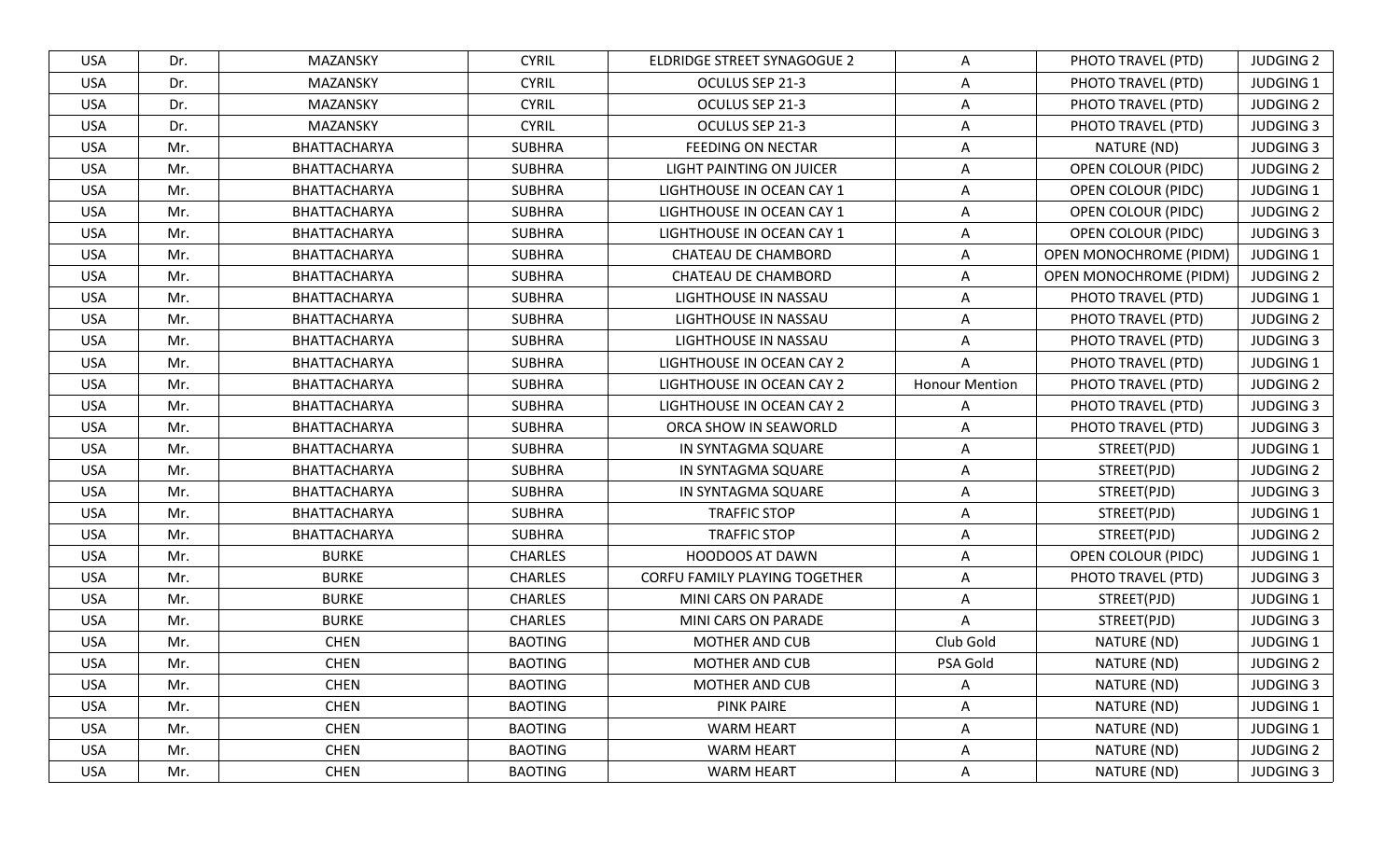| <b>USA</b> | Mr. | <b>CHEN</b>        | <b>BAOTING</b>  | <b>WISH TO FLY</b>               | A                    | NATURE (ND)                   | <b>JUDGING 1</b> |
|------------|-----|--------------------|-----------------|----------------------------------|----------------------|-------------------------------|------------------|
| <b>USA</b> | Mr. | <b>CHEN</b>        | <b>BAOTING</b>  | WISH TO FLY                      | A                    | NATURE (ND)                   | <b>JUDGING 2</b> |
| <b>USA</b> | Mr. | <b>CHEN</b>        | <b>BAOTING</b>  | WISH TO FLY                      | A                    | NATURE (ND)                   | <b>JUDGING 3</b> |
| <b>USA</b> | Mr. | <b>CHEN</b>        | <b>BAOTING</b>  | <b>EMPEROR PENUIN AND CHICKS</b> | A                    | OPEN COLOUR (PIDC)            | <b>JUDGING 1</b> |
| <b>USA</b> | Mr. | <b>CHEN</b>        | <b>BAOTING</b>  | <b>EMPEROR PENUIN AND CHICKS</b> | A                    | OPEN COLOUR (PIDC)            | <b>JUDGING 2</b> |
| <b>USA</b> | Mr. | <b>CHEN</b>        | <b>BAOTING</b>  | <b>EMPEROR PENUIN AND CHICKS</b> | A                    | <b>OPEN COLOUR (PIDC)</b>     | <b>JUDGING 3</b> |
| <b>USA</b> | Mr. | <b>CHEN</b>        | <b>BAOTING</b>  | <b>HAPPY FAMILY</b>              | A                    | <b>OPEN COLOUR (PIDC)</b>     | <b>JUDGING 1</b> |
| <b>USA</b> | Mr. | <b>CHEN</b>        | <b>BAOTING</b>  | <b>HAPPY FAMILY</b>              | A                    | <b>OPEN COLOUR (PIDC)</b>     | <b>JUDGING 2</b> |
| <b>USA</b> | Mr. | <b>CHEN</b>        | <b>BAOTING</b>  | <b>HAPPY FAMILY</b>              | Certificate of Merit | <b>OPEN COLOUR (PIDC)</b>     | <b>JUDGING 3</b> |
| <b>USA</b> | Mr. | <b>CHEN</b>        | <b>BAOTING</b>  | PENGUIN COLONY                   | A                    | OPEN COLOUR (PIDC)            | <b>JUDGING 3</b> |
| <b>USA</b> | Mr. | <b>CHEN</b>        | <b>BAOTING</b>  | PENGUINS AND CHICKS              | $\mathsf{A}$         | OPEN COLOUR (PIDC)            | <b>JUDGING 1</b> |
| <b>USA</b> | Mr. | <b>CHEN</b>        | <b>BAOTING</b>  | PENGUINS AND CHICKS              | A                    | <b>OPEN COLOUR (PIDC)</b>     | <b>JUDGING 2</b> |
| <b>USA</b> | Mr. | <b>CHEUK</b>       | SHU             | <b>FIGHTING ON LAND</b>          | A                    | NATURE (ND)                   | <b>JUDGING 2</b> |
| <b>USA</b> | Mr. | <b>CHEUK</b>       | SHU             | ABBY ON BEAM                     | A                    | <b>OPEN COLOUR (PIDC)</b>     | <b>JUDGING 2</b> |
| <b>USA</b> | Mr. | <b>CHEUK</b>       | SHU             | ABBY ON BEAM                     | A                    | <b>OPEN COLOUR (PIDC)</b>     | <b>JUDGING 3</b> |
| <b>USA</b> | Mr. | <b>CHEUK</b>       | SHU             | <b>AUBURN HOP</b>                | A                    | <b>OPEN COLOUR (PIDC)</b>     | <b>JUDGING 3</b> |
| <b>USA</b> | Mr. | <b>CHEUK</b>       | SHU             | <b>WONDERFULL SUNRISE</b>        | Α                    | OPEN COLOUR (PIDC)            | <b>JUDGING 3</b> |
| <b>USA</b> | Mr. | <b>CHEUK</b>       | SHU             | <b>BEAM VS KY</b>                | A                    | <b>OPEN MONOCHROME (PIDM)</b> | <b>JUDGING 2</b> |
| <b>USA</b> | Mr. | <b>CHEUK</b>       | SHU             | <b>BEAM VS KY</b>                | A                    | <b>OPEN MONOCHROME (PIDM)</b> | <b>JUDGING 3</b> |
| <b>USA</b> | Mr. | <b>CHEUK</b>       | SHU             | <b>EARLY BRIGHT</b>              | A                    | PHOTO TRAVEL (PTD)            | <b>JUDGING 3</b> |
| <b>USA</b> | Mr. | <b>CHEUK</b>       | SHU             | ONE ROOM TWO BOATS               | A                    | PHOTO TRAVEL (PTD)            | <b>JUDGING 3</b> |
| <b>USA</b> | Mr. | <b>CHIU</b>        | <b>BOB</b>      | AFRICAN LEOPARD36                | A                    | NATURE (ND)                   | <b>JUDGING 3</b> |
| <b>USA</b> | Mr. | CHIU               | <b>BOB</b>      | ZEBRAS DRINKING WATER18          | A                    | NATURE (ND)                   | <b>JUDGING 1</b> |
| <b>USA</b> | Mr. | CHIU               | <b>BOB</b>      | THE LAKE COME INTO VIEW25        | Α                    | <b>OPEN COLOUR (PIDC)</b>     | <b>JUDGING 2</b> |
| <b>USA</b> | Mr. | CHIU               | <b>BOB</b>      | ZEBRAS24                         | A                    | PHOTO TRAVEL (PTD)            | <b>JUDGING 3</b> |
| <b>USA</b> | Mr. | CHIU               | <b>BOB</b>      | POLICE IN ISRAEL12               | $\mathsf{A}$         | STREET(PJD)                   | <b>JUDGING 2</b> |
| <b>USA</b> | Mr. | <b>CHIU</b>        | <b>BOB</b>      | THE GRAFFITI WALL5               | A                    | STREET(PJD)                   | <b>JUDGING 1</b> |
| <b>USA</b> | Mr. | CHIU               | <b>BOB</b>      | THE GRAFFITI WALL5               | A                    | STREET(PJD)                   | <b>JUDGING 2</b> |
| <b>USA</b> | Mr. | <b>EMMERICH JR</b> | <b>GERALD H</b> | 2 BIG GRIZZLIES TUSSLE           | A                    | NATURE (ND)                   | <b>JUDGING 1</b> |
| <b>USA</b> | Mr. | <b>EMMERICH JR</b> | <b>GERALD H</b> | 2 BIG GRIZZLIES TUSSLE           | $\mathsf{A}$         | NATURE (ND)                   | <b>JUDGING 3</b> |
| <b>USA</b> | Mr. | <b>EMMERICH JR</b> | <b>GERALD H</b> | POLAR BEAR CUB AND MOM           | A                    | NATURE (ND)                   | <b>JUDGING 3</b> |
| <b>USA</b> | Mr. | <b>EMMERICH JR</b> | <b>GERALD H</b> | LUPINES AT COQUILLE RIVER LIGHT  | A                    | <b>OPEN COLOUR (PIDC)</b>     | JUDGING 1        |
| <b>USA</b> | Mr. | <b>EMMERICH JR</b> | <b>GERALD H</b> | MT MORAN AND OXBOW               | A                    | <b>OPEN COLOUR (PIDC)</b>     | JUDGING 1        |
| USA        | Mr. | <b>EMMERICH JR</b> | <b>GERALD H</b> | THUNDERBIRDS RISING              | A                    | <b>OPEN COLOUR (PIDC)</b>     | JUDGING 1        |
|            |     |                    |                 |                                  |                      |                               |                  |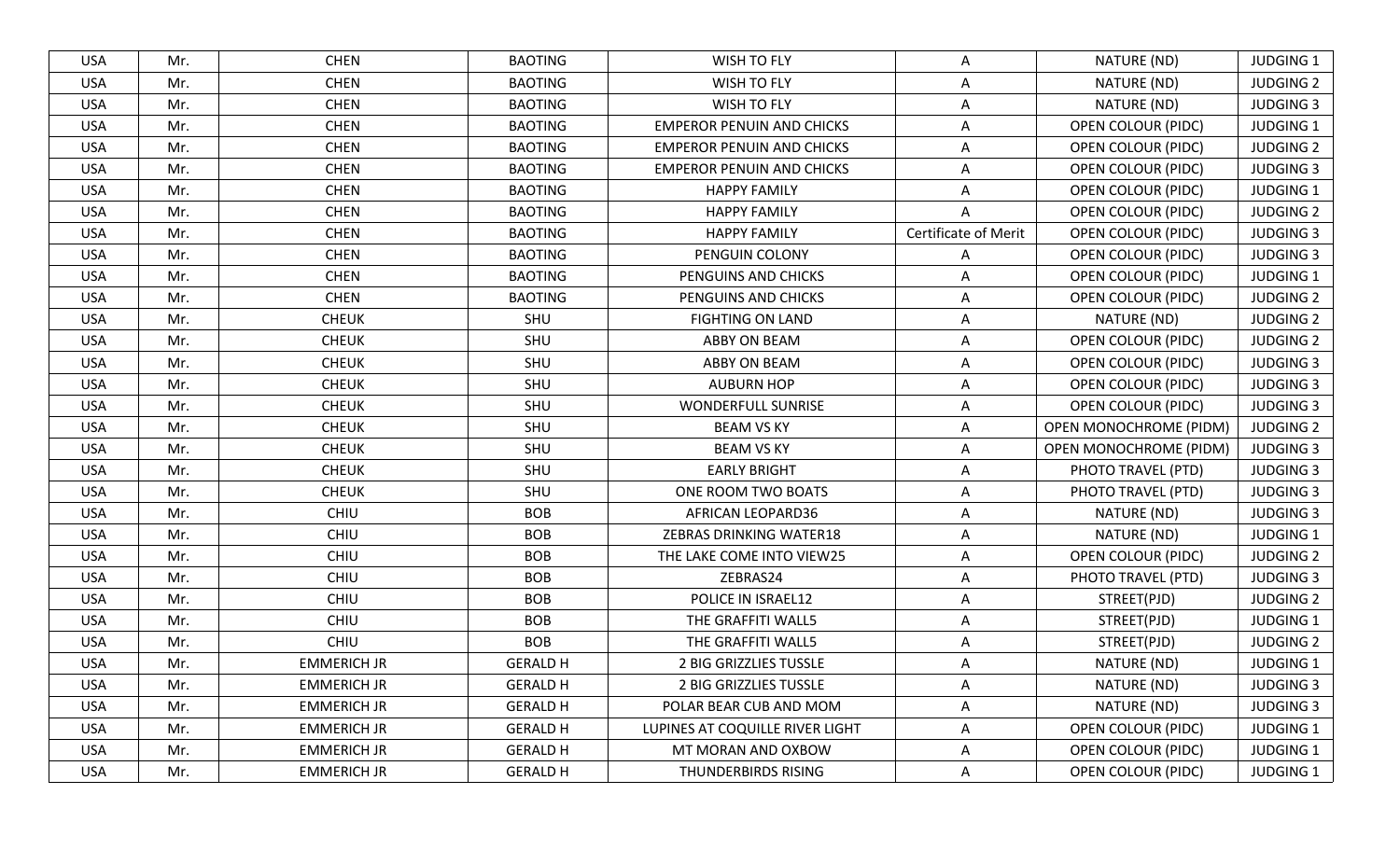| <b>USA</b> | Mr. | <b>EMMERICH JR</b> | <b>GERALD H</b> | WINDING ROAD IN HUNAN            | A                           | <b>OPEN MONOCHROME (PIDM)</b> | <b>JUDGING 1</b> |
|------------|-----|--------------------|-----------------|----------------------------------|-----------------------------|-------------------------------|------------------|
| <b>USA</b> | Mr. | <b>EMMERICH JR</b> | <b>GERALD H</b> | COLORS OF SUMMER IN THE PALOUSE  | A                           | PHOTO TRAVEL (PTD)            | <b>JUDGING 2</b> |
| <b>USA</b> | Mr. | <b>EMMERICH JR</b> | <b>GERALD H</b> | COLORS OF SUMMER IN THE PALOUSE  | A                           | PHOTO TRAVEL (PTD)            | <b>JUDGING 3</b> |
| <b>USA</b> | Mr. | <b>JOHNSON</b>     | <b>NORMAN</b>   | BETSY WINS ANOTHER ONE           | A                           | OPEN MONOCHROME (PIDM)        | <b>JUDGING 2</b> |
| <b>USA</b> | Mr. | <b>KURCHEY</b>     | ANDREW          | DANCER IN B AND W                | A                           | <b>OPEN MONOCHROME (PIDM)</b> | <b>JUDGING 1</b> |
| <b>USA</b> | Mr. | <b>LIAN</b>        | WEI             | EXCHANGE_FOOD_IN_THE_SKY         | A                           | NATURE (ND)                   | <b>JUDGING 1</b> |
| <b>USA</b> | Mr. | <b>LIAN</b>        | WEI             | EXCHANGE_FOOD_IN_THE_SKY         | A                           | NATURE (ND)                   | <b>JUDGING 2</b> |
| <b>USA</b> | Mr. | <b>LIAN</b>        | WEI             | EXCHANGE_FOOD_IN_THE_SKY         | A                           | NATURE (ND)                   | <b>JUDGING 3</b> |
| <b>USA</b> | Mr. | <b>LIAN</b>        | WEI             | EYE_ON_EYE                       | Club Bronze                 | NATURE (ND)                   | <b>JUDGING 1</b> |
| <b>USA</b> | Mr. | <b>LIAN</b>        | WEI             | EYE_ON_EYE                       | $\overline{A}$              | NATURE (ND)                   | <b>JUDGING 2</b> |
| <b>USA</b> | Mr. | <b>LIAN</b>        | WEI             | EYE_ON_EYE                       | A                           | NATURE (ND)                   | <b>JUDGING 3</b> |
| <b>USA</b> | Mr. | <b>LIAN</b>        | WEI             | <b>FLY-TOGETHER</b>              | A                           | NATURE (ND)                   | <b>JUDGING 1</b> |
| <b>USA</b> | Mr. | <b>LIAN</b>        | WEI             | <b>FLY-TOGETHER</b>              | A                           | NATURE (ND)                   | <b>JUDGING 2</b> |
| <b>USA</b> | Mr. | <b>LIAN</b>        | WEI             | <b>FLY-TOGETHER</b>              | A                           | NATURE (ND)                   | <b>JUDGING 3</b> |
| <b>USA</b> | Mr. | <b>LIAN</b>        | WEI             | LATE FALL SNOW                   | A                           | <b>OPEN COLOUR (PIDC)</b>     | <b>JUDGING 1</b> |
| <b>USA</b> | Mr. | <b>LIAN</b>        | WEI             | LATE_FALL_SNOW                   | Certificate of Merit        | <b>OPEN COLOUR (PIDC)</b>     | <b>JUDGING 2</b> |
| <b>USA</b> | Mr. | <b>LIAN</b>        | WEI             | LATE_FALL_SNOW                   | <b>Certificate of Merit</b> | <b>OPEN COLOUR (PIDC)</b>     | <b>JUDGING 3</b> |
| <b>USA</b> | Mr. | <b>LIAN</b>        | WEI             | SECRET LAND                      | A                           | <b>OPEN COLOUR (PIDC)</b>     | <b>JUDGING 1</b> |
| <b>USA</b> | Mr. | <b>LIAN</b>        | WEI             | SECRET_LAND                      | A                           | <b>OPEN COLOUR (PIDC)</b>     | <b>JUDGING 3</b> |
| <b>USA</b> | Mr. | <b>LIAN</b>        | WEI             | WHEATLAND-MORNING-GLOW           | A                           | <b>OPEN COLOUR (PIDC)</b>     | <b>JUDGING 2</b> |
| <b>USA</b> | Mr. | <b>LIAN</b>        | WEI             | WHEATLAND-MORNING-GLOW           | A                           | OPEN COLOUR (PIDC)            | <b>JUDGING 3</b> |
| <b>USA</b> | Mr. | <b>LIAN</b>        | WEI             | WORKING-FISHERMAN                | A                           | OPEN COLOUR (PIDC)            | <b>JUDGING 1</b> |
| <b>USA</b> | Mr. | <b>LIAN</b>        | WEI             | WORKING-FISHERMAN                | A                           | <b>OPEN COLOUR (PIDC)</b>     | <b>JUDGING 2</b> |
| <b>USA</b> | Mr. | <b>LIAN</b>        | WEI             | <b>WORKING-FISHERMAN</b>         | $\overline{A}$              | <b>OPEN COLOUR (PIDC)</b>     | <b>JUDGING 3</b> |
| <b>USA</b> | Mr. | <b>LIAN</b>        | WEI             | GRANARY IN MORNING SUN           | A                           | OPEN MONOCHROME (PIDM)        | <b>JUDGING 1</b> |
| <b>USA</b> | Mr. | <b>LIAN</b>        | WEI             | GRANARY IN MORNING SUN           | <b>Honour Mention</b>       | <b>OPEN MONOCHROME (PIDM)</b> | <b>JUDGING 2</b> |
| <b>USA</b> | Mr. | <b>LIAN</b>        | WEI             | GRANARY IN MORNING SUN           | Club Bronze                 | OPEN MONOCHROME (PIDM)        | <b>JUDGING 3</b> |
| <b>USA</b> | Mr. | <b>LIAN</b>        | WEI             | RANCH-IN-THE-MORNING-GLOW        | A                           | <b>OPEN MONOCHROME (PIDM)</b> | <b>JUDGING 2</b> |
| <b>USA</b> | Mr. | <b>LIAN</b>        | WEI             | TWO FISHERMEN CATCHING FISH      | A                           | <b>OPEN MONOCHROME (PIDM)</b> | <b>JUDGING 1</b> |
| <b>USA</b> | Mr. | <b>LIAN</b>        | WEI             | TWO_FISHERMEN_CATCHING_FISH      | A                           | <b>OPEN MONOCHROME (PIDM)</b> | <b>JUDGING 2</b> |
| <b>USA</b> | Mr. | <b>LIAN</b>        | WEI             | YIN AND YANG BEACH               | A                           | <b>OPEN MONOCHROME (PIDM)</b> | <b>JUDGING 3</b> |
| <b>USA</b> | Mr. | LIAN               | WEI             | FLOWING-LIGHT-GOLDEN-GATE-BRIDGE | A                           | PHOTO TRAVEL (PTD)            | <b>JUDGING 1</b> |
| USA        | Mr. | LIAN               | WEI             | FLOWING-LIGHT-GOLDEN-GATE-BRIDGE | A                           | PHOTO TRAVEL (PTD)            | <b>JUDGING 2</b> |
| USA        | Mr. | LIAN               | WEI             | FLOWING-LIGHT-GOLDEN-GATE-BRIDGE | A                           | PHOTO TRAVEL (PTD)            | <b>JUDGING 3</b> |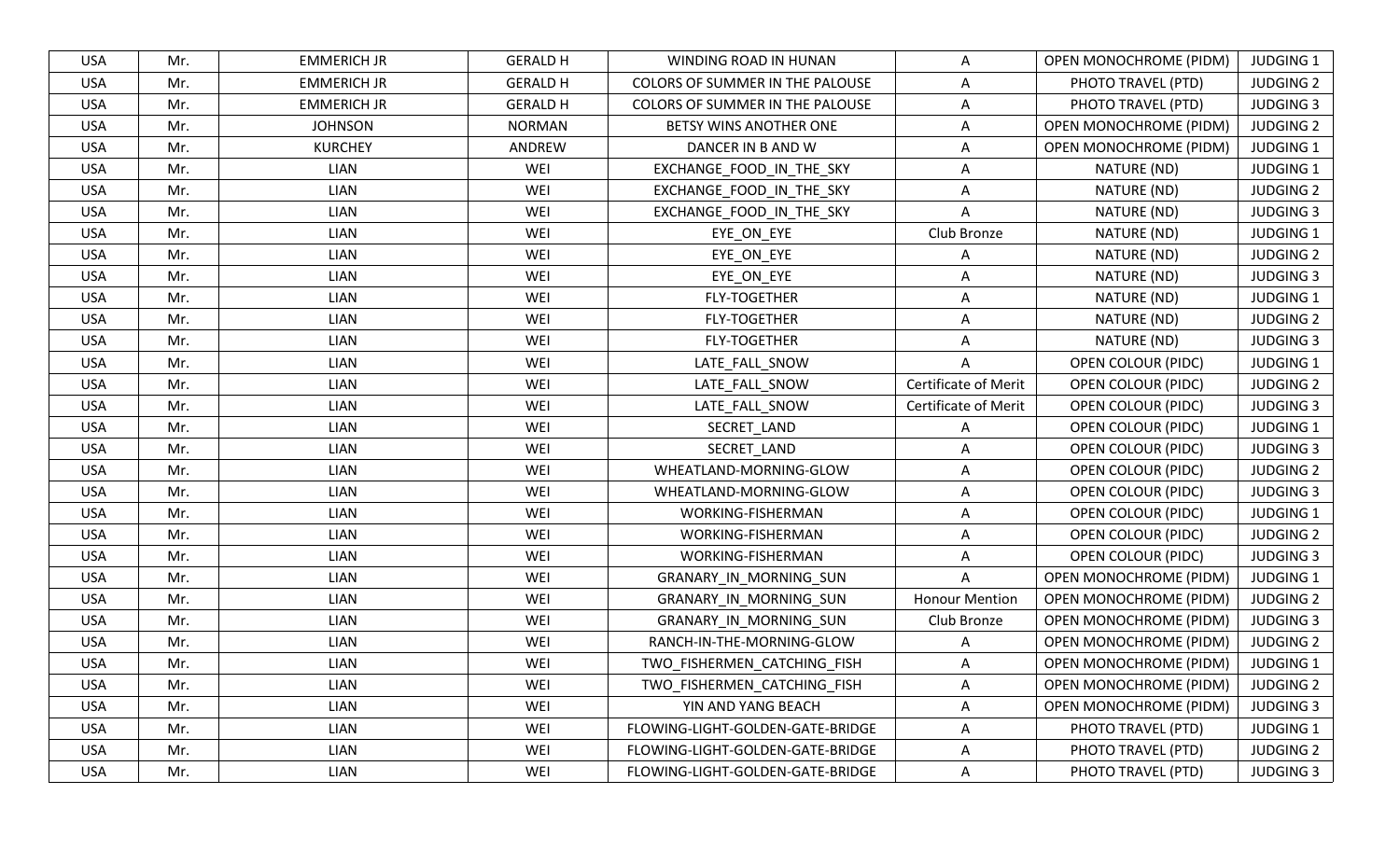| <b>USA</b> | Mr. | <b>LIAN</b>      | WEI         | RED_BARN_IN_WHEAT_LAND             | $\mathsf{A}$                | PHOTO TRAVEL (PTD)            | <b>JUDGING 1</b> |
|------------|-----|------------------|-------------|------------------------------------|-----------------------------|-------------------------------|------------------|
| <b>USA</b> | Mr. | <b>LIAN</b>      | WEI         | RED BARN IN WHEAT LAND             | <b>Honour Mention</b>       | PHOTO TRAVEL (PTD)            | <b>JUDGING 2</b> |
| <b>USA</b> | Mr. | <b>LIAN</b>      | WEI         | RED BARN IN WHEAT LAND             | A                           | PHOTO TRAVEL (PTD)            | <b>JUDGING 3</b> |
| <b>USA</b> | Mr. | <b>LIAN</b>      | WEI         | WHEN_LIGHTS_LIT                    | $\mathsf{A}$                | PHOTO TRAVEL (PTD)            | <b>JUDGING 1</b> |
| <b>USA</b> | Mr. | <b>LIAN</b>      | WEI         | WHEN_LIGHTS_LIT                    | Α                           | PHOTO TRAVEL (PTD)            | <b>JUDGING 2</b> |
| <b>USA</b> | Mr. | <b>LIAN</b>      | WEI         | WHEN_LIGHTS_LIT                    | A                           | PHOTO TRAVEL (PTD)            | <b>JUDGING 3</b> |
| <b>USA</b> | Mr. | <b>MURPHY</b>    | <b>KEN</b>  | <b>GRAY WOLF SIBLING LOVE</b>      | A                           | NATURE (ND)                   | <b>JUDGING 2</b> |
| <b>USA</b> | Mr. | <b>MURPHY</b>    | KEN         | <b>QUICK DISMOUNT</b>              | A                           | <b>OPEN COLOUR (PIDC)</b>     | <b>JUDGING 2</b> |
| <b>USA</b> | Mr. | <b>MURPHY</b>    | <b>KEN</b>  | <b>STEER FROM THE REAR</b>         | A                           | OPEN COLOUR (PIDC)            | <b>JUDGING 2</b> |
| <b>USA</b> | Mr. | <b>MURPHY</b>    | <b>KEN</b>  | STEER FROM THE REAR                | Α                           | OPEN COLOUR (PIDC)            | <b>JUDGING 3</b> |
| <b>USA</b> | Mr. | <b>MURPHY</b>    | <b>KEN</b>  | 1948 INTERNATIONAL KB ONE HALF TON | A                           | OPEN MONOCHROME (PIDM)        | <b>JUDGING 1</b> |
| <b>USA</b> | Mr. | <b>MURPHY</b>    | <b>KEN</b>  | 1948 INTERNATIONAL KB ONE HALF TON | $\mathsf{A}$                | <b>OPEN MONOCHROME (PIDM)</b> | <b>JUDGING 2</b> |
| <b>USA</b> | Mr. | <b>MURPHY</b>    | <b>KEN</b>  | ELIZABETH AND BECCA                | $\mathsf{A}$                | <b>OPEN MONOCHROME (PIDM)</b> | <b>JUDGING 2</b> |
| <b>USA</b> | Mr. | <b>MURPHY</b>    | <b>KEN</b>  | <b>FLOATING IN AIR</b>             | A                           | OPEN MONOCHROME (PIDM)        | <b>JUDGING 1</b> |
| <b>USA</b> | Mr. | <b>MURPHY</b>    | <b>KEN</b>  | <b>WIDE CANYON LANDS</b>           | A                           | PHOTO TRAVEL (PTD)            | <b>JUDGING 1</b> |
| <b>USA</b> | Mr. | <b>MURPHY</b>    | <b>KEN</b>  | <b>NEEDS A BOAT</b>                | A                           | STREET(PJD)                   | <b>JUDGING 3</b> |
| <b>USA</b> | Mr. | <b>MURPHY</b>    | <b>KEN</b>  | <b>RECOVERY FROM RIVER</b>         | A                           | STREET(PJD)                   | <b>JUDGING 1</b> |
| <b>USA</b> | Mr. | <b>MURPHY</b>    | <b>KEN</b>  | <b>RECOVERY FROM RIVER</b>         | A                           | STREET(PJD)                   | <b>JUDGING 2</b> |
| <b>USA</b> | Mr. | <b>MURPHY</b>    | <b>KEN</b>  | <b>RECOVERY FROM RIVER</b>         | $\mathsf{A}$                | STREET(PJD)                   | <b>JUDGING 3</b> |
| <b>USA</b> | Mr. | <b>NGUYEN</b>    | <b>MINH</b> | <b>FOR TET</b>                     | A                           | <b>OPEN COLOUR (PIDC)</b>     | <b>JUDGING 1</b> |
| <b>USA</b> | Mr. | <b>NGUYEN</b>    | <b>MINH</b> | <b>FOR TET</b>                     | A                           | OPEN COLOUR (PIDC)            | <b>JUDGING 2</b> |
| <b>USA</b> | Mr. | <b>NGUYEN</b>    | <b>MINH</b> | <b>MORNING IN AUTUMN</b>           | A                           | OPEN COLOUR (PIDC)            | <b>JUDGING 1</b> |
| <b>USA</b> | Mr. | <b>RASPUTNIS</b> | ALEXANDER   | HOT JOB                            | Club Bronze                 | STREET(PJD)                   | <b>JUDGING 1</b> |
| <b>USA</b> | Mr. | <b>RASPUTNIS</b> | ALEXANDER   | HOT JOB                            | <b>Certificate of Merit</b> | STREET(PJD)                   | <b>JUDGING 2</b> |
| <b>USA</b> | Mr. | <b>RASPUTNIS</b> | ALEXANDER   | HOT JOB                            | <b>Certificate of Merit</b> | STREET(PJD)                   | <b>JUDGING 3</b> |
| <b>USA</b> | Mr. | <b>RASPUTNIS</b> | ALEXANDER   | HOT JOB 02                         | A                           | STREET(PJD)                   | <b>JUDGING 2</b> |
| <b>USA</b> | Mr. | <b>RASPUTNIS</b> | ALEXANDER   | HOT JOB 02                         | A                           | STREET(PJD)                   | <b>JUDGING 3</b> |
| <b>USA</b> | Mr. | <b>SMITH</b>     | JAMES D.    | CHICKS RUN TO FOOD 6079            | A                           | NATURE (ND)                   | <b>JUDGING 2</b> |
| <b>USA</b> | Mr. | <b>SMITH</b>     | JAMES D.    | MEET THE YUMA OWLS 5754            | A                           | NATURE (ND)                   | <b>JUDGING 2</b> |
| <b>USA</b> | Mr. | <b>SMITH</b>     | JAMES D.    | FUGATE SHED PROPPED UP 3180        | A                           | <b>OPEN COLOUR (PIDC)</b>     | JUDGING 1        |
| <b>USA</b> | Mr. | <b>SMITH</b>     | JAMES D.    | FUGATE SHED PROPPED UP 3180        | A                           | <b>OPEN COLOUR (PIDC)</b>     | <b>JUDGING 2</b> |
| <b>USA</b> | Mr. | <b>SMITH</b>     | JAMES D.    | STUDY IN INDIGO 4161               | A                           | <b>OPEN MONOCHROME (PIDM)</b> | <b>JUDGING 2</b> |
| <b>USA</b> | Mr. | <b>THOMA</b>     | <b>JOHN</b> | <b>COLORFUL STREET</b>             | A                           | OPEN COLOUR (PIDC)            | JUDGING 1        |
| USA        | Mr. | <b>THOMA</b>     | <b>JOHN</b> | NIAGARA FALLS                      | $\mathsf{A}$                | OPEN COLOUR (PIDC)            | <b>JUDGING 2</b> |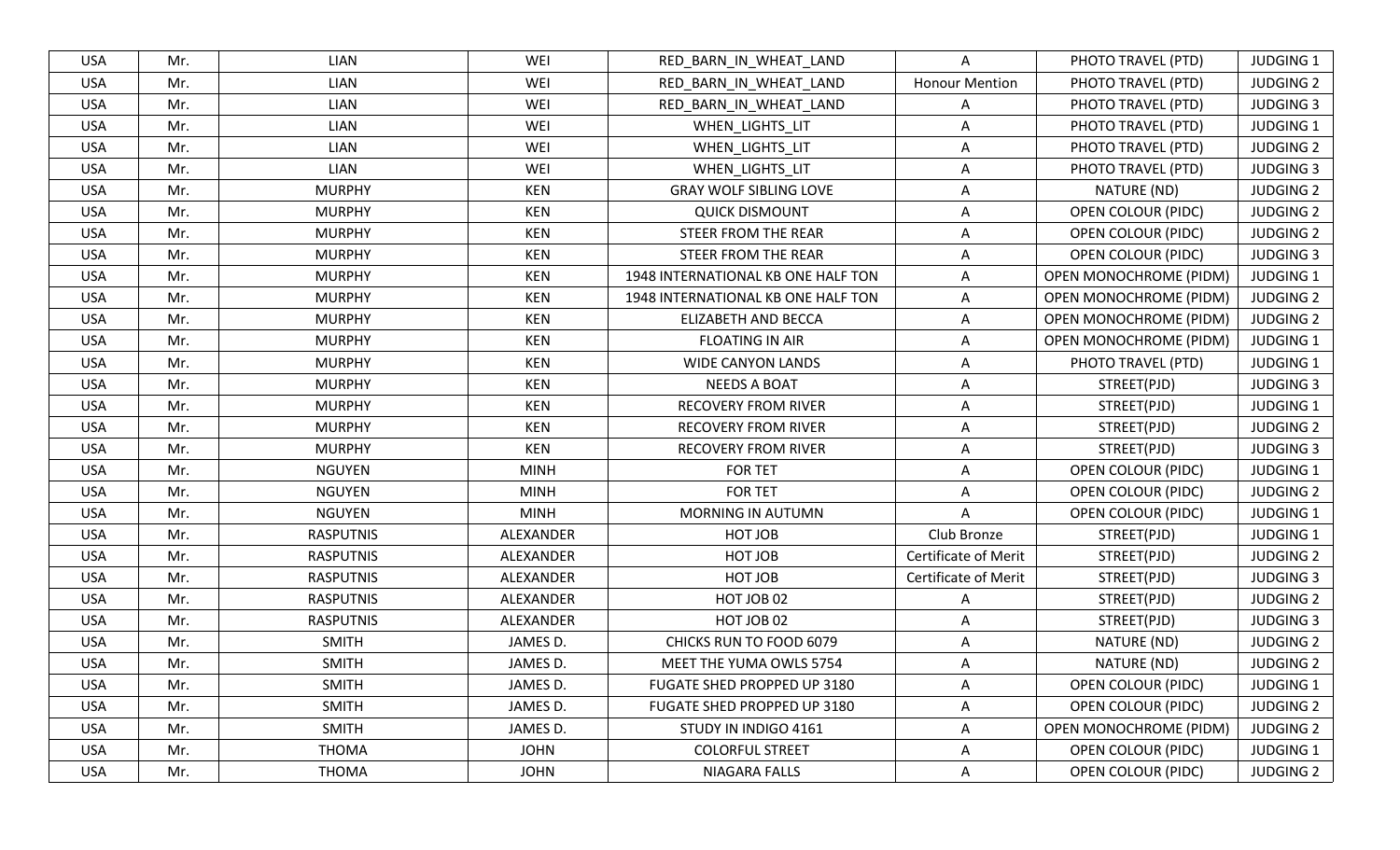| <b>USA</b> | Mr.  | <b>THOMA</b>   | <b>JOHN</b>    | <b>RAINCOAT WALK</b>         | A                    | OPEN COLOUR (PIDC)            | <b>JUDGING 1</b> |
|------------|------|----------------|----------------|------------------------------|----------------------|-------------------------------|------------------|
| <b>USA</b> | Mr.  | <b>THOMA</b>   | <b>JOHN</b>    | <b>BOOKS AT NIGHT</b>        | Α                    | OPEN MONOCHROME (PIDM)        | <b>JUDGING 1</b> |
| <b>USA</b> | Mr.  | <b>THOMA</b>   | <b>JOHN</b>    | <b>BROWN BULL</b>            | A                    | <b>OPEN MONOCHROME (PIDM)</b> | <b>JUDGING 1</b> |
| <b>USA</b> | Mr.  | <b>THOMA</b>   | <b>JOHN</b>    | <b>BROWN BULL</b>            | Α                    | <b>OPEN MONOCHROME (PIDM)</b> | <b>JUDGING 2</b> |
| <b>USA</b> | Mr.  | <b>THOMA</b>   | <b>JOHN</b>    | <b>CALIFORNIA BOARD</b>      | A                    | <b>OPEN MONOCHROME (PIDM)</b> | <b>JUDGING 1</b> |
| <b>USA</b> | Mr.  | <b>THOMA</b>   | <b>JOHN</b>    | <b>FAMILY SHAPES COLOR</b>   | A                    | PHOTO TRAVEL (PTD)            | <b>JUDGING 1</b> |
| <b>USA</b> | Mr.  | <b>THOMA</b>   | <b>JOHN</b>    | <b>FAMILY SHAPES COLOR</b>   | Α                    | PHOTO TRAVEL (PTD)            | <b>JUDGING 2</b> |
| <b>USA</b> | Mr.  | <b>THOMA</b>   | <b>JOHN</b>    | <b>FAMILY SHAPES COLOR</b>   | A                    | PHOTO TRAVEL (PTD)            | <b>JUDGING 3</b> |
| <b>USA</b> | Mr.  | <b>THOMA</b>   | <b>JOHN</b>    | POINT SIGNAL                 | Α                    | PHOTO TRAVEL (PTD)            | <b>JUDGING 3</b> |
| <b>USA</b> | Mr.  | <b>THOMA</b>   | <b>JOHN</b>    | SAN DIEGO BLUE HOUR          | $\overline{A}$       | PHOTO TRAVEL (PTD)            | <b>JUDGING 1</b> |
| <b>USA</b> | Mr.  | <b>THOMA</b>   | <b>JOHN</b>    | SAN DIEGO BLUE HOUR          | A                    | PHOTO TRAVEL (PTD)            | <b>JUDGING 2</b> |
| <b>USA</b> | Mr.  | <b>THOMA</b>   | <b>JOHN</b>    | SAN DIEGO BLUE HOUR          | A                    | PHOTO TRAVEL (PTD)            | <b>JUDGING 3</b> |
| <b>USA</b> | Mr.  | <b>THOMA</b>   | <b>JOHN</b>    | THREE BRIDGES                | A                    | PHOTO TRAVEL (PTD)            | <b>JUDGING 3</b> |
| <b>USA</b> | Mr.  | <b>TRINH</b>   | <b>SHIRLEY</b> | OWLS                         | A                    | NATURE (ND)                   | <b>JUDGING 1</b> |
| <b>USA</b> | Mr.  | <b>TRINH</b>   | <b>SHIRLEY</b> | OWLS                         | Certificate of Merit | NATURE (ND)                   | <b>JUDGING 2</b> |
| <b>USA</b> | Mr.  | <b>TRINH</b>   | <b>SHIRLEY</b> | THE HUNTER                   | A                    | NATURE (ND)                   | <b>JUDGING 1</b> |
| <b>USA</b> | Mr.  | <b>TRINH</b>   | <b>SHIRLEY</b> | THE HUNTER                   | $\overline{A}$       | NATURE (ND)                   | <b>JUDGING 3</b> |
| <b>USA</b> | Mr.  | <b>TRINH</b>   | <b>SHIRLEY</b> | <b>PHAN RANG</b>             | A                    | OPEN MONOCHROME (PIDM)        | <b>JUDGING 1</b> |
| <b>USA</b> | Mr.  | <b>TRINH</b>   | <b>SHIRLEY</b> | <b>PHAN RANG</b>             | A                    | OPEN MONOCHROME (PIDM)        | <b>JUDGING 2</b> |
| <b>USA</b> | Mr.  | <b>TRINH</b>   | <b>SHIRLEY</b> | <b>PHAN RANG</b>             | A                    | OPEN MONOCHROME (PIDM)        | <b>JUDGING 3</b> |
| <b>USA</b> | Mrs. | <b>FISCHER</b> | <b>JIE</b>     | HAVING FUN IN WATER26        | A                    | NATURE (ND)                   | <b>JUDGING 1</b> |
| <b>USA</b> | Mrs. | <b>FISCHER</b> | <b>JIE</b>     | HAVING FUN IN WATER26        | Α                    | NATURE (ND)                   | <b>JUDGING 3</b> |
| <b>USA</b> | Mrs. | <b>FISCHER</b> | <b>JIE</b>     | THE CALL OF THE WILD1        | Α                    | NATURE (ND)                   | <b>JUDGING 2</b> |
| <b>USA</b> | Mrs. | <b>FISCHER</b> | <b>JIE</b>     | THE FROZEN WORLD14           | A                    | NATURE (ND)                   | <b>JUDGING 1</b> |
| <b>USA</b> | Mrs. | <b>FISCHER</b> | JIE            | <b>WILDEBEEST MIGRATION1</b> | Α                    | NATURE (ND)                   | <b>JUDGING 1</b> |
| <b>USA</b> | Mrs. | <b>FISCHER</b> | JIE            | <b>WILDEBEEST MIGRATION1</b> | Α                    | NATURE (ND)                   | <b>JUDGING 3</b> |
| <b>USA</b> | Mrs. | <b>FISCHER</b> | <b>JIE</b>     | AN ENCHANTING MOMENT18       | A                    | <b>OPEN MONOCHROME (PIDM)</b> | <b>JUDGING 1</b> |
| <b>USA</b> | Mrs. | <b>FISCHER</b> | <b>JIE</b>     | THE FROZEN WORLD22           | Α                    | OPEN MONOCHROME (PIDM)        | <b>JUDGING 1</b> |
| <b>USA</b> | Mrs. | <b>FISCHER</b> | <b>JIE</b>     | THE FROZEN WORLD22           | A                    | <b>OPEN MONOCHROME (PIDM)</b> | <b>JUDGING 3</b> |
| <b>USA</b> | Mrs. | <b>LUO</b>     | <b>JINGRU</b>  | <b>GEN MM ZOU</b>            | Α                    | NATURE (ND)                   | <b>JUDGING 1</b> |
| <b>USA</b> | Mrs. | <b>LUO</b>     | <b>JINGRU</b>  | <b>GEN MM ZOU</b>            | A                    | NATURE (ND)                   | <b>JUDGING 2</b> |
| USA        | Mrs. | <b>LUO</b>     | <b>JINGRU</b>  | <b>GEN MM ZOU</b>            | A                    | NATURE (ND)                   | <b>JUDGING 3</b> |
| <b>USA</b> | Mrs. | LUO            | <b>JINGRU</b>  | HMJ                          | A                    | NATURE (ND)                   | <b>JUDGING 1</b> |
| <b>USA</b> | Mrs. | <b>LUO</b>     | <b>JINGRU</b>  | HMJ                          | A                    | NATURE (ND)                   | <b>JUDGING 2</b> |
|            |      |                |                |                              |                      |                               |                  |